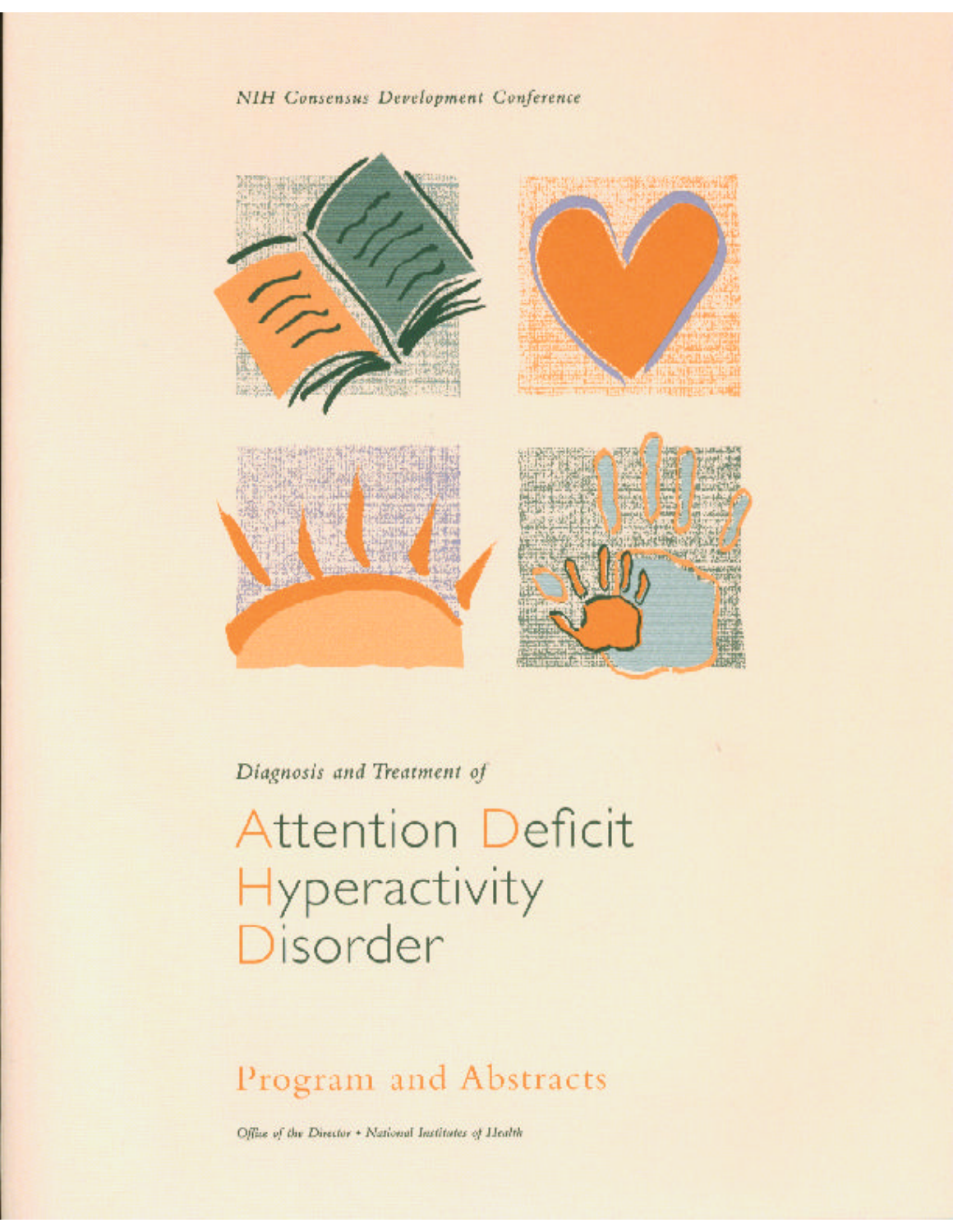## **NIH Consensus Development Conference on Diagnosis and Treatment of Attention Deficit Hyperactivity Disorder**



**November 16–18, 1998 William H. Natcher Conference Center National Institutes of Health Bethesda, Maryland**

$$
\overbrace{\hspace{4.5cm}}
$$

#### **Sponsored by:**

♦ National Institute of Mental Health ♦ National Institute on Drug Abuse ♦ Office of Medical Applications of Research ♦

#### **Cosponsored by:**

♦ National Institute of Environmental Health Sciences ♦ National Institute of Child Health and Human Development ♦ Food and Drug Administration ♦ Office of Special Education Programs, U.S. Department of Education ♦

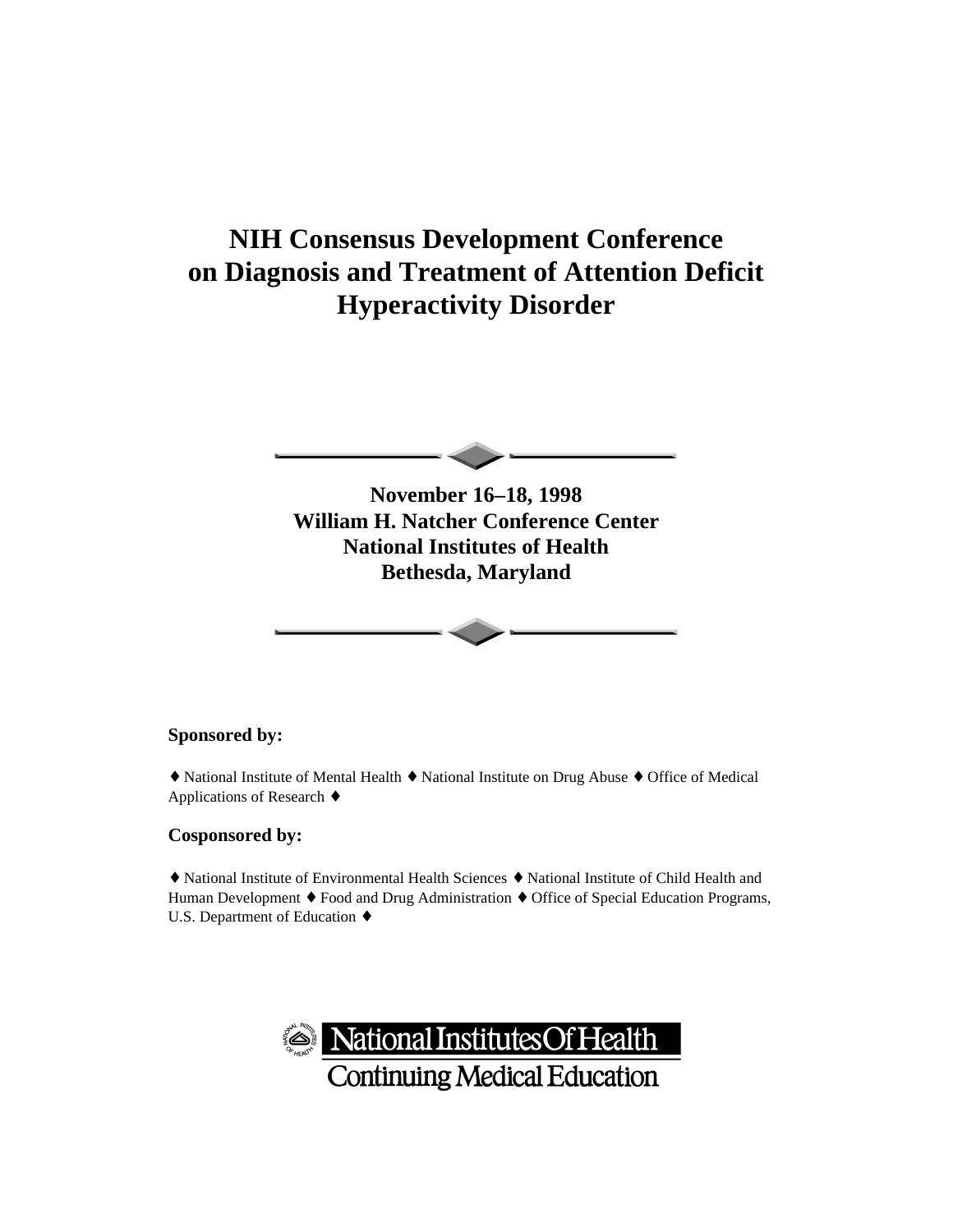## **Contents**

| I. Overview and Introduction                                          |
|-----------------------------------------------------------------------|
| Overview of Attention Deficit Hyperactivity Disorder                  |
| II. ADHD as a Disorder in Children, Adolescents, and Adults           |
| <b>Current Diagnostic Schema/Core Dimensions</b>                      |
| Is ADHD a Valid Disorder?                                             |
| Biological Bases of ADHD: Neuroanatomy, Genetics, and Pathophysiology |
| <b>Cognitive and Behavioral Correlates</b><br>43                      |
| III. Impact                                                           |
| The Prevalence and Cross-Cultural Validity of ADHD                    |
| ADHD: Long-Term Course, Adult Outcome, and Comorbid Disorders         |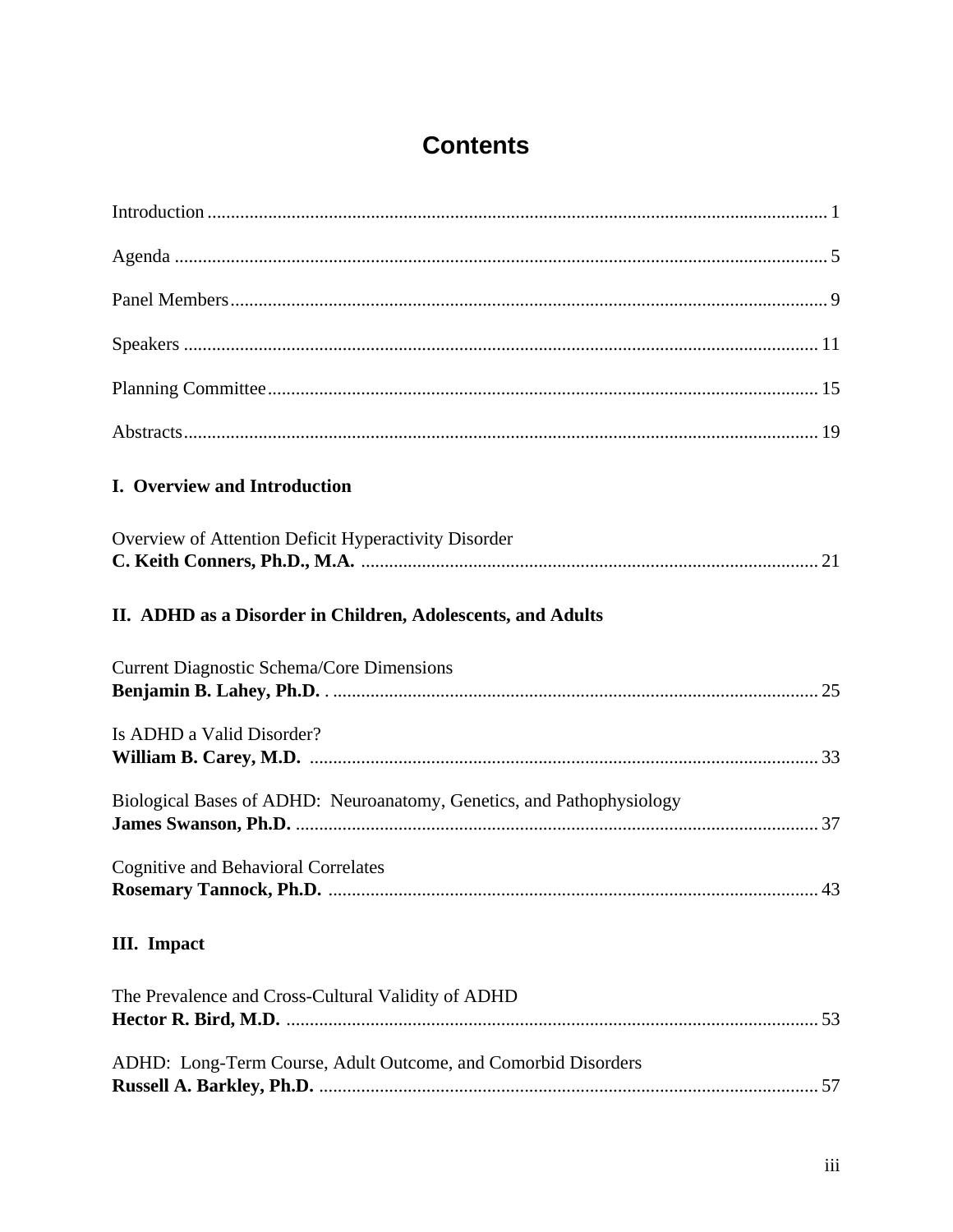| The Impact of ADHD on School Systems                                                 |  |
|--------------------------------------------------------------------------------------|--|
| The Impact of ADHD on the Juvenile Justice System                                    |  |
| Impairment: Childhood and Adolescence                                                |  |
| The Impact of ADHD on Social and Vocational Functioning in Adults                    |  |
| IV. Safety and Efficacy of Treatments-Short and Long Term                            |  |
| <b>Stimulant Medications</b>                                                         |  |
| Pharmacotherapy of ADHD: Nonstimulant Treatments                                     |  |
| Risks and Mechanism of Action of Stimulants                                          |  |
| Public Health Perspectives and Toxicological Issues Concerning Stimulant Medications |  |
| Psychosocial Interventions                                                           |  |
| <b>Treatment Alternatives for ADHD</b>                                               |  |
| Behavioral and Medication Treatments for ADHD: Comparisons and Combinations          |  |
| <b>Matching Patients to Treatments</b>                                               |  |
| <b>V. Substance Abuse Risks of Stimulant Treatments</b>                              |  |
| Alcohol, Nicotine, Stimulants, and Other Drugs                                       |  |

| Alconol, Nicoline, Sumulants, and Other Drugs |  |
|-----------------------------------------------|--|
|                                               |  |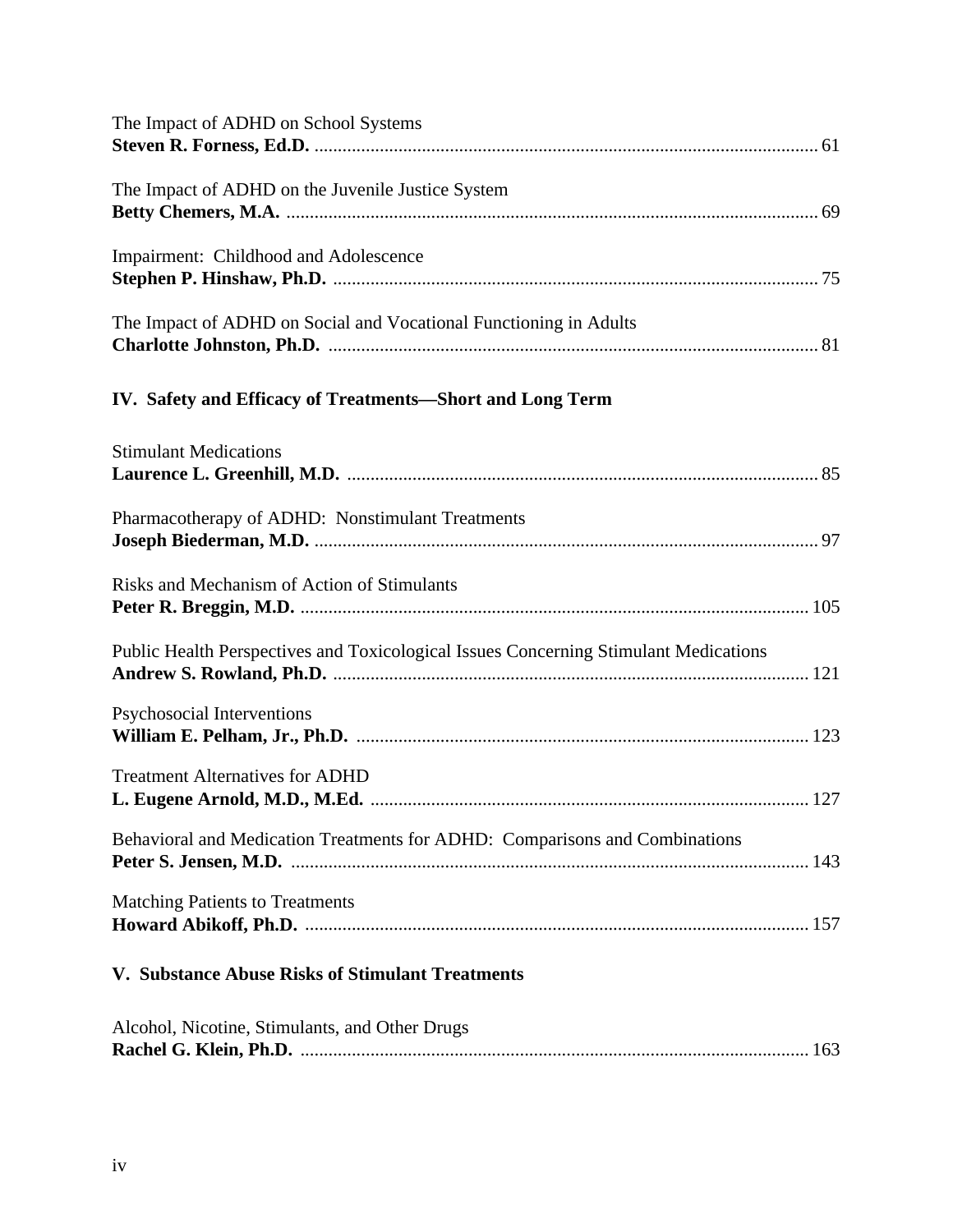| <b>Risk of Treatment Versus Nontreatment</b>                                          |
|---------------------------------------------------------------------------------------|
| <b>ADHD and Risk for Substance Use Disorders</b>                                      |
| Sensitization and the Risk of Exposure to Stimulant Medications                       |
| Stimulant Treatment as a Risk Factor for Nicotine Use and Substance Abuse             |
| Diversion, Trafficking, and Abuse of Methylphenidate                                  |
| Availability of Stimulant Medications: Nature and Extent of Abuse and Associated Harm |
|                                                                                       |
| VI. Existing Practices and Barriers Regarding Assessment and Treatment                |
| A National Perspective on Treatments and Services for Children With ADHD              |
| <b>Current Assessment and Treatment Practices</b>                                     |
| Educational Policy: Educating Children With Attention Deficit Disorders               |
| Use of Services and Costs for Youth With ADHD and Related Conditions                  |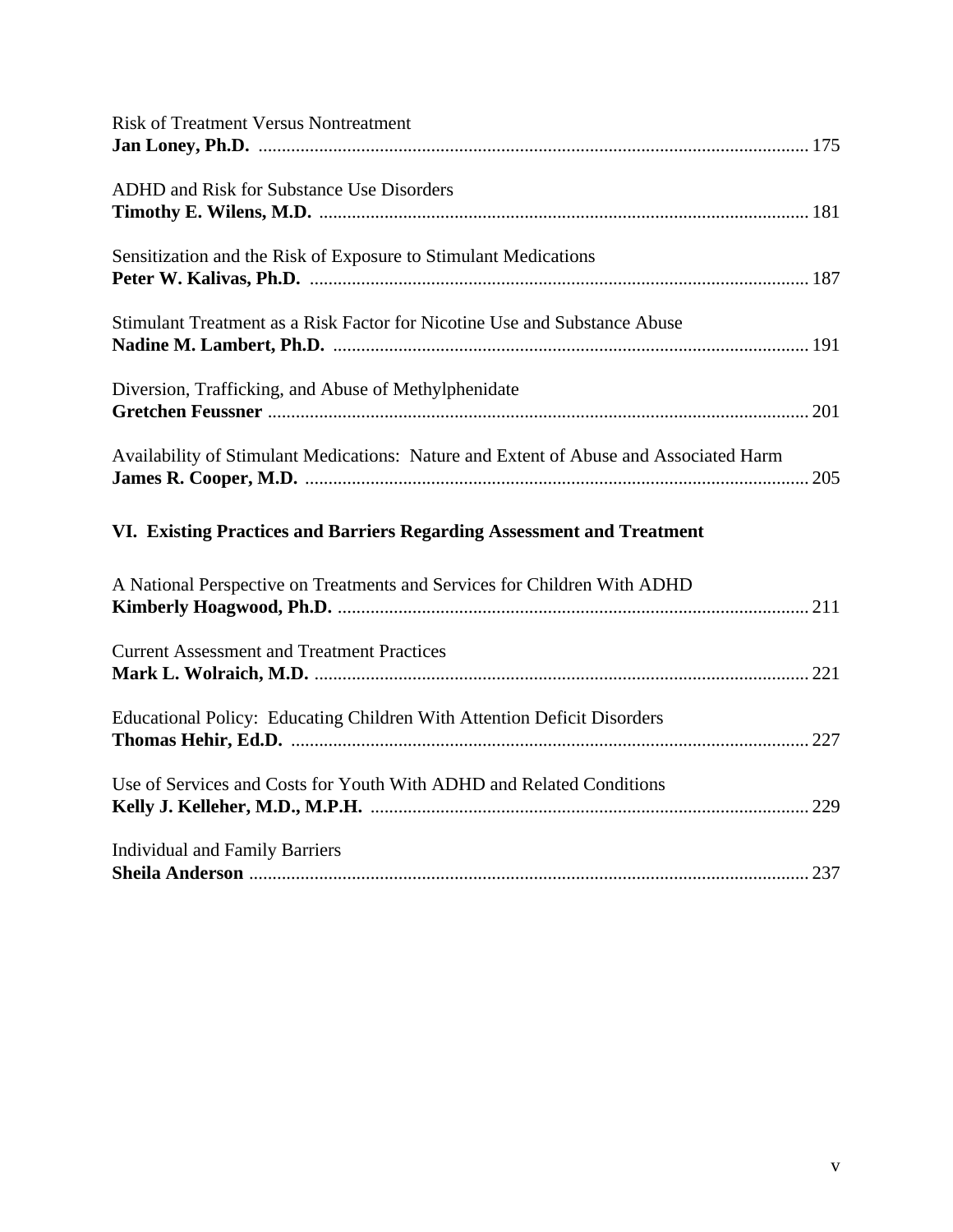## **Introduction**

Attention deficit hyperactivity disorder, or ADHD, is the most common behavioral disorder of childhood, estimated to affect 3 to 5 percent of school-age children. Its core symptoms include an inability to sustain attention and concentration; developmentally inappropriate levels of activity; distractibility; and impulsivity. Although some persons have suggested that ADHD is just normal childhood behavior, children with ADHD usually have pronounced difficulties and impairment resulting from the disorder across multiple settings—in home, at school, and with peers—as well as resultant long-term adverse effects on later academic, vocational, social-emotional, and psychiatric outcomes. The ADHD symptoms, degree of impairment, and longitudinal course form a coherent pattern from which well-trained clinicians can reliably diagnose ADHD at a level of accuracy that rivals or exceeds many other medical diagnostic and assessment procedures. Moreover, many clinical treatment studies of the condition have also been conducted, resulting in substantial evidence of efficacy for a variety of treatments.

Despite the substantial progress in the assessment, diagnosis, and treatment of children and adults with ADHD, the disorder has remained controversial in many public and private sectors. The confusion resulting from diverse, frequently expressed opinions (often not based on research evidence) has made many families, health care providers, educators, and policymakers uncertain about the status of the disorder and its long-term consequences; whether it should be treated and, if so, how; which treatments yield the best outcomes; and what the personal, family, and societal costs and consequences of the disorder are, whether treated or not.

One of the major controversies regarding ADHD concerns the use of psychostimulants to treat the condition. Psychostimulants, including dextroamphetamine, methylphenidate, and pemoline, are by far the most widely researched, clinically effective, and commonly prescribed treatments for ADHD. These medications are regarded by many in the medical community as the psychopharmacologic treatment of choice for ADHD. The use of methylphenidate and amphetamine nationwide has increased significantly in recent years. The increased availability and use of psychostimulants have intensified the concerns about use, overuse, and abuse.

This 2½-day conference will bring together national and international experts in the fields of relevant medical research and health care as well as representatives from the public.

On the second day of the conference, 1 hour has been allocated for 5- to 10-minute formal oral presentations by individuals presenting statements on behalf of interested organizations regarding the conference issues.

After 1½ days of presentations and audience discussion, an independent, non-Federal consensus panel chaired by Dr. David J. Kupfer, Thomas Detre Professor and Chair, Department of Psychiatry, University of Pittsburgh, will weigh the scientific evidence and write a draft statement that will be presented to the audience on the third day. The statement will take into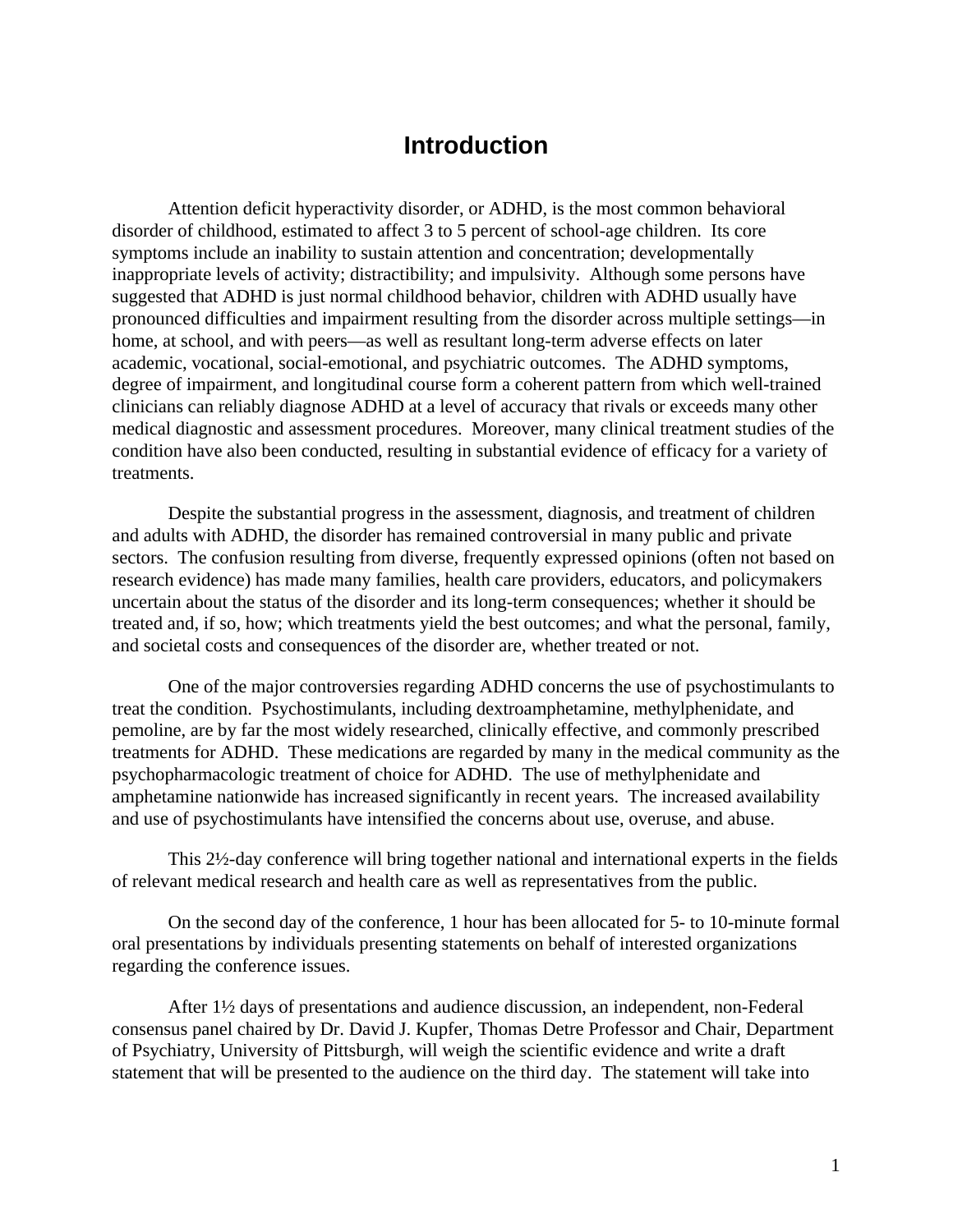account the panel's review of the scientific literature prepared during the preceding year. The consensus statement will address the following key questions:

- What is the scientific evidence to support ADHD as a disorder?
- What is the impact of ADHD on individuals, families, and society?
- What are the effective treatments for ADHD?
- What are the risks of the use of stimulant medication and other treatments?
- What are the existing diagnostic and treatment practices, and what are the barriers to appropriate identification, evaluation, and intervention?
- What are the directions for future research?

On the final day of the meeting, the conference chairperson, Dr. David J. Kupfer, will read the draft statement to the conference audience and invite comments and questions. A press conference will follow to allow the panel and chairperson to respond to questions from media representatives.

#### **General Information**

Conference sessions will be held in the Natcher Conference Center, National Institutes of Health, Bethesda, Maryland. Sessions will run from 8:30 a.m. to 5:30 p.m. on Monday, from 8:00 a.m. to 1:00 p.m. on Tuesday, and from 9:00 a.m. to 11:00 a.m. on Wednesday. The telephone number for the message center is (301) 496-9966. The fax number is (301) 480-5982.

#### **Cafeteria**

The cafeteria in the Natcher Conference Center is located one floor above the auditorium on the main floor of the building. It is open from 7:00 a.m. to 2:00 p.m., serving breakfast and lunch.

#### **Continuing Education Credit**

#### American Medical Association

The NIH/FAES is accredited by the Accreditation Council for Continuing Medical Education (ACCME) to sponsor continuing medical education for physicians.

The NIH/FAES designates this continuing medical education activity for a maximum of 15 credit hours in Category I of the Physician's Recognition Award of the American Medical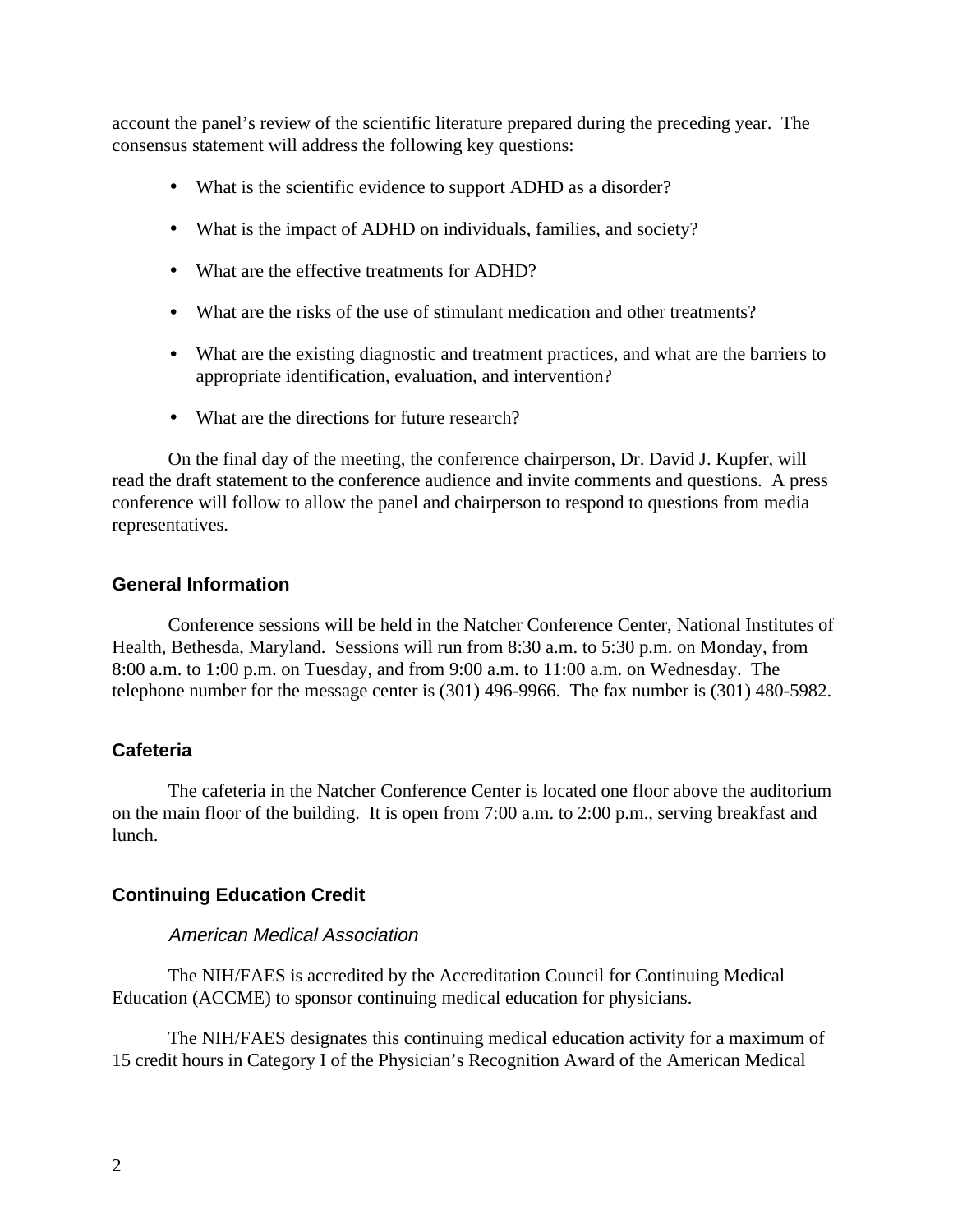Association. Each physician should claim only those hours of credit that he or she actually spent in the educational activity.

In accordance with ACCME requirements regarding conflict of interest, each speaker presenting at this conference has been asked to submit documentation outlining any real or potential conflict of interest.

#### **Sponsors**

The primary sponsors of this meeting are the National Institute of Mental Health, the National Institute on Drug Abuse, and the NIH Office of Medical Applications of Research. The conference is cosponsored by the National Institute of Environmental Health Sciences and the National Institute of Child Health and Human Development of NIH; the Food and Drug Administration; and the Office of Special Education Programs, U.S. Department of Education.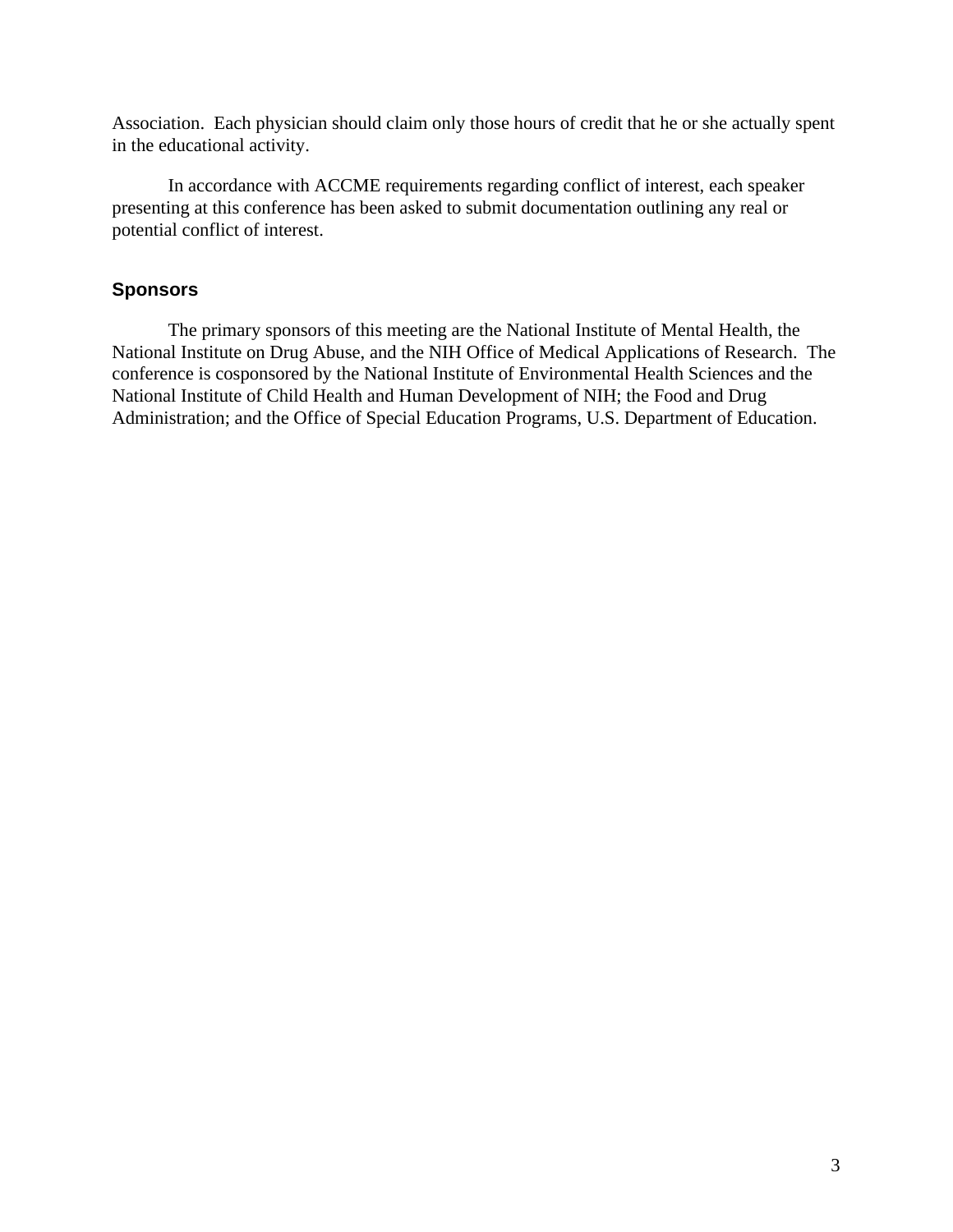## **Agenda**

## **Monday, November 16, 1998**

| 8:30 a.m.                    | Welcome                                                                                                       |
|------------------------------|---------------------------------------------------------------------------------------------------------------|
|                              | Steven E. Hyman, M.D., Director                                                                               |
|                              | National Institute of Mental Health                                                                           |
|                              | Alan Leshner, Ph.D., Director                                                                                 |
|                              | National Institute on Drug Abuse                                                                              |
|                              | Charge to the Panel                                                                                           |
|                              | John H. Ferguson, M.D., Director                                                                              |
|                              | Office of Medical Applications of Research                                                                    |
|                              | <b>Panel Chair Remarks</b>                                                                                    |
|                              | David J. Kupfer, M.D., Thomas Detre Professor and Chair<br>Department of Psychiatry, University of Pittsburgh |
| I. Overview and Introduction |                                                                                                               |
| 9:00 a.m.                    | Overview of Attention Deficit Hyperactivity Disorder<br>(ADHD)                                                |
|                              | C. Keith Conners, Ph.D., M.A., Duke University                                                                |
|                              | II. ADHD as a Disorder in Children, Adolescents, and Adults                                                   |
| 9:15 a.m.                    | <b>Current Diagnostic Schema/Core Dimensions</b>                                                              |
|                              | Benjamin B. Lahey, Ph.D., University of Chicago                                                               |

| $9:30$ a.m.  | Is ADHD a Valid Disorder?<br>William B. Carey, M.D., University of Pennsylvania School<br>of Medicine                                     |
|--------------|-------------------------------------------------------------------------------------------------------------------------------------------|
| $9:45$ a.m.  | Biological Bases of ADHD: Neuroanatomy, Genetics, and<br>Pathophysiology<br><b>James Swanson, Ph.D., University of California, Irvine</b> |
| $10:05$ a.m. | Etiology/Risk Factors: Cognitive and Behavioral Correlates<br><b>Rosemary Tannock, Ph.D., University of Toronto</b>                       |
| $10:20$ a.m. | Discussion                                                                                                                                |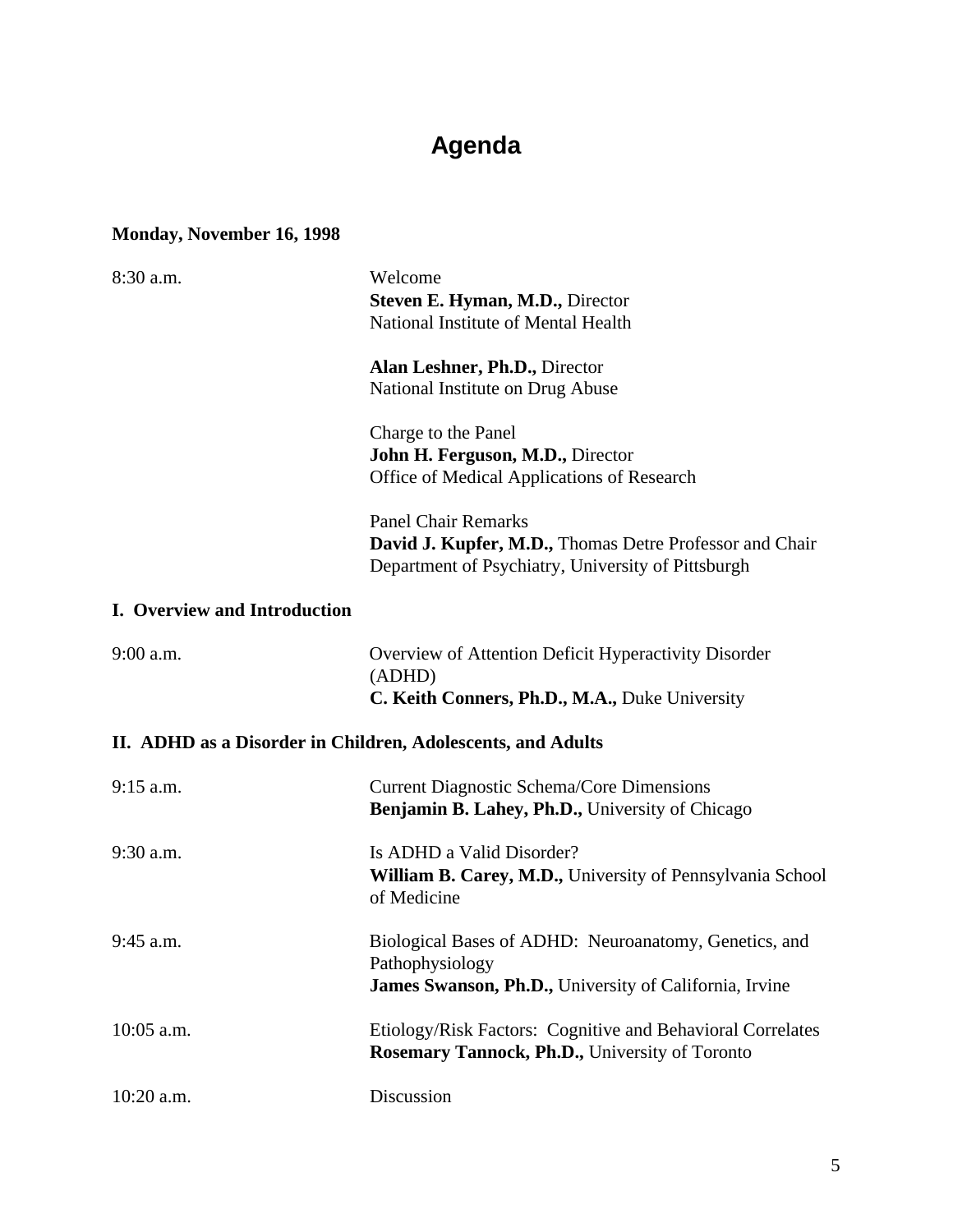## **Monday, November 16, 1998 (continued)**

## **III. Impact**

| $11:00$ a.m.                                              | The Prevalence and Cross-Cultural Validity of ADHD<br>Hector R. Bird, M.D., New York State Psychiatric Institute                                |  |
|-----------------------------------------------------------|-------------------------------------------------------------------------------------------------------------------------------------------------|--|
| $11:15$ a.m.                                              | ADHD: Long-Term Course, Adult Outcome, and Comorbid<br><b>Disorders</b><br><b>Russell A. Barkley, Ph.D., University of Massachusetts</b>        |  |
| $11:30$ a.m.                                              | Discussion                                                                                                                                      |  |
| $11:50$ a.m.                                              | Lunch                                                                                                                                           |  |
| $12:50$ p.m.                                              | The Impact of ADHD on School Systems<br>Steven R. Forness, Ed.D., University of California, Los<br>Angeles                                      |  |
| $1:05$ p.m.                                               | The Impact of ADHD on the Juvenile Justice System<br>Betty Chemers, M.A., Office of Juvenile Justice and<br><b>Delinquency Prevention</b>       |  |
| $1:20$ p.m.                                               | Discussion                                                                                                                                      |  |
| $1:40$ p.m.                                               | Impairment: Childhood and Adolescence<br>Stephen P. Hinshaw, Ph.D., University of California, Berkeley                                          |  |
| $2:00$ p.m.                                               | The Impact of ADHD on Social and Vocational Functioning in<br><b>Adults</b><br><b>Charlotte Johnston, Ph.D., University of British Columbia</b> |  |
| $2:15$ p.m.                                               | Discussion                                                                                                                                      |  |
| IV. Safety and Efficacy of Treatments-Short and Long Term |                                                                                                                                                 |  |
| 2:35 p.m.                                                 | <b>Stimulant Medications</b><br>Laurence L. Greenhill, M.D., Columbia University                                                                |  |
| $2:55$ p.m.                                               | Pharmacotherapy of ADHD: Nonstimulant Treatments<br>Joseph Biederman, M.D., Harvard Medical School                                              |  |
| $3:10$ p.m.                                               | Risks and Mechanism of Action of Stimulants<br>Peter R. Breggin, M.D., Center for the Study of Psychiatry and<br>Psychology, Bethesda, Maryland |  |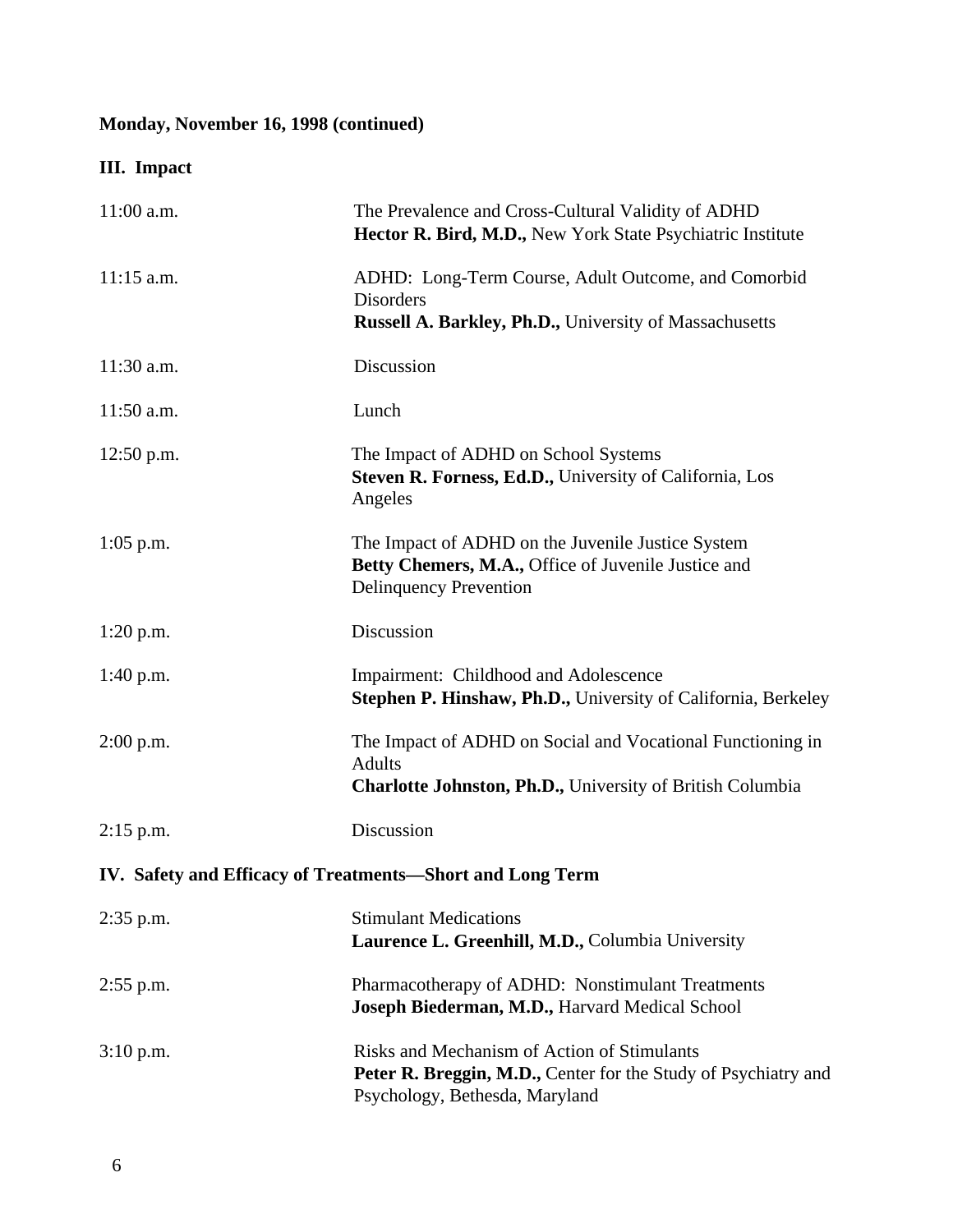## **Monday, November 16, 1998 (continued)**

| $3:25$ pm.                                              | Public Health Perspectives and Toxicological Issues<br><b>Concerning Stimulant Medications</b><br>Andrew S. Rowland, Ph.D., National Institute of<br><b>Environmental Health Sciences</b> |
|---------------------------------------------------------|-------------------------------------------------------------------------------------------------------------------------------------------------------------------------------------------|
| $3:35$ p.m.                                             | Psychosocial Interventions<br>William E. Pelham, Jr., Ph.D., State University of New York<br>at Buffalo                                                                                   |
| $3:55$ p.m.                                             | <b>Treatment Alternatives for ADHD</b><br>L. Eugene Arnold, M.D., M.Ed., Ohio State University                                                                                            |
| $4:10$ p.m.                                             | Behavioral and Medication Treatments for ADHD:<br><b>Comparisons and Combinations</b><br>Peter S. Jensen, M.D., National Institute of Mental Health                                       |
| $4:30$ p.m.                                             | <b>Matching Patients to Treatments</b><br>Howard Abikoff, Ph.D., New York University                                                                                                      |
| $4:45$ p.m.                                             | Discussion                                                                                                                                                                                |
| 5:30 p.m.                                               | <b>Adjourn Until Tuesday Morning</b>                                                                                                                                                      |
| Tuesday, November 17, 1998                              |                                                                                                                                                                                           |
| <b>V. Substance Abuse Risks of Stimulant Treatments</b> |                                                                                                                                                                                           |
| 8:00 a.m.                                               | Alcohol, Nicotine, Stimulants, and Other Drugs<br>Rachel G. Klein, Ph.D., Columbia University and the New<br>York State Psychiatric Institute                                             |
| 8:15 a.m.                                               | <b>Risk of Treatment Versus Nontreatment</b><br><b>Jan Loney, Ph.D., State University of New York at Stony</b><br><b>Brook</b>                                                            |
| 8:30 a.m.                                               | ADHD and Risk for Substance Use Disorders<br>Timothy E. Wilens, M.D., Massachusetts General Hospital                                                                                      |
| 8:45 a.m.                                               | Sensitization and the Risk of Exposure to Stimulant<br>Medications<br>Peter W. Kalivas, Ph.D., Medical University of South Carolina                                                       |
| $9:00$ a.m.                                             | Stimulant Treatment as a Risk Factor for Nicotine Use and<br><b>Substance Abuse</b><br>Nadine M. Lambert, Ph.D., University of California, Berkeley                                       |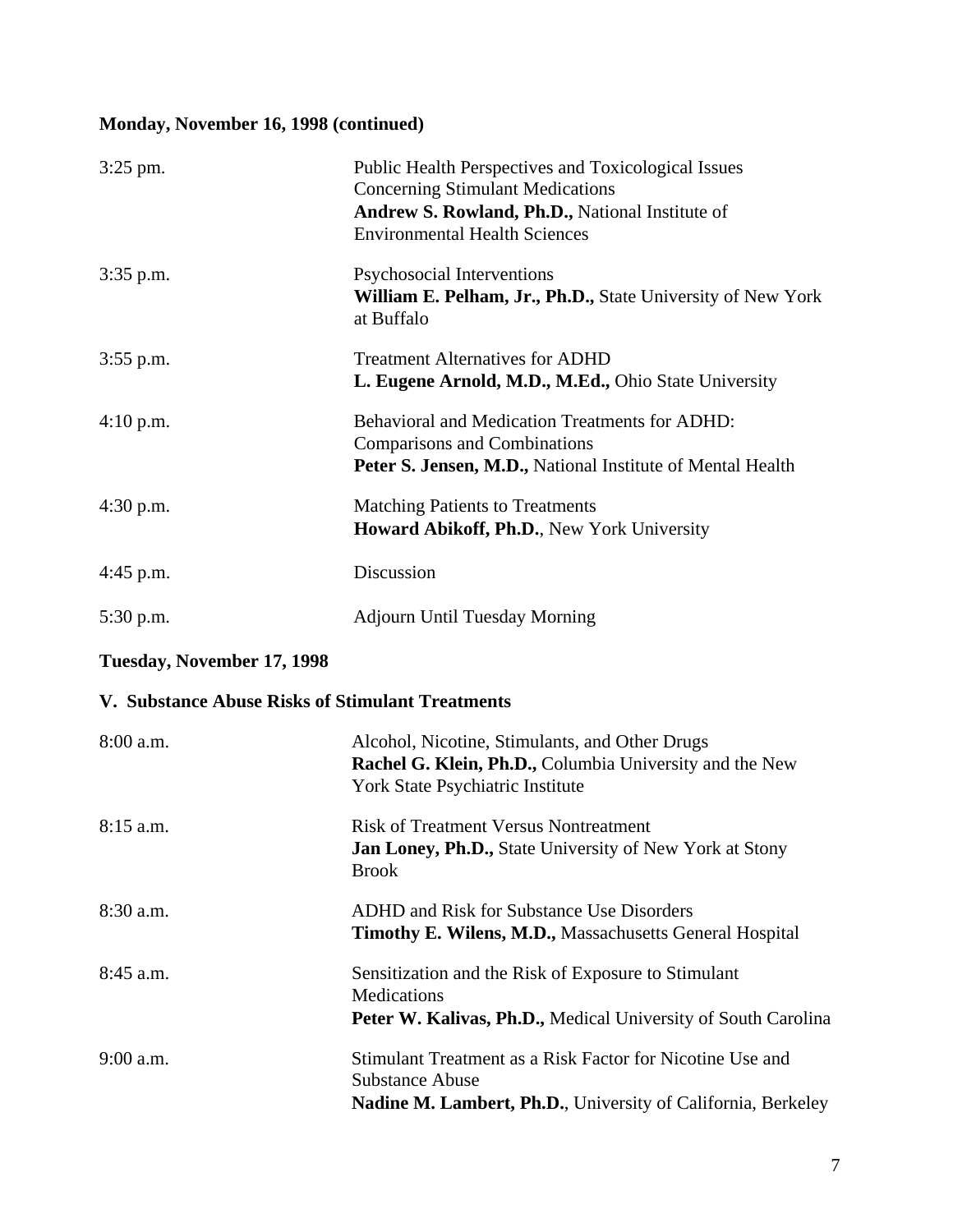## **Tuesday, November 17, 1998 (continued)**

| $9:15$ a.m.                                                            | Diversion, Trafficking, and Abuse of Methylphenidate<br>Gretchen Feussner, Drug Enforcement Administration                                                 |  |
|------------------------------------------------------------------------|------------------------------------------------------------------------------------------------------------------------------------------------------------|--|
| 9:30 a.m.                                                              | Availability of Stimulant Medications: Nature and Extent of<br>Abuse and Associated Harm<br><b>James R. Cooper, M.D., National Institute on Drug Abuse</b> |  |
| 9:45 a.m.                                                              | Discussion                                                                                                                                                 |  |
| VI. Existing Practices and Barriers Regarding Assessment and Treatment |                                                                                                                                                            |  |
| $10:15$ a.m.                                                           | A National Perspective on Treatments and Services for Children<br>With ADHD<br>Kimberly Hoagwood, Ph.D., National Institute of Mental<br>Health            |  |
| $10:30$ a.m.                                                           | <b>Current Assessment and Treatment Practices</b><br>Mark L. Wolraich, M.D., Vanderbilt University                                                         |  |
| $10:45$ a.m.                                                           | Educational Policy: Educating Children With Attention Deficit<br><b>Disorders</b><br>Thomas Hehir, Ed.D., U.S. Department of Education                     |  |
| $11:00$ a.m.                                                           | Use of Services and Costs for Youth With ADHD and Related<br>Conditions<br>Kelly J. Kelleher, M.D., M.P.H., University of Pittsburgh                       |  |
| 11:20 a.m.                                                             | <b>Individual and Family Barriers</b><br>Sheila Anderson, Children and Adults With Attention Deficit<br>Disorders (CH.A.D.D.)                              |  |
| 11:35 a.m.                                                             | Discussion                                                                                                                                                 |  |
| $12:00$ p.m.                                                           | <b>Public Presentations</b>                                                                                                                                |  |
| $1:00$ p.m.                                                            | Adjourn Until Wednesday Morning                                                                                                                            |  |
| Wednesday, November 18, 1998                                           |                                                                                                                                                            |  |
| 9:00 a.m.                                                              | Presentation of the Consensus Statement                                                                                                                    |  |
| 9:30 a.m.                                                              | <b>Public Discussion</b>                                                                                                                                   |  |
| 11:00 a.m.                                                             | <b>Panel Meets in Executive Session</b>                                                                                                                    |  |
| $1:00$ p.m.                                                            | Press Conference                                                                                                                                           |  |
| $2:00$ p.m.                                                            | Adjournment                                                                                                                                                |  |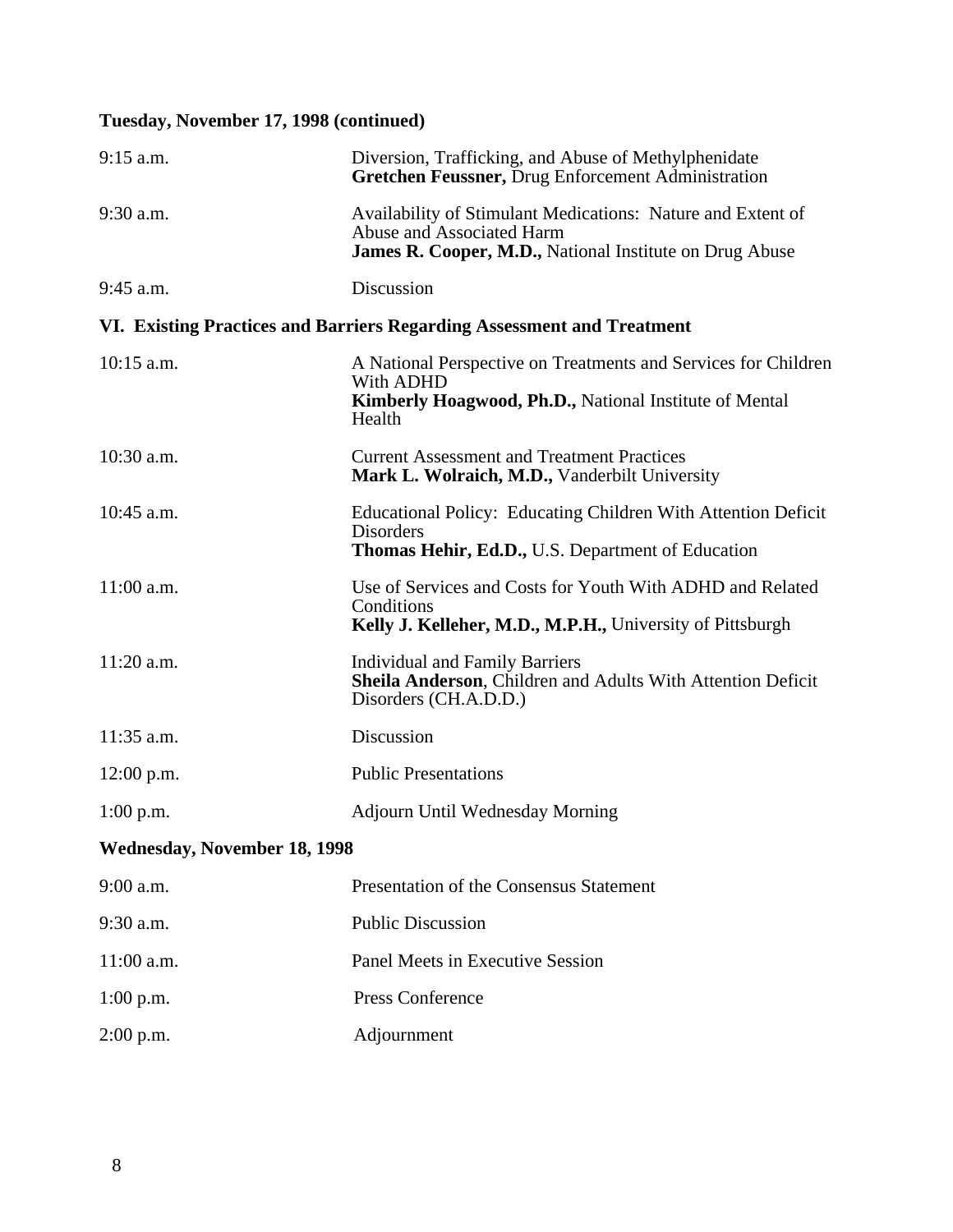## **Panel Members**

#### **Panel Chair: David J. Kupfer, M.D.**

Thomas Detre Professor and Chair of **Psychiatry** Western Psychiatric Institute and Clinic Department of Psychiatry University of Pittsburgh Pittsburgh, Pennsylvania

#### **Robert S. Baltimore, M.D.**

Professor of Pediatrics, Epidemiology, and Public Health Co-Director, Pediatric Infectious Diseases Training Program Division of Infectious Diseases Department of Pediatrics Yale University School of Medicine New Haven, Connecticut

#### **Naomi Breslau, Ph.D.**

Director of Research Department of Psychiatry Henry Ford Health System Detroit, Michigan

#### **Everett H. Ellinwood, M.D.**

Professor of Psychiatry and Pharmacology Duke University Medical Center Durham, North Carolina

#### **Janis Ferre**

Past Chair Utah Governor's Council for People With Disabilities Salt Lake City, Utah

#### **Donna M. Ferriero, M.D.**

Associate Professor of Neurology Acting Chief of Child Neurology Division of Child Neurology Department of Neurology University of California, San Francisco San Francisco, California

#### **Lynn S. Fuchs, Ph.D.**

Professor Department of Special Education Peabody College Vanderbilt University Nashville, Tennessee

#### **Samuel B. Guze, M.D.**

Spencer T. Olin Professor of Psychiatry Department of Psychiatry Washington University School of Medicine St. Louis, Missouri

#### **Beatrix A. Hamburg, M.D.**

Visiting Professor Department of Psychiatry Cornell University Medical College New York, New York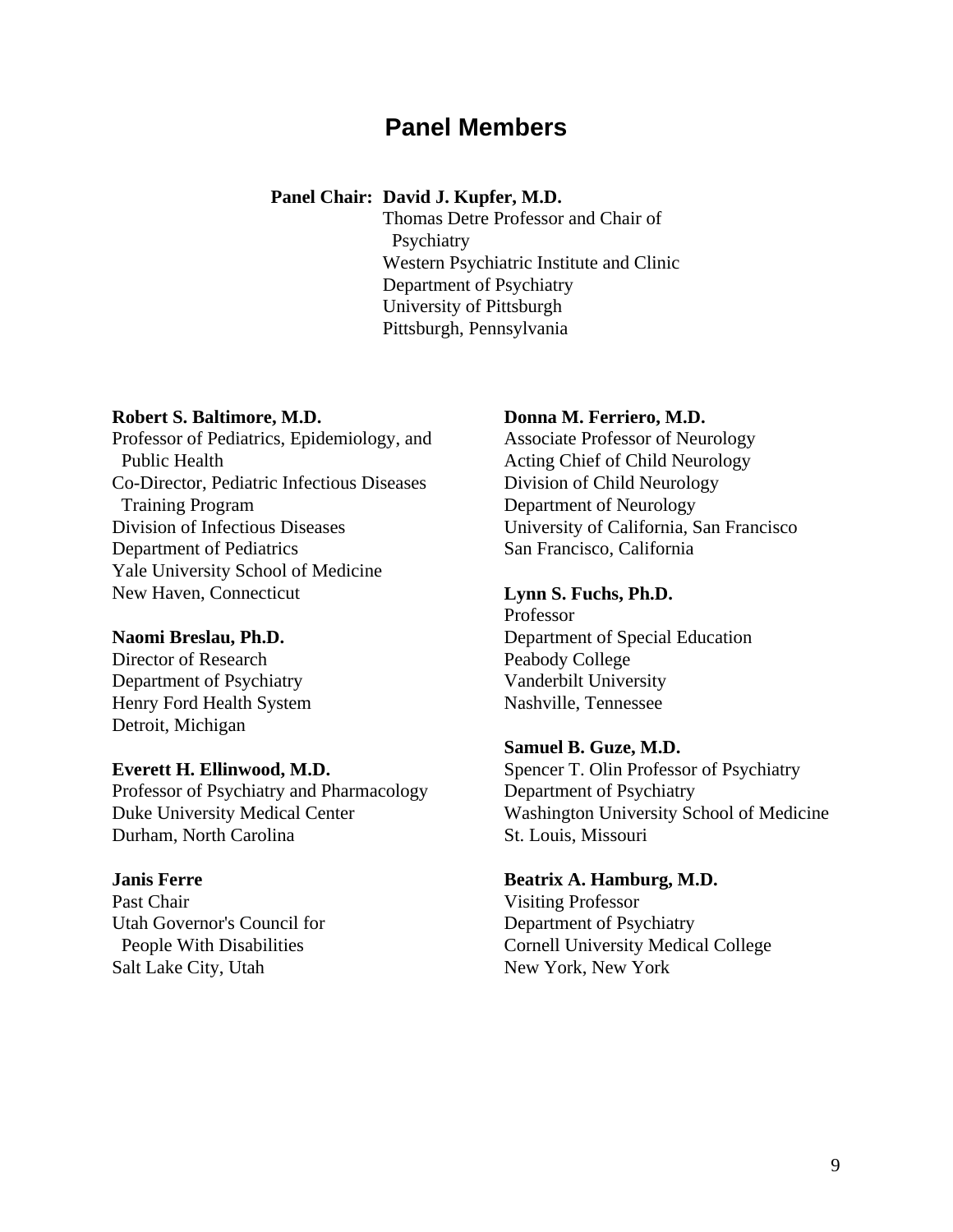#### **Philip W. Lavori, Ph.D.**

Professor of Biostatistics Department of Health Research and Policy Stanford University School of Medicine Stanford, California

#### **Jane McGlothlin, Ph.D.**

Assistant Superintendent for Curriculum and Assessment Scottsdale Unified School District Phoenix, Arizona

### **Samuel M. Turner, Ph.D., ABPP**

Professor of Psychology Director of Clinical Training Department of Psychology University of Maryland College Park, Maryland

#### **Mark Vonnegut, M.D.**

Pediatrician Milton Pediatrics Quincy, Massachusetts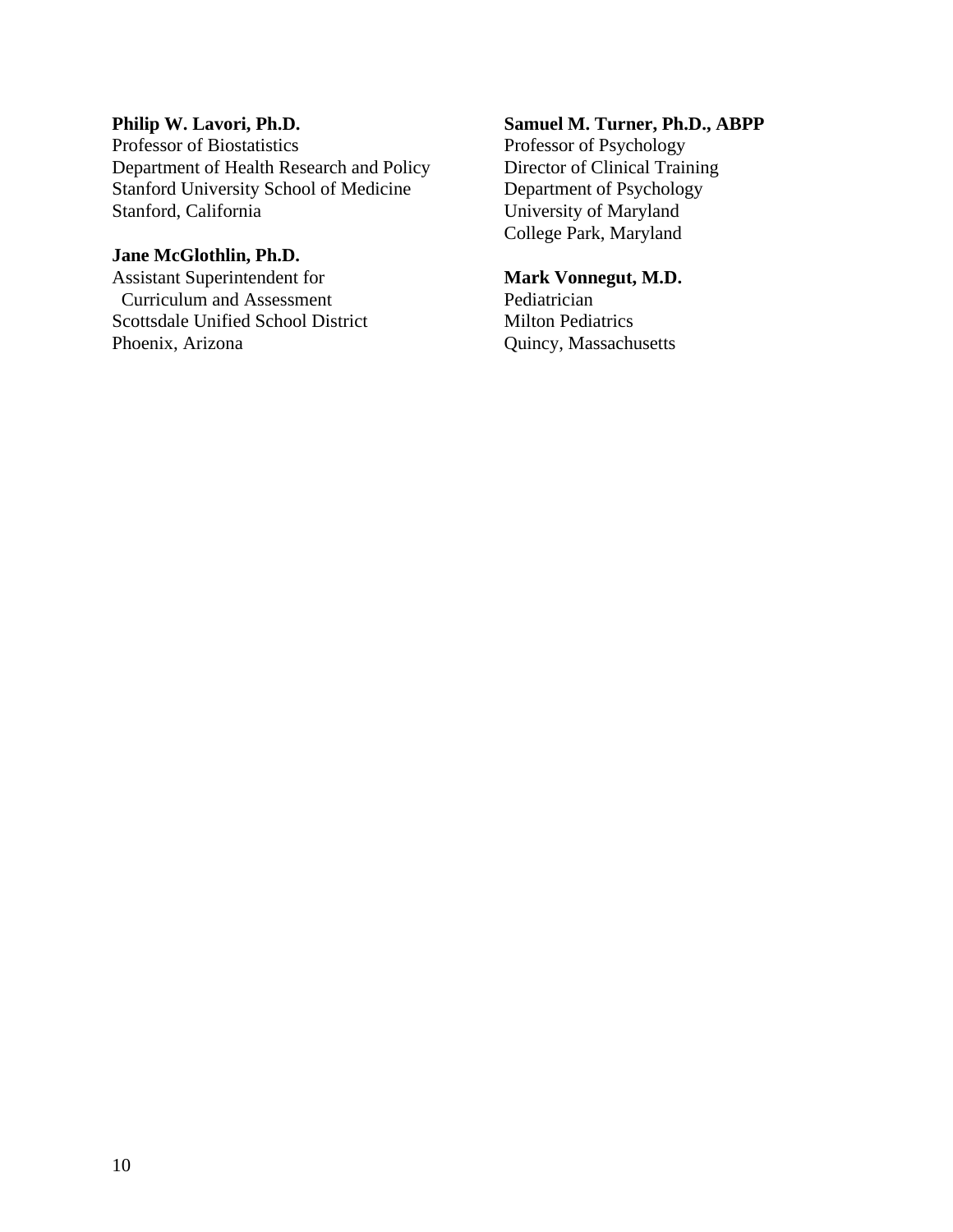## **Speakers**

#### **Howard Abikoff, Ph.D.**

Professor of Clinical Psychiatry Director of Research NYU Child Study Center New York University School of Medicine New York, New York

#### **Sheila Anderson**

Immediate Past National President Children and Adults With Attention Deficit Disorders Plantation, Florida

#### **L. Eugene Arnold, M.D., M.Ed.**

Professor Emeritus of Psychiatry Ohio State University, Columbus Sunbury, Ohio

### **Russell A. Barkley, Ph.D.**

Director of Psychology Department of Psychiatry University of Massachusetts Worcester, Massachusetts

#### **Joseph Biederman, M.D.**

Professor of Psychiatry, Harvard Medical School Chief, Joint Program in Pediatric Psychopharmacology Massachusetts and McLean General Hospitals Boston, Massachusetts

#### **Hector R. Bird, M.D.**

Professor Clinical Psychiatry Columbia University Deputy Director Child Psychiatry New York State Psychiatric Institute New York, New York

#### **Peter R. Breggin, M.D.**

**Director** Center for the Study of Psychiatry and Psychology Bethesda, Maryland

#### **William B. Carey, M.D.**

Clinical Professor of Pediatrics University of Pennsylvania School of Medicine Division of General Pediatrics Children's Hospital of Philadelphia Philadelphia, Pennsylvania

#### **Betty Chemers, M.A.**

Director of Research and Program Development Office of Juvenile Justice and Delinquency Prevention Washington, District of Columbia

#### **C. Keith Conners, Ph.D., M.A.**

Director, ADHD Program Department of Psychiatry Duke University Medical Center Durham, North Carolina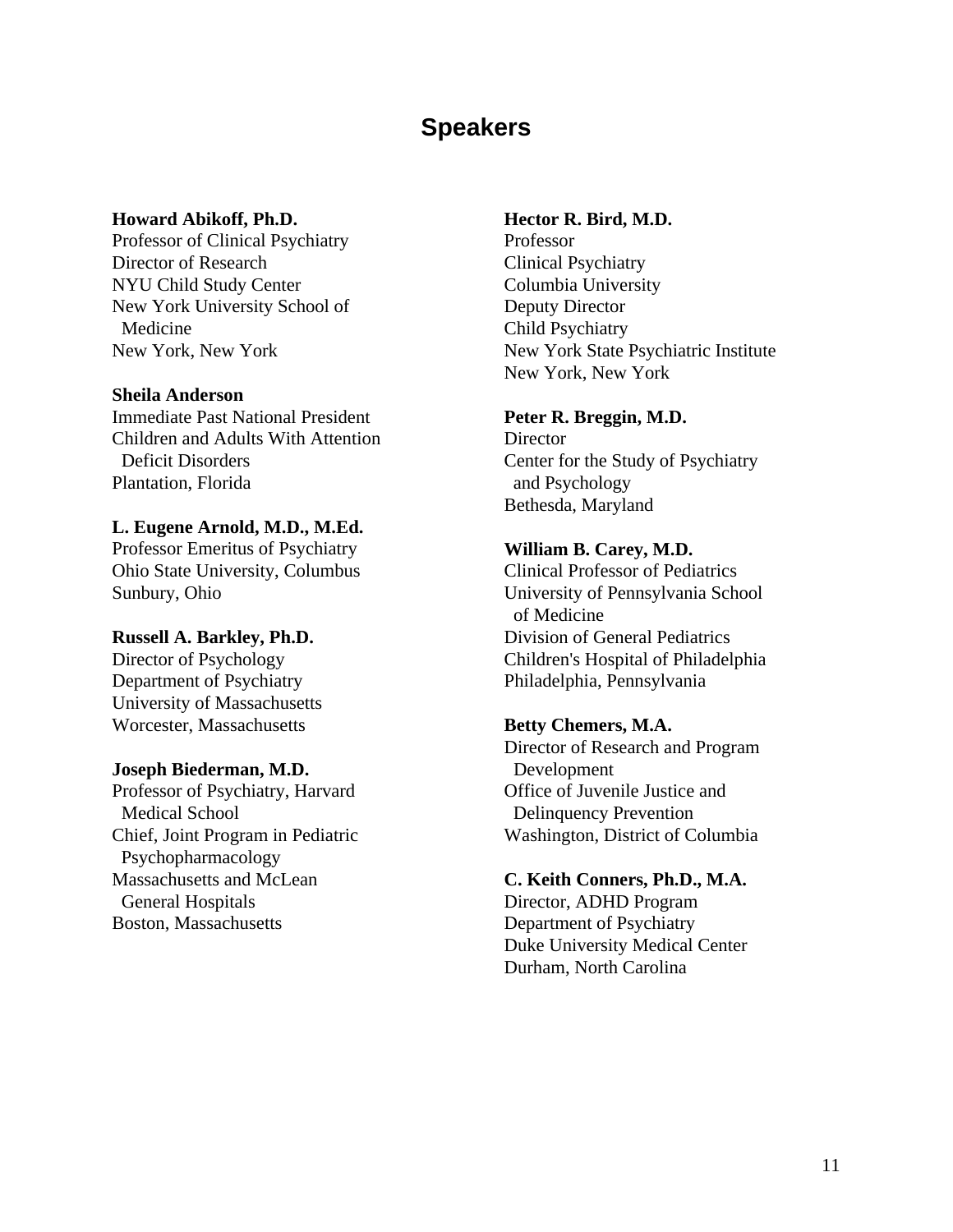#### **James R. Cooper, M.D.**

Associate Director for Medical Affairs Division of Clinical and Services Research National Institute on Drug Abuse National Institutes of Health Rockville, Maryland

#### **Gretchen Feussner**

Pharmacologist Drug and Chemical Evaluation Section Office of Diversion Control Drug Enforcement Administration Arlington, Virginia

#### **Steven R. Forness, Ed.D.**

Professor of Psychiatry and Biobehavioral Sciences Neuropsychiatric Hospital University of California, Los Angeles Los Angeles, California

#### **Laurence L. Greenhill, M.D.**

Research Psychiatrist II New York State Psychiatric Institute Columbia University New York, New York

#### **Thomas Hehir, Ed.D.**

**Director** Office of Special Education Programs U.S. Department of Education Washington, District of Columbia

#### **Stephen P. Hinshaw, Ph.D.**

Professor of Psychology Director of Clinical Psychology Training Program Department of Psychology University of California, Berkeley Berkeley, California

#### **Kimberly Hoagwood, Ph.D.**

Chief of Child and Adolescent Services Research Services Research Branch National Institute of Mental Health National Institutes of Health Rockville, Maryland

#### **Peter S. Jensen, M.D.**

Associate Director for Child and Adolescent Research National Institute of Mental Health National Institutes of Health Rockville, Maryland

#### **Charlotte Johnston, Ph.D.**

Associate Professor Department of Psychology University of British Columbia Vancouver, British Columbia Canada

#### **Peter W. Kalivas, Ph.D.**

Professor and Chair Department of Physiology and Neuroscience Medical University of South Carolina Charleston, South Carolina

#### **Kelly J. Kelleher, M.D., M.P.H.**

Staunton Professor of Pediatrics and **Psychiatry** Child Services Research and Development Program University of Pittsburgh Pittsburgh, Pennsylvania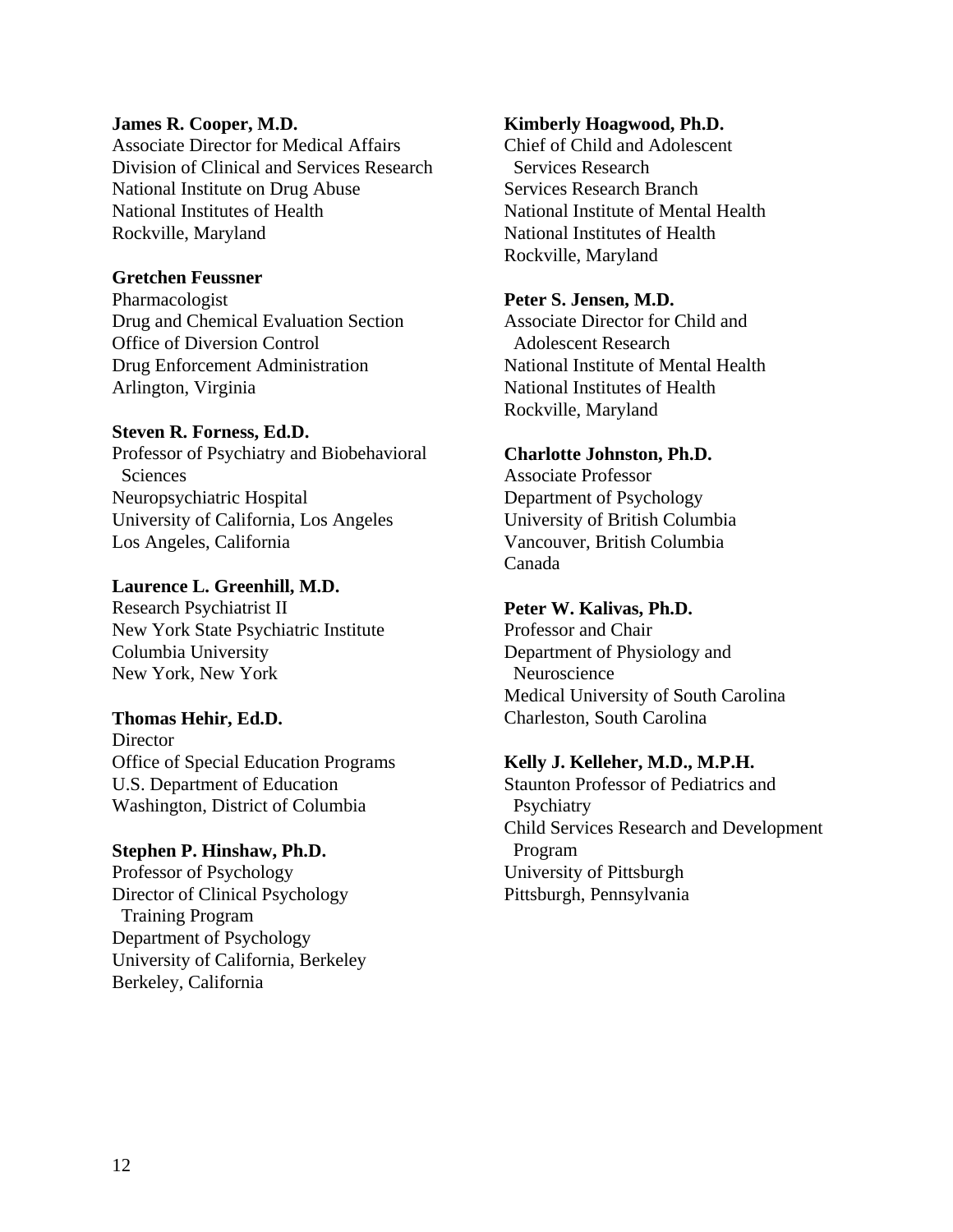#### **Rachel G. Klein, Ph.D.**

Director of Clinical Psychology Department of Psychology New York State Psychiatric Institute New York, New York

#### **Benjamin B. Lahey, Ph.D.**

Professor of Psychiatry Chief of Psychology Department of Psychiatry University of Chicago Chicago, Illinois

#### **Nadine M. Lambert, Ph.D.**

Professor Cognition and Development Area Director, School Psychology Program Graduate School of Education University of California, Berkeley Berkeley, California

#### **Jan Loney, Ph.D.**

Professor Department of Psychiatry State University of New York at Stony Brook Stony Brook, New York

#### **William E. Pelham, Jr., Ph.D.**

Professor and Director of Clinical **Training** Department of Psychology State University of New York at Buffalo Buffalo, New York

#### **Andrew S. Rowland, Ph.D.**

Epidemiologist Epidemiology Branch National Institute of Environmental Health Sciences National Institutes of Health Research Triangle Park, North Carolina

#### **James Swanson, Ph.D.**

Professor of Pediatrics Department of Pediatrics University of California, Irvine Irvine, California

#### **Rosemary Tannock, Ph.D.**

Scientist Associate Professor of Psychiatry Brain and Behavior Program Research Institute for the Hospital for Sick Children University of Toronto Toronto, Ontario Canada

#### **Timothy E. Wilens, M.D.**

Associate Professor of Psychiatry Harvard Medical School Massachusetts General Hospital Boston, Massachusetts

#### **Mark L. Wolraich, M.D.**

Professor of Pediatrics Director, Division of Child Development Department of Pediatrics Vanderbilt University Nashville, Tennessee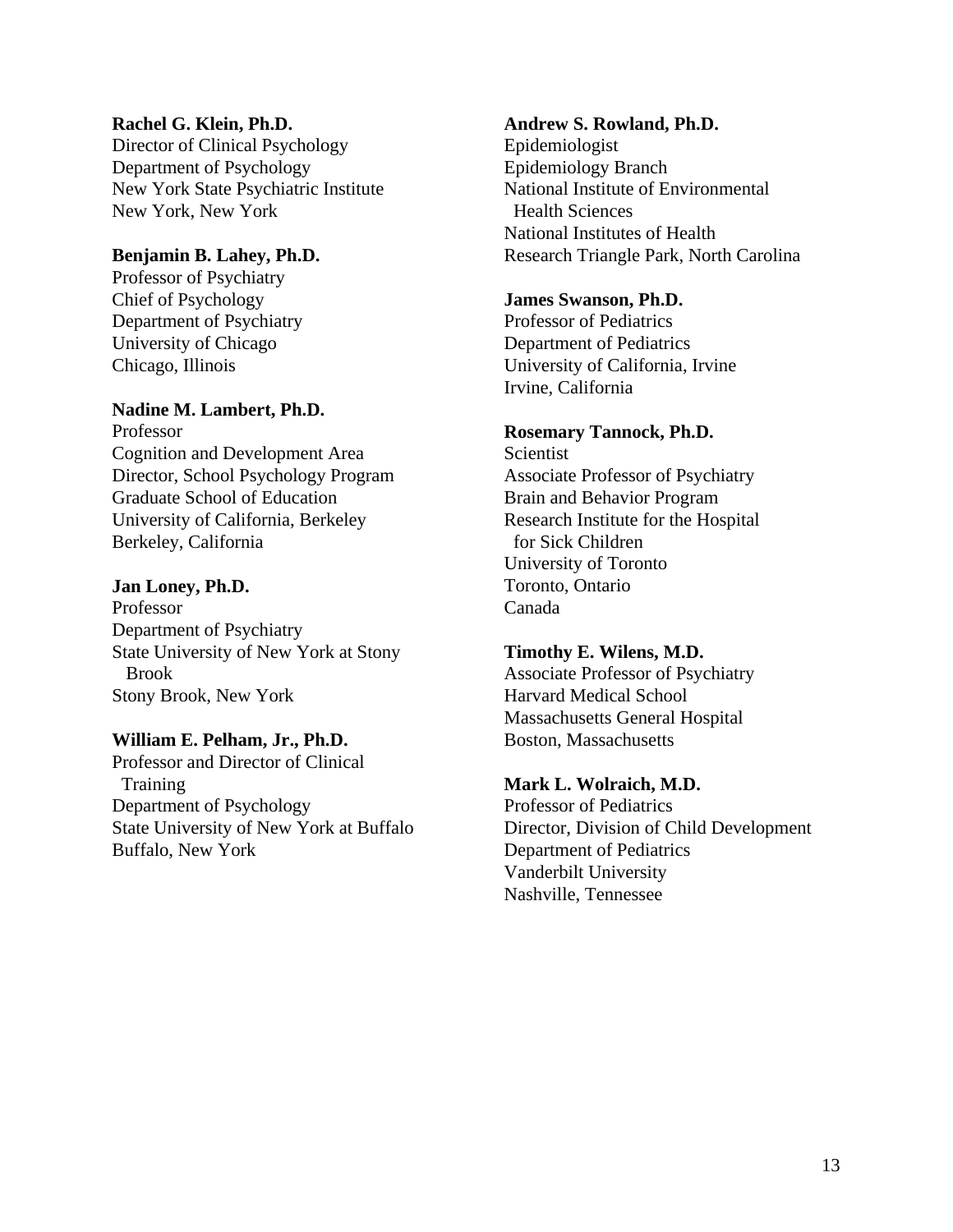## **Planning Committee**

#### **Planning Committee Chairs:**

#### **Peter S. Jensen, M.D.**

Associate Director for Child and Adolescent Research National Institute of Mental Health National Institutes of Health Rockville, Maryland

#### **Sheila Anderson**

Immediate Past National President Children and Adults With Attention Deficit Disorders Plantation, Florida

#### **Elaine Baldwin**

Chief, Public Affairs and Science Reports Branch Office of Scientific Information National Institute of Mental Health National Institutes of Health Rockville, Maryland

#### **Cheryl Boyce, Ph.D.**

Society for Research in Child Development Fellow Developmental Psychopathology Research Branch National Institute of Mental Health National Institutes of Health Rockville, Maryland

#### **Sarah Broman, Ph.D.**

Health Science Administrator Division of Fundamental Neuroscience and Developmental Disorders National Institute of Neurological Disorders and Stroke National Institutes of Health Bethesda, Maryland

#### **James R. Cooper, M.D.**

Associate Director for Medical Affairs Division of Clinical and Services Research National Institute on Drug Abuse National Institutes of Health Rockville, Maryland

#### **J.A. Costa e Silva, M.D.**

**Director** Division of Mental Health and Prevention of Substance Abuse World Health Organization Geneva, Switzerland

#### **Dorynne J. Czechowicz, M.D.**

Medical Officer Division of Clinical and Services Research National Institute on Drug Abuse National Institutes of Health Rockville, Maryland

#### **Jerry M. Elliott**

Program Analysis and Management Officer Office of Medical Applications of Research National Institutes of Health Bethesda, Maryland

#### **John H. Ferguson, M.D.**

**Director** Office of Medical Applications of Research National Institutes of Health Bethesda, Maryland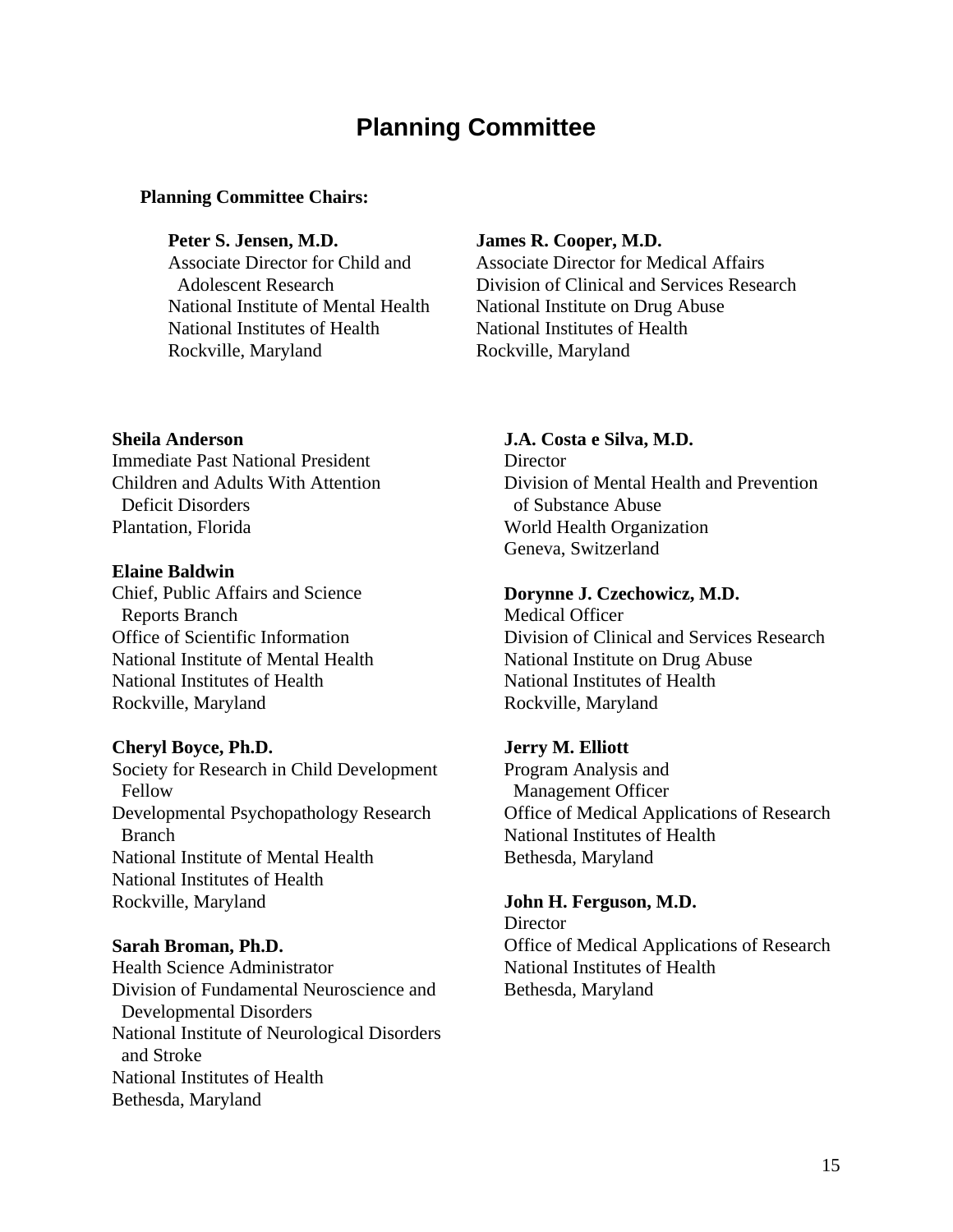#### **Gretchen Feussner**

Pharmacologist Drug and Chemical Evaluation Section Office of Diversion Control Drug Enforcement Administration Arlington, Virginia

### **Laurence L. Greenhill, M.D.**

Research Psychiatrist II New York State Psychiatric Institute Columbia University New York, New York

#### **William H. Hall**

Director of Communications Office of Medical Applications of Research National Institutes of Health Bethesda, Maryland

#### **John King**

Deputy Assistant Administrator Office of Diversion Control Drug Enforcement Administration Arlington, Virginia

#### **David J. Kupfer, M.D.**

Thomas Detre Professor and Chair of Psychiatry Western Psychiatric Institute and Clinic Department of Psychiatry University of Pittsburgh Pittsburgh, Pennsylvania

#### **Benjamin B. Lahey, Ph.D.**

Professor of Psychiatry Chief of Psychology Department of Psychiatry University of Chicago Chicago, Illinois

#### **Jan Loney, Ph.D.**

Professor Department of Psychiatry State University of New York at Stony Brook Stony Brook, New York

#### **Reid Lyon, Ph.D.**

Chief Child Development and Behavior Branch National Institute of Child Health and Human Development National Institutes of Health Bethesda, Maryland

#### **Stuart L. Nightingale, M.D.**

Associate Commissioner for Health Affairs Food and Drug Administration Rockville, Maryland

#### **William E. Pelham, Jr., Ph.D.**

Professor and Director of Clinical Training Department of Psychology State University of New York at Buffalo Buffalo, New York

#### **Elizabeth Rahdert, Ph.D.**

Research Psychologist Treatment Research Branch Division of Clinical and Services Research National Institute on Drug Abuse National Institutes of Health Rockville, Maryland

#### **Andrew S. Rowland, Ph.D.**

Epidemiologist Epidemiology Branch National Institute of Environmental Health Sciences National Institutes of Health Research Triangle Park, North Carolina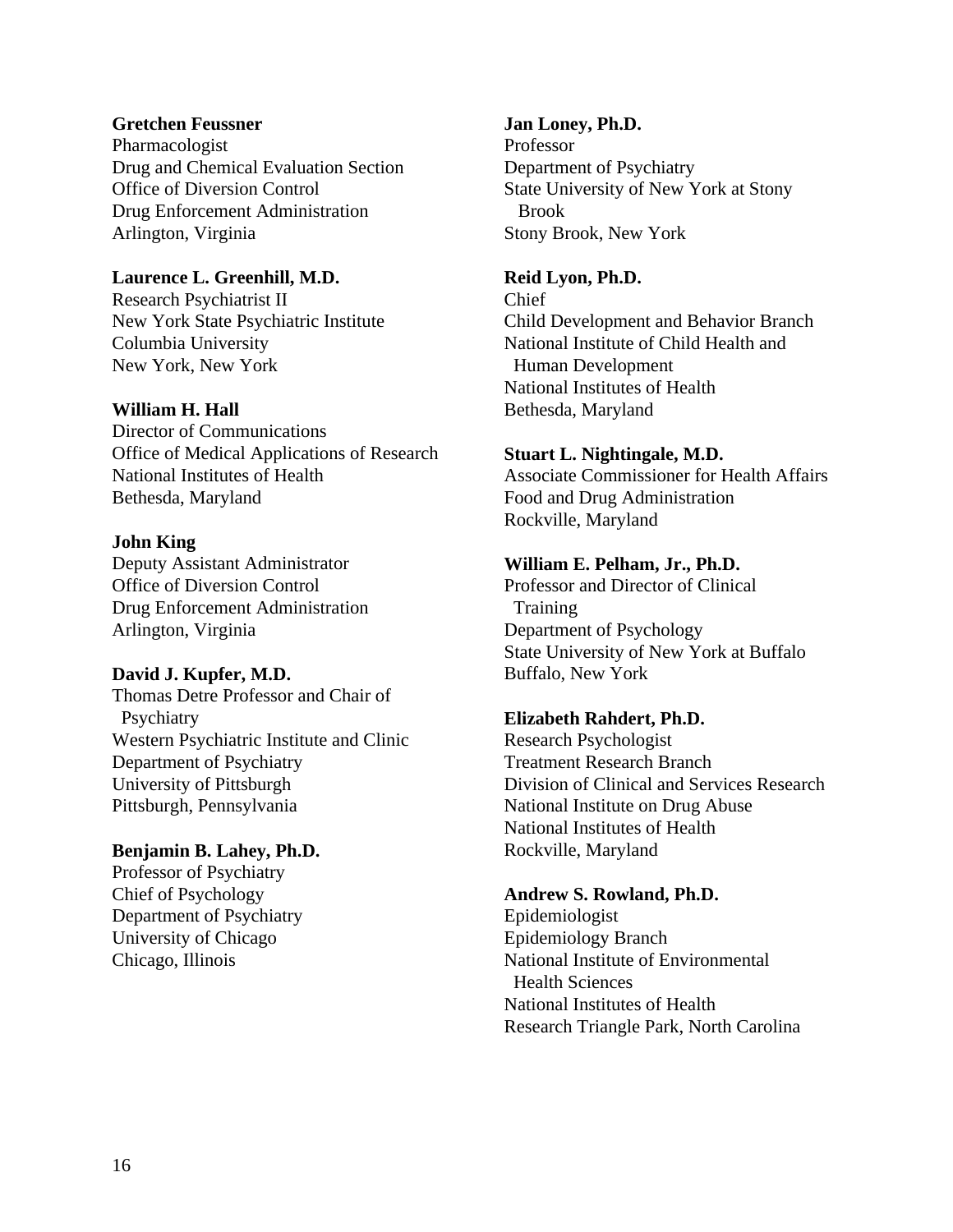Special Assistant Chief Division of Research to Practice Child and Adolescent Treatment Office of Special Education Programs and Preventive Intervention U.S. Department of Education Research Branch Washington, District of Columbia Division of Services and Intervention

Professor of Pediatrics and Neurology Rockville, Maryland Department of Pediatrics Yale University School of Medicine **Timothy E. Wilens, M.D.**  New Haven, Connecticut Associate Professor of Psychiatry

Deputy Director Boston, Massachusetts Office of Medical Applications of Research National Institutes of Health Bethesda, Maryland

#### **Ellen Schiller, Ph.D. Benedetto Vitiello, M.D.**

 Research **Bennett Shaywitz, M.D.** National Institute of Mental Health

Harvard Medical School **Charles R. Sherman, Ph.D.** Massachusetts General Hospital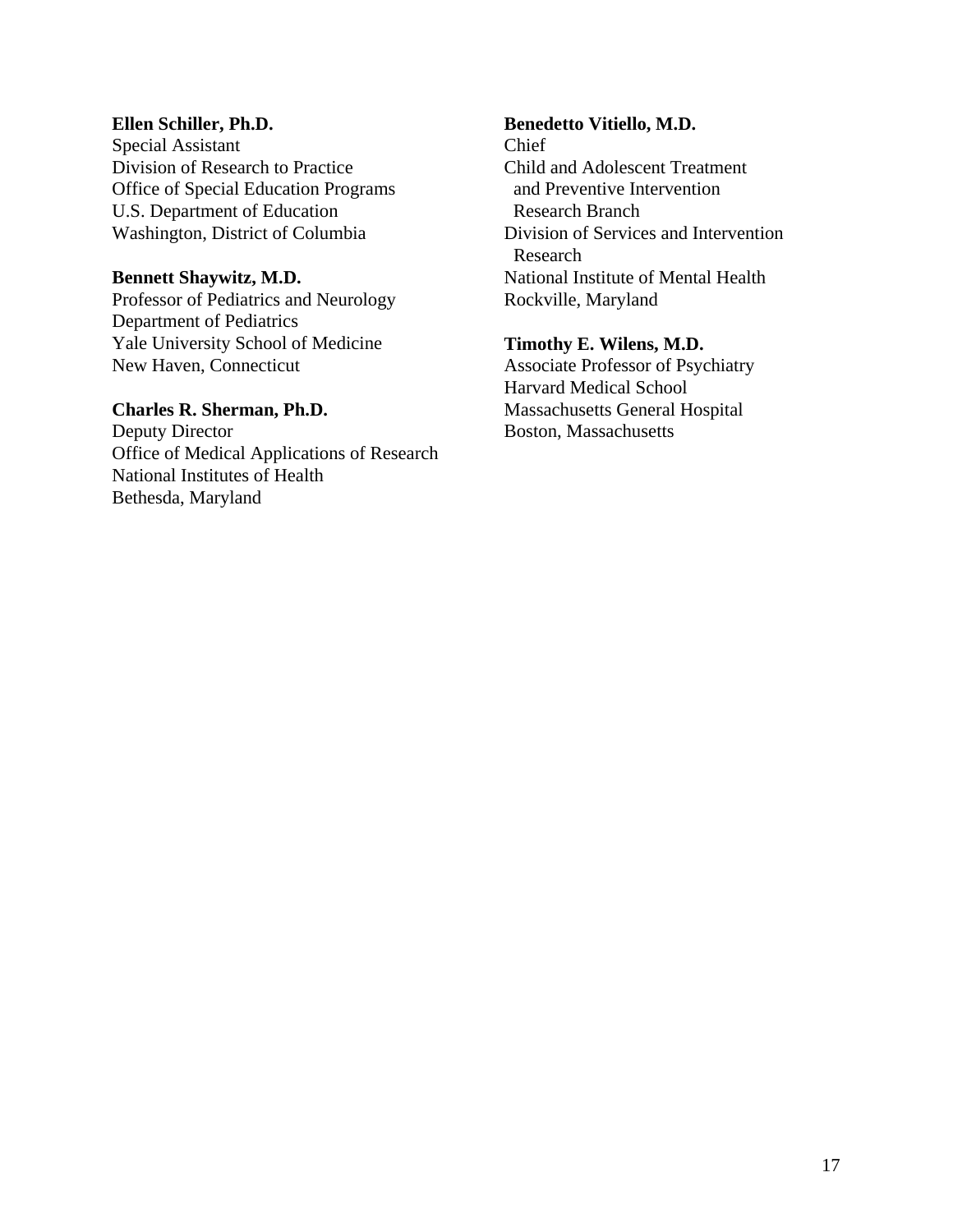## **Abstracts**

The following are abstracts of presentations to the NIH Consensus Development Conference on Diagnosis and Treatment of Attention Deficit Hyperactivity Disorder. They are designed for the use of panelists and participants in the conference and as a reference document for anyone interested in the conference deliberations. We are grateful to the authors, who have summarized their materials and made them available in a timely fashion.

> Peter S. Jensen, M.D. Associate Director for Child and Adolescent Research National Institute of Mental Health National Institutes of Health Rockville, Maryland

James R. Cooper, M.D. Associate Director for Medical Affairs Division of Clinical and Services Research National Institute on Drug Abuse National Institutes of Health Rockville, Maryland

Jerry M. Elliott Program Management and Analysis Officer Office of Medical Applications of Research National Institutes of Health Bethesda, Maryland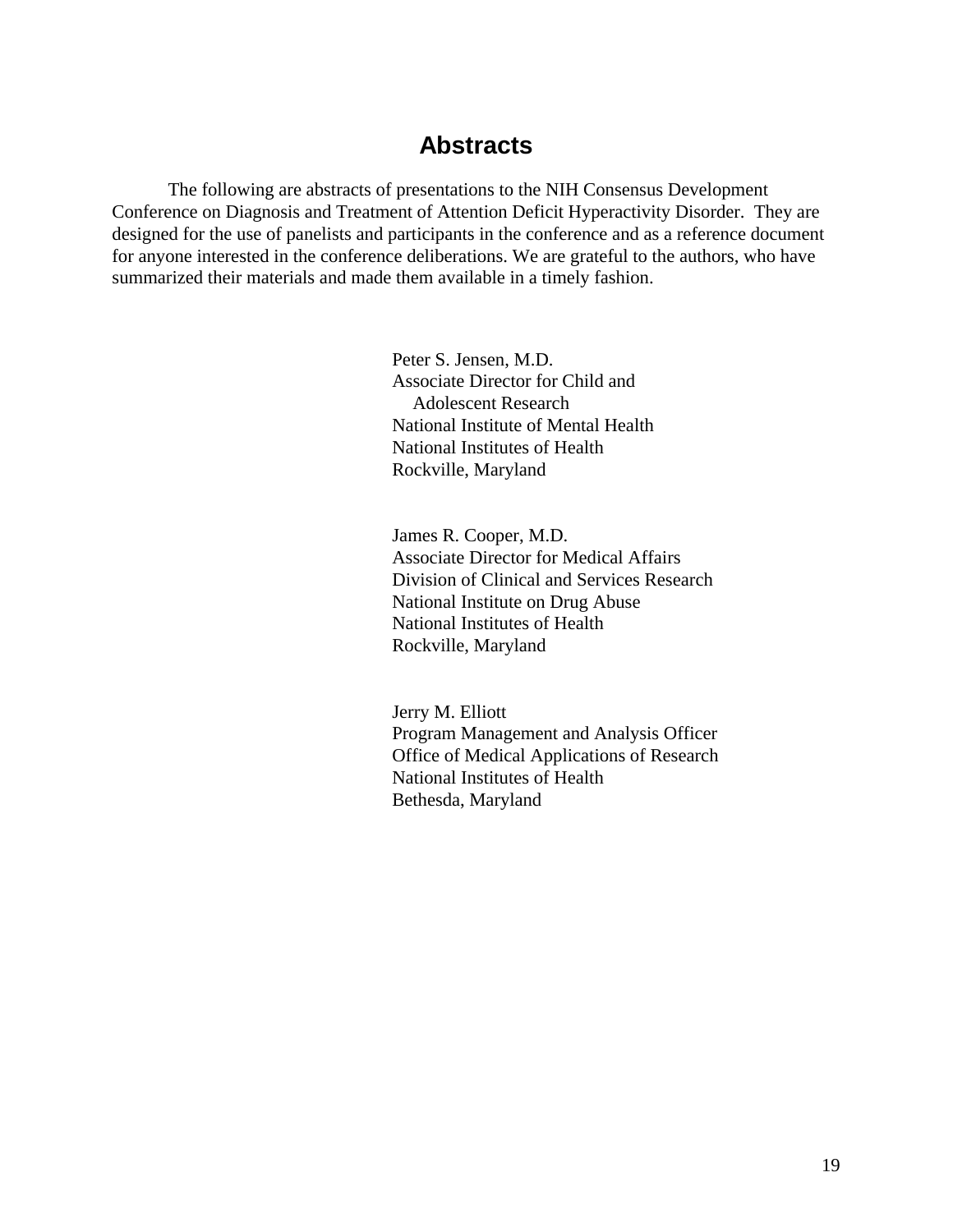## **Overview of Attention Deficit Hyperactivity Disorder**

### **C. Keith Conners, Ph.D., M.A.**

Attention deficit hyperactivity disorder (ADHD) refers to a developmental disorder of childhood characterized by a persistent pattern of inattention and/or hyperactivity-impulsivity that is more frequent and severe than is typically observed in individuals at a comparable level of development (American Psychiatric Association, 1994). The diagnosis requires that some of the inattentive or hyperactive-impulsive symptoms be present before age 7, and some impairment from these symptoms must be evident in at least two settings, such as home, school, or work. Clear evidence of impairment of developmentally appropriate social, academic, or occupational functioning must be present.

Although the name is new, the behavioral syndrome of ADHD has been recognized since the early 1900s. The features of this syndrome gradually emerged from observations over many years from professionals working in pediatric medicine, neurology, education, and pharmacology. The core symptoms of hyperactivity, impulsivity, and inattention are a constant in the very earliest observations and throughout the numerous changes in terminology (Kessler, 1980). Changes in diagnostic terminology, definitional boundaries, conceptions of etiology, and preferred modes of treatment reflect changing scientific paradigms and professional allegiances, as well as empirical evidence derived from increasingly rigorous investigations (Conners, Erhardt, 1998).

Formal diagnostic criteria for the disorder underwent rapid changes as new syntheses and accumulation of data from field trials took place. The fact that the concept of ADHD has evolved with changing evidence should be taken as a strength, not as a sign of unreliability or vague conceptualization. Comprehensive review of the evidence regarding diagnosis and treatment carried out by independent expert medical reviewers concludes that diagnostic criteria for ADHD are based on extensive empirical research and, if applied appropriately, lead to the diagnosis of a syndrome with high interrater reliability, good face validity, and high predictability of course and medication responsiveness (Goldman, Genel, Bezman, et al., 1998).

ADHD appears to be among the most prevalent childhood disorders even when narrow and conservative criteria are employed. Estimates of prevalence vary with the particular criteria used to define the disorder. Past estimates have ranged from 1 to 20 percent. But when rigorous research criteria are employed, the figures range between 1 and 4 percent in North America. Despite some obvious differences in prevalence rates due to cultural variations, evidence from a number of studies now reveals that very similar rates appear in several other cultures, including China, Japan, Europe, India, and Latin America (Barkley, 1998a).

No single cause of ADHD has been discovered. Rather, a number of significant risk factors affecting neurodevelopment and behavioral expression have been implicated in ADHD.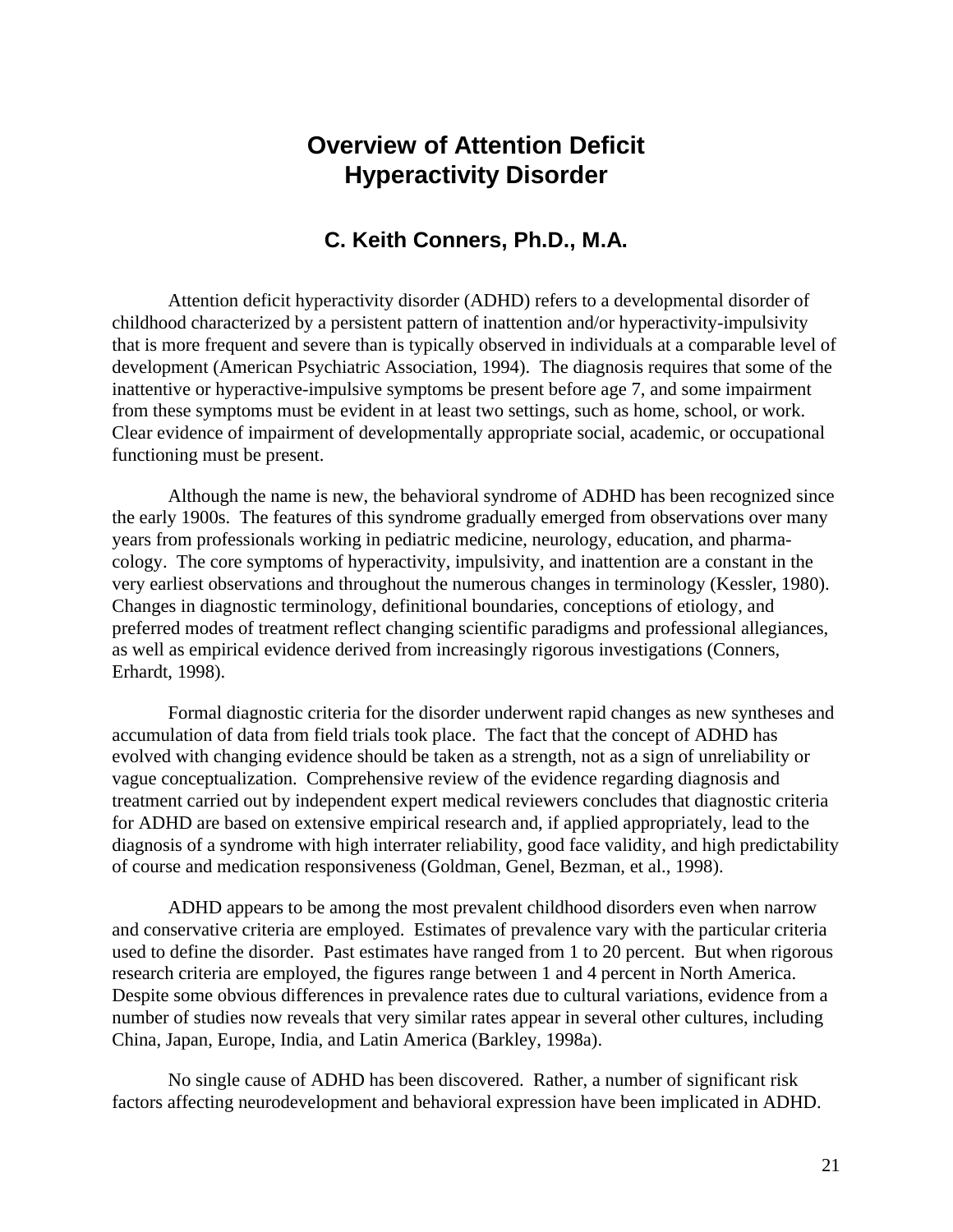Several of these risk factors, often present at one time, lead to the assumption that the disorder frequently reflects a summation of independent forces impinging on early development (Biederman, Milberger, Faraone, et al., 1995). The expression of the disorder appears to depend on both these risk factors and individual protective factors and subsequent interactions with the environment. Evidence for *genetic causes* derives from consanguinity studies of hyperactivity, family genetic studies, and recent transmission studies from several laboratories. Normal *variations in temperament* (which are also likely to be genetically determined) must also be considered a risk factor for ADHD. Data suggest that some individuals are merely at the extremes of normal distributions for activity, impulse control, and attentional control. *Medical causes*, particularly those affecting early development of the fetal brain, such as maternal alcohol and tobacco use, are well-established as causes, as demonstrated by large collaborative studies of natal and perinatal development (Nichols, Chen, 1981). Injury to the developing brain from environmental toxins, lead, smoking, lack of crucial nutrients such as iron and calcium, and a host of other hazards have also been implicated in the etiology of ADHD-like symptoms.

Recent studies in neuroimaging of ADHD children, adolescents, and adults lend support to several possible anatomic substrates affected by the many risk factors to brain development. A variety of relatively small-sample studies with PET, SPECT, and MRI technologies have demonstrated impairments in ADHD relative to control in frontal, prefrontal, parietal, splenial corpus callosum, and right caudate nuclei (Ernst, Zametkin, 1995). These studies have now been supplemented by a large, well-controlled MRI study at the National Institute of Mental Health (NIMH) demonstrating deficits in the right-sided, prefrontal-striatal systems in ADHD. These findings include a smaller total cerebral volume, loss of normal right-greater-than-left asymmetry in the caudate, smaller right globus pallidus, smaller right anterior frontal region, smaller cerebellum, and reversal of normal lateral ventricular asymmetry in the ADHD group (Castellanos, Giedd, Marsh, et al., 1996).

ADHD is a chronic, lifetime disorder that exacts a considerable toll on those suffering from it as well as on the families of those who must care for them. Although as many as 40 to 50 percent of ADHD children may become indistinguishable from normal children by young adulthood, careful long-term prospective followup studies (Weiss, Hechtman, 1993) demonstrate that a significant proportion of those with ADHD end up with serious social, emotional, interpersonal, and economic limitations. The risks of death by misadventure; driving accidents; teenage pregnancy; sexually transmitted diseases; alcohol and other substance abuse; and academic underachievement are high. Profound impairment of self-esteem and personal identity are frequent sequelae in adults with a childhood history of ADHD.

Important strides in the treatment of ADHD have been made over the past several decades. The evidence for the short-term efficacy and safety of psychostimulants from controlled clinical trials is overwhelming (Swanson, McBurnett, Wigal, et al., 1995). Many studies of psychosocial treatment are also suggestive of positive benefits on the short-term status of ADHD. However, selective and careful review of the literature led Richters and colleagues (1995) to conclude the following:

> "Despite decades of treatment research and clinical practice, there is an insufficient basis for answering the following manifold question: under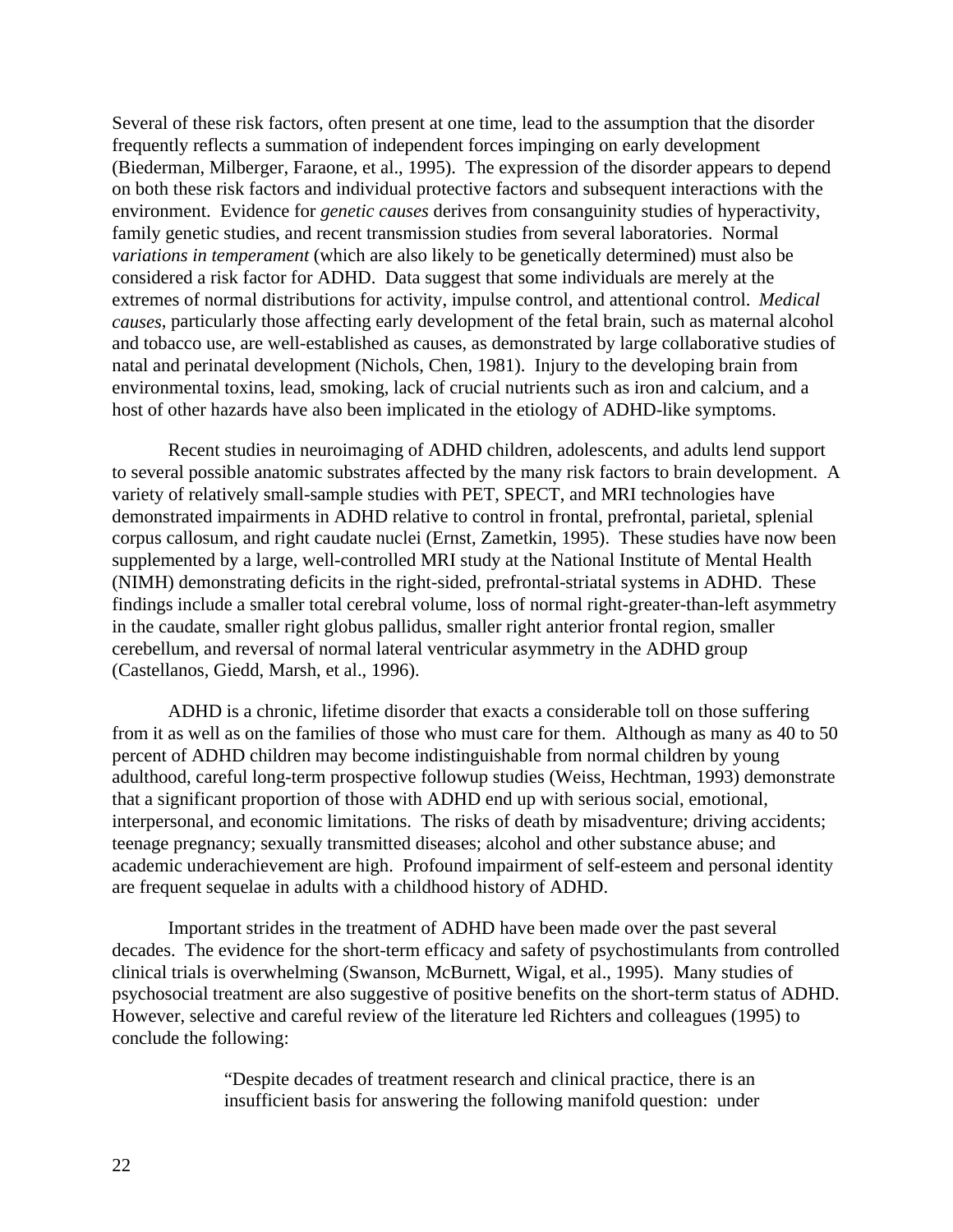what circumstances and with what childhood characteristics (comorbid conditions, gender, family history, home environment, age, nutritional/metabolic status, etc.) do which treatments or combinations of treatment (stimulants, behavior therapy, parent training, school-based intervention) have what impacts (improvement, stasis, deterioration) on what domains of child functioning (cognitive, academic, behavioral, neurophysiological, neuropsychological, peer relations, family relations), for how long (short versus long term), to what extent (effect sizes, normal versus pathological range), and why (processes underlying change)?"

This sobering conclusion led to the formation of the largest clinical trial in the history of NIMH (Arnold, Abikoff, Cantwell, et al., 1997) established through the mechanism of a Cooperative Agreement among seven university teams and NIMH. The results of that trial of a multimodal treatment strategy comparing medication management, psychosocial treatments, their combination, and a community-based control sample will form an important part of the empirical data presented in this consensus forum.

Important areas of our knowledge about ADHD remain to be clarified. Developments in cognitive neuroscience point to the multidimensional nature of both attentional processes and activity level, yet these concepts are poorly operationalized by current symptomatic criteria. Neuropsychological studies demonstrate a clear heterogeneity in samples of ADHD defined solely by symptomatic criteria (Conners, 1997). Doubts have been raised about the current nosological subtyping and the possibility that inattention and hyperactivity-impulsivity reflect separate disease entities (Barkley, 1998b). Current diagnostic criteria require that symptoms be more frequent and severe than are typically observed in individuals at a comparable level of development (American Psychiatric Association, 1994), but marked variations in the application of this rule lead to serious underdiagnosis or overdiagnosis, resulting in excesses or deficiencies of pharmacologic treatments (Angold, Costello, 1998). The embarassment of riches from neuroimaging studies reflects a poor understanding of any specificity for the neural basis of ADHD. The high levels of comorbidity of ADHD with oppositional, conduct, and mood disorders also call into question the specificity of the definition of the disease and whether current criteria are sufficient to allow further understanding of the neurobiology of the syndrome.

#### **References**

American Psychiatric Association. Diagnostic and statistical manual of mental disorders, 4th ed. Washington DC: The Association; 1994.

Angold A, Costello EJ. Three-month prevalence rates for ADHD in the Great Smoky Mountains epidemiologic survey. Personal communication, 1998.

Arnold LE, Abikoff HB, Cantwell DP, Conners CK, Elliott G, Greenhill L, et al. National Institute of Mental Health collaborative multimodal treatment study of children with ADHD (the MTA): design challenges and choices*.* Arch Gen Psychiatry 1997;54:865-70.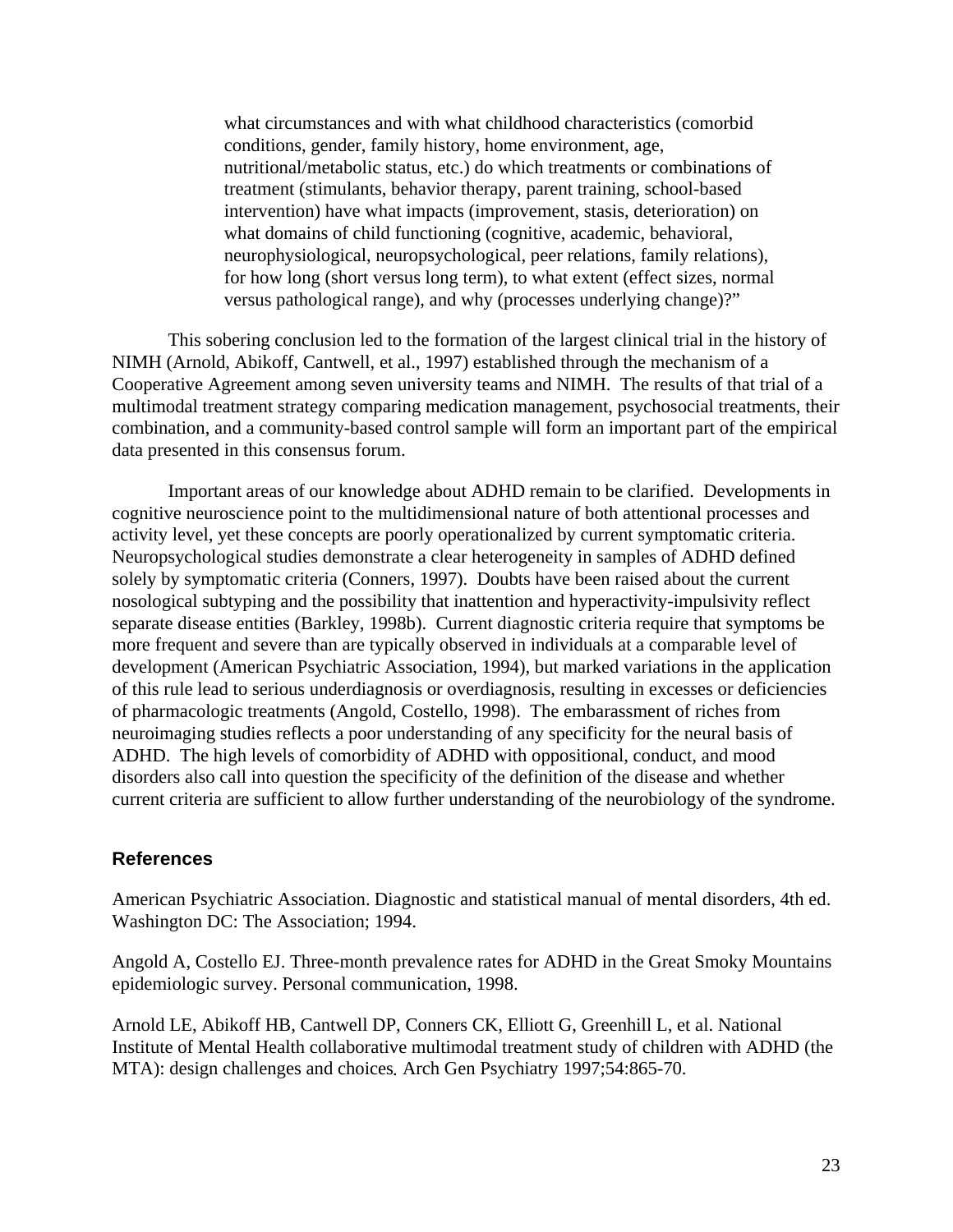Barkley RA. The prevalence of ADHD: is it just a U.S. disorder? The ADHD Report;1998a. p. 1-6.

Barkley RA. ADHD and the nature of self-control. New York: Guilford; 1998b.

Biederman J, Milberger S, Faraone SV, Kiely K, Guite J, Mick E, et al. Impact of adversity on functioning and comorbidity in children with attention-deficit hyperactivity disorder*.* J Am Acad Child Adolesc Psychiatry 1995;34:1495-503.

Castellanos FX, Giedd JN, Marsh WL, Hamburger SD, Vaituzis AC, Dickstein DP, et al. Quantitative brain magnetic resonance imaging in attention-deficit hyperactivity disorder. Arch Gen Psychiatry 1996;53:607-16.

Conners CK. Is ADHD a disease? J Attention Disorders 1997;l2:3-17.

Conners CK, Erhardt D. Attention-deficit hyperactivity disorder in children and adolescents: clinical formulation and treatment. Hersen M, Bellack A, editors. New York: Elsevier Science; 1998.

Ernst M, Zametkin A. The interface of genetics, neuroimaging, and neurochemistry in attentiondeficit hyperactivity disorder. In: Bloom FE, Kupfer DJ, editors. Psychopharmacology: the fourth generation of progress. New York: Raven Press; 1995. p. 1643-52.

Goldman LS, Genel M, Bezman RJ, Slanetz PJ. Diagnosis and treatment of attentiondeficit/hyperactivity disorder in children and adolescents. Council on Scientific Affairs, American Medical Association. JAMA 1998;279:1100-7.

Kessler JW. History of minimal brain dysfunction. In: Rie HE, Rie ED, editors. Handbook of minimal brain dysfunctions: a critical view. New York: Wiley & Sons; 1980. p. 744.

Nichols P, Chen T-C. Minimal brain dysfunction: a prospective study. Hillsdale (NJ): Lawrence Erlbaum Associates; 1981. p. 336.

Richters JE, Arnold LE, Jensen PS, Abikoff H, Conners CK, Greenhill LL, et al. NIMH collaborative multisite multimodal treatment study of children with ADHD: I. Background and rationale*.* J Am Acad Child Adolesc Psychiatry 1995;34:987-1000.

Swanson JM, McBurnett K, Wigal T, Pfiffner L, Lerner MA, Williams L, et al. Effect of stimulant medication on children with attention deficit disorder: a review of reviews. Except Child 1995;60:154-62.

Weiss G, Hechtman L. Hyperactive children grown up: ADHD in children, adolescents, and adults. New York: Guilford; 1993.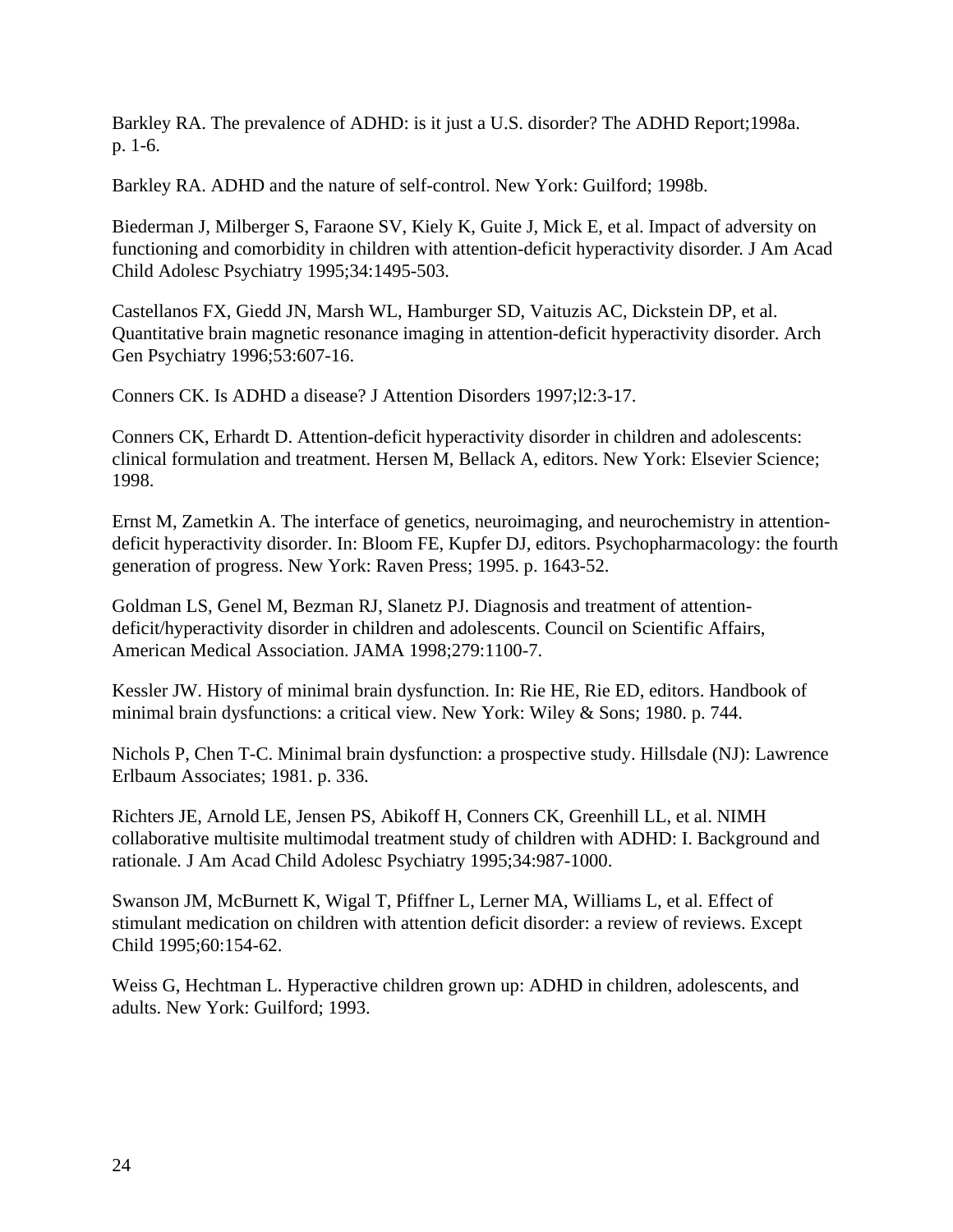## **Current Diagnostic Schema/Core Dimensions**

## **Benjamin B. Lahey, Ph.D., and Erik G. Willcutt, Ph.D.**

In DSM-II, hyperkinetic reaction of childhood was defined in terms of extreme levels of motor activity, impulsivity, and attention deficits. The definition of DSM-III attention deficit disorder (ADD) deemphasized hyperactivity and allowed the diagnosis of subtypes with either maladaptive levels of inattention, impulsivity, and motor activity (ADD with hyperactivity) or attention deficits and impulsivity only (ADD without hyperactivity). DSM-III-R dropped these two subtypes, however, and defined a single category of ADHD much like DSM-II. Many studies have indicated that the symptoms of ADHD are not unitary as assumed by the DSM-III-R definition of ADHD, but the three dimensions of DSM-III symptoms (inattention, impulsivity, and hyperactivity) have not been supported either (Lahey, Pelham, Schaughency, et al., 1988; Lahey, Carlson, Frick, 1997). Rather, two dimensions of symptoms underlie ADHD, one reflecting inattention and another comprising both hyperactivity and impulsivity (Lahey, Pelham, Schaughency, et al., 1988; Lahey, Carlson, Frick, 1997). Accordingly, DSM-IV distinguished three subtypes of youths who exhibit maladaptive levels of both dimensions (combined type), inattention only (inattentive type), and hyperactivity-impulsivity only (hyperactive-impulsive type) (Lahey, Applegate, McBurnett, et al., 1994). This two-dimensional structure of ADHD has since been supported by both confirmatory factor analyses (Burns, Walsh, Owen, et al., 1997; Burns, Walsh, Patterson, et al., 1997; DuPaul, Anastopoulos, McGoey, et al., 1997; DuPaul, Anastopoulos, Power, et al., 1998; Pillow, Pelham, Hoza, et al., in press) and discriminant validity studies. Inattention and hyperactivity-impulsivity differ in their correlations with types of functional impairment (inattention is associated with academic deficits and peer unpopularity, whereas hyperactivity-impulsivity is associated with peer rejection and accidental injuries) (Lahey, Applegate, McBurnett, et al., 1994; Lahey, McBurnett, Applegate, et al., unpublished), and hyperactivity-impulsivity is more strongly associated with conduct problems than is inattention (Lahey, Carlson, Frick, 1997; Lahey, Applegate, McBurnett, et al., 1994; Lahey, McBurnett, Applegate, et al., unpublished). In addition, inattention and hyperactivity-impulsivity follow different developmental courses, with inattention declining less than hyperactivityimpulsivity from childhood through adolescence (DuPaul, Anastopoulos, McGoey, et al., 1997; DuPaul, Anastopoulos, Power, et al., 1998; Hart, Lahey, Loeber, et al., 1995).

#### **Correspondence of DSM-IV ADHD to DSM-III, DSM-III-R ADHD, and ICD-10**

When only changes in symptom criteria are considered, DSM-IV ADHD is somewhat more prevalent than DSM-III-R ADHD (Lahey, Applegate, McBurnett, et al., 1994; McBurnett, Pfiffner, Wilcutt, et al., unpublished), but revisions to the age of onset criterion and the new requirement of impairment in two or more settings in DSM-IV reduce the prevalence of ADHD. These revised criteria particularly affect the prevalence of the inattentive and hyperactiveimpulsive subtypes because youths who meet criteria for these subtypes tend to be impaired only at home or at school, and the inattentive type tends to have a later onset (Lahey, Applegate,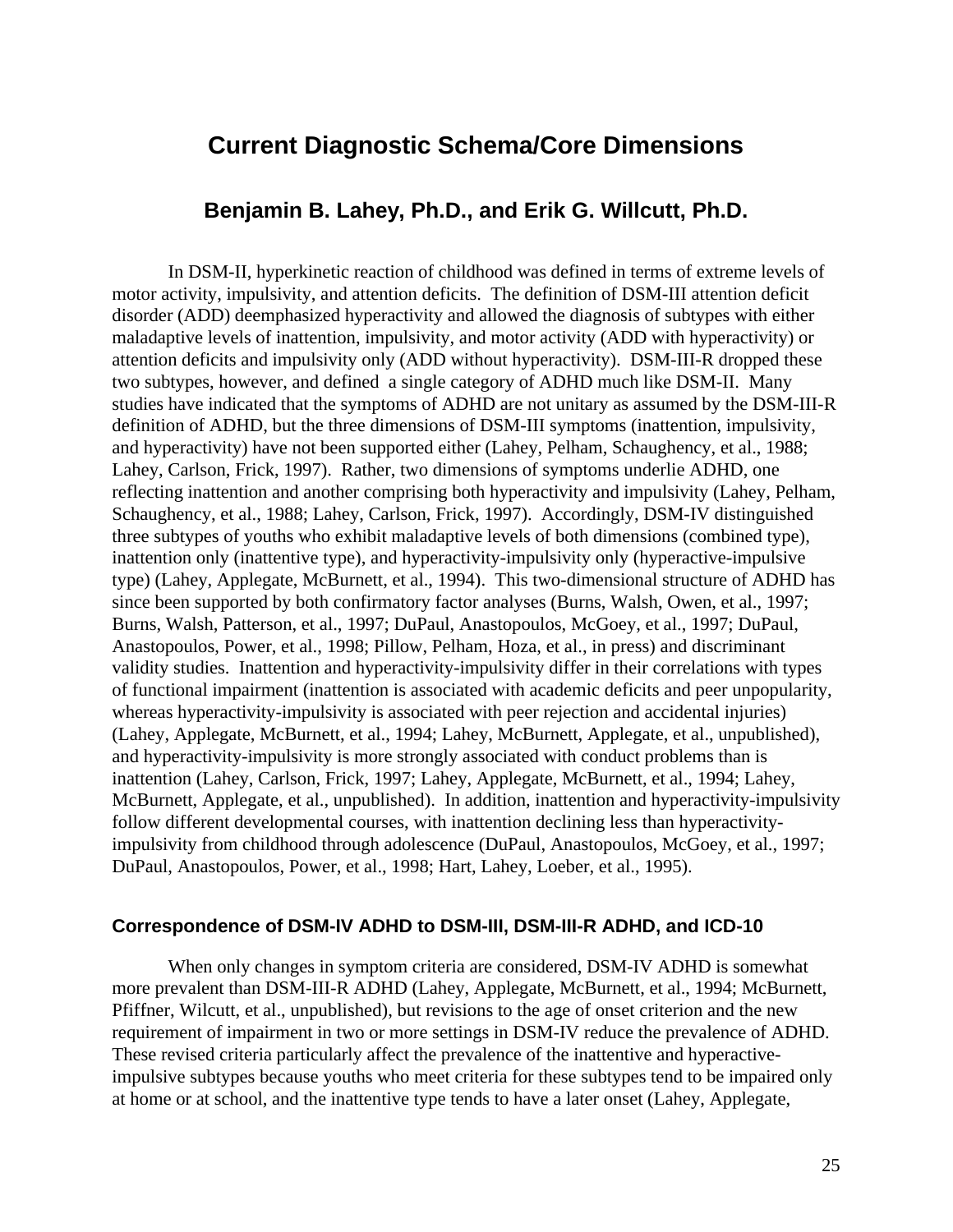McBurnett, et al., 1994; Lahey, McBurnett, Applegate, et al., unpublished). As a result, when full diagnostic criteria are used, the prevalence of DSM-IV ADHD is approximately the same as, or lower than, that of DSM-III-R ADHD, with a substantial degree of overlap (Lahey, McBurnett, Applegate, et al., unpublished; Biederman, Faraone, Weber, et al., 1997). However, a higher proportion of girls and children younger than 7 years of age are among those youths who meet criteria for DSM-IV ADHD but do not meet DSM-III-R criteria (Lahey, McBurnett, Applegate, et al., unpublished). When compared with DSM-III ADD, full DSM-IV diagnostic criteria identify essentially the same number of cases, with substantial correspondence among the subtypes of the two definitions (Lahey, McBurnett, Applegate, et al., unpublished). ICD-10 hyperkinesis uses the same list of symptoms as DSM-IV ADHD but identifies only the equivalent of the combined type. In addition, unlike DSM-IV, ICD-10 requires that full diagnostic criteria be met independently according to both parent and teacher informants. As a result, the ICD-10 definition identifies half the number of children and adolescents as the DSM-IV definition and appears to under-identify impaired youths (Lahey, McBurnett, Applegate, et al., unpublished).

#### **Validity of ADHD**

**Face Validity**. Some view ADHD as a disorder with high face validity (Goldman, Genel, Bezman, et al., 1998), whereas others conceptualize ADHD as a valid syndrome of maladaptive behavior that warrants treatment but object to its being considered a mental disorder (British Psychological Society, 1996). Some researchers find the definition of ADHD to lack specificity (Prior, Sanson, 1986), and a few groups believe that ADHD simply describes the exuberant behavior of normal children and view efforts to treat ADHD as inappropriate "mind control" (Safer, Krager, 1992). For this reason, other forms of validity are of greater importance to an evaluation of ADHD.

**Reliability, Concurrent Validity of DSM-IV ADHD, and Discriminant Validity of the Subtypes**. The reliability of assessments of ADHD is quite high using both structured diagnostic interviews (Biederman, Faraone, Keenan, et al., 1992; Orvaschel, 1995; Schwab-Stone, Shaffer, Dulcan, et al., 1996; Shaffer, Fisher, Dulcan, et al., 1996) and parent and teacher rating scales (Conners, 1973; Quay, Peterson, 1983), and many, but not all, studies using mechanical measures have found that clinic-referred children who meet criteria for ADHD exhibit significantly higher levels of motor activity and less visual attending than comparison children (Paternite, Loney, Roberts, 1996; Porrino, Rapoport, Behar, et al., 1983; Teicher, Ito, Glod, et al., 1996). The concurrent validity of DSM-IV ADHD and the discriminant validity of its subtypes have been addressed in a number of ways (Goldman, Genel, Bezman, et al., 1998). The three subtypes have different gender ratios, with the combined type having a higher male-tofemale ratio than the inattentive type (Lahey, Applegate, McBurnett, et al., 1994; Lahey, McBurnett, Applegate, et al., unpublished). Controlling for demographic differences, the subtypes also differ on the number of concurrent conduct problems (the inattentive type exhibits the fewest, and the combined exhibits the most) and symptoms of depression (the combined and inattentive types display more) (Lahey, McBurnett, Applegate, et al., unpublished). Two studies show that when differences in age, gender, intelligence, socioeconomic status, ethnicity, and concurrent psychopathology are controlled, the combined and hyperactive-impulsive types are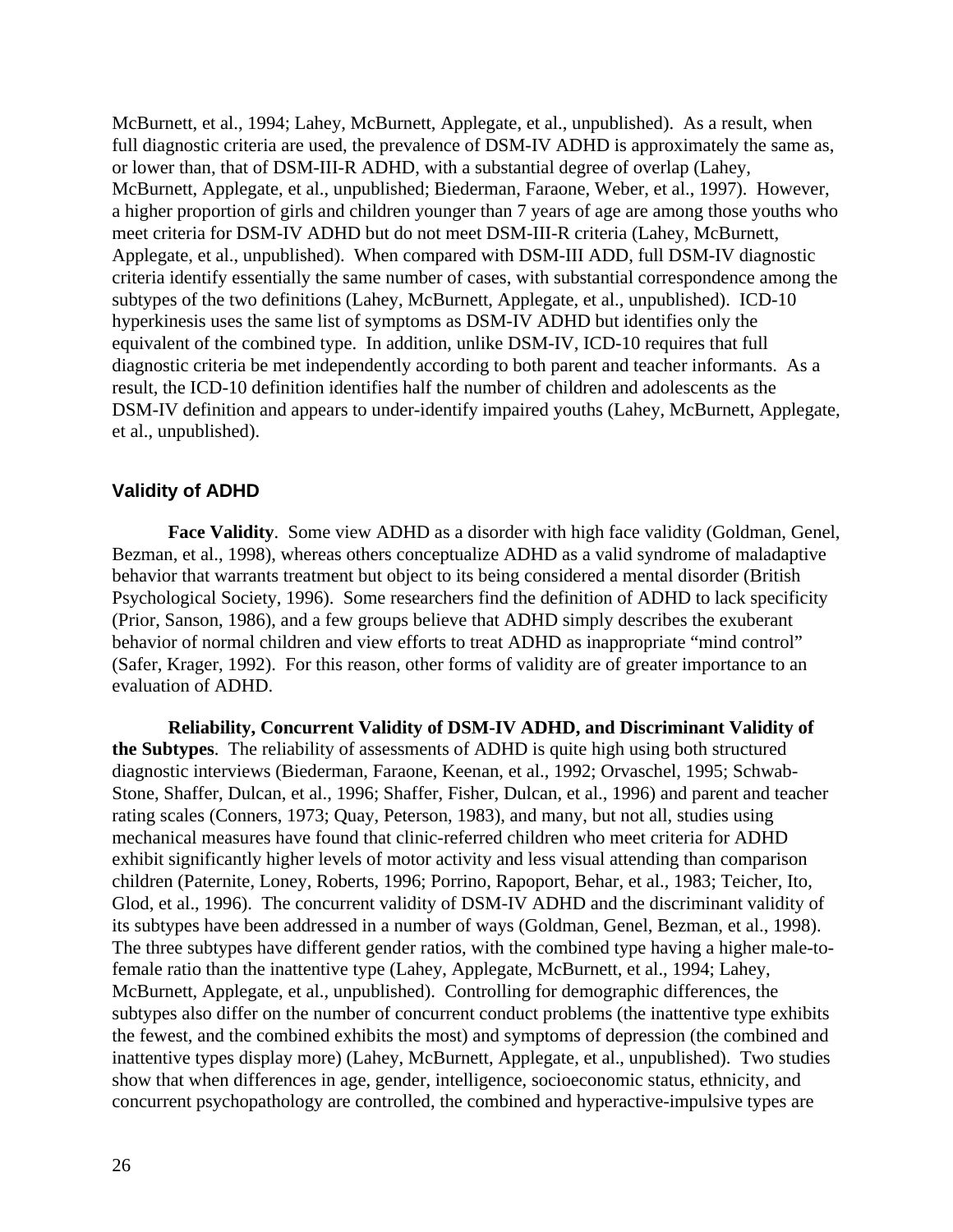rated as more globally impaired by parents and interviewers (Lahey, McBurnett, Applegate, et al., unpublished) and are more likely to have had unintentional injuries than control youths without ADHD (Lahey, McBurnett, Applegate, et al., unpublished; Lahey, Pelham, Stein, et al., in press). The combined type has more homework problems (Lahey, McBurnett, Applegate, et al., unpublished), and the combined and inattentive types show lower academic achievement relative to intelligence than controls (Lahey, Pelham, Stein, et al., in press). All three subtypes show greater deficits in peer social relations and are more likely to have used special education services than controls (Lahey, Pelham, Stein, et al., in press). A third study of 6- to 12-year-old boys provides similar support for the validity of DSM-IV ADHD, but fewer confounds were controlled (Paternite, Loney, Roberts, 1996). Thus, there is substantial support for the validity of ADHD and its subtypes. On the other hand, several studies suggest that both the DSM-IV age of onset criterion and the DSM-IV requirement of cross-situational impairment reduce the accurate identification of impaired cases (Applegate, Lahey, Hart, et al., 1997; Barkley, Biederman, 1997). Thus, although the concurrent validity of the current DSM-IV definition is substantial, it may be possible to improve it by reconsidering these criteria in the future. No data have been published on potential differences among the DSM-IV subtypes of ADHD in response to treatment, but one study found differences in response to methylphenidate between youths who met criteria for DSM-III ADD with and without hyperactivity (Barkley, DuPaul, McMurray, 1991).

**Predictive Validity of ADHD in Childhood**. Numerous longitudinal studies support the validity of childhood ADHD by demonstrating adverse adult outcomes (Lilienfeld, Waldman, 1990), but the diagnostic criteria used in all such studies predated DSM-III-R. In addition, there is evidence that the most commonly cited adverse adolescent and adult outcomes of childhood ADHD are actually attributable to comorbid childhood conduct problems (Lilienfeld, Waldman, 1990; Lahey, McBurnett, Loeber, in press). There is growing evidence that adverse outcomes in academic achievement, occupational attainment, and driving violations are independently associated with childhood ADHD after controlling for childhood conduct problems, but better controlled adult followups are needed. (Mannuzza, Klein, Bessler, et al., 1993; McGee, Partridge, Williams, et al., 1991; Nada-Raja, Langley, McGee, et al., 1997; Taylor, Chadwick, Heptinstall, et al., 1996).

#### **ADHD in Adulthood**

Children with ADHD are increasingly less likely to meet diagnostic criteria for ADHD as they grow older, but some children continue to meet criteria for ADHD and to be impaired into adulthood (Hill, Schoener, 1996). Thus, there is little doubt that ADHD is a valid diagnosis in adulthood for some individuals. A number of issues create concern about the use of this diagnosis with adults, however. First, there are concerns that adults without ADHD who are impaired because of other mental disorders seek out the diagnosis because they find it less stigmatizing than other diagnoses (Shaffer, 1994). If so, the suddenly popular term "adult ADHD" may cause many individuals not to receive optimal treatment for other mental disorders. Second, it is not clear that the retrospective assessment during adulthood of childhood ADHD symptoms is valid or that the impairment experienced by many adults with ADHD is not better accounted for by other mental disorders. Finally, much remains to be learned about the response of adults to pharmacologic and other forms of treatment for ADHD.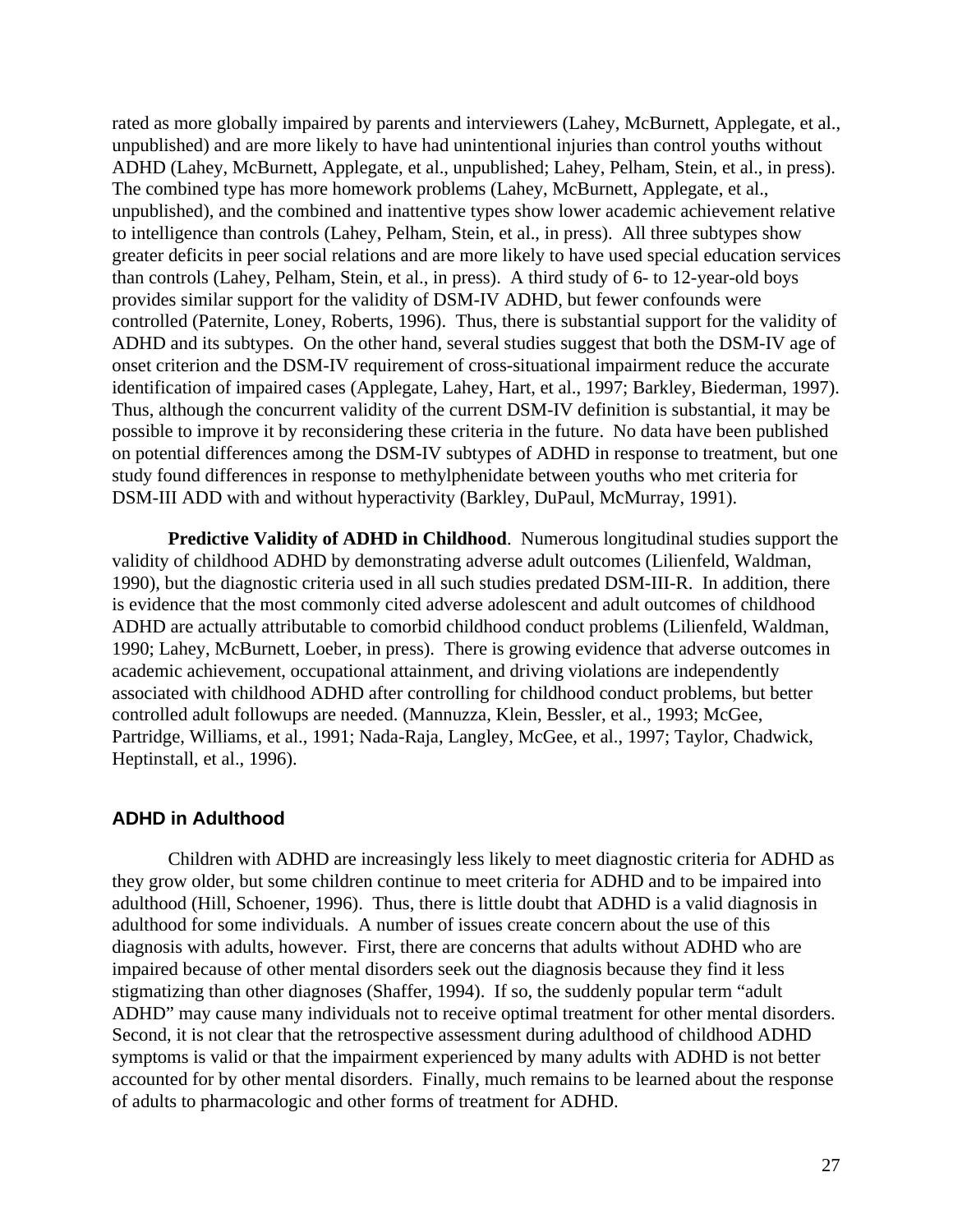#### **Is ADHD Better Conceptualized in Diagnostic or Dimensional Terms?**

Some have suggested that ADHD is more appropriately viewed as a dimension of maladaptive behavior than a taxonomic category (Fergusson, Horwood, 1995; Levy, Hay, McStephen, et al., 1997). At present, there is strong evidence that two continuous dimensions of impairing ADHD behaviors can be identified, but there is no evidence of a natural threshold between ADHD and "normal" behavior. The distributions of numbers of inattention and hyperactivity-impulsivity symptoms in the general population are not bimodal, associations between numbers of ADHD symptoms and impairment are linear rather than curvilinear (Lahey, Applegate, McBurnett, et al., 1994), and a twin study of the heritability of ADHD found no evidence of a natural diagnostic threshold based on differential heritability (Levy, Hay, McStephen, et al., 1997). This does not imply that ADHD cannot be treated as a diagnostic category, however. Even if ADHD is not naturally dichotomous, many individuals with higher numbers of ADHD behaviors present for treatment. This means that clinicians must make dichotomous decisions to treat or not treat each individual. Because all forms of treatment involve some iatrogenic risk, it seems more appropriate to adopt a well-considered diagnostic threshold than to require each clinician to make this decision individually, even if the threshold is viewed as more conventional than natural. This state of affairs is not unique to ADHD, as similar questions can be raised about many mental disorders. However, much remains to be learned about the taxonomic status of ADHD and other mental disorders.

#### **References**

Applegate B, Lahey BB, Hart EL, Biederman J, Hynd GW, Barkley RA, et al. Validity of the age of onset criterion for attention-deficit/hyperactivity disorder: a report from the DSM-IV field trials. J Am Acad Child Adolesc Psychiatry 1997;36:1211-21.

Barkley RA, Biederman J. Toward a broader definition of the age-of-onset criterion for attentiondeficit hyperactivity disorder. J Am Acad Child Adolesc Psychiatry 1997;36:1204-10.

Barkley RA, DuPaul GJ, McMurray MB. Attention deficit disorder with and without hyperactivity: clinical response to three dose levels of methylphenidate. Pediatrics 1991;87:519- 31.

Biederman J, Faraone S, Keenan K, Benjamin J, et al. Further evidence for family-genetic risk factors in attention deficit hyperactivity disorder: patterns of comorbidity in probands and psychiatrically and pediatrically referred samples. Arch Gen Psychiatry 1992;49:728-38.

Biederman J, Faraone SV, Weber W, Russell RL, Rater M, Oark KS. Correspondence between DSM-III-R and DSM-IV attention-deficit/hyperactivity disorder. J Am Acad Child Adolesc Psychiatry 1997;36:1682-7.

British Psychological Society. Attention deficit hyperactivity disorder (ADHD): a psychological response to an evolving concept. Leicester (England): British Psychological Society; 1996.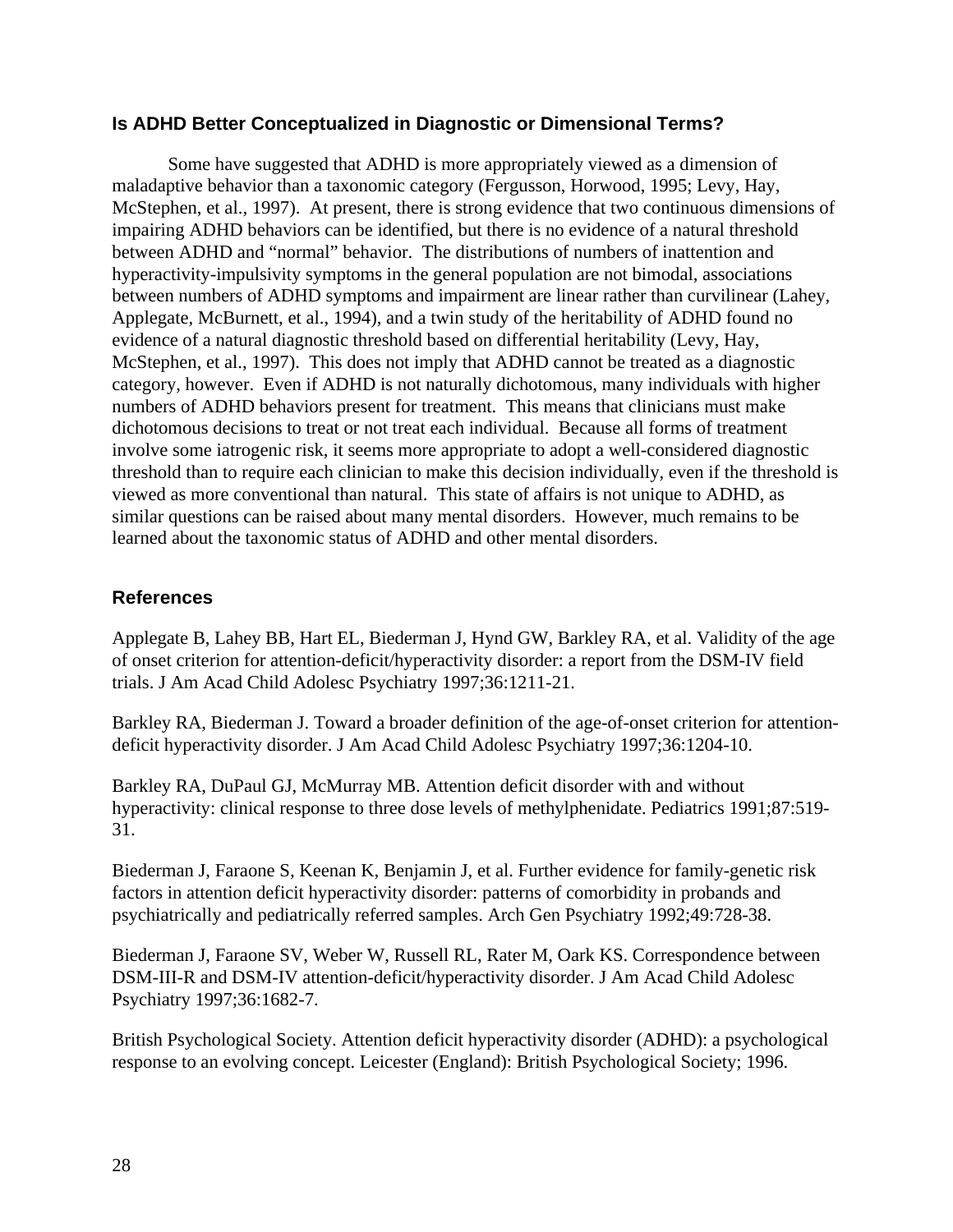Burns GL, Walsh JA, Owen SM, Snell J. Internal validity of attention deficit hyperactivity disorder, oppositional defiant disorder, and overt conduct disorder symptoms in young children: implications from teacher ratings for a dimensional approach to symptom validity. J Clin Child Psychol 1997;26:266-75.

Burns GL, Walsh JA, Patterson DR, Holte CS, Sommers-Flanagan R, Parker CM. Internal validity of the disruptive behavior disorder symptoms: implications from parent ratings for a dimensional approach to symptom validity. J Abnorm Child Psychol 1997;25:307-20.

Conners CK. Rating scales for use in drug studies children. Psychopharm Bull 1973; Special Issue: Pharmacotherapy of children. p. 24-9.

DuPaul GJ, Anastopoulos AD, McGoey KE, Power TJ, Reid R, Ikeda MJ. Teacher ratings of attention deficit hyperactivity disorder symptoms: factor structure and normative data. Psychol Assess 1997;9:436-44.

DuPaul GJ, Anastopoulos AD, Power TJ, Reid R, Ikeda MJ, McGoey KE. Parent ratings of attention-deficit/hyperactivity disorder symptoms: factor structure and normative data. J Psychopath Behav Assess 1998;20:83-102.

Fergusson DM, Horwood J. Predictive validity of categorically and dimensionally scored measures of disruptive childhood behaviors. J Am Acad Child Adolesc Psychiatry 1995;34:477- 85.

Goldman LS, Genel M, Bezman RJ, Slanetz PJ. Diagnosis and treatment of attentiondeficit/hyperactivity disorder in children and adolescents. JAMA 1998;279:1100-7.

Hart EL, Lahey BB, Loeber R, Applegate B, Green SM, Frick PJ. Developmental change in attention-deficit hyperactivity disorder in boys: a four-year longitudinal study. J Abnorm Child Psychol 1995;23:729-49.

Hill JC, Schoener EP. Age-dependent decline of attention deficit hyperactivity disorder. Am J Psychiatry 1996;153:1143-6.

Lahey BB, Applegate B, McBurnett K, Biederman J, Greenhill L, Hynd GW, et al. DSM-IV field trials for attention deficit/hyperactivity disorder in children and adolescents. Am J Psychiatry 1994;151:1673-85.

Lahey BB, Carlson CL, Frick PJ. Attention deficit disorder without hyperactivity: a review of research relevant to DSM-IV. In: Widiger TA, Frances AJ, Davis W, First M, editors. DSM-IV sourcebook, Vol 1. Washington (DC): American Psychiatric Press; 1997.

Lahey BB, McBurnett K, Applegate B, Waldman I, Biederman J, Greenhill L, et al. Influence of the requirement of cross-situational impairment on the validity of DSM-IV ADHD. Unpublished manuscript. University of Chicago.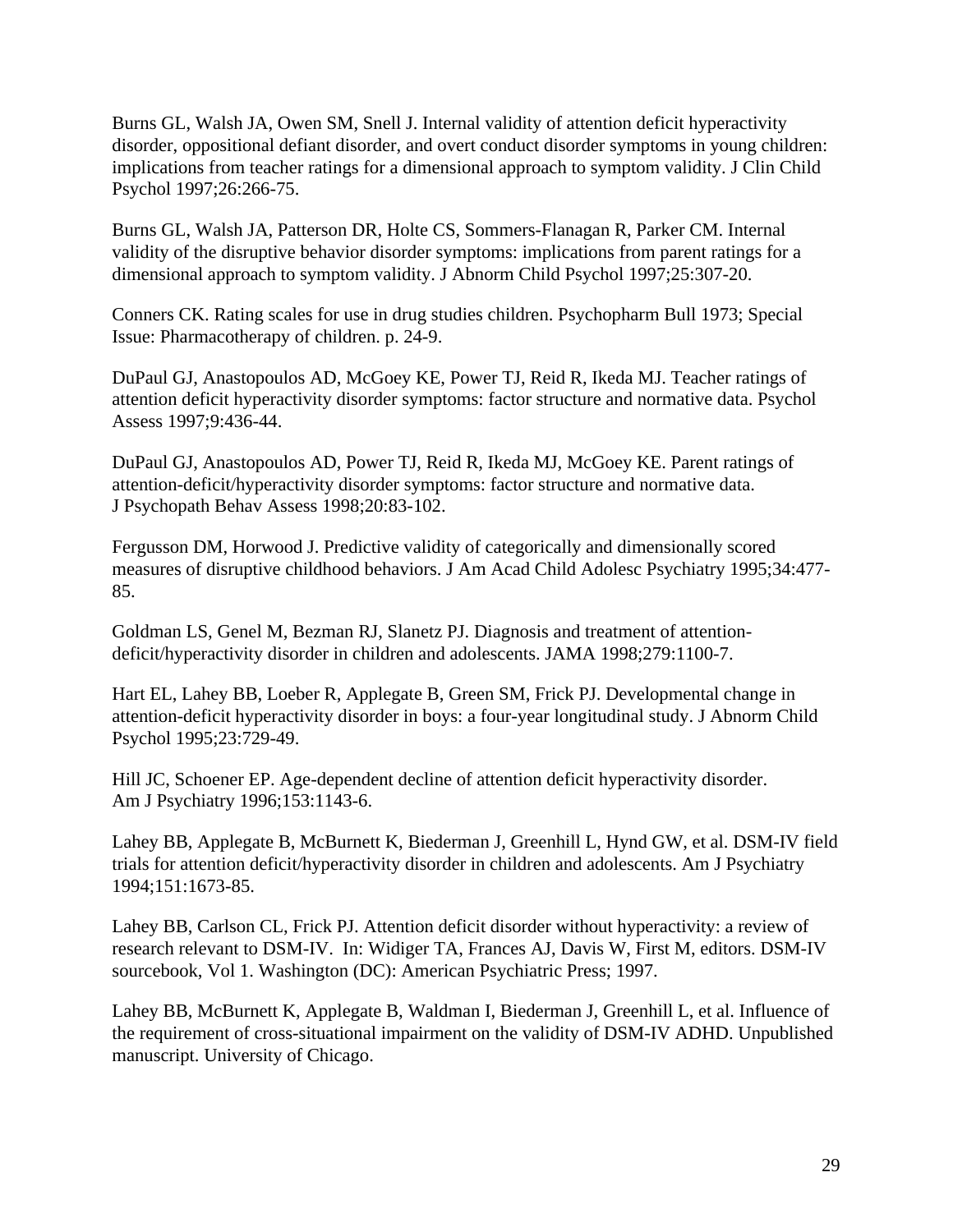Lahey BB, McBurnett K, Loeber R. Are attention-deficit hyperactivity disorder and oppositional defiant disorder developmental precursors to conduct disorder? In: Lewis M, Sameroff A, editors. Handbook of developmental psychopathology. In press. New York: Plenum.

Lahey BB, Pelham WE, Schaughency EA, Atkins MS, Murphy HA, Hynd GW, et al. Dimensions and types of attention deficit disorder. J Am Acad Child Adolesc Psychiatry 1988;27:330-5.

Lahey BB, Pelham WE, Stein MA, Loney J, Trapani C, Nugent K, et al. Validity of DSM-IV attention-deficit/hyperactivity disorder for younger children. J Am Acad Child Adolesc Psychiatry. In press.

Levy F, Hay DA, McStephen M, Wood C, Waldman I. Attention-deficit hyperactivity disorder: a category or a continuum? Genetic analysis of a large-scale twin study. J Am Acad Child Adolesc Psychiatry 1997;36:737-44.

Lilienfeld SO, Waldman ID. The relation between childhood attention-deficit hyperactivity disorder and adult antisocial behavior reexamined: the problem of heterogeneity. Clin Psychol Rev 1990;10:699-725.

Mannuzza S, Klein RG, Bessler A, Malloy P, LaPadula M. Adult outcome of hyperactive boys: educational achievement, occupational rank, and psychiatric status. Arch Gen Psychiatry 1993;50:565-76.

McBurnett K, Pfiffner LJ, Wilcutt E, Tamm L, Lerner M, Ottolini YL, et al. Experimental crossvalidation of DSM-IV types of attention-deficit hyperactivity disorder. Unpublished manuscript. University of Chicago; 1998.

McGee R, Partridge F, Williams S, Silva PA. A twelve-year follow-up of preschool hyperactive children. J Am Acad Child Adolesc Psychiatry 1991;30:224-32.

Nada-Raja S, Langley JD, McGee R, Williams SM, Begg DJ, Reeder AI. Inattentive and hyperactive behaviors and driving offenses in adolesence. J Am Acad Child Adolesc Psychiatry 1997;36:515-22.

Orvaschel H. Schedule for affective disorders and schizophrenia for school-age children. Version 5. Fort Lauderdale (FL): Nova Southeastern University; 1995.

Paternite CE, Loney J, Roberts MA. A preliminary validation of subtypes of DSM-IV attentiondeficit/hyperactivity disorder. J Attention Disorders 1996;1:70-86.

Pillow DR, Pelham WE, Hoza B, Molina BSG, Stultz CH. Confirmatory factor analyses examining attention deficit hyperactivity disorder symptoms and other childhood disruptive behavior disorders. J Abnorm Child Psychol. In press.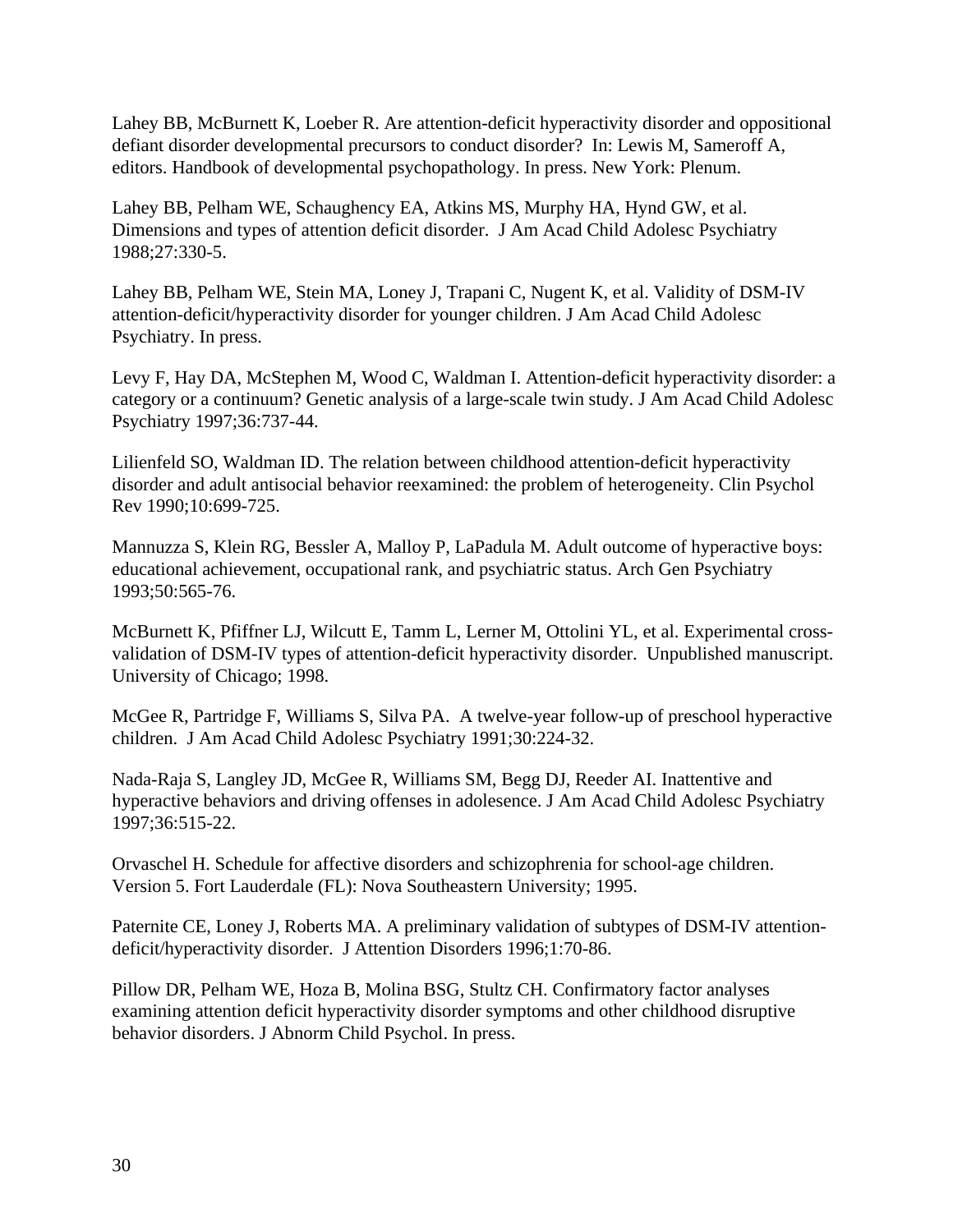Porrino LJ, Rapoport JL, Behar D, Sceery W, Ismond DR, Bunney WE. A naturalistic assessment of the motor activity of hyperactive boys. I. Comparison with normal controls. Arch Gen Psychiatry 1983;40:681-7.

Prior M, Sanson A. Attention deficit disorder with hyperactivity: a critique. J Child Psychol Psychiatry 1986; 27:307-19.

Quay HC, Peterson DR. Interim manual of the revised behavior problem checklist. Miami (FL): Authors; 1983.

Safer DJ, Krager JM. Effect of a media blitz and a threatened law suit in stimulant treatment. JAMA 1992; 268:1004-7.

Schwab-Stone M, Shaffer D, Dulcan M, Jensen P, Fisher P, Bird H, et al. Criterion validity of the NIMH Diagnostic Interview Schedule for Children (DISC 2.3). J Am Acad Child Adolesc Psychiatry 1996;35:878-88.

Shaffer D. Attention deficit hyperactivity disorder in adults. Am J Psychiatry 1994;151:633-8.

Shaffer D, Fisher P, Dulcan M, Davies M, Piacentini J, Schwab-Stone M. The NIMH Diagnostic Interview Schedule for Children (DISC 2.3): description, acceptability, prevalences, and performance in the MECA study. J Am Acad Child Adolesc Psychiatry 1996;35:865-77.

Taylor E, Chadwick O, Heptinstall E, Danckaerts M. Hyperactivity and conduct problems as risk factors for adolescent development. J Am Acad Child Adolesc Psychiatry 1996;35:1213-26.

Teicher MH, Ito Y, Glod CA, Barber NI. Objective measurement of hyperactivity and attentional problems in ADHD. J Am Acad Child Adolesc Psychiatry 1996;35:334-42.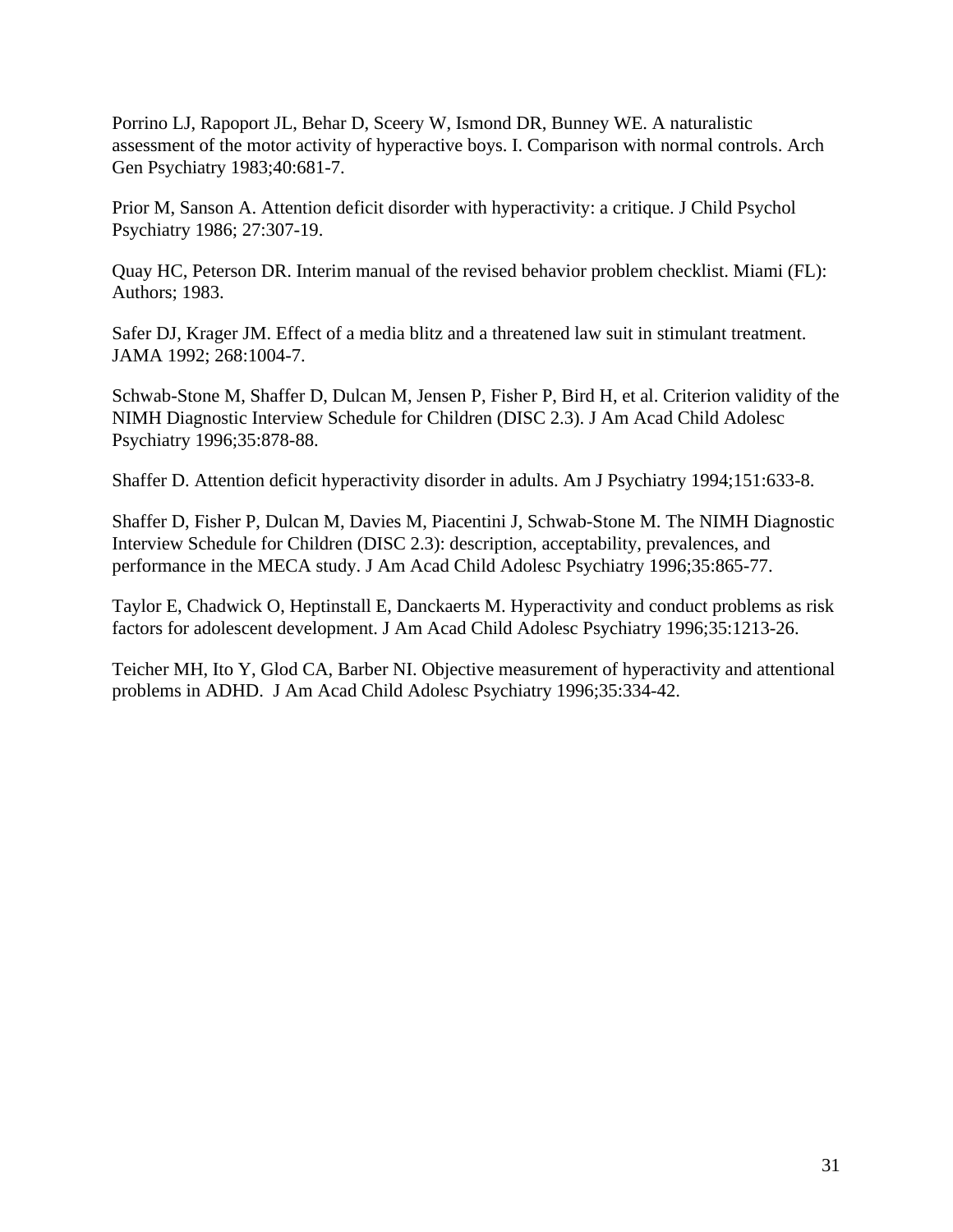## **Is Attention Deficit Hyperactivity Disorder a Valid Disorder?**

## **William B. Carey, M.D.**

Attention deficit hyperactivity disorder (ADHD) is defined as consisting of six of nine inattention or six of nine hyperactivity/impulsivity symptoms for 6 or more months that have been present from before the age of 7 years, with impairment in two or more settings, and are not due to other conditions. Additional common assumptions about ADHD include that it is clearly distinguishable from normal behavior, constitutes a neurodevelopmental disability, is relatively uninfluenced by the environment, and can be adequately diagnosed by brief questionnaires. All of these assumptions and some others must be challenged because of the weakness of empirical support and the strength of contrary evidence.

There does seem to be general agreement on the existence of a small group of readily recognizable "hyperkinetic" children, about 1 to 2 percent of the population with pervasive high activity and inattention. Their condition is associated with early onset, antisocial behavior, cognitive deficits, neurological problems, and response to methylphenidate. But even for this group, it is generally not clear whether the symptoms come from abnormal brains or adverse environments.

This discussion describes the problems in the diagnostic terminology of ADHD as it is currently applied to the other 5 to 10 percent of American children.

#### **ADHD Symptoms Are Not Clearly Distinguishable From Normal Temperament Variations**

The literature of ADHD defines the inattention and high activity behaviors as abnormal and easily differentiated from normal temperamental variations, using "cutpoints" in numbers of symptoms.

However, temperament research shows a normal range of its several traits from high to low, with half of any population being more active and half less attentive than average. No solid data support the current cutpoints, where normal high activity and inattentiveness leave off and abnormal amounts begin (Levy, Hay, McStephen, et al., 1997). Yet, any temperament trait may, as a risk factor, induce a "poor fit" with the particular environment and dysfunction in the child. Children with the "difficult" temperament cluster (low adaptability, negative mood, etc.) are more likely to develop social behavior problems, and those with the "low task orientation" cluster (high activity, low persistence-attention span, high distractibility) are more likely to do poorly in academic achievement. But even at their extremes, these traits do not necessarily lead to dysfunction unless other factors are present.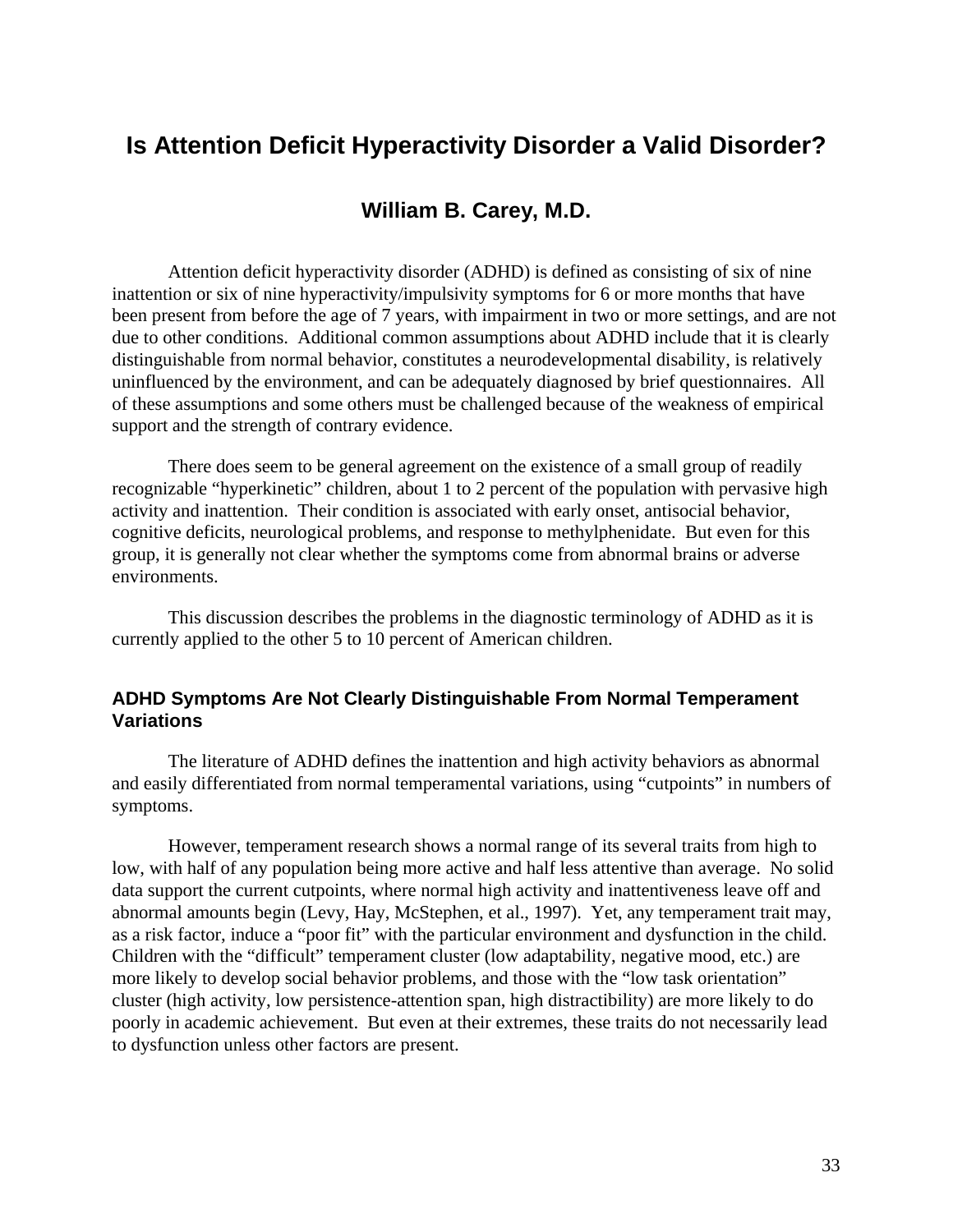#### **Absence of Clear Evidence That ADHD Symptoms Are Related to Brain Malfunction**

The ADHD behaviors are assumed to be largely or entirely due to abnormal brain function. The DSM-IV does not say so, but textbooks and journals do. Some preliminary brain imaging studies have shown inconsistent *differences* in children with the ADHD diagnosis, but there is no proof that they are *deviations.* We do know that various brain insults like lead poisoning, fetal alcohol syndrome, and low birth weight may lead to increased activity and decreased attention span.

Several lines of evidence oppose this supposed link for ADHD: (1) No consistent pattern of high activity or inattention is seen in children with established brain injury, (2) no consistent structural, functional, or chemical neurological marker is found with the current ADHD diagnosis (Cantwell, 1996), (3) on the other hand, differences in brain function have been demonstrated in healthy children with normal temperamental variations (e.g., frontal electroencephalogram differences). Therefore, proof is needed that any test differences demonstrated with the ADHD diagnosis are signs of a disorder and not just a temperamental predisposition. Evidence of a genetic basis for the current diagnosis of ADHD cannot be taken as proof of brain abnormality because normal temperamental variations and coping also reveal substantial genetic contributions.

#### **Neglect of the Role of Environment and Interactions With It as Factors in Etiology**

The DSM-IV criteria for ADHD describe only the behaviors in the child and require the child to be having problems at home, at school, and so forth. The varying contributions of the setting to the problem are typically ignored. Yet, there are indications that the environment can produce or at least worsen (Biederman, Milberger, Faraone, et al., 1995) the ADHD symptoms. Something else is needed besides the behavioral predisposition to cause a disorder, for example, family problems with difficult temperament to produce behavior problems, or family problems, or inappropriate teaching (or other factors in the child) with high activity and low attention span to result in academic underachievement.

#### **Diagnostic Questionnaires Now in Use as Highly Subjective and Impressionistic**

Current practice involves the widespread use of brief, vaguely worded parent and teacher questionnaires to diagnose the presumed complex neurodevelopmental disability of ADHD. These scales have not met adequate psychometric criteria; they generally consist of only small numbers of items, are vaguely worded ("often," "excessively," etc.), and place much of the responsibility for not only reporting but also making clinical judgments as to deviation on the observer. Variations in experience, tolerance, or criteria used among observers are not allowed for. Only modest agreement has been demonstrated between these scales. Yet this vagueness leads to an all-or-nothing diagnosis of ADHD. The consequences have included poor inter-rater reliability, overdiagnosis, misdiagnosis, and inclusion of other problems (the comorbidity issue);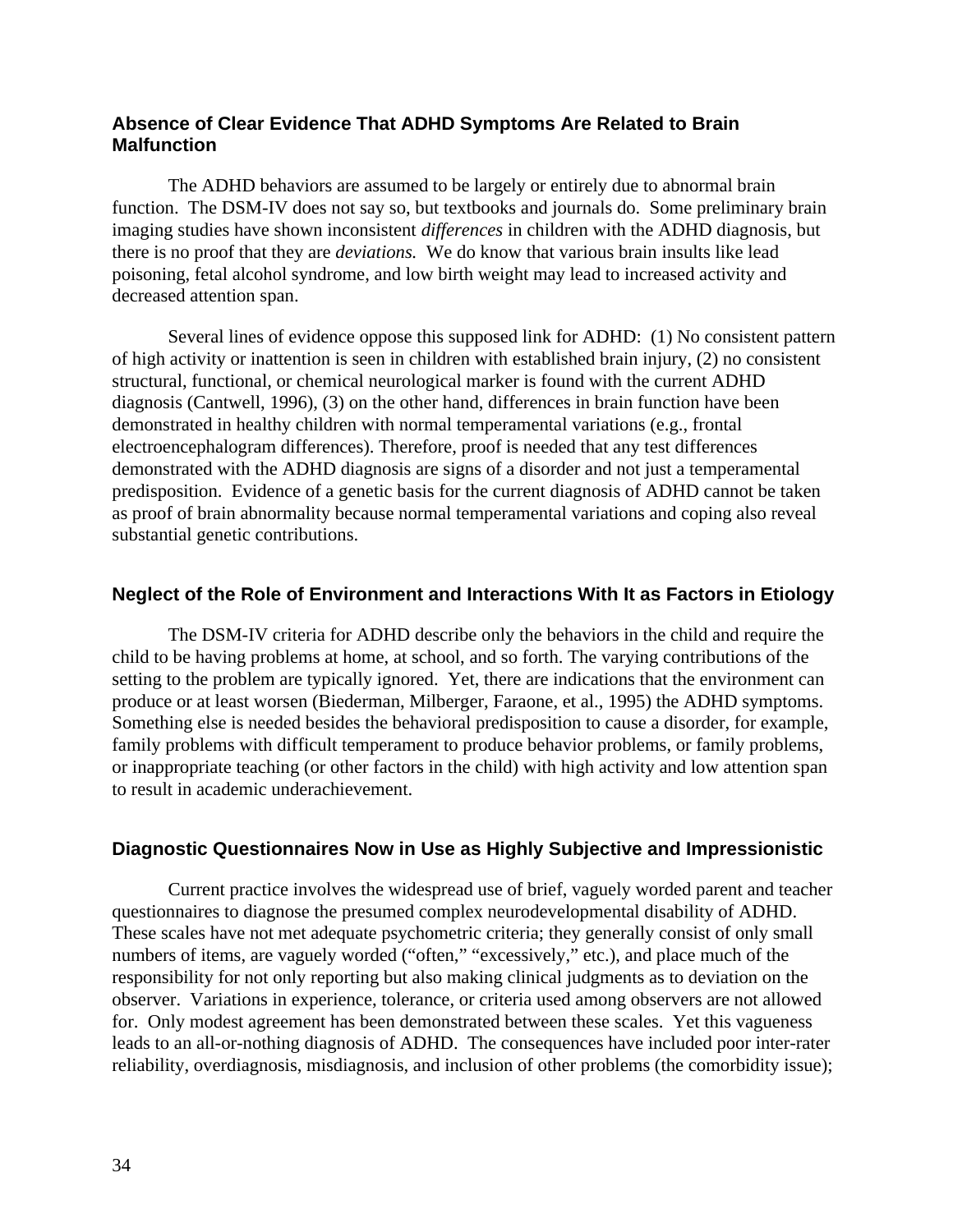various unvalidated techniques (e.g., electroencephalograms) have been proposed by some in an effort to improve the precision of the diagnosis.

#### **Low Adaptability and Cognitive Problems May Be the Most Important Predisposing Factors**

The DSM-IV definition says that high activity and low attention span are the disorder itself. Accumulating evidence is demonstrating that other factors may be more important in production of the behavioral or scholastic dysfunction: (1) a different behavioral predisposition, variously described as low adaptability, limited ability to modify behavior, a problem in regulation of responses, and a deficiency in response inhibition (Barkley, 1997) and (2) a developmental predisposition—there is a high frequency of cognitive disabilities in children who receive diagnoses of ADHD today (Levine, 1998).

#### **Lack of Evolutionary Perspective**

Embodied in the current ADHD diagnosis is the assumption that a child not fitting into the modern classroom has a defective brain. An evolutionary perspective informs us that the ADHD traits may have been highly adaptive in primitive times but may be less so now (Jensen, Mrazek, Knapp, et al., 1997).

#### **Small Practical Usefulness and Possible Harm From Label**

Some observers maintain that the ADHD label represents progress in mental health diagnosis because it takes the blame off the parents and schools, helps children get services, and justifies the use of medication. But there are several negative aspects of the labeling: (1) It is not helpful to teachers, psychologists, or physicians because it offers no articulation of the individual's problems and strengths and no suggestions for specific management other than medication, (2) the complex phenomenon of attention is analyzed in too simple a way, and (3) the label may be harmful and stigmatizing by stating or implying brain malfunction when it is unproven. Labels stick.

#### **Conclusions**

DSM-IV defines a mental disorder as a clinically significant behavioral syndrome arising from a dysfunction that results in present distress or disability. What is now most often described as ADHD in the United States appears to be a set of normal behavioral variations that sometimes lead to dysfunction through dissonant environmental interactions*.* This discrepancy leaves the validity of the construct in doubt.

Research for a better diagnostic system should include the following: (1) As the DSM-IV requires, any disorder should be defined in terms of areas of dysfunction (social relationships, school achievement, self-control, etc.) and service needs but not in terms of risk factors,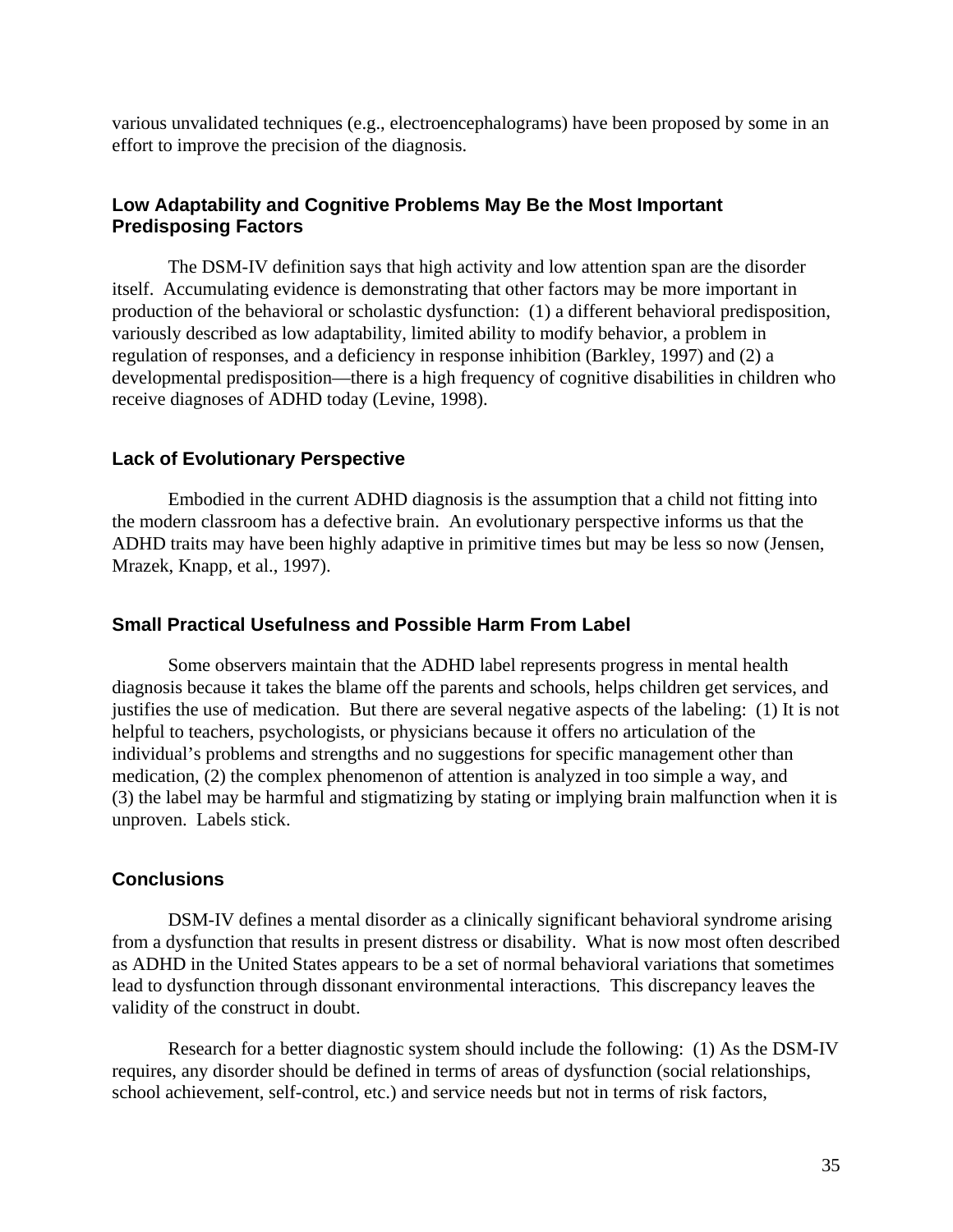(2) diagnosis of brain malfunction should be substantiated by some objective test, and (3) broader individual assessments should be used regularly and encompass both child and setting and strengths and problems.

### **References**

Barkley RA. ADHD and the nature of self-control. New York: Guilford; 1997.

Biederman J, Milberger S, Faraone SV, et al. Impact of adversity on functioning and comorbidity in children with attention-deficit hyperactivity disorder. J Am Acad Child Adolesc Psychiatry 1995;34:1495-1503.

Cantwell DP. Attention deficit disorder: a review of the past 10 years. J Am Acad Child Adolesc Psychiatry 1996;35:978-87.

Carey WB, McDevitt SC. Coping with children's temperament. New York: Basic Books; 1995.

Diller LH. Running on Ritalin. New York: Bantam; 1998.

Jensen PS, Mrazek D, Knapp PK, et al. Evolution and revolution in child psychiatry: ADHD as a disorder of adaptation. J Am Acad Child Adolesc Psychiatry 1997;36:1672-9.

Levine MD. Neurodevelopmental variation and dysfunction among school children. In: Levine MD, Carey WB, Crocker AC, editors. Developmental-behavioral pediatrics. 3rd ed. Philadelphia: Saunders; 1998.

Levy F, Hay DA, McStephen M, et al. Attention-deficit hyperactivity disorder: a category or a continuum? Genetic analysis of a large-scale twin study. J Am Acad Child Adolesc Psychiatry 1997;36:737-44.

Maziade M. Should adverse temperament matter to the clinician? An empirically based answer. In: Kohnstamm GA, Bates JE, Rothbart MK, editors. Temperament in childhood. New York: Wiley; 1989.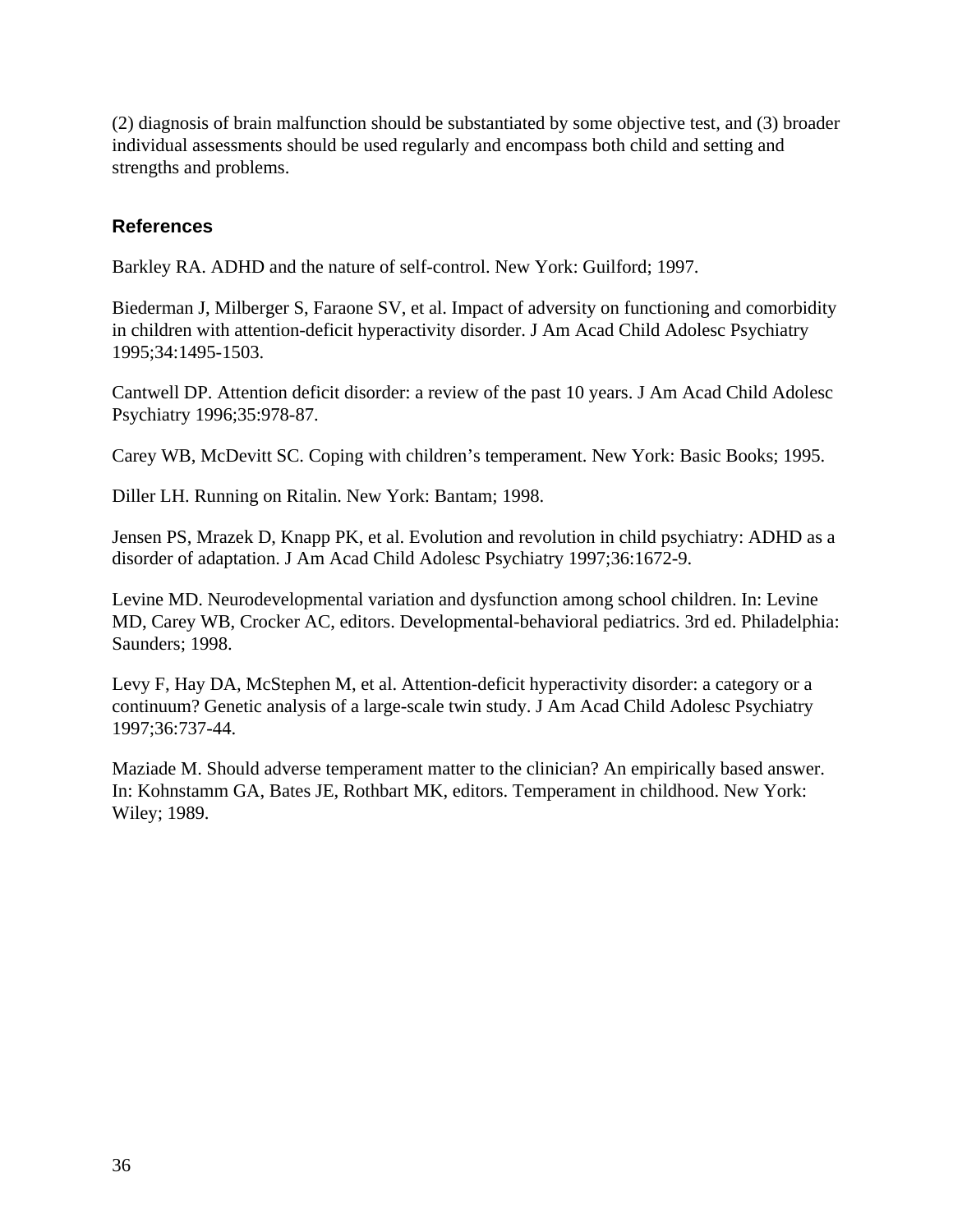# **Biological Bases of Attention Deficit Hyperactivity Disorder: Neuroanatomy, Genetics, and Pathophysiology**

# **James Swanson, Ph.D., and F. Xavier Castellanos, M.D.**

In a multistage process for validation of a psychiatric disorder (Jensen, Martin, Cantwell, 1997), two preliminary steps have been taken for attention deficit hyperactivity disorder (ADHD): (1) a partial consensus has been reached in the two primary diagnostic manuals, DSM-IV and ICD-9, about an ADHD phenotype that can be reliably assessed (Swanson, Sergeant, Taylor, et al., 1998) and (2) in followup studies of children with the disorder from several different geographical locations, adverse adolescent outcome in social adjustment and educational attainment has been documented (e.g., Mannuzza, Klein, Bessler, et al., 1993; Satterfield, Swanson, Schell, et al., 1994; Taylor, Chadwick, Heptinstall, et al., 1996). In this process, a critical next step is the delineation of biological bases of ADHD by laboratory tests. We will review recent pivotal studies from neuroanatomy and molecular biology that address this issue.

Recent investigations of a refined phenotype defined by the ICD-10/DSM-IV consensus criteria (ADHD-combined type without serious comorbidities present in childhood) (ADHD/hyperkinetic disorder [HKD]) have produced some converging evidence about biological bases of this disorder. Multiple causes have been assumed (see Conners, 1998, this volume), and both neurological damage and genetic variation have been proposed as likely biological etiologies. We will discuss research exemplifying both proposals.

### **Recent Research on Neuroanatomical Abnormalities**

 One of the most important current developments has been the convergence of findings from magnetic resonance imaging studies of brain anatomy (aMRI). We will present a metaanalysis of studies from several independent laboratories that have reported ADHD/HKD abnormalities in two specific but still coarsely defined brain regions of the frontal lobes and basal ganglia. For example, Filipek and colleagues (1997) reported that a group of children with ADHD/HKD had brain volumes about 10 percent smaller than normal in anterior superior regions (posterior prefrontal, motor association, and midanterior cingulate) and anterior inferior regions (anterior basal ganglia), and Castellanos and colleagues (1996) reported that right anterior frontal, caudate, and globus pallidus regions were about 10 percent smaller in an ADHD/HKD group than in a control group.

The convergence of findings within and across investigators has not emerged for functional imaging studies using positron emission tomography (PET) (Ernst, Zametkin, 1995) as it has for aMRI studies. We will discuss possible reasons for this, as well as a variety of findings from studies based on other methods of functional imaging, such as single photon emission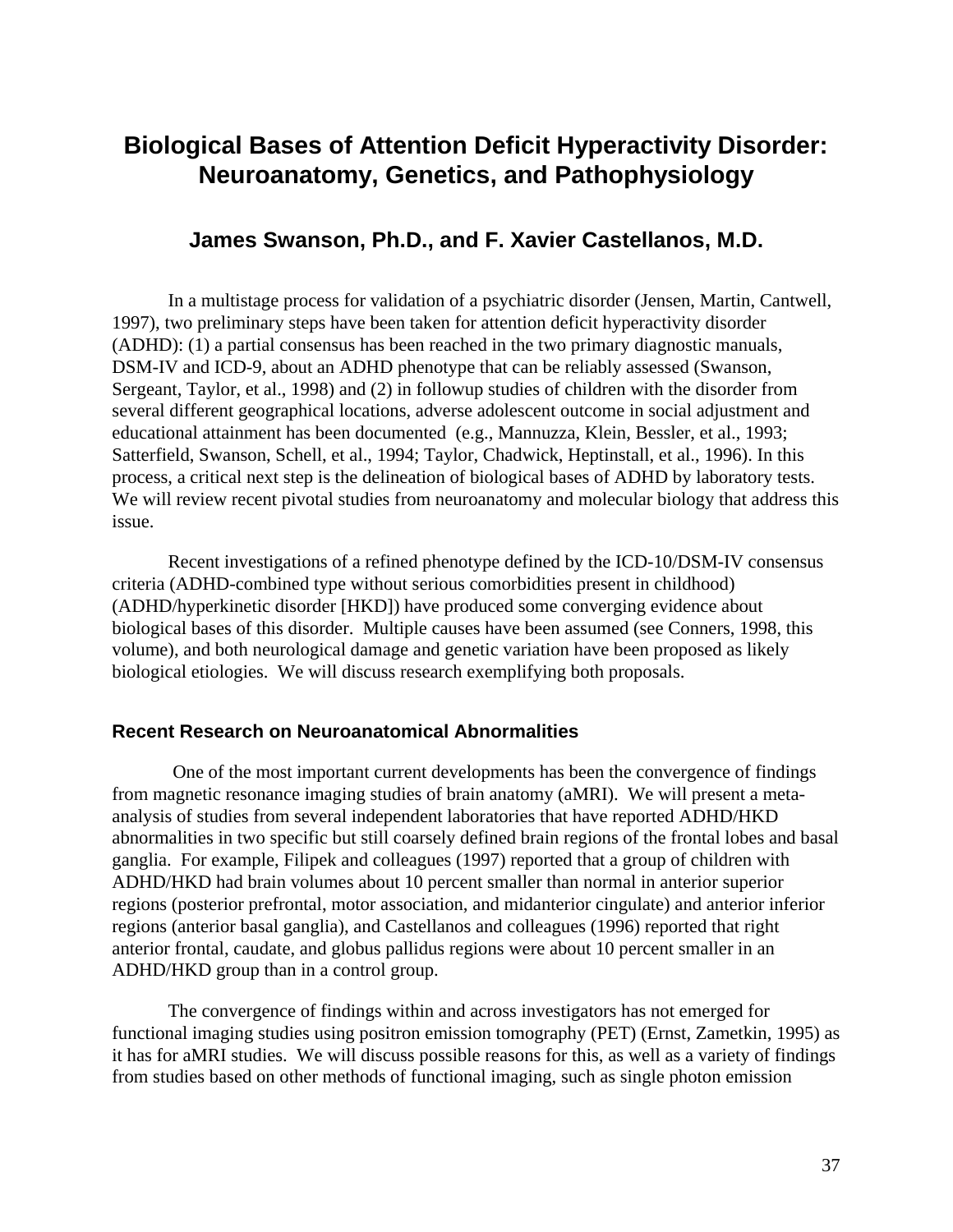tomography (SPECT), EEG event-related potentials (ERP), and functional magnetic resonance imaging (fMRI).

The reported aMRI findings may be localized in theoretical frameworks of neural networks, such as the parallel segregated circuits described by Alexander and colleagues (1986) and the neuroanatomical networks of attention described by Posner and Raichle (1996). We will discuss attempts to use these theories to organize the empirical findings from brain imaging studies of ADHD/HKD, and we will review some of the proposals that have been offered to account for executive function deficits of ADHD/HKD children documented by neuropsychological tests (see Tannock, 1998, in this volume).

#### **Recent Molecular Genetic Investigations**

Many family (e.g., Faraone, Biederman, Chen, et al., 1992), twin (e.g., Gjone, Stevenson, Sundet, 1996), and adoption (e.g., Deutsch, Matthysse, Swanson, et al., 1990) studies have documented a strong genetic basis for ADHD/HKD, but these studies do not identify specific genes linked to the disorder. Molecular genetic studies are necessary to identify allelic variations of specific genes that are functionally associated with ADHD/HKD. Dopamine genes have been the initial candidates for application of advances in molecular biology, based on the site of action of the stimulant drugs (Wender, 1971; Volkow, Ding, Fowler, et al., 1995), the primary pharmacological treatment for ADHD/HKD (see Greenhill, 1998, in this volume).

Two candidate dopamine genes have been investigated and reported to be associated with ADHD/HKD: the dopamine transporter (DAT1) gene (Cook, Stein, Krasowski, et al., 1995; Gill, Daly, Heron, et al., 1997) and the dopamine receptor D4 (DRD4) gene (LaHoste, Swanson, Wigal, et al., 1996; Swanson, Sunohara, Kennedy, et al., 1998). The associated polymorphisms of these genes are defined by variable numbers of tandem repeats (VNTR), which for the DAT1 gene is a 40-bp repeat sequence on chromosome 5p15.3 and for the DRD4 gene is a 48-bp repeat sequence on chromosome 11p15.5. Speculative hypotheses have been based on the notions that specific alleles of these dopamine genes may alter dopamine transmission in the neural networks implicated in ADHD/HKD (e.g., that the 10-repeat allele of the DAT1 gene may be associated with hyperactive re-uptake of dopamine or that the 7-repeat allele of the DRD4 gene may be associated with a subsensitive postsynaptic receptor). However, the literature on this topic is sparse, and not all studies agree about the association of ADHD/HKD with DAT1 (Sunohara, Kennedy, 1998) or DRD4 (Castellanos, Lau, Tayebi, et al., in press). This is an emerging area of research; so we will discuss its status at the time of the conference.

### **Investigations of Nongenetic Etiologies**

Specific genetic models have incorporated a high phenocopy rate to account for a sporadic as well as a genetic form of the disorder (Faraone, Biederman, Chen, et al., 1992; Deutsch, Matthysse, Swanson, et al., 1990). In addition to rare genetic mutations, sporadic cases may be due to nongenetic etiologies such as acquired brain damage. For decades, theories of minimal brain damage and minimal brain dysfunction (MBD) have been proposed and rejected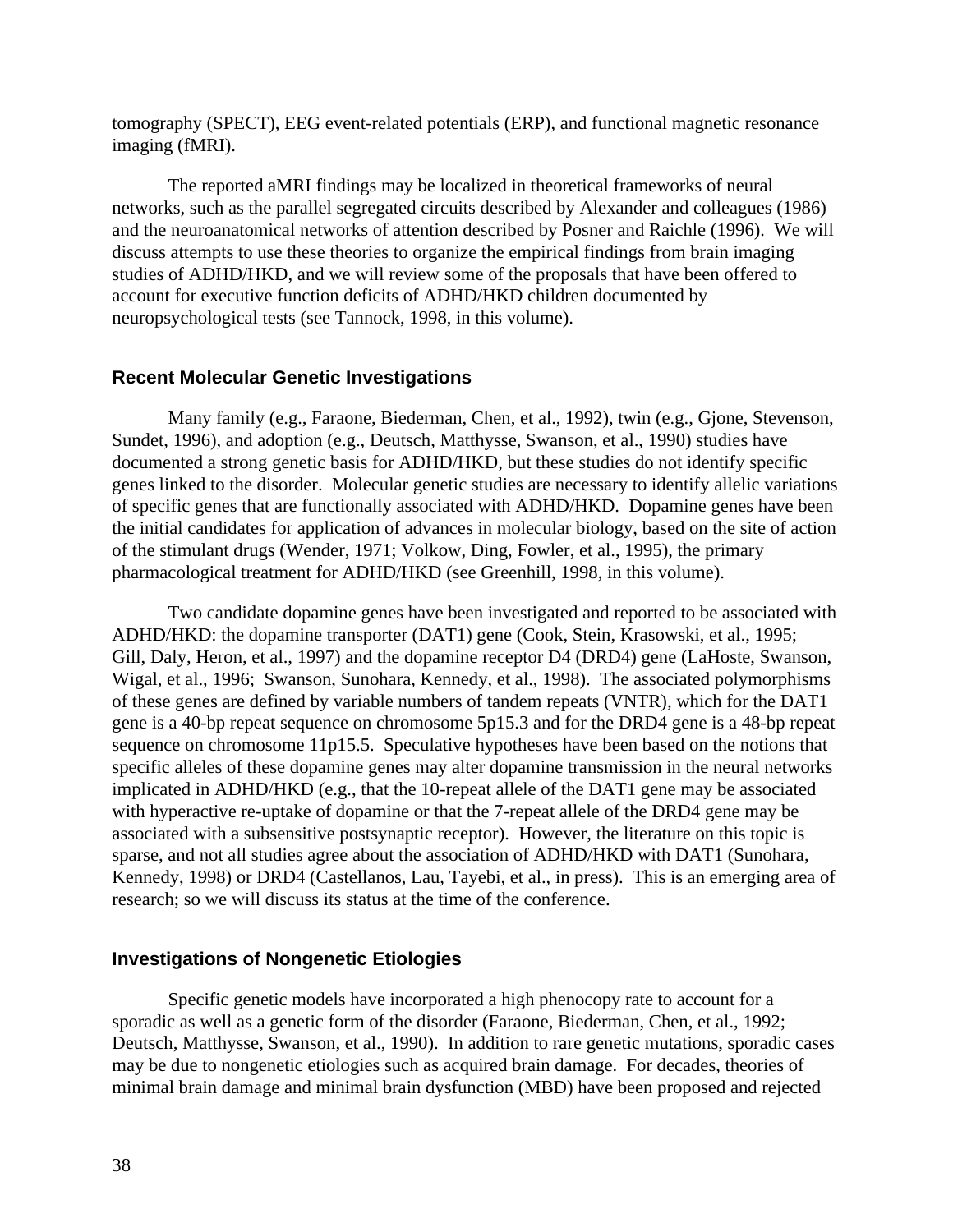(e.g., Wender, 1971; Brown, Chadwick, Shaffer, et al., 1981) because of the lack of empirical evidence of suspected brain damage in children manifesting behavioral soft signs and the lack of specificity of the behavioral consequences of traumatic brain injury. However, recent theories based on animal models and brain damage have revived this approach. For example, Lou (1996) proposed that during fetal development, bouts of hypoxia and hypotension could selectively damage neurons located in some of the critical regions of the anatomical networks implicated in ADHD/HKD (i.e., the striatum). Fetal exposure to alcohol, lead, nicotine, and other substances may produce similar neurotoxic effects. Also, severe traumatic brain injury may produce selective interneuron damage in the frontal lobes, which Max and colleagues (1998) suggest may produce new-onset symptoms of inattention and impulsivity, though often not hyperactivity (Brown, Chadwick, Shaffer, et al., 1981). We will discuss these new developments in the context of the historical questions about documentation of specific neuroanatomical abnormalities (which may be addressed with modern imaging methods) and selective expression of ADHD/HKD symptoms (which may be addressed by prospective followup investigations).

#### **Neurobiological Bases for Pharmacological Treatment**

The abnormalities in neuroanatomical networks associated with ADHD/HKD (smaller frontal and basal ganglia regions) and the biochemical pathways (specific alleles of dopamine genes) suggest a possible theoretical basis (e.g., a dopamine deficit) for the standard pharmacological treatments of ADHD/HKD with dopamine agonist drugs (see Greenhill, 1998, in this volume). Primary treatment with the stimulant medication methylphenidate has stood the test of time and the scrutiny of controlled research (Wilens, Biederman, 1992; Swanson, McBurnett, Wigal, et al., 1993). Recent investigations (Volkow, Ding, Fowler, et al., 1995) have identified the site of action of methylphenidate, which blocks the dopamine transporter. This increases the temporal and spatial presence of synaptic dopamine when it is released in the basal ganglia (e.g., putamen, caudate, and ventrostriatum) and cortex (e.g., temporal, insula, and cingulate gyri) for approximately the post-peak length of action following oral administration (2 to 3 hours). We will discuss site-of-action hypotheses that have been proposed to account for effects of clinical doses of stimulant medication. For example, Castellanos (1997) proposed that presynaptic effects may predominate in D2-rich subcortical regions where presynaptic receptors are abundant, producing decreased synaptic dopamine, and postsynaptic effects may predominate in D4-rich cortical regions, which lack presynaptic receptors, producing increased synaptic dopamine. Also, Seeman and Madras (in press) have proposed that clinically relevant doses of stimulants may increase extracellular background levels of dopamine more than action-potential released dopamine, which may account for why these dopamine agonist drugs result in a reduction in psychomotor activity.

Other etiologies of ADHD/HKD have been proposed (e.g., adverse reactions to foods or food additives, cortical underarousal, muscular tension), and on the basis of these proposals, specific nonpharmacological treatments have been suggested (e.g., special diets, EEG biofeedback, EMG relaxation training). These proposals and treatments have testimonial support, but empirical support from controlled studies is lacking. Since these areas will be covered by Arnold (1998, this volume), they will not be discussed here.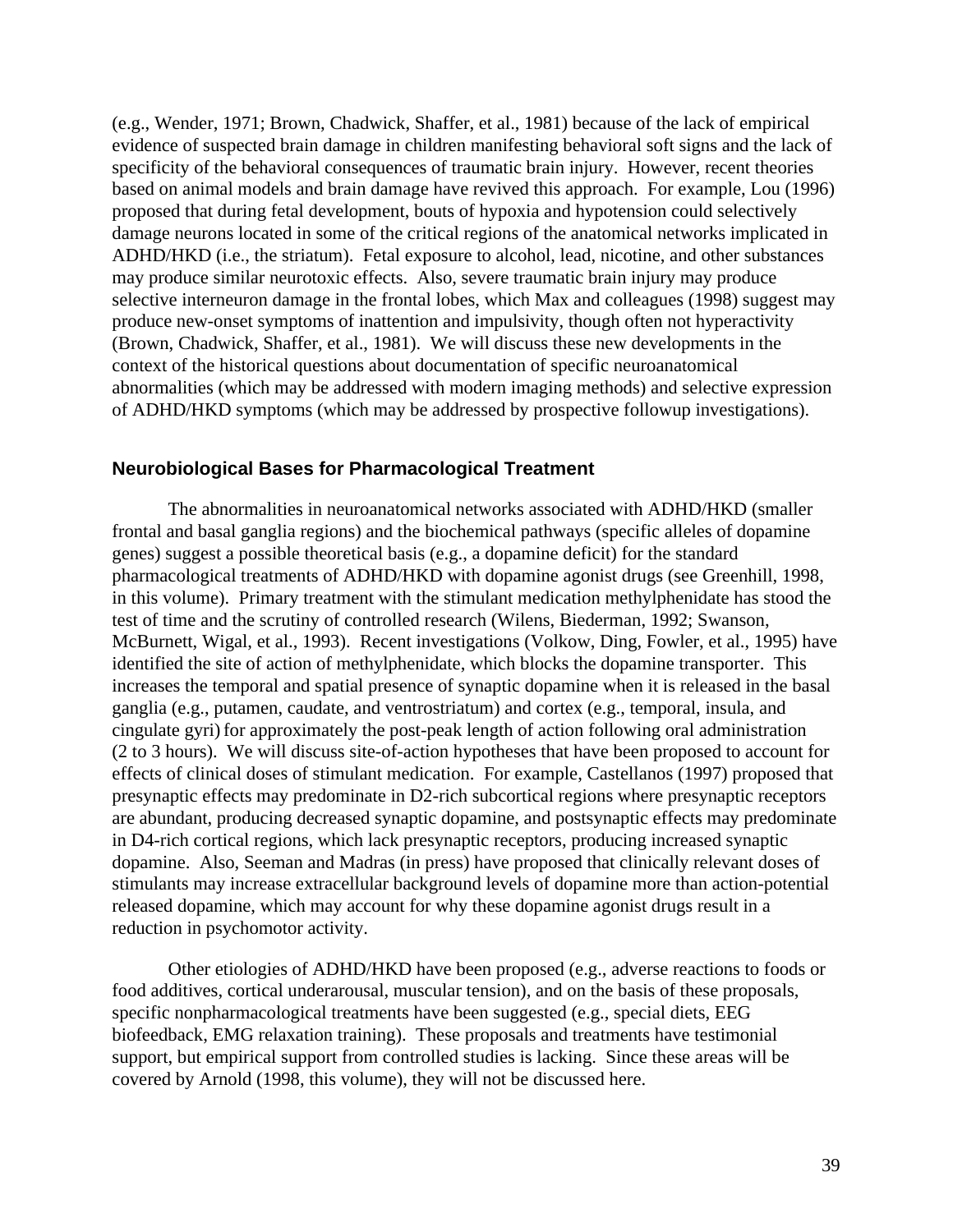### **Summary**

Recent investigations provide converging evidence that a refined phenotype of ADHD/HKD is characterized by reduced size in specific neuroanatomical regions of the frontal lobes and basal ganglia. These specific deficits suggest abnormalities in neural networks that affect input-output processing and attention (alerting and executive function). These neural networks are modulated by catecholamines, which are affected by stimulant drugs. The site of action of methylphenidate (the primary stimulant now used to treat ADHD/HKD) suggests that dopamine is the principal neurotransmitter involved, although norepinephrine has also been implicated. Recent molecular genetic studies have documented significant association of a refined phenotype of ADHD/HKD with polymorphisms in dopamine genes, which may alter the functions of the implicated neural networks. Recent investigations of brain development and brain injury also suggest that damage to these specific neural networks may produce symptoms of ADHD/HKD. Overall, the recent investigations in these areas have provided considerable evidence of multiple biological bases of ADHD/HKD.

## **References**

Alexander GE, DeLong MR, Strick PL. Parallel organization of functionally segregated circuits linking basal ganglia and cortex. Annu Rev Neurosci 1986;9:357-81.

Brown G, Chadwick O, Shaffer D, Rutter M, Traub M. A prospective study of children with head injuries. III. Psychiatric sequelae. Psychol Med 1981;11:63-78.

Castellanos FX. Toward a pathophysiology of attention-deficit/hyperactivity disorder. Clin Pediatr 1997;36:381-93.

Castellanos FX, Giedd JN, March Wl, Hamburger SD, Vaituzis AC, Dickstein DP, et al. Quantitative brain magnetic resonance imaging in attention-deficit hyperactivity disorder. Arch Gen Psychiatry 1996;53:607-16.

Castellanos FX, Lau E, Tayebi N, Lee P, Long BE, Giedd JN, et al. Lack of an association between a dopamine-4 receptor polymorphism and attention-deficit/hyperactivity disorder: genetic and brain morphometric analyses. Mol Psychiatry. In press.

Cook EH, Stein MA, Krasowski MD, Cox NJ, Olkon DM, Kieffer JE, et al. Association of attention deficit disorder and the dopamine transporter gene. Am J Hum Genet 1995;56:993-8.

Deutsch CK, Matthysse S, Swanson JM, Farkas LG. Genetic latent structure analysis of dysmorphology in attention deficit disorder. J Am Acad Child Adolesc Psychiatry 1990;29:189-94.

Ernst M, Zametkin A. The interface of genetics, neuroimaging, and neurochemistry in attentiondeficit hyperactivity disorder. In: Bloom F, Kupfer D, editors. Psychopharmacology: the fourth generation of progress. New York: Raven Press; 1995. p. 1643-52.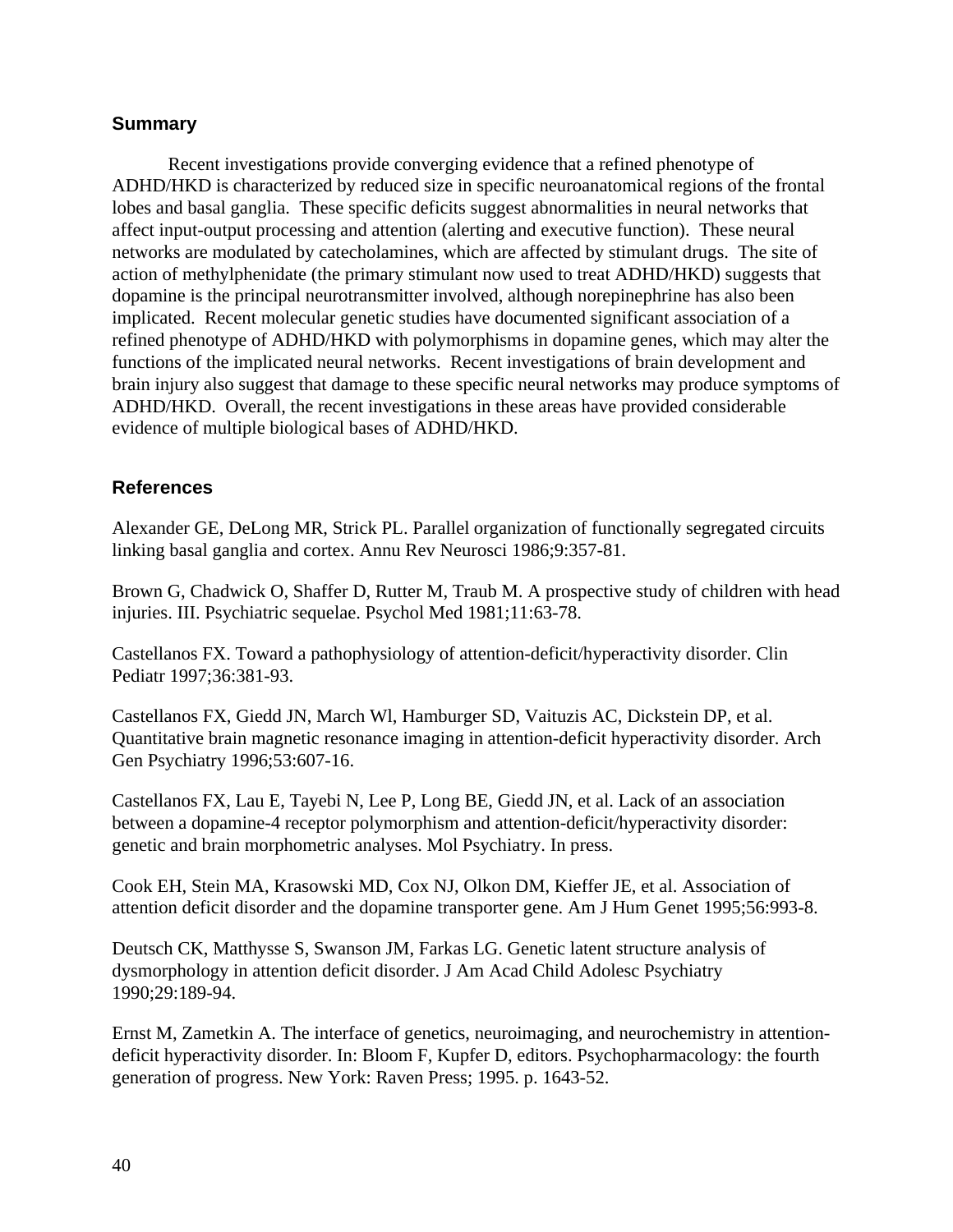Faraone SV, Biederman J, Chen WJ, Krifcher B, Keenan K, Moore C, et al. Segregation analysis of attention deficit hyperactivity disorder. Psychiatr Genet 1992;2:257-75.

Filipek PA, Semrud-Clikeman M, Steingard RJ, Renshaw PF, Kennedy DN, Biederman J. Volumetric MRI analysis comparing subjects having attention-deficit hyperactivity disorder with normal controls. Neurology 1997;48:589-601.

Gill M, Daly G, Heron S, Hawl Z, Fitzgerald M. Confirmation of association between attention deficit hyperactivity disorder and a dopamine transporter polymorphism. Mol Psychiatry 1997;2:311-3.

Gjone H, Stevenson J, Sundet JM. Genetic influence on parent-reported attention-related problems in a Norwegian general population twin sample. J Am Acad Child Adolesc Psychiatry 1996;35:588-96.

Jensen PS, Martin D, Cantwell DP. Comorbidity in ADHD: implications for research, practice, and DSM-V. J Am Acad Child Adolesc Psychiatry 1997;36:1065-79.

LaHoste GJ, Swanson JM, Wigal SB, Glabe C, Wigal T, King N, et al. Dopamine D4 receptor gene polymorphism is associated with attention deficit hyperactivity disorder. Mol Psychiatry 1996;1:121-4.

Lou HC. Etiology and pathogenesis of attention-deficit hyperactivity disorder (ADHD): significance of prematurity and perinatal hypoxic-haemodynamic encephalopathy. Acta Paediatr 1996;85:1266-71.

Mannuzza S, Klein RG, Bessler A, Malloy P, LaPadula M. Adult outcome of hyperactive boys. Arch General Psychiatry 1993;50:565-76.

Max JE, Arndt S, Castillo C, Bokura H, Robin DA, Lindgren SD, et al. Attention-deficit hyperactivity symptomatology after traumatic brain injury: a prospective study. J Am Acad Child Adolesc Psychiatry 1998;37:841-7.

Posner MI, Raichle M. Images of mind (revised). Washington (DC): Scientific American Books; 1996.

Satterfield J, Swanson JM, Schell A, Lee F. Prediction of antisocial behavior in attention-deficit hyperactivity disorder boys from aggression/defiance scores. J Am Acad Child Adolesc Psychiatry 1994;33:185-90.

Seeman P, Madras BK. Anti-hyperactivity medication. Mechanisms of drug action. Mol Psychiatry. In press.

Sunohara GA, Kennedy JL. The dopamine D4 receptor gene and neuropsychiatric disorders. Dopaminergic disorders. IBC Press; 1998.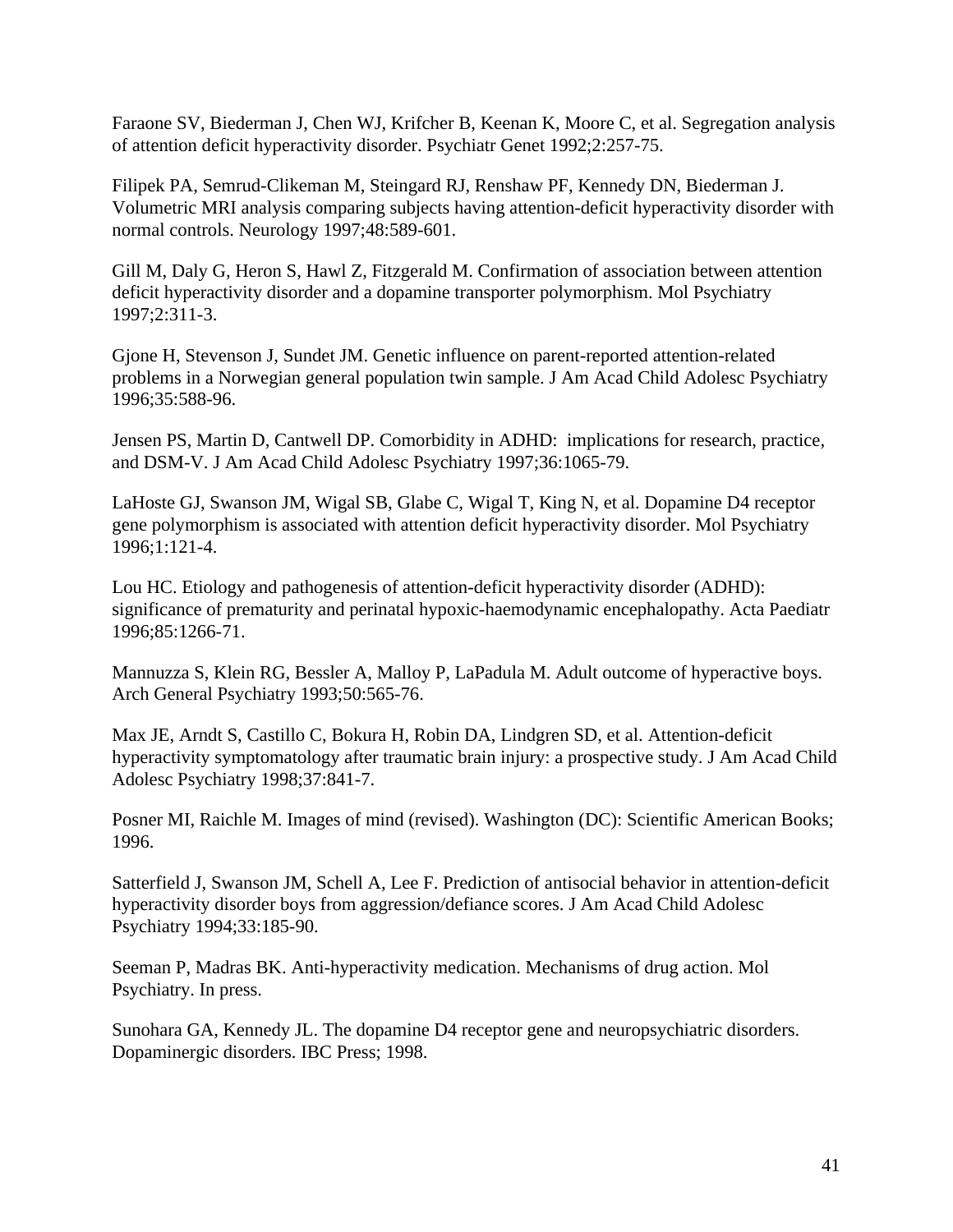Swanson JM, McBurnett K, Wigal T, Pfiffner LJ, Lerner MA, Williams L, et al. Effect of stimulant medication on children with attention deficit disorder: a review of reviews. Exceptional Children 1993;60:154-62.

Swanson JM, Sergeant JA, Taylor E, Sonuga-Barke EJ, Jensen PS, Cantwell DP. Attentiondeficit hyperactivity disorder and hyperkinetic disorder. Lancet 1998;351:429-33.

Swanson JM, Sunohara GA, Kennedy JL, Regino R, Fineberg E, Wigal T, et al. Association of the dopamine receptor D4 (DRD4) gene with a refined phenotype of attention deficit hyperactivity disorder (ADHD): a family-based approach. Mol Psychiatry 1998;3:38-41.

Taylor E, Chadwick O, Heptinstall E, Danckaerts M. Hyperactivity and conduct problems as risk factors for adolescent development. J Am Acad Child Adolesc Psychiatry 1996;35:1213-6.

Volkow ND, Ding YS, Fowler JS, Wang GJ, Logan J, Gatley JS, et al. Is methylphenidate like cocaine? Studies on their pharmacokinetics and distribution in human brain. Arch Gen Psychiatry 1995;52:456-63.

Wender P. Minimal brain dysfunction in children*.* New York: Wiley-Liss; 1971.

Wilens T, Biederman J. The stimulants. Psychiatr Clin North Am 1992;15:191-222.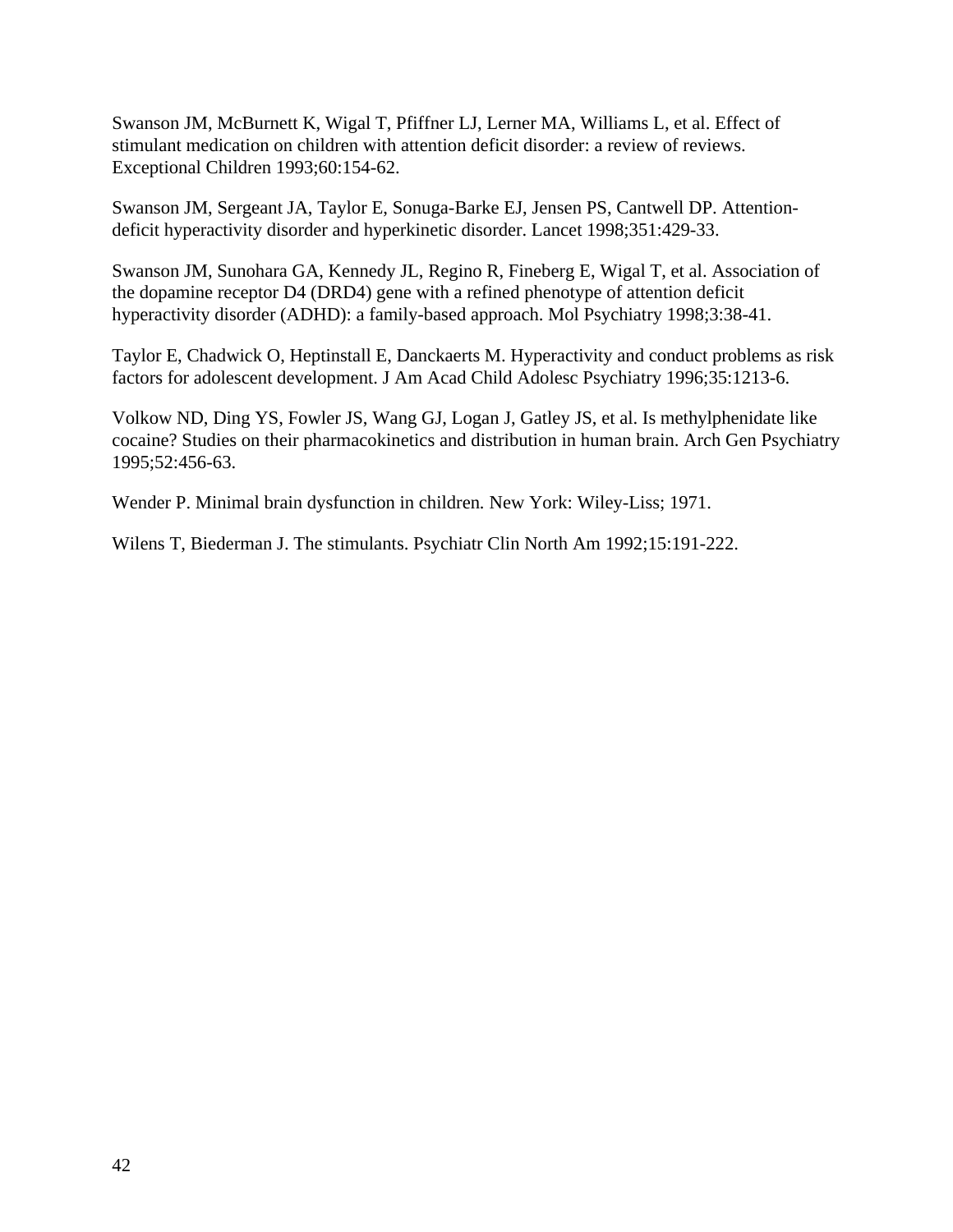# **Cognitive and Behavioral Correlates**

# **Rosemary Tannock, Ph.D.**

Neuropsychological correlates provide useful criteria for examining the validity of attention deficit hyperactivity disorder (ADHD), because they do not share method variance with clinical measures used to assess psychiatric symptomatology. Performance is assessed directly and is not subject to confounding factors such as recall bias or halo effects. Also, these data provide insights into the neural substrates of the disorder (Halperin, McKay, 1998; Lezak, 1995).

A systematic review of the literature was undertaken using *Medline* and *Psychlit*  bibliography databases and covering the following correlates: (1) general intellectual function, (2) academic achievement, (3) neuropsychological function (motor function, perception, visualmotor integration, language, memory, executive functions), and (4) cognitive processes (alerting, orienting, executive control). The following questions were addressed: (1) What are the impairments/strengths associated with ADHD? (2) Do these impairments/strengths vary by gender and/or by age? (3) Are these impairments/strengths influenced by the presence of concurrent disorders? (4) Are these impairments/strengths specific to ADHD? and (5) What neural networks are implicated?

### **General Intellectual Function**

Intelligence tests provide a broad index of higher cortical functioning that can be used to generate hypotheses for further investigation using neuropsychological and experimental cognitive techniques. Their psychometric properties remain robust for the clinical group of ADHD (Schwean, Saklofske, 1998). Compared with normative data, ADHD is associated typically with lower full-scale IQ and subtest scores (particularly those comprising an index of working memory), but the mean levels of intellectual functioning are well within the normal range. These findings are robust across age (preschool through adulthood), gender (although girls may exhibit greater intellectual impairment), study design (cross-sectional, longitudinal) or source of sample (epidemiological, pediatric, or psychiatric clinic), and various test versions (Saklofske, Schwean, Yackalic, et al., 1994; Sonuga-Barke, Lamparelli, Stevenson, et al., 1994; Mariani, Barkley, 1997; McGee, Williams, Moffit, et al., 1989; Barkley, DuPaul, McMurray, 1990; Biederman, Faraone, Taylor, et al., 1998; Seidman, Biederman, Faraone, et al., 1997; Seidman, Biederman, Faraone, et al., 1997; Gaub, Carlson, 1997). Also, they generally hold for studies that have controlled for the presence of comorbid disorders (Faraone, Biederman, Lehman, et al.,1993; Faraone, Biederman, Weber, et al., 1998; Newby, Recht, Caldwell, et al., 1993). By contrast, the findings do not appear to hold for the predominantly hyperactive subtype of ADHD, suggesting that the intellectual profile may be a correlate of inattention rather than hyperactivity/impulsiveness (Gaub, Carlson, 1997; Semrud-Clikeman, Biederman, Sprich, et al., 1992; Hinshaw, 1992; Barkley, Anastopoulos, Guevremont, et al., 1991). Preliminary evidence that male (but not female) siblings of children with ADHD exhibit a similar intellectual profile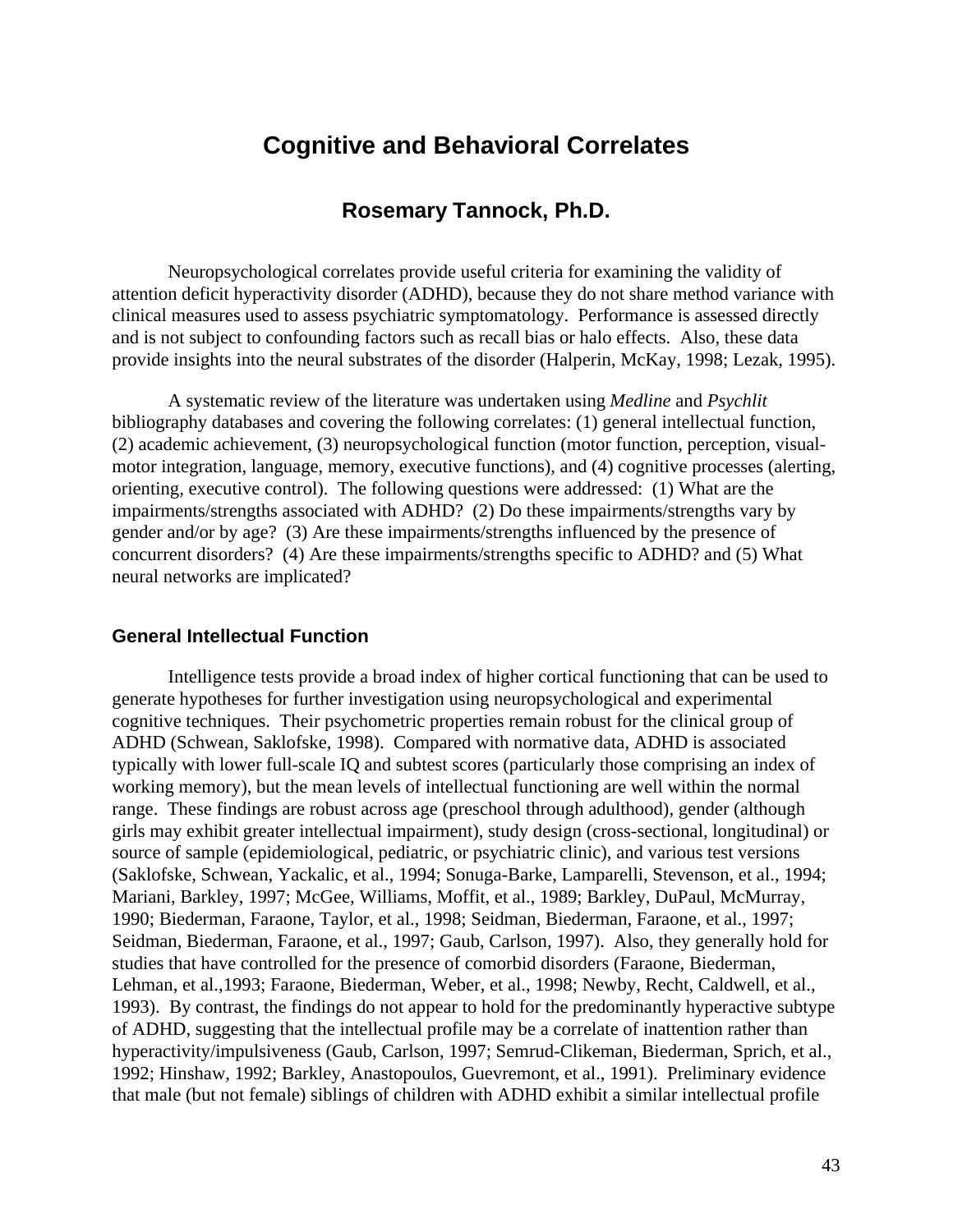supports the hypothesis that ADHD is familial (Faraone, Biederman, Lehman, et al., 1993). This intellectual profile is not specific to ADHD; it is also associated with learning disabilities and other disruptive behavior disorders (Newby, Recht, Caldwell, et al., 1993). Thus, intellectual correlates of ADHD may have conceptual but not diagnostic significance.

### **Academic Achievement**

Academic achievement tests provide a more detailed profile of strengths and weaknesses in underlying component skills that contribute to academic competency and indicate the presence of a learning disability. One of the most robust findings is a higher rate of school failure (Semrud-Clikeman, Biederman, Sprich, et al., 1992; Hinshaw, 1992; Barkley, Anastopoulos, Guevremont, et al., 1991). This is evidenced most clearly by low productivity but also by lower scores (on average, 0.5 S.D. lower) on reading (decoding, comprehension), spelling, and arithmetic, and elevated rates of grade repetition, learning disabilities, remedial tutoring, and special class placement, despite average levels of intellectual functioning. Academic underachievement is evident in both girls and boys as well as siblings, it occurs in preschool years and endures through adolescence (Barkley, DuPaul, McMurray, 1990; Faraone, Biederman, Lehman, et al., 1993; Faraone, Biederman, Weber, et al., 1998; Zentall, 1990). It is a correlate of ADHD per se and cannot be accounted for by psychiatric comorbidity (which tends to influence school placement rather than school failure or intellectual ability) or comorbid learning disabilities (Faraone, Biederman, Lehman, et al., 1993; Faraone, Biederman, Weber, et al., 1998). However, academic problems, particularly in arithmetic, are more common among predominantly inattentive and combined subtypes of ADHD, suggesting that these problems are related to inattention rather than hyperactivity/impulsivity (Hynd, Lorys, Semrud-Clikeman, et al., 1991; Baumgaertel, Wolraich, Dietrich, 1995; Lahey, Applegate, McBurnett, et al., 1994; Gaub, Carlson, 1997; Lamminm�ki, Ahonen, N�rhi, et al., 1995; Marshall, Hynd, Handwerk, et al., 1997. The nature of the academic impairments (particularly in individuals without comorbid learning disabilities) suggests problems in effortful processing. However, there is no evidence of a profile that is uniquely associated with ADHD.

#### **Neuropsychological Function**

Neuropsychological tests provide a detailed assessment of a wide array of cognitive functions that afford insights into brain-behavior relationships; they are sensitive to subtle deficits that interfere with learning and achievement. The most consistent (albeit not invariable) findings are impairments in "executive functions," an umbrella term denoting a range of higher order, effortful, self-regulatory functions whose formal definition and measurement (particularly in children) remain elusive and under debate (Pennington, 1997; Tannock, 1998; Pennington, Ozonoff, 1996). However, impairments in component functions, particularly those associated with *control* of motor responses (planning, inhibition) and *working* memory, are clearly evident during effortful tasks in preschoolers, children, and adolescents, using a variety of measures requiring both fast or slow processing of information (Mariani, Barkley, 1997; Seidman, Biederman, Faraone, et al., 1997; Seidman, Biederman, Faraone, et al., 1997; Pennington, Ozonoff, 1996; Nigg, Hinshaw, Carte, et al., in press; Seidman, Biederman, Faraone, et al.,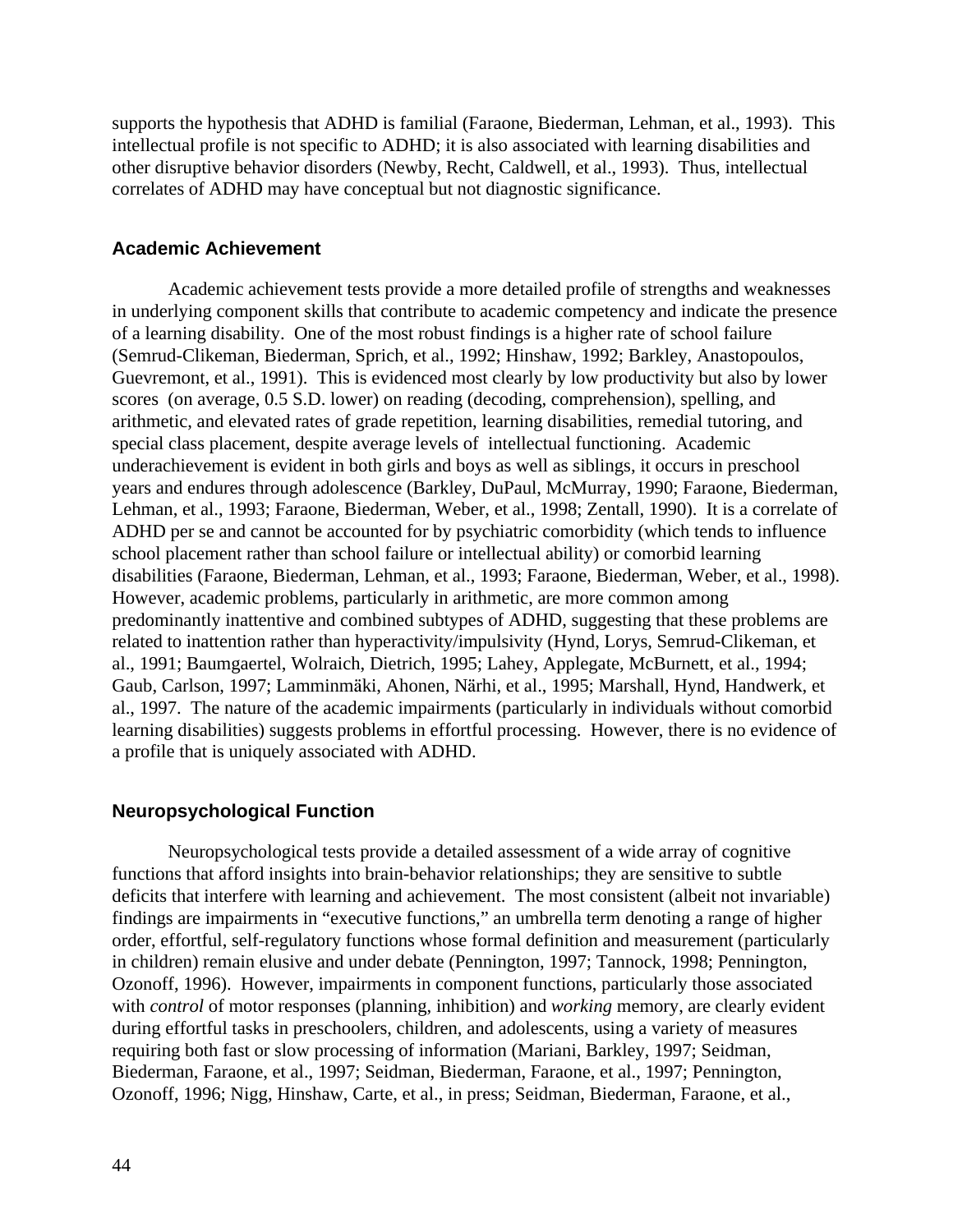1995). These findings generally hold after controlling for comorbid psychiatric disorders and learning disabilities (Nigg, Hinshaw, Carte, et al., in press; Seidman, Biederman, Faraone, et al., 1995). Motor planning and inhibition problems are not typically associated with learning disabilities, although a combination of impairments in motor control, perception, speechlanguage, and attention is discernible in some children (Gillberg, Rasmussen, Carlstrom, et al., 1982; Hellgren, Gillberg, Bagenholm, et al., 1994). Reciprocally, verbal impairments associated with reading disabilities (phonological processing, verbal memory) are not associated with ADHD (Javorsky, 1996; Felton, Wood, 1989). Moreover, verbal impairments reflecting difficulties in *use* of language for organization of information and self-regulation (languagemediated processing) are more strongly associated with ADHD than with learning disabilities (Tannock, Schachar, 1996). These patterns of findings indicate at least some neuropsychological differentiation between these overlapping disorders. On the other hand, evidence of impairments in many component functions (including motor inhibition) in a wide range of clinical populations mitigates specificity for ADHD (Gold, Carpenter, Randolph, et al., 1997; Matier-Sharma, Perachio, Newcorn, 1995; Purcell, Maruff, Hyrios, et al., 1998).

#### **Information Processing**

Methods derived from information processing theory allow decomposition and more precise measurement (latency and accuracy) of the complex web of cognitive processes involved in most neuropsychological measures (Cohen, 1993). The most robust finding is of slow, variable, and inaccurate response latencies across a range of different measures, implicating impairments in energetic state regulation, preparation, maintenance, and inhibition or adjustment of motor control processes. Three component processing systems are implicated: sustained attention or vigilance, which refers to a state of readiness to respond (CPT paradigms) (Losier, McGrath, Klein, 1996; Corkum, Seigel, 1993; Van der Meere, 1996; Sergeant, Van der Meere, 1990), selective attention or spatial allocation of attention (visuospatial orienting paradigms) (Nigg, Swanson, Hinshaw, 1997; Pearson, Yaffee, Loveland, et al., 1995; Swanson, Posner, Potkin, et al., 1991; Tannock, Schachar, Logan, 1993), and response inhibition (stop-signal, delay-aversion paradigms) (Sonuga-Barke, Taylor, Hepenstall, 1992; Sonuga-Barke, Williams, Hall, et al., 1996; Oosterlaan, Logan, Sergeant, 1998; Schachar, Logan, 1990; Schachar, Tannock, Marriott, et al., 1995). The findings are not incontrovertible. For example, impairments in sustained attention are evident across the lifespan (preschool through adulthood) regardless of comorbidity, but findings are influenced strongly by temporal parameters (interstimulus interval, trial length, etc.), stimulus modality, memory load, and context (presence/absence of experimenter, rewards) (Purcell, Maruff, Hyrios, et al., 1998; Cohen, 1993; Van der Meere, 1996; Sergeant, Van der Meere, 1990; Halperin, Wolf, Greenblatt, et al., 1991b; Chee, Logan, Schachar, et al., 1989). In general, ADHD is associated with inefficient performance (slow, inaccurate) and vigilance decrements (faster than normal decline in performance) that occur with increased demand for effortful processing (Van der Meere, 1996; Sergeant, Van der Meere, 1990). However, performance impairments on vigilance tasks are exhibited by a wide range of clinical populations, once again challenging the notion of specificity for ADHD per se. Dysfunction of the visuospatial orienting system (particularly in the right hemisphere) is suggested by a few studies of covert orienting (shifts in allocation of visual attention in the absence of saccadic eye movements), including one study of biological parents,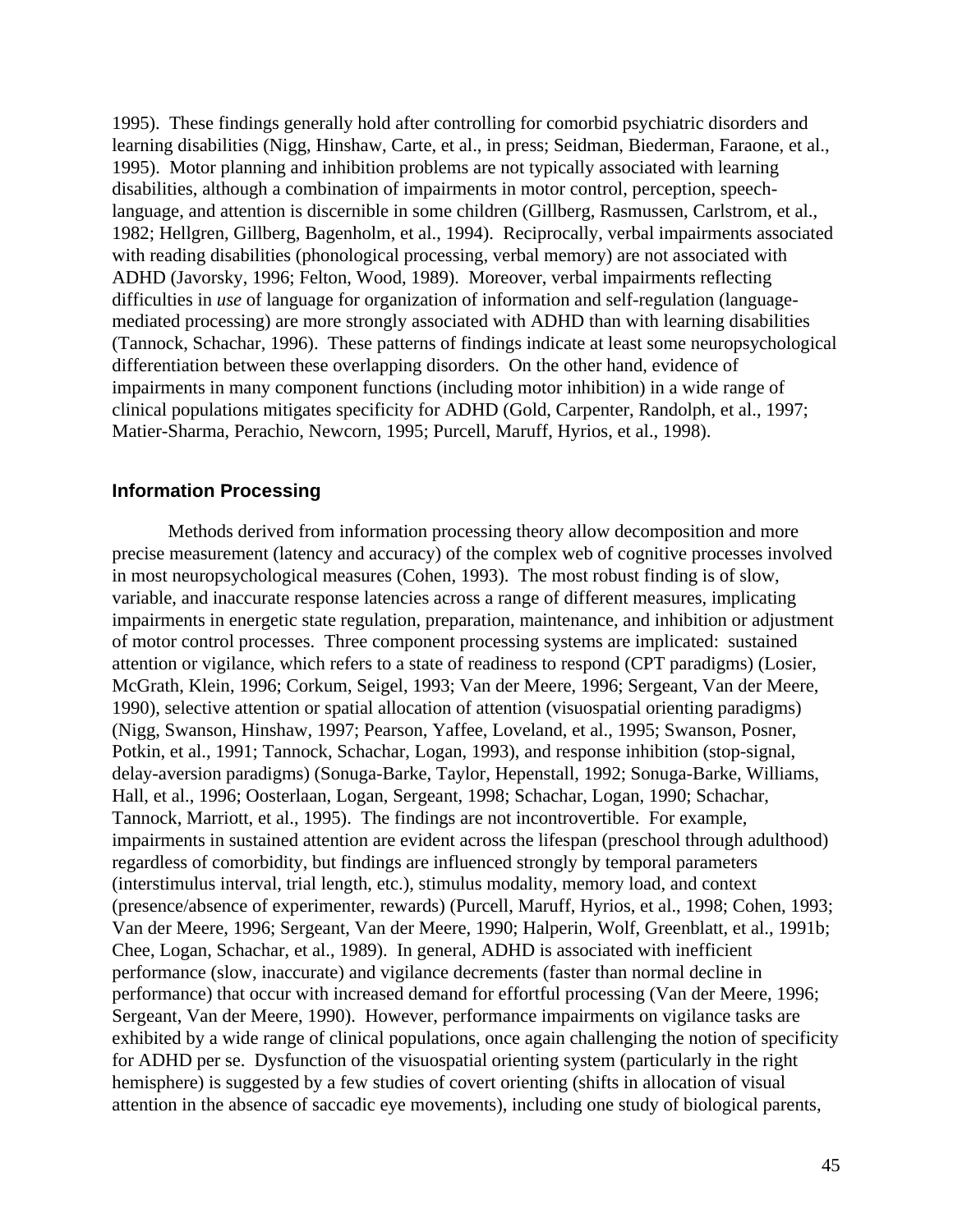suggesting the influence of genetic factors (Nigg, Swanson, Hinshaw, 1997; Pearson, Yaffee, Loveland, et al., 1995; Swanson, Posner, Potkin, 1991). However, inconsistency of findings across studies and across child and parent samples does not allow for firm conclusions.

Response inhibition deficits are demonstrated using theoretically distinct methods. One approach characterizes the impairment as delay avoidance, defined as a response style aimed at minimizing total time on task (Sonuga-Barke, Taylor, Hepenstall, 1992; Sonuga-Barke, Williams, Hall, et al., 1996). The continuity of this response style into adulthood or its variation with gender or comorbidity is unknown. Another approach demonstrates impairments in inhibiting prepotent courses of action (indexed by slow and/or variable inhibitory processes) (Oosterlaan, Logan, Sergeant, 1998; Schachar, Logan, 1990; Schachar, Tannock, Marriott, et al., 1995). The severity of impairment is attenuated in the situational and predominantly inattentive subtypes (suggesting a closer association with hyperactivity/impulsivity), as well as by comorbid anxiety (Schachar, Logan, 1990; Schachar, Tannock, Marriott, et al., 1995). These inhibition deficits are shared by other externalizing disorders (aggression, oppositional defiant disorder, conduct disorder) but are not evident in anxiety disorders or learning disabilities, suggesting some specificity with hyperactivity/impulsivity (Oosterlaan, Logan, Sergeant, 1998). Moreover, there is preliminary evidence of a link between performance decrements on response inhibition tasks and subtle anatomical anomalies in the frontal-striatal circuitry (prefrontal cortex, caudate, and globus pallidus) in children and adolescents with ADHD (Casey, Castellanos, Giedd, 1997). It is not known whether these deficits continue into adulthood, and there is little evidence that this central inhibitory control impairment relates to behavioral self-regulation (impulsivity, overactivity, inattention).

#### **Implications for Neural Substrate and Pathophysiology of ADHD**

The pattern of neuropsychological impairments associated with ADHD shows correspondence with findings of subtle anomalies in brain anatomy and neurochemistry in individuals with ADHD (Tannock, 1998). Specifically, vigilance deficits implicate neural networks in the right frontal lobe and locus ceruleus; impairments in response control and cognitively demanding information processing implicate the dopaminergically mediated "anterior" attentional system associated with anterior cingulate and frontostriatal circuitry; and the potential deficits in visuospatial orienting implicate "posterior" attentional systems comprising superior parietal cortex, pulvinar, and superior colliculus (Posner, Raichle, 1994). Moreover, the overall difficulties in dynamic, online adjustment and adaptation to changes in the immediate environment, which are evident in both clinical and cognitive studies of ADHD, implicate cerebellar networks that play a major integrative role in prediction and preparation of neural conditions needed for a particular motor or nonmotor operation (Courchesne, Allen, 1997).

### **Future Directions**

Currently, ADHD is best characterized as reflecting a nonoptimal activation state and dysfunction in motor preparation and control (planning, execution, inhibition) not readily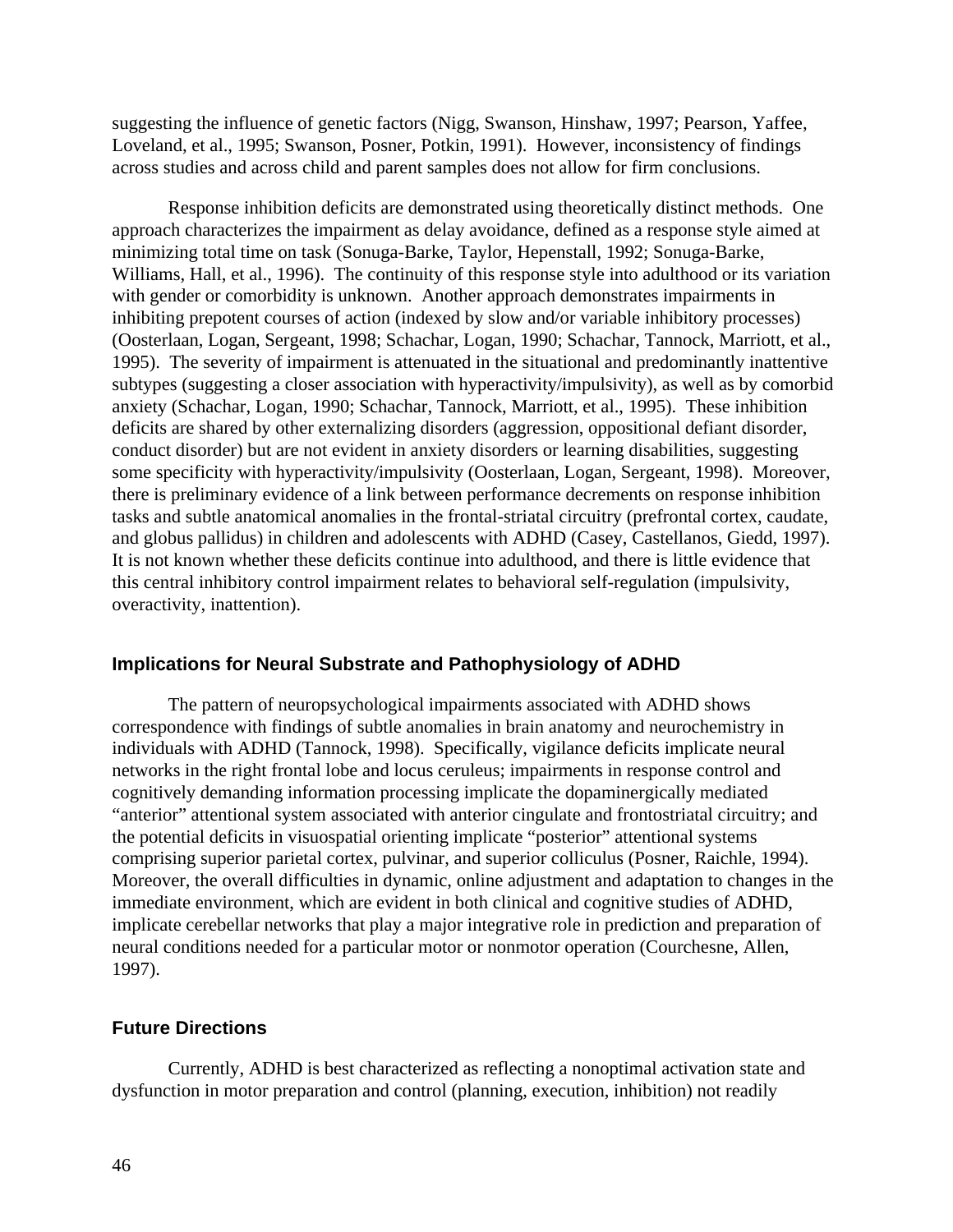explainable by comorbidity, but not necessarily specific to ADHD. This research is challenged by heterogeneity of this symptom complex, measurement problems, and the study of small samples. Future studies may be more informative if ADHD is conceptualized as a composite of two quantitative, continuously distributed dimensions of inattention and impulsivity/ hyperactivity, rather than as three categorical subtypes. Also, large samples are required to afford adequate statistical power for multivariate techniques to examine the impact of gender, age, symptom dimensions, and comorbidity. Comparisons with multiple clinical/medical groups are required to examine the issue of specificity of neuropsychological impairment. Measurement approaches are required that select measures of contrasting constructs (automatic versus controlled processing, linguistic versus non-linguistic, fast versus slow pace, motoric versus nonmotoric, high versus low working memory load, etc.) and incorporate the recent advances in brain imaging and psychophysiological techniques. Delineation of the neuropsychological and neural mechanisms of ADHD must be an iterative process in which clinical subtypes are defined, tested, and redefined, using more precisely controlled and validated measures.

## **References**

Barkley RA, Anastopoulos AD, Guevremont DC, Fletcher KE. Adolescents with ADHD: patterns of behavioral adjustment, academic functioning, and treatment utilization. J Am Acad Child Adolesc Psychiatry 1991;30:752-61.

Barkley RA, DuPaul GJ, McMurray MB. Comprehensive evaluation of attention deficit disorder with and without hyperactivity as defined by research criteria. J Consult Clin Psychol 1990;58:775-98.

Baumgaertel A, Wolraich M, Dietrich M. Comparison of diagnostic criteria for ADHD in a German elementary school sample. J Am Acad Child Adolesc Psychiatry 1995;34:629-38.

Biederman J, Faraone SV, Taylor A, Sienna M, Williamson S, Fine C. Diagnostic continuity between child and adolescent ADHD: findings from a longitudinal clinical sample. J Am Acad Child Adolesc Psychiatry 1998;37:305-13.

Casey BJ, Castellanos FX, Giedd JN, et al. Implication of right frontostriatal circuitry in response inhibition and attention-deficit/hyperactivity disorder. Am J Child Adolesc Psychiatry 1997;36:374-83.

Chee P, Logan G, Schachar R, Lindsay P, Wachsmuth R. Effects of event rate and display time on sustained attention in hyperactive, normal, and control children. J Abnorm Child Psychol 1989;17:371-91.

Cohen RA. The neuropsychology of attention. New York: Plenum Press; 1993.

Corkum PV, Seigel LS. Is the continuous performance task a valuable research tool for use with children with attention-deficit-hyperactivity disorder? J Am Acad Child Adolesc Psychiatry 1993;34:1217-39.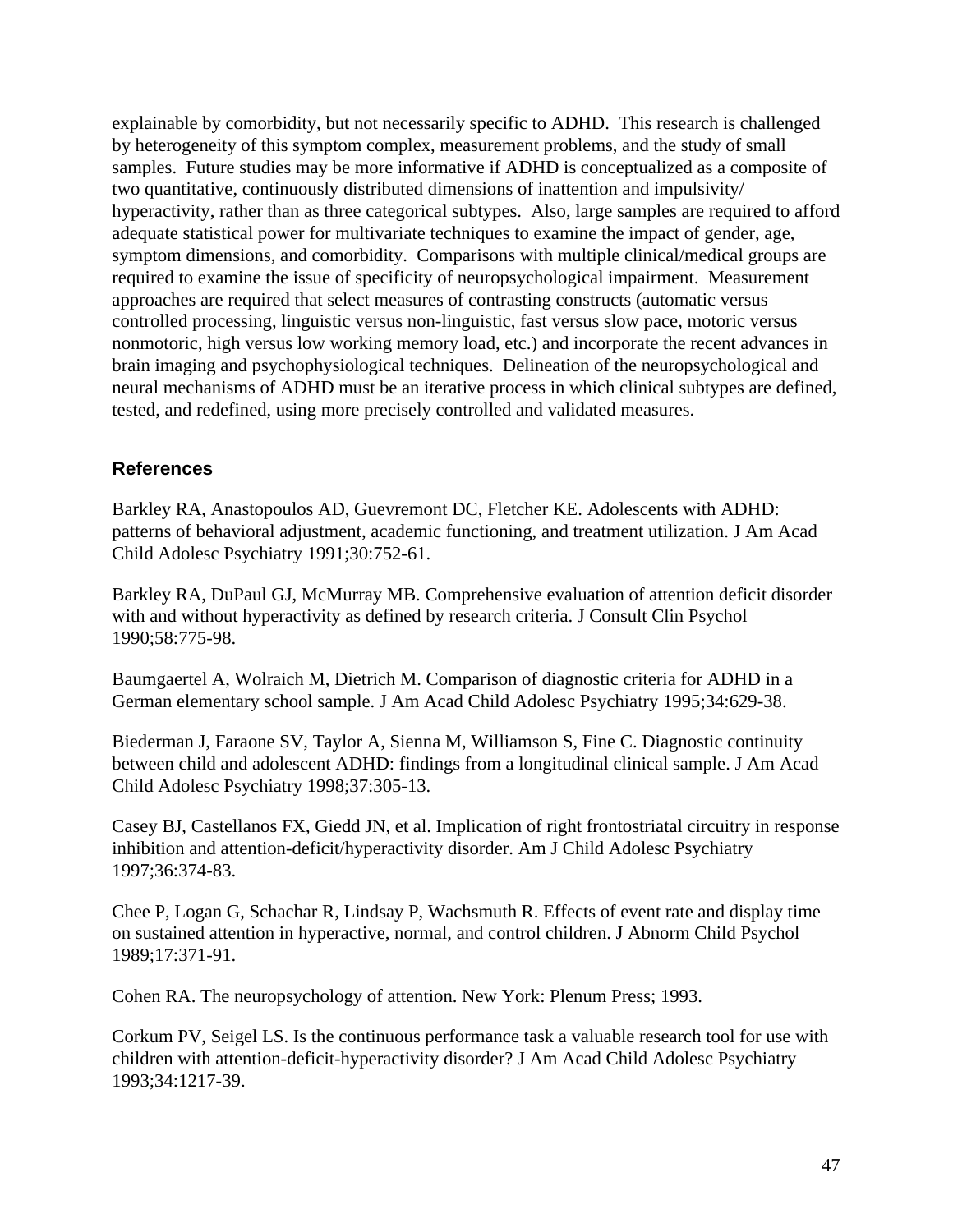Courchesne E, Allen G. Prediction and preparation, fundamental functions of the cerebellum. Learning and Memory 1997;4:1-35.

Faraone SV, Biederman J, Lehman BK, Spencer T, Norman D, Seidman LJ, et al. Intellectual performance and school failure in children with attention deficit hyperactivity disorder and in their siblings. J Abnorm Psychol 1993;102:616-23.

Faraone SV, Biederman J, Weber W, Russell R. Psychiatric, neuropsychological, and psychosocial features of DSM-IV subtypes of attention-deficit/hyperactivity disorder: results from a clinically referred sample. J Am Acad Child Adolesc Psychiatry 1998;37:185-93.

Felton RH, Wood FB. Cognitive deficits in reading disability and attention deficit disorder. J Learning Disabilities 1989;22:3-13,22.

Gaub M, Carlson C. Behavioral characteristics of DSM-IV ADHD subtypes in a school-based population. J Abnorm Child Psychol 1997;25:103-11.

Gaub M, Carlson C. Gender differences in ADHD: a meta-analysis and critical review. J Am Acad Child Adolesc Psychiatry 1997;36:1036-45.

Gillberg C, Rasmussen P, Carlstrom G, Svenson B, Waldenstrom E. Perceptual, motor and attentional deficits in six-year-old children. Epidemiological aspects. J Child Psychol Psychiatry 1982;23:131-44.

Gold JM, Carpenter C, Randolph C, Goldberg TE, Weinberger DR. Auditory working memory and Wisconsin card sorting test performance in schizophrenia. Arch Gen Psychiatry 1997; 54:159-65.

Halperin JM, McKay KE. Psychological testing for child and adolescent psychiatrists: a review of the past 10 years. J Am Acad Child Adolesc Psychiatry 1998;37:575-84.

Halperin JM, Wolf LE, Greenblatt ER, Young JG. Subtype analysis of commission errors on the continuous performance test in children. Dev Neuropsychol 1991;7:207-17.

Hellgren L, Gillberg IC, Bagenholm A, Gillberg C. Children with deficits in attention, motor control, and perception (DAMP) almost grown up: psychiatric and personality disorders at age 16 years. J Child Psychol Psychiatry 1994;35:1255-71.

Hinshaw SP. Externalizing behavior problems and academic underachievement in childhood and adolescence: causal relationships and underlying mechanisms. Psychol Bull 1992;111:127-55.

Hynd GW, Lorys AR, Semrud-Clikeman M, Nieves N, Huettner MIS, Lahey BB. Attention deficit disorder without hyperactivity: a distinct behavioral and neurocognitive syndrome. J Child Neurol 1991;6(Suppl):S37-S41.

Javorsky J. An examination of youth with attention-deficit/hyperactivity disorder and language learning disabilities: a clinical study. J Learning Disabilities 1996;29:247-58.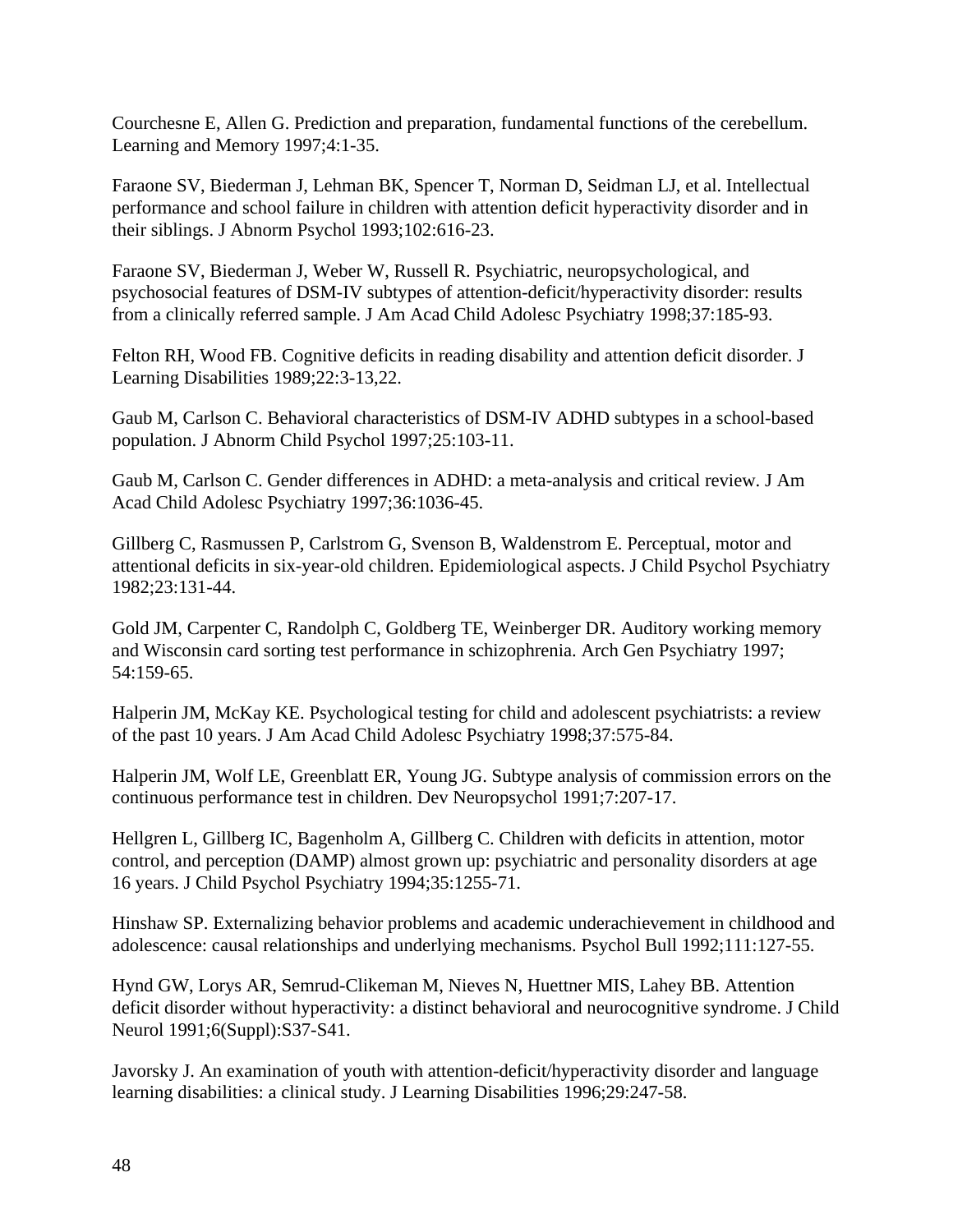Lahey B, Applegate B, McBurnett K, et al. DSM-IV field trials for attention deficit hyperactivity disorder in children and adolescents. Am J Psychiatry 1994;151:1673-85.

Lamminmäki T, Ahonen T, Närhi V, Lyytinen H. Attention deficit hyperactivity disorder subtypes: are there differences in academic problems? Dev Neuropsychol 1995;11:297-310.

Lezak MD. Neuropsychological Assessment. 3rd ed. New York: Oxford University Press; 1995.

Losier BJ, McGrath PJ, Klein RM. Error patterns on the continuous performance test in nonmedicated and medicated samples of children with and without ADHD: a meta-analytic review. J Child Psychol Psychiatry 1996;37:971-87.

Mariani MA, Barkley RA. Neuropsychological and academic functioning in preschool boys with attention deficit hyperactivity disorder. Dev Neuropsychol 1997;13:111-29.

Marshall RM, Hynd GW, Handwerk MJ, Hal J. Academic underachievement in ADHD subtypes. J Learning Disabilities 1997;30:635-42.

Matier K, Halperin JM, Sharma V, Newcorn JH, Sathaye N. Methylphenidate response in aggressive and non-aggressive ADHD children. J Amer Acad Child and Adolesc Psychiatry 1992;31:219-25.

Matier-Sharma K, Perachio N, Newcorn N. Differential diagnosis of ADHD. Child Neuropsychiat 1995;1:118-27.

McGee R, Williams S, Moffit T, Anderson J. A comparison of 13-year-old boys with attention deficit and/or reading disorder on neuropsychological measures. J Abnorm Child Psychol 1989;17:37-53.

Newby RF, Recht DR, Caldwell J, Schaefer J. Comparison of WISC-III and WISC-R IQ changes over a 2-year time span in a sample of children with dyslexia. In: Bracken BA, McCalum RS, editors. J Psychoeducational Assessment, WISC-III Monograph; 1993. p. 87-93.

Nigg JT, Hinshaw SP, Carte ET, Treuting JJ. Neuropsychological correlates of childhood attention deficit hyperactivity disorder: explainable by comorbid disruptive behavior or reading problems? J Abnorm Psychol. In press.

Nigg JT, Swanson JM, Hinshaw SP. Covert visual spatial attention in boys with attention deficit hyperactivity disorder: lateral effects, methylphenidate response and results for parents. Neuropsychologia 1997;35:165-76.

Oosterlaan J, Logan GD, Sergeant JA. Response inhibition in AD/HD, CD, comorbid AD/HD+CD, anxious and control children: a meta-analysis of studies with the stop task. J Child Psychol Psychiatry 1998;39:411-26.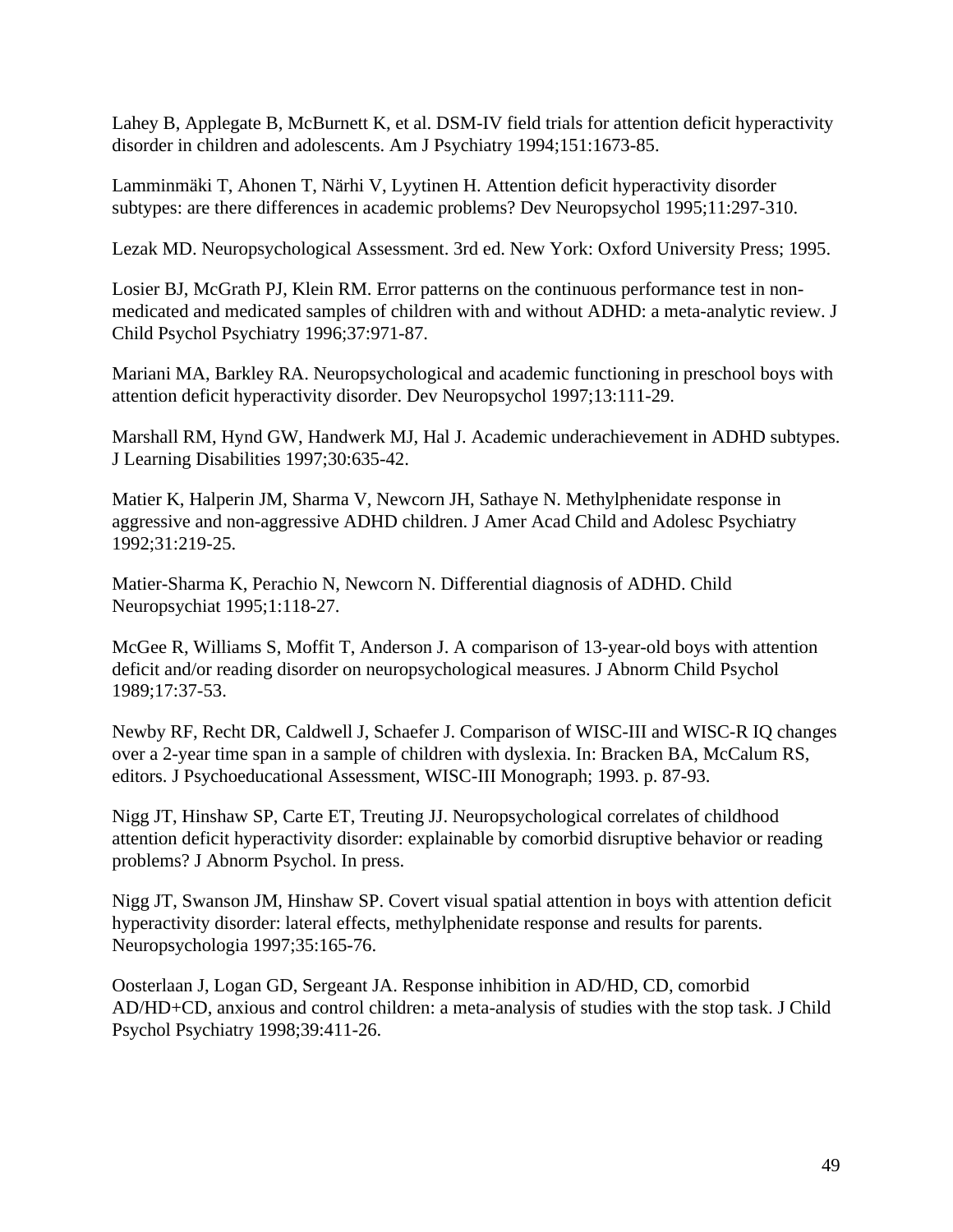Pearson DA, Yaffee LS, Loveland KA, Norton AM. Covert visual attention in children with attention deficit hyperactivity disorder: evidence for developmental immaturity? Dev Psychopathol 1995;7:351-67.

Pennington BF. Dimensions of executive functions in normal and abnormal development. In: Krasnegor N, Lyon R, Golman-Rakic P, editors. Development of the prefrontal cortex: evolution, neurobiology, and behavior. Baltimore: Brookes; 1997. p. 265-81.

Pennington BF, Ozonoff S. Executive functions and developmental psychopathology. J Child Psychol Psychiatry 1996;37:51-87.

Posner MI, Raichle ME. Images of Mind. New York: W.H. Freeman Co; 1994.

Purcell R, Maruff P, Hyrios M, Pantelis C. Neuropsychological deficits in obsessive-compulsive disorder: a comparison with unipolar depression, panic disorder, and normal controls. Arch Gen Psychiatry 1998;55:415-23.

Saklofske DH, Schwean VL, Yackalic RA, Quinn D. WISC-III and SB:FE performance of children with attention deficit disorder. Canadian J School Psychology 1994;10:167-71.

Schachar R, Logan GD. Impulsivity and inhibitory control in normal development and childhood psychopathology. Dev Psychol 1990;26:710-20.

Schachar R, Tannock R, Marriott M, Logan G. Deficient inhibitory control in attention deficit hyperactivity disorder. J Abnorm Child Psychol 1995;23:411-37.

Schwean VL, Saklofske DH. WISC-III assessment of children with attention deficit/hyperactivity disorder. In: Prifitera A, Saklofske D, editors. WISC-III Clinical Use and Interpretation. San Diego, CA: Academic Press; 1998. p. 91-118.

Seidman LJ, Biederman J, Faraone SV, Millberger S, Norman D, Sieverd K, et al. Effects of family history and comorbidity on the neuropsychological performance of children with ADHD: preliminary findings. J Am Acad Child Adolesc Psychiatry 1995;34:1015-24.

Seidman LJ, Biederman J, Faraone SV, Weber W, Mennin D, Jones J. A pilot study of neuropsychological function in girls with ADHD. J Am Acad Child Adolesc Psychiatry 1997;36:366-73.

Seidman LJ, Biederman J, Faraone SV, Weber W, Ouellette C. Toward defining a neuropsychology of attention deficit-hyperactivity disorder: performance of children and adolescents from a large clinically referred sample. J Consul and Clin Psychol 1997;65:150-60.

Semrud-Clikeman MS, Biederman J, Sprich S, Krifcher B, Norman D, Faraone SV. Comorbidity between ADHD and learning disability: a review and report in a clinically referred sample. J Am Acad Child Adolesc Psychiatry 1992;31:439-48.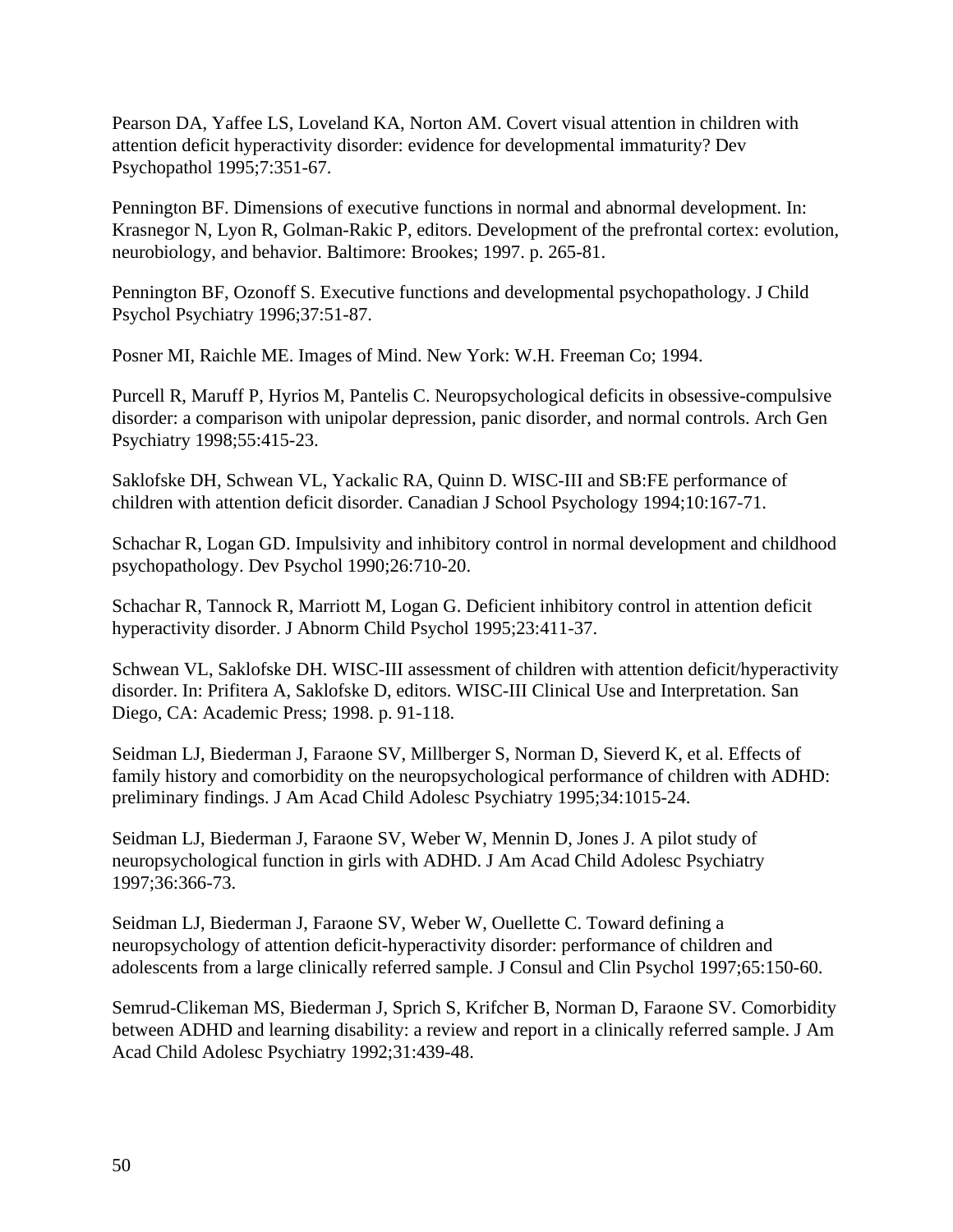Sergeant JA. Van der Meere JJ. Convergence of approaches in localizing the hyperactivity deficit. In: Lahey BB, Kazdin AE, editors. Advances in Clinical Psychology. New York: Plenum Press; 1990. p. 207-46.

Sonuga-Barke EJS, Lamparelli M, Stevenson J, Thompson M, Henry A. Behavior problems and preschool intellectual attainment: the associations of hyperactivity and conduct problems. J Child Psychiatry 1994;35:949-60.

Sonuga-Barke EJS, Taylor E, Hepenstall E. Hyperactivity and delay aversion-II: the effects of self versus externally imposed stimulus presentation periods on memory. J Child Psychol Psychiatry 1992;33:399-409.

Sonuga-Barke EJS, Williams E, Hall M, Saxton T. Hyperactivity and delay aversion III: the effects on cognitive style of imposing delay after errors. J Child Psychol Psychiatry 1996;37:189-94.

Swanson JM, Posner MI, Potkin S, Bonforte S, Youpa D, Cantwell D, Crinella F. Activating tasks for the study of visual-spatial attention in ADHD children: a cognitive anatomical approach. J Child Neurol 1991;6 (Suppl.):S119-27.

Tannock R. Attention deficit hyperactivity disorder: advances in cognitive, neurobiological, and genetic research. J Child Psychol Psychiatry 1998;39:65-99.

Tannock R**,** Schachar R. Executive dysfunction as an underlying mechanism of behavior and language problems in attention deficit hyperactivity disorder. In: Beitchman JH, Cohen N, Konstantareas MM, Tannock R, editors. Language, learning, and behavior disorders: developmental, biological, and clinical perspectives. New York: Cambridge University Press; 1996. p.128-55.

Tannock R, Schachar R, Logan G. Does methylphenidate induce overfocusing in hyperactive children? J Clinical Child Psychol 1993;22:28-41.

Van der Meere JJ. The role of attention. In: Sandberg ST, editor. Monographs in child and adolescent psychiatry. Hyperactivity disorders of childhood. Cambridge: Cambridge University Press; 1996. p. 109-46.

Zentall SS. Fact-retrieval automatization and math problem solving by learning disabled, attention-disordered, and normal adolescents. J Education Psychol 1990;82:856-65.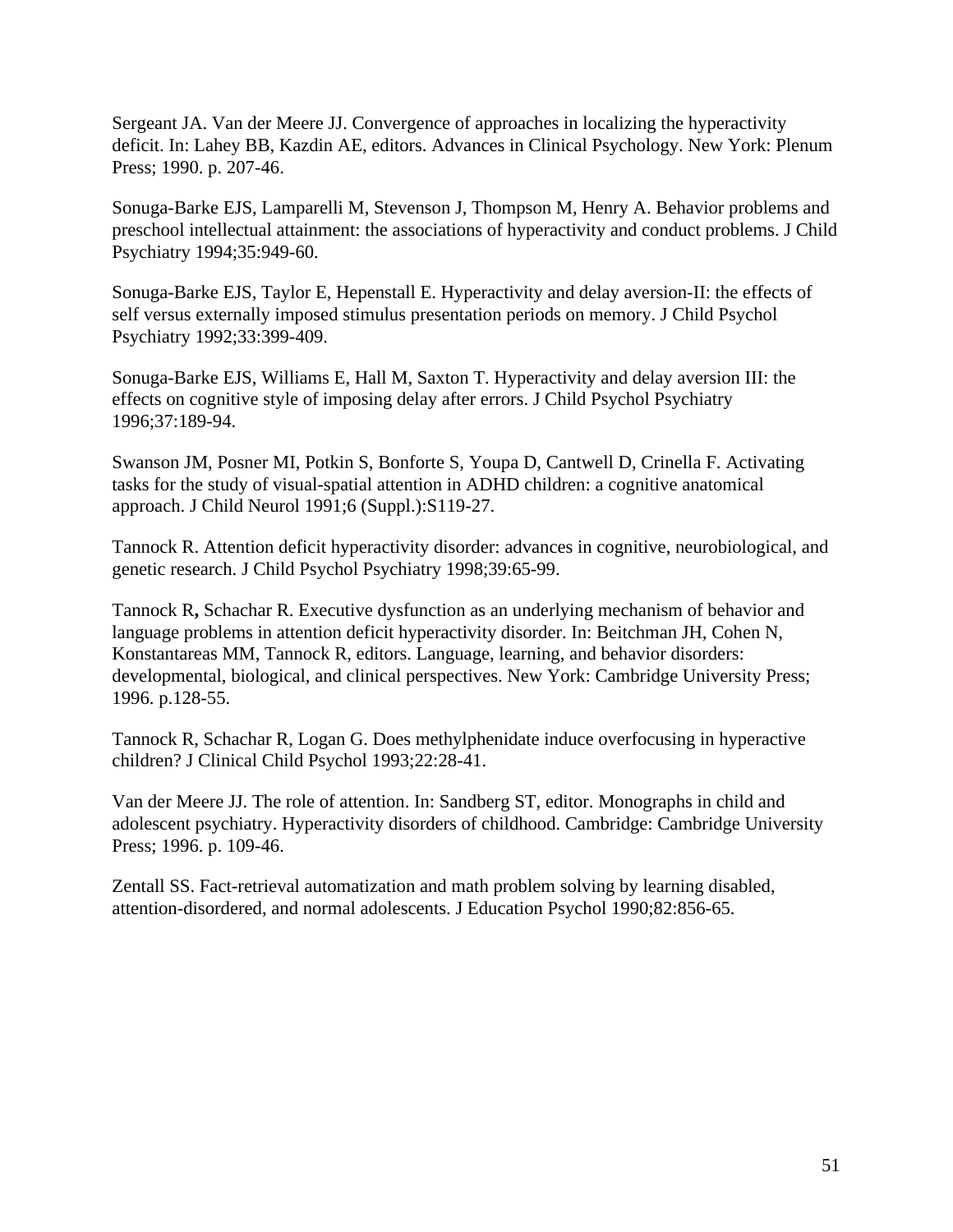# **The Prevalence and Cross-Cultural Validity of Attention Deficit Hyperactivity Disorder**

# **Hector R. Bird, M.D.**

This report reviews a number of epidemiologic studies carried out in child and adolescent populations in different cultural settings. It provides prevalence findings in different countries and cultural groups as well as information about the cross-cultural generalizability and validity of the syndrome of attention deficit hyperactivity disorder (ADHD) based on the results of studies carried out in widely disparate cultural settings.

Two types of studies are highlighted in this report: those that are based on categorical nosological constructs (primarily DSM and ICD) and those that have employed continuous measures (primarily CBCL and Conners ratings). These studies, carried out in different cultural settings throughout the world, including the United States and Canada, Great Britain, several other countries in Western Europe, China, India, Israel, Brazil, Chile, Puerto Rico, Australia, Indonesia, Nigeria, and Thailand, have found remarkable similarity in the syndromal construct of behaviors characteristic of ADHD.

Wide fluctuations in the reported rates of the disorder across cultures range from less than 1 percent to close to 20 percent. Although different rates might be expected in different settings, these differences may be more a function of the diagnostic system employed to classify the syndrome, the methods of ascertainment, and other methodological artifacts than an actual manifestation of cultural differences. Lowest rates are obtained with the ICD diagnostic classification of hyperkinetic syndrome and highest rates with the DSM-IV classification of ADHD. Studies that used DSM-III and DSM-III-R obtained rates somewhere between these two extremes. Moreover, there were important variations noted in the ratings of the behaviors and in the prevalence of ADHD resulting from cultural differences among raters. For example, when standardized videotape vignettes of subjects participating in individual and group activities were rated by clinicians proceeding from different cultural backgrounds, Chinese and Indonesian clinicians gave significantly higher scores for hyperactive-disruptive behaviors than did their Japanese and American colleagues. Such findings suggest that although different cultures conceptualize the ADHD syndrome in similar ways, the threshold for deviance, among both clinicians and other informants, may have strong cultural determinants, thereby producing an informant effect that could have a strong bearing on differences in rates.

Other studies are cited that provide validation of the syndrome in different cultures from both a statistical and a clinical perspective. Despite variations in the rates at which specific behaviors occur in different populations, the overall syndrome repeatedly shows high internal consistency across settings. When behavior questionnaires are subjected to factor analytic procedures, the results are invariably similar across cultural settings as disparate as the United States, Italy, China, Germany, Brazil, and Thailand. These analyses repeatedly show a syndrome that breaks down into two robust factors of inattention and hyperactivity/impulsivity. Moreover,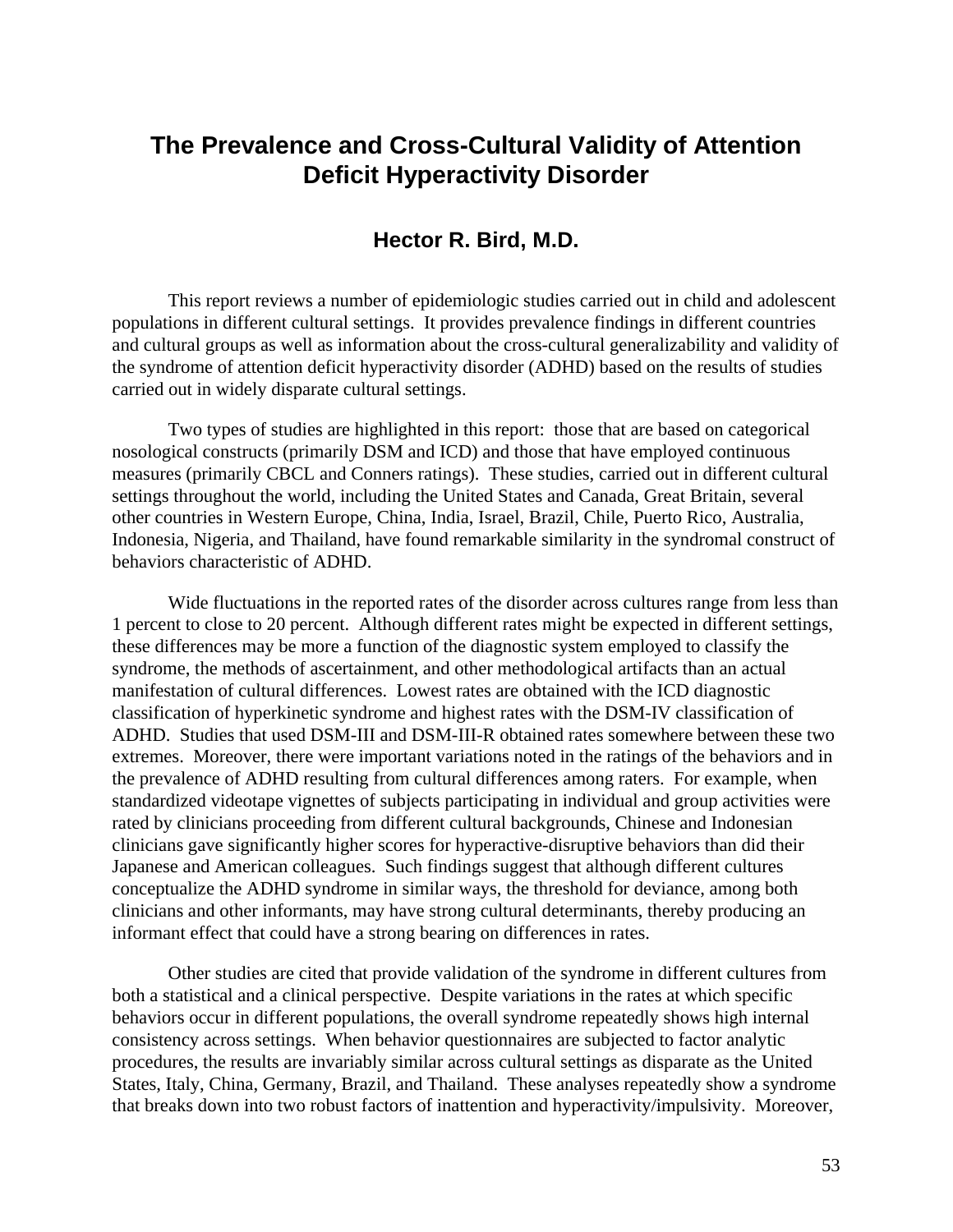a study of Chinese schoolboys replicates neurobiological findings that have been associated with the attentional deficit syndrome in Western studies. These include inefficiency in the Continuous Performance Test (CPT), significantly higher activity and inattentiveness levels in terms of actometer readings and direct observations of body movements and gaze, more frequent reported histories of motor and language delays, and higher biological risk indices, including lower birth weights and complications during the neonatal period.

The findings from repeated studies over the past 15 years provide strong support for the cross-cultural validity of the syndrome of attentional deficits and hyperactivity as a clinical entity.

# **References**

Achenbach TM, Bird HR, Canino G, Phares V, Gould MS, Rubio-Stipec M. Epidemiological comparisons of Puerto Rican and U.S. mainland children: parent, teacher and self-reports. J Am Acad Child Adolesc Psychiatry 1990;29(1):84-93.

Baumgaertel A, Wolraich ML, Dietrich M. Comparison of diagnostic criteria for attention deficit disorders in a German elementary school sample. J Am Acad Child Adolesc Psychiatry 1995; 34(5):629-38.

Bird H. Epidemiology of childhood disorders in a cross-cultural context. J Child Psychol Psychiatry 1996;37(1):35-49.

Bird H, Canino G, Rubio-Stipec M, Gould MS, Ribera J, Sesman M, et al. Estimates of the prevalence of childhood maladjustment in a community survey in Puerto Rico. Arch Gen Psychiatry 1988;45:1120-6.

Brito GN, Pinto RC, Lins MF. A behavioral assessment scale for attention deficit disorder in Brazilian children based on DSM-IIIR criteria. J Abnorm Child Psychol 1995;23(4):509-20.

Danckaerts M, Taylor EJ. The epidemiology of childhood hyperactivity. In: Verhulst FC, Koot HM, editors. The epidemiology of child and adolescent psychopathology. New York: Oxford University Press; 1995.

Gallucci F, Bird HR, Berardi C, Gallai V, Pfanner P, Weinberg A. Symptoms of attention-deficit hyperactivity disorder in an Italian school sample: findings of a pilot study. J Am Acad Child Adolesc Psychiatry 1993;32(5):1051-8.

Healey JM, Newcorn JH, Halperin JM, Wolf LE, Pascualvaca DM, Schmeidler J, et al. The factor structure of ADHD items in DSM-III-R: internal consistency and external validation. J Abnorm Child Psychol 1993;21(4):441-53.

Ho TP, Leung PW, Luk ES, Taylor E, Bacon-Shone J, Mak FL. Establishing the constructs of childhood behavioral disturbances in a Chinese population: a questionnaire study. J Abnorm Child Psychol 1996;24(4):417-31.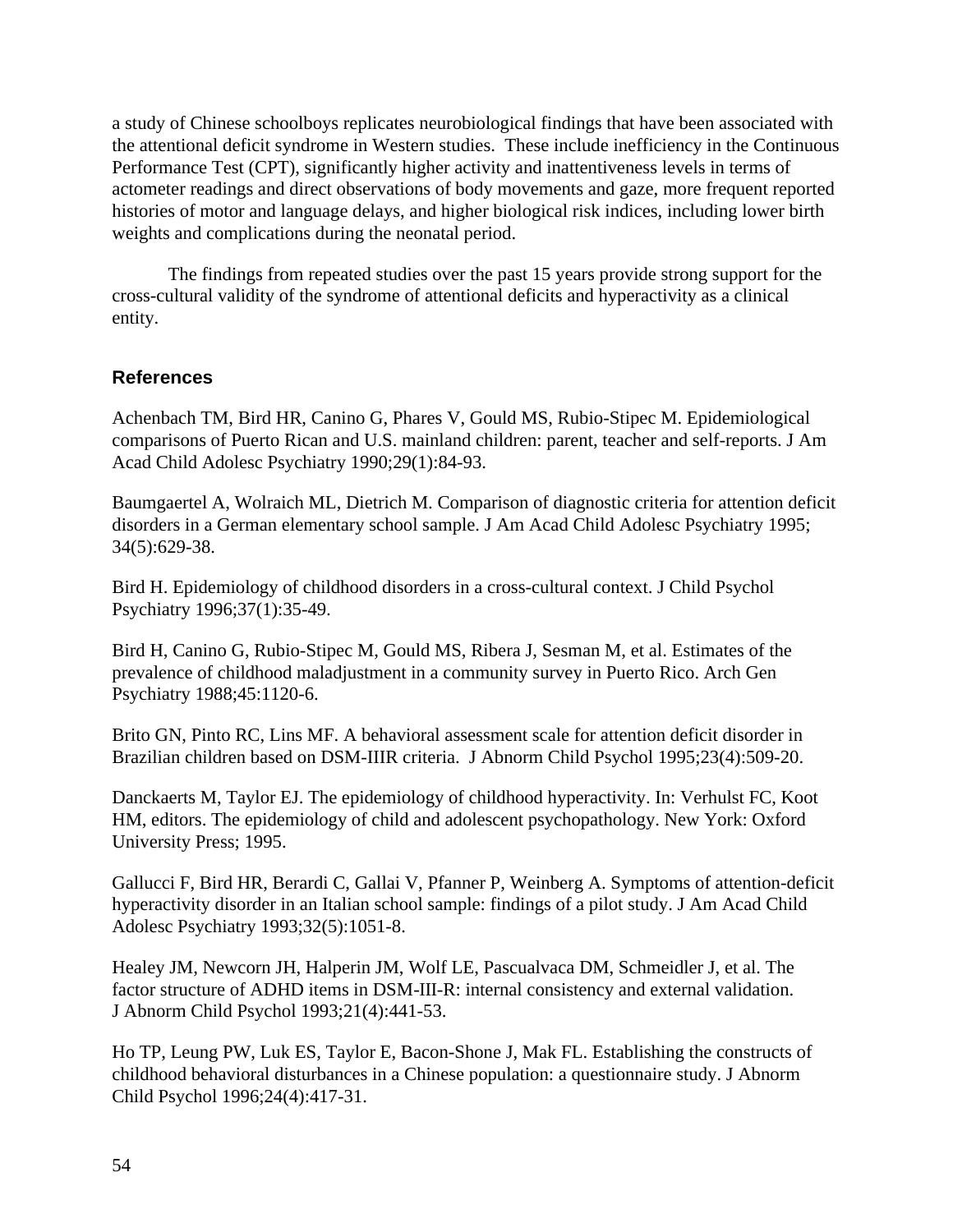Holborow P, Berry P. A multinational, cross-cultural perspective on hyperactivity. Am J Orthopsychiatry 1986;56(2):320-2.

Leung PW, Luk SL, Ho TP, Taylor E, Mak FL, Bacon-Shone J. The diagnosis and prevalence of hyperactivity in Chinese schoolboys. Br J Psychiatry 1996;168(4):486-96.

Mann EM, Ikeda Y, Mueller CW, Takahashi A, Tao KT, Humris E, et al. Cross-cultural differences in rating hyperactive-disruptive behaviors in children. Am J Psychiatry 1992; 149(11):1539-42.

Montenegro H. Estandardización del inventario de problemas conductales y destrezas sociales de T. Achenbach en niños de 6 a 11 años. Santiago (Chile): Centro de Estudios de Desarrollo y Estimulación Psicosocial; 1983.

Rubio-Stipec M, Bird H, Gould MS, Canino G. The internal consistency and concurrent validity of a Spanish translation of the child behavior checklist. J Abnorm Child Psychology 1990;18(4):393-406.

Taylor E, Sanberg S, Thorley G, Giles S. The epidemiology of childhood hyperactivity*.* Institute of Psychiatry, Maudsley Monographs (33), London: Oxford University Press; 1991.

Trites RL, Laprade K. Evidence for an independent syndrome of hyperactivity. J Child Psychol Psychiatry 1983;24(4):573-86.

Wang YC, Chong MY, Chou WJ, Yang JL. Prevalence of attention deficit hyperactivity disorder in primary school children in Taiwan. J Formos Med Assoc 1993;92(2):133-8.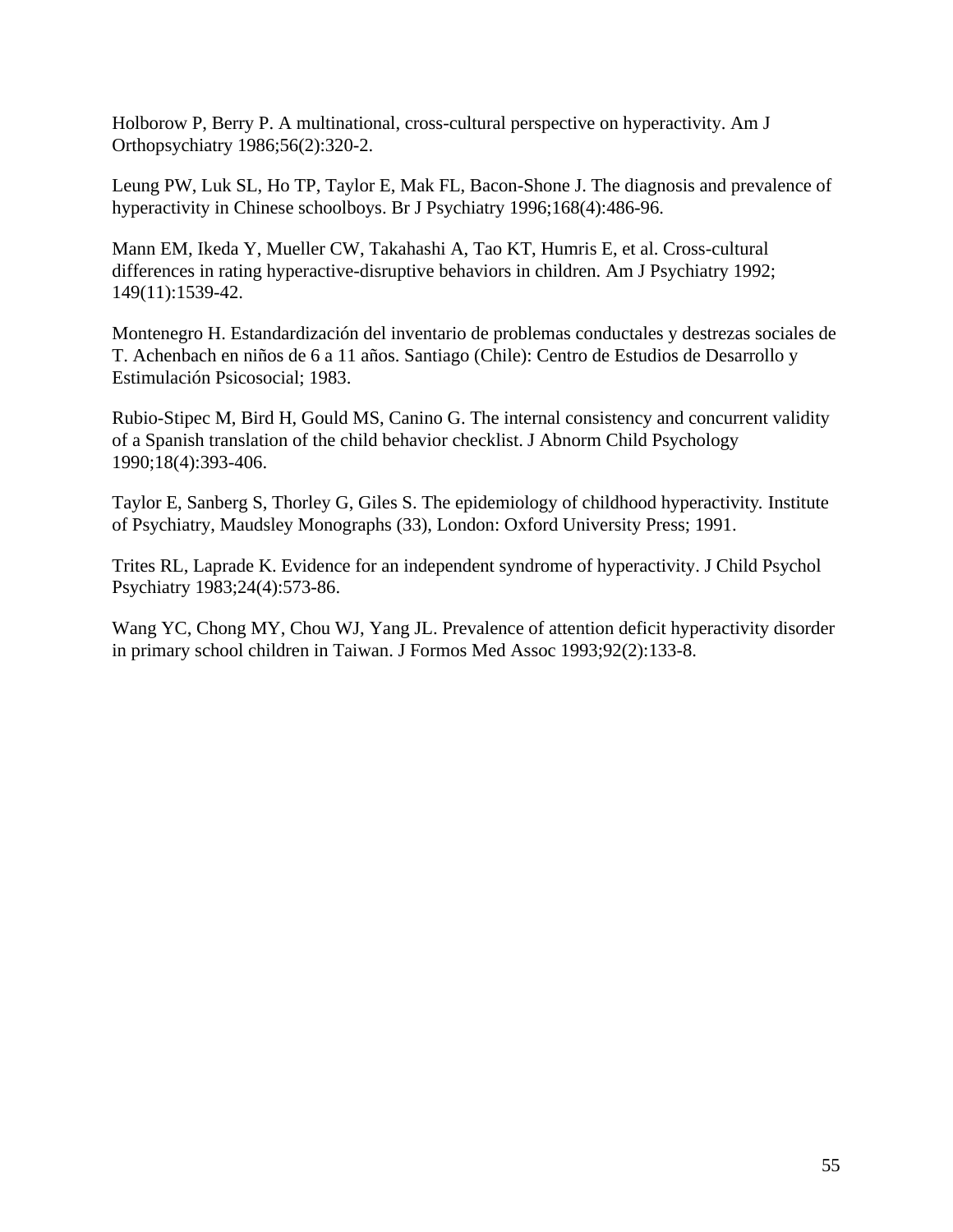# **Attention Deficit Hyperactivity Disorder: Long-Term Course, Adult Outcome, and Comorbid Disorders**

# **Russell A. Barkley, Ph.D.**

This presentation focuses on two issues: (1) the long-term course and adult status for attention deficit hyperactivity disorder (ADHD) specifically and (2) the likely comorbid psychiatric disorders found in association with ADHD across its developmental course into adolescence and adulthood. For each issue, the focus is on the two separate periods of adolescence (ages 13 to 19 years) and young adulthood (ages 20 to 30 years). The presentation relies chiefly on the prospective longitudinal studies that have been conducted on hyperactive children or children with ADHD. It does not address issues related to areas of impairment produced by or often seen in conjunction with the disorder, such as school performance problems, peer relationship difficulties, family interaction problems, or difficulties in occupational settings (in the case of adults with ADHD). Nor does it deal with the associated cognitive impairments or even health and accident risks that may be accentuated by the condition.

### **Limitations of Methodology**

The interpretation of prospective followup studies on hyperactivity or ADHD is greatly constrained by a number of important limitations in methodology:

- Many of the longest running followup studies did not have available empirically based consensus diagnostic criteria for the disorder, such as DSM-III-R or IV, to employ as part of subject selection criteria to identify children as having ADHD at entry into the study. It therefore cannot be stated unequivocally that all subjects in these and other similar followup studies would have met today's standards for a diagnosis of ADHD.
- Most followup studies did not use the same assessment instruments across their followup points, making direct calculations of the stability, persistence, and desistance of disorder across development highly problematic.
- None of the followup studies attempted to correct their figures dealing with persistence of disorder for unreliability of measurement across time.
- The methods used to assess persistence of symptoms and disorder across time, as well as comorbid psychiatric disorders, are not similar or identical across studies, making straightforward comparisons of the results across those studies difficult.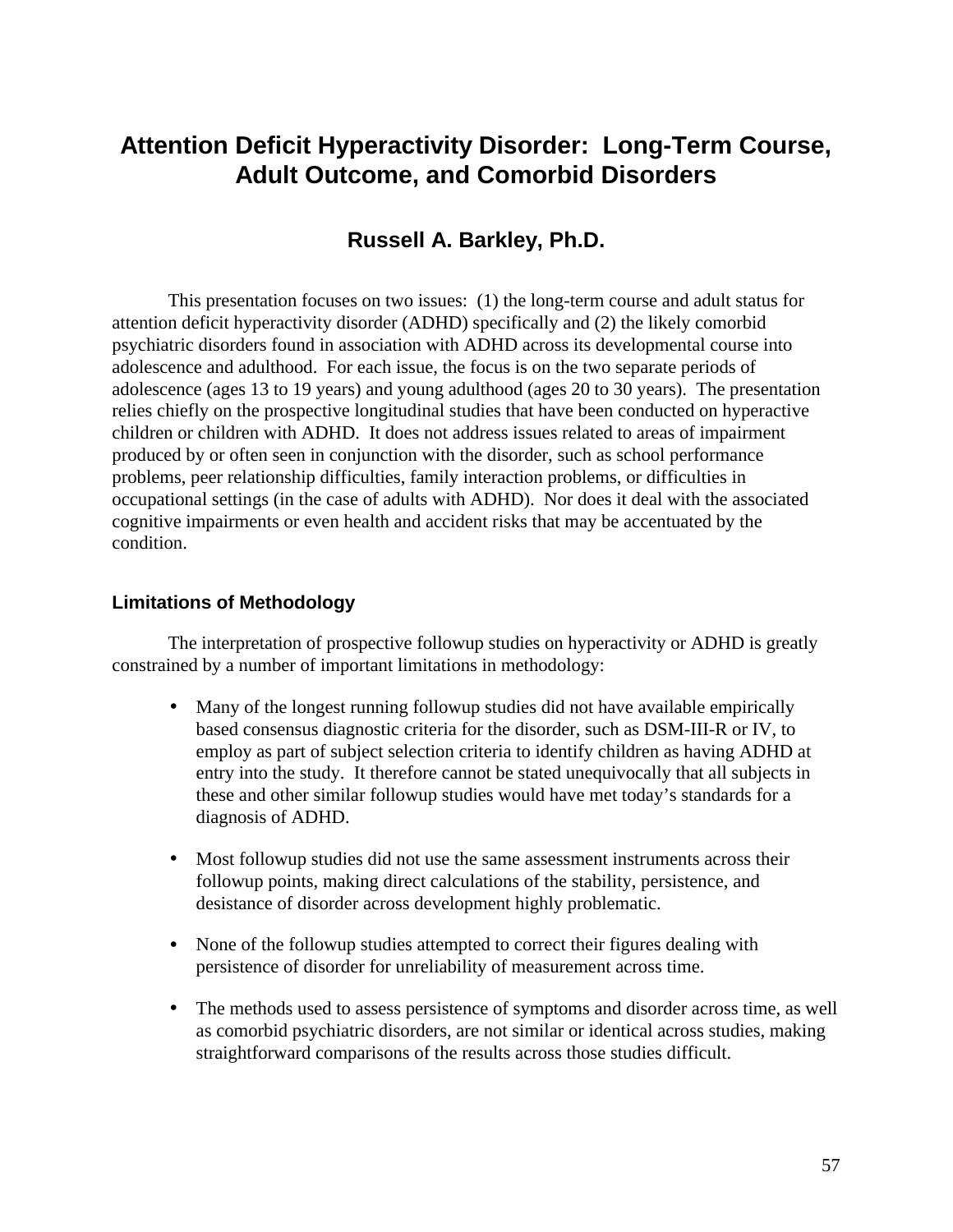- The method by which ADHD is diagnosed across development fails to take into consideration the strong probability that ADHD is a *developmental disorder* of a cognitive mechanism or set of such mechanisms. That is, subjects may appear to outgrow the item set used for diagnosis but would not be outgrowing their disorder.
- Some studies shifted the source of the information about the subjects and their disorder at different followup points. This is a problem because there is reason to believe that subjects with ADHD may have more limited self-awareness of their symptoms and so may underreport the extent of their disorder and comorbidities.
- The percentage of subjects relocated and reevaluated at followup varies markedly across studies, ranging from 51 to 98 percent. In studies with high attrition rates, it is highly likely that subjects lost to the followup evaluation are not similar to those who were able to be reevaluated and may well have been more likely to have had persistent disorder as well as greater comorbidity than those subjects who were evaluated.

## **Summary of Outcome Studies**

It appears that a majority of hyperactive children continue either to manifest significant symptoms of disorder (70 to 80 percent) into adolescence or to qualify for a diagnosis of full disorder. Approximately 65 to 80 percent will have full disorder in early adolescence, whereas 30 to 50 percent may continue to have full disorder by late adolescence (16 to 19 years), assuming that parental report is the source of information. By adulthood, it first appears that only a small percentage of hyperactive children or children with ADHD retain their disorder if formal diagnostic criteria are used at the adult followup point and self-reports serve as the basis for diagnosis (3 to 8 percent). But there are numerous legitimate reasons for questioning such results. One major reason is the apparent developmental insensitivity of the diagnostic criteria to the disorder in this older group. Another is the apparent underreporting of symptoms by the subjects relative to reports given by their parents. Anywhere from 3 to 68 percent of hyperactive subjects have ADHD in adulthood depending on these various methodological factors, with rates being higher (25 to 68 percent) when based on parent reports and/or on empirically based (developmentally referenced) definitions of disorder. The persistence rates are dramatically lower when based on DSM criteria using self-reports (3 to 8 percent).

Approximately 20 to 50 percent of hyperactive children are likely to have conduct disorder (CD) by adolescence. It is not surprising then, given the link of CD to antisocial personality disorder (APD), that 25 percent of hyperactive subjects will have APD in young adulthood. And because APD is a known risk factor for substance use, dependence, and abuse, the elevated risk of 10 to 37 percent of these young people having a substance dependence or use disorder in adulthood, as found in several studies, is also not unexpected.

Studies differ in finding major depression present in the adolescent or young adulthood years of hyperactive subjects followed prospectively. The New York study (Mannuzza, Klein, Bessler, et al., 1998) found no significant elevation of risk at either age period. In contrast, the Boston study (Biederman, Faraone, Milberger, et al., 1996) found such an elevation in risk at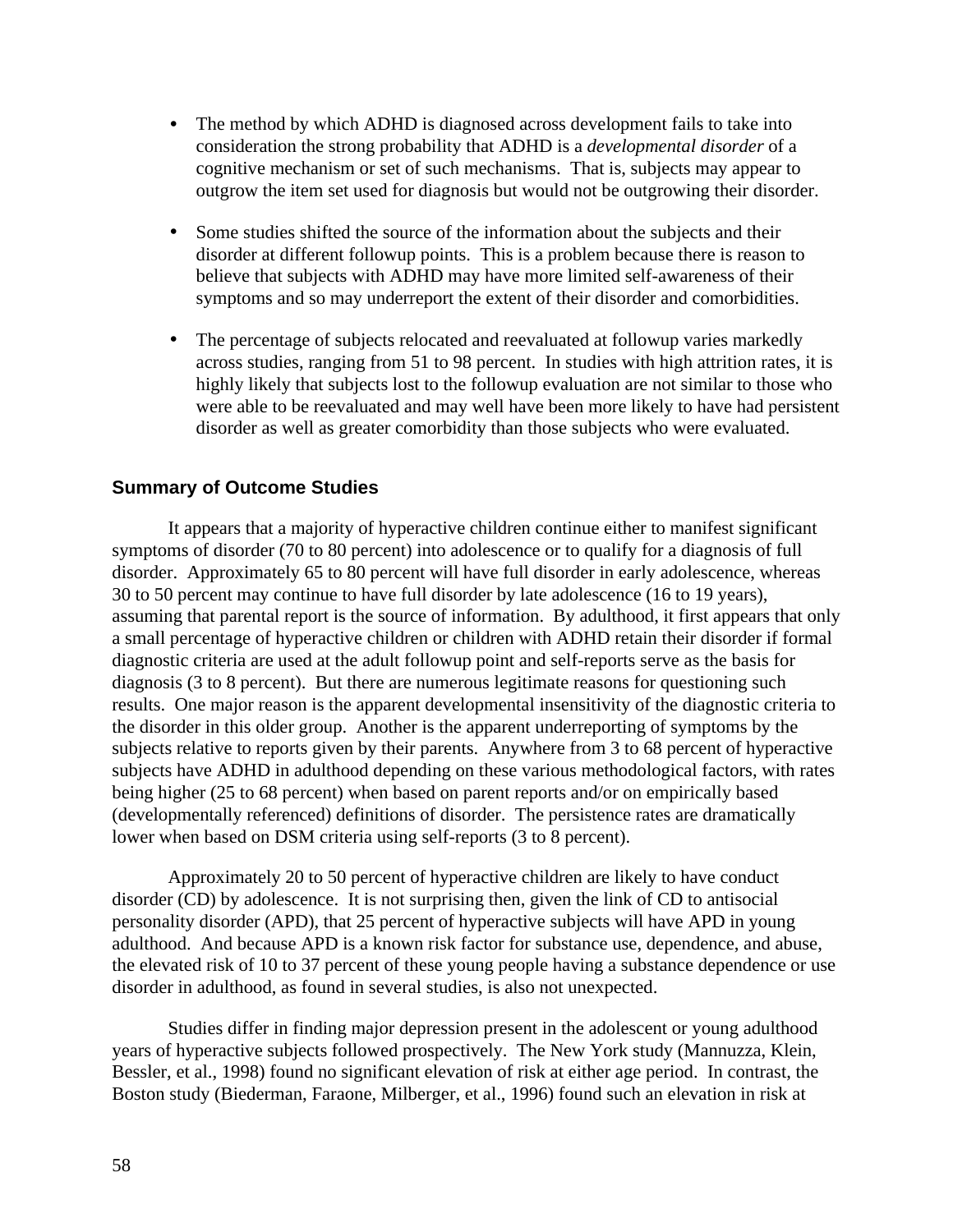adolescence. The author's more recent Milwaukee study (Barkley, Fischer, Edelbrock, et al., 1990; Barkley, Fischer, Fletcher, et al., manuscript in preparation) found a rate of nearly 28 percent in young adulthood. Given the higher than normal rate of conduct disorder and subsequent APD in a substantial minority of hyperactive children and the known association of CD/APD with major depression, it should not be surprising to discover that this subgroup has a higher than normal risk for depression in young adulthood, as the Milwaukee study has recently discovered.

In conclusion, hyperactivity or ADHD is a highly persistent disorder from childhood to adolescence. It also conveys a greater risk for oppositional defiant disorder (ODD), CD, and APD among a substantial minority of these children as they progress through adolescence and into adulthood. Consequently, there may also be an elevated risk for substance use disorders among this subset of children with ADHD who have comorbid CD or APD. Whether ADHD conveys a greater risk for mood disorders, such as major depression, remains unsettled at this time. However, it apparently does not elevate the risk for later anxiety disorders. The extent to which ADHD persists into adulthood cannot be easily determined from the existing data. Where fixed (childhood-based) diagnostic criteria such as the DSM are applied to these formerly hyperactive or ADHD children as they become adults and their own self-reports are used, rates of persistence of disorder are low indeed. More than 90 percent of subjects no longer seem to meet criteria for full disorder. However, where developmentally referenced and empirically based definitions are employed (e.g., symptoms > 93rd percentile for age) and others, such as parents, serve as the source of information, persistence of disorder is present in the majority of subjects (68 percent). Which of these approaches to determining persistence of disorder into adulthood yields the more valid picture of the adult outcome for ADHD awaits further study.

### **References**

Barkley RA. Attention deficit hyperactivity disorder: a handbook for diagnosis and treatment. 2nd ed. New York: Guilford; 1998.

Barkley RA, Fischer M, Edelbrock CS, Smallish L. The adolescent outcome of hyperactive children diagnosed by research criteria: I. An 8-year prospective follow-up study. Am Acad Child Adolesc Psychiatry 1990;29:546-57.

Barkley RA, Fischer M, Fletcher K, Smallish L. Young adult outcome of hyperactive children diagnosed by research criteria. NIMH Grant #42181. Manuscript in preparation.

Biederman J, Faraone S, Milberger S, Guite J, Mick E, Chen L, et al. A prospective 4-year follow-up study of attention-deficit hyperactivity and related disorders. Arch Gen Psychiatry1996;53:437-46.

Mannuzza S, Klein R, Bessler A, Malloy P, LaPadula M. Adult psychiatric status of hyperactive boys grown up. Am J Psychiatry 1998;155:493-8.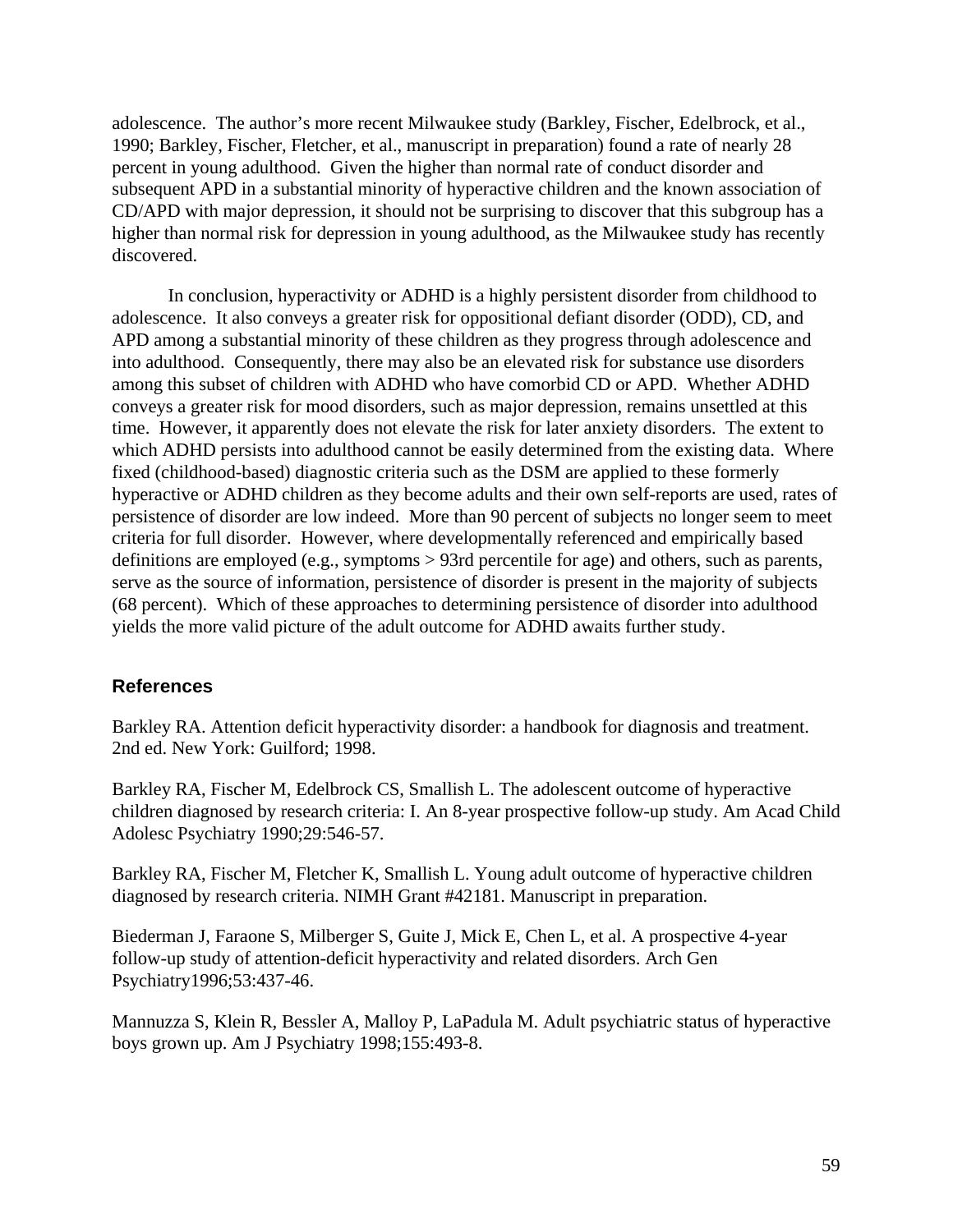Mannuzza S, Klein R, Bessler A, Malloy P, LaPadula M. Adult outcome of hyperactive boys. Educational achievement, occupational rank, and psychiatric status. Arch Gen Psychiatry 1993;50:565-76.

Weiss G, Hechtman L. Hyperactive children grown up. 2nd ed. New York: Guilford; 1993.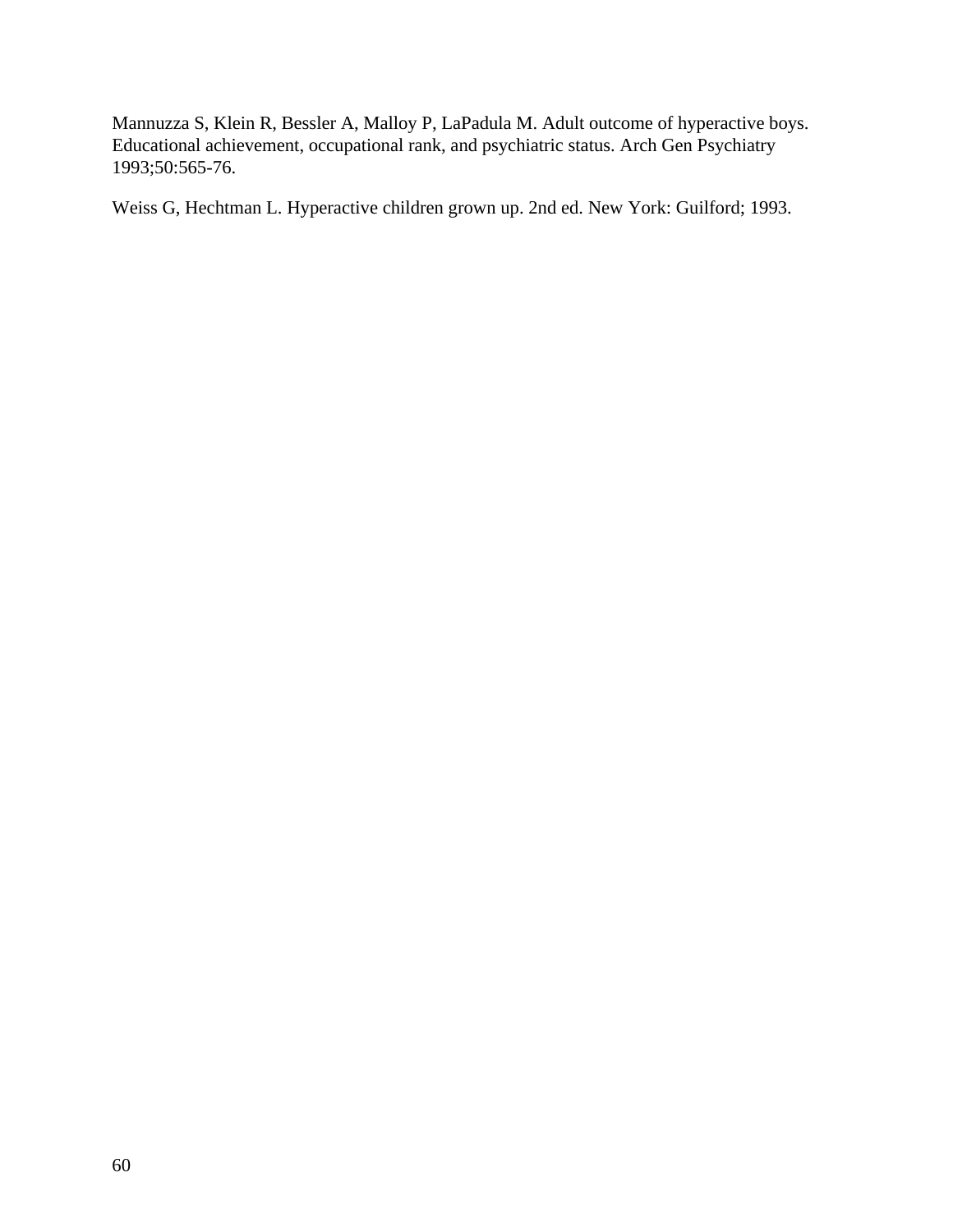# **The Impact of Attention Deficit Hyperactivity Disorder on School Systems**

# **Steven R. Forness, Ed.D.**

Although attention deficit hyperactivity disorder (ADHD) is not recognized as a separate category of special education, schools have been officially encouraged by the U.S. Department of Education to provide services for children with ADHD under existing special education categories, such as learning disabilities (LD), emotional disturbance (ED), and other health impairments (OHI), or to provide accommodations in general education classrooms under Section 504 of the 1973 Rehabilitation Act (Davila, Williams, MacDonald, 1991). The critical issues involve numbers of children with ADHD actually served in special education, costs of special education for these children, and problems in educating children with ADHD in both general and special education settings.

### **Special Education Eligibility for Children With ADHD**

Eligibility for the LD category in special education requires a substantial difference between intellectual ability and academic performance, a problem for many children with ADHD whose measured reading or math skills may be low but not to the extent required (Forness, Walker, 1994). Eligibility for the ED category is likewise problematic in that existing diagnostic criteria do not necessarily correspond to ADHD symptomatology, and eligibility is sometimes denied if ADHD symptoms are mistaken merely for difficulties in social adjustment. The OHI category is reserved for children whose medical conditions significantly limit their classroom participation, and OHI functions as a category of convenience for certain children with ADHD who fail to qualify in other categories. Section 504 accommodations are usually requested only when children are denied eligibility for special education and are usually minimal since no funding follows this law as it does in special education.

Although children with ADHD often have learning disabilities or other comorbid psychiatric diagnoses, few data exist on their particular eligibility for special education or on children with ADHD who remain ineligible. Special education or school psychology research seldom addresses specific diagnostic entities such as ADHD, thus limiting such evidence. Table 1 summarizes the few available studies from which percentages of ADHD children actually found eligible for LD or ED categories of special education could be reliably determined. Different methods of diagnosis, sample selection, and other factors precluded systematic weighting of these percentages; therefore, approximate means across all studies were used as final estimates.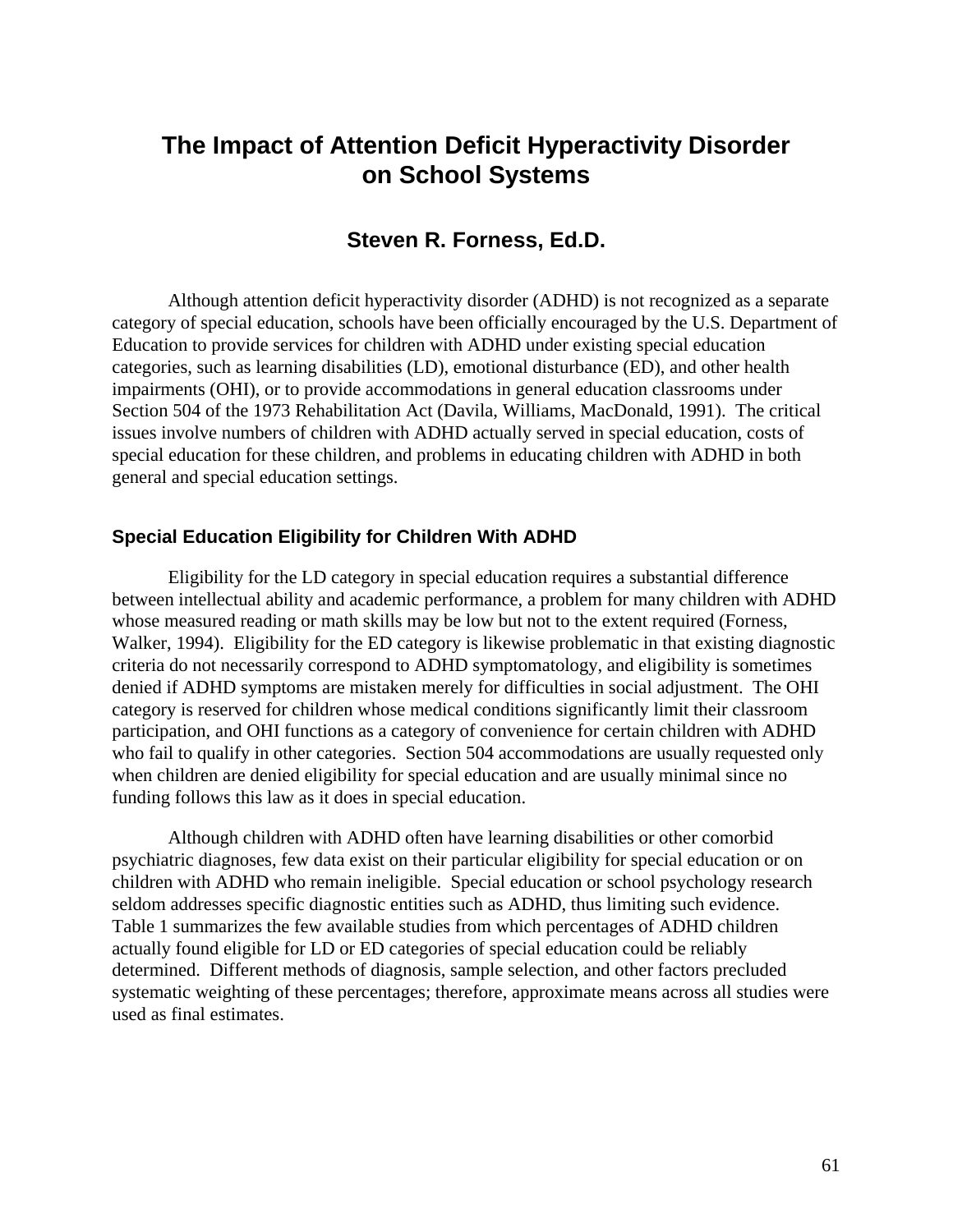| Source                                 | LD(%) | ED(%) | $OHI$ (%) |
|----------------------------------------|-------|-------|-----------|
| Bussing et al. (1998)                  | 16.2  | 31.1  |           |
| Cullwood-Brathwaite & McKinney (1998)  | 68.3  |       |           |
| Duncan et al. (1995)                   |       | 24.7  |           |
| MacMillan et al. (in press)            | 33.1  |       |           |
| Mattison et al. (1992, 1993, 1997)     |       | 44.4  |           |
| McConaughy et al. (1994)               | 28.1  | 44.8  |           |
| U.S. Department of Education (1990–97) |       |       | 39.7      |
| Reasonable estimate                    | 26.0  | 43.0  | 40.0      |

**Table 1.** Estimates of ADHD prevalence with LD, EDH, and OHI categories

Note: See text for method of establishing reasonable estimate.

The estimate in the OHI category could be derived only by examining trends in this category in the 4 years before official recognition of ADHD (1988–92) and the 4 years after this recognition (1992–96) (U.S. Department of Education, 1990-97). These trends are depicted in table 2. Although average enrollments and annual increases were relatively similar for the LD and ED categories across these two periods, different trends were noticeable in the OHI category. In the absence of other plausible hypotheses, the average increase beyond that registered for the preceding 4 years appears to represent use of the OHI category for children with ADHD. Enrollment in this category more than doubled in size from 1992 to 1996 so that about 60 percent of children in the OHI category were newly identified by the end of this period. Since the excess increase was approximately two-thirds, the current estimate is that approximately 40 percent of children in the OHI category have ADHD.

Estimates were then applied to the numbers of children in each category as depicted in table 3. Using an estimate of approximately 2 million school children with ADHD, approximately 45 percent of all children with ADHD appear to be in special education classes.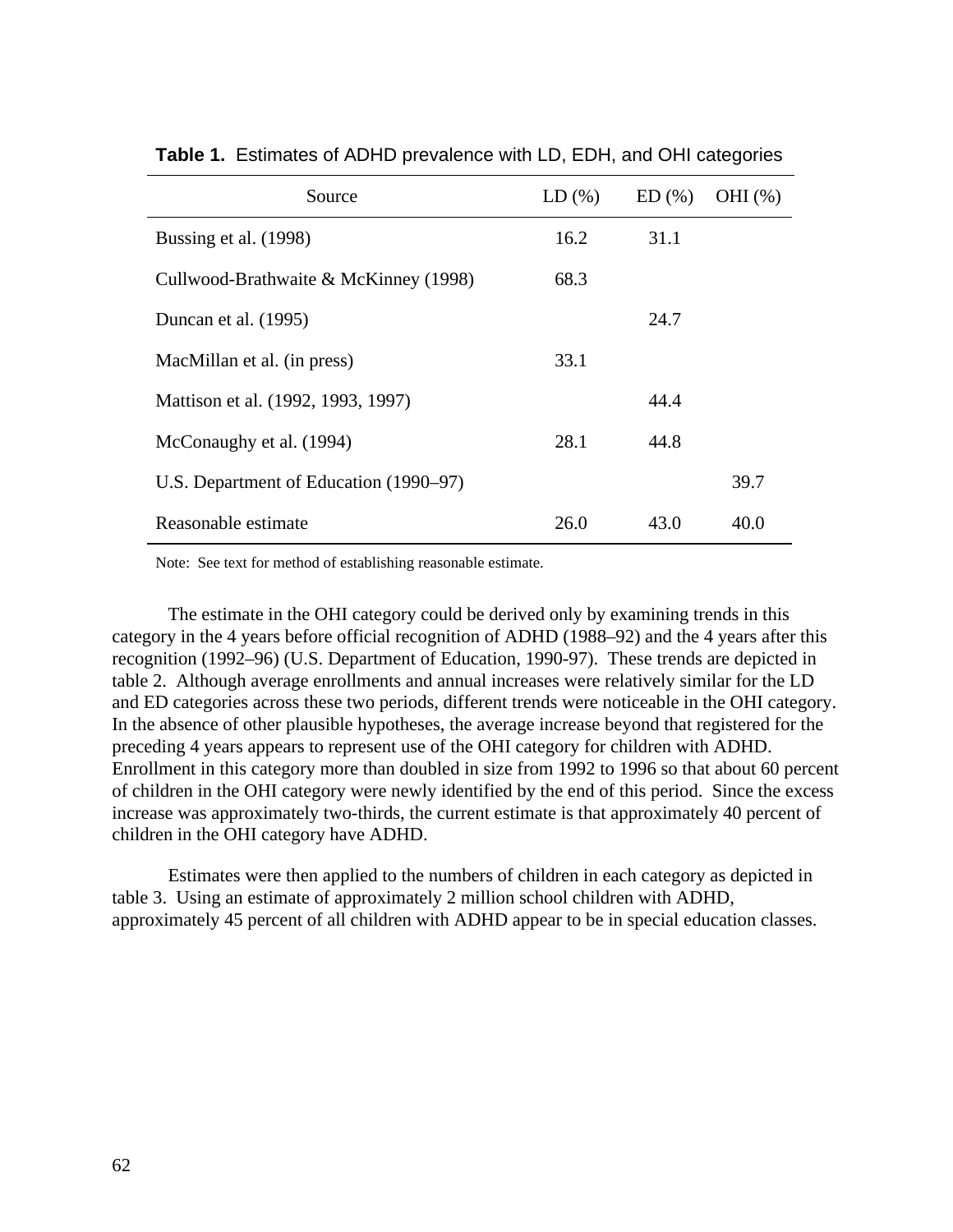|             |            | LD<br><b>ED</b> |            |          | <b>OHI</b> |          |
|-------------|------------|-----------------|------------|----------|------------|----------|
| School Year | Enrollment | Increase        | Enrollment | Increase | Enrollment | Increase |
| 1988-89     | 4.71       | 3.0             | 0.89       | 0.7      | 0.12       | 7.8      |
| 1989-90     | 4.79       | 3.3             | 0.89       | 2.2      | 0.12       | 5.7      |
| 1990-91     | 4.88       | 4.0             | 0.89       | 5.0      | 0.13       | 8.5      |
| 1991-92     | 5.02       | 4.9             | 0.89       | 2.6      | 0.13       | 7.1      |
| 1992-93     | 5.25       | 5.3             | 0.89       | 1.0      | 0.14       | 13.4     |
| 1993-94     | 5.27       | 3.4             | 0.89       | 4.1      | 0.18       | 26.7     |
| 1994-95     | 5.34       | 3.5             | 0.91       | 3.2      | 0.23       | 28.2     |
| 1995-96     | 5.44       | 3.6             | 0.91       | 2.5      | 0.28       | 24.7     |

**Table 2.** Percentages of school enrollment and of annual increase in children by year for LD, ED, and OHI categories

Source: Annual Report to Congress on IDEA, Volumes 12–19 (1990–97).

| <b>Table 3.</b> Current available numbers of children in LD, ED, and OHI categories |
|-------------------------------------------------------------------------------------|
| and best estimate of children with ADHD in each                                     |

| Children in 1995–96 | Best Estimate (%) | Number With ADHD |
|---------------------|-------------------|------------------|
| 2,595,004           | 26                | 674,701          |
| 438,150             | 43                | 188,404          |
| 133,354             | 40                | 53,342           |
| 3,166,508           |                   | 916,447          |
|                     |                   |                  |

Note: See text and table 2 for source of estimates; numbers are from the Annual Report to Congress on IDEA, Volume 19 (1997).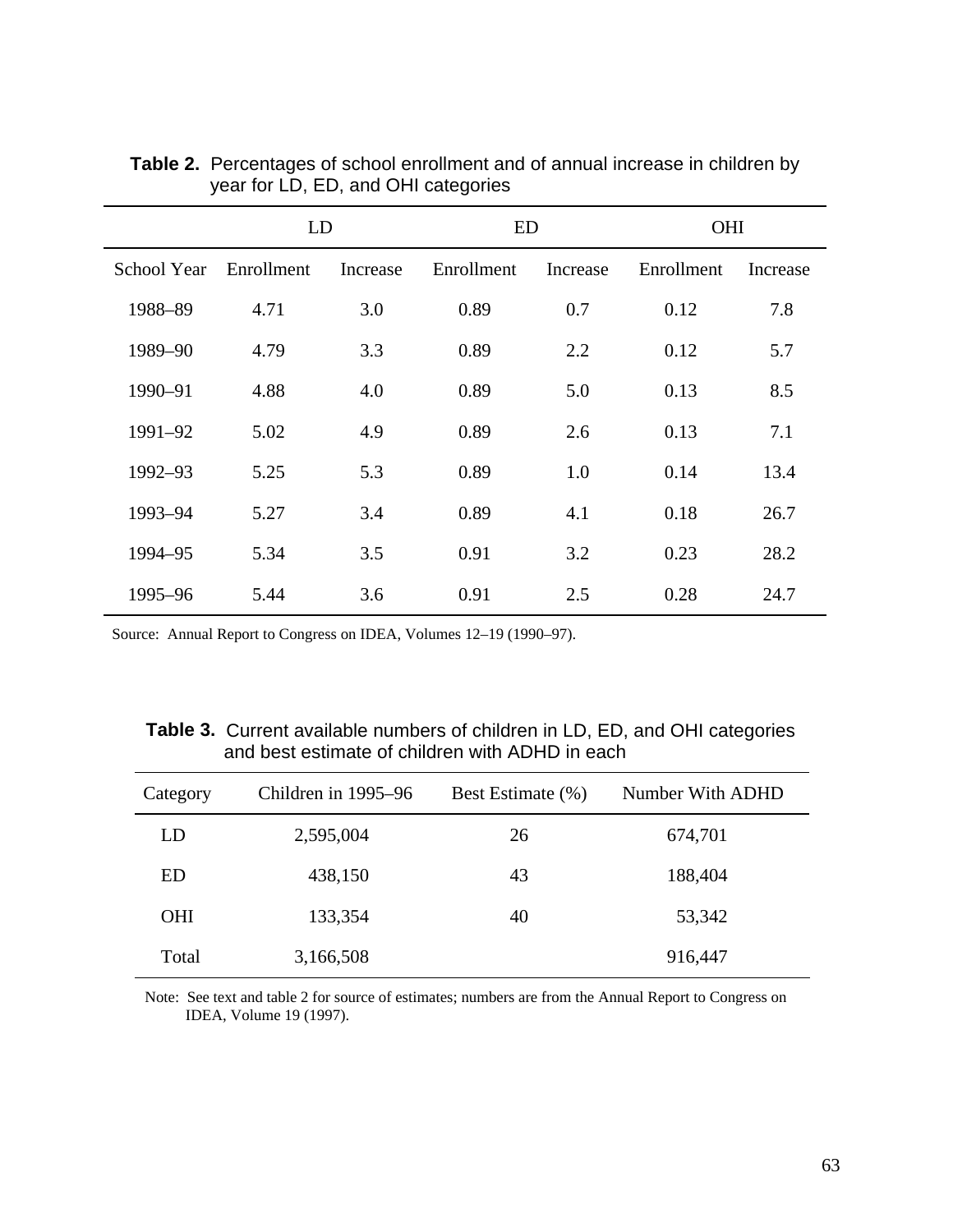### **Costs of Special Education for Children With ADHD**

The estimate of the excess or marginal costs of special education (costs beyond those required to educate a child without disabilities) is currently \$5,435 per pupil (U.S. Department of Education, 1990-97). This estimate includes all Federal, State, and local school district contributions. The estimate varies, however, depending on special education category and type of classroom environment. Percentages of children in the LD, ED, and OHI categories in various special education environments are depicted in table 4. Current cost estimates are available only for special classes or schools (combined) and regular classes or resource rooms (combined); therefore, the percentages in table 4 had to be collapsed into two types of settings, regular/resource and segregated (Chaikind, Danielson, Brauen, 1993). For such estimates, numbers of children with ADHD in the OHI category also had to be added to numbers of children in the LD category, since OHI is merely a category of convenience and thus more likely to contain children with mild cases of ADHD similar to children in the LD category.

| Category | <b>Regular Classrooms With</b><br><b>Special Education Support</b> | Resource<br>Rooms | Special<br>Classes | Special<br>Schools |
|----------|--------------------------------------------------------------------|-------------------|--------------------|--------------------|
| LD       | 41.1                                                               | 39.6              | 18.4               | 0.9                |
| ED       | 22.0                                                               | 24.0              | 35.2               | 18.7               |
| OHI      | 42.6                                                               | 28.9              | 18.5               | 10.0               |

### **Table 4.** Percentage of children in LD, ED, or OHI categories in various special education environments

Source: Annual Report to Congress on IDEA, Volume 19 (1997).

These estimates of children with ADHD in the combined LD/OHI categories and in the ED category (taken from table 3) are depicted in table 5, according to their numbers in each special education environment (derived from combined proportions in table 4). The per pupil costs for children in regular or resource room environments and segregated special classes or schools are also provided in table 5 and used to compute approximate costs for children with ADHD. Note that 3.2 billion dollars are currently spent on schooling of children with ADHD, with about 44 percent of that amount spent on the 26 percent of children with ADHD in segregated settings.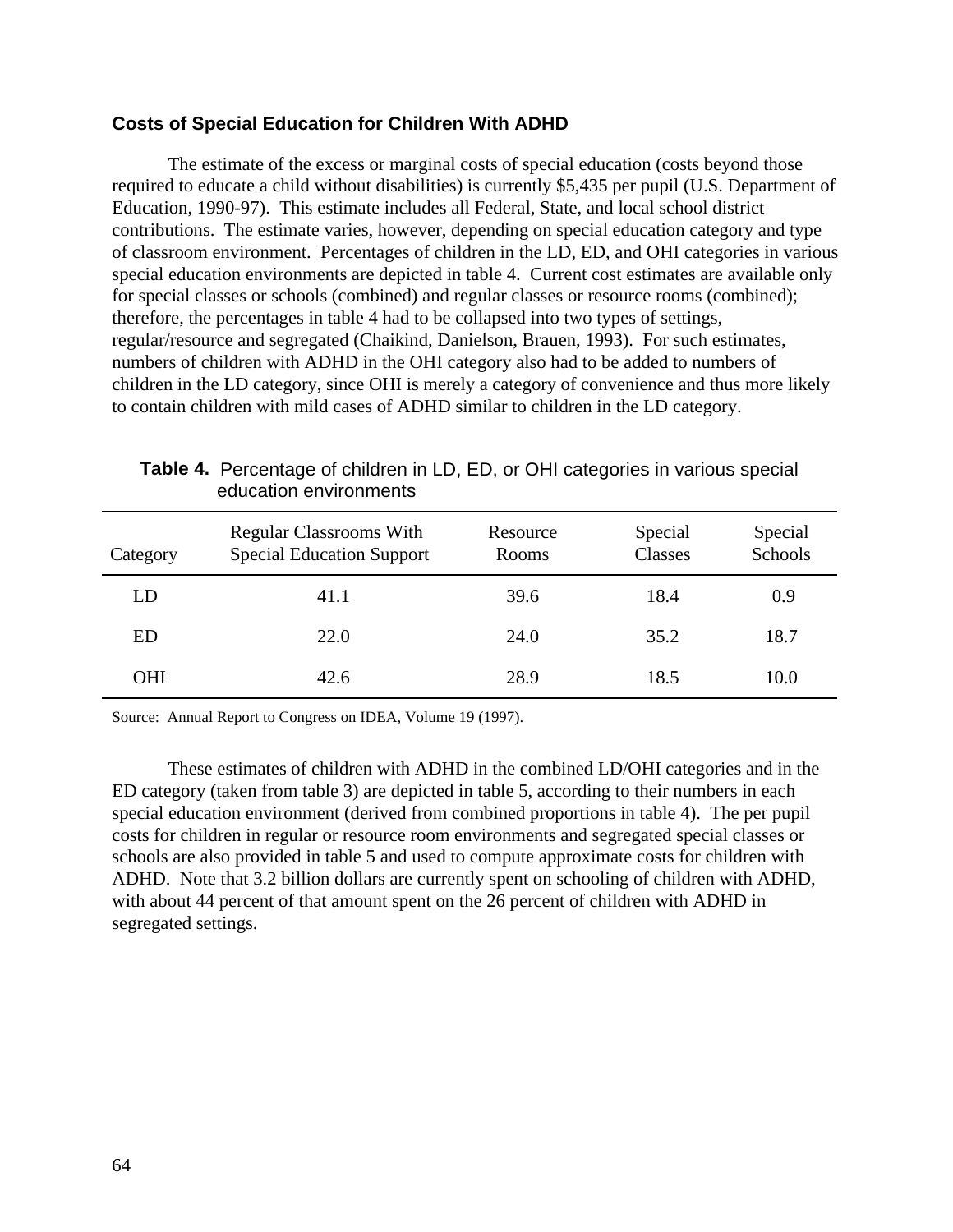| Category          | Estimated<br>Number | Estimated<br>Per Pupil Costs (\$) | Total<br>$Costs$ (\$) |
|-------------------|---------------------|-----------------------------------|-----------------------|
| LD-OHI (Combined) |                     |                                   |                       |
| Regular/resource  | 587,531             | 2,511                             | 1,475,290,341         |
| Segregated        | 140,512             | 4,712                             | 662,092,544           |
| <b>ED</b>         |                     |                                   |                       |
| Regular/resource  | 86,666              | 4,006                             | 347,183,996           |
| Segregated        | 101,738             | 7,446                             | 757,541,148           |
| Total             | 916,447             |                                   | 3,242,108,029         |

**Table 5.** Costs for children with ADHD in categories by setting

### **Educating Children With ADHD in General or Special Education**

Although various instructional or behavioral methods are used with children who have ADHD, these are not necessarily different from approaches used with a wide variety of children with other behavioral or learning disorders. Recent meta-analysis of available research on these techniques reveals only 63 studies to date, of which more than 60 percent were single-subject designs with limited generalizability (DuPaul, Eckert, 1997). Effect sizes were .45 for 8 studies with control groups and .64 for 17 studies with only pretesting and posttesting on the same sample. These effect sizes suggest moderate to good outcomes. Effect sizes for techniques used in special education were 1.29 compared with .49 when used in general education.

Mainstreaming of children in special education at least part-time into general education classrooms has more recently begun to give way to full inclusion, an approach in which children with disabilities are placed full-time in general education, sometimes with minimal or no special education support. Despite controversy about full inclusion, many children with ADHD may be subject to this approach, even if they qualify for special education. As noted above, more than half of all children with ADHD may not even qualify for special education and thus remain in inclusive settings with either minimal 504 accommodations or no recognition or assistance whatsoever. Rank order of approaches favored by teachers in general versus special education for children with ADHD are depicted in table 6. Teachers in general education reported using only their first-ranked intervention (changing seating) more than 40 percent of the time, whereas teachers in special education reported using all but their last two interventions from 44 to 72 percent of the time (Reid, Maag, Vasa, Wright, 1994).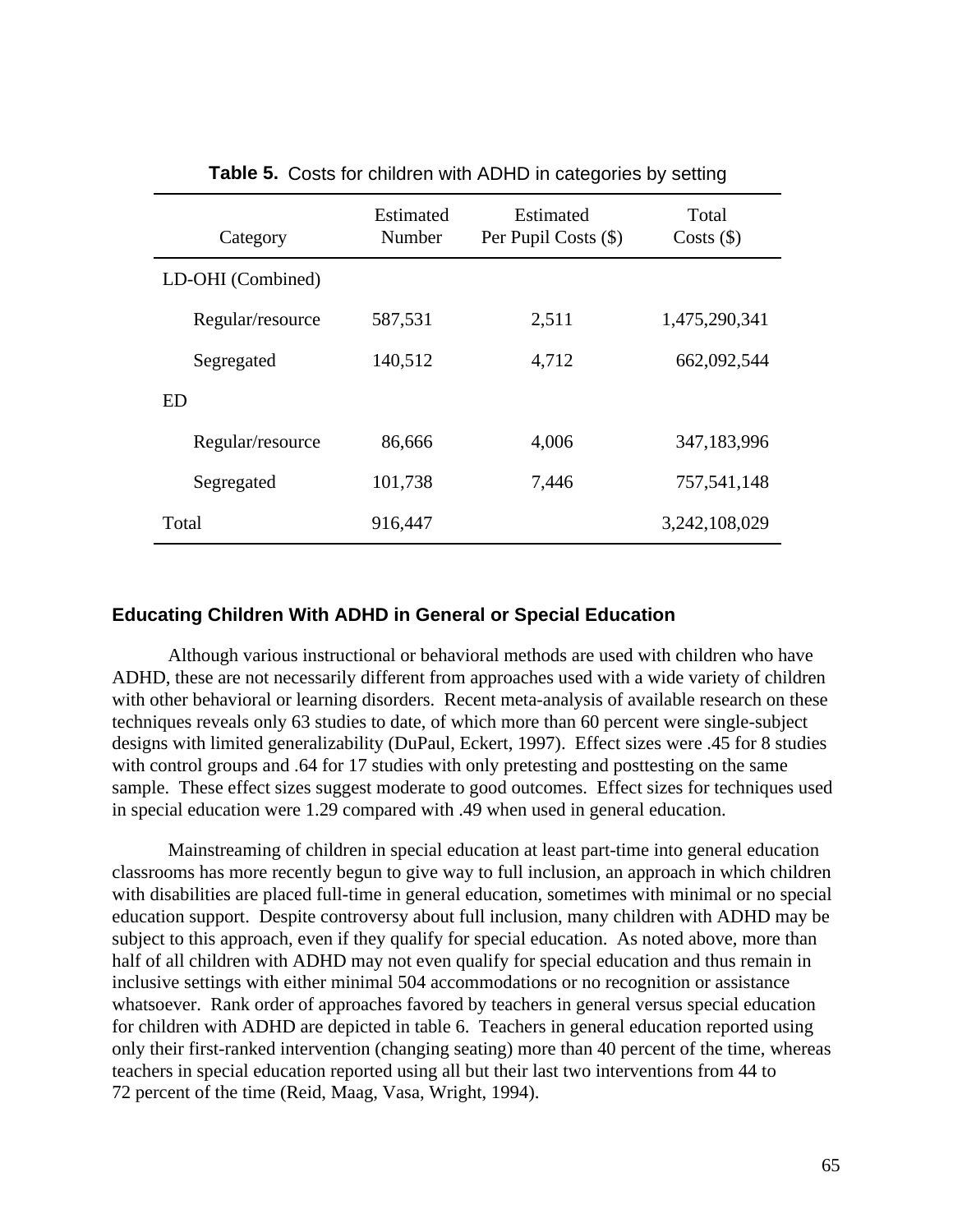| Intervention           | <b>General Education</b> | <b>Special Education</b> |
|------------------------|--------------------------|--------------------------|
| Changing seating       | $\mathbf{1}$             | 5                        |
| Behavior modification  | $\overline{2}$           | 1                        |
| Timeout                | 3                        | 4                        |
| Shortened assignments  | 4                        | 7                        |
| One-to-one instruction | 5                        | 3                        |
| Special consultation   | 6                        | $\overline{2}$           |
| Peer tutoring          | 7                        | 9                        |
| Frequent breaks        | 8                        | 8                        |
| Assignment format      | 9                        | 6                        |

## **Table 6.** Rank order of reported use of selected interventions for ADHD by teachers in general versus special education settings

Note: Developed from data reported in Reid et al. (1994).

### **Conclusion**

Since so little is known about the current status of children with ADHD in school, there needs to be expansion of the data base on numbers and types of children with ADHD in various special education categories and classroom environments, further study on use and effectiveness of classroom interventions, and additional training of both general and special education teachers on early detection and classroom implications of ADHD.

### **References**

Bussing R, Zima BT, Belin TR, Forness SR. Children who qualify for LD and SED programs: do they differ in level of ADHD symptoms and comorbid psychiatric conditions? J Emot Beh Disord 1998;22:88-97.

Chaikind S, Danielson LC, Brauen ML. What do we know about the costs of special education? A selected review. J Spec Ed 1993;26:344-70.

Cullwood-Brathwaite D, McKinney JD. Co-occurrence of attention deficit hyperactivity disorder in a school identified sample of students with emotional or behavioral disorders: implications for educational programming. Southwest Regional Conference of Council for Children With Behavioral Disorders, Gulf Shores, FL, May 1998.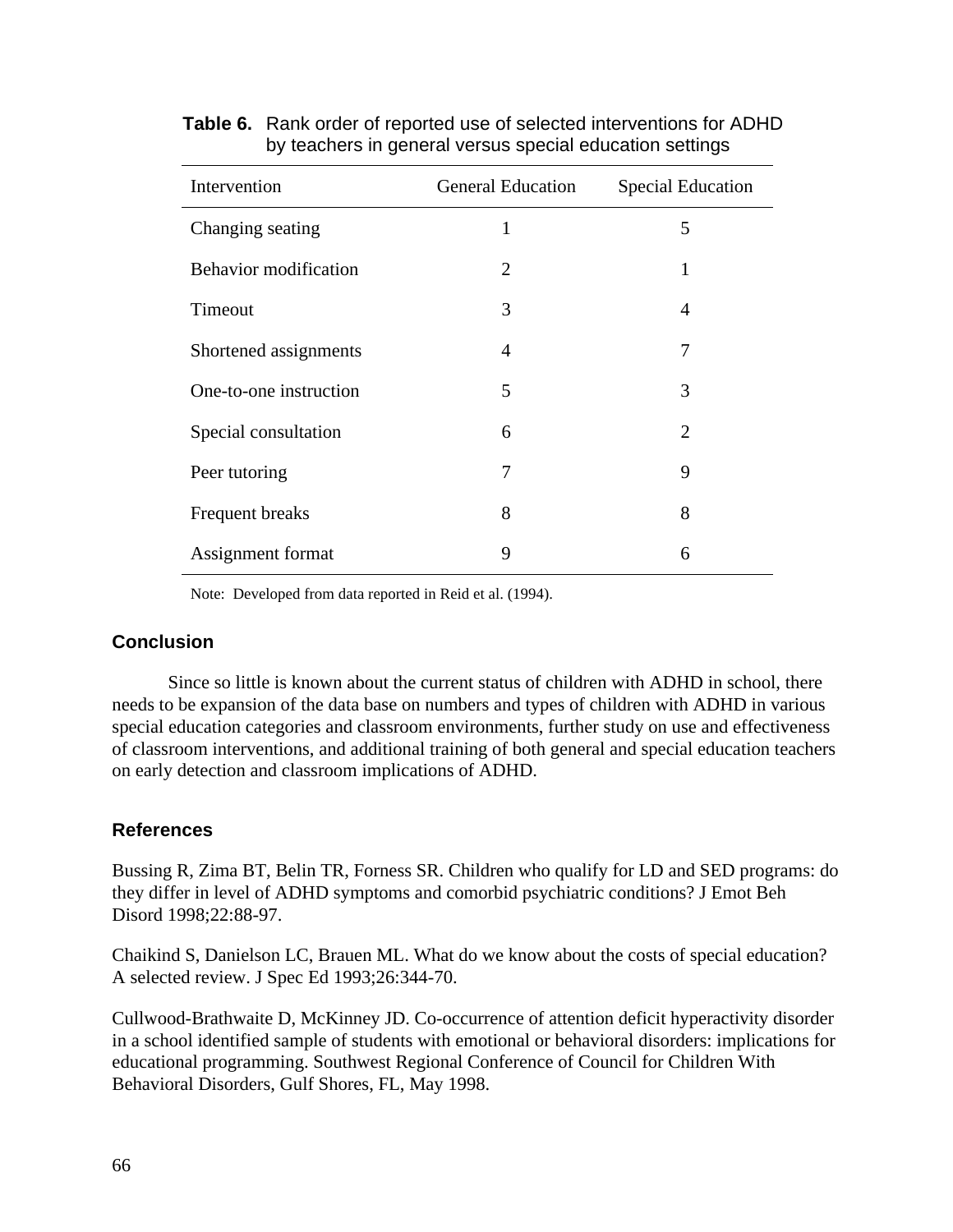Davila R, Williams ML, MacDonald JT. Clarification of policy to address the needs of children with attention deficit disorder within general and/or special education. Memorandum from U.S. Department of Education, Washington, DC; 1991.

Duncan B, Forness SR, Hartsough C. Students identified as seriously emotionally disturbed in day treatment classrooms: cognitive, psychiatric, and special education characteristics. Beh Disord 1995;20:238-52.

DuPaul GJ, Eckert TL. The effects of school-based interventions for attention deficit hyperactivity disorder: a meta analysis. Sch Psych Rev 1997;26:5-27.

Forness SR, Walker HM. Special education and children with ADD/ADHD. Mentor (OH): National Attention Deficit Disorder Association; 1994.

MacMillan DL, Gresham FM, Bocian K. Discrepancy between definition of learning disabilities and school practices: an empirical investigation. J Learn Disabil. In press.

Mattison RE, Felix BC. The course of elementary and secondary school students with SED through their special education experience. J Emot Beh Disord 1997;5:107-17.

McConaughy SH, Mattison RE, Peterson R. Behavioral/emotional problems of children with serious emotional disturbance and learning disabilities. Sch Psych Rev 1994;23:81-98.

Reid R, Maag JW, Vasa SF, Wright G. Who are the children with attention deficit-hyperactivity disorder? A school-based survey. J Spec Ed 1994;28:117-37.

U.S. Department of Education. Twelfth through nineteenth annual reports to Congress on the implementation of the Education of Individuals With Disabilities Education Act. Washington, DC: U.S. Office of Special Education; 1990-97.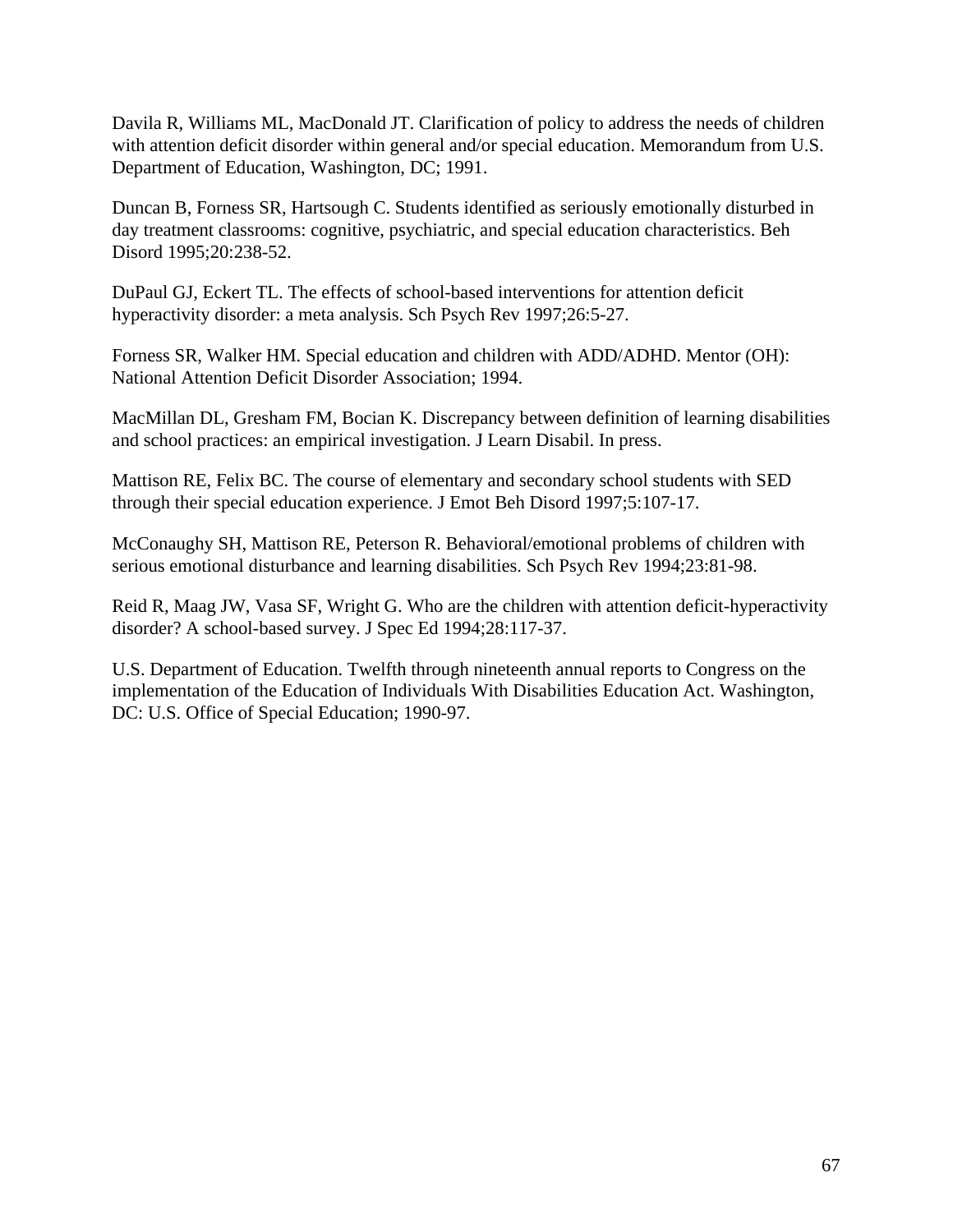# **The Impact of Attention Deficit Hyperactivity Disorder on the Juvenile Justice System**

# **Betty Chemers, M.A.**

Since 1995 the Office of Juvenile Justice and Delinquency Prevention has identified juvenile mental health issues as a priority for both research and program support. With increasing numbers of juveniles entering the juvenile justice system, there is great interest not only in expanding what is known about the specific behaviors or circumstances that bring youth to the attention of the juvenile justice system but also in understanding the underlying problems, including mental health disorders and substance abuse. As a partner with NIMH and NIDA, we are pleased that we have had the opportunity to support the research on attention deficit hyperactivity disorder (ADHD) and look forward to increased collaboration in the future.

### **Trends in Juvenile Offending**

To assess the impact of ADHD on the juvenile justice system, it is useful to look at an updated picture of juvenile crime trends and their impact on juvenile justice agencies.

For many Americans, juvenile crime and violence are the most important issues facing our Nation today. From 1986 until 1994 crimes by juveniles increased at an alarming rate. In 1995 this trend stopped, and in 1996, for the second consecutive year, the number of juvenile arrests for violent crime index offenses—murder, forcible rape, robbery, and aggravated assault—declined (Snyder, 1997). This increase is reflected in the workload of the juvenile courts, which experienced an increase of 45 percent in the number of delinquency cases between 1986 and 1995 (Stahl, 1998). The increase in juvenile offending was also reflected in the increased number of juveniles held in detention, correctional, or shelter facilities. On February 15, 1995, the most recent date for which a count is available, more than 108,700 juveniles were in detention. For public facilities, this figure represents almost a doubling of the number of juveniles held from the period (1983) predating the great increase in juvenile arrests (Snyder, Sickmund, Poe-Yamagata, 1997).

### **Prevalence of Mental Health Disorders, ADHD, and Conduct Disorders Among Youth in the Juvenile Justice System**

In his landmark report, Cocozza (1992) concluded from a review of prevalence studies that although it was not possible to offer an exact prevalence rate of mental health disorders for youth in the juvenile justice system, it was clear that the prevalence rate was substantially higher than in the general population. Although the estimates ranged as high as 22 percent, it was likely that the prevalence rate for youth in the juvenile justice system was higher. Although information on the specific types of conduct disorder was lacking, Cocozza offered a safe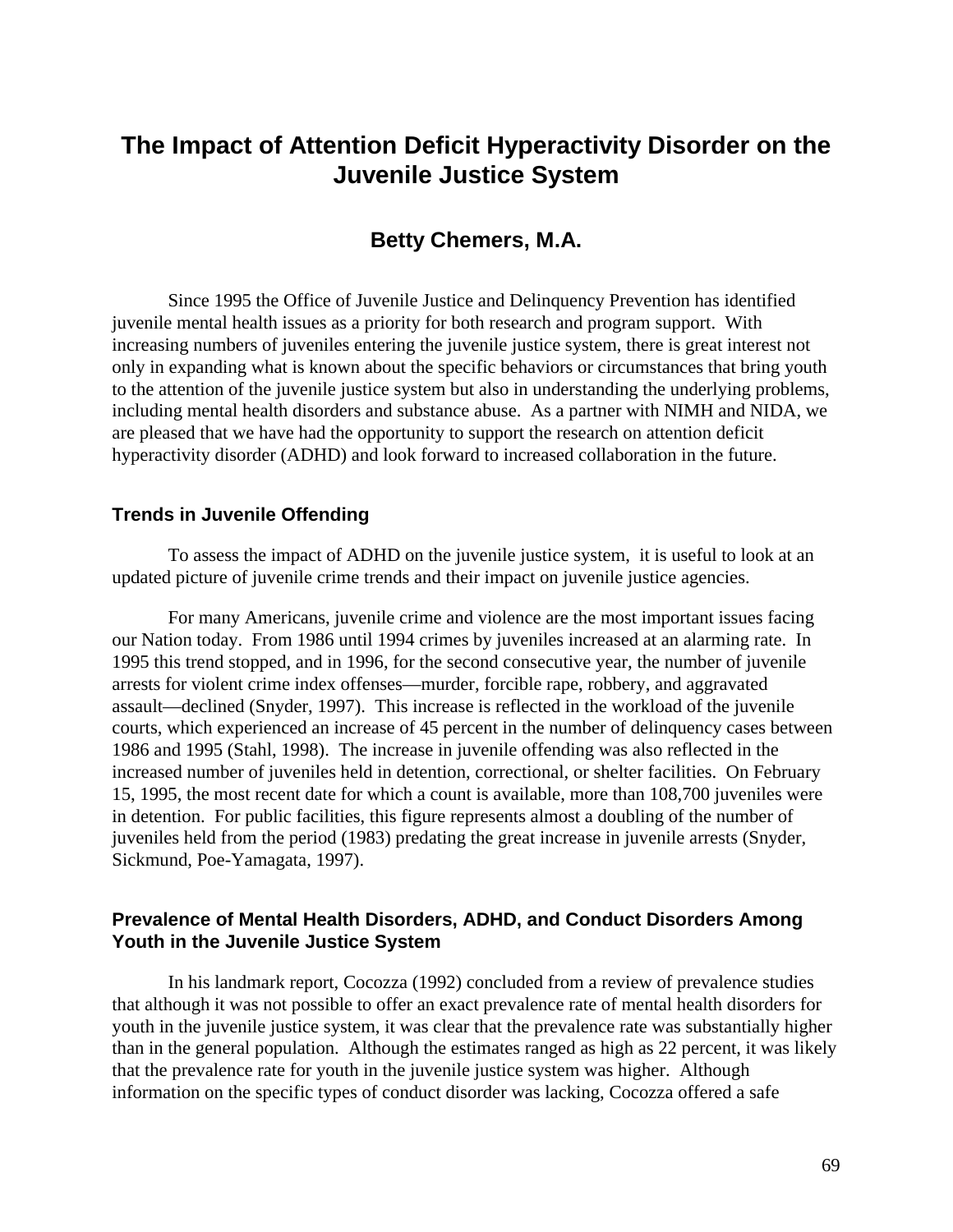estimate that at least 20 percent and perhaps as many as 60 percent of the youth in the juvenile justice system had conduct disorders.

Because conduct disorder is currently considered one of a trio of related diagnoses that also includes ADHD and oppositional defiance disorder (ODD), known collectively as disruptive behavior disorders, many studies do not identify the specific prevalence of ADHD. For those that do, the rates vary widely. In a recent literature review of 11 studies conducted from 1980 to 1997, Teplin (1998) looked at the prevalence of alcohol, drug, and mental health (ADM) disorders in nonreferred juvenile detainees. Prevalence rates of ADHD ranged from a low of 2 percent to a high of 76 percent.

Two States that have conducted recent statewide assessments of the mental health needs of juvenile detainees are Ohio and Virginia. Virginia authorities identified 8 percent to 10 percent of their youth in secure detention homes as having serious mental problems requiring immediate attention and an additional 39 percent of youth as having mental health problems requiring mental health services but not requiring immediate intervention. Attention problems, possibly ADHD as tested by Achenbach, were found in 6.9 percent of the youth detention population (Virginia Policy Design Team, 1994).

In a series of recent studies from 1994 to 1996 conducted in Ohio by the Department of Psychiatry at Case Western Reserve University School of Medicine, mental health needs of incarcerated male and female juveniles were assessed and compared with a 1988 study. In the earlier study (Davis, Bean, Schumacher, et al., 1991), 29 percent of the males exhibited serious mental disorders. In the later study (Timmons-Mitchell, Brown, Schulz, et al., 1997), males continued to exhibit high rates of mental illness (27 percent), whereas females exhibited an overwhelming presence of mental illness estimated to be about 84 percent. Conduct disorder was the mental health diagnosis for 100 percent of the males and 96 percent of the females. Attention deficit was identified as present in 76 percent of the males and 68 percent of the females (Underwood, 1997).

Although exact prevalence rates may vary, analyses show a consistently elevated rate of criminal behavior among children with hyperactivity/inattention (particularly if aggression is present) and other disruptive disorders. And this relationship appears to be consistent with later violent behavior. Unfortunately, the relationship is not well understood. Evidence from a wide range of studies consistently reveals a positive relationship between hyperactivity, concentration or attention problems, impulsivity and risk-taking, and later violent behavior (Loeber, Farrington, 1998).

Clearly, the juvenile justice system has a great interest in ADHD and conduct disorders, taken both individually and together. Both are significant risk factors for the development of less serious antisocial behavior as well as more violent behavior. Furthermore, there is evidence that the comorbidity is associated with more arrests and more antisocial behavior, which start at a younger age, than with conduct disorder alone. The comorbidity of the two disorders seems to combine the worst features of both (Foley, Carlton, Howell, 1996).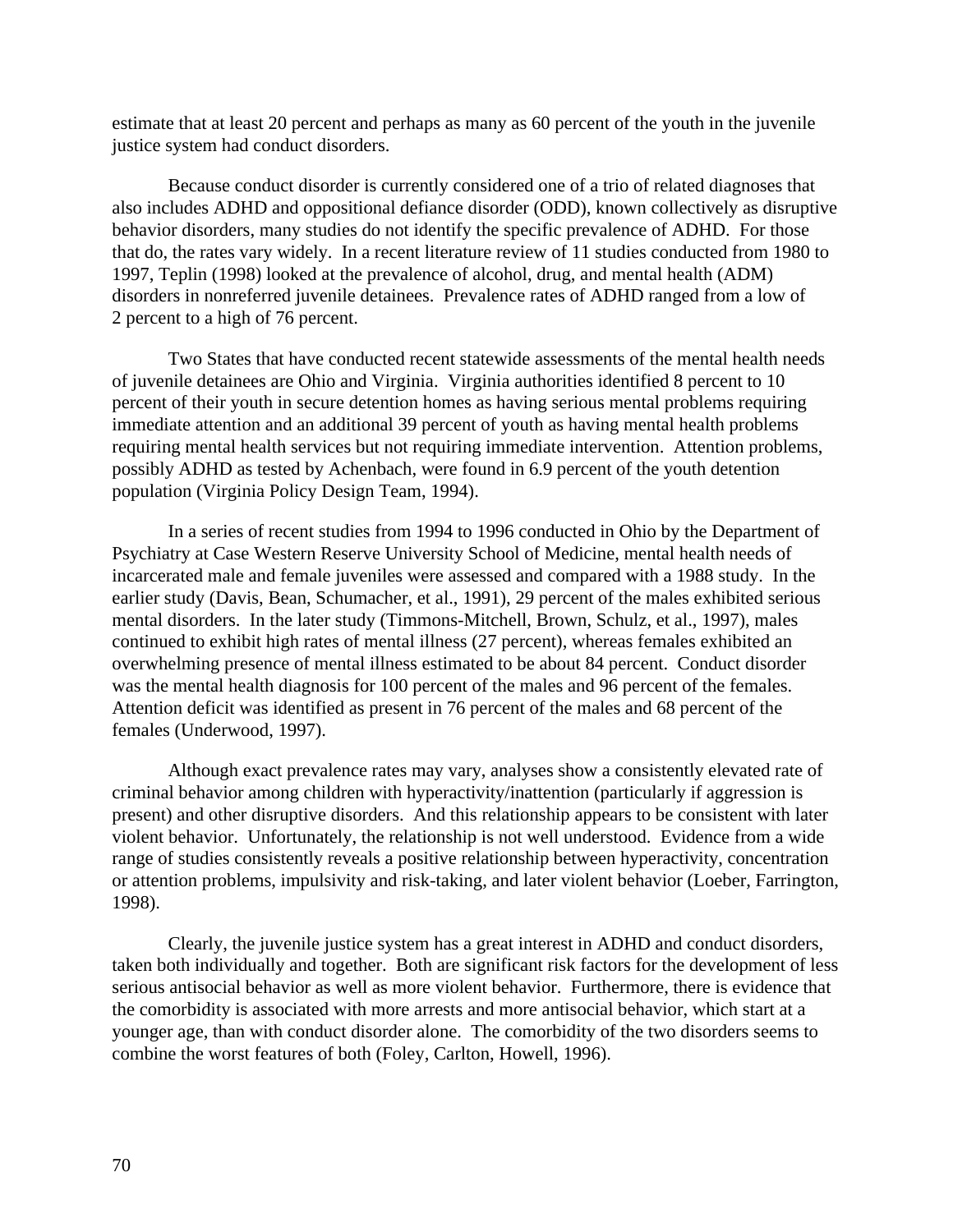#### **Juvenile Justice System Response**

In the same way that we are beginning to get a sense of the magnitude of the problem, we are at the threshold of understanding what is required to address the needs of youth with ADHD and conduct disorder. We do know that these youth exert great stress on the system. Some of the stress is caused by the sheer numbers and the fact that early onset of ADHD and conduct disorders seems particularly resistant to treatment (Foley, Carlton, Howell, 1996). The most promising approaches incorporate multiple components with documented efficacy at the individual, family, and peer levels (Wasserman, Miller, 1998), but unfortunately the restrictive nature of the juvenile justice system, detention in particular, may not lend itself to a multisystemic approach to treatment. Although these youth and their families may have had multiple contacts with the juvenile justice, child welfare, and mental health service systems, these systems are just beginning to form systems of care, to share information, and to employ treatments established in one discipline for use in others. Reactive approaches rather than proactive approaches are the norm. Sanctions are more dominant than either treatment or prevention efforts.

Some important strides have been made to improve the delivery of mental health services to youth in the juvenile justice system. Notable is the Cook County Clinical Evaluation and Services Initiative (CESI), a joint project of Northwestern University School of Law, the University of Chicago, and the Juvenile Court of Cook County in Illinois, which is aimed at a comprehensive redesign of the Department of Clinical Services and a correlating reform of the use and acquisition of information obtained from the provision of clinical services by the juvenile court judges (Dohrn, Leventhal, 1997). As described earlier, Virginia and Ohio are among several States seriously committed to expansion of mental health services.

Increasing attention has also been focused on new organizational structures (community assessment centers) to better assess the needs of juveniles and on new assessment instruments (Massachusetts youth screening instrument).

An important strategy employed by the juvenile justice field focuses on youth at highest risk. One group at highest risk comprises very young juvenile offenders. Efforts are under way to use current knowledge about risk factors and the developmental course of young, serious, violent juvenile offenders to identify appropriate intervention strategies. Early diagnosis and treatment of ADHD and conduct disorders are an important key to preventing future delinquency.

#### **Research Needs**

There are numerous significant gaps in our knowledge about youth with ADHD and conduct disorders in the general population and in the juvenile justice system in particular. First, there is a need to identify youth with mental illness and identify appropriate treatment. As indicated, the juvenile justice system is not well equipped to handle juveniles with mental health disorders. Effective models for screening, diverting, and treating offenders and establishing comprehensive community-based systems of care are needed. Many disorders, including the less severe or pervasive ones, have the potential to be linked with a particular youth's involvement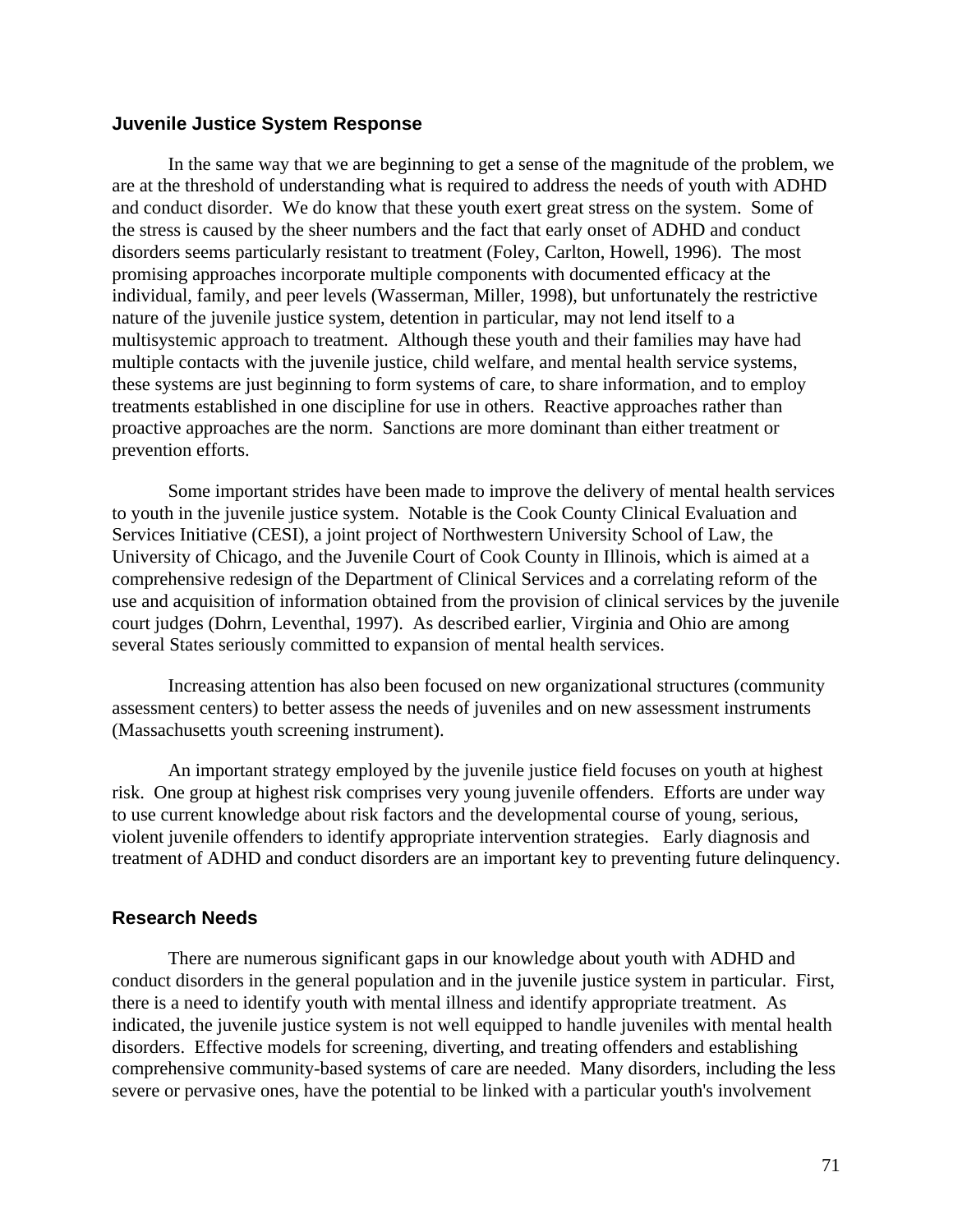with the juvenile justice system. Ways must be found to treat youth whose mental disorders may not be linked to their delinquent behavior while in the juvenile justice system (Cocozza, 1992).

Second, research is needed on prevalence of ADHD and conduct disorders in females. Increasingly, more girls are coming into the juvenile justice system charged with more serious crimes. There is preliminary evidence in at least three studies that we are seeing a higher incidence of ADHD and conduct disorders among female youth detainees. A majority of girls in the juvenile justice system have been physically abused and/or sexually assaulted, and this needs to be considered in the assessment and screening process as well as in programming and protocols.

Third, increased research on predictors of adolescent antisocial behavior is needed. Most serious violent offenders have a history of earlier childhood misbehavior. Research on the specific risk factors for these behaviors may yield important knowledge that can be used to prevent violent offending. Wasserman and Miller (1998) suggest that if a diagnosis of ADHD is a risk factor for a later conduct disorder, then ameliorating the symptoms of ADHD may decrease the chances of subsequent conduct disorder and violent offending.

Fourth, research is needed on mental disorders among youth of color and their representation in services. Little has been written or researched on this subject since the Cocozza report (1992), which summarizes Isaacs and Benjamin's analysis of the mental health needs of children and adolescents of color. Her observation that few researchers have explored systematically the reasons for or consequences of youth of color being overrepresented in the American juvenile justice system while also being underserved and inappropriately served by the child mental health system appears to still hold true 6 years later.

Finally, noting that one of this author's assigned issues for this paper was the estimated costs to society of conduct problems and services to ADHD children in the juvenile justice system and having been unable to come up with valid estimated costs, I respectfully propose this as a topic worthy of future attention by researchers.

### **References**

Cocozza JJ, editor. Responding to the mental health needs of youth in the juvenile justice system. Seattle: The National Coalition for the Mentally Ill in the Criminal Justice System; 1992.

Davis DL, Bean G, Schumacher J, Stronger T. Prevalence of emotional disorders in a juvenile justice institutional population. Am J Forensic Psychol 1991;9:1-13.

Dohrn B, Leventhal B. Clinical evaluation and services initiative. Circuit Court of Cook County (IL): Juvenile Justice and Child Protection Department; 1997.

Foley H, Carlton C, Howell R. The relationship of attention deficit hyperactivity disorder and conduct disorder to juvenile delinquency: legal implications. Bull Am Acad Psychiatry Law 1996;243:333-45.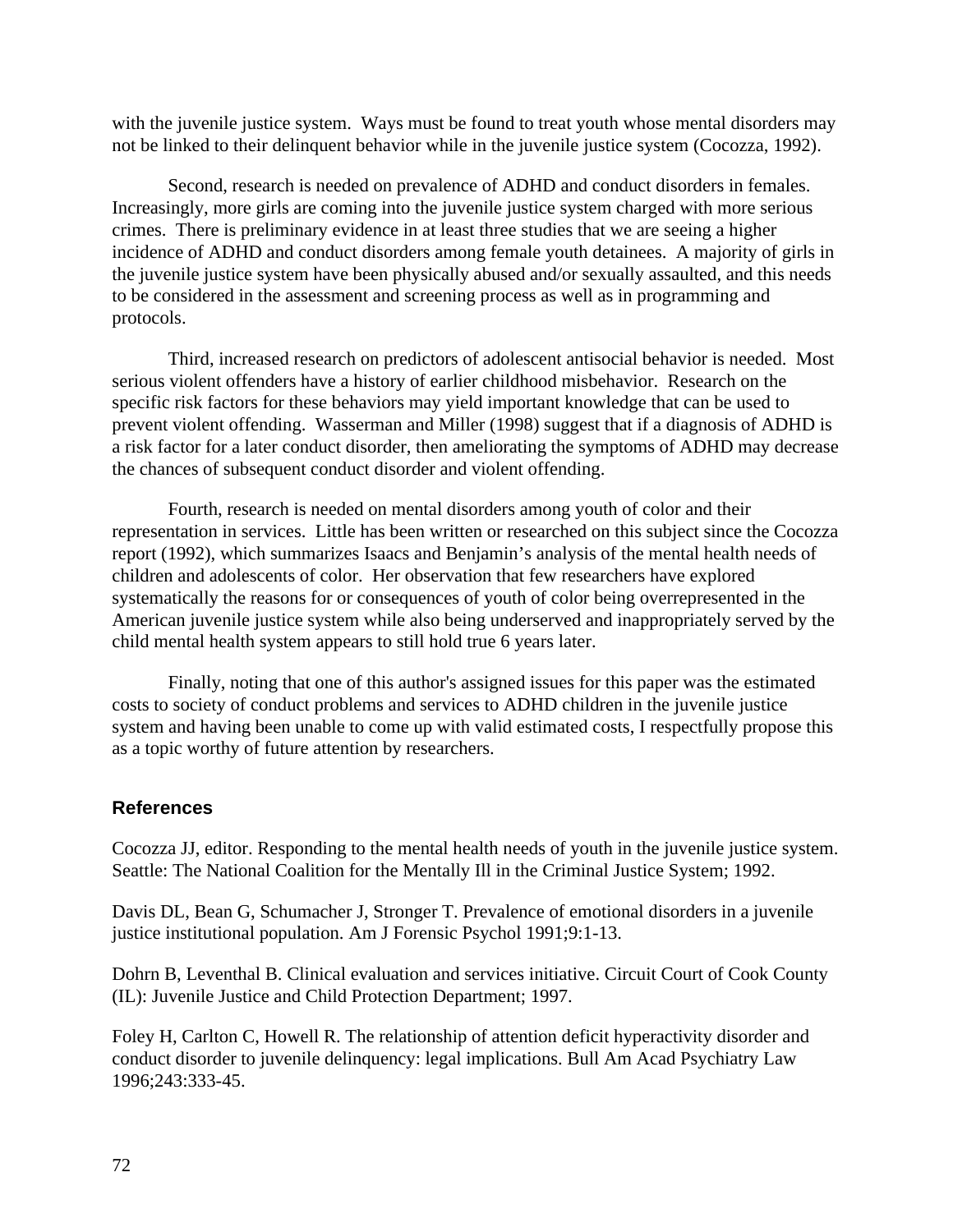Loeber R, Farrington D, editors. Serious and violent juvenile offenders: risk factors and successful interventions. Thousand Oaks (CA): Sage Publications; 1998.

Snyder HN. Juvenile arrests 1996. Washington, DC: U.S. Department of Justice, Office of Juvenile Justice and Delinquency Prevention; 1997.

Snyder HN, Sickmund M, Poe-Yamagata E. Juvenile offenders and victims: 1997 update on violence. Washington, DC: U.S. Department of Justice, Office of Juvenile Justice and Delinquency Prevention; 1997.

Stahl AL. Delinquency cases in juvenile courts, 1995. OJJDP Fact sheet #79. Washington, DC: U.S. Department of Justice, Office of Juvenile Justice and Delinquency Prevention; 1998.

Teplin L. Assessing the alcohol, drug and mental health service needs in juvenile detainees. Grant Application submitted to NIMH; 1998.

Underwood LA. Ohio's systems approach to dealing with its incarcerated mentally ill juvenile offenders, 1997. Unpublished manuscript.

Virginia Policy Design Team. Mental health needs of youth in Virginia's juvenile detention centers. Richmond; 1994.

Wasserman GA, Miller LS. The prevention of serious and violent juvenile offending. In: Loeber R, Farrington D, editors. Serious and violent juvenile offenders. Thousand Oaks (CA): Sage Publications; 1998.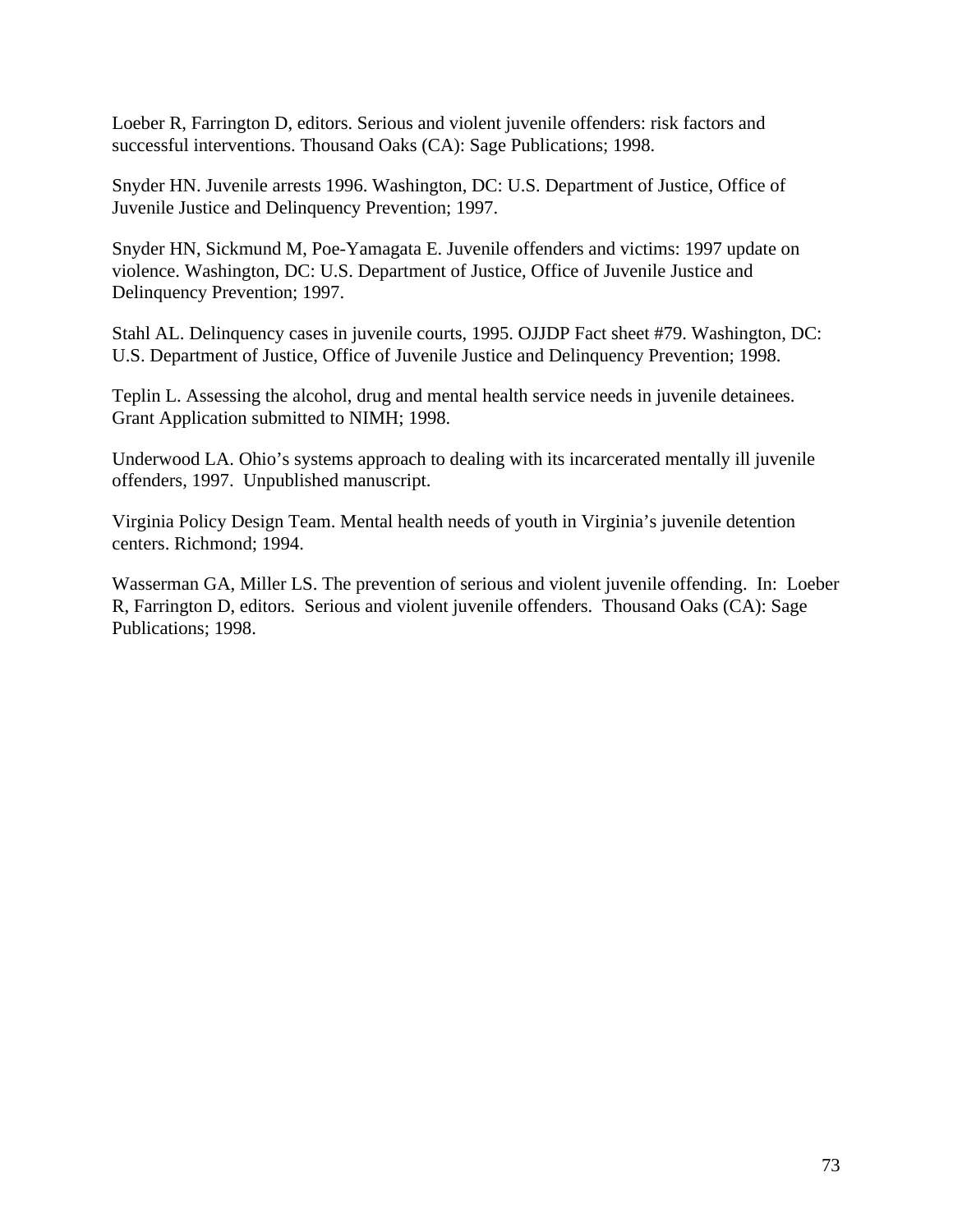# **Impairment: Childhood and Adolescence**

# **Stephen P. Hinshaw, Ph.D.**

The symptom criteria for attention deficit hyperactivity disorder (ADHD) reflect developmentally extreme problems in focusing attention, controlling impulses, and refraining from extraneous motor activity (American Psychiatric Association, 1994). When careful diagnosis is made on the basis of pervasive and persistent difficulties in these problem areas, ADHD in childhood and adolescence is associated with marked impairment in key domains of functioning that are essential for optimal development: family relationships, peer status and social skills, academic achievement, self-esteem/self-perception, and accidental injury. I review these domains in turn and then comment on methodologic issues that influence documentation of such impairment. The chief conclusion from this review is that the impairments related to ADHD are severe, pervasive, and often debilitating, reflecting the clinical importance and public health significance of this disorder.

### **Family Relationships**

The impact of raising a child with dysregulated attention, behavior, and self-control is noteworthy. Families of children with ADHD have higher levels of marital discord, suboptimal parenting practices, and parenting distress than do comparison families (Donenberg, Baker, 1994). In turn, the ensuing, negative parent-child interactions predict (a) persistence of ADHDrelated symptomatology, (b) higher levels of noncompliant/disruptive behavior, and (c) peer disapproval (Anderson, Hinshaw, Simmel, 1994; Campbell, Pierce, Moore et al., 1996; Hinshaw, Zupan, Simmel, et al., 1997). Although debate has centered on the directionality of these effects—from parent to child versus child to parent—bidirectional and transactional models are needed for full explanation. That is, young children with difficult temperaments and early signs of ADHD tend to elicit discordant child-rearing practices that serve to exacerbate the child's behavioral tendencies (Hinshaw, in press). No evidence, however, exists that children with ADHD (unaccompanied by aggressive features) have lower levels of insecure attachments to caregivers than do comparison children, whereas aggressive-ADHD children have high rates of insecure attachment.

#### **Peer Status and Social Skills**

Perhaps the most devastating impact of ADHD is reflected in the strong tendency for children with this disorder to be rejected by their peers. Specifically, children with ADHD receive negative sociometric ratings and nominations from age-mates at extremely high levels (Hinshaw, Melnick, 1995). Such peer disapproval emanates from the intrusive behavioral styles, lack of reciprocation, and aggressive tendencies of children with ADHD. In fact, the comorbidity of ADHD with aggression incurs particularly severe peer disapproval (Hinshaw, Melnick, 1995;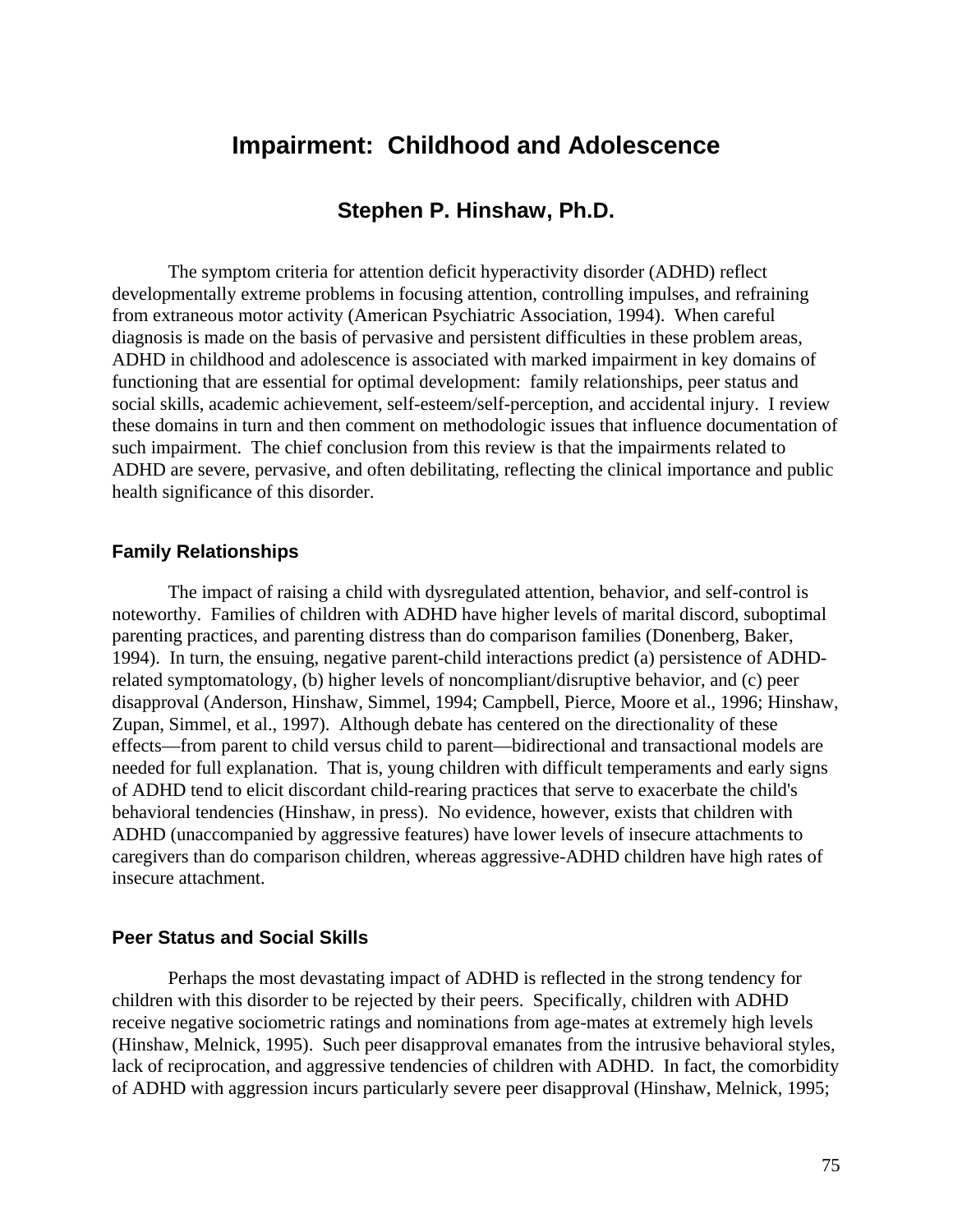Milich, Landau, 1989). Given that (a) peer rejection in childhood is a robust predictor of such negative long-term outcomes as school dropout, delinquency, and adult mental health problems (Parker, Asher, 1987) and that (b) such predictions hold even when initial levels of problem behavior are controlled (Greene, Biederman, Faraone, et al., 1997), the peer rejection of youth with ADHD is clinically and prognostically of the utmost importance. Recent evidence also points to the specific difficulties experienced by children with ADHD in making and keeping friends (Blachman, Hinshaw, unpublished data). These social difficulties do not appear to be related specifically to deficits in social knowledge or social skill; rather, children with ADHD have marked problems with the performance of appropriate social behavior (Whalen, Henker, 1992).

### **Academic Achievement**

Children with ADHD also have noteworthy problems in terms of academic attainment and school-related functioning. Such problems are salient not only for the approximately 15 percent of ADHD children who have comorbid learning disabilities, but also for nearly all other ADHD youth, for whom behavioral disruption and poorly focused attention compromise optimal classroom behavior and learning (Hinshaw, 1992). In fact, the vast majority of children and adolescents with ADHD are not working up to their potential with respect to school grades and specific measures of academic achievement. By adolescence, poor organizational and study skills are extremely salient. Another indicator of academic impairment is that children with ADHD are overrepresented in special education settings. Given the clear importance of academic achievement for success in later life, the academic impairments that pertain to ADHD are of marked clinical significance.

### **Self-esteem/Self-perception**

Far fewer investigations have been conducted on the self-esteem of children with ADHD, an area plagued by measurement and instrumentation problems. Some studies reveal that, as a group, children and adolescents with ADHD have lower self-perceptions and self-esteem than do comparison children (Treuting, Hinshaw, 1998). Such self-esteem deficits predict poorer social and occupational adjustment in adulthood (Slomkowski, Klein, Mannuzza, 1995). It is important to note that recent research has suggested that some children with ADHD may have selfperceptions and expectations that are actually inflated over levels displayed by comparison children (Diener, Milich, 1997). In other words, ADHD youth may approach tasks with exaggerated levels of confidence, perhaps as a compensation for skill deficits. This domain of impairment bears closer scrutiny.

### **Accidental Injury**

The small amount of relevant research suggests strongly that children with ADHD experience higher rates of accidental injuries than do comparison children (Lahey, Pelham, Stein, et al., 1998; Matheny, Fisher, 1984). Since such accidental injuries may be a significant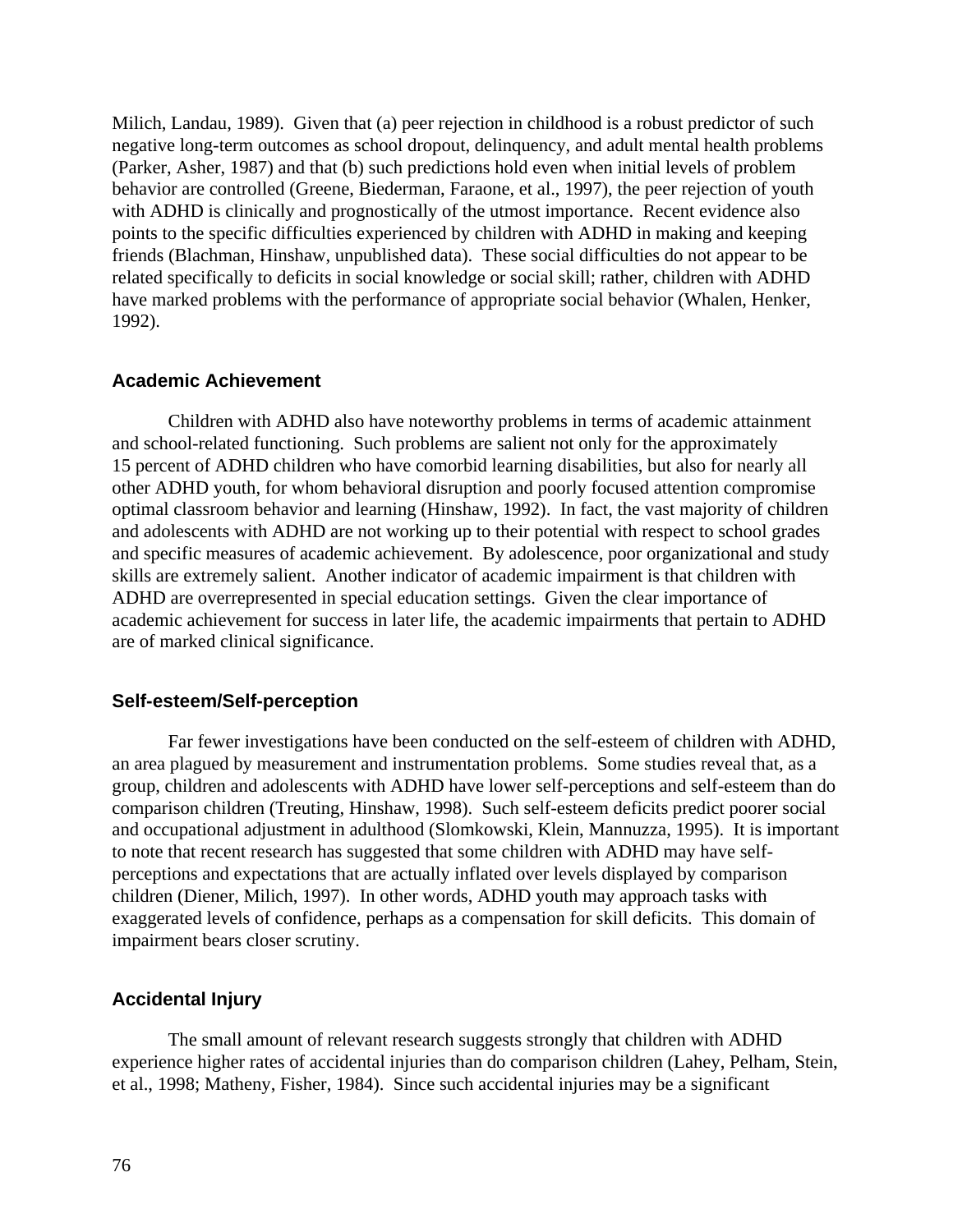contributor to head trauma or other debilitating conditions, this area of impairment is of clear significance. Cormorbidity with aggressive behavior patterns is a related risk for accidents.

Several methodologic points are important to consider in interpreting the above results.

- a. Methodology and sampling: First, impairments are most pronounced in clinical samples, but impairment is also salient in unreferred epidemiologic samples. Second, current diagnostic criteria (e.g., DSM-IV) require significant impairment before an ADHD diagnosis can be made, leading to potential circularity (American Psychiatric Association, 1994). Crucially, however, several investigations have documented significant impairment in ADHD samples for whom impairment criteria were deleted from the diagnostic algorithm (Lahey, Applegate, McBurnett, et al., 1994). Third, it is important to document impairment either with objective measures or by informants who do not supply the symptoms used to make diagnosis. ADHD-related impairment has, in fact, been demonstrated by such means (Lahey, Applegate, McBurnett, et al., 1994; Lahey, Pelham, Stein, et al., 1998).
- b. ADHD subtypes: All three DSM-IV subtypes (Inattentive, Hyperactive-impulsive, and Combined) have been shown to display clear impairment (Lahey, Applegate, McBurnett, 1994; Lahey, Pelham, Stein, et al., 1998). In addition, evidence exists that the Hyperactive-impulsive and Combined types are particularly likely to receive active peer rejection compared with the Inattentive type (Wheeler, Carlson, 1994), but the latter subtype may have more difficulties in the domain of academic achievement. (Evidence for this latter contention is mixed; see Lahey, Applegate, McBurnett, et al., 1994.)
- c. Comorbidity: Some investigations have found that ADHD-related impairment is attributable specifically to comorbid conditions (oppositional-defiant or conduct disorder, anxiety disorders or depression, learning disabilities) rather than to ADHD per se (Paternite, Loney, Roberts, 1996). Recent, careful research, however, demonstrates that ADHD is related to clear impairment even with statistical control of comorbid symptoms or diagnoses (Lahey, Pelham, Stein, et al., 1998). For example, nonaggressive children with ADHD are still rejected by peers (but aggressive ADHD children are even more rejected [Hinshaw, Melnick, 1995]); furthermore, young children with ADHD display social and academic impairments with careful statistical control of oppositional-defiant, conduct-disordered, and internalizing symptomatology (Lahey, Pelham, Stein, et al., 1998).
- d. Developmental issues: More research is needed to document the types of impairment in adolescents with ADHD, particularly when comorbid diagnoses are controlled.

Overall, ADHD is a condition that, in childhood and adolescence, is accompanied by clear impairments in domains of functioning that are essential for optimal development. Any accounting of the impact of ADHD must recognize the familial, peer-related, academic, and selfesteem-related impairments that frequently accompany the disorder, as well as its risk for accidental injury.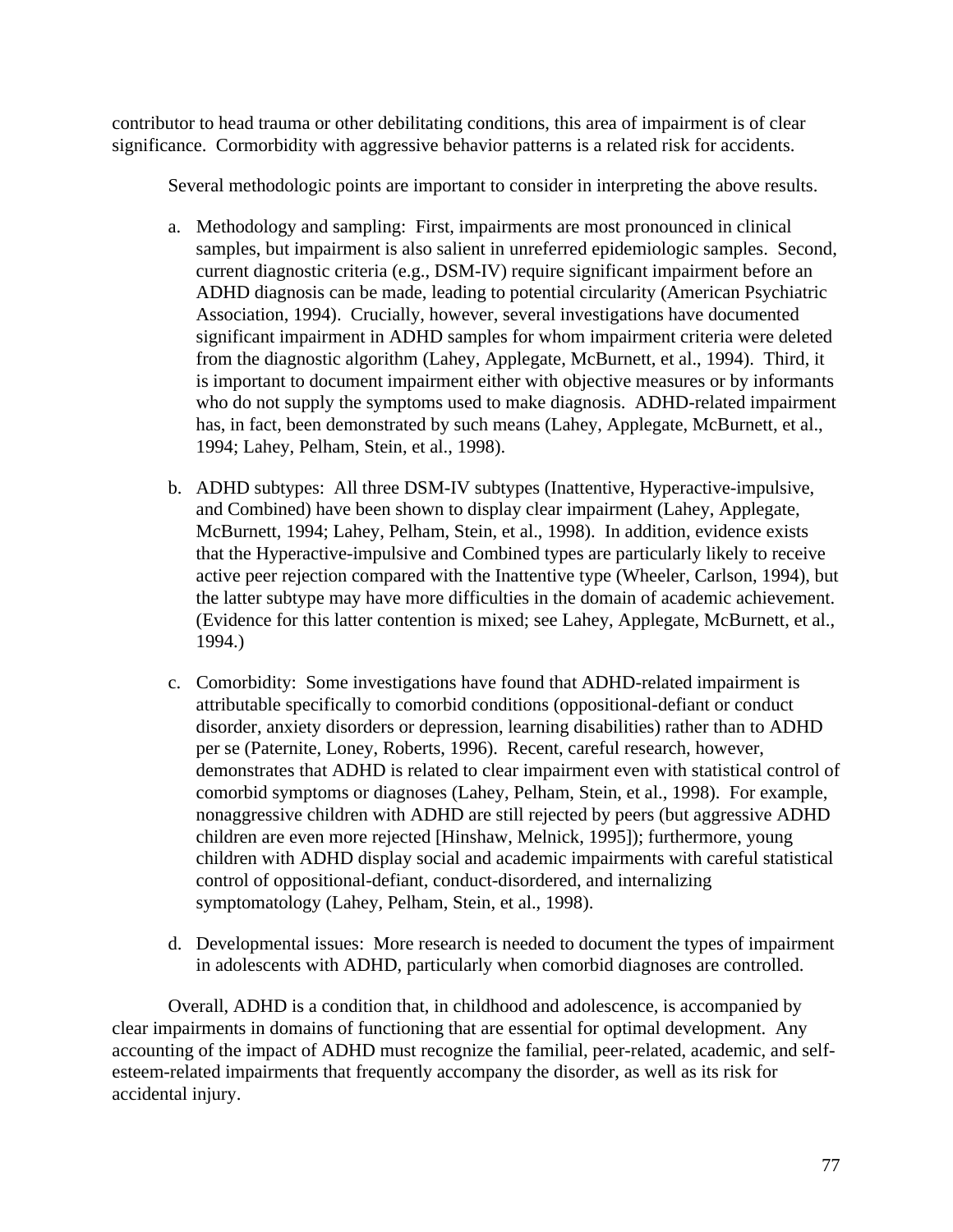## **References**

American Psychiatric Association. Diagnostic and statistical manual of mental disorders. 4th ed. Washington, DC: American Psychiatric Press; 1994.

Anderson CA, Hinshaw SP, Simmel C. Mother-child interactions in ADHD and comparison boys: relationships to overt and covert externalizing behavior. J Abnorm Child Psychol 1994;22:247-65.

Campbell SB, Pierce EW, Moore G, Marakvitz S. Boys' externalizing problems at elementary school age: pathways from early behavior problems, maternal control, and family status. Dev Psychopathol 1996;8:701-19.

Diener MB, Milich R. Effects of positive feedback on the social interactions of boys with attention deficit hyperactivity disorder: a test of the self-protective hypothesis. J Clin Child Psychol 1997;26:256-65.

Donenberg G, Baker BL. The impact of young children with externalizing behaviors on their families. J Abnorm Child Psychol 1994;21:179-98.

Greene R, Biederman J, Faraone SV, Sienna M, Garcia-Jetton J. Adolescent outcome of boys with attention-deficit/hyperactivity disorder and social disability: results from a 4-year follow-up study. J Consult Clin Psychol 1997;65:758-67.

Hinshaw, SP. Psychosocial intervention for childhood ADHD: etiologic and developmental themes, comorbidity, and integration with pharmacotherapy. In: Cicchetti D, Toth SL, editors. Rochester Symposium on Developmental Psychopathology, vol 1. Rochester: University of Rochester Press. In press 1998.

Hinshaw SP. Externalizing behavior problems and academic underachievement in childhood and adolescence: causal relationships and underlying mechanisms. Psychol Bull 1992;111:127-55.

Hinshaw SP, Melnick SM. Peer relationships in children with attention-deficit hyperactivity disorder with and without comorbid aggression. Dev Psychopathol 1995;7:627-47.

Hinshaw SP, Zupan BA, Simmel C, Nigg JT, Melnick SM. Peer status in boys with and without ADHD: predictions from overt and covert antisocial behavior, social isolation, and authoritative parenting beliefs. Child Dev 1997;64:880-96.

Lahey BB, Applegate B, McBurnett K, Biederman J, Greenhill, LL, Hynd G, et al. DSM-IV field trials for attention deficit hyperactivity disorder in children and adolescents. Am J Psychiatry 1994;151:1673-85.

Lahey BB, Pelham WE, Stein MA, Loney J, Trapani C, Nugent K, et al. Validity of DSM-IV attention-deficit/hyperactivity disorder for younger children. J Am Acad Child Adolesc Psychiatry 1998;37:435-42.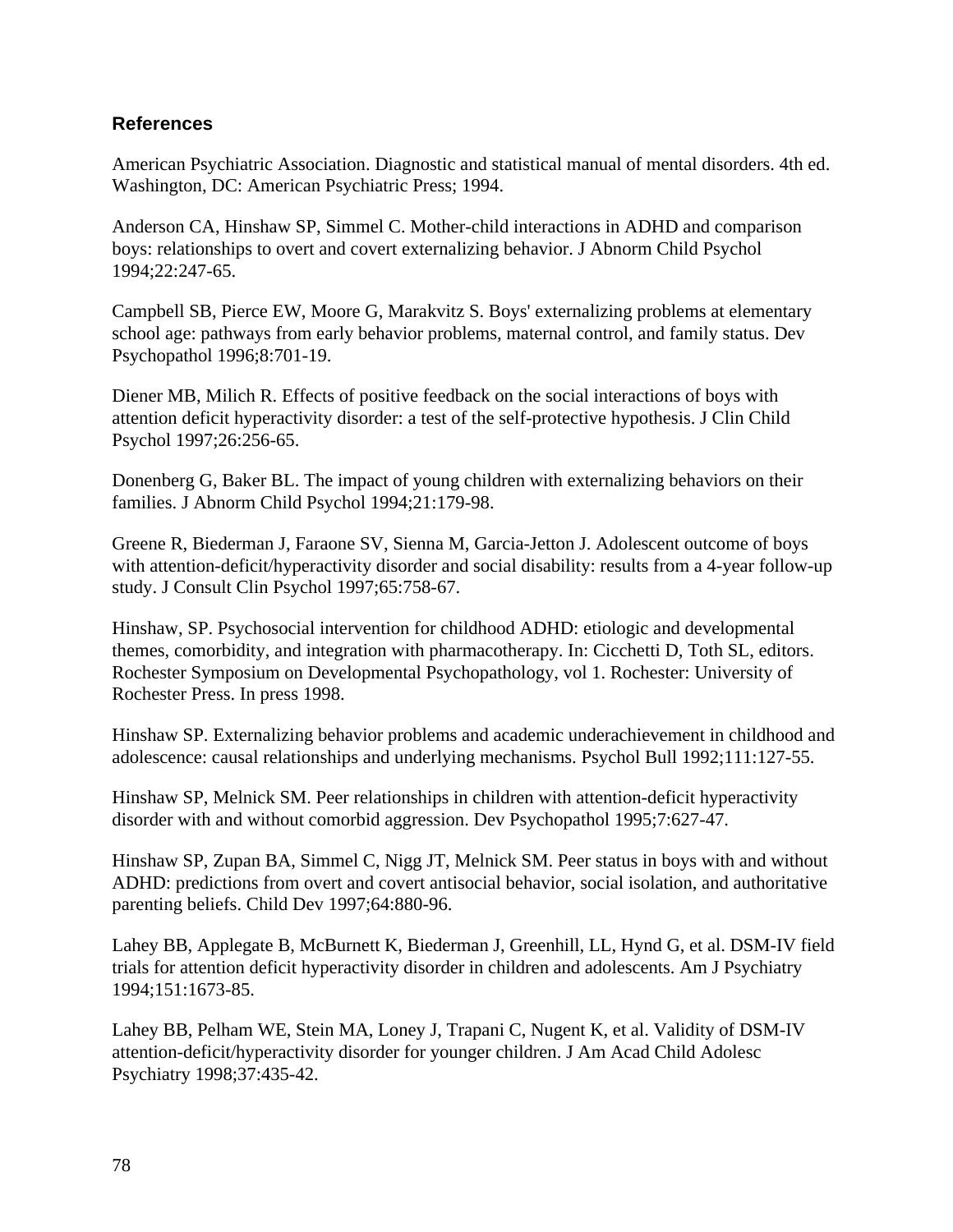Matheny AP, Fisher JE. Behavioral perspectives on children's accidents. In: Wolraich ML, Routh DK, editors. Advances in developmental and behavioral pediatrics. Vol. 5. Greenwich (CT): JAI Press; 1984.

Milich R, Landau S. The role of social status variables in differentiating subgroups of hyperactive children. In: Bloomingdale LM, Swanson JM, editors. Attention deficit disorder. Vol. 4. Oxford: Pergamon Press; 1989. p. 1-16.

Parker JG, Asher SR. Peer relations and later personal adjustment: Are low-accepted children at risk? Psychol Bull 1987;102:357-89.

Paternite CE, Loney J, Roberts MA. A preliminary validation of subtypes of DSM-IV attentiondeficit/hyperactivity disorder. J Attention Disord 1996;1:70-86.

Slomkowski C, Klein RG, Mannuzza S. Is self-esteem an important outcome in hyperactive children? J Abnorm Child Psychol 1995;23:303-15.

Treuting J, Hinshaw SP. Depression and self-esteem in boys with ADHD: relationships with comorbid aggression and explanatory attributional mechanisms. Manuscript submitted for publication. Berkeley: University of California; 1998.

Whalen CK, Henker B. The social profile of attention-deficit hyperactivity disorder: five fundamental facets. Child Adolesc Psychiatr Clin N Am 1992;1:395-410.

Wheeler J, Carlson CL. The social functioning of children with ADD with hyperactivity and ADD without hyperactivity: a comparison of their peer relationships and social deficits. J Emot Behav Disord 1994;2:2-12.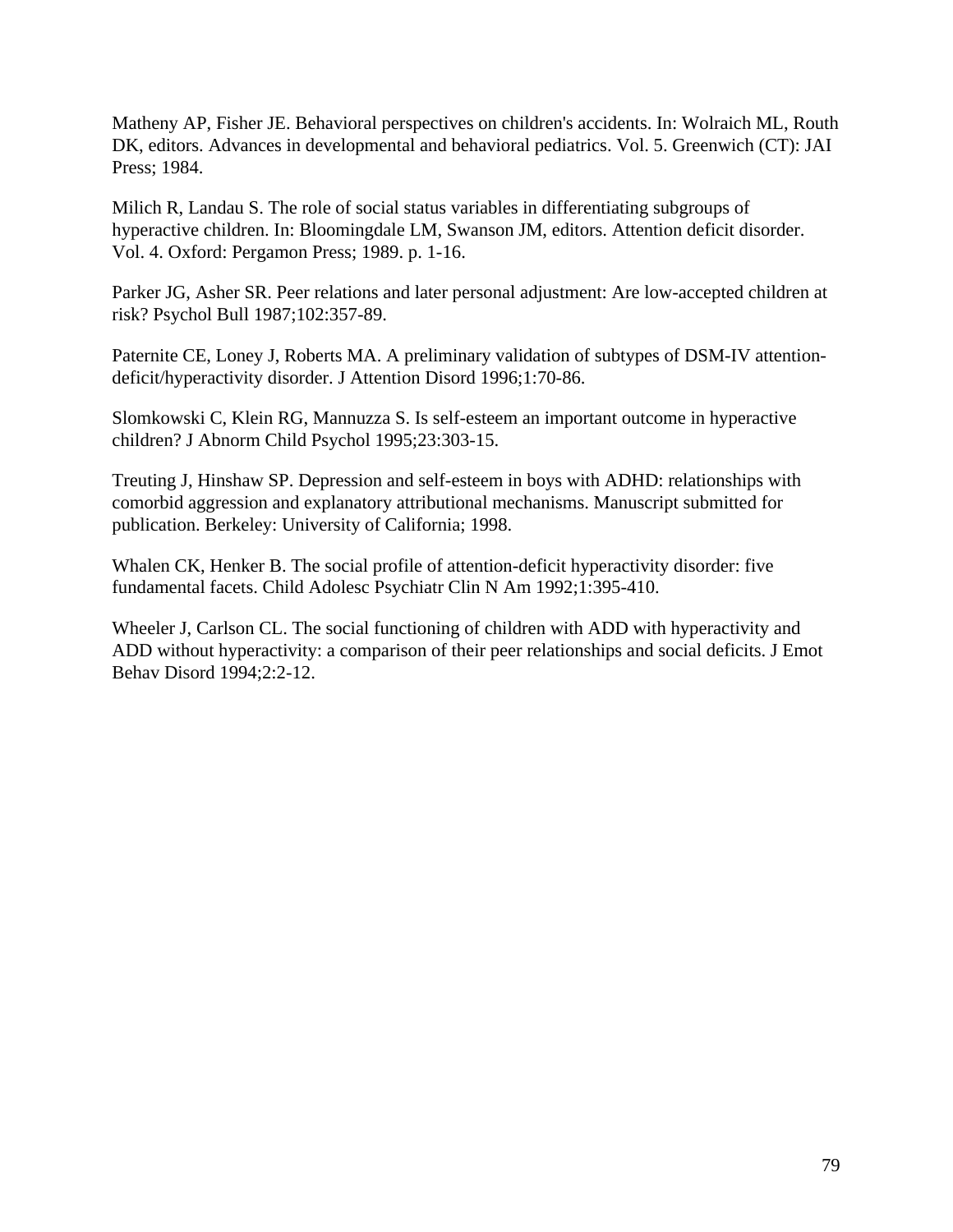## **The Impact of Attention Deficit Hyperactivity Disorder on Social and Vocational Functioning in Adults**

## **Charlotte Johnston, Ph.D.**

This paper addresses the impairments associated with attention deficit hyperactivity disorder (ADHD) in adulthood, with an emphasis on functioning in social and occupational roles. In the first section, general issues in the study of ADHD in adulthood are considered, and a framework for the evaluation of the available literature is provided. The middle portions of the paper review data from both prospective and retrospective studies of functioning in adults with ADHD. Case studies and clinical descriptions are used to supplement areas where the empirical literature is sparse. The strengths, weaknesses, and comparability of the designs and methodologies of the various studies will also be considered. The paper concludes with recommendations for future research.

In the past 10 years, the persistence of ADHD into adulthood has been increasingly recognized (Wender, 1997). Although not entirely resolved, advances have been made in developing criteria for reliable and valid diagnosis of the condition in adulthood (Kane, Mikalac, Benjamin, et al., 1990; Ward, Wender, Reimherr, 1993). Beyond issues of identification of the disorder, most studies of the impact of ADHD in adulthood have examined the prevalence of the disorder, its psychiatric comorbidities, and the use of medication for its treatment. The impact of ADHD on adult academic and occupational outcomes and functioning in interpersonal areas is less well studied. However, several sources of data offer insight and converge to suggest that the profile of interpersonal and academic/vocational problems associated with the disorder is similar across the lifespan.

One source of data regarding the impact of ADHD on social and occupational functioning in adults comes from prospective studies that have followed children diagnosed with ADHD into adulthood. For example, Weiss and Hechtman (1993) conducted 5-, 10-, and 15-year followups of children diagnosed with ADHD. Data gathered when participants were 25 years of age indicated that, compared with controls, the young adults in the ADHD group had completed less education, were rated by their employers as having more work-related difficulties (e.g., trouble completing tasks), had more often quit or been laid off from their employment, and held lower status jobs. In addition, the adults in the ADHD group had more social skills difficulties (e.g., as assessed in simulated job interviews or heterosexual interactions). Mannuzza and colleagues (1997) have also provided prospective data on the outcome of children diagnosed with ADHD and confirm the findings of less schooling and lower occupational ranks for these children as young adults compared with controls. This impact on vocational functioning has significant legal and societal ramifications. For example, a recent survey of calls to an international toll-free consulting service that provides information on job accommodations indicated that between 1993 and 1995, there was a 407 percent increase in calls related to the impact of ADHD on adult work performance (Means, Stewart, Dowler, 1997).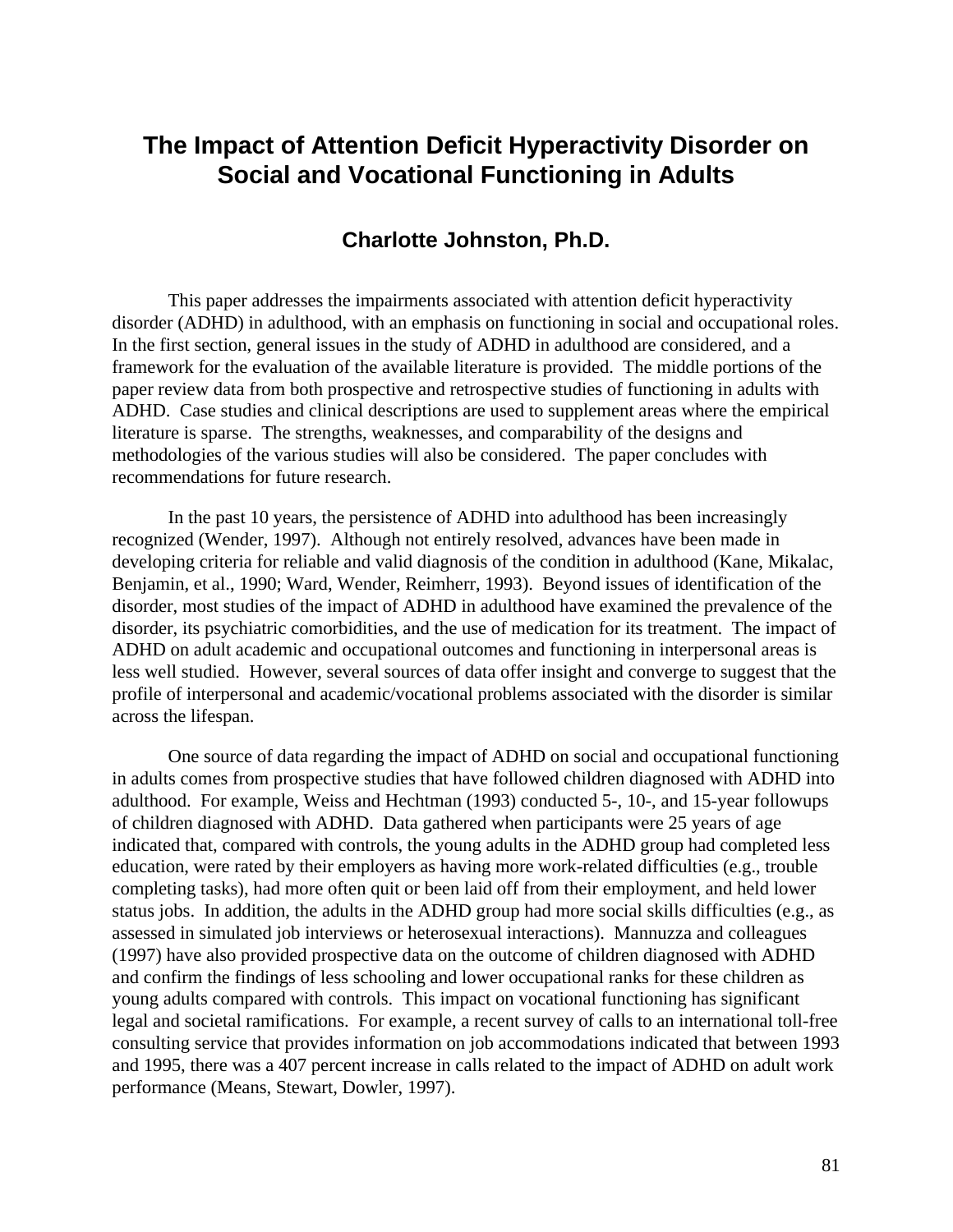Other information concerning the impact of ADHD in adulthood comes from studies of adults who are usually self-referred to mental health centers and have been diagnosed with ADHD on the basis of current functioning and retrospective accounts of childhood behavior. As in the prospective studies, educational and occupational functioning is noted to be impaired in adults with ADHD compared with controls (Barkley, Murphy, Kwasnik, 1996; Roy-Byrne, Scheele, Brinkley, et al., 1997). Studies using samples of adults with ADHD diagnosed retrospectively have also found elevated rates of divorce, separation, and marital dissatisfaction compared with controls (Biederman, Faraone, Spencer, et al., 1993; Murphy, Barkley, 1996). The few reports of the impact of ADHD on parenting indicate impairment in child-rearing strategies, parent-child relationships, and couples' co-parenting (e.g., Arnold, O'Leary, Edwards, 1997; Evans, Vallano, Pelham, 1994).

The impact of ADHD in adulthood can also be discerned from reports of elevated rates of the disorder among adults suffering from problems such as gambling, depression, and alcoholism. Finally, genetic and familial transmission studies reveal that many parents of children with ADHD also suffer from the disorder; therefore, characteristics of these parents will be reviewed briefly.

Regarding recommendations for the future, an argument is made for more extensive and well-controlled research into the social and occupational impact of ADHD in adulthood. Specific recommendations include the need for a consensus regarding adult diagnostic criteria, resolution of the existing discrepancies in characteristics of childhood-identified samples versus samples identified in adulthood, greater consideration of the impact of comorbidities, and extension of research beyond young adulthood and beyond samples of predominantly white middle-class males.

#### **References**

Arnold EH, O'Leary SG, Edwards GH. Father involvement and self-reported parenting of children with attention deficit-hyperactivity disorder. Consult Clin Psychol 1997;65:337-42.

Barkley RA, Murphy KR, Kwasnik D. Psychological adjustment and adaptive impairments in young adults with ADHD. J Attention Disorders 1996;1:41-54.

Biederman J, Faraone SV, Spencer T, Wilens T, Norman D, Lapey KA, et al. Patterns of psychiatric comorbidity, cognition, and psychosocial functioning in adults with attention deficit hyperactivity disorder. Am J Psychiatry 1993;150:1792-8.

Evans SW, Vallano G, Pelham W. Treatment of parenting behavior with a psychostimulant: a case study of an adult with attention-deficit hyperactivity disorder. J Child Adolesc Psychopharmacol 1994;4:64-9.

Kane R, Mikalac C, Benjamin S, Barkley RA. Assessment and treatment of adults with ADHD. In: Barkley RA. Attention deficit hyperactivity disorder. New York: Guilford Press; 1990. p. 613-54.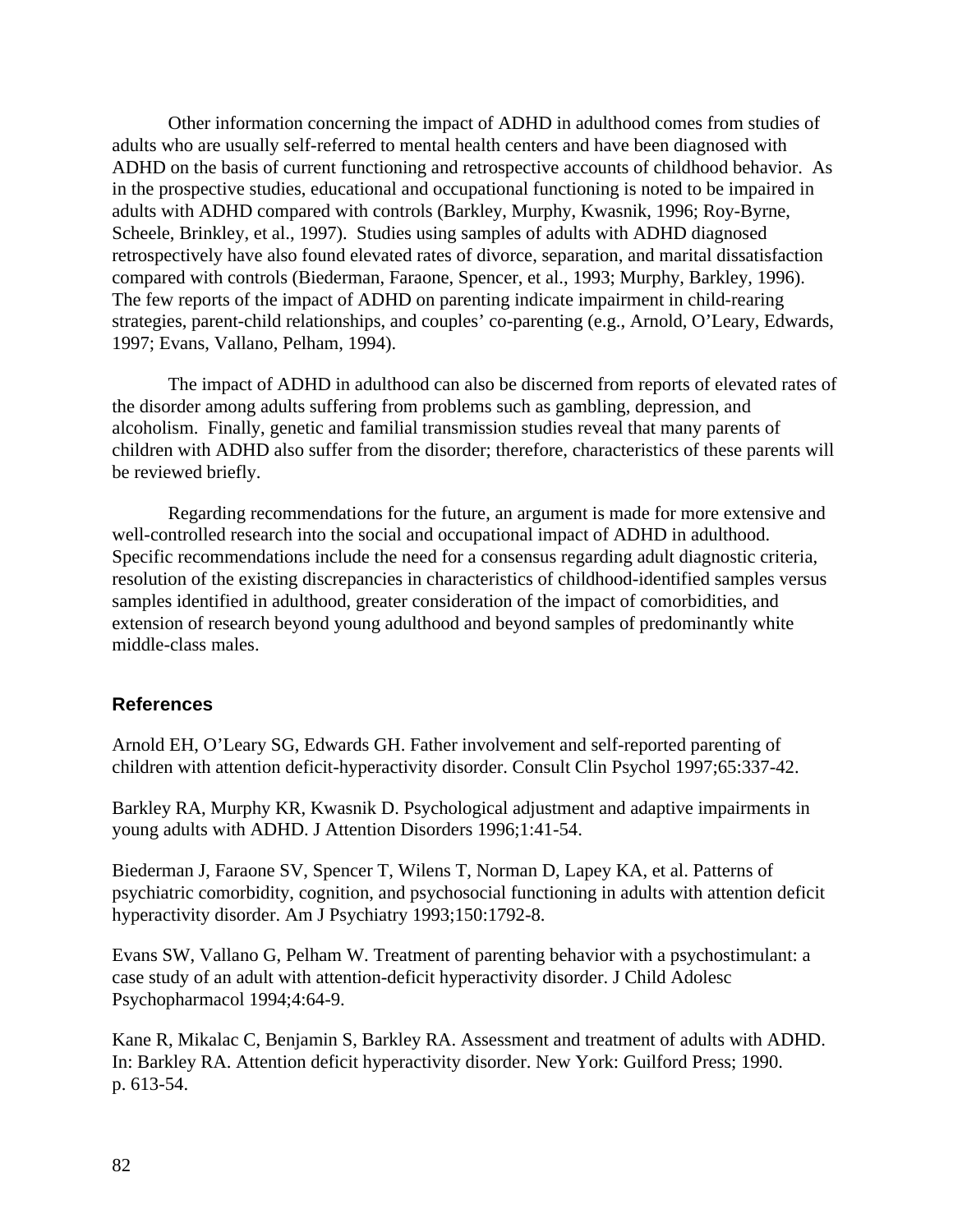Mannuzza S, Klein RG, Bessler A, Malloy P, Hynes ME. Educational and occupational outcome of hyperactive boys grown up. J Am Acad Child Adolesc Psychiatry 1997;36:1222-7.

Means CD, Stewart SL, Dowler DL. Job accommodations that work: a follow-up study of adults with attention deficit disorder. J App Rehab Counseling 1997;28:13-7.

Murphy K, Barkley RA. Attention deficit hyperactivity disorder adults: comorbidities and adaptive impairments. Compr Psychiatry 1996;37:393-401.

Roy-Byrne P, Scheele L, Brinkley J, Ward N, Wiatrack C, Russo J, et al. Adult attention-deficit hyperactivity disorder: assessment guidelines based on clinical presentation to a specialty clinic. Compr Psychiatry 1997;38:133-40.

Ward MF, Wender PH, Reimherr FW. The Wender Utah Rating Scale: an aid in the retrospective diagnosis of childhood attention deficit hyperactivity disorder. Am J Psychiatry 1993;150:885-90.

Weiss G, Hechtman LT. Hyperactive children grown up. 2nd ed. New York: Guilford Press; 1993.

Wender P. Attention deficit hyperactivity disorder in adults: a wide view of a widespread condition. Psychiatric Annals 1997;27:556-62.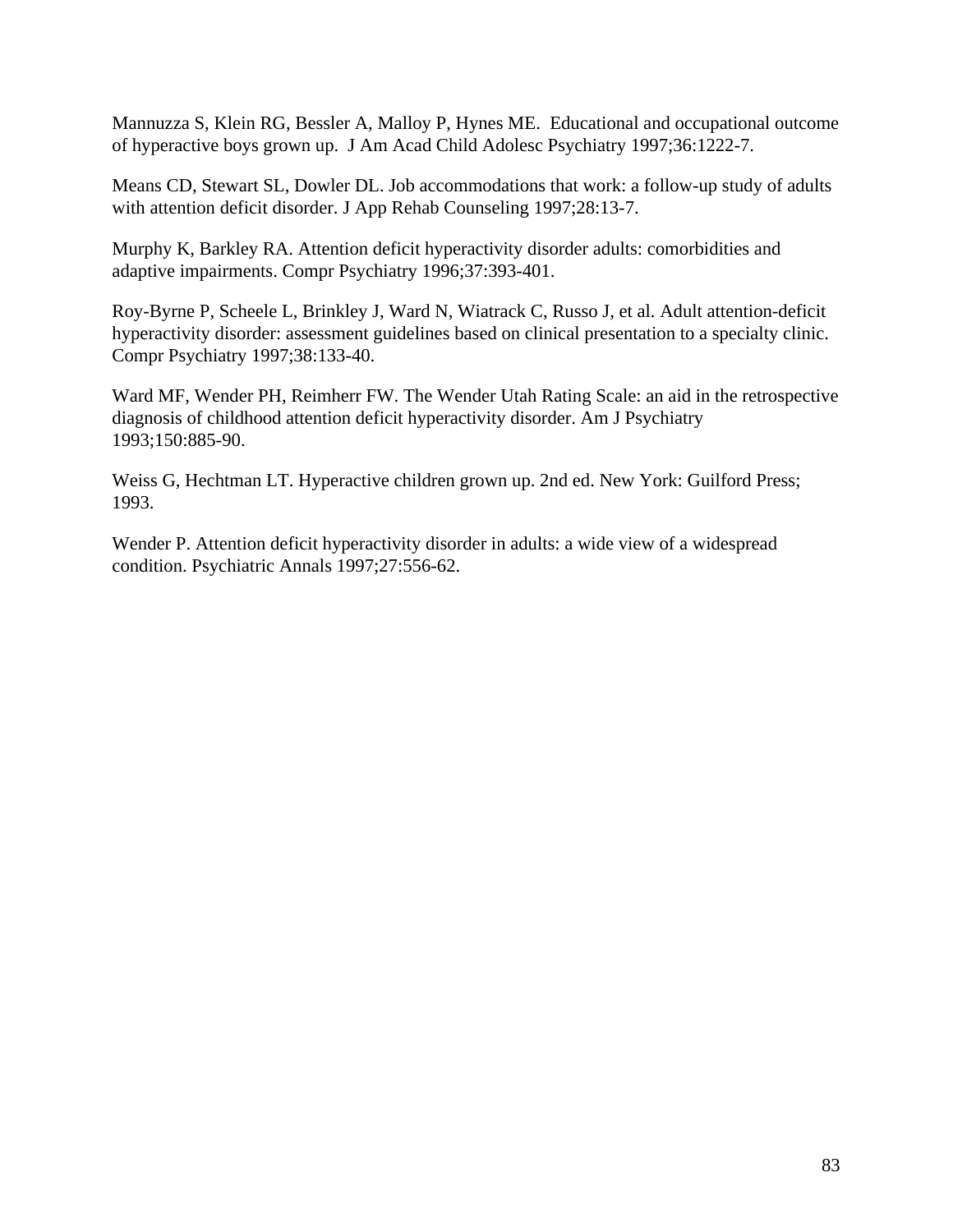## **Stimulant Medications**

## **Laurence L. Greenhill, M.D.**

The most commonly prescribed medication treatments for attention deficit hyperactivity disorder (ADHD) are the psychostimulants, including methylphenidate (Ritalin), amphetamine (Dexedrine and Adderall), and pemoline (Cylert). Prescribing patterns suggest that stimulants are a mainstay of treatment for ADHD children. Outpatient visits devoted to ADHD increased from 1.6 to 4.2 million per year during the years 1990 to 1993 (Swanson, Lerner, Williams, 1995). During those visits, 90 percent of the children were given prescriptions, 71 percent of which were for the stimulant methylphenidate (MPH). MPH production in the United States increased from 1,784 kg to 5,110 kg during the same time period, so that over 10 million prescriptions for MPH were written in 1996 (Vitiello, Burke, in press), and epidemiological surveys have estimated that U.S. school-age children's 12-month stimulant prescription prevalence ranges from 6 percent urban (Safer, Zito, Fine, 1996) to 7 percent rural (Angold, Costello, 1997).

Psychostimulant use has increased over the past 12 years, and this has raised concerns at the U.S. Drug Enforcement Administration (DEA)—which regulates their production—about the risk of abuse and diversion. Production of MPH has tripled over a 10-year period, and 90 percent of U.S.-produced MPH is used in this country.

Increased MPH use could mean increases in ADHD prevalence, a change in the ADHD diagnosis, improved recognition of ADHD by physicians, broadened indications for use, or an increase in drug diversion and prescription for profit or abuse (Goldman, Genel, Bezman, et al., 1998). Analyses of managed care datasets reveals a 2.5-fold increase in prescribing in the 1990 to 1995 time period, accounted for by longer durations of treatment, inclusion of girls and those with predominantly inattentive symptoms, and treatment of high school students (Safer, Zito, Fine, 1996). Estimates suggest that 2.8 percent of U.S. youth between the ages of 5 and 18 years were taking the medication in 1995 (Goldman, Genel, Bezman, et al., 1998).

Although the abuse liability of MPH and other stimulants has been established in animal research, the evidence that MPH's ability to generate euphoria and lead to abuse is less clear. National surveys indicate that snorting ground-up MPH tablets does occur among high school seniors, although it occurs far less frequently than marijuana or cocaine use (Loney, Milich, 1982); however, the lifetime nonmedical use has remained constant at 1 percent for years (Goldman, Genel, Bezman, et al., 1998). Analyses of annual school surveys of drug use and the Drug Abuse Warning network data on emergency room visit monitoring have not suggested growing abuse of MPH (Goldman, Genel, Bezman, et al., 1998).

A delay in setting production quotas, coupled with the increase in stimulant prescribing in the United States, led to shortages in 1993. Parent support groups then filed a petition to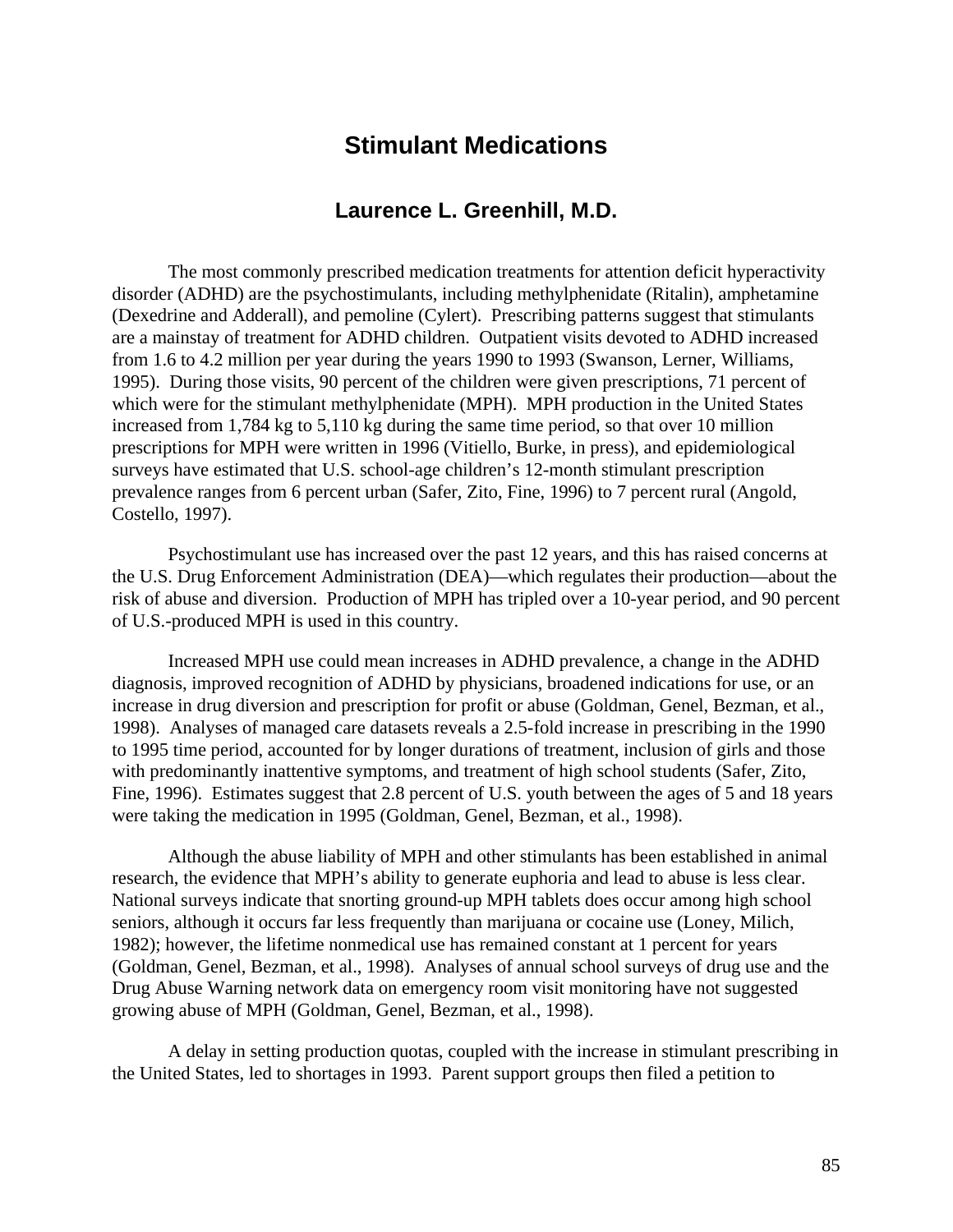declassify MPH (Horn, Parker, Evans, et al., 1994). Although this failed, procedures for final quota notice approval were improved (Goldman, Genel, Bezman, et al., 1998).

Epidemiologically based surveys that include child diagnoses and treatment services have been used to evaluate whether stimulant drugs are overused or misused in the United States. One survey in four different communities found only one-eighth of children with diagnosed ADHD received adequate stimulant treatment (Jensen, Kettle, Roper, et al., 1998), while another survey in rural North Carolina found that many school-age children on stimulants did not meet criteria for ADHD (Angold, Costello, 1997).

#### **Pharmacology**

The psychostimulants in clinical use for treatment of children with ADHD have putative effects on central norepinephrine (NE) pathways (Pliszka, McCracken, Maas, 1996). Their action may enhance the functioning of executive control processes, overcoming the deficits in inhibitory control and working memory reported in children with ADHD (Douglas, Barr, Amin, et al., 1988). These effects are brief because of the rapid absorption and metabolism of these drugs (Patrick, Mueller, Gualtieri, et al., 1987) and do not continue after the stimulant has been stopped. The pharmacodynamic (PD) effects of the immediate-release (IR) formulations of MPH, Dexedrine, and Adderall appear within 30 minutes, reach a peak within 1 to 3 hours, and are gone in 5 hours (Swanson, Wigal, Greenhill, et al., 1998), making in-school dosing a necessity, despite the resulting problems of peer ridicule and added adult supervision requirements. Sustained-release formations of MPH, Dexedrine, and pemoline have been shown to have effects on attention up to 9 hours after dosing (Pelham, Greenslade, Vodde-Hamilton, et al., 1990). However, clinicians have not found that these drugs successfully cover the entire school day with only one morning administration. In addition, hepatoxicity has been reported for children chronically treated with pemoline (Berkovitch, Pope, Phillips, et al., 1995; Wroblewski, Leary, Phelan, et al., 1992).

#### **Short-Term Efficacy**

Over 170 controlled studies involving more than 6,000 school-age children—all but 22 lasting no more than 12 weeks (Schachar, Tannock, 1993)—have demonstrated that 70 percent respond when a single stimulant is tried (Spencer, Biederman, Wilens, et al., 1996). Compared with placebo in short-term, double-blind trials, stimulants demonstrate robust efficacy in improving both ADHD symptoms and associated conditions (Spencer, Biederman, Wilens, et al., 1996; Greenhill, 1998; Jacobvitz, Sroufe, Stewart, et al., 1990; Swanson, 1993). Effect sizes in short-term trials range from 0.8 to 1.0 standard deviations on teacher reports (Thurber, Walker, 1983; Elia, Borcherding, Rapoport, et al., 1991) for both methylphenidate and dextroamphetamine. The beneficial effects of stimulants on behavior and attention reported for children with ADHD also have been shown for children with other disorders and with normals (Rapoport, Buchsbaum, Weingartner, et al., 1980), so their clinical actions are neither "paradoxical" nor specific for ADHD. Clinicians should not use a positive response to stimulants to diagnose ADHD in children. Stimulant medications continue to play a therapeutic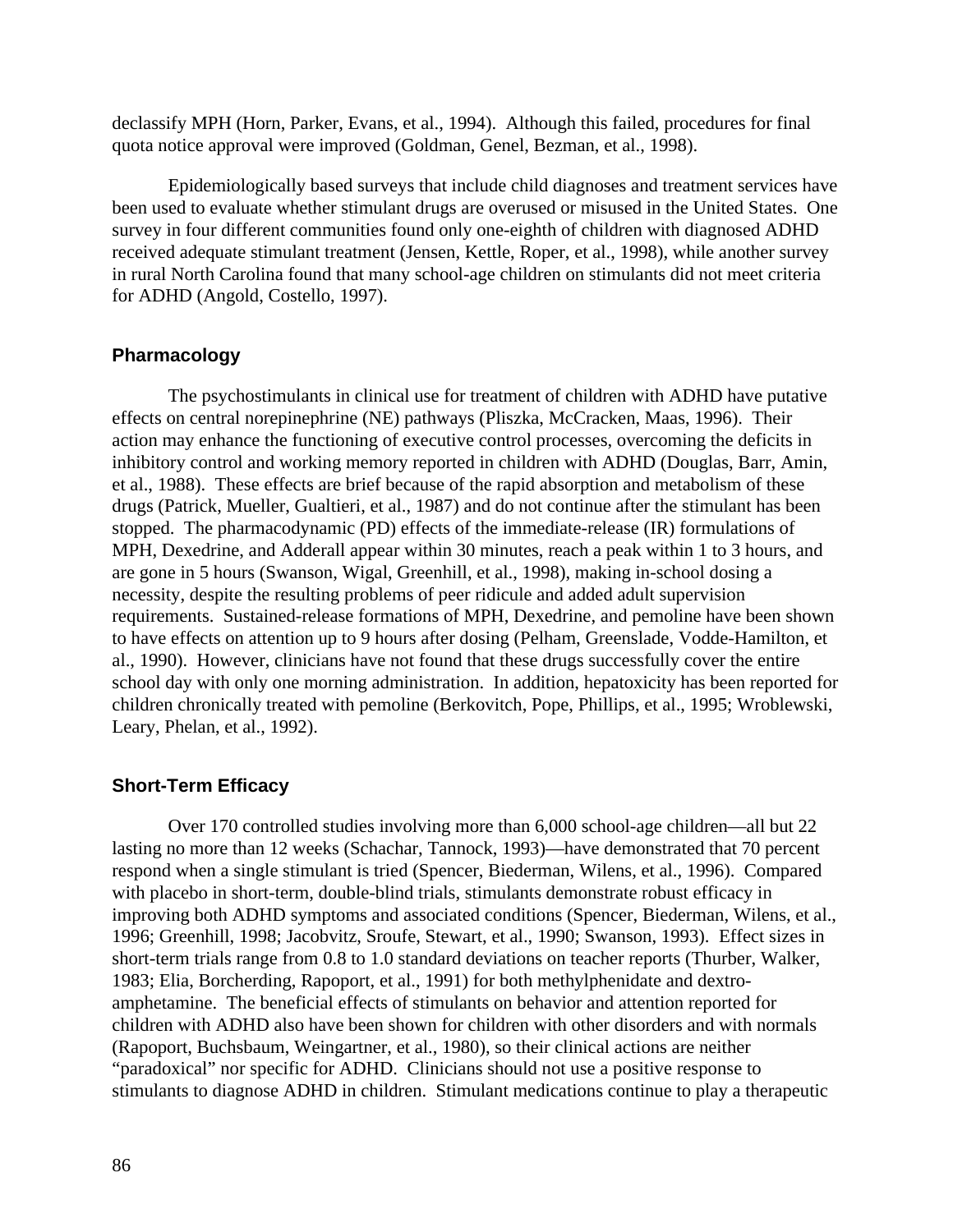role in other medical conditions, such as narcolepsy and depression (Goldman, Genel, Bezman, et al., 1998).

Stimulant medications ameliorate disruptive ADHD behaviors cross-situationally (classroom, lunchroom, playground, and home) when repeatedly administered throughout the day in short-term trials. In the classroom, stimulants decrease interrupting, fidgetiness, and finger tapping; increase on-task behavior (Abikoff, Gittelman, 1985); and ameliorate peer nomination rankings (Whalen, Henker, Buhrmester, et al., 1989). On the playground, stimulants reduce overt aggression (Gadow, Nolan, Sverd, et al., 1990), covert aggression (Hinshaw, Heller, McHale, 1992), and signs of conduct disorder (Klein, Abikoff, Klass, et al., 1997) and increase attention during baseball (Richters, Arnold, Abikoff, et al., 1995). At home, stimulants improve parentchild interactions and compliance (Barkley, 1989). Stimulants decrease response variability and impulsive responding on cognitive tasks, increase the accuracy of performance, and improve short-term memory, reaction time, seatwork computation, problem-solving games with peers, and sustained attention. Studies of time-action stimulant effects show a different pattern of improvement for behavioral and attentional symptoms, with behavior affected more than attention (Swanson, Wigal, Greenhill, et al., 1998). While stimulant drugs show a large 0.8 to 1.0 effect size for behavioral measures, smaller 0.6 to 0.8 effect sizes are reported on cognitive measures (Spencer, Biederman, Wilens, et al., 1996).

Although there is a large database of controlled stimulant medication studies attesting to the overall efficacy and safety of these medications in children with ADHD, most data are groupbased and do not inform the clinician about fine points of management for the individual patient (Greenhill, Abikoff, Conners, et al., 1996). Questions remain unanswered about the best dose to initiate treatment in young children; how to identify the optimal stimulant drug for preschoolers; how to determine whether twice-daily or three-times-daily dosing is best; how to choose to increase, decrease, or keep the stimulant dose the same throughout the day; and whether to stop stimulants at the first sign of a motor tic.

Multimodal therapy, which combines stimulant medication therapies with parent training, educational, or school-based interventions (Horn, Ialongo, Pascoe, et al., 1991), has not been shown in recent studies (Schachar, 1998; Abikoff, Hechtman, 1998; Jensen, Arnold, Cantwell, et al., 1998) to be superior to medication, despite the assertions of its superiority in the majority of review articles (Richters, Arnold, Abikoff, et al., 1995).

#### **Limitations of Published Studies of Stimulants for Children With ADHD**

Despite the large number of published stimulant trials in school-age children, many issues remain unanswered. The majority of controlled trials of stimulants in ADHD have been run for less than 3 months (Schachar, Tannock, 1993), so the risk-benefit ratio of stimulants during chronic, maintenance treatment is largely unknown. Clinicians are unable to predict response from patient characteristics (Buitelaar, Gary, Swaab-Barneveld, et al., 1995); stimulant effects vary by domain (Pelham, Milich, 1991); there is a lack of consistent therapeutic effects across the IQ range (Aman, Marks, Turbott, et al., 1991); there are variable effects of other comorbid Axis I disorders on stimulant response (Pliszka, 1992); there is no widely accepted method for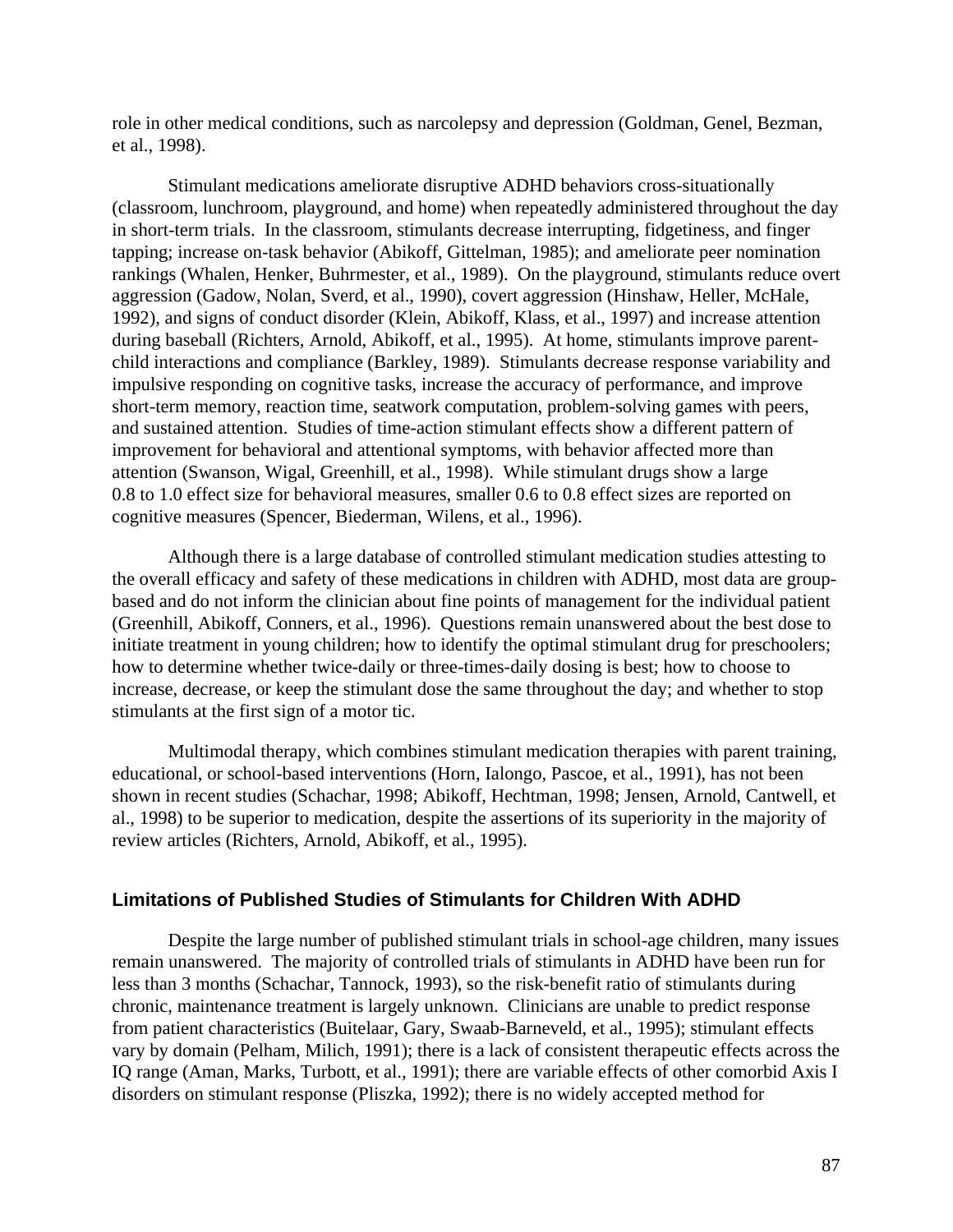managing short, time-action effects of stimulants with rapid changes during the school day (Swanson, Kinsbourne, Roberts, et al., 1978); the hepatoxicity of pemoline (Berkovitch, Pope, Phillips, et al., 1995) limits its use as a first-line treatment; and many parents are concerned about the potential abuse liability of psychostimulants. Most studies do not individually titrate medication doses to optimize each child's response. Similarly, most published studies rely on averaged group data to evaluate medication effects, possibly missing important subgroup differences in treatment response.

#### **Long-Term Treatment Effects of Stimulant Medications**

Although short-duration stimulant studies have shown robust efficacy, this has not been true for studies lasting longer than 3 months (McBride, Anderson, Hertzig, et al., 1989). Multiyear followup studies conducted in the 1970s failed to show the persistence of benefits in academic or social areas for children who stayed on stimulants. However, they were severely constrained by their retrospective methods and lack of nonstandard outcome measures or the monitoring of compliance with pill-taking (Schachar, Tannock, 1993). Futhermore, treatment programs for chonic conditions have their own difficulties. One study using triplicate prescription records showed that Suffolk County physicians most often prescribed only one 30-day stimulant per year, even though ADHD problems are stable and chronic over years (Sherman, 1991).

More recently conducted, long-duration randomized clinical trials have shown the maintenance of stimulant medication effects over periods ranging from 12 months (Gillberg, Melander, von Knorring, et al., 1997) to 24 months (Abikoff, Hechtman, 1998). The NIMH Multimodal Treatment Study of Children With Attention Deficit Hyperactivity Disorder (MTA Study) was established to examine the effects of long-duration treatment in children randomly assigned to four different groups, including stimulants alone or stimulants in combination with psychosocial interventions (multimodal therapy). This study will also allow an evaluation of the moderating effect of baseline patient characteristics on stimulant treatment response. To have sufficient power to address these questions, it utilized a large sample size of 576 children with ADHD gathered at multiple performance sites (Richters, Arnold, Abikoff, et al., 1995; Arnold, Jensen, Richters, et al., 1997). Including the MTA Study, four stimulant medication randomized controlled trials have been completed that have lasted 12 months or longer (Schachar, 1998; Abikoff, Hechtman, 1998; Arnold, Jensen, Richters, et al., 1997). These are depicted in Table 1.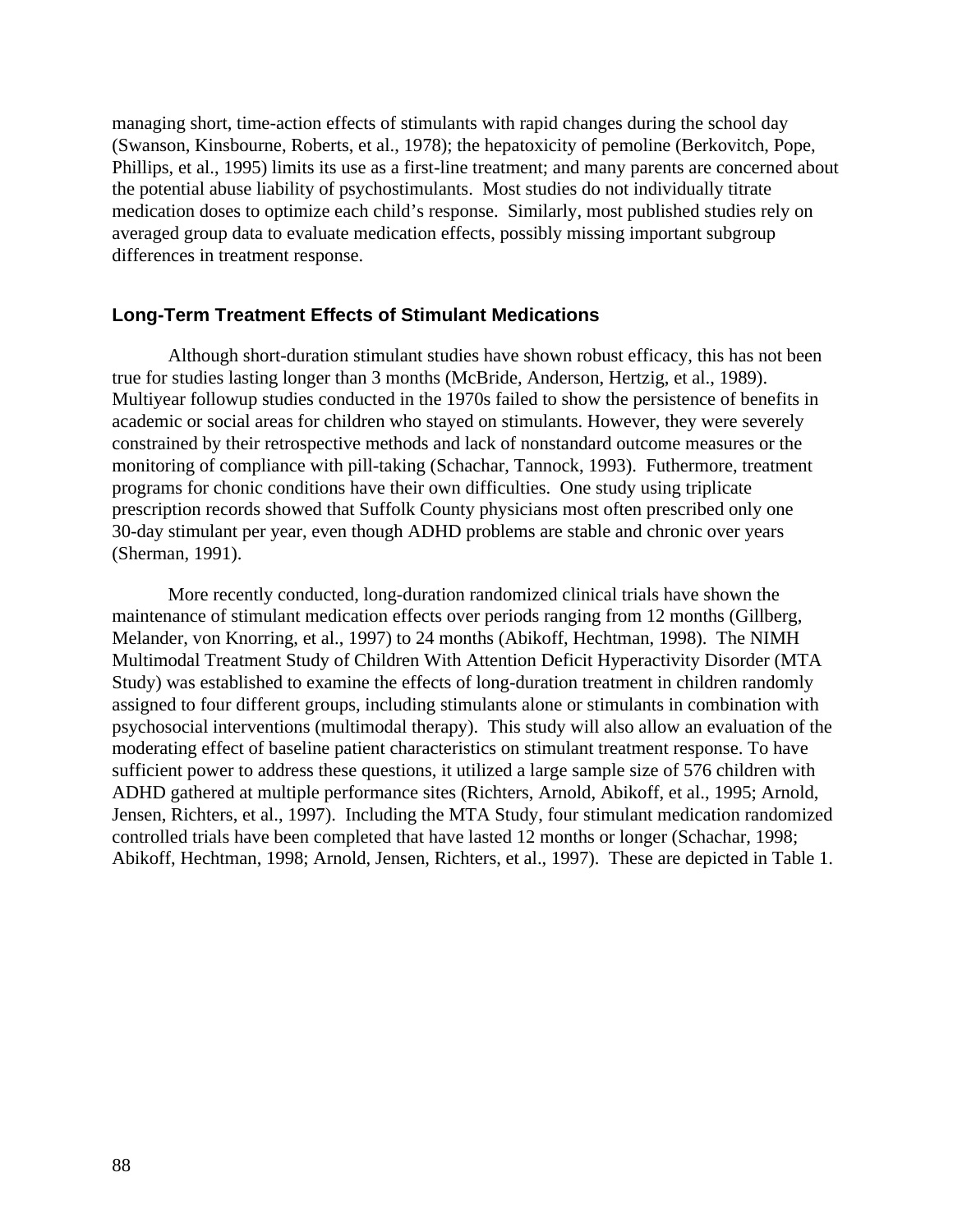| Study                  | Med Group<br>Number (Study<br>Total)  | Design                                        | <b>Duration</b><br>(Months) | Compliance                       | Total mg Daily<br>Dose<br>(schedule) | Measure                              | <b>Effect Size</b><br>at Study<br>End |
|------------------------|---------------------------------------|-----------------------------------------------|-----------------------------|----------------------------------|--------------------------------------|--------------------------------------|---------------------------------------|
| Abikoff 1998           | 33 (103) in med<br>only               | Parallel RCT                                  | 24                          | Saliva<br>Levels                 | 33.7 (TID)                           | Teacher CTRS                         | 2.7                                   |
| Gillberg 1997          | 56(62)                                | Double-blind<br>Discontinuation<br><b>RCT</b> | 15                          | N/A                              | 17(BID)<br>Amphetamine               | Teacher CTRS<br><b>Hyperactivity</b> | $27 - 40$<br>percent                  |
| Schachar<br>1998       | $24(91)$ in<br>$med + self-help$      | Parallel RCT                                  | 12                          | Pill Counts                      | $33.5$ (BID)                         | Telephone<br><b>Interview Probe</b>  | 0.7                                   |
| Jensen,<br>Arnold 1998 | 133 (576) in med Parallel RCT<br>only |                                               | 14                          | Saliva<br>Levels: Pill<br>Counts | 38.7 (TID)                           | <b>SNAP</b> Teacher<br>Hyperactivity | 1.4                                   |

## **Table 1.** Long-duration methylphenidate clinical trials in medication-only treatment arm: Within-subjects effects

Collectively, these studies show a persistence of medication effects over time, in contrast with earlier reports. Within-subject effect sizes reported after 12 to 24 months of MPH treatment resembled those previously reported in short duration studies (Thurber, Walker, 1983; Elia, Borcherding, Rapoport, et al., 1991). Domain of greatest improvement differs among studies, with some (Gillberg, Melander, von Knorring, et al., 1997) showing greater effects at home and another (Schachar, 1998) showing greater effects at school. The total mean MPH daily doses reported by three long-duration studies ranged between 33 and 37.5 mg. The Dexedrine study reported a mean dose one-half of this level, agreeing with the general ratio of Dexedrine to MPH doses. Family-initiated treatment discontinuation was associated with persistent stimulant drug side effects or assignment to placebo treatment. Surprisingly, attrition from placebo assignment is slow, allowing ample time for standard 8-week efficacy trials to be conducted.

## **Stimulant Adverse Events**

Adverse events in short-duration controlled stimulant studies of children with ADHD most often include insomnia, reduced appetite, stomachache, headache, and dizziness. They average 4 percent of those treated in short-term studies (Barkley, McMurray, Edelbrock, et al., 1990). A third, mid-afternoon dose of MPH added to the usual twice-daily regimen does not lead to additional sleep problems, although it may affect appetite (Meltzer, Arora, 1991). Staring, daydreaming, and irritability decrease with increasing stimulant dose. Children also develop motor tics while on stimulants, but it is not clear whether the medication caused the tics or unmasked an underlying condition. Other studies have shown inconsistent effects of stimulant medications on chronic tic disorder, such as Tourette's disorder (Castellanos, Giedd, Elia, et al., 1977). No consistent relationship has been found in short-term controlled studies between stimulant dose and the less frequently reported adverse events—behavioral rebound, motor tics, compulsive picking of nose or skin, emotional or cognitive constriction, and growth delays (Spencer, Biederman, Wilens, et al., 1996). One 12-month study reported a 15 percent incidence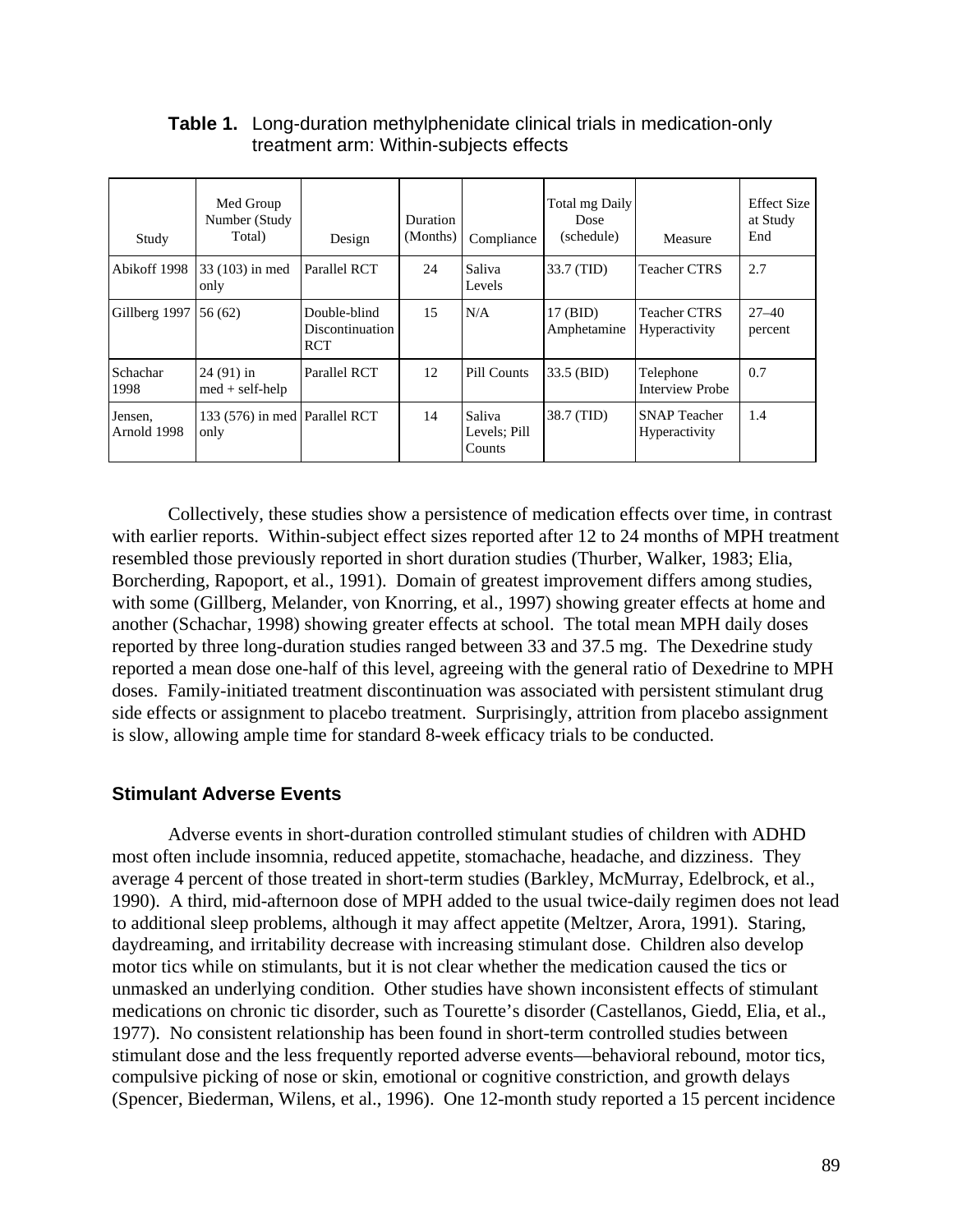of persistent and worsening side effects—over-focusing and affective symptoms—that eventually led to discontinuation of stimulants (Schachar, 1998), going against the popular notion that children adjust to adverse events of stimulant medications.

#### **Long-Term Risks of Stimulant Use**

Growth delays, particularly failure to attain weight at an expected rate during development (Gillberg, Melander, von Knorring, et al., 1997), have been cited as a possible longterm risk of stimulant treatment. These effects were thought to respond to short periods off drugs ("drug holidays") (Gittelman-Klein, Landa, Mattes, et al., 1988). However, prospective followup into adult life (Mannuzza, Klein, Bonagura, et al., 1991) has revealed no significant impairment of height attained among stimulant-treated children. A later single-observation, cross-sectional study of adolescents with ADHD suggested that untreated children with ADHD may show significantly slowed growth in early years, and later catch up, compared with nonaffected children (Spencer, Biederman, Harding, et al., 1996). In contrast, other long-term studies that incorporate pretreatment and multiple measures show a decrement in weight gain during stimulant treatment when MPH-treated children are compared with those on nondrug treatments (Schachar, 1998).

Hepatic tumors in rodents treated with high oral doses of 4 to 47 mg/kg of MPH (Dunnick, Hailey, 1995) have been reported. However, hepatic tumors are species-specific, and these MPH doses are far higher than ever used in treatment of children with ADHD. Furthermore, hepatic tumors have not been reported in children with ADHD treated with MPH and are exceedingly rare in preschool and school-age children. Other studies show hepatic damage in mice from high MPH doses, particularly when given with B-adrenergic agonist drugs (Roberts, Harbison, Roth, et al., 1994). Altered liver function tests and fulminant hepatoxicity were reported in 44 children treated with pemoline (Berkovitch, Pope, Phillips, 1995), which is 4 to 17 times the expected rate, leading to a warning placed in the drug's package insert.

#### **Summary**

The percentage of U.S. youth being treated with psychostimulants is well within the estimates of the prevalence of ADHD, which suggests that the increases in MPH prescribing do not represent overuse or diversion of stimulant medication. A recent AMA Council report concluded that more cases are being recognized and treated and the duration of treatment with stimulants is increasing (Goldman, Genel, Bezman, et al., 1998). Other surveys suggest that ADHD is being misdiagnosed at times, perhaps because the evaluation is not long enough or thorough enough or does not follow recently published guidelines (Dulcan, 1997). The safety, dosing, and efficacy of stimulant medication has been extensively studied across the lifespan (Spencer, Biederman, Wilens, et al., 1996). Stimulant medication provides short-term behavioral and academic improvement for symptoms of ADHD, but children must remain on stimulants long term to maintain these benefits. The risk-benefit of stimulant treatment in ADHD has been determined to be highly favorable (Goldman, Genel, Bezman, et al., 1998) but must be monitored on a continuous basis over time.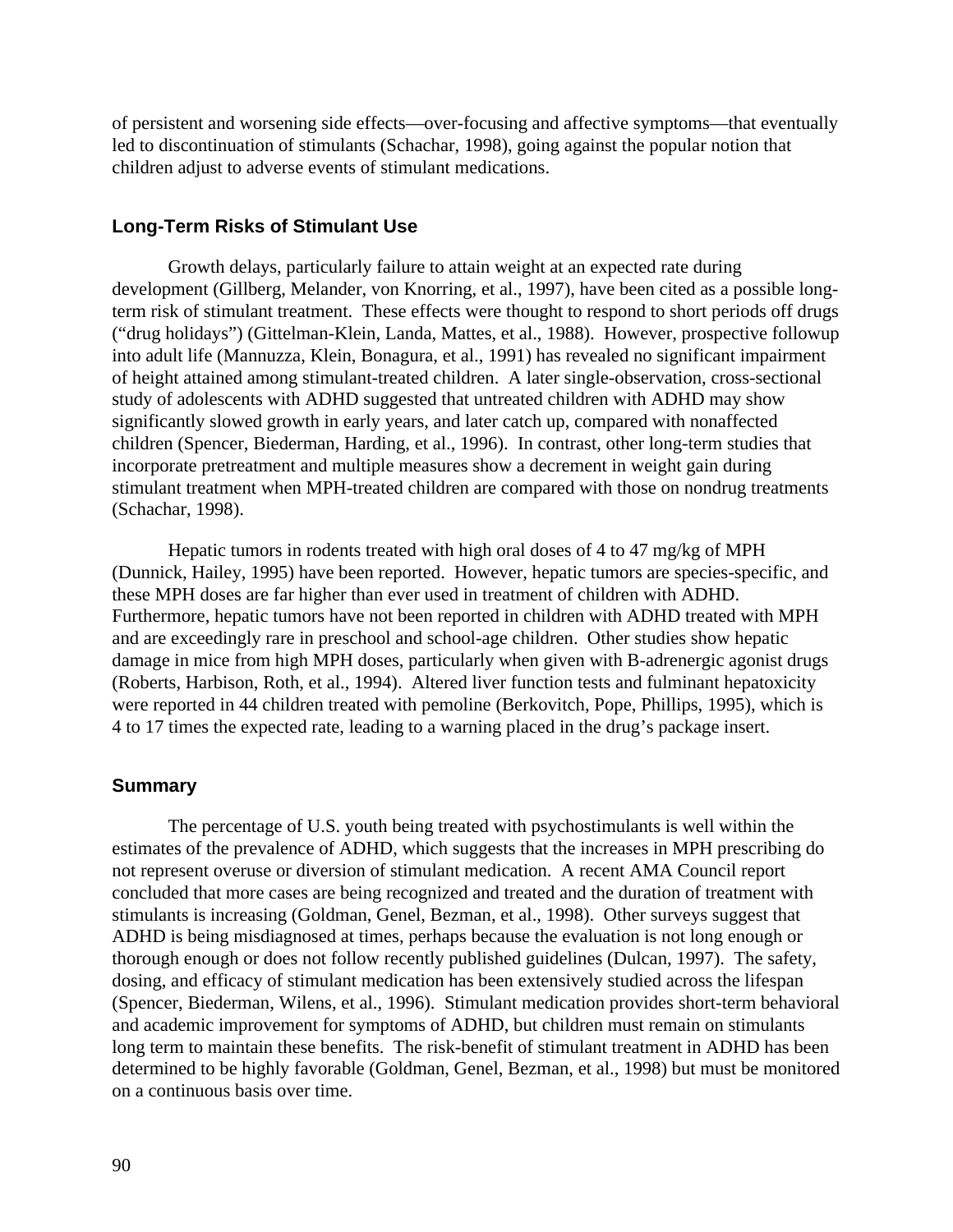## **References**

Abikoff H, Gittelman R. The normalizing effects of methylphenidate on the classroom behavior of ADHD children. J Abnorm Child Psychiat 1985;13:33-44.

Abikoff H, Hechtman L. Multimodal treatment for children with ADHD: effects on ADHD and social behavior and diagnostic status. Unpublished 1998.

Aman M, Marks R, Turbott S, Wilsher C, Merry S. Methylphenidate and thioridazine in intellectually subaverage children: effects on cognitive-motor performance. J Am Acad Child Adolesc Psychiatry 1991;30:816-24.

Angold A, Costello E. Stimulant medication: a general population perspective. Presented at the New Clinical Drug Evaluation Unit (NCDEU) Program Meeting; 1997 May 19; Boca Raton, Florida.

Arnold L, Jensen P, Richters J, et al. The National Institute of Mental Health collaborative multisite multimodal treatment study of children with attention-deficit hyperactivity disorder (MTA): II. Methods [abstract]. Arch Gen Psychiatry 1997;54:865-70.

Barkley RA. Hyperactive girls and boys: stimulant drug effects on mother-child interactions. J Child Psychol Psychiatry 1989;30(3):379-90.

Barkley RA, McMurray MB, Edelbrock CS, Robbins K. Side effects of MPH in children with attention deficit hyperactivity disorder: a systematic placebo-controlled evaluation. Pediatrics 1990;86:184-92.

Berkovitch M, Pope E, Phillips J, Koren G. Pemoline-associated fulminant liver failure: testing the evidence for causation [abstract]. Clin Pharmacol Ther 1995;57:696-8.

Buitelaar J, Van der Gaag RJ, Swaab-Barneveld H, Kuiper M. Prediction of clinical response to methylphenidate in children with attention-deficit hyperactivity disorder. J Am Acad Child Adolesc Psychiatry 1995;34:1025-32.

Castellanos X, Giedd J, Elia J, Marsh W, Ritchie G, Hamburger S, Rapoport J. Controlled stimulant treatment of ADHD and comorbid Tourette's syndrome: effects of stimulant and dose. J Am Acad Child Adolesc Psychiatry 1977;36(5):589-96.

Douglas VI, Barr RG, Amin K, O'Neill ME, Britton BG. Dose effects and individual responsivity to methylphenidate in attention deficit disorder. J Child Psychol Psychiatry 1988;29:453-75.

Dulcan M. Practice parameters for the assessment and treatment of children, adolescents, and adults with attention-deficit/hyperactivity disorder. American Academy of Child and Adolescent Psychiatry. J Am Acad Child Adolesc Psychiatry 1997;36:85S-121S.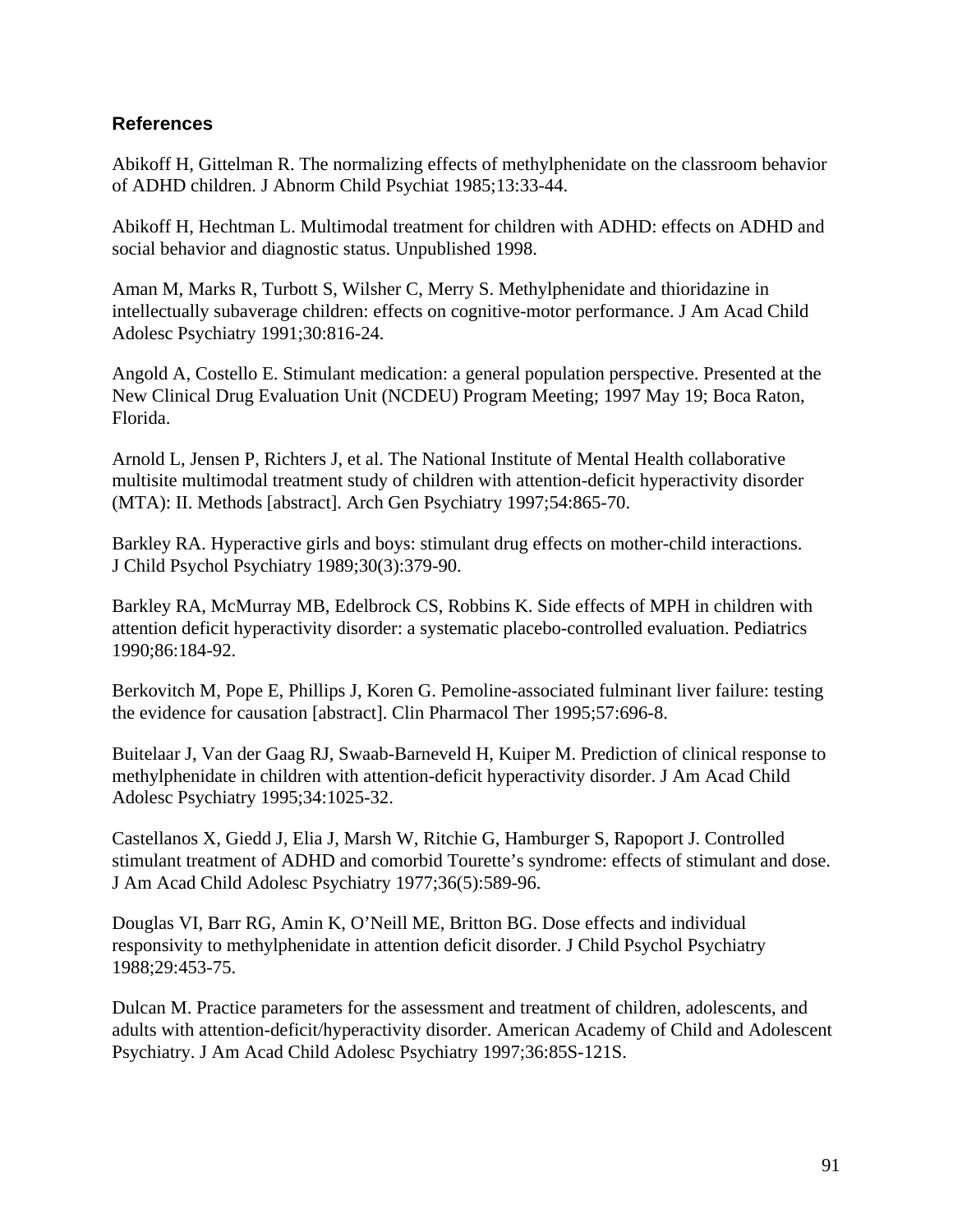Dunnick J, Hailey J. Experimental studies on the long-term effects of methylphenidate hydrochloride. Toxicology 1995;103:77-84.

Elia J, Borcherding BG, Rapoport JL, Keysor CS. Methylphenidate and dextroamphetamine treatments of hyperactivity: are there true non-responders? Psychiatry Res 1991;36:141-55.

Gadow KD, Nolan EE, Sverd J, Sprafkin J, Paolicelli L. Methylphenidate in aggressive-hyperactive boys: I. Effects on peer aggression in public school settings. J Am Acad Child Adolesc Psychiatry 1990;29(5):710-18.

Gillberg C, Melander H, von Knorring AL, Janols LO, Thernlund G, Hägglöf B, et al. Long-term stimulant treatment of children with attention-deficit hyperactivity disorder symptoms: a randomized, double-blind, placebo-controlled trial [abstract]. Arch Gen Psychiatry 1997;54:857-64.

Gittelman-Klein R, Landa B, Mattes JA, et al. Methylphenidate and growth in hyperactive children. Arch Gen Psychiatry 1988;45:1127-30.

Goldman LS, Genel M, Bezman RJ, Slanetz PJ. Diagnosis and treatment of attention-deficit/hyperactivity disorder in children and adolescents. Council on Scientific Affairs. American Medical Association. JAMA 1998;279:1100-7.

Greenhill LL. Childhood attention deficit hyperactivity disorder: pharmacological treatments. In: Nathan PE, Gorman J, editors. Treatments that work. Philadelphia: Saunders; 1998. p. 42-64.

Greenhill LL, Abikoff HB, Arnold LE, Cantwell DP, Conners CK, Elliott G, et al. Medication treatment strategies in the MTA: relevance to clinicians and researchers [abstract]. J Am Acad Child Adolesc Psychiatry 1996;35:444-54.

Hinshaw S, Heller T, McHale J. Covert antisocial behavior in boys with attention-deficit hyperactivity disorder: external validation and effects of methylphenidate. J Consult Clin Psychol 1992;60:274-81.

Horn WF, Ialongo NS, Pascoe JM, Greenberg G, Packard T, Lopez M, et al. Additive effects of psychostimulants, parent training, and self-control therapy with ADHD children. J Am Acad Child Adolesc Psychiatry 1991;30(2):233-40.

Horn WF, Parker H, Evans J, et al. Petition for rulemaking to reclassify methylphenidate from schedule II to Schedule III controlled substance and alternatively to eliminate all likely future methylphenidate shortages. Unpublished 1994.

Jacobvitz D, Sroufe LA, Stewart M, Leffert N. Treatment of attentional and hyperactivity problems in children with sympathomimetic drugs: a comprehensive review. J Am Acad Child Adolesc Psychiatry 1990;29(5):677-88.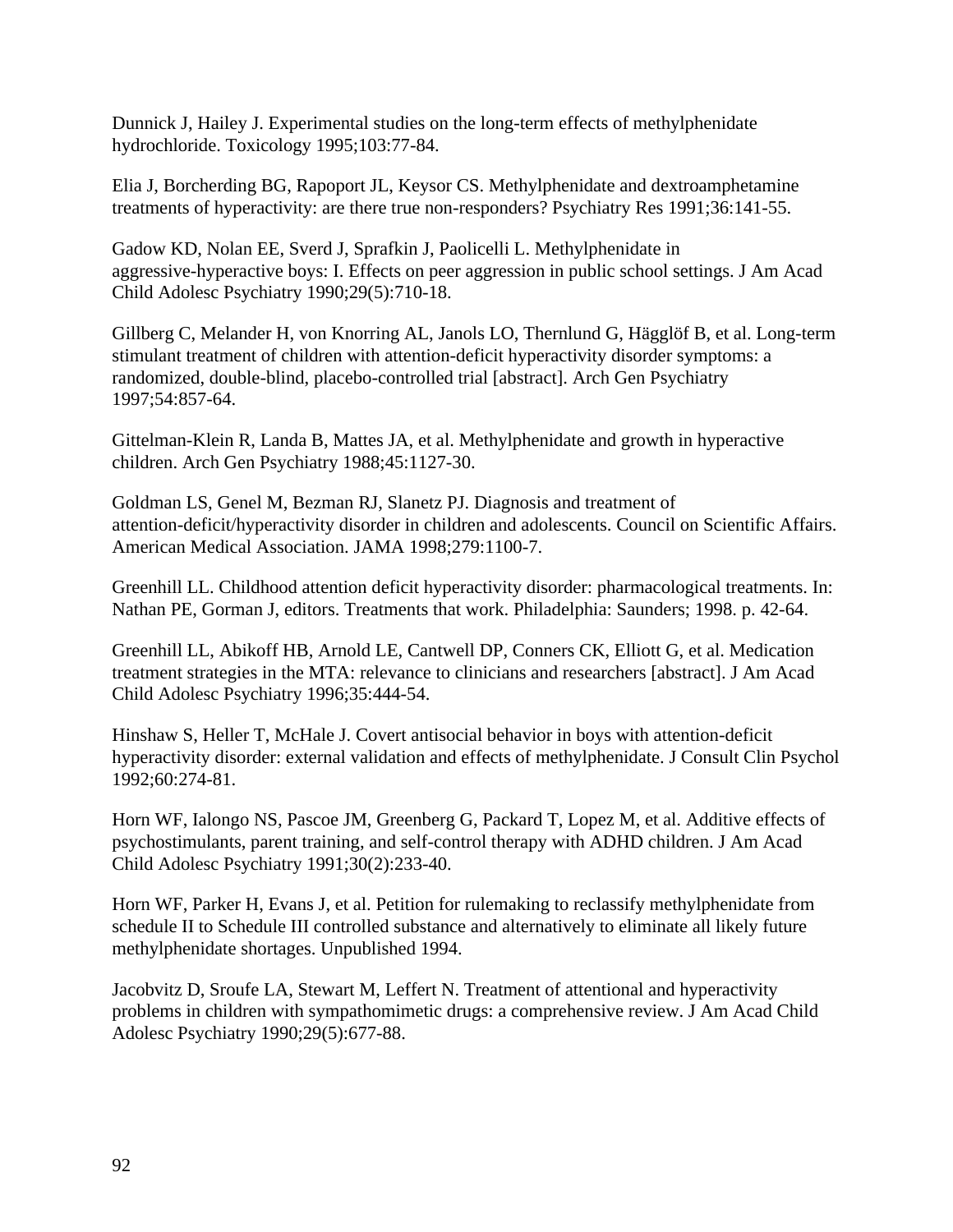Jensen P, Arnold L, Cantwell D, et al. National Institute of Mental Health collaborative multimodal treatment study of children with ADHD (the MTA) results. I. Intent-to-treat analyses. Unpublished 1998.

Jensen P, Kettle L, Roper M, et al. Suffer the restless children: ADHD and its treatment in 4 United States communities. Unpublished 1998.

Klein RG, Abikoff H, Klass E, Ganeles D, Seese LM, Pollack S. Clinical efficacy of methylphenidate in conduct disorder with and without attention deficit hyperactivity disorder [abstract]. Arch Gen Psychiatry 1997;54:1073-80.

Loney J, Milich R. Hyperactivity, inattention, and aggression in clinical practice. In Gadow K, Bialer I, editors. Advances in developmental and behavioral pediatrics. Vol. 3. Greenwich (CT): JAI Press; 1982.

Mannuzza S, Klein RG, Bonagura N, et al. Hyperactive boys almost grown up: V. Replication of psychiatric status. Arch Gen Psychiatry 1991;48:77-83.

McBride P, Anderson G, Hertzig M, et al. Serotonergic responsivity in male young patients with autistic behavior. Arch Gen Psychiatry 1989;46:213-21.

Meltzer H, Arora R. Platelet serotonin studies in affective disorders: evidence for a serotonergic abnormality? In: Sandler M, Coppen A, Harnett S, editors. 5-Hydroxytryptamine in psychiatry: a spectrum of ideas. New York: Oxford University Press; 1991. p. 23-55.

Patrick KS, Mueller RA, Gualtieri CT, et al. Pharmocokinetics and actions of methyphenidate. In: Meltzer HY, editor. Psychopharmacology: a third generation of progress. New York: Raven Press; 1987. p. 1387-95.

Pelham WE, Greenslade KE, Vodde-Hamilton MA, et al. Relative efficacy of long-acting stimulants on ADHD children: a comparison of standard methylphenidate, Ritalin-SR, Dexedrine spansule, and pemoline. Pediatrics 1990;86:226-37.

Pelham WE, Milich R. Individual differences in response to Ritalin in classwork and social behavior. In: Greenhill LL, Osman B, editors. Ritalin: theory and patient management. New York: Mary Ann Liebert Inc; 1991. p. 203-22.

Pliszka SR. Comorbidity of attention-deficit hyperactivity disorder and overanxious disorder. J Am Acad Child Adolesc Psychiatry 1992;31(2):197-203.

Pliszka SR, McCracken J, Maas J. Catecholamines in attention-deficit hyperactivity disorder: current perspectives. J Am Acad Child Adolesc Psychiatry 1996;35:264-72.

Rapoport JL, Buchsbaum MS, Weingartner H, et al. Dextroamphetamine: cognitive and behavioral effects in normal and hyperactive boys and normal men. Arch Gen Psychiatry 1980;37:933-43.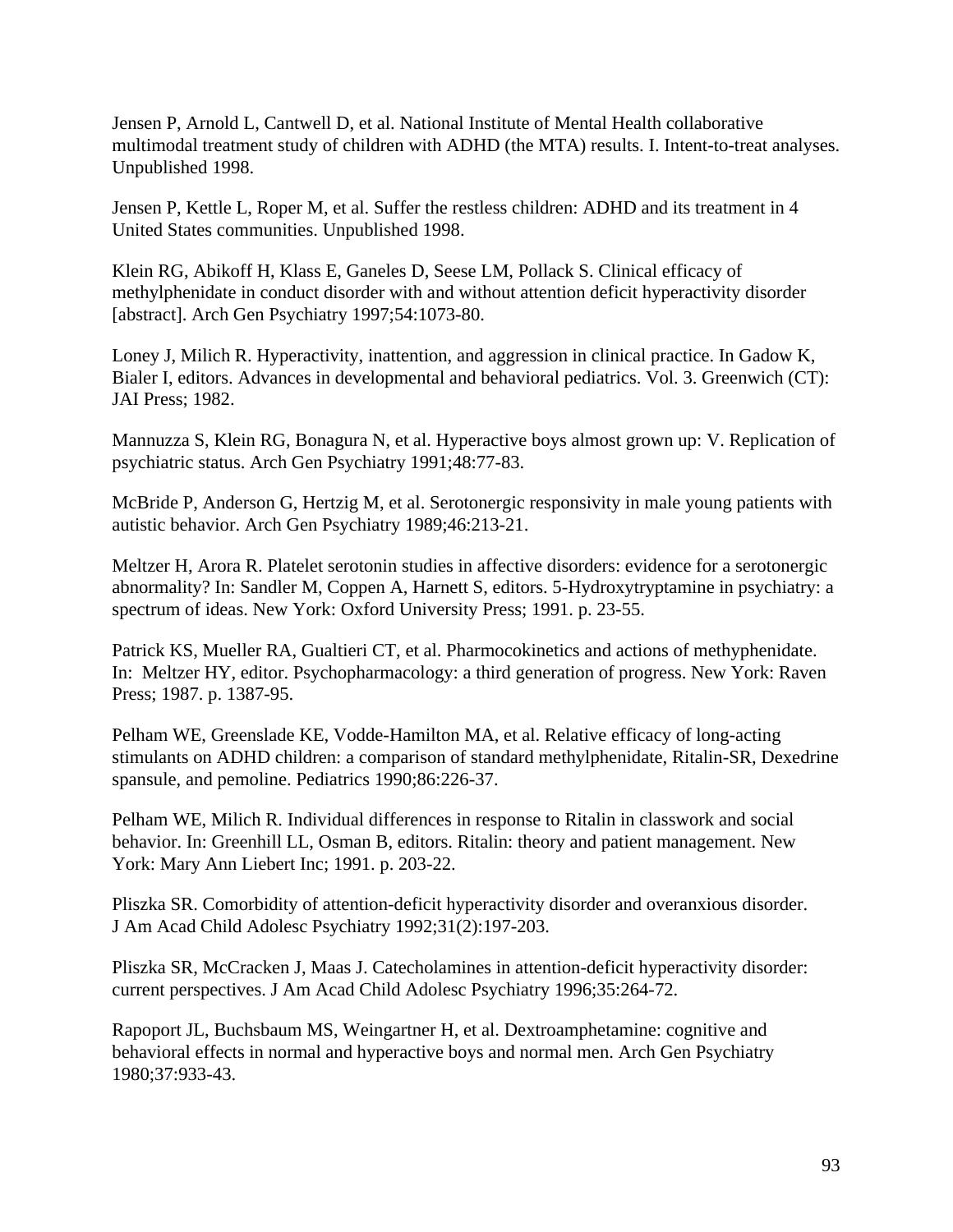Richters JE, Arnold LE, Abikoff H, Connors CK, Greenhill LL, Hechtman L, et al. The National Institute of Mental Health collaborative multisite multimodal treatment study of children with attention-deficit hyperactivity disorder (MTA): I. Background and Rationale. J Am Acad Child Adolesc Psychiatry 1995;34:987-1000.

Roberts SM, Harbison RD, Roth L, James RC. Methylphenidate-induced hepatoxicity in mice and its potentiation by B-adrenergic agonist drugs [abstract]. Life Sciences 1994;55:269-81.

Safer D, Zito J, Fine E. Increased methylphenidate usage for attention deficit hyperactivity disorder in the 1990s. Pediatrics 1996;98:1084-8.

Schachar R. Treatment of ADHD with methylphenidate and parent programs. Unpublished 1998.

Schachar R, Tannock R. Childhood hyperactivity and psychostimulants: a review of extended treatment studies. J Child Adolesc Psychopharm 1993;3:81-97.

Sherman M. Prescribing practice of methylphenidate: the Suffolk County study. In: Osman B, Greenhill LL, editors. Ritalin: theory and patient management. New York: Mary Ann Liebert Inc; 1991. p. 401-20.

Spencer T, Biederman J, Harding M, O'Donnell D, Faraone SV, Wilens TE. Growth deficits in ADHD children revisited: evidence for disorder-associated growth delays. J Am Acad Child Adolesc Psychiatry 1996;35:1460-9.

Spencer T, Biederman J, Wilens T, Harding M, O'Donnell D, Griffin S. Pharmacotherapy of attention-deficit hyperactivity disorder across the life cycle. J Am Acad Child Adolesc Psychiatry 1996;35:409-32.

Swanson J. Effect of stimulant medication on hyperactive children: a review of reviews. Except Child 1993;60:154-162.

Swanson J, Kinsbourne M, Roberts W, Zucker K. Time-response analysis of the effect of stimulant medication on the learning ability of children referred for hyperactivity. Pediatrics 1978;61:21-9.

Swanson J, Lerner M, Williams L. More frequent diagnosis of attention deficit-hyperactivity disorder. N Engl J Med 1995;333:944.

Swanson J, Wigal S, Greenhill L, Browne R, Waslik B, Lerner M, et al. Analog classroom assessment of Adderall in children with ADHD. J Am Acad Child Adolesc Psychiatry 1998;37:519-26.

Thurber S, Walker CE. Medication and hyperactivity: a meta-analysis. J Gen Psychol 1983;108:79-86.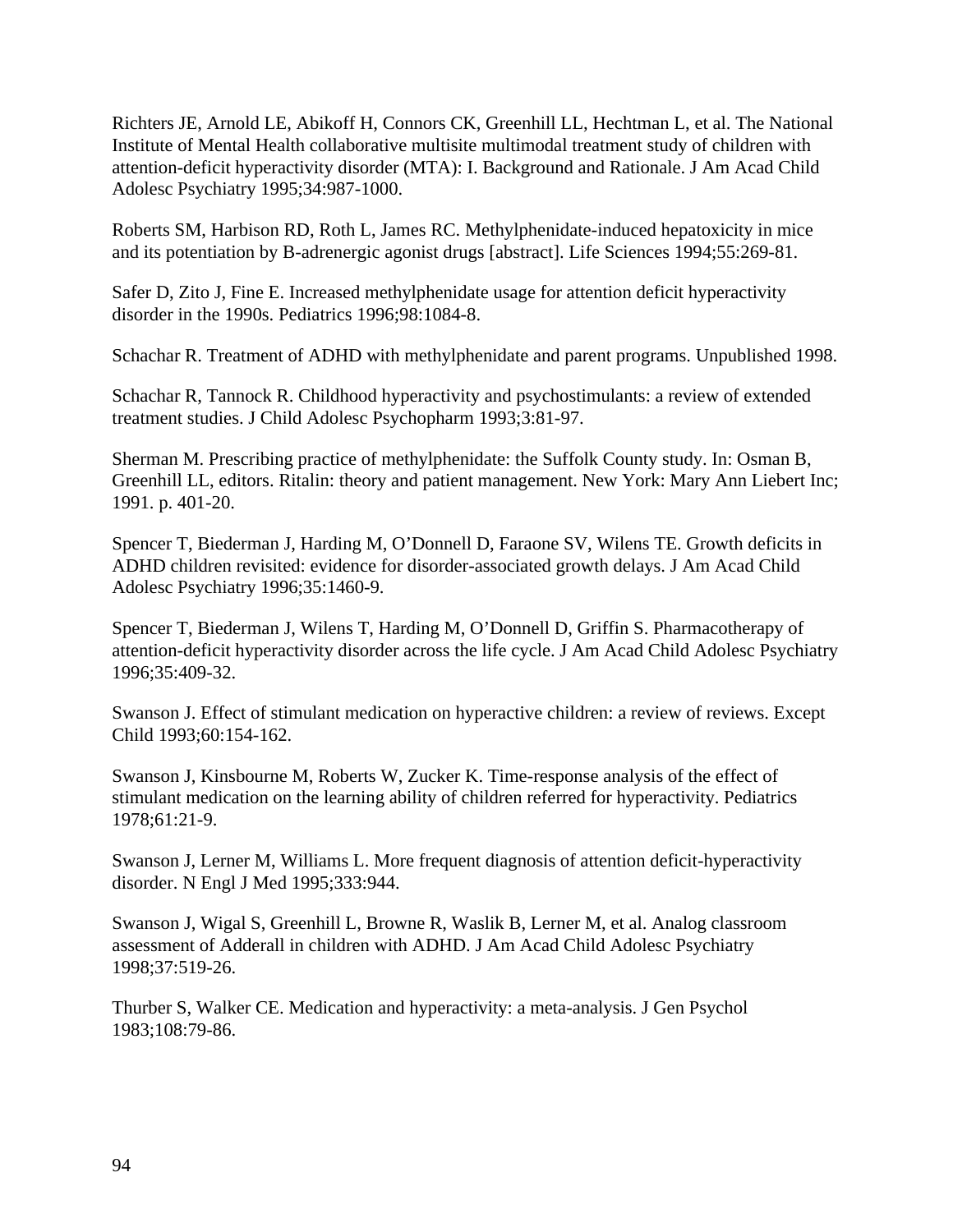Vitiello B, Burke L. Generic methylphenidate versus brand Ritalin: which should be used. In: Greenhill L, Osman B, editors. Ritalin: theory and practice. Larchmont (NY): Mary Ann Liebert Inc. In press.

Whalen C, Henker B, Buhrmester D, Hinshaw SP, Huber A, Laski K. Does stimulant medication improve the peer status of hyperactive children? J Consult Clin Psychol 1989;57:545-9.

Wroblewski B, Leary J, Phelan A, Whyte J, Manning K. Methylphenidate and seizure frequency in brain injured patients with seizure disorders. J Clin Psychiatry 1992;53:86-9.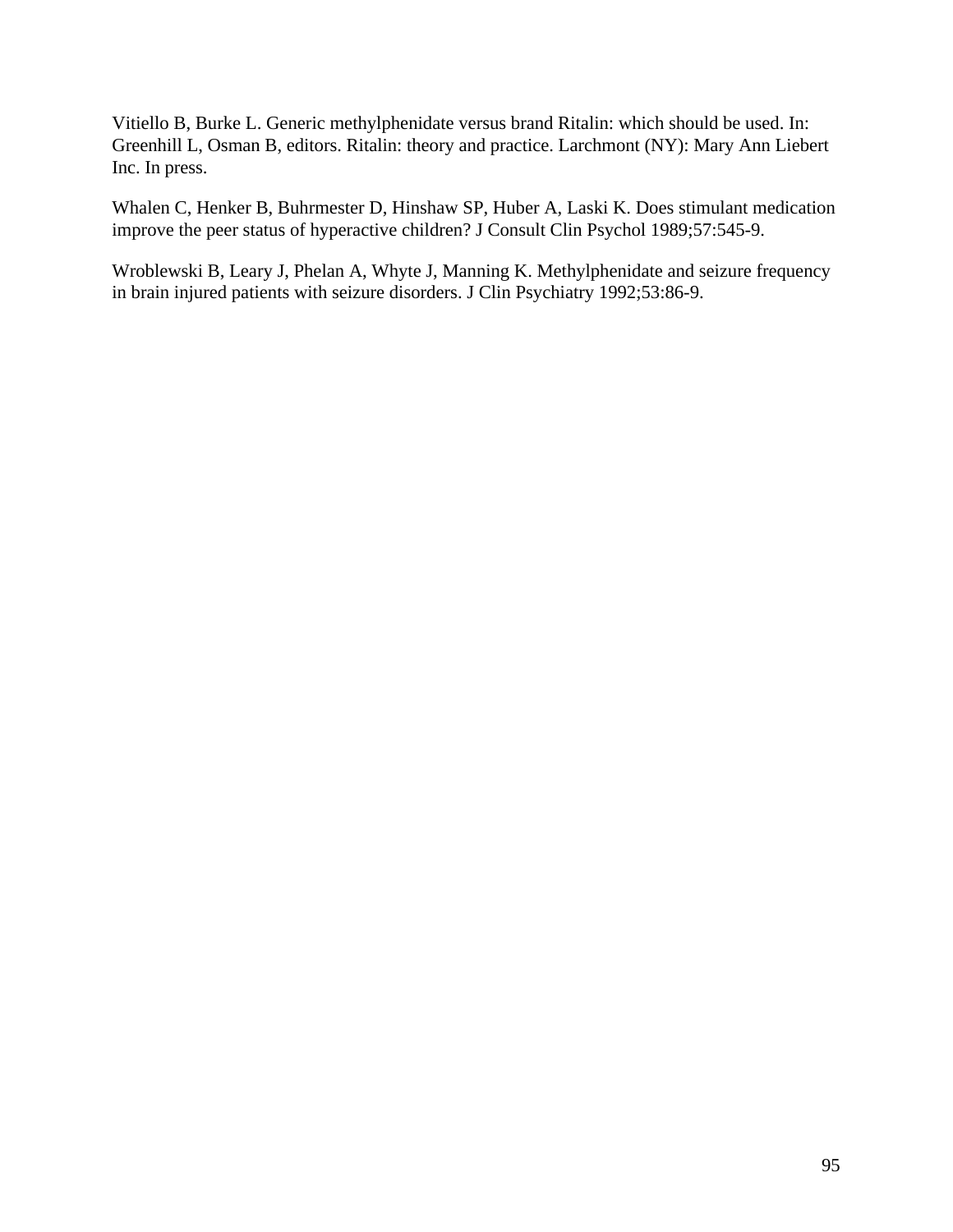## **Pharmacotherapy of Attention Deficit Hyperactivity Disorder: Nonstimulant Treatments**

## **Joseph Biederman, M.D., and Thomas Spencer, M.D.**

Although stimulants are the most established treatment for this disorder, as many as 30 percent of affected individuals do not respond to or may not tolerate such treatments (Wilens, Biederman, 1992). Moreover, multiple concerns about stimulants remain, including their short duration of action, necessitating multiple administrations during the day; insomnia, which precludes their use in the evening; concerns about their effect on growth and development; and medicolegal concerns. Although various alternative approaches have been proposed and evaluated, questions remain about their effectiveness, tolerability, and safety.

### **Tricyclic Antidepressants**

After the stimulants, the tricyclic antidepressants (TCAs) are the most established agents in the treatment of ADHD. The beneficial effects of this class of drugs in ADHD are assumed to be secondary to their effect on noradrenergic neurotransmission. There have been 31 TCA studies (58 percent controlled) of more than 1,000 children, adolescents, and adults with ADHD. The vast majority of these studies (87 percent) reported substantial improvement in ADHD symptoms. However, as in the case of the stimulants, most studies were relatively brief and included primarily latency-age children. A number of recent studies have examined extended treatment for up to 2 years and noted sustained improvement (Biederman, Gastfriend, Jellinek, 1986; Gastfriend, Biederman, Jellinek, 1985; Wilens, Biederman, Geist, et al., 1993). Although some studies have touted the benefits of low-dose TCAs in the treatment of ADHD, only studies using aggressive doses of TCAs have reported sustained improvement for up to 1 year with desipramine (DMI) (>4 mg/kg) (Biederman, Gastfriend, Jellinek, 1986; Gastfriend, Biederman, Jellinek, 1985) and nortriptyline (2.0 mg/kg) (Wilens, Biederman, Geist, et al., 1993). Despite TCAs' potential benefit, concerns have been raised regarding their safety in children after several reports of sudden unexplained death in children treated with DMI (Abramawicz, 1990). Although a recent report estimated that the magnitude of DMI-associated risk of sudden death in children may not be much larger than the baseline risk of sudden death in this age group (Biederman, Thisted, Greenhill, et al., 1995), uncertainties regarding their safety persist. Thus, TCAs should be used as second-line treatment for ADHD and only after carefully weighing the risks and benefits of treating or not treating an affected child.

#### **Bupropion**

Bupropion hydrochloride is a novel-structured antidepressant of the aminoketone class related to the phenylisopropylamines but pharmacologically distinct from known antidepressants (Casat, Pleasants, Schroeder, et al., 1989). Bupropion appears to possess both indirect dopamine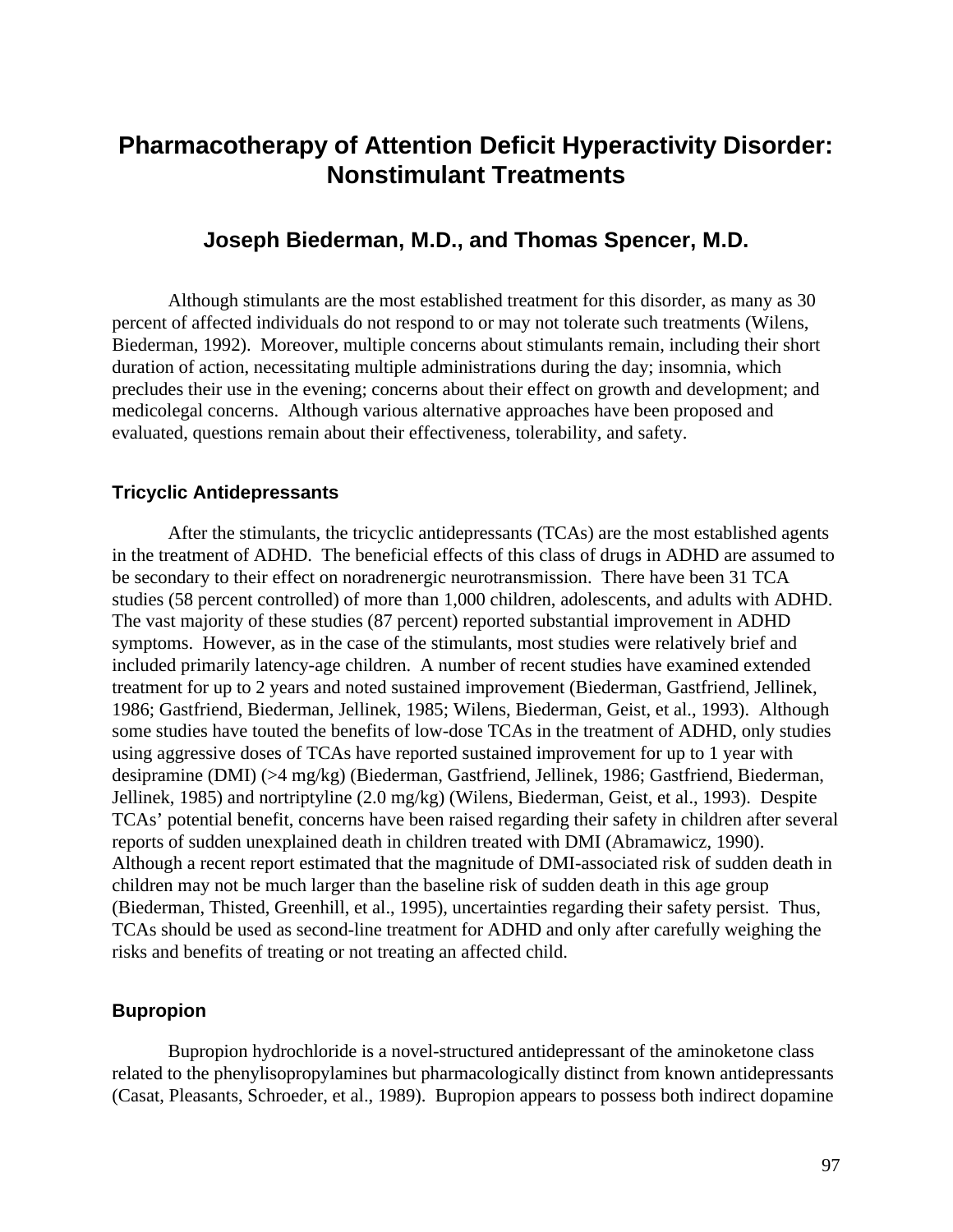agonist and noradrenergic effects. Bupropion has been shown to be effective for ADHD in children in a large, controlled multisite study  $(N = 72)$  (Casat, Pleasants, Schroeder, et al., 1989; Casat, Pleasants, Van Wyck Fleet, 1987; Conners, Casat, Gualtieri, et al., 1996) and in a comparison with methylphenidate ( $N = 15$ ) (Barrickman, Perry, Allen, et al., 1995). In an open study of ADHD adults, sustained improvement was documented at 1 year (Wender, Reimherr, 1990). In that study, dosing for ADHD, an average of 360 mg of bupropion for 6 to 8 weeks, appeared to be similar to that recommended for depression. Bupropion has been associated with an increased risk for drug-induced seizures relative to other antidepressants. However, this risk has been linked to high doses, a previous history of seizures, and eating disorders.

#### **Monoamine Oxidase Inhibitors**

Although monoamine oxidase inhibitors (MAOIs) have been shown to be effective in the treatment of ADHD in a few small studies (Zametkin, Rapoport, Murphy, et al., 1985), because of potentially severe reactions resulting from dietetic restrictions and potential drug-drug interactions, their use is severely restricted in children. One MAOI, selegiline, has been successfully used in children with tic disorders (Jankovic, 1993). Preliminary evidence indicates that this agent at low doses may have fewer side effects than the other MAOIs. Major general limitations to the use of MAOIs are the dietetic restrictions of tyramine-containing foods (e.g., most cheeses), pressor amines (e.g., sympathomimetic substances), or drug interactions (e.g., most cold medicines, amphetamines) that can induce a hypertensive crisis or the serotonergic syndrome when MAOIs are combined with predominantly serotonergic drugs.

#### **Serotonin Specific Reuptake Inhibitors**

Although a small open study (Barrickman, Noyes, Kuperman, et al., 1991) suggested that fluoxetine may be beneficial in the treatment of children with ADHD, the available evidence does not support the usefulness of these compounds in the treatment of core ADHD symptoms (NIMH, 1996). Nevertheless, because of the high rates of comorbidity in ADHD, these compounds are frequently used to treat comorbid mood and anxiety disorders.

#### **Venlafaxine**

Venlafaxine is chemically unrelated to other antidepressants and has both noradrenergic and serotonergic activity. Four open studies of venlafaxine in adults with ADHD ( $N = 59$ ) reported an overall response of 79 percent in completers with a 20-percent rate of dropout due to side effects (Adler, Resnick, Kunz, et al., 1995; Findling, Schwartz, Flannery, et al., 1996; Hornig-Rohan, Amsterdam, 1995; Reimherr, Hedges, Strong, et al., 1995). In addition, an open study of 16 children with ADHD reported a 50-percent response rate in completers with a 29-percent rate of dropout due to side effects, most prominently increased hyperactivity (Luh, Pliszka, Olvers, et al., 1996).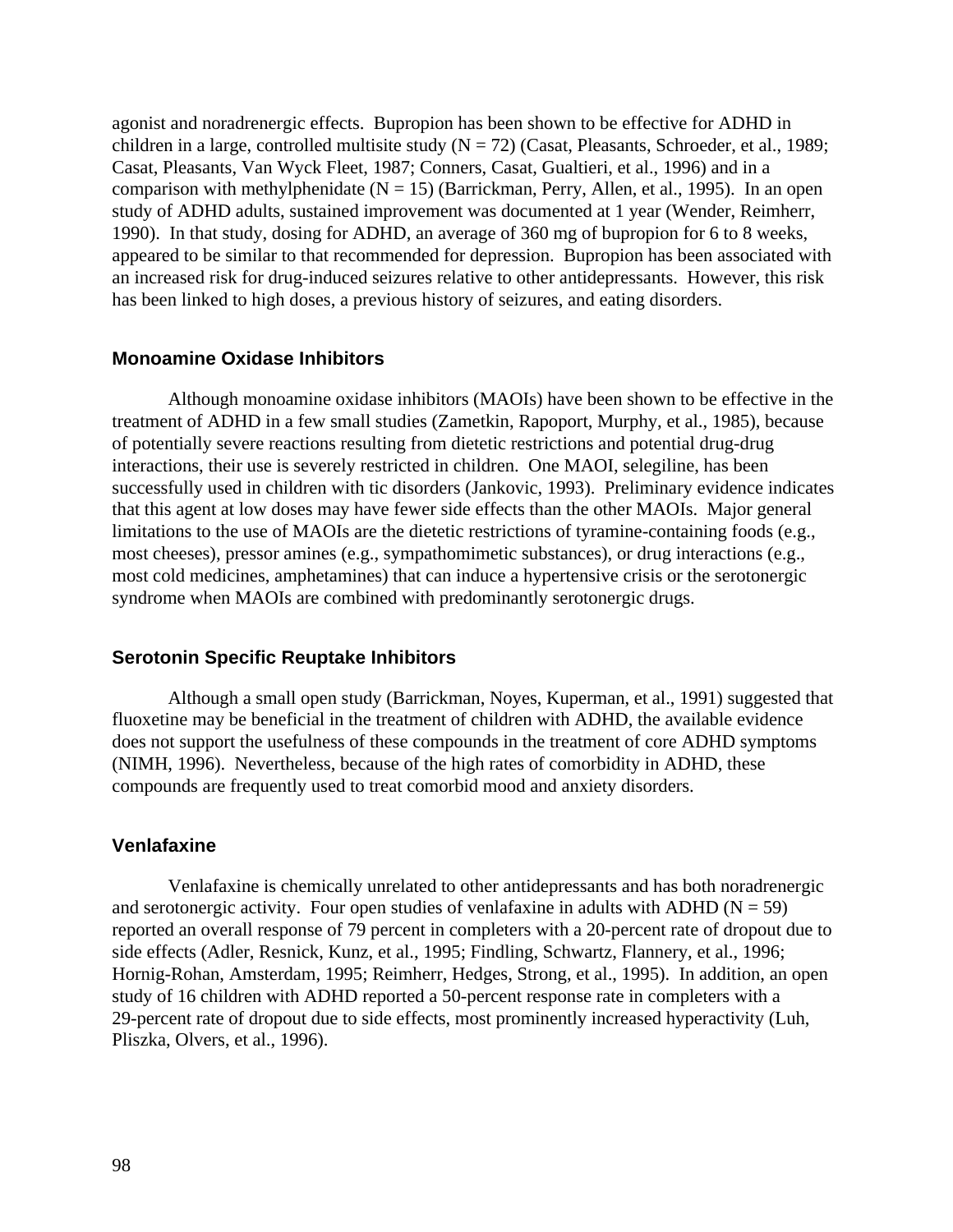#### **Antipsychotics**

Although 12 controlled studies including 242 children and young adolescents reported on the efficacy of antipsychotics for ADHD, much of this literature is dated and confounded by diagnostic uncertainty. As reviewed by Klein (Gittelman, 1980), not more than 50 percent of ADHD subjects improve on antipsychotics. Eighty-three percent  $(N = 10/12$  studies) of the available studies evaluated phenothiazines, and two evaluated haloperidol. Ten of the twelve studies were relatively brief, lasting 3 to 12 weeks. Daily dosage ranged widely from 0.25 to 1.75 mg/kg for the phenothiazines and 0.025 to 0.05 mg/kg for haloperidol. Considering the concerns about tardive dyskinesia, antipsychotics should not be part of the routine care of ADHD patients.

#### **Adrenergic Agents**

Clonidine is an alpha-2, noradrenergic agonist. Four pediatric studies  $(N = 2$  controlled [Gunning, 1992; Hunt, Minderaa, Cohen, 1985],  $N = 1$  open [Hunt, 1987], and  $N = 1$ retrospective review [Steingard, Biederman, Spencer, et al., 1993]) reported beneficial effects of clonidine in the treatment of ADHD in children and adolescents  $(N = 122)$  with daily doses of up to 4 to 5 mg/kg (average, 0.2 mg/day). All studies reported positive behavioral response, with 50 to 70 percent of subjects having at least a moderate response but limited effects on cognition. There is one open study  $(N = 13)$  of the more selective alpha-2a agonist, guanfacine, in children and adolescents with ADHD. Beneficial effects on hyperactive behaviors and attentional abilities were reported (Hunt, Arnsten, Asbell, 1995). There has been a single small open study  $(N = 13)$  of the antihypertensive propranolol for adults with ADHD and temper outbursts. This study reported beneficial effects (85 percent improved) on ADHD symptoms at very high doses (average, 528 mg/day) over 9 weeks (Mattes, 1986).

#### **Other Agents**

One report (Greenhill, Rieder, Wender, et al., 1973) described a controlled, 3-month trial of lithium in the treatment of children  $(N = 9)$  with ADHD. However, these authors found that the children without comorbid affective disorders were unresponsive to lithium treatment. Other compounds found to be ineffective in the treatment of ADHD include antianxiety drugs (meprobamate and hydroxyzine) (Cytryn, Gilbert, Eisenberg, 1960); a sympathomimetic amine, fenfluramine (Donnelly, Rapoport, Potter, et al., 1989); dopamine agonists (amantidine and L-Dopa) (Gittelman-Klein, 1987); amino acid precursors (DL-phenylalanine and L-tyrosine) (Reimherr, Wender, Wood, et al., 1987); and caffeine (Firestone, Davey, Goodman, et al., 1978; Garfinkel, Webster, Sloman, 1975; Garfinkel, Webster, Sloman, 1981; Harvey, Marsh, 1978).

#### **ADHD and Comorbid Disorders**

Studies of antidepressants for children with ADHD and comorbid conduct disorder  $(N = 4$  studies;  $N = 137$  children) are few, but they indicate improvement of aggressive symptoms (Biederman, Baldessarini, Wright, et al., 1993; Simeon, Ferguson, Van Wyck Fleet,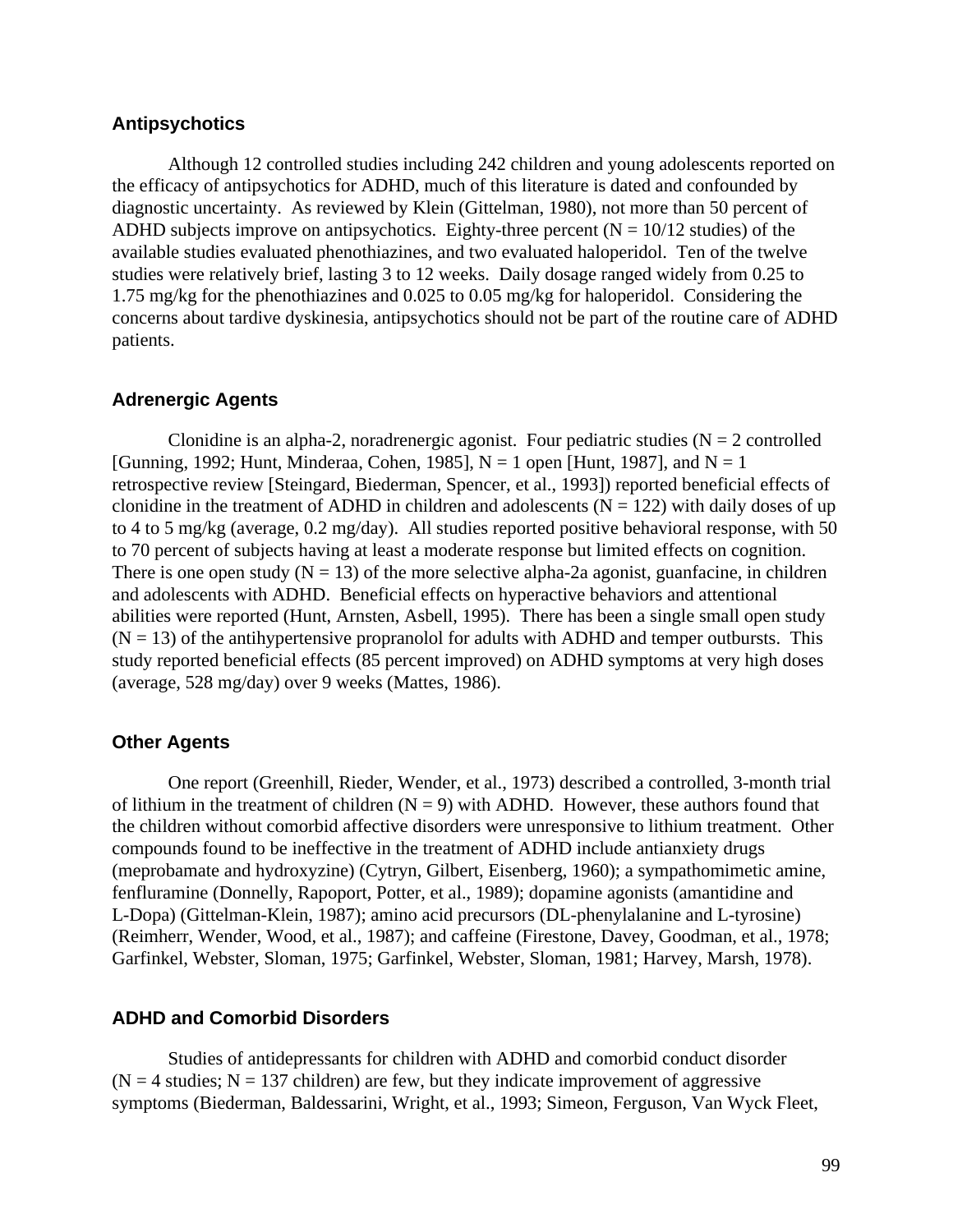1986; Wilens, Biederman, Geist, et al., 1993; Winsberg, Bialer, Kupietz, et al., 1972) ( $N = 4/4$ studies) (N = 2/2 studies) (Simeon, Ferguson, Van Wyck Fleet, 1986; Winsberg, Bialer, Kupietz, et al., 1972). All four TCA studies of ADHD with comorbid anxiety or depression ( $N = 134$ ) children and 32 adults; one controlled [Biederman, Baldessarini, Wright, et al., 1993], one open [Cox, 1982], and 2 retrospective reviews [Wilens, Biederman, Geist, et al., 1993; Wilens, Biederman, Mick, et al., 1995]) reported response of ADHD symptoms in comorbid subjects. In the two TCA studies that examined the effect of medication on comorbid depressive symptoms, TCAs decreased symptoms of depression in children with ADHD (Biederman, Baldessarini, Wright, et al., 1993; Garfinkel, Wender, Sloman, et al., 1983). Recent case reports and case series of the TCAs imipramine (Dillon, Salzman, Schulsinger, 1985), nortriptyline (Spencer, Biederman, Wilens, et al., 1993), and desipramine (Hoge, Biederman, 1986; Riddle, Hardin, Cho, et al., 1988; Spencer, Biederman, Kerman, et al., 1993) have reported a high rate (82 percent; 42/51 of subjects) of improvement of ADHD symptoms with no change or improvement of the tic disorder over an extended followup period (Spencer, Biederman, Kerman, et al., 1993; Spencer, Biederman, Wilens, et al., 1993). In a controlled study  $(N = 34)$ , Singer and colleagues (1994) reported that desipramine was significantly better than both clonidine and placebo in its ability to improve ADHD symptoms associated with the full Tourette's syndrome. In this study, desipramine was tic neutral and clonidine did not improve tics. In an open study  $(N = 29)$  of a (selective) monoamine oxidase (B) inhibitor, deprenyl improved ADHD symptoms in 90 percent of children with ADHD and tics and was generally well tolerated. Last, a small case series described precipitation ( $N = 2$ ) or exacerbation of tics ( $N = 2$ ) in four children with comorbid ADHD treated with bupropion (Spencer, Biederman, Steingard, 1993). Although a retrospective study ( $N = 24$ ) and an open study ( $N = 7$ ) of clonidine (Steingard, Biederman, Spencer, et al., 1993) reported a high rate (96 percent) of response of ADHD symptoms in ADHD children and adolescents with comorbid tics, a controlled study (Singer, Brown, Quaskey, et al., 1994) found that clonidine was not better than placebo in its ability to improve ADHD symptoms associated with the full Tourette's syndrome. Finally, there is one open study  $(N = 10)$  of the more selective alpha-2a agonist, guanfacine, reporting beneficial effects on phonic tics and neuropsychological measures of attention and impulsivity (the continuous performance test) in children with ADHD and tics (Chappell, Schahill, Schultz, et al., 1994).

#### **New Horizons**

Several ongoing efforts are under way to evaluate new agents in ADHD. These include noradrenergic-specific compounds, nicotinic analogs, and cholinergic agents.

#### **Summary**

The armamentarium of anti-ADHD compounds includes not only the stimulants but also antidepressants with dopaminergic and noradrenergic activity, antipsychotics, and alpha-2 adrenergic drugs. However, concerns remain regarding the efficacy and safety of these alternative treatments. Active efforts are under way to identify new, effective, nonaddictive, and safe treatments for ADHD.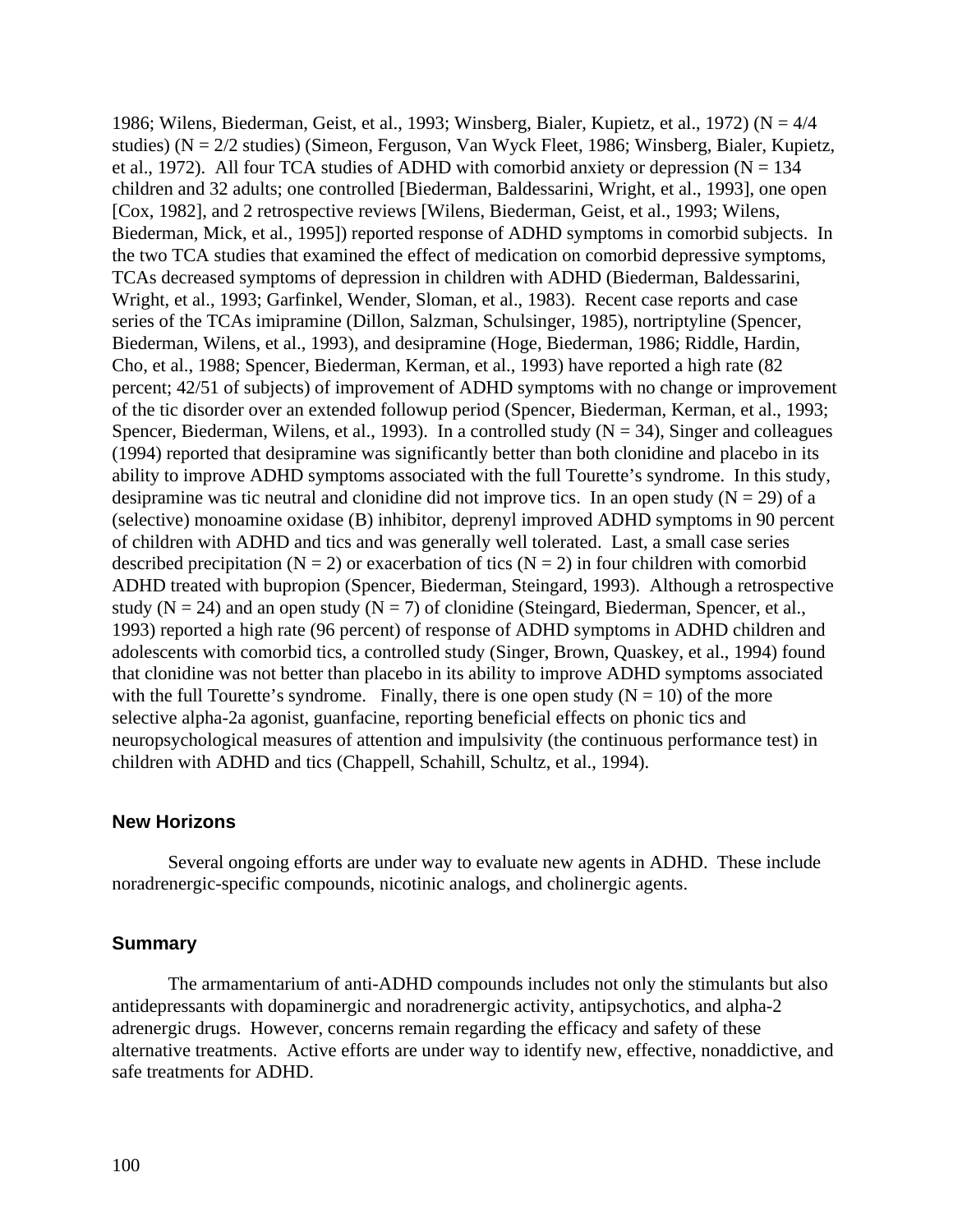## **References**

Abramawicz M. Sudden death in children treated with a tricyclic antidepressant. Med Lett Drugs Ther 1990;32:53.

Adler L, Resnick S, Kunz M, Devinsky O. Open-label trial of venlafaxine in attention deficit disorder. Presented at the New Clinical Drug Evaluation Unit Program, Orlando (FL); 1995.

Barrickman L, Noyes R, Kuperman S, Sucumacher E, Verda M. Treatment of ADHD with fluoxetine: a preliminary trial. J Am Acad Child Adolesc Psychiatry 1991;30:762-7.

Barrickman L, Perry P, Allen A, Kuperman S, Arndt S, Herrmann K, et al. Bupropion versus methylphenidate in the treatment of attention deficit disorder. J Am Acad Child Adolesc Psychiatry 1995;34:649-57.

Biederman J, Baldessarini RJ, Wright V, Keenan K, Faraone S. A double-blind placebo controlled study of desipramine in the treatment of attention deficit disorder: III. Lack of impact of comorbidity and family history on clinical response. J Am Acad Child Adolesc Psychiatry 1993;32:199-204.

Biederman J, Gastfriend DR, Jellinek MS. Desipramine in the treatment of children with attention deficit disorder. J Clin Psychopharmacol 1986;6:359-63.

Biederman J, Thisted R, Greenhill L, Ryan N. Estimation of the association between desipramine and the risk for sudden death in 5 to 14 year old children. J Clin Psychiatry 1995;56:87-93.

Casat CD, Pleasants DZ, Schroeder DH, Parler DW. Bupropion in children with attention deficit disorder. Psychopharma 1989;25:198-201.

Casat CD, Pleasants DZ, Van Wyck Fleet J. A double-blind trial of bupropion in children with attention deficit disorder. Psychopharma 1987;23:120-2.

Chappell P, Schahill L, Schultz R, Riddle M, Leckman J. Guanfacine treatment of children with ADHD and tics: preliminary clinical experience: Abstract: Proceedings of the New Clinical Drug Evaluation Unit 34th Annual Meeting, Marco Island (FL); 1994.

Conners C, Casat C, Gualtieri C, Weller E, Reader M, Reiss A, et al. Bupropion hydrochloride in attention deficit disorder with hyperactivity. J Am Acad Child Adolesc Psychiatry 1996;35:1314-21.

Cox W. An indication for the use imipramine in attention deficit disorder with hyperactivity. Am J Psychiatry 1982;139:1059-60.

Cytryn L, Gilbert A, Eisenberg L. The effectiveness of tranquilizing drugs plus supportive psychotherapy in treating behavior disorders of children: a double-blind study of eighty outpatients. Am J Orthopsychiatry 1960;30:113-29.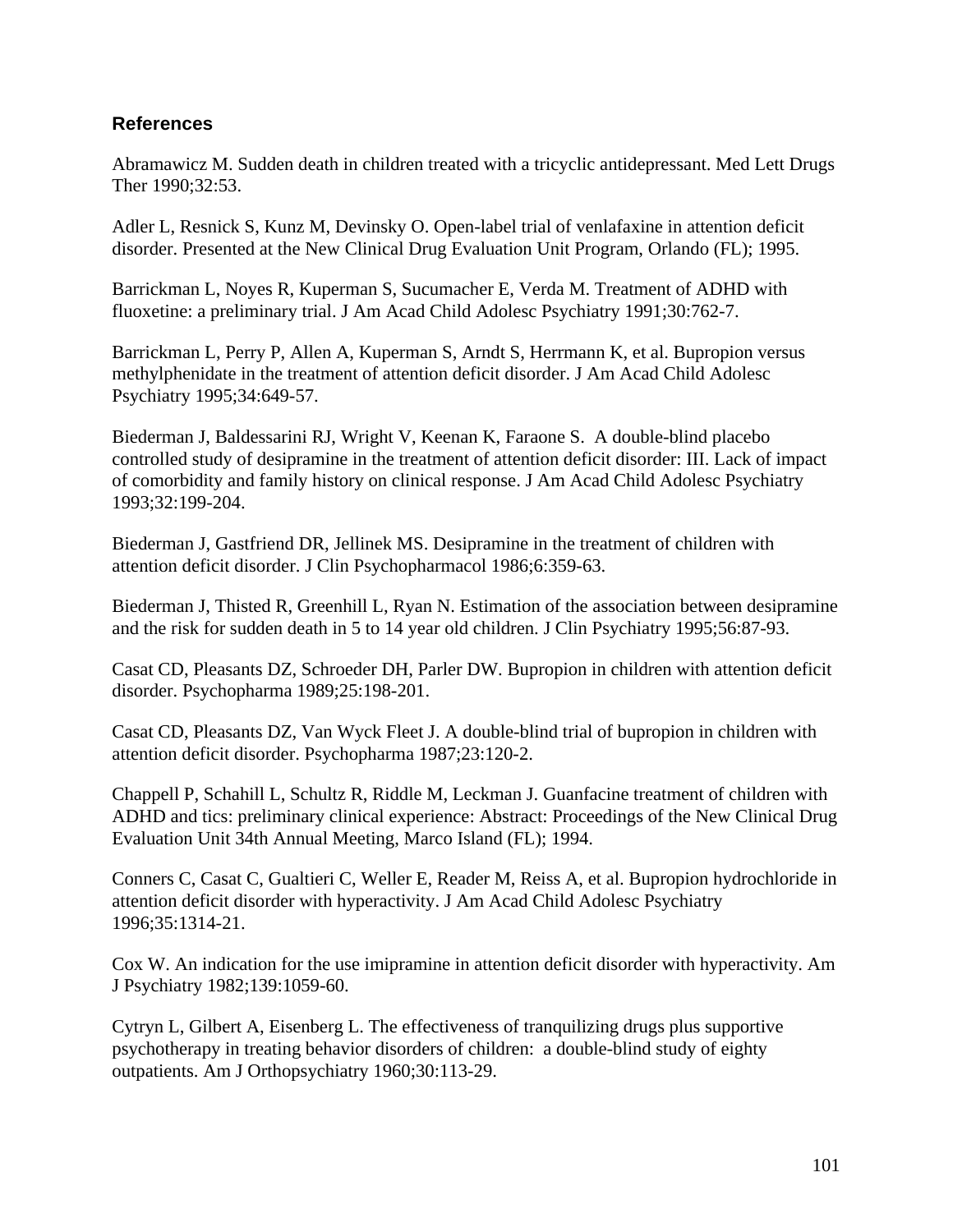Dillon DC, Salzman IJ, Schulsinger DA. The use of imipramine in Tourette's syndrome and attention deficit disorder: case report. J Clin Psychiatry 1985;46:348-9.

Donnelly M, Rapoport JL, Potter WZ, Oliver J, Keysor CS, Murphy DL. Fenfluramine and dextroamphetamine treatment of childhood hyperactivity. Arch Gen Psychiatry 1989;46:205-12.

Findling R, Schwartz M, Flannery D, Manos M. Venlafaxine in adults with ADHD: an open trial. J Clin Psychiatry 1996;57:184-9.

Firestone P, Davey J, Goodman JT, Peters S. The effects of caffeine and methylphenidate on hyperactive children. J Am Acad Child Psychiatry 1978;17:445-56.

Garfinkel BD, Webster CD, Sloman L. Responses to methylphenidate and varied doses of caffeine in children with attention deficit disorder. Am J Psychiatry 1981;26:395-401.

Garfinkel BD, Webster CD, Sloman L. Individual responses to methylphenidate and caffeine in children with minimal brain dysfunction. CMA 1975;113:729-32.

Garfinkel BD, Wender PH, Sloman L, O'Neill I. Tricyclic antidepressant and methylphenidate treatment of attention deficit disorder in children. J Am Acad Child Adolesc Psychiatry 1983;22:343-8.

Gastfriend DR, Biederman J, Jellinek MS. Desipramine in the treatment of attention deficit disorder in adolescents. Psychopharmacol Bull 1985;21:144-5.

Gittelman R. Childhood disorders. In: Klein D, Quitkin F, Rifkin A, Gittelman R, editors. Drug treatment of adult and child psychiatric disorders. Baltimore: Williams and Wilkins; 1980. p. 576-756.

Gittelman-Klein R. Pharmacotherapy of childhood hyperactivity: an update. In: Meltzer HY, editor. Psychopharmacology: the third generation of progress. New York: Raven Press; 1987. p. 1215-24.

Greenhill LL, Rieder RO, Wender PH, Buchsbaum M, Zhan TP. Lithium carbonate in the treatment of hyperactive children. Arch Gen Psychiatry 1973;28:636-40.

Gunning B. A controlled trial of clonidine in hyperkinetic children. Thesis: Department of Children and Adolescent Psychiatry, Academic Hospital Rotterdam-Sophia Children's Hospital Rotterdam, The Netherlands; 1992.

Harvey DHP, Marsh RW. The effects of decaffeinated coffee versus whole coffee on hyperactive children. Develop Med Child Neurol 1978;20:81-6.

Hoge SK, Biederman J. A case of Tourette's syndrome with symptoms of attention deficit disorder treated with desipramine. J Clin Psychiatry 1986;47:478-9.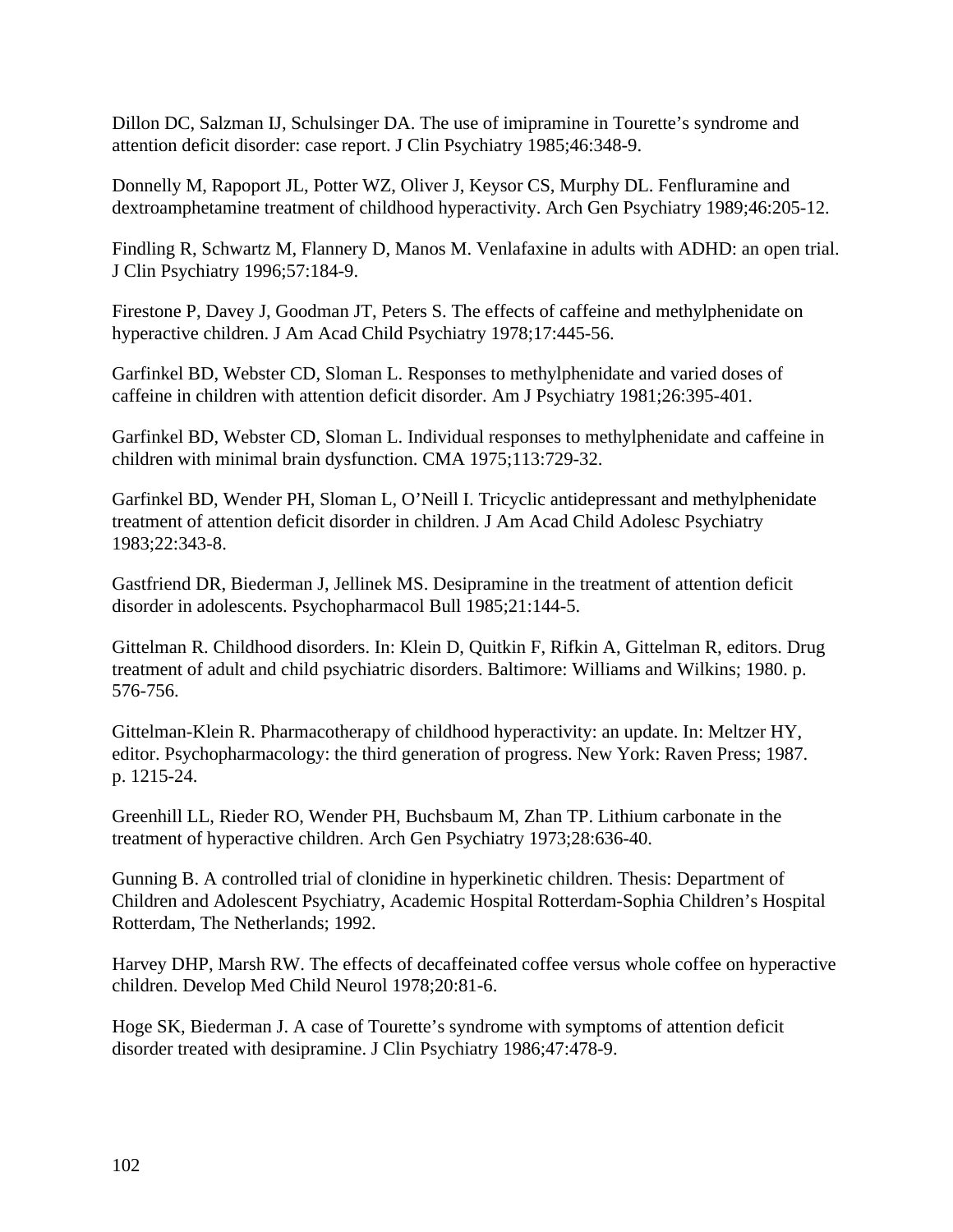Hornig-Rohan M, Amsterdam J. Venlafaxine vs. stimulant therapy in patients with dual diagnoses of ADHD and depression. Presented at the New Clinical Drug Evaluation Unit Program, Orlando (FL); 1995.

Hunt RD. Treatment effects of oral and transdermal clonidine in relation to methylphenidate: an open pilot study in ADD-H. Psychopharma 1987;23:111-4.

Hunt RD, Arnsten AF, Asbell MD. An open trial of guanfacine in the treatment of attentiondeficit hyperactivity disorder. J Am Acad Child Adolesc Psychiatry 1995;34:50-4.

Hunt RD, Minderaa RB, Cohen DJ. Clonidine benefits children with attention deficit disorder and hyperactivity: report of a double-blind placebo-crossover therapeutic trial. J Am Acad Child Psychiatry 1985;24:617-29.

Jankovic J. Deprenyl in attention deficit associated with Tourette's syndrome. Archives Neurol 1993;50:286-8.

Luh J, Pliszka, S, Olvers R, Tatum R. Open trial of venlafaxine in the treatment of attention deficit hyperactivity disorder: a pilot study. San Antonio (TX): University of Texas Health Science Center; 1996.

Mattes JA. Propanolol for adults with temper outbursts and residual attention deficit disorder. J Clin Psychopharmacol 1986;6:299-302.

NIMH (National Institute of Mental Health). Alternative Pharmacology of ADHD; 1996.

Reimherr FW, Hedges D, Strong R, Wender P. An open-trial of venlaxine in adult patients with attention deficit hyperactivity disorder. Presented at the New Clinical Drug Evaluation Unit Program, Orlando (FL); 1995.

Reimherr FW, Wender PH, Wood DR, Ward M. An open trial of L-tyrosine in the treatment of attention deficit disorder, residual type. Am J Psychiatry 1987;144:1071-3.

Riddle MA, Hardin MT, Cho SC, Woolston JL, Leckman JF. Desipramine treatment of boys with attention-deficit hyperactivity disorder and tics: preliminary clinical experience. J Am Acad Child Adolesc Psychiatry 1988;27:811-4.

Simeon JG, Ferguson HB, Van Wyck Fleet J. Buproprion effects in attention deficit and conduct disorders. Can J Psychiatry 1986;31:581-5.

Singer S, Brown J, Quaskey S, Rosenberg L, Mellits E, Denckla M. The treatment of attentiondeficit hyperactivity disorder in Tourette's syndrome: a double-blind placebo-controlled study with clonidine and desipramine. Pediatrics 1994;95:74-81.

Spencer T, Biederman J, Kerman K, Steingard R, Wilens T. Desipramine in the treatment of children with tic disorder or Tourette's syndrome and attention deficit hyperactivity disorder. J Am Acad Child Adolesc Psychiatry 1993;32:354-60.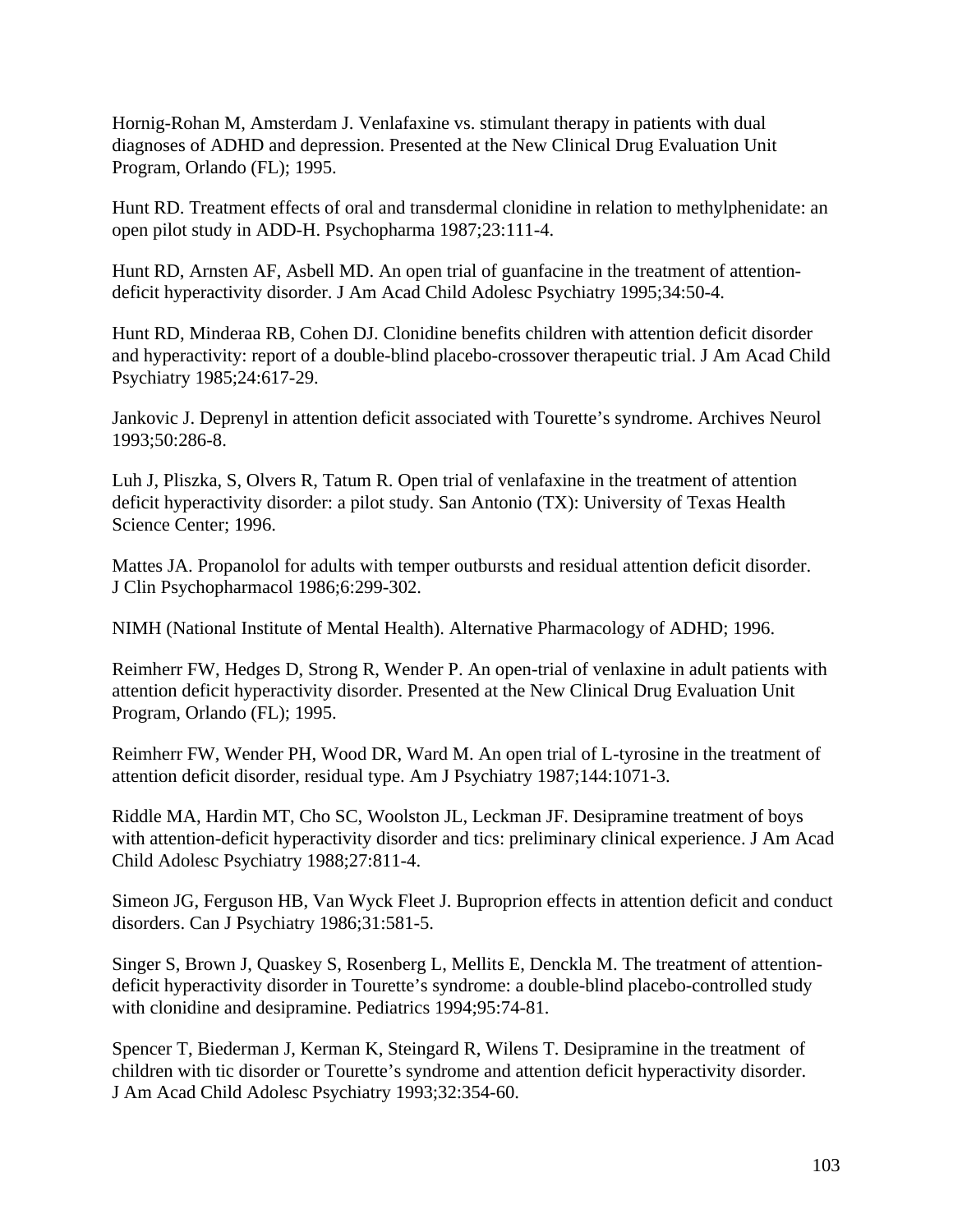Spencer TJ, Biederman J, Steingard R, Wilens T. Bupropion exacerbates tics in children with attention deficit hyperactivity disorder and Tourette's Disorder. J Am Acad Child Adolesc Psychiatry 1993;32:211-4.

Spencer T, Biederman J, Wilens T, Steingard R, Geist D. Nortriptyline in the treatment of children with attention deficit hyperactivity disorder and tic disorder or Tourette's syndrome. J Am Acad Child Adolesc Psychiatry 1993;32:205-10.

Steingard R, Biederman J, Spencer T, Wilens T, Gonzalez A. Comparison of clonidine response in the treatment of attention deficit hyperactivity disorder with and without comorbid tic disorders. J Am Acad Child Adolesc Psychiatry 1993;32:350-3.

Wender PH, Reimherr FW. Buproprion treatment of attention-deficit hyperactivity disorder in adults. Am J Psychiatry 1990;147:1018-20.

Wilens TE, Biederman J. Stimulants. In: Schaffer D, editor. Psychiatric Clinics of North America. Philadelphia: W.B. Saunders; 1992. p. 191-222.

Wilens TE, Biederman J, Geist DE, Steingard R, Spencer T. Nortriptyline in the treatment of attention deficit hyperactivity disorder: a chart review of 58 cases. J Am Acad Child Adolesc Psychiatry 1993;32:343-9.

Wilens TE, Biederman J, Mick E, Spencer T. A systematic assessment of tricyclic antidepressants in the treatment of adult attention-deficit hyperactivity disorder. J Nerv Ment Dis 1995;183:48-50.

Winsberg BG, Bialer I, Kupietz S, Tobias J. Effects of imipramine and dextroamphetamine on behavior of neuropsychiatrically impaired children. Am J Psychiatry 1972;128:1425-31.

Zametkin A, Rapoport JL, Murphy DL, Linnoila M, Ismond D. Treatment of hyperactive children with monoamine oxidase inhibitors: I. Clinical efficacy. Arch Gen Psychiatry 1985;42:962-6.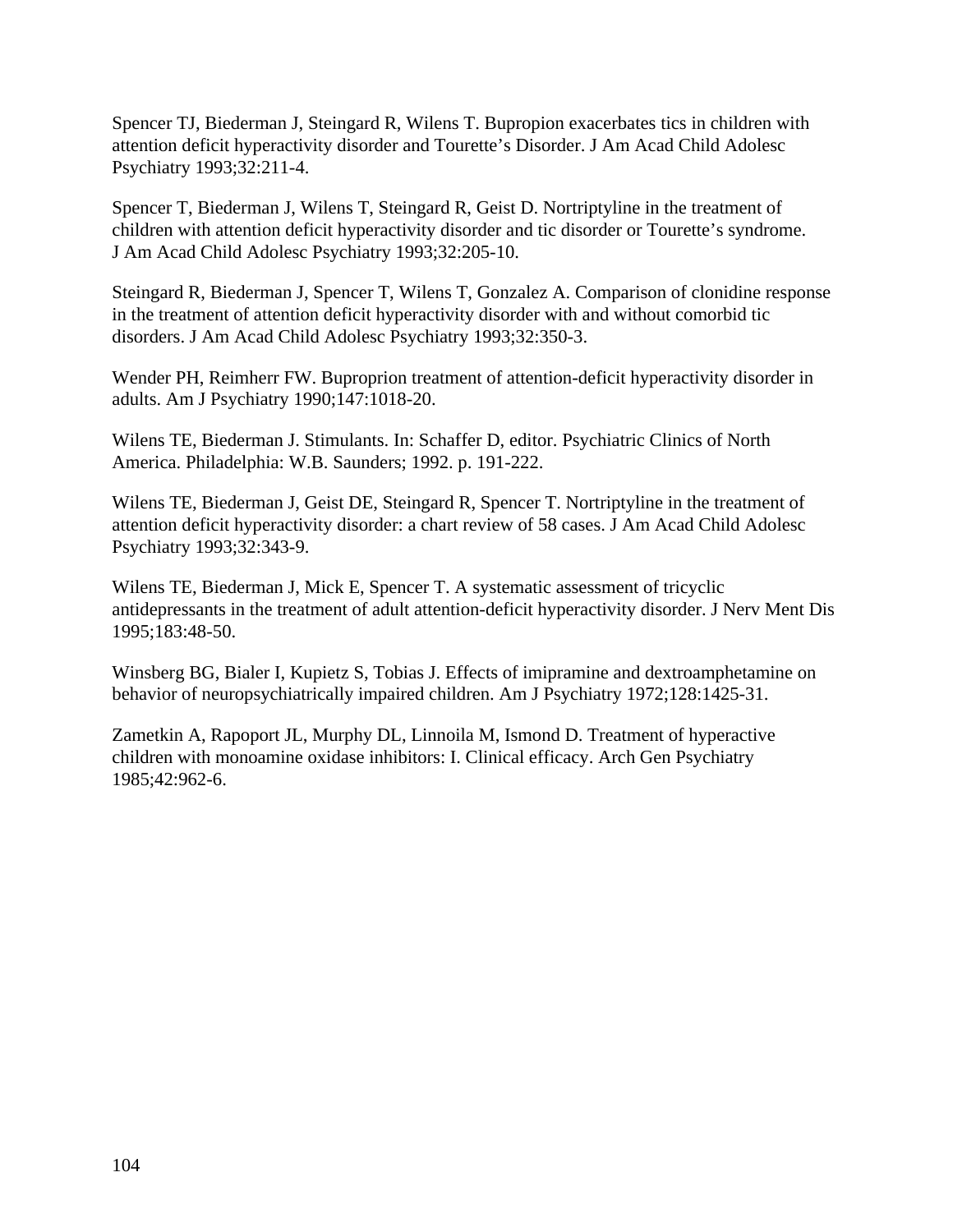## **Risks and Mechanism of Action of Stimulants**

## **Peter R. Breggin, M.D.**

Table 1 summarizes the adverse drug reactions caused by methylphenidate and amphetamine stimulant drugs. Table 2 provides estimated frequencies of these reactions and adds those to pemoline. Younger children are especially vulnerable to these harmful effects (Dulcan, Popper, 1991; Schleifer, Weiss, Cohen, et al., 1975).

Results of various studies are as follows.

#### **CNS Adverse Effects in Double-Blind Placebo-Controlled Studies**

Mayes and colleagues (1994) (partially controlled): 18.8 percent lethargy "variously described by raters as tired, withdrawn, listless, depressed, dopey, dazed, subdued and inactive"; 26.1 percent "irritability"; 7 percent severe adverse reactions including one manic-like reaction with "incessant talking," one "wild" and "out of control," and one "aggressive behavior."

Schachar and colleagues (1997): 10 percent of children dropped out because of adverse drug reactions, including serious behavioral aberrations, such as "sadness and behavioral deterioration, irritability, withdrawal, lethargy, violent behavior," "withdrawal and mild mania," and "withdrawal and dysphoria."

Barkley and colleagues (1990): the "percentage of children experiencing proneness to crying also increased by at least 10 percent during the low-dose condition" ( $p<.05$ ) (p. 187); 3.6 percent were unable to complete the protocol because of serious adverse reactions including one with manic-like symptoms (p. 186).

Gillberg and colleagues (1997): three children developed hallucinations (4.8 percent).

These four controlled clinical trials found psychotic symptoms in at least 2 percent (6 of 260) and higher rates for other CNS effects.

Borcherding and colleagues (1990): "perseverative/compulsive behaviors" in 51 percent administered amphetamine and methylphenidate and one drop out "due to both the severity of the tic he developed during his initial treatment phase (dextroamphetamine) and exacerbated symptoms of separation anxiety." Solanto and Wender (1989): 42 percent of completers "overaroused"with "cognitive perseveration"(overfocused, obsessive/compulsive reaction). Castellanos and colleagues (1997): 25 percent of children (comorbid for ADHD and Tourette's) developed "largely transient" obsessive/compulsive behavior during a 3-week exposure to methylphenidate.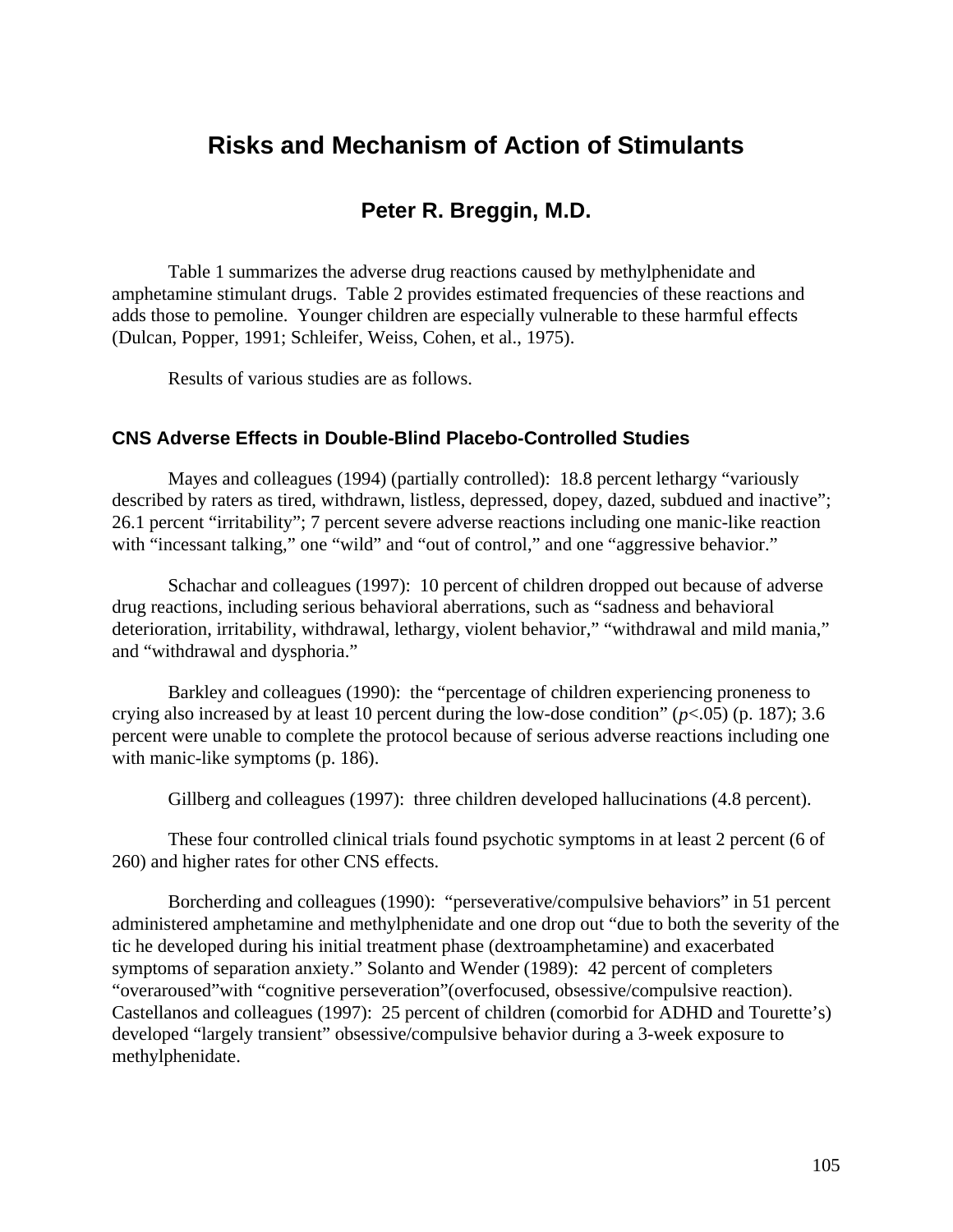| Cardiovascular                                                                  | Central Nervous System                                                                                                                                                                                                                                                                                                                                                                                                                                                                                                                                                                                                                                                                                                                           | Gastrointestinal                                                    | Endocrine/<br>Metabolic                                                                                                            | Other                                                                                                                                             | Withdrawal and<br>Rebound                                                                               |
|---------------------------------------------------------------------------------|--------------------------------------------------------------------------------------------------------------------------------------------------------------------------------------------------------------------------------------------------------------------------------------------------------------------------------------------------------------------------------------------------------------------------------------------------------------------------------------------------------------------------------------------------------------------------------------------------------------------------------------------------------------------------------------------------------------------------------------------------|---------------------------------------------------------------------|------------------------------------------------------------------------------------------------------------------------------------|---------------------------------------------------------------------------------------------------------------------------------------------------|---------------------------------------------------------------------------------------------------------|
| Palpitations<br>Tachycardia<br>Hypertension<br>[arrythmias]<br>[cardiac arrest] | Psychosis with hallucinations<br>(skin crawling or visions)<br><b>Excessive CNS</b> stimulation<br>[convulsions]<br>Insomnia (nightmares)<br><b>Nervousness</b><br>Irritability<br>Anxiety<br>Emotional oversensitivity, easy<br>crying<br>Dysphoria (especially at higher<br>doses)<br>Impaired cognitive test<br>performance (especially at<br>higher doses)<br><b>Dizziness</b><br>Headache<br>Attacks of Tourette's or other<br>motor or vocal tic<br>syndromes<br>Nervous habits (e.g., picking at<br>skin, pulling hair)<br>Stereotyped activities or<br>compulsions<br>Depression<br>Decreased social interest<br>Zombie-like constriction of<br>affect and spontaneity*<br>Amphetamine look (pinched,<br>somber expression) <sup>†</sup> | Anorexia<br>Nausea<br>Vomiting<br>Stomach pain, cramps<br>Dry mouth | Pituitary dysfunction<br>[including growth<br>hormone and<br>prolactin]<br>Weight loss<br>Growth suppression<br>Growth retardation | <b>Blurred</b> vision<br>Hypersensitivity<br>reaction with rash,<br>conjunctivitis, or<br>hives<br>Anemia <sup>+</sup><br>Leukopenia <sup>†</sup> | Insomnia<br>Evening crash<br>Depression<br>Overactivity and<br>irritability<br>Rebound ADHD<br>symptoms |

# **Table 1.** Adverse effects caused by methylphenidate and amphetamines

Sources: Combination of Dulcan (1994, Table 35-6, p. 1217), Arnold and Jensen (1995, Table 38-5, p. 2306), and Drug Enforcement Administration (1995, p. 23). Any additional material indicated by brackets.

\* "Zombie" references from Arnold and Jensen (1995, Table 38-5, p. 2306; Table 38-7, p. 2307; and column 2, p. 2307); Swanson, Cantwell, Lerner, et al. (1992, p. 15); Fialkov and Hasley (1984, p. 328).

†Arnold and Jensen (1995). ‡For methylphenidate only.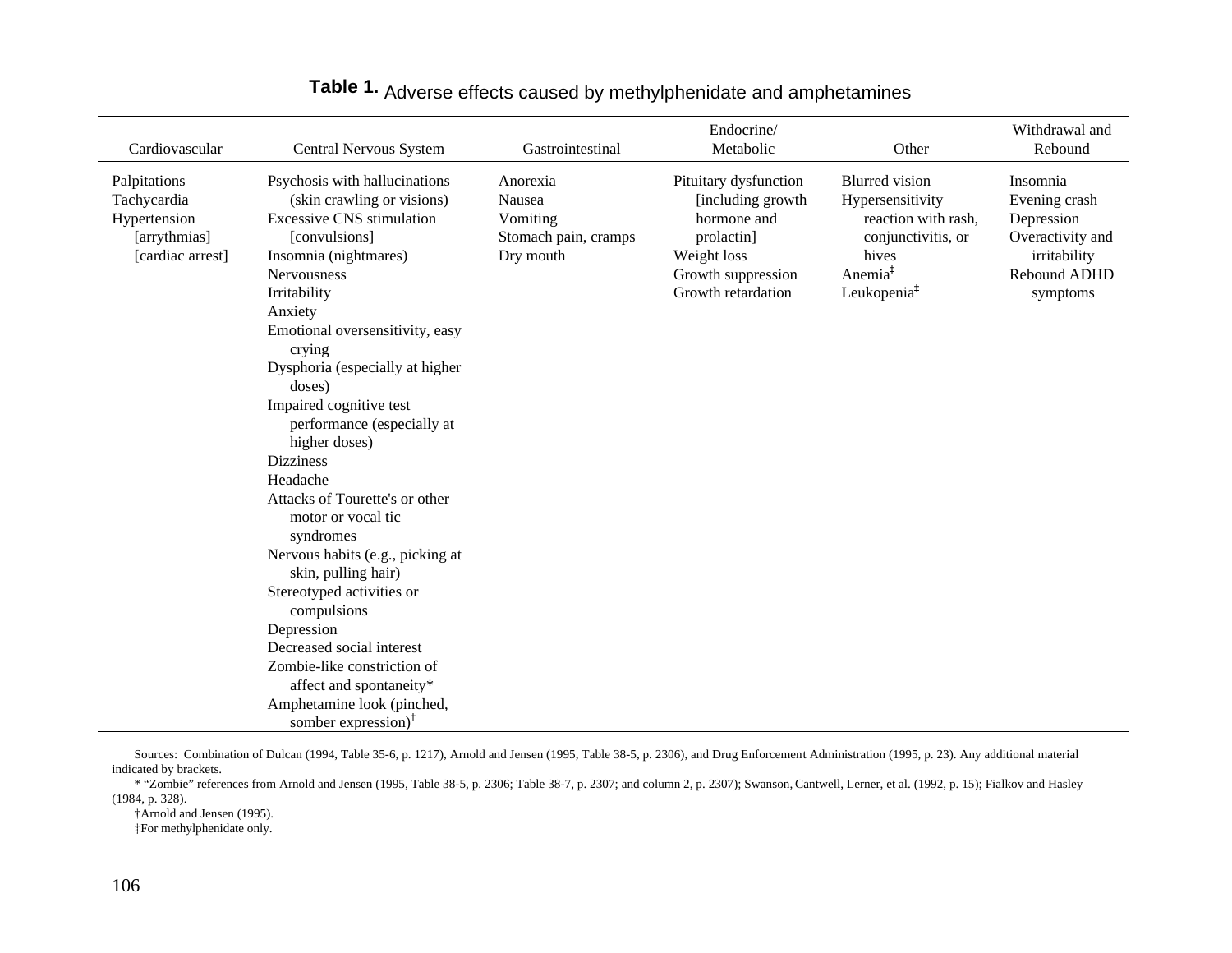| Side Effects                         | Dextroamphetamine                             | Methylphenidate | Pemoline        |
|--------------------------------------|-----------------------------------------------|-----------------|-----------------|
|                                      | <b>Central Nervous System Effects</b>         |                 |                 |
| Dyskinesias                          | $\leq$ 1                                      | 3               | 5.5             |
| Tourette's syndrome                  | $\leq$ 1                                      | <1              | <1              |
| <b>Tics</b>                          | $\leq$ 1                                      |                 |                 |
| Headache                             | $18.3(1-31)$                                  | $9.3(0-15)$     | $13.8(1-22)$    |
| Drowsiness, less alert               | 5.5                                           | $5.7(0-17)$     | 5.5             |
| Psychosis (normal dose)              | <1                                            | <1              | <1              |
| Difficulty arousing                  |                                               | $15(11-19)$     |                 |
| Insomnia                             | $19(5-43)$                                    | $16.9(0-52)$    | $28.7$ (<10-42) |
| Tremor                               | 5.5                                           | 6.5             |                 |
| Confused, "dopey"                    | $10.3(8-12)$                                  | $3.9(2-10)$     |                 |
| Mood changes                         | <1                                            | >10             | 5.5             |
| Depression                           | 39                                            | $8.7(0-16)$     |                 |
| Agitation, restlessness (motoric)    | $>10$                                         | $6.7(3.3-10)$   |                 |
| Irritability, stimulation            | $25(17-29)$                                   | $17.3(11-19.6)$ | $13.3(1-21)$    |
|                                      | <b>Cardiovascular Effects</b>                 |                 |                 |
| Dizziness, lightheadedness           | $11.5(1-23)$                                  | $7.7(0-13)$     | 5.5             |
| Lower blood pressure                 |                                               | <1              | <1              |
| Higher blood pressure                | >10                                           | $15.8(1-26)$    |                 |
| Tachycardia                          | 5.5                                           | $15(1-20)$      | 5.5             |
| Palpitations                         | 5.5                                           | $4.4(1-10)$     | 5.5             |
| Cardiac arrhythmias                  | <1                                            | 5.5             |                 |
| Chest pain                           | <1                                            | $4.4(1-10)$     |                 |
|                                      | <b>Gastrointestinal Effects</b>               |                 |                 |
| Dry mouth and throat                 | >10                                           | $8.7(0-17.4)$   |                 |
| Anorexia, lower appetite             | $23.1(1-56)$                                  | $26.9(0-72)$    | $14.5(1-34)$    |
| Nausea                               | 5.5                                           | $5.1(1-10)$     | 5.5             |
| Vomiting                             | 5.5                                           |                 |                 |
| <b>Bad</b> taste                     | 5.5                                           |                 |                 |
|                                      | 5.5                                           | $9.7(1-28)$     | 5.5             |
| Dyspepsia, upset stomach<br>Diarrhea | 5.5                                           |                 |                 |
|                                      |                                               |                 |                 |
| Constipation                         | 5.5                                           | 6.5             | $\overline{2}$  |
| Hepatotoxicity                       |                                               |                 |                 |
| Weight loss                          | $29.5(1-63)$                                  | $13.5(3-27)$    | 5.5             |
| Weight gain                          |                                               | 4.3             |                 |
|                                      | <b>Renal Effects</b>                          |                 |                 |
| Enuresis                             | <b>Endocrine and Sexual Effects</b>           | $9(3-20)$       |                 |
|                                      |                                               |                 |                 |
| Impotence                            | 5.5                                           |                 |                 |
| Disturbed sexual function            | 5.5                                           |                 |                 |
| Growth suppression                   | See text.                                     | See text.       | See text.       |
|                                      | <b>Hematologic Effects</b>                    |                 |                 |
| Easy bruising                        |                                               | 5.5             |                 |
|                                      | Eye, Ear, Nose, and Throat Effects            |                 |                 |
| <b>Blurred</b> vision                | 5.5                                           | <1              |                 |
| Nystagmus                            |                                               |                 | 5.5             |
|                                      | <b>Skin, Allergy, and Temperature Effects</b> |                 |                 |
| Unusual sweating                     | 5.5                                           |                 |                 |
| Rashes                               | <1                                            | 5.5             | 5.5             |
| <b>Hives</b>                         | <1                                            | 5.5             |                 |
| <b>Exfoliative dermatitis</b>        |                                               | 5.5             |                 |
| Fever, unexplained                   |                                               | 5.5             |                 |
| Joint pain                           |                                               | 5.5             |                 |

## **Table 2.** Percentages of children experiencing ADRs from stimulants\*

\*These figures are based primarily on reports of children and adolescents treated for ADHD.

—Indicates nonexistence of information, not nonexistence of adverse effects. All data taken from Maxmen and Ward (1995, pp. 365-6).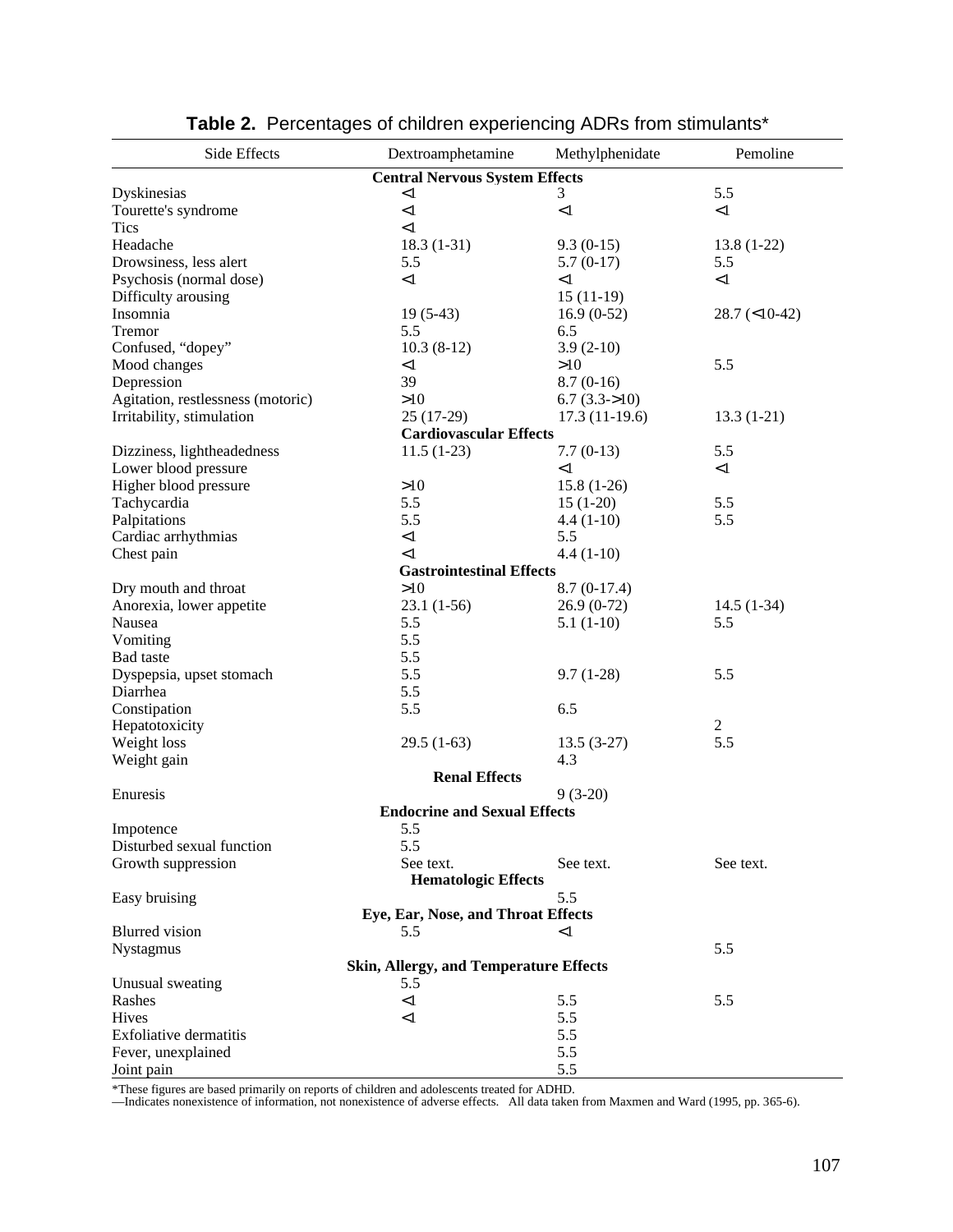### **Psychostimulant-Induced Motor and Vocal Tics**

Borcherding and colleagues (1990): approximately 59 percent abnormal movements. Barkley and colleagues (1990): 10 percent increase in tics. Handen and colleagues (1991): (mentally retarded with ADHD) 11 percent stopped methylphenidate because of motor tics.

Lipkin and colleagues (1994) (retrospective): 9 percent tics or dyskinesias, one severe, irreversible case.

### **Psychostimulant Addiction, Withdrawal, and Rebound**

Rapoport and colleagues (1978) (controlled, single amphetamine dose of 0.5 mg/kg): 71 percent of normal children suffered "marked behavioral rebound," including "excitability, talkativeness, and, for three children, apparent euphoria." Case reports of "crashing" with depression (Dulcan, 1994; also see Porrino, Rapoport, Behar, et al., 1983). The Drug Enforcement Administration (1995) and International Narcotics Control Board (1996, 1997) express concern about clinical use encouraging addiction and about abuse through illegal diversion.

### **Psychostimulant Growth Suppression and Retardation**

Methylphenidate disrupts growth hormone cycles (Aarskog, Fevang, Klove, et al., 1977; Barter, Kammer, 1978; Brown, Williams, 1976; Joyce, Donald, Nicholls, et al., 1986; Shaywitz, Hunt, Jatlow, et al., 1982; reviewed in Dulcan, 1994, and Jacobvitz, Sroufe, Stewart, et al., 1990). Stimulants inhibit growth (height and weight) (Klein, Mannuzza, 1988; Safer, Allen, Barr, 1975). Spencer and colleagues (1996) conclude that growth deficits are related to ADHD, but the study is flawed, including the use of only one measurement per child and a control group that is 1 year older.

## **Methylphenidate Cardiovascular Adverse Effects**

FDA's Spontaneous Reporting System (SRS) (1985 through March 3, 1997): 2,821 reports with 8 percent cardiovascular, including arrhythmias and conduction problems (120) and heart arrests and failures (13) (Breggin, 1998b). Psychostimulants have direct cardiotoxic effects (Henderson, Fischer, 1994; Ishiguro, Morgan, 1997).

## **Further Review of the FDA Spontaneous Reporting System**

FDA SRS reports indicate symptom clusters often overlooked in reviews: drug dependency, addiction, and withdrawal (117 reports); hair loss (250); various skin disorders; various blood disorders, including leukopenia; abnormal liver function tests (also see National Toxicology Program, 1995, for cancer threat); and convulsions (69). Adverse mental reactions: depression (48); psychotic depression (11); combined categories of overdose, overdose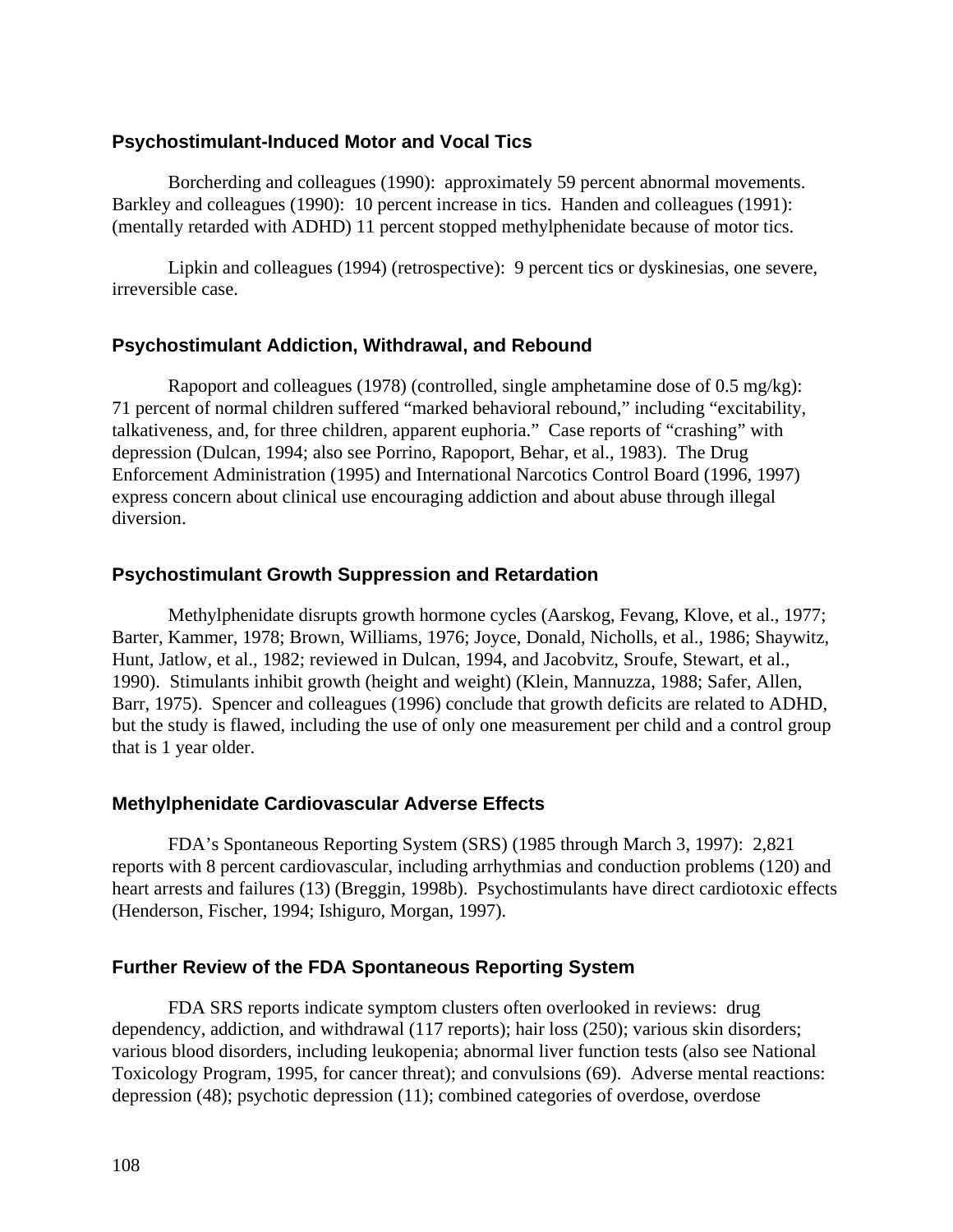intentional, and suicide attempt (50); personality disorders (89); agitation (55); hostility (50); abnormal thinking (44); hallucinations (43); psychosis (38); and emotional lability (33).

### **Methylphenidate-Induced Abnormalities of Brain Function**

Porrino and Lucignani (1987) (conscious rats): alterations in glucose metabolism in the brain. Bell and colleagues (1982) (rat brain tissue): glucose metabolic rates reduced in the motor cortex and increased in the substantia nigra and other deep structures.

Volkow and colleagues (1997) (PET in normals): reduced relative metabolism of basal ganglia and varied other effects. Wang and colleagues (1994) (PET in normals): decreased overall flow of blood into brain by 23 to 30 percent. Nasrallah and colleagues (1986) (PET): brain atrophy in more than 50 percent of 24 young adults with stimulant-treated hyperactivity in childhood. They conclude "cortical atrophy may be a long-term adverse effect of this treatment." Brain scan studies that attempt to show pathology of ADHD (Lou, Henriksen, Bruhn, 1984; Giedd, Castellanos, Casey, et al., 1994; Hynd, Semrud-Clikeman, Lorys, et al., 1991) are almost certainly measuring pathology caused by psychostimulants.

## **Psychostimulant-Induced Abnormalities of Brain Chemistry in Animals**

Methamphetamine: chronic exposure can produce irreversible CNS damage to dopamine receptors and norepinephrine function (Wagner, Ricaurte, Johanson, et al., 1980). Large chronic doses cause the death of serotonergic nerves in animals (Battaglia, Yeh, O'Hearn, et al., 1987). Melega and colleagues (1997b) found persistent "neurotoxic" changes in dopamine function (dopamine depletions of 55 to 85 percent) in vervet monkeys at 10 to 12 weeks (2 doses of 2 mg/kg). Sonsalla and colleagues (1996) found dopaminergic cell death in the substantia nigra of mice (approximate cell loss, 40 to 45 percent) (4 i.p. injections at 10 mg/kg).

Amphetamine: in rhesus monkeys, demonstrated long-lasting loss of dopamine and dopamine uptake sites (receptors) (Wagner, Ricaurte, Johanson, et al., 1980); down-regulation (subsensitivity) in the dopamine neurotransmitter system (Barnett, Kuczenski, 1986). Melega and colleagues (1997b) using PET in vervet monkeys found marked decreases in dopamine synthesis (25 percent at 10 to 12 weeks) with a 16 percent reduction in one amphetamine-treated animal at 32 weeks (2 doses of 2 mg/kg). Melega and colleagues (1997a) recorded gradual recovery from neurotoxicity in the striatum over 2 years (4 to 18 mg/kg over 10 days).

Methylphenidate: down-regulation of dopamine receptors (Barnett, Kuczenksi, 1986); reduction of the density of the norepinephrine receptors (Mathieu, Ferron, Dewar, et al., 1989); locus coeruleus loses responsiveness (Lacroix, Ferron, 1988).

Fenfluramine: (chemically related to amphetamine) causes death of serotonergic neurons (McCann, Seiden, Rubin, et al., 1997).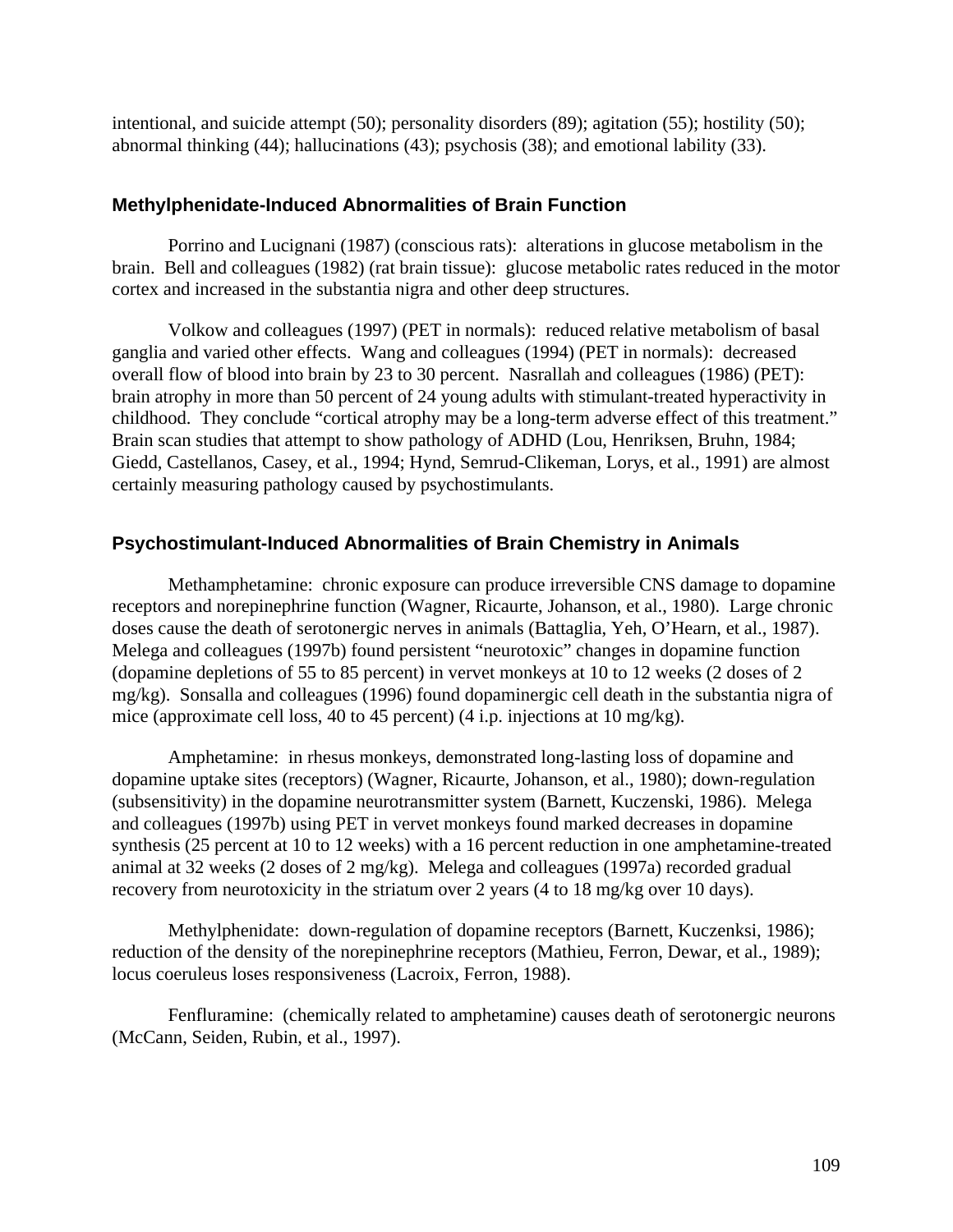#### **Psychostimulant Indirect Adverse Effects**

Children lose their sense of responsibility for their own behavior (Breggin, 1997, 1998a; Jensen, Bain, Josephson, 1989) and experience many negative emotional reactions that they may not report (Sroufe, Stewart, 1973).

#### **Psychostimulant Mechanism of Action**

Spontaneous or self-generated activities—play, mastery, exploration, novelty seeking, curiosity, and zestful socialization—are central to the growth and development of animals and humans and necessary for the full elaboration of CNS synaptic connections (Greenough, Black, 1992; Weiler, Hawrylak, Greenough, 1995).

Psychostimulants consistently cause two specific, related adverse drug effects in animals (and also humans). First, stimulants suppress normal spontaneous or self-generated activity and socialization (Arakawa, 1994; Hughes, 1972; Randrup, Munkvad, 1967; Schiørring, 1979, 1981; Wallach, 1974). Second, stimulants promote abnormal stereotyped, obsessive/compulsive, asocial behaviors that are repetitive and meaningless (Bhattacharyya, Ghosh, Aulakh, et al., 1980; Costall, Naylor, 1974; Koek, Colpaert, 1993; Kuczenski, Segal, 1997; Mueller, 1993; Randrup, Munkvad, 1967; Rebec, Bashore, 1984; Rebec, Segal, 1980; Segal, 1975; Segal, Weinberger, Cahill, 1980; early studies reviewed in Wallach, 1974, and Schiørring, 1979). The effects occur in rats at doses as low as 0.63 mg/kg methylphenidate (Koek, Colpaert, 1993) or 0.3 mg/kg amphetamine (Rebec, Bashore, 1984).

The drugs suppress *normal* spontaneous, self-generated behaviors and socialization; they promote *abnormal* compulsive, asocial, compliant behaviors deemed suitable to structured and often suppressive situations, such as many classrooms (Breggin, 1997, 1998a; Breggin, Breggin, 1996, 1998; Ellinwood [in Kramer, Lipton, Ellinwood, et al., 1970]; Fialkov, Hasley, 1984; Rie, Rie, Stewart, et al., 1976; Rebec, Bashore, 1984). This drug-induced suppression of behavior and mental function is independent of the child's mental state; it occurs in healthy animals and children. When children seem to be overactive, impulsive, or distractible, psychostimulants will also suppress these behaviors regardless of the cause, including ADHD-like behaviors that signal boredom, frustration, abuse, conflict, lack of rational discipline or age-appropriate attention, or inadequate educational interventions. This mutes the child's distress or needs, allowing them to be ignored.

Table 3 lists some of the ADRs that are mistakenly seen as "improvements" when they reflect suppressed, overfocused, asocial behavior.

#### **Risk/Benefit Ratio**

There are no positive long-term psychostimulant effects (beyond 7 to 18 weeks) and no improvement in academic performance or learning (Swanson, 1993; also see Breggin, 1998a; Jacobvitz, Sroufe, Stewart, et al., 1990; Popper, Steingard, 1994; Richters, Arnold, Jensen, et al., 1995; Whalen, Henker, 1997). Studies claiming that ADHD leads to bad outcomes have studied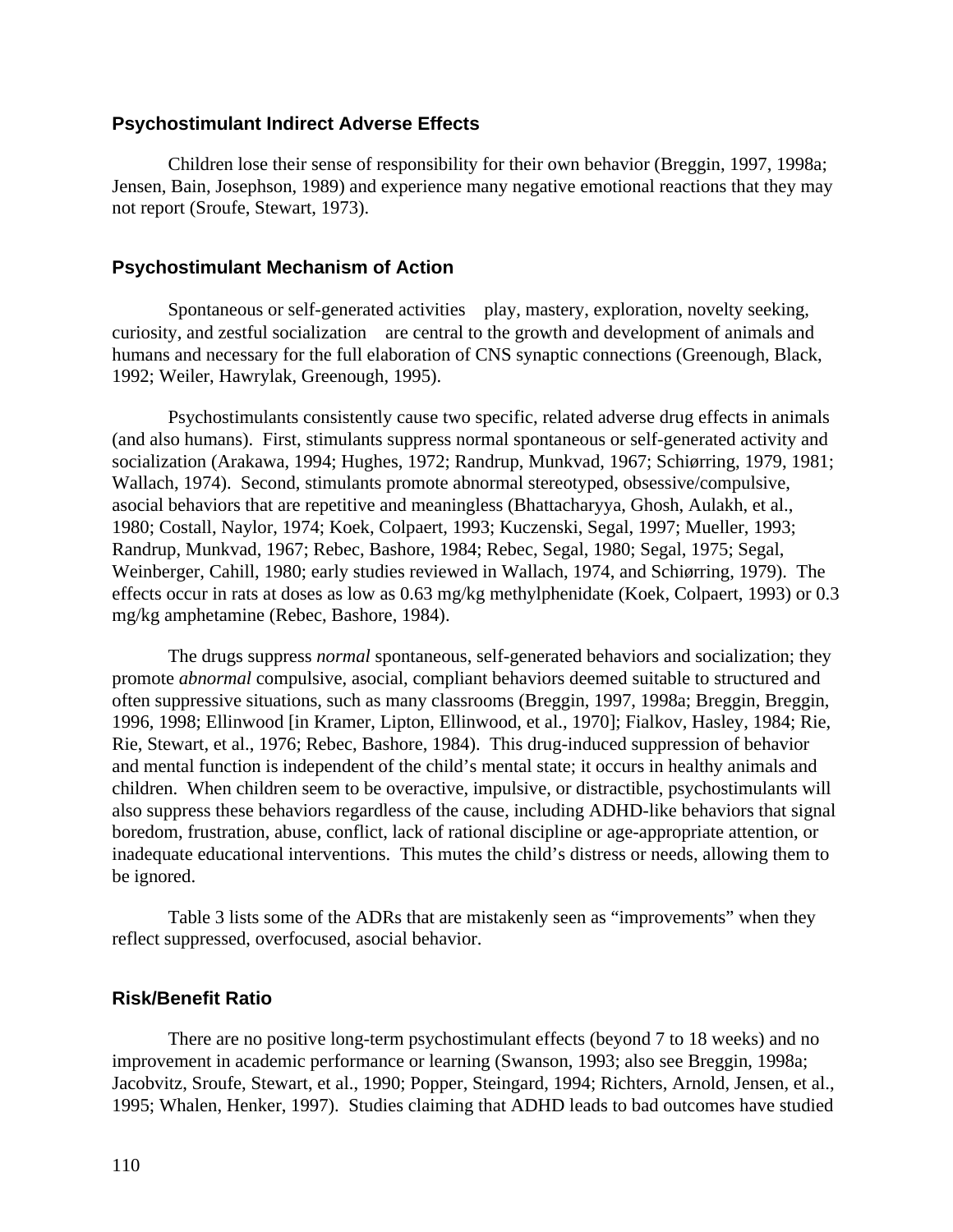children who have been diagnosed and treated with drugs (Mannuzza, Klein, Bessler, et al., 1993, 1998; Weis, Hechtman, Milroy, et al., 1985). Diagnosis, treatment, and other non-ADHD factors may contribute to any bad outcome. Meanwhile, there are many common, severe stimulant hazards. The "therapeutic effects" are in reality toxic effects (Table 3). *The use of psychostimulant drugs for the control of behaviors labeled ADHD in children should be stopped.* 

### **Future Research Directions**

Before the clinical use of psychostimulants for ADHD is continued, large animal psychostimulant studies are needed that focus on (1) the extent and potential irreversibility of abnormalities in gross brain function (blood flow and energy consumption), (2) the extent and potential irreversibility of neurotransmitter down-regulation and receptor loss, (3) neuronal death and atrophy, (4) reduced brain plasticity (fewer synaptic connections), (5) disruption of pituitary and hormonal functions, (6) developmental retardation of growth and behavior, and (7) cardiac toxicity.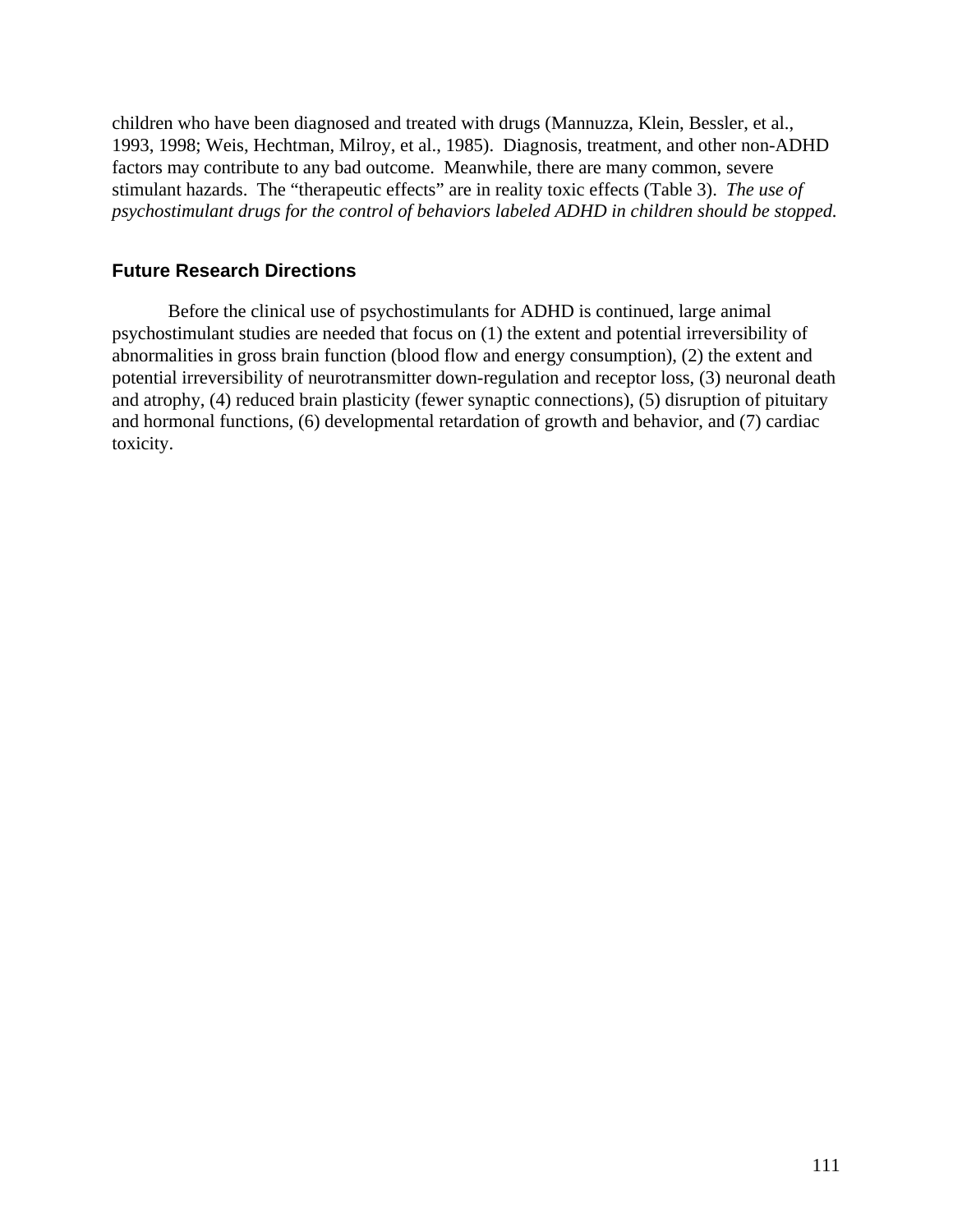| Obsessive Compulsive ADRs That                                                                                                                                                                                                                                    | Social Withdrawal ADRs                                                                                                                                                                                                                                                                                                                                                | Suppressive ADRs That Enforce Compliance,                                                                                                                                                                                                                                                                                                                                                                                                                                                                                                                                                                                                                                                                                                                                                                                                                                                                                         |
|-------------------------------------------------------------------------------------------------------------------------------------------------------------------------------------------------------------------------------------------------------------------|-----------------------------------------------------------------------------------------------------------------------------------------------------------------------------------------------------------------------------------------------------------------------------------------------------------------------------------------------------------------------|-----------------------------------------------------------------------------------------------------------------------------------------------------------------------------------------------------------------------------------------------------------------------------------------------------------------------------------------------------------------------------------------------------------------------------------------------------------------------------------------------------------------------------------------------------------------------------------------------------------------------------------------------------------------------------------------------------------------------------------------------------------------------------------------------------------------------------------------------------------------------------------------------------------------------------------|
| Abnormally Focus a Child                                                                                                                                                                                                                                          | That Isolate a Child                                                                                                                                                                                                                                                                                                                                                  | Apathy, and Submissiveness                                                                                                                                                                                                                                                                                                                                                                                                                                                                                                                                                                                                                                                                                                                                                                                                                                                                                                        |
| Stereotypical activities $(2, 6, 23, 25)$<br>Obsessive-compulsive behavior $(2, 6, 1)$<br>12, 28<br>Perseverative behavior (2, 14, 28)<br>Cognitive perseveration (12)<br>Inflexibility of thinking (14)<br>Overfocusing or excessive focusing<br>(1, 12, 14, 25) | Social withdrawal and isolation $(1, 3, 6, 1)$<br>19, 24, 25)<br>Reduced social interactions, talking, or<br>sociability $(6, 13, 15^*, 17, 21)$<br>Decreased responsiveness to parents and<br>other children $(15^*)$<br>Increased time spent alone $(1, 21)$<br>Increased solitary play $(7, 13^*)$<br>Diminished play $(26^*)$<br>Autism and schizophrenia (3, 23) | Compliance, especially in structured environments (13*,15*,16*)<br>Fewer social interactions and diminished responsiveness (26*)<br>Hypoactive, unusual stillness, too quiet, lost sparkle (18, 25)<br>Reduced curiosity (12)<br>Somber (5), and somber, quiet, and still (1)<br>Subdued $(6,10)$<br>Apathetic; lethargic: "tired, withdrawn, listless, depressed, dopey, dazed,<br>subdued and inactive" $(6)$ (also 23, 25)<br>Bland, emotionally flat, affectless (9, 27)<br>Depressed, sad, easy or frequent crying $(6, 7, 8, 18, 19, 20, 22)$<br>Little or no initiative or spontaneity (9)<br>Diminished curiosity, surprise, or pleasure (9)<br>Humorless, not smiling (9, 22)<br>Drugged, spaced out (22, 25)<br>Social inhibition—passive and submissive behaviors (11)<br>Amphetamine look (pinched, somber expression) (1, 4)<br>"Zombie" effect ("zombie-like constriction of affect and spontaneity") (1,<br>4, 25) |

## **Table 3.** Adverse drug reactions (ADRs) from stimulants mistakenly labeled "beneficial"

\*Considered positive or therapeutic by the source.

cct = controlled clinical trial

- 1. Swanson, Cantwell, Lerner, et al. (1992) [confirms many ADRs in list]
- 2. Borcherding, Keysor, Rapoport, et al. (1990) [cct]
- 3. Schiørring (1981)
- 4. Arnold, Jensen (1995)
- 5. Tannock, Schachar, Carr, et al. (1989) [cct]
- 6. Mayes, Crites, Bixler, et al. (1994) [cct]
- 7. Schleifer, Weiss, Cohen, et al. (1975) [cct]
- 8. Dulcan (1994) and Dulcan, Popper (1991) [open trial]
- 9. Rie, Rie, Stewart, et al. (1976) [cct]
- 
- 
- 12. Solanto, Wender (1989) [cct] 21. Pelham (1989)
- 
- 14. Dyme, Sahakian, Golinko, et al. (1982) [cct] 23. Ellinwood, Tong (1996) 15. Barkley, Karlsson, Pollard, et al. (1985) [cct] 24. Handen, Feldman, Gosli
- 
- 16. Cotton, Rothberg  $(1988)$  [cct]
- 17. Jacobvitz, Sroufe, Stewart, et al. (1990) 26. Barkley, Cunningham (1979) [cct]
- 
- 10. Bradley (1937) [open trial] 19. Schachar, Tannock, Cunningham, et al. (1997) [cct]
- 11. Granger, Whalen, Henker (1993) [cct] 20. Barkley, McMurray, Edelbrock, et al. (1990) [cct]
	-
- 13. Cunningham, Barkley (1978) [cct] 22. Sleator, Ullmann, von Neuwman (1982)
	-
	- 24. Handen, Feldman, Gosling, et al. (1991) [cct] 25. Fialkov, Hasley (1984)
	-
	-
- 18. Davy, Rodgers (1989) 27. Whalen, Henker, Granger (1989) [cct]
	- 28. Castellanos, Giedd, Elia, et al. (1997) [cct]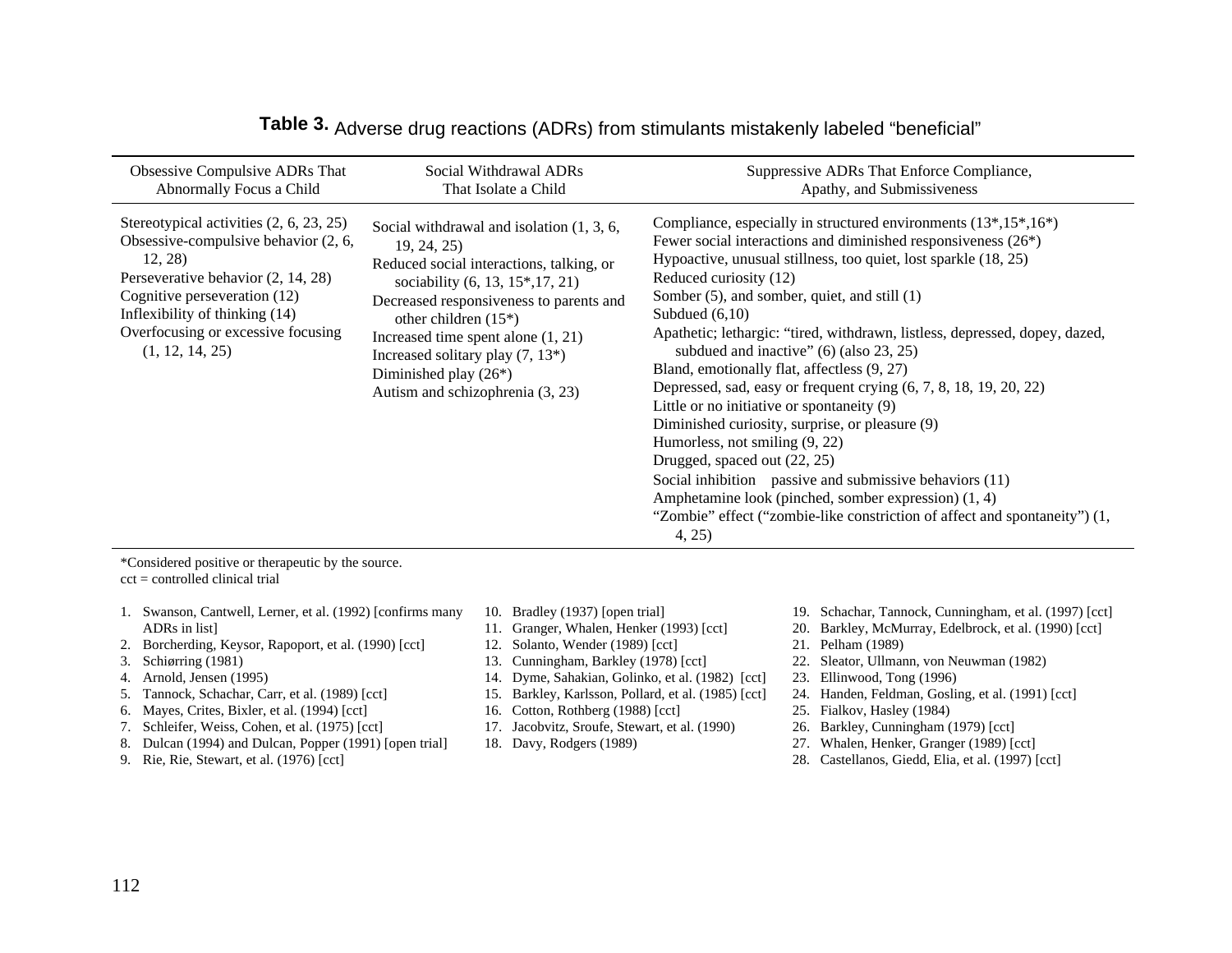## **References**

Aarskog D, Fevang F, Klove H, Stoa K, Thorsen T. The effect of the stimulant drugs, dextroamphetamine and methylphenidate, on secretion of growth hormone in hyperactive children. J Pediatr 1977;90:136-9.

Arakawa O. Effects of methamphetamine and methylphenidate on single and paired rat openfield behaviors. Physiol Behav 1994;55:441-6.

Arnold LE, Jensen PS. Attention-deficit disorders. In: Kaplan HI, Sadock B, editors. Comprehensive textbook of psychiatry. Vol 6. Baltimore: Williams & Wilkins; 1995. p. 2295- 2310.

Barkley RA, Cunningham CE. The effects of methylphenidate on the mother-child interactions of hyperactive children. Arch Gen Psychiatry 1979;36:201-8.

Barkley RA, Karlsson J, Pollard S, Murphy JV. Developmental changes in the mother-child interactions of hyperactive boys: effects of two dose levels of Ritalin. J Child Psychol Psychiatry 1985;26:705-15.

Barkley RA, McMurray MB, Edelbrock CS, Robbins K. Side effects of methylphenidate in children with attention deficit disorder: a systemic, placebo-controlled evaluation. Pediatrics 1990;86:184-92.

Barnett JV, Kuczenski R. Desensitization of rat striatal dopamine-stimulated adenylate cyclase after acute amphetamine administration. J Pharmacol Exp Ther 1986;237:820-5.

Barter M, Kammer H. Methylphenidate and growth retardation. JAMA 1978;239:1742-3.

Battaglia G, Yeh SY, O'Hearn E, Molliver ME, Kuhar MJ, De Souza EB. 3,4 methylenedioxymethamphetamine and 3,4-methylenedioxyamphetamine destroy serotonin terminals in rat brain. J Pharmacol Exp Ther 1987;242:911-6.

Bell RD, Alexander GM, Schwartzman RJ, Yu J. The methylphenidate-induced stereotypy in the awake rat: local cerebral metabolism. Neurology 1982;32:377-81.

Bhattacharyya AK, Ghosh B, Aulakh CS, Pradhan SN. Correlation of behavioral and neurochemical effects of acute administration of methylphenidate in rats. Prog Neuropsychopharmacol 1980;4:129-36.

Borcherding BG, Keysor CS, Rapoport JL, Elia J, Amass J. Motor/vocal tics and compulsive behaviors on stimulant drugs: is there a common vulnerability? Psychiatry Res 1990;33:83-94.

Bradley C. The behavior of children receiving Benzedrine. Am J Psychiatry 1937;94:577-85.

Breggin PR. SRS data obtained from the FDA through the Freedom of Information Act and compiled and analyzed by the author. 1998a.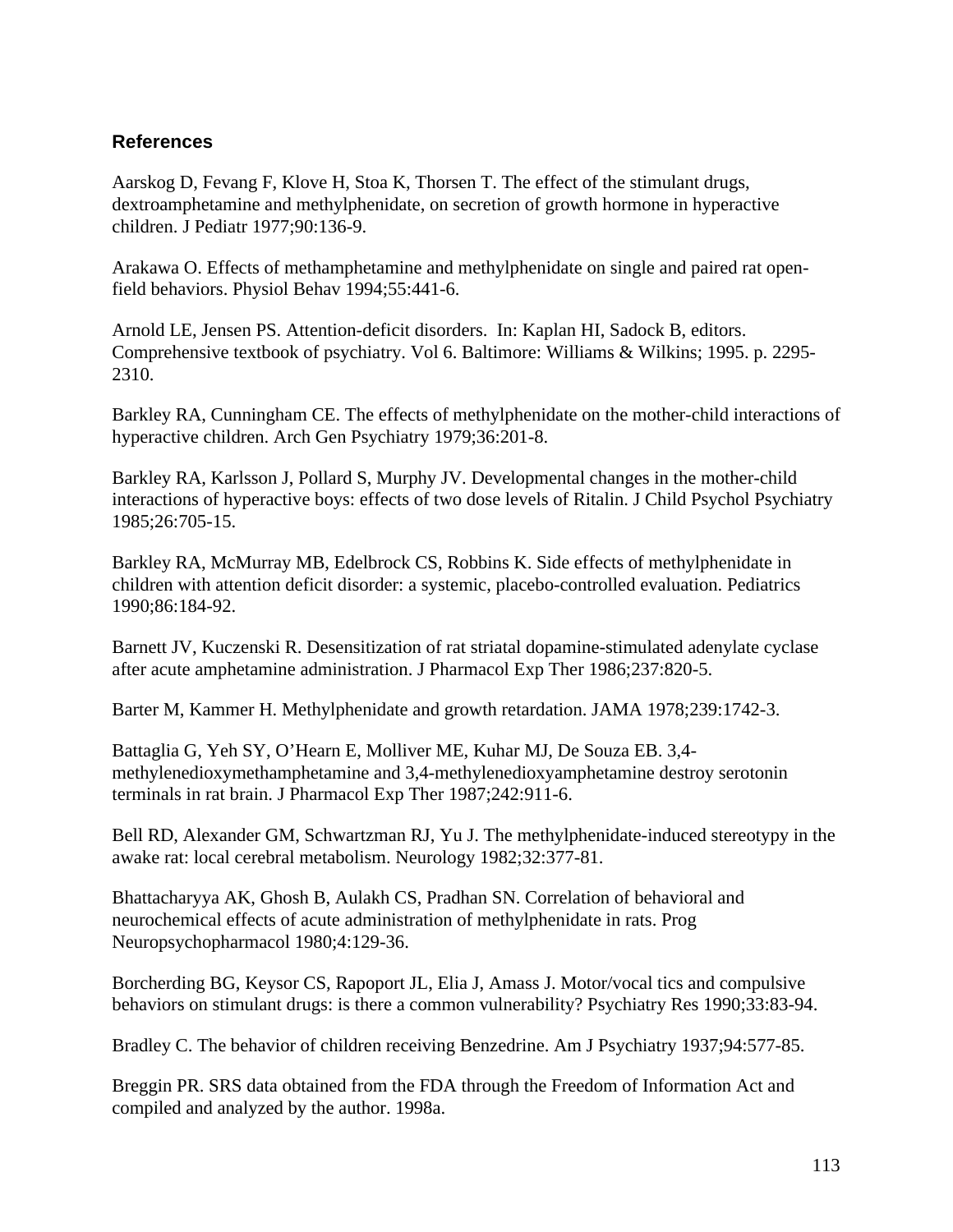Breggin PR. Talking back to Ritalin. Monroe (ME): Common Courage Press; 1998b.

Breggin PR. Brain-disabling treatments in psychiatry. New York: Springer Publishing Company; 1997.

Breggin PR, Breggin G. The war against children of color. Monroe (ME): Common Courage Press; 1998.

Breggin PR, Breggin G. The hazards of treating "attention-deficit/hyperactivity disorder" with methylphenidate (Ritalin). Journal of College Student Psychotherapy 1995;10:55-72.

Brown WA, Williams BW. Methylphenidate increases serum growth hormone concentrations. J Clin Endocrinol Metab 1976;43:937-9.

Castellanos FX, Giedd JN, Elia J, Marsh WL, Rathke GF, Hamburger SD, et al. Controlled stimulant treatment of ADHD and comorbid Tourette's syndrome: effects of stimulant and dose. J Am Acad Child Adolesc Psychiatry 1997;36:589-96.

Costall B, Naylor RJ. The involvement of dopaminergic systems with the stereotyped behavior patterns induced by methylphenidate. J Pharm Pharmacol 1974;26:30-3.

Cotton MF, Rothberg AD. Methylphenidate v. placebo: a randomized double-blind crossover study in children with attention deficit disorder. S Afr Med J 1988;74:268-71.

Cunningham CE, Barkley RA. The effects of methylphenidate on the mother-child interactions of hyperactive identical twins. Dev Med Child Neurol 1978;20:634-42.

Davy T, Rodgers CL. Stimulant medication and short attention span: a clinical approach. J Dev Behav Pediatr 1989;10:313-8.

Drug Enforcement Administration (DEA). Methylphenidate (background paper). Washington (DC): Drug and Chemical Evaluation Section, Office of Diversion Control, DEA, U.S. Department of Justice; October 1995.

Dulcan M. Treatment of children and adolescents. In: Hales R, Yudofsky S, Talbott J, editors. The American Psychiatric Press, Inc. Textbook of Psychiatry. 2nd ed. Washington (DC): American Psychiatric Press; 1994. p. 1209-50.

Dulcan M, Popper C. Concise guide to child and adolescent psychiatry. Washington (DC): American Psychiatric Press; 1991.

Dyme IZ, Sahakian BJ, Golinko BE, Rabe EF. Perseveration induced by methylphenidate in children: preliminary findings. Prog Neuropsychopharmacol Biol Psychiatry 1982;6:269-73.

Ellinwood EH, Tong HL. Central nervous system stimulants and anorectic agents. In: Dukes MNG, editor. Meyler's side effects of drugs: an encyclopedia of adverse reactions and interactions. 13th ed. New York: Elsevier; 1996. p. 1-30.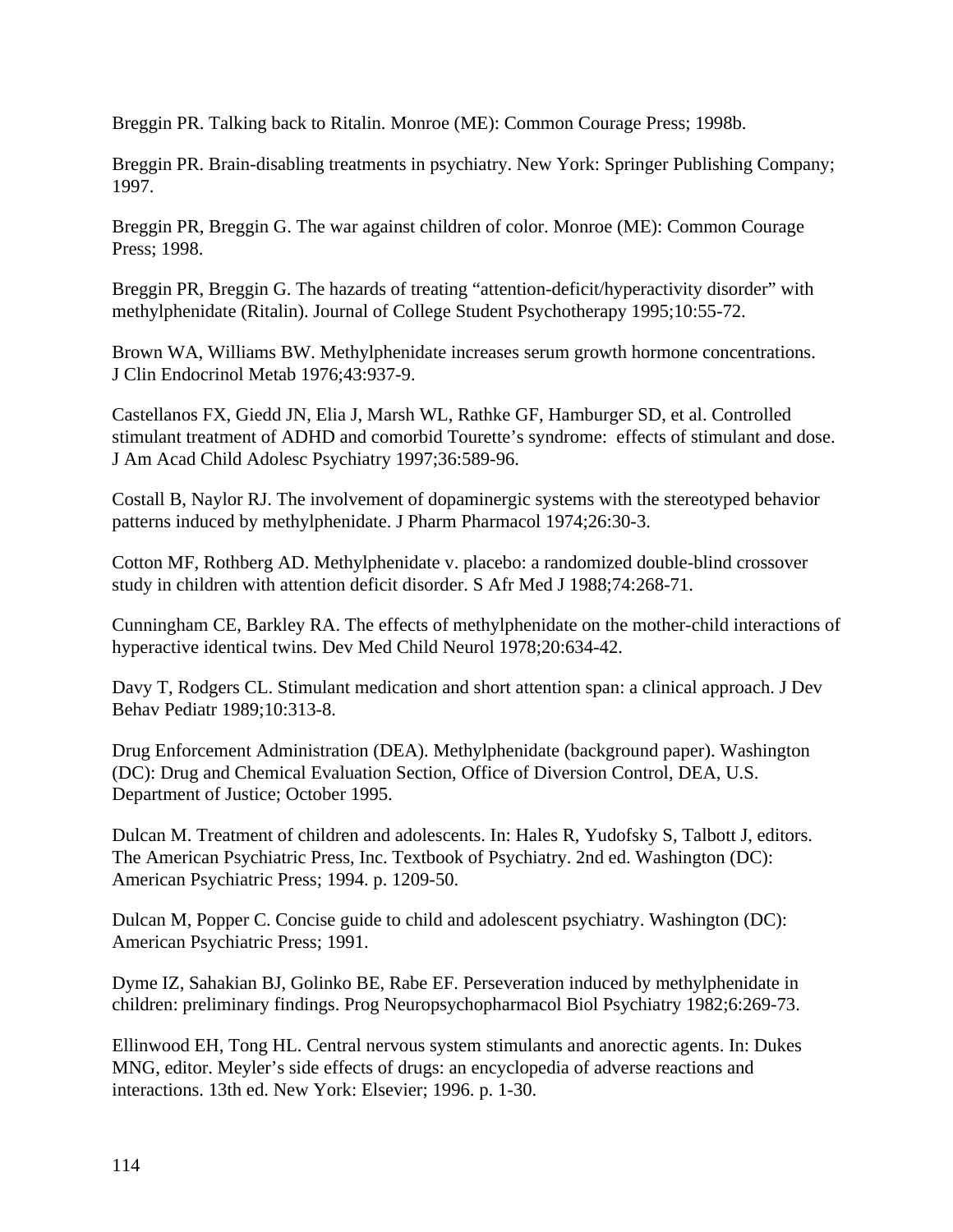Fialkov JM, Hasley S. Psychotropic drug effects contributing to psychiatric hospitalization of children: a preliminary study. J Dev Behav Pediatr 1984;5:325-30.

Giedd JN, Castellanos FX, Casey BJ, Kozuch P, King AC, Hamburger SD, et al. Quantitative morphology of the corpus callosum in attention deficit hyperactivity disorder. Am J Psychiatry 1994;151:665-9.

Gillberg C, Melander H, von Knorring AL, Janols LO, Thernlund G, Hagglof B, et al. Long-term stimulant treatment of children with attention-deficit hyperactivity disorder symptoms: a randomized, double-blind, placebo-controlled trial. Arch Gen Psychiatry 1997;54:857-64.

Granger DA, Whalen CK, Henker B. Perceptions of methylphenidate effects of hyperactive children's peer interactions. J Abnorm Child Psychol 1993;21:535-49.

Greenough WT, Black JE. Induction of brain structure by experience: substrates for cognitive development. In: Gunnar M, Nelson C, editors. Developmental behavioral neuroscience. Vol. 24. Minnesota Symposia on Child Development. Hillsdale (NJ): Lawrence Erlbaum; 1992. p. 155- 200.

Handen BL, Feldman H, Gosling A, Breaux AM, McAuliffe S. Adverse side effects of methylphenidate among mentally retarded children with ADHD. J Am Acad Child Adolesc Psychiatry 1991;30:241-5.

Henderson TA, Fischer VW. Effects of methylphenidate (Ritalin) on mammalian myocardial ultrastructure. Am J Cardiovasc Pathol 1994;5:68-78.

Hughes RN. Methylphenidate induced inhibition of exploratory behaviour in rats. Life Sci 1972;11:161-7.

Hynd GW, Semrud-Clikeman M, Lorys AR, Novey ES, Eliopulos D, Lyytinen H. Corpus callosum morphology in attention deficit-hyperactivity disorder: morphometric analysis of MRI. J Learn Disabil 1991;24:141-6.

International Narcotics Control Board (INCB). INCB sees continuing risk in stimulant prescribed for children. INCB Annual Report Background Note No. 4. 4 March 1997. Vienna, Austria.

International Narcotics Control Board (INCB). Control of use of methylphenidate in the treatment of ADD: expert meeting on amphetamine-type stimulants, Shanghai. 25-29 Nov 1996. Vienna, Austria.

Ishiguro Y, Morgan JP. Biphasic inotropic effects of methamphetamine and methylphenidate on ferret papillary muscles. J Cardiovascular Pharmacol 1997;30:744-9.

Jacobvitz D, Sroufe LA, Stewart M, Leffert N. Treatment of attentional and hyperactivity problems in children with sympathomimetic drugs: a comprehensive review. J Am Acad Child Adolesc Psychiatry 1990;29:677-88.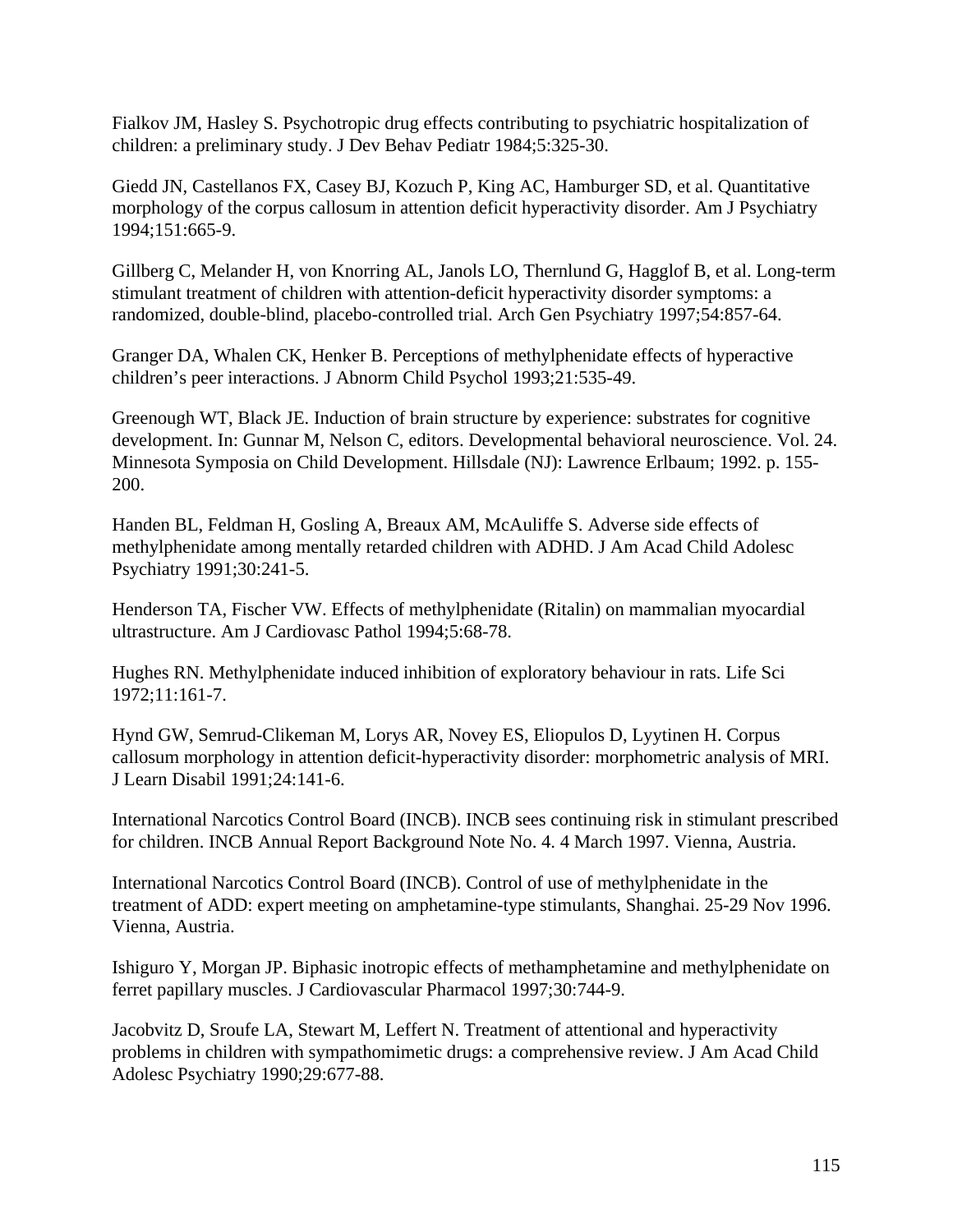Jensen PS, Bain MW, Josephson AM. Why Johnny can't sit still: kids' ideas why they take stimulants. Unpublished paper from the Division of Neuropsychiatry, Walter Reed Army Institute of Research, Washington (DC); 1989.

Joyce PR, Donald RA, Nicholls MG, Livesey JH, Abbott RM. Endocrine and behavioral responses to methylphenidate in normal subjects. Biol Psychiatry 1986;21:1015-23.

Klein RG, Mannuzza S. Hyperactive boys almost grown up. III. Methylphenidate effects on ultimate height. Arch Gen Psychiatry 1988;45:1131-4.

Koek W, Colpaert FC. Inhibition of methylphenidate-induced behaviors in rats: differences among neuroleptics. J Pharmacol Exper Ther 1993;267:181-91.

Kramer JC, Lipton M, Ellinwood EH Jr, Sulser F (chairmen). In: Ellinwood EH, Cohen S, editors. Current concepts on amphetamine abuse: discussion of Part II. Proceedings of a workshop; 1970 Jun 5-6; Duke University Medical Center. Rockville (MD): National Institutes of Mental Health; 1970.

Kuczenski R, Segal DS. Effects of methylphenidate on extracellular dopamine, serotonin, and norepinephrine: comparison with amphetamine. J Neurochem 1997;68:2032-7.

Lacroix D, Ferron A. Electro-physiological effects of methylphenidate on the coeruleo-cortical noradrenergic system of the rat. Eur J Pharmacol 1988;149:277-85.

Lipkin PH, Goldstein U, Adesman AR. Tics and dyskinesias associated with stimulant treatment for attention-deficit hyperactivity disorder. Arch Pediatr Adolesc Med 1994;148:859-61.

Lou HC, Henriksen L, Bruhn P. Focal cerebral hypoperfusion in children with dysphasia and/or attention deficit disorder. Arch Neurol 1984;41:825-9.

Mannuzza S, Klein RG, Bessler A, Malloy P, LaPadula M. Adult psychiatric status of hyperactive boys grown up. Am J Psychiatry 1998;155:493-8.

Mannuzza S, Klein RG, Bessler A, Malloy P, LaPadula M. Adult outcome of hyperactive boys: educational achievement, occupational rank, and psychiatric status. Arch Gen Psychiatry 1993;50:565-76.

Mathieu JF, Ferron A, Dewar KM, Reader TA. Acute and chronic effects of methylphenidate on cortical adrenoreceptors in the rat. Eur J Pharmacol 1989;162:173-8.

Maxmen JS, Ward NG. Psychotropic drugs fast facts. 2nd ed. New York: WW Norton; 1995.

Mayes SD, Crites DL, Bixler EO, Humphrey FJ 2nd, Mattison RE. Methylphenidate and ADHD: influence of age, IQ and neurodevelopmental status. Dev Med Child Neurol 1994;36:1099-1107.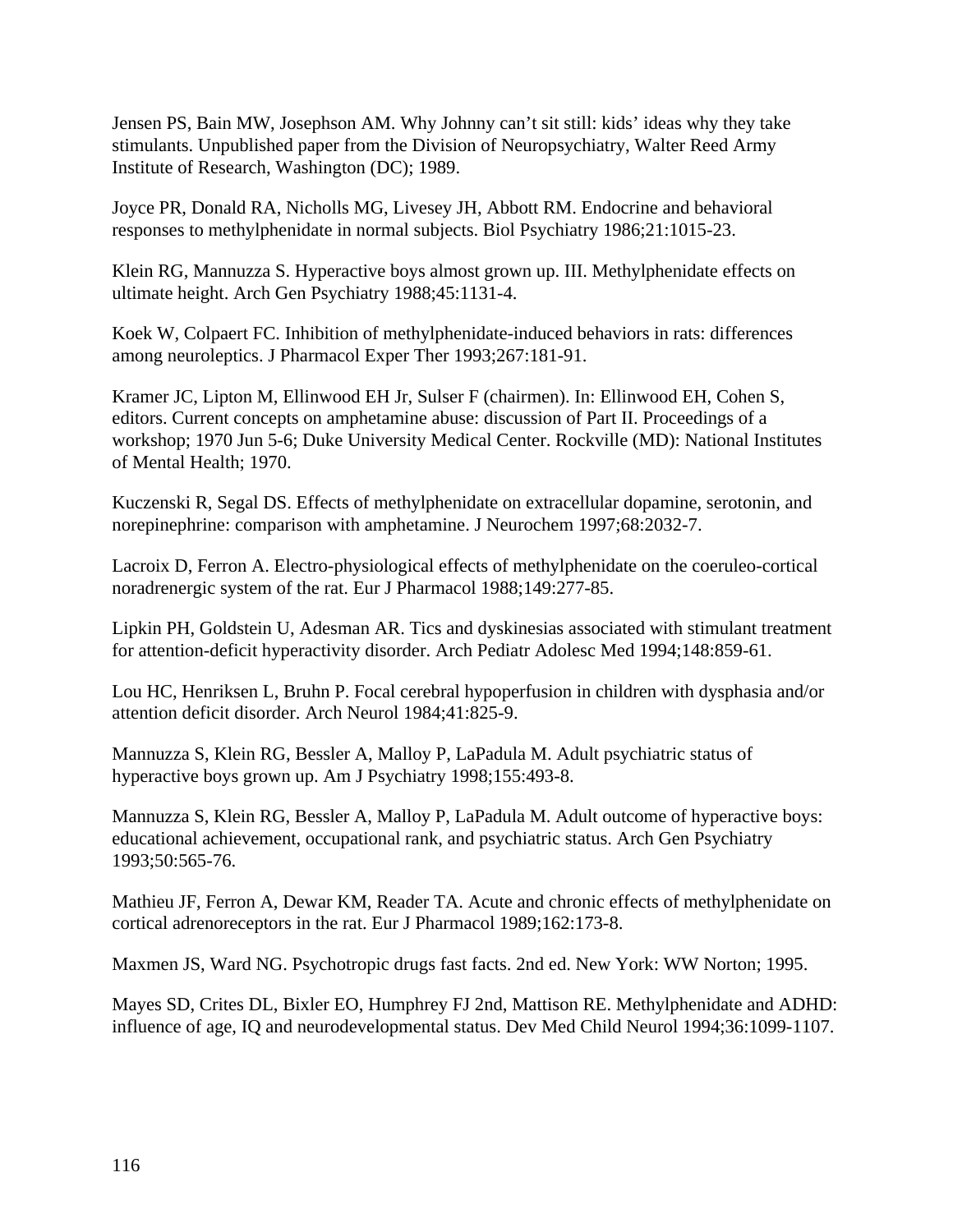McCann UD, Seiden LS, Rubin LJ, Ricaurte GA. Brain serotonin neurotoxicity and primary pulmonary hypertension from fenfluramine and dexfenfluramine: a systematic review of evidence. JAMA 1997;278:666-72.

Melega WP, Raleigh MJ, Stout DB, Huang SC, Phelps ME. Ethological and 6-[18F]fluoro-L-DOPA-PET profiles of long-term vulnerability to chronic amphetamine. Behav Brain Res 1997a;84:259-68.

Melega WP, Raleigh MJ, Stout DB, Lacan G, Huang SC, Phelps ME. Recovery of striatal dopamine function after acute amphetamine- and methamphetamine-induced neurotoxicity in the vervet monkey. Brain Res 1997b;766:113-20.

Mueller K. Locomotor stereotypy is produced by methylphenidate and amfonelic acid and reduced by haloperidol but not clozapine or thioridazine. Pharmacol Biochem Behav 1993;45:71-6.

Nasrallah H, Loney J, Olson S, McCalley-Whitters M, Kramer J, Jacoby C. Cortical atrophy in young adults with a history of hyperactivity in childhood. Psychiatry Res 1986;17:241-6.

National Toxicology Program. NTP technical report on toxicology and carcinogenesis studies of methylphenidate hydrochloride in F344/N rats and B6C3F mice (feed studies). Rockville (MD): National Institutes of Health. NIH Publication No. 95-3355; 1995.

Pelham WE. Behavior therapy, behavioral assessment and psychostimulant medication in the treatment of attention deficit disorders: an interactive approach. In: Bloomingdale LM, Swanson JM, editors. Attention deficit disorder. IV. Emerging trends in attentional and behavioral disorders of childhood. New York: Pergamon; 1989. p. 169-202.

Popper CW, Steingard RJ. Disorders usually first diagnosed in infancy, childhood, or adolescence. In: Hales NR, Yudofsky S, Talbott J, editors. Textbook of psychiatry. 2nd ed. Washington (DC): American Psychiatric Press; 1994. p. 729-832.

Porrino LJ, Lucignani G. Different patterns of local brain energy metabolism associated with high and low doses of methylphenidate. Relevance to its action in hyperactive children. Biol Psychiatry 1987;22:126-38.

Porrino LJ, Rapoport JL, Behar D, Ismond DR, Bunney WE Jr. A naturalistic assessment of the motor activity of hyperactive boys. II. Stimulant drug effects. Arch Gen Psychiatry 1983;40:688- 93.

Randrup A, Munkvad I. Stereotyped activities produced by amphetamine in several animal species and man. Psychopharmacologia 1967;11:300-10.

Rapoport JL, Buchsbaum MS, Zahn TP, Weingartner H, Ludlow C, Mikkelsen EJ. Dextroamphetamine: cognitive and behavioral effects in normal prepubertal boys. Science 1978;199:560-63.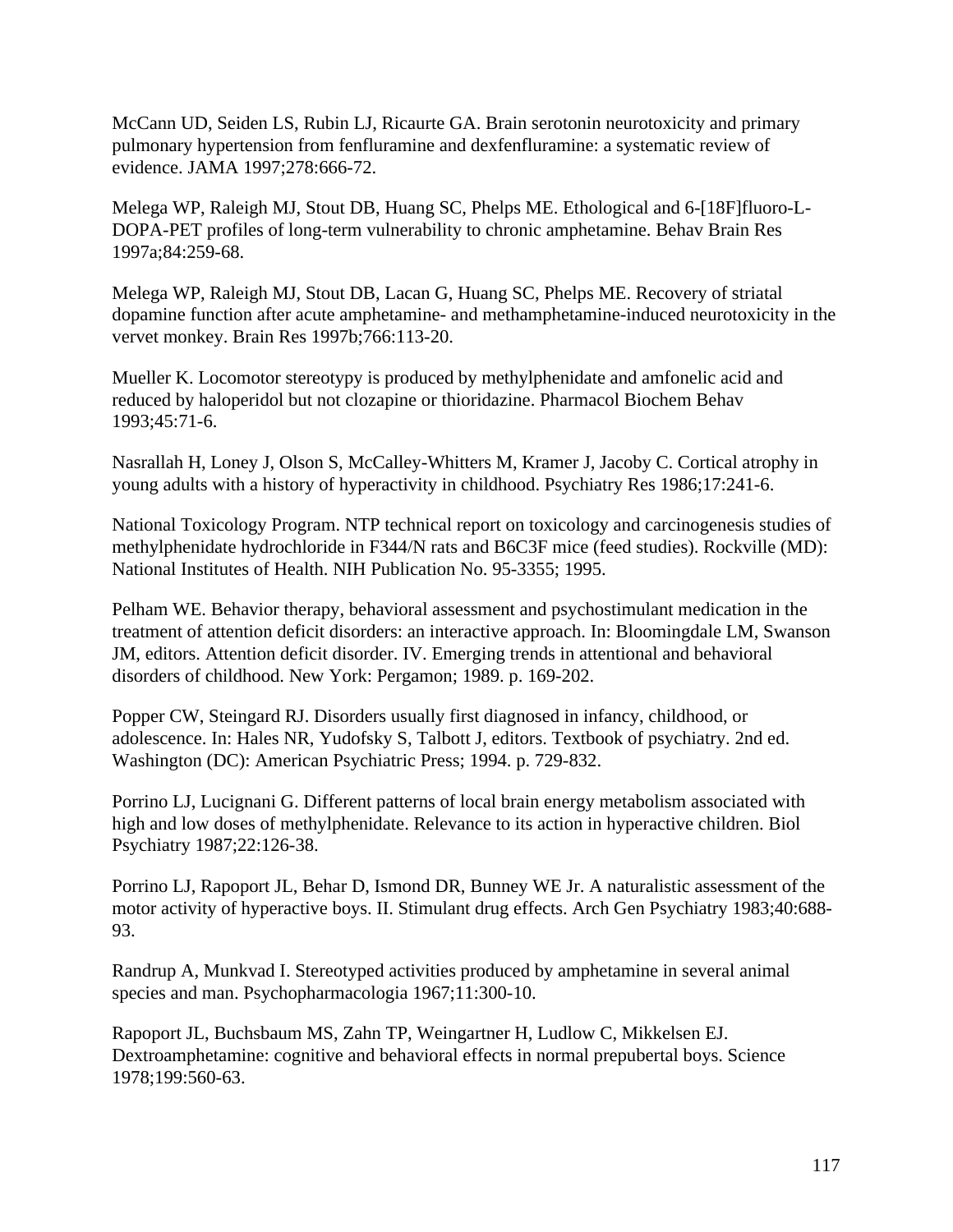Rebec GV, Bashore TR. Critical issues in assessing the behavioral effects of amphetamine. Neurosci Behavioral Rev 1984;153-9.

Rebec GV, Segal DS. Apparent tolerance to some aspects of amphetamine stereotypy with longterm treatment. Pharmacol Biochem Behav 1980;13:793-7.

Richters JE, Arnold LE, Jensen PS, Abikoff H, Conners CK, Greenhill LL, et al. NIMH collaborative multisite multimodal treatment study of children with ADHD. I. Background and rationale. J Am Acad Child Adolesc Psychiatry 1995;34:987-1000.

Rie HE, Rie ED, Stewart S, Ambuel JP. Effects of methylphenidate on underachieving children. J Consult Clin Psychol 1976;44:250-60.

Safer DJ, Allen RP, Barr E. Growth rebound after termination of stimulation drugs. J Pediatr 1975;86:113-6.

Schachar RJ, Tannock R, Cunningham C, Corkum PV. Behavioral, situational, and temporal effects of treatment of ADHD with methylphenidate. J Am Acad Child Adolesc Psychiatry 1997;36:754-63.

Schiørring E. Psychopathology induced by "speed drugs." Pharmacol Biochem Behav 1981;14, Suppl 1:109-22.

Schiørring E. Social isolation and other behavioral changes in groups of adult vervet monkeys (Cercopithecus aethiops) produced by low, nonchronic doses of d-amphetamine. Psychopharmacology (Berl) 1979;64:297-302.

Schleifer M, Weiss G, Cohen N, Elman M, Crejic H, Kruger E. Hyperactivity in preschoolers and the effect of methylphenidate. Am J Orthopsychiatry 1975;45:33-50.

Segal DS. Behavioral and neurochemical correlates of repeated d-amphetamine administration. In: Mandell AJ, editor. Neurobiological mechanisms of adaptation and behavior. New York: Raven Press; 1975. p. 247-62.

Segal DS, Weinberger SB, Cahill J, McCunney SJ. Multiple daily amphetamine administration: behavioral and neurochemical alterations. Science 1980;207:904-7.

Shaywitz SE, Hunt RD, Jatlow P, Cohen DJ, Young JG, Pierce RN, et al. Psychopharmacology of attention deficit disorder: pharmacokinetic, neuroendocrine, and behavioral measures following acute and chronic treatment with methylphenidate. Pediatrics 1982;69:688-94.

Sleator EK, Ullmann RK, von Neuwman A. How do hyperactive children feel about taking stimulants and will they tell the doctor? Clin Pediatr 1982;21:475-9.

Solanto MV, Wender EH. Does methylphenidate constrict cognitive functioning? J Am Acad Child Adolesc Psychiatry 1989;28:897-902.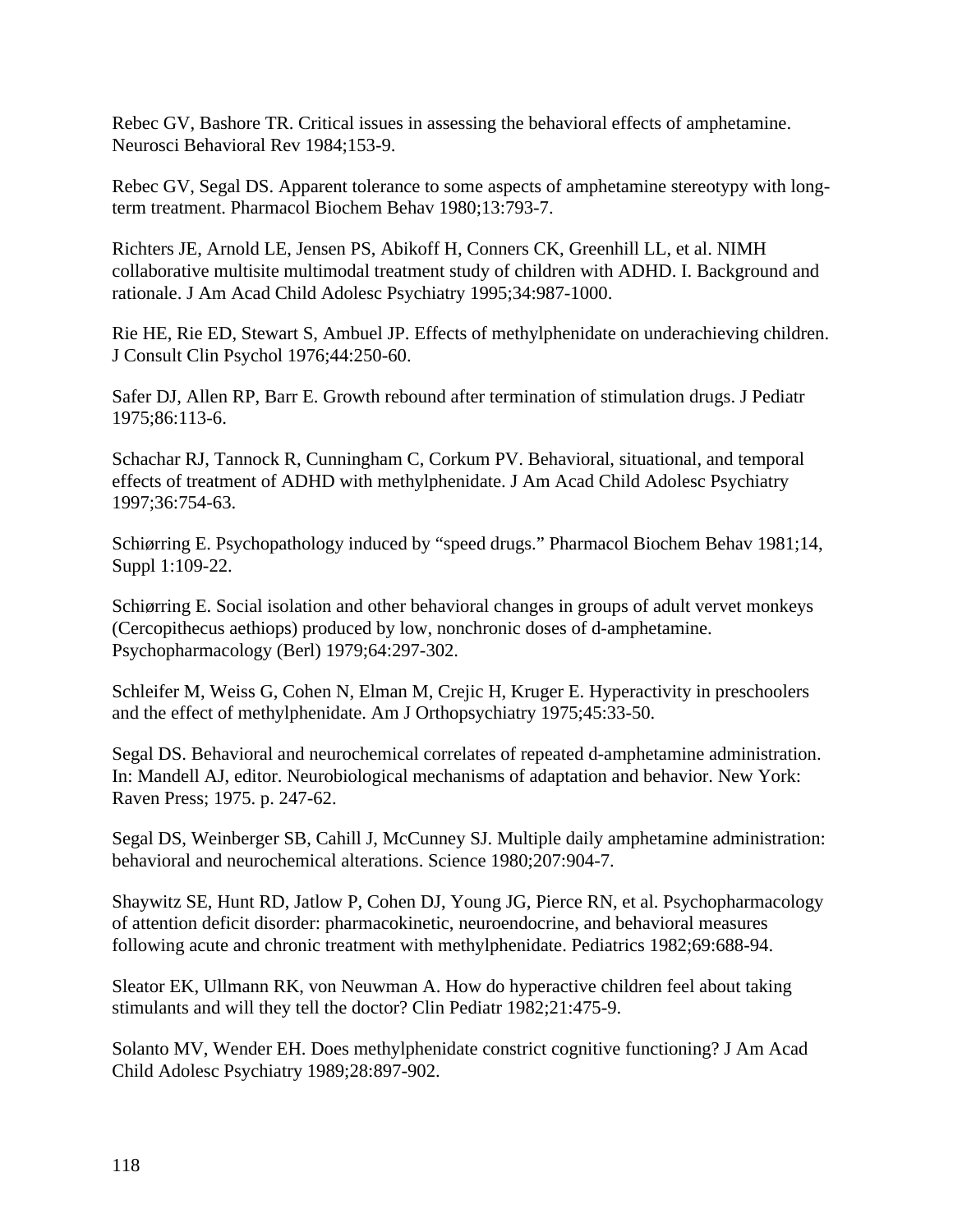Sonsalla PK, Jochnowitz ND, Zeevalk GD, Oostveen JA, Hall ED. Treatment of mice with methamphetamine produces cell loss in the substantia nigra. Brain Res 1996;738:172-5.

Spencer TJ, Biederman J, Harding M, O'Donnell D, Faraone SV, Wilens TE. Growth deficits in ADHD children revisited: evidence for disorder-associated growth delays? J Am Acad Child Adolesc Psychiatry 1996;35:1460-9.

Sroufe LA, Stewart MA. Treating problem children with stimulant drugs. NEJM 1973;289:407- 13.

Swanson JM. Medical intervention for children with attention deficit disorder. Proceedings of the Forum on the Education of Children with Attention Deficit Disorder. 1993 Jan 27-29. Washington (DC): U.S. Department of Education, Office of Special Education and Rehabilitation Services and Office of Special Education Programs, Division of Innovation and Development; 1993. p. 27-34.

Swanson JM, Cantwell D, Lerner M, McBurnett K, Pfiffner L, Kotkin R. Treatment of ADHD: beyond medication. Beyond Behavior 1992;4(1):13-6 and 18-22.

Tannock R, Schachar RJ, Carr RP, Logan GD. Dose-response effects of methylphenidate on academic performance and overt behavior in hyperactive children. Pediatrics 1989;84:648-57.

Volkow ND, Wang GJ, Fowler JS, Logan J, Angrist B, Hitzemann R, et al. Effects of methylphenidate on regional brain glucose metabolism in humans: relationship to dopamine D2 receptors. Am J Psychiatry 1997;154:50-5.

Wagner GC, Ricaurte GA, Johanson CE, Schuster CR, Seiden LS. Amphetamine induces depletion of dopamine and loss of dopamine uptake sites in caudate. Neurology 1980;30:547-50.

Wallach, MB. Drug-induced stereotypical behavior: similarities and differences. In: Usdin E, editor. Neuropsychopharmacology of monoamines and their regulatory enzymes. New York: Raven Press; 1974. p. 241-60.

Wang GJ, Volkow N, Fowler J, Ferrieri R, Schlyer D, et al. Methylphenidate decreases regional cerebral blood flow in normal human subjects. Life Sci 1994;54:143-6.

Weiler IJ, Hawrylak N, Greenough WT. Morphogenesis in memory formation: synaptic and cellular mechanisms. Behav Brain Res 1995;66:1-6.

Weis G, Hechtman L, Milroy T, Perlman T. Psychiatric status of hyperactive adults. J Am Acad Child Adolesc Psychiatry 1985;24:211-20.

Whalen C, Henker B. Stimulant pharmacotherapy for attention-deficit/hyperactivity disorders: an analysis of progress, problems, and prospects. In: Fisher S, Greenberg R, editors. From placebo to panacea: putting psychotherapeutic drugs to the test. New York: J. Wiley & Sons; 1997. p. 323-56.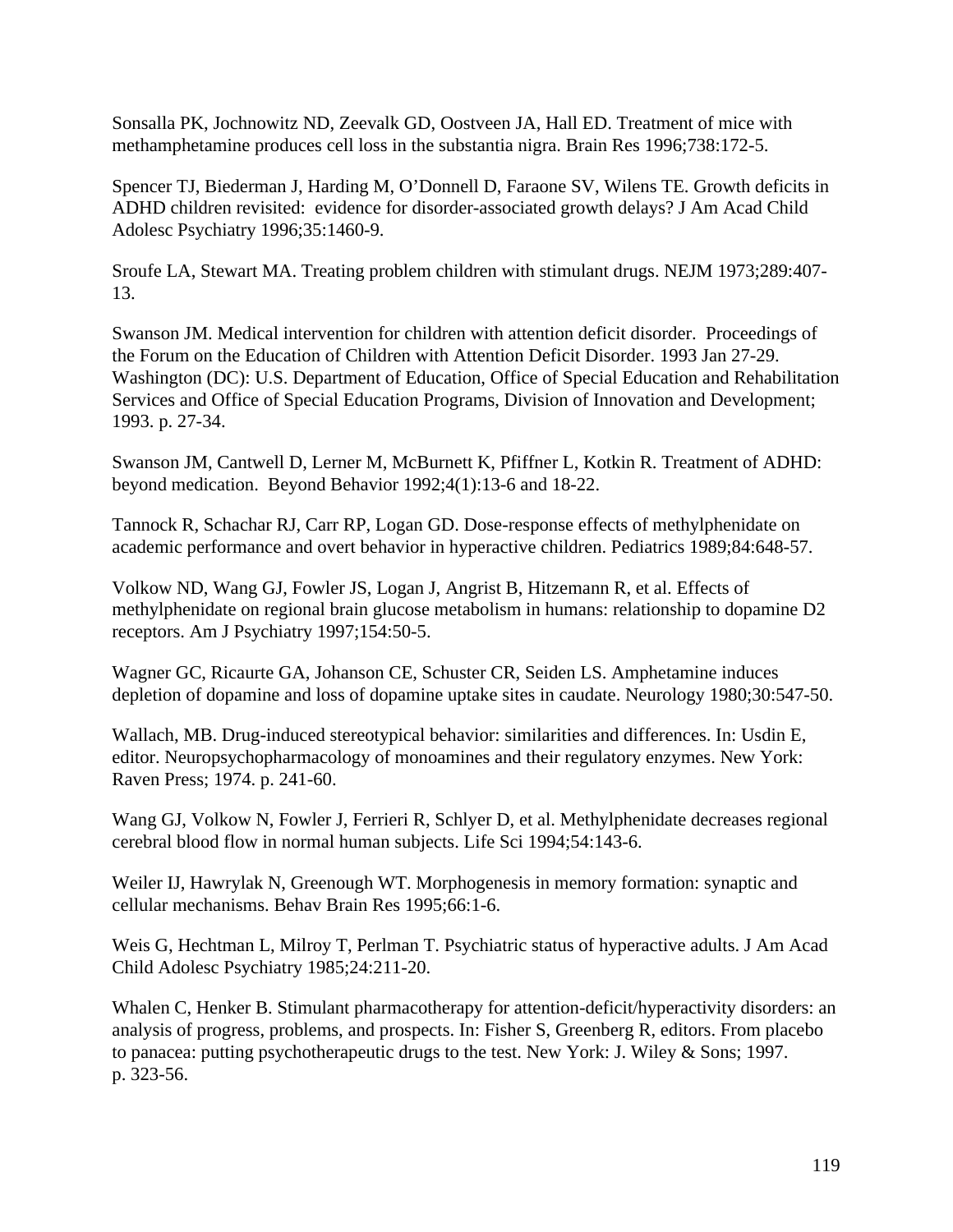Whalen C, Henker B, Granger DA. Ratings of medication effects in hyperactive children: viable or vulnerable? Behavioral Assessment, 1989;11:179-99.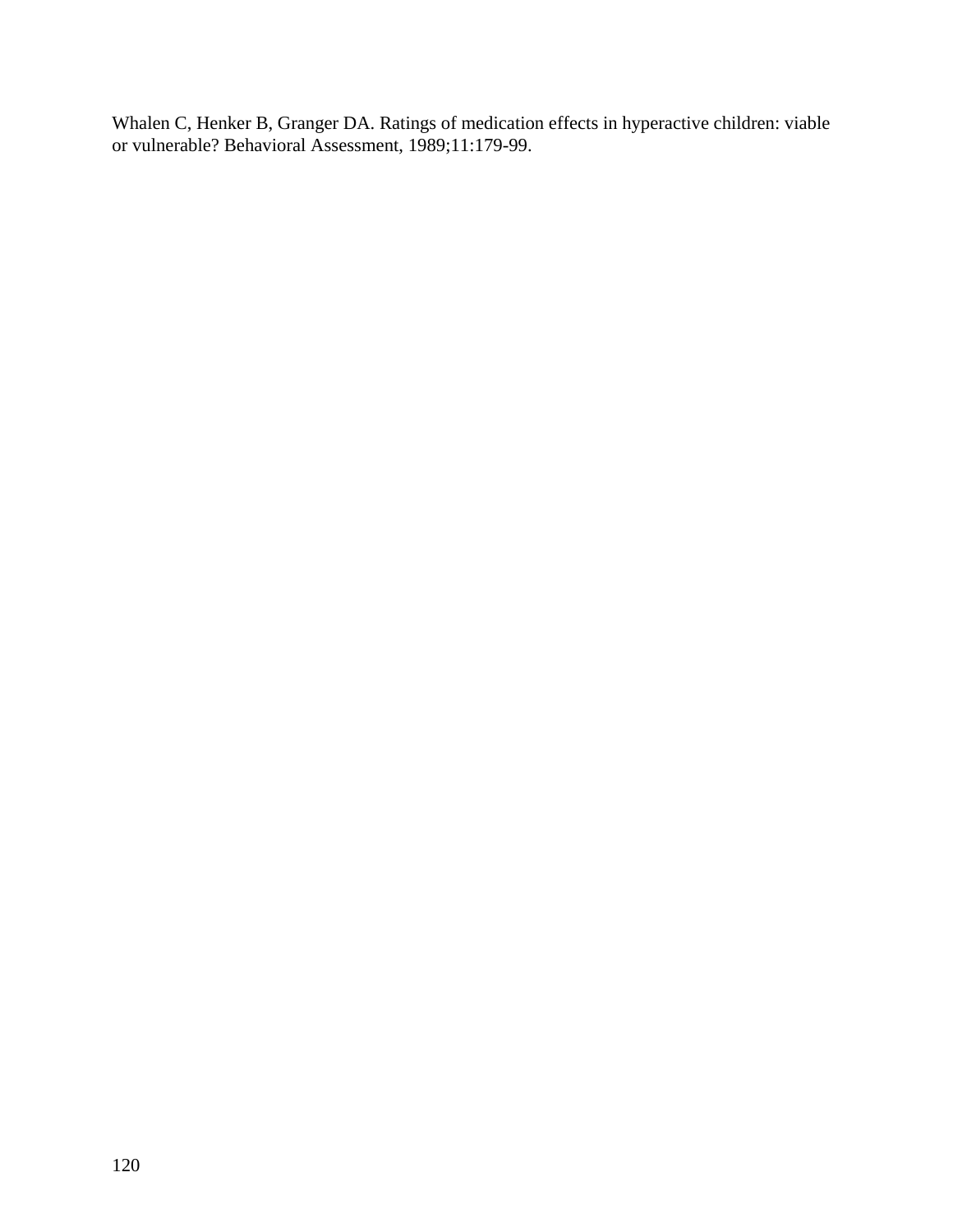# **Public Health Perspectives and Toxicological Issues Concerning Stimulant Medications**

## **Andrew S. Rowland, Ph.D., and June K. Dunnick, Ph.D.**

During the past 10 years, there has been a marked increase in the use of stimulant medication to treat attention deficit hyperactivity disorder (ADHD). Present estimates are that between 1.5 and 2 million children in the United States are taking these medications (Safer, Zito, Fine, 1996). In other parts of the world, there is increasing use of stimulant medication as well. In the past, ADHD was considered primarily a disease of childhood. The clinical perspective on this has been shifting as ADHD among adults has received renewed attention. Increasingly, ADHD is believed to be a chronic, lifetime disorder that may require long-term management and treatment. This has encouraged additional use of stimulant medication to treat teenagers and adults (Safer, Krager, 1994). A recent clinical trial suggests that stimulant medication may be effective in treating children who have conduct disorder without ADHD (Klein, Abikoff, Klass, et al., 1997). This could further increase the number of children receiving these medications.

Much of the literature about the toxicity and side effects of stimulant medications has focused on short-term effects. Relatively little research has been done on possible chronic effects. The National Institute of Environmental Health Sciences (NIEHS) has conducted 2-year carcinogenicity studies for dl-amphetamine sulfate and methylphenidate hydrochloride (Dunnick, Eustis, 1991; Dunnick, Hailey, 1995). These studies found a decrease in tumor rates among rats and mice treated with amphetamines and a decrease in tumor rates among rats treated with methylphenidate. Mice treated with methylphenidate also showed a decrease in the incidence of mammary gland fibroadenomas. However, a dose-dependent increase in liver abnormalities (eosinophilic foci) and liver tumors (hepatocellular adenomas) was seen among male and female mice. Dose-dependent increases in a relatively rare type of tumor, hepatoblastomas, were also seen among male mice. The mice in these studies lost weight, which usually is a strong protective factor against the development of tumors, including mouse liver tumors. On the other hand, mouse liver tumors may not always be predictive of human cancers; therefore, these bioassay results should be interpreted with caution when extrapolating to risk in humans.

In this talk, potential gaps in the toxicologic and epidemiologic data on the chronic toxicity and adverse effects of stimulant compounds will be presented. The current system of post-market surveillance of pharmaceutical treatment has been able to identify rare instances of liver failure among children taking Pemoline and sudden deaths among children taking Clonidine and stimulant combinations (Swanson, Flockhart, Udrea, et al., 1995; Marotta, Roberts, 1998). It is less clear that the mechanisms are in place to identify possible chronic adverse effects of stimulant medications on human health unless additional toxicologic and epidemiologic studies are conducted. Additional experimental and observational studies are needed to identify whether these compounds are safe during key developmental periods (in utero, toddler, adolescent) and whether there are susceptible subpopulations that may be at increased risk of chronic adverse effects. Because some of these compounds alter liver metabolism, more studies are needed to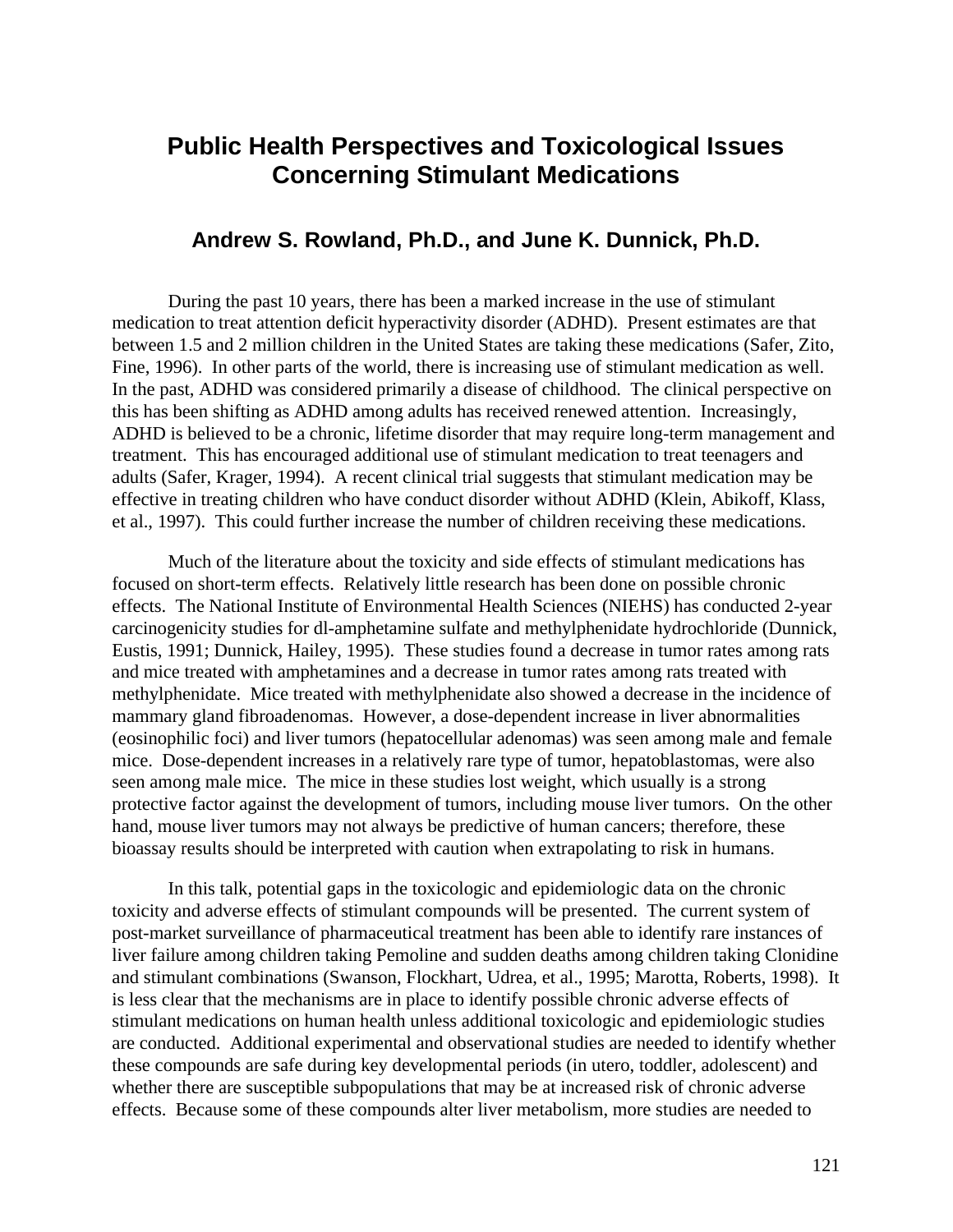determine whether this might affect the way the body handles endogenous or exogenous chemicals.

The long-term efficacy of stimulant therapy has not been adequately proven, and this has been identified as an important area for future study among ADHD researchers. Because of the large number of people being treated with stimulants and the increasing length of treatment, good public health practice suggests that additional laboratory and epidemiologic research on the longterm safety of these compounds is also needed.

### **References**

Dunnick JK, Eustis SL. Decreases in spontaneous tumors in rats and mice after treatment with amphetamine. Toxicology 1991;67:325-32.

Dunnick JK, Hailey JR. Experimental studies on the long-term effects of methylphenidate hydrochloride. Toxicology 1995;103:77-84.

Klein RG, Abikoff H, Klass E, Ganeles D, Seese LM, Pollack S. Clinical efficacy of methylphenidate in conduct disorder with and without attention deficit hyperactivity disorder. Arch Gen Psychiatry 1997;54:1073-80.

Marotta PJ, Roberts EA. Pemoline hepatoxicity in children. J Pediat 1998;132:894-7.

Safer DJ, Krager JM. The increased rate of stimulant treatment for hyperactive/inattentive students in secondary schools. Pediatrics 1994;94:462-4.

Safer DJ, Zito JM, Fine EM. Increased methylphenidate usage for attention deficit disorder in the 1990's. Pediatrics 1996;98:1084-88.

Swanson JM, Flockhart D, Udrea D, Cantwell DP, Connor DF, Williams L. Clonidine in the treatment of ADHD: questions about safety and efficacy. J Child Adolesc Psychopharmacol 1995;5:301-304.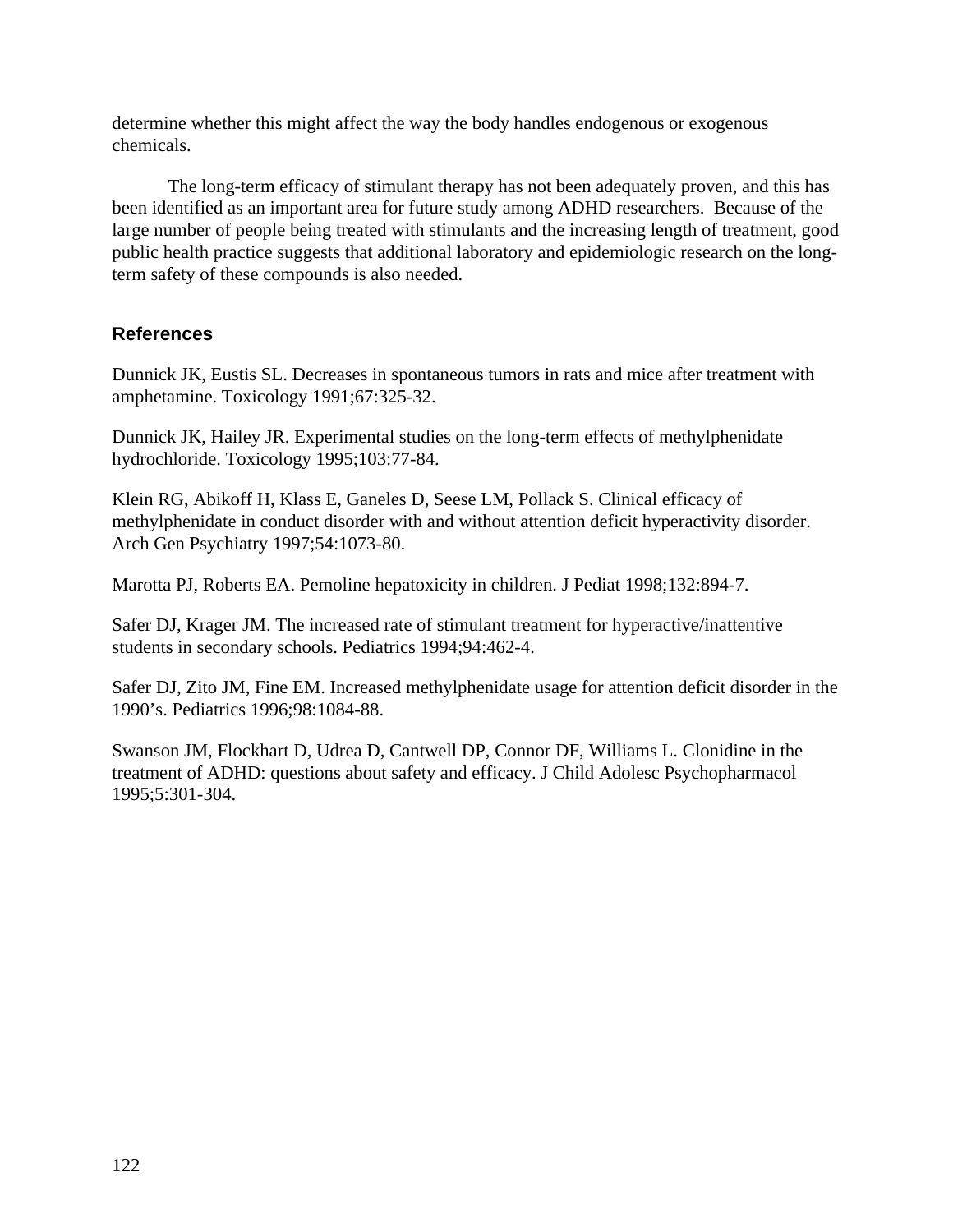# **Psychosocial Interventions**

## **William E. Pelham, Jr., Ph.D.**

Children with attention deficit hyperactivity disorder (ADHD) have serious impairment in many areas of functioning and skill development, including school, family, and peer domains, that are not sufficiently addressed through pharmacological treatments. Because functioning in some of these areas—particularly with peers and family—not only highlights the seriousness of ADHD as a childhood problem but also predicts the development of even more serious problems and a poor outcome in adolescence and adulthood, effective intervention for these difficulties is a major public health agenda.

Various treatments have been tried and are widely used for ADHD, including traditional one-to-one therapy, restrictive or supplemental diets, allergy treatments, chiropractics, biofeedback, perceptual-motor training, treatment for inner ear problems, and pet therapy. However, only three treatments have been shown to be evidence-based as effective short-term treatments for ADHD: (1) behavior modification, (2) central nervous system stimulants, and (3) a combination of the two. We will discuss two of these validated treatments—behavioral and combined interventions. Pharmacological approaches, alternative approaches, and treatment comparisons are covered in other papers.

Behavioral interventions have been used for children specifically diagnosed as having ADHD for more than two decades, and they have been used for more than 30 years to treat disruptive children, some of whom, although not diagnosed as ADHD, very likely had the disorder. Thus, there is an extensive literature on behavioral treatments for ADHD. Behavioral treatments can be examined in five categories (Pelham, Murphy, 1986; Pelham, Wheeler, Chronis, 1998): (1) cognitive-behavioral interventions, (2) clinical behavior therapy, (3) direct contingency management, (4) intensive, packaged behavioral treatments, and (5) combined behavioral and pharmacological treatments. These categories differ in the amount of evidence for their effectiveness, as well as in the nature and efficacy of their interventions.

First, consider cognitive-behavioral treatments, which include verbal self-instructions, problem-solving strategies (used in isolation), cognitive modeling, self-monitoring, selfevaluation, social skills training (used in isolation), and self-reinforcement. These techniques are typically implemented in a series of individual or small group sessions by a therapist with a child. Although these treatments are widely used, controlled investigations are virtually uniform in failing to provide evidence that the treatments work (Abikoff, Gittelman, 1985). Despite their intuitive appeal, these interventions are ineffective with ADHD children.

In contrast, the other behavioral approaches to treatment work quite well. Applications of traditional, outpatient-based, clinical behavior therapy have typically involved training parents to implement contingency-management programs with their children and consulting with the children's teachers with the same goal. In typical behavioral treatment programs, parents are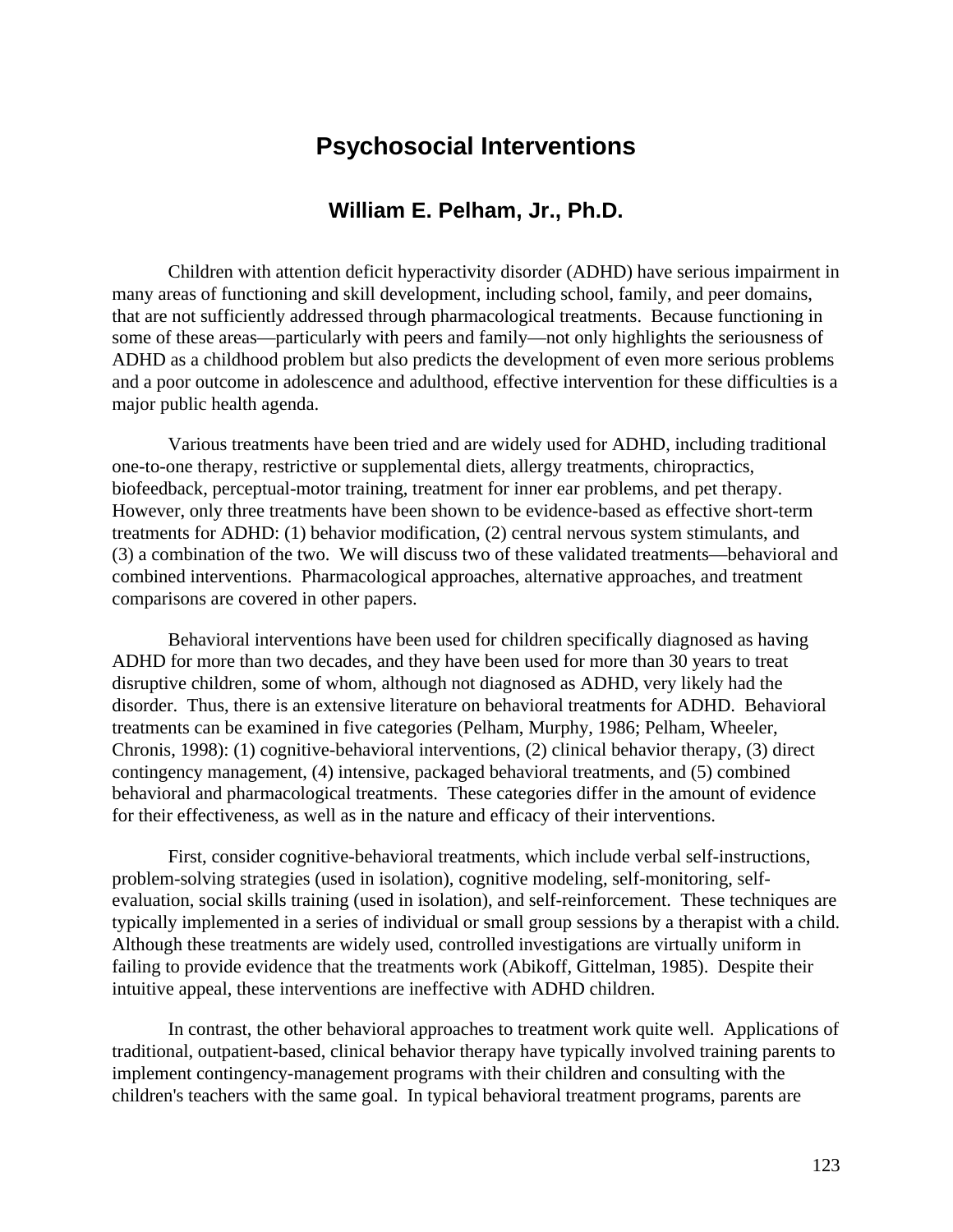given assigned readings and in a series of 8 to 20 weekly group sessions are taught standard behavioral techniques such as time-out, point systems, and contingency management. Similarly, therapists work with teachers to develop classroom management strategies that can be implemented by the teacher with the target children and daily report cards that provide feedback to parents on the children's school performance, for which parents provide a consequence at home. Contingency management approaches involve using the same behavioral treatment techniques but generally implemented directly with children by paraprofessionals or teachers in controlled settings.

The efficacy of such behavioral approaches has been evaluated in numerous controlled studies (Pelham, Wheeler, Chronis, 1998). These studies have revealed meaningful treatment effects on a variety of dependent measures, with larger effects not surprisingly coming from more intensive, contingency management approaches. Indeed, behavioral parent training and classroom management approaches are among the most widely used and well-documented treatments for children with disruptive behavior. Thus, behavior therapy of the sort that is likely to be implemented by therapists in community mental health and primary care settings and by educators in school settings results in clinically important improvement on multiple measures in home and school settings for most treated children.

Despite clear evidence for the effectiveness of behavioral parent training and behavioral classroom interventions for ADHD, there is growing consensus among professionals that outpatient treatment may not be adequate for many ADHD children and that intensification of psychosocial treatment programs and/or concomitant medication are often necessary. A summer treatment program (STP) for ADHD children is one such intensive treatment program (Pelham, Hoza, 1996). The STP is based on the premise that combining an intensive summer treatment program with a school year, outpatient followup program will provide a maximally effective intervention for ADHD. The STP runs for 9 hours on weekdays for 8 weeks. Various empirically supported treatments (e.g., point system, time-out, skills training, parent training, group problem-solving) are combined to focus on improved peer relations and recreational and academic competencies. Effects from such intensive treatment programs are quite substantial, with large changes in indices of children's behavioral disruptiveness, low treatment dropout rate, excellent parent participation and satisfaction ratings, and children's overall improvement. Programs such as the STP must be combined with parent training and school-based followup to be effective. That package—STP, parent training, and school-based intervention—constitutes the psychosocial treatment package for the MTA Study (Arnold, Abikoff, Cantwell, et al., 1997).

The addition of medication to behavioral interventions has been another approach taken to maximize the effectiveness of treatment for ADHD. A number of studies have shown that the combination of behavioral treatment and psychostimulant has unique advantages over either treatment alone (Pelham, Waschbusch, in press). These include improved efficacy with less intensive levels of psychosocial treatment and lower dosages of medication (e.g., Carlson, Pelham, Milich, et al., 1992). Further, when medication is removed from children who received combined pharmacological and psychosocial treatment, a substantial portion of the treatment effect remains (Klein, Abikoff, 1997).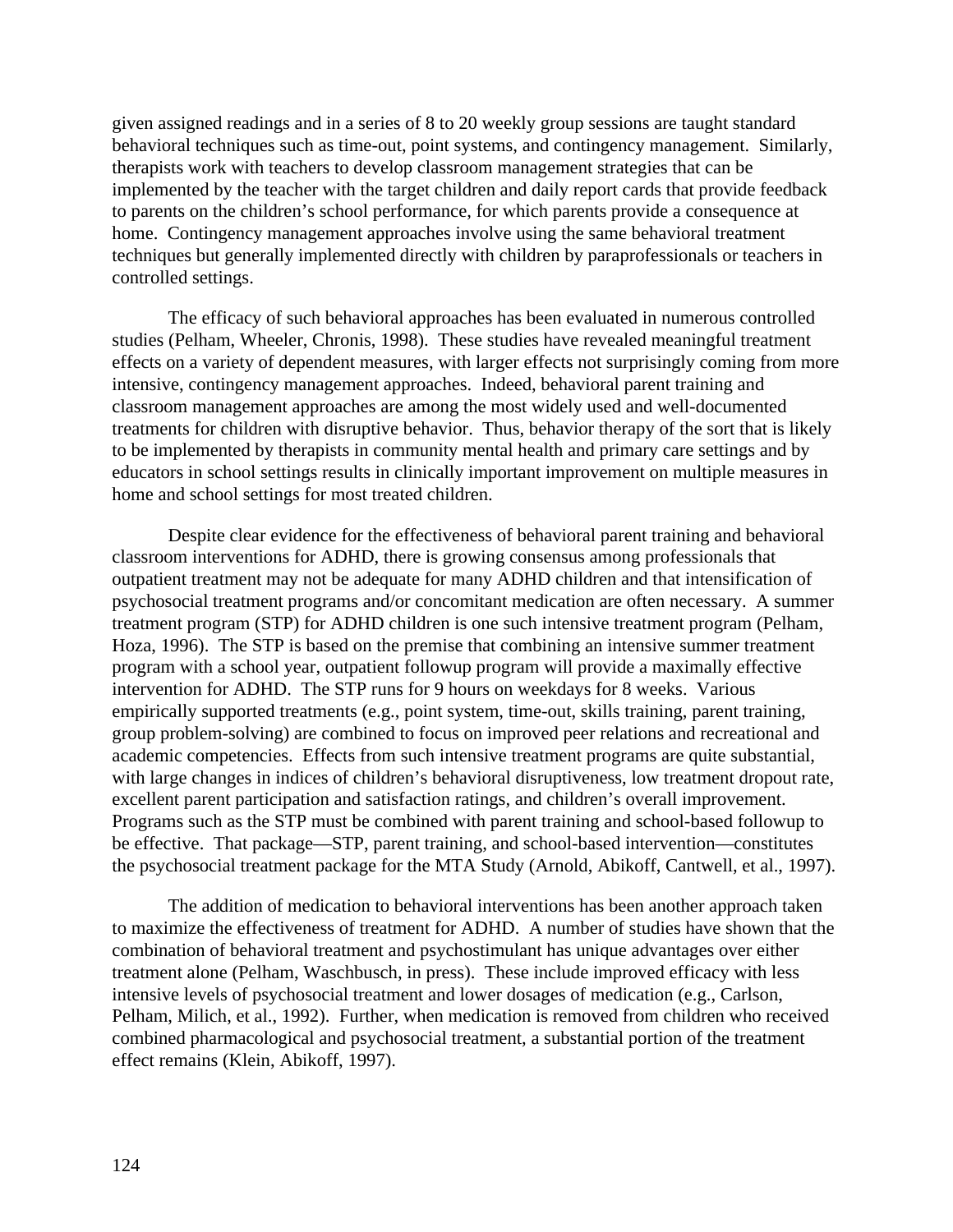In summary, behavior modification in the form of parent training and classroom management, whether implemented by parents, teachers, or paraprofessionals, appears to be an efficacious treatment for ADHD. Intensive treatment programs for the children or adjunctive medication appears helpful for many ADHD children who receive a standard regimen of parent and teacher intervention.

### **References**

Abikoff H, Gittelman R. Hyperactive children treated with stimulants: is cognitive training a useful adjunct? Arch Gen Psychiatry 1985;42:953-61.

Arnold, LE, Abikoff HB, Cantwell DP, Conners CK, Elliott G, Greenhill LL, et al. National Institute of Mental Health collaborative multimodal treatment study of children with ADHD (MTA): design challenges and choices. Arch Gen Psychiatry 1997;54:865-70.

Carlson CL, Pelham WE, Milich R, Dixon J. Single and combined effects of methylphenidate and behavior therapy on the classroom performance of children with ADHD. J Abnorm Child Psychol 1992;20:213-32.

Klein RG, Abikoff H. Behavior therapy and methylphenidate in the treatment of children with ADHD. J Atten Disorders 1997;2:89.

Pelham WE, Hoza B. Intensive treatment: a summer treatment program for children with ADHD. In: Hibbs E, Jensen P, editors. Psychosocial treatments for child and adolescent disorders: empirically based strategies for clinical practice. New York: APA Press; 1996. p. 311-40.

Pelham WE, Murphy HA. Attention deficit and conduct disorder. In: Hersen M, editor. Pharmacological and behavioral treatment: an integrative approach. New York: John Wiley & Sons; 1986. p. 108-48.

Pelham WE, Waschbusch DA. Behavioral intervention in ADHD. In: Quay H, Quay A, editors. Handbook of disruptive behavior disorders. New York: Plenum Press; in press.

Pelham WE, Wheeler T, Chronis A. Empirically supported psychosocial treatments for ADHD. J Clin Child Psychol 1998;27:189-204.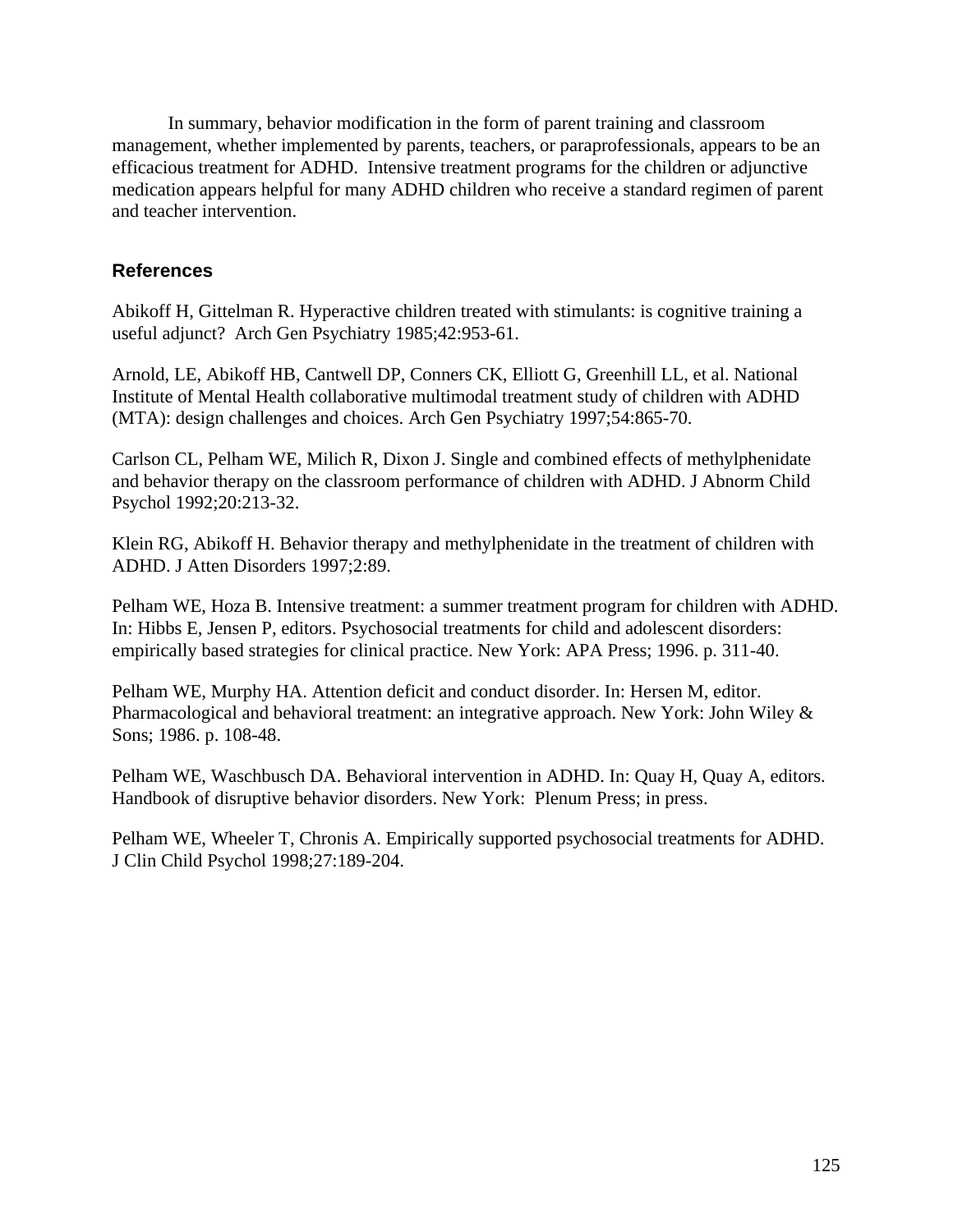# **Treatment Alternatives for Attention Deficit Hyperactivity Disorder**

# **L. Eugene Arnold, M.D., M.Ed.**

Alternate treatments (Tx) are defined for this conference as any treatment other than prescription drugs or standard behavioral treatments. In contrast with those two established general treatments, many alternate treatments are etiologically targeted (see Table 1) and consequently applicable to a smaller subpopulation of patients with attention deficit hyperactivity disorder (ADHD). Therefore, scientific evaluation and clinical use of such treatments require a deeper level of diagnosis than the phenomenological criteria of DSM-IV.

### **Elimination Diets (Oligoantigenic or Few-Food Diets)**

The 1982 consensus development conference on defined diets in hyperactivity (NIH, 1982) called for more controlled research. Since then, at least seven controlled studies (Breakey, 1997) have demonstrated either significant improvement compared with a placebo condition (disguised full diet) (Kaplan, McNicol, Conte, et al., 1989) or deterioration on a placebocontrolled challenge of offending substances after an open diet trial and open challenge to identify the substance (Egger, Carter, Graham, et al., 1985; Pollock, Warner, 1990; Carter, Urbanowicz, Hemsley, et al., 1993; Rowe, Rowe, 1994; Boris, Mandel, 1994; Schmidt, Mocks, Lay, et al., 1997). The finding of scientifically acceptable documentation of efficacy since 1982 appears associated with broadening the range of suspected food items, selecting subjects more carefully (e.g., for allergic diathesis), and allowing for the timing peculiarities of food sensitivities. A related Tx possibility arises from the documentation of successful desensitization to the offending food by enzyme-potentiated desensitization (Egger, Stolla, McEwen, 1992). The main scientific task is to refine the diagnostic characteristics of diet responders and delineate what percentage they constitute of the ADHD population. Preliminary evidence suggests that the profile of a probable responder is a middle- or upper-class preschooler with atopy and prominent irritability and sleep disturbance, with physical as well as behavioral symptoms.

A related dietary strategy, simple elimination of sugar or candy, has not garnered convincing scientific support from repeated placebo-controlled challenge studies (Krummel, Seligson, Guthrie, 1996) despite a few encouraging reports (e.g., Goldman, Lerman, Contois, et al., 1986).

**Nutritional Supplements.** Both macronutrients (amino acids, lipids, carbohydrates) and micronutrients (vitamins and minerals) have been proposed as Tx for ADHD.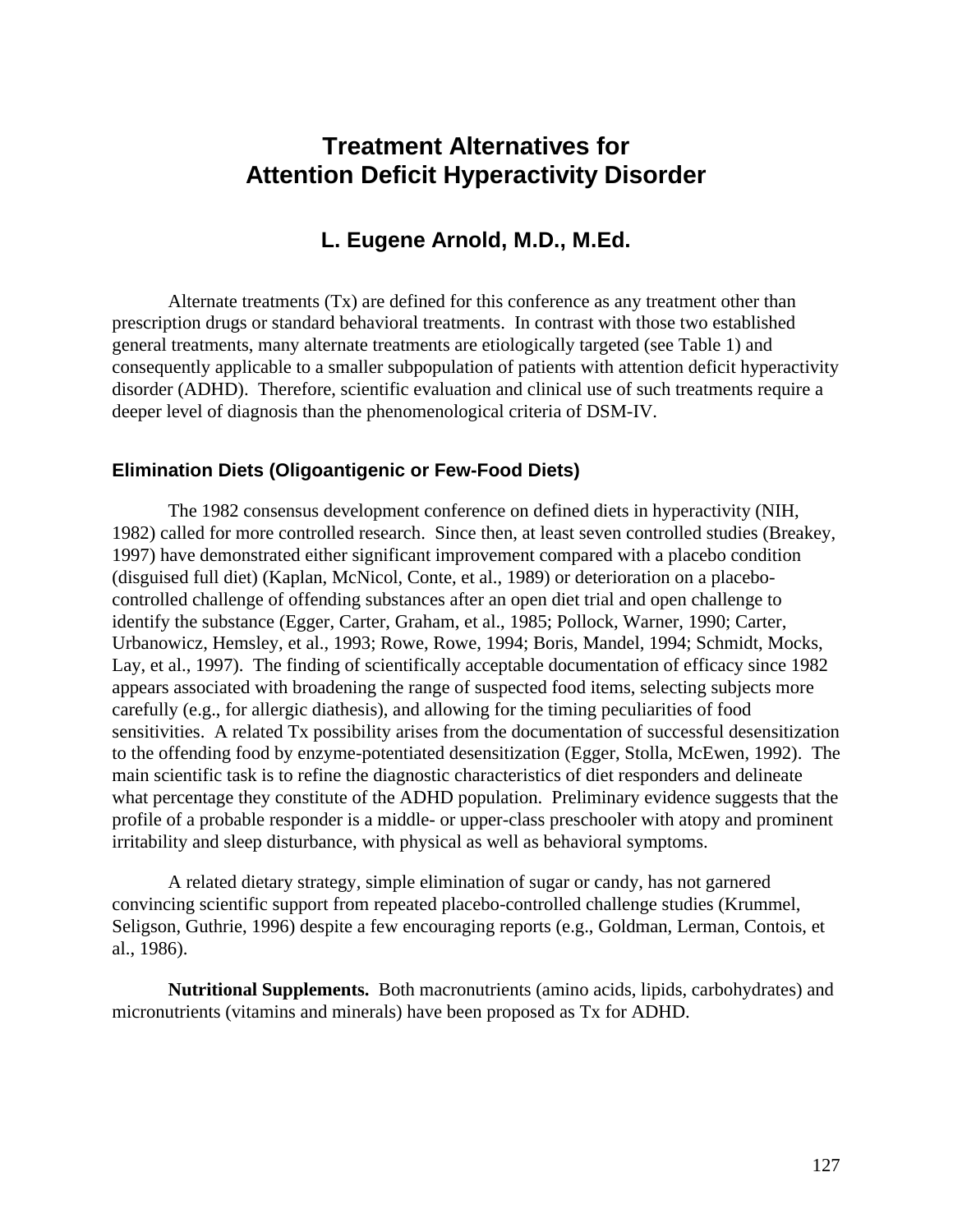| Treatment                                 | Etiology or<br>Mechanism                             | Type of Data                                                             | $ES$ or $p$                        | Rating* $(0-6)$ ;<br>Recommendation                                 | Risks                                        |
|-------------------------------------------|------------------------------------------------------|--------------------------------------------------------------------------|------------------------------------|---------------------------------------------------------------------|----------------------------------------------|
| Few-foods diet<br>(oligoantigenic)        | Food or additive<br>sensitivity                      | Controlled trial:<br>placebo challenges                                  | ES 0.5-1.5<br>$p, .05-.001$        | 5:<br>Define subgroup<br>(profile; % ADHD)                          | Nuisance,<br>expense,<br>nutrition           |
| Enzyme-<br>potentiated<br>desensitization | Food or additive<br>sensitivity                      | Controlled<br>comparison with<br>placebo injections                      | p,001                              | 4;<br>Replication<br>Define subgroup                                | Injection                                    |
| Sugar elimination                         | Sugar malaise                                        | Placebo-controlled<br>challenges                                         | p > 1                              | 0 for acute;<br>Take FH of DM                                       | Delay std Tx                                 |
| Amino acid<br>supplementation             | Precursors of<br>catecholamines                      | Placebo-controlled<br>comparisons                                        | ES up to<br>0.6, p.01              | 0 despite short-<br>lived effect of little<br>utility               | Eosinophilia,<br>neurotoxicity               |
| Essential fatty acid<br>supplementation   | Prostaglandins<br>neur. membrane                     | Serum level cf.<br>cntrl plac-contr.<br>trials                           | ES 0.5<br>.1 > p > .05             | 3:<br>trials of n-3                                                 | Upsetting<br>balance                         |
| Glyconutritional<br>supplementation       | Need for<br>glycoconjugates                          | Open trials,<br>SNAP-IV, blind<br>teachers                               | $p, .05-.002$                      | 3;<br>placebo trials                                                | Upsetting<br>balance                         |
| Vitamins                                  | Deficiency vs.<br>Idiopathic need<br>for higher dose | Placebo-controlled<br>trials megavitamin<br>cocktails, not<br><b>RDA</b> | Megadose<br>cocktail no<br>benefit | 0 for megacocktail;<br>1 for RDA, specific<br>megavit; pilot trials | Hepatotoxicity,<br>neuropathy in<br>megadose |
| Iron<br>supplementation                   | Co-factor make<br>catecholamines                     | Open trial<br>supplementation                                            | ES 1.0<br>p<.05                    | $3^{\dagger}$ :<br>controlled trials                                | Hemochroma-<br>tosis                         |
| Zinc<br>supplementation                   | Co-factor for<br>many enzymes                        | Comparison Zn lvl<br>of ADHD with<br>control                             | ES 2.4<br>p<.001                   | $2^{\dagger}$<br>controlled trials                                  | Excess                                       |
| Magnesium<br>supplementation              | Deficiency cf. to<br>controls                        | Open trial with<br>control group                                         | ES 1.2-1.4<br>p<.05                | $3^{\dagger}$ :<br>placebo trials                                   | Aggression<br>from excess                    |
| Chinese herbals                           | Clinical exper.                                      | Open trials, one<br>with MPH control                                     | $p<0.05$ ; no<br>diff. MPH         | 3:<br>placebo trials                                                | Delay of other<br>Tx                         |
| Other herbals                             | Clinical exper.                                      | No data                                                                  | N.A.                               | 1; pilot trials                                                     | Delay Tx                                     |
| Homeopathic prep                          | Clinical exper.                                      | No data                                                                  | N.A.                               | 1; pilot trials                                                     | Delay Tx                                     |
| Laser acupuncture                         | Stimulate foci<br>for calming                        | Open trial                                                               | <b>ES 1.0</b>                      | 2;<br>controlled trial                                              | Delay other Tx,<br>burn                      |

# **Table 1.** Scientific status of alternate treatments for ADHD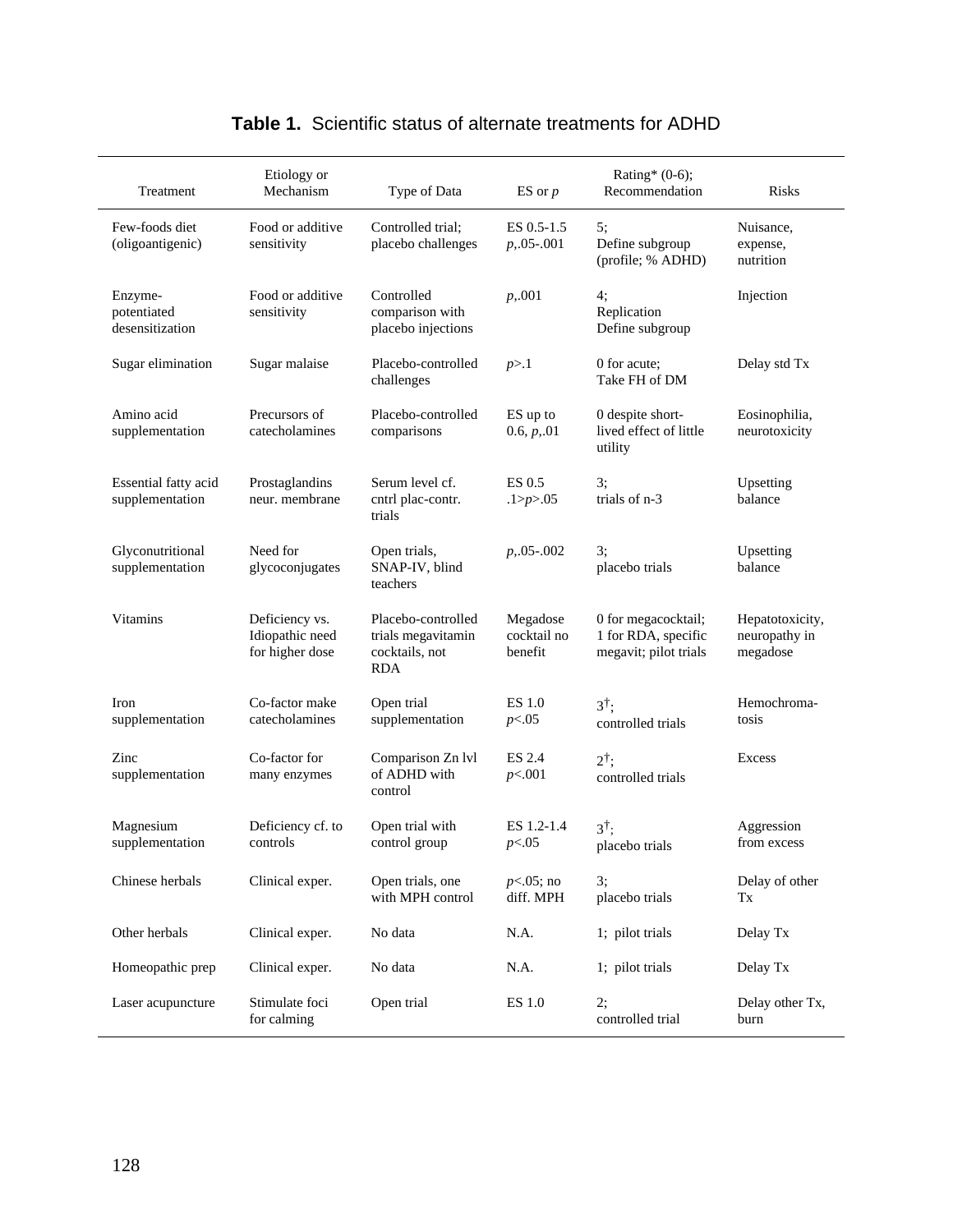| Treatment                               | Etiology or<br>Mechanism              | Type of Data                                       | $ES$ or $p$                 | Rating* $(0-6)$ ;<br>Recommendation             | <b>Risks</b>            |
|-----------------------------------------|---------------------------------------|----------------------------------------------------|-----------------------------|-------------------------------------------------|-------------------------|
| EEG biofeedback                         | Suppress theta,<br>increase beta      | Open & randomized<br>wait list ctrl trials         | p<0.05                      | 3; sham-controlled<br>trial                     | Expense, time           |
| EMG biofeedbck,<br>relaxath, hypnosis   | Lower arousal.<br>muscle tone         | Randomized trials<br>with controls                 | ES 1.0-1.3<br>p<0.01        | 0 for hypnosis; 4 for<br>EMG/relaxn; cf.<br>med | Delay other Tx          |
| Meditation                              | Autonomic<br>effect focused<br>attn   | Cf. relaxation, wait<br>list ctrl, med             | p<.05                       | 3; rigorous<br>replication, sham<br>ctrl        | Delay other Tx          |
| Channel-specific<br>perceptual training | Basic readiness<br>skills, focus      | Randmzd prev trial<br>with 2 control grps          | ES 0.9<br>p<0.01            | 3:<br>controlled Tx trials                      | Delay other Tx          |
| Vestibular<br>stimulation               | Modulate<br>behav attn,<br>perception | Open and single-<br>blind trials                   | ES 0.4-1.2<br>$p$ ns-0.001  | 3: randomized<br>sham-controlled<br>trials      | Nausea.<br>accident     |
| Antifungal Tx                           | GI yeast                              | No systematic data                                 | N.A.                        | 1; pilot trials                                 | Med risk                |
| Thyroid Tx                              | Thyroid Fx<br>affects AD Sx           | Placebo trial: 5/8<br>GRTH, 1/9 other              | ns if thyr<br>not abnrml    | 0 if thyroid nl;<br>6 if thyroid abnl           | Thyroid toxicity        |
| Deleading                               | Lead toxicity<br>causes AD Sx         | Placebo-ctrl trial of<br>chelation $(=\text{MPH})$ | ES 0.7-1.6<br>$p, .05-.001$ | 4 if blood Pb>20;<br>2 if Pb<20; ctrl trial     | Toxicity of<br>chelator |

#### **Table 1.** Scientific status of alternate treatments for ADHD (continued)

\* Ratings: 0 = not worth considering further (despite, in the case of amino acids, some evidence of short-lived effect); 1 = credible hypothesis or collateral support or wide clinical experience, needs pilot data;  $2 =$  promising systematic data, but not prospective trial;  $3 =$  promising prospective data (perhaps with random assignment to control or objective/blind measures) lacking some important control -OR- controlled trial(s) with trends suggesting further exploration;  $4 =$  one significant double-blind controlled trial needing replication -OR- multiple positive controlled trials in a treatment not easily blinded;  $5 =$  convincing double-blind controlled evidence but needs further refinement (e.g., define target subgroup) for clinical application; 6 = should be considered established Tx for the appropriate subgroup.

† The rating would be 6 for patients showing frank deficiency of vitamins, iron, zinc, or other nutrients.

**Amino Acid Supplementation.** Amino acid supplementation is theoretically supported by reports of low levels of amino acids in ADHD, including the precursors of catecholamines and serotonin (Bornstein, Baker, Carroll, et al., 1990; Baker, Bornstein, Rouget, et al., 1991). Several open and controlled studies reported a short-term benefit from tryptophan, tyrosine, or phenylalanine supplementation (Nemzer, Arnold, Votolato, et al., 1986; Reimherr, Wender, Wood, et al., 1987; Wood, Reimherr, Wender, et al., 1985a). However, no lasting benefit beyond 2 to 3 months has been demonstrated (tolerance develops) (Wood, Reimherr, Wender, et al., 1985b), and even short-term benefit was not found in some studies (Eisenberg, Asnis, van Praag, et al., 1988; Zametkin, Karoum, Rapoport, 1987; Ghose, 1983). Further, such supplementation, while originally considered benign, may carry real dangers beyond that of eosinophilia. Therefore, amino acid supplementation does not appear a promising area to explore further.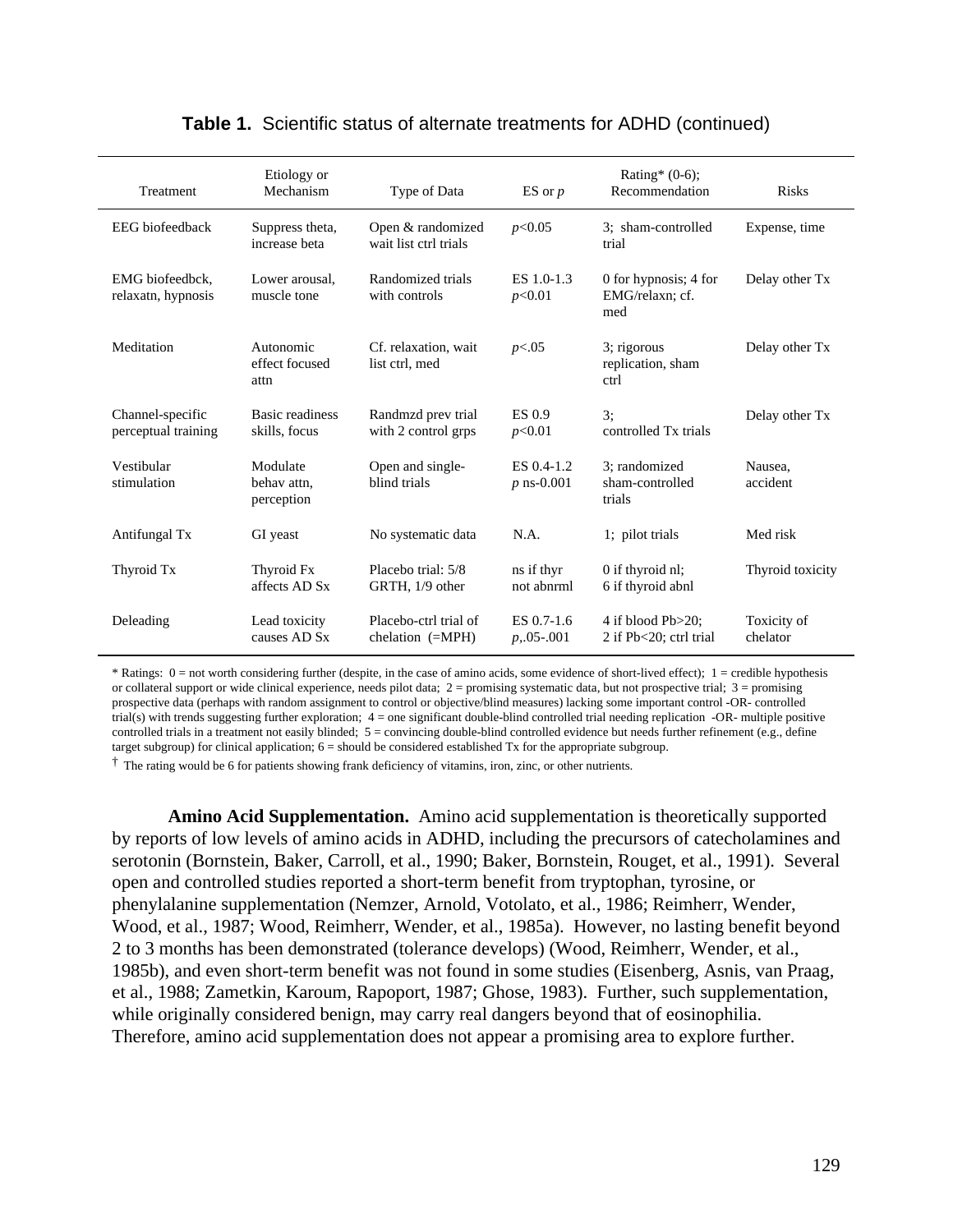**Essential Fatty Acid Supplementation.** Neuronal membranes are composed of phospholipids containing large amounts of polyunsaturated fatty acids, especially the n-3 and n-6 acids, which humans cannot manufacture de novo and hence are essential in the diet. Essential fatty acids (EFA) are also metabolized to prostaglandins, which modify many metabolic processes. Both the n-3 series (progenitor alpha-linolenic acid) and the n-6 series (progenitor linoleic acid) have been reported to be significantly lower in children with ADHD than in comparison controls (Mitchell, Lewis, Cutler, 1983; Mitchell, Aman, Turbott, et al., 1987; Stevens, Zentall, Deck, et al., 1995). Even total serum-free fatty acids were lower in ADHD, with  $ES = 2.4$ ;  $p < .001$  (Bekaroglu, Yakup, Yusof, et al., 1996). Aggression has been significantly inhibited in young adults by docosohexaenoic acid of the n-3 series (Hamazaki, Sawazaki, Itomura, et al., 1996). Two double-blind placebo-controlled trials of gamma-linolenic acid (n-6 series) supplementation yielded equivocal results from ADHD subjects not selected for low n-6 acids (Aman, Mitchell, Turbott, 1987; Arnold, Kleykamp, Votolato, et al., 1989); in one, the serum triglyceride gamma-linolenic acid correlated inversely with Conners scale scores (Arnold, Kleykamp, Votolato, et al., 1994). A controlled pilot trial of n-3 supplementation in ADHD subjects selected for symptoms of EFA deficiency showed a trend of advantage for the supplement despite a huge placebo effect (pre-post ES 1.8 vs. 1.4), and changes in serum phospholipid n-3 acids correlated negatively with changes in Conners scores (Burgess, Stevens, 1998). The data suggest further controlled trials in subjects selected for low serum levels.

**Glyconutritional Supplements.** Glyconutritional supplement contains basic saccharides necessary for cell communication and formation of glycoproteins and glycolipids: glucose, galactose, mannose, N-acetylneuraminic acid, fucose, N-acetylgalactosamine, and xylose. Only the first two are abundant in the ordinary diet. Dykman and Dykman (1998) found in an open trial of glyconutritional and phytonutritional (flash freeze-dried fruits and vegetables) supplements with 17 ADHD subjects a significant  $(p<0.01)$  reduction in parent and teacher SNAP-IV ratings. Dykman and McKinley (1997) found in a second open trial with the same supplements in 18 children reductions in parent inattention ratings from 2.47 to 2.05 ( $p$ <.05) and hyperactivity-impulsivity ratings from 2.23 to 1.54 (*p*<.002), sustained for 6 weeks. Placebocontrolled trials are needed.

**Vitamin Supplementation.** Three strategies for vitamin supplementation are (1) RDA multivitamin preparations, (2) megavitamin cocktails, and (3) megadoses of specific vitamins. The first is noncontroversial, but no research has been done on its effects in diagnosed ADHD, even though some reports suggest mild deficiencies in diet and blood levels that might be addressed. However, in a randomly assigned double-blind placebo-controlled trial of RDA vitamin and mineral supplementation in 47 6-year-old children not selected for ADHD, Benton and Cook (1991) found an 8.3 point IQ advantage (*p*<.001), mainly in nonverbal ability, an increase in concentration and decreased fidgeting on a frustrating task (*p*<.05), and advantage on a reaction time task assessing sustained attention ( $ES = 1.3$ ;  $p < .05$ ). The second strategy has been found ineffective in double-blind placebo-controlled short (2 weeks) and longer (up to 6 months) trials in ADHD and the related comorbidity of learning disorder (Arnold, 1978; Haslam, Dalby, Rademaker, 1984; Kershner, Hawke, 1979). Further, megadosage carries risks, including hepatotoxicity (Haslam, Dalby, Rademaker, 1984; Shaywitz, Siegel, Pearson, 1977). Therefore, megavitamin cocktails are not worth pursuing. The third possibility, judicious use of single vitamins in megadosage to alter neural metabolism in specific ways, is actually more like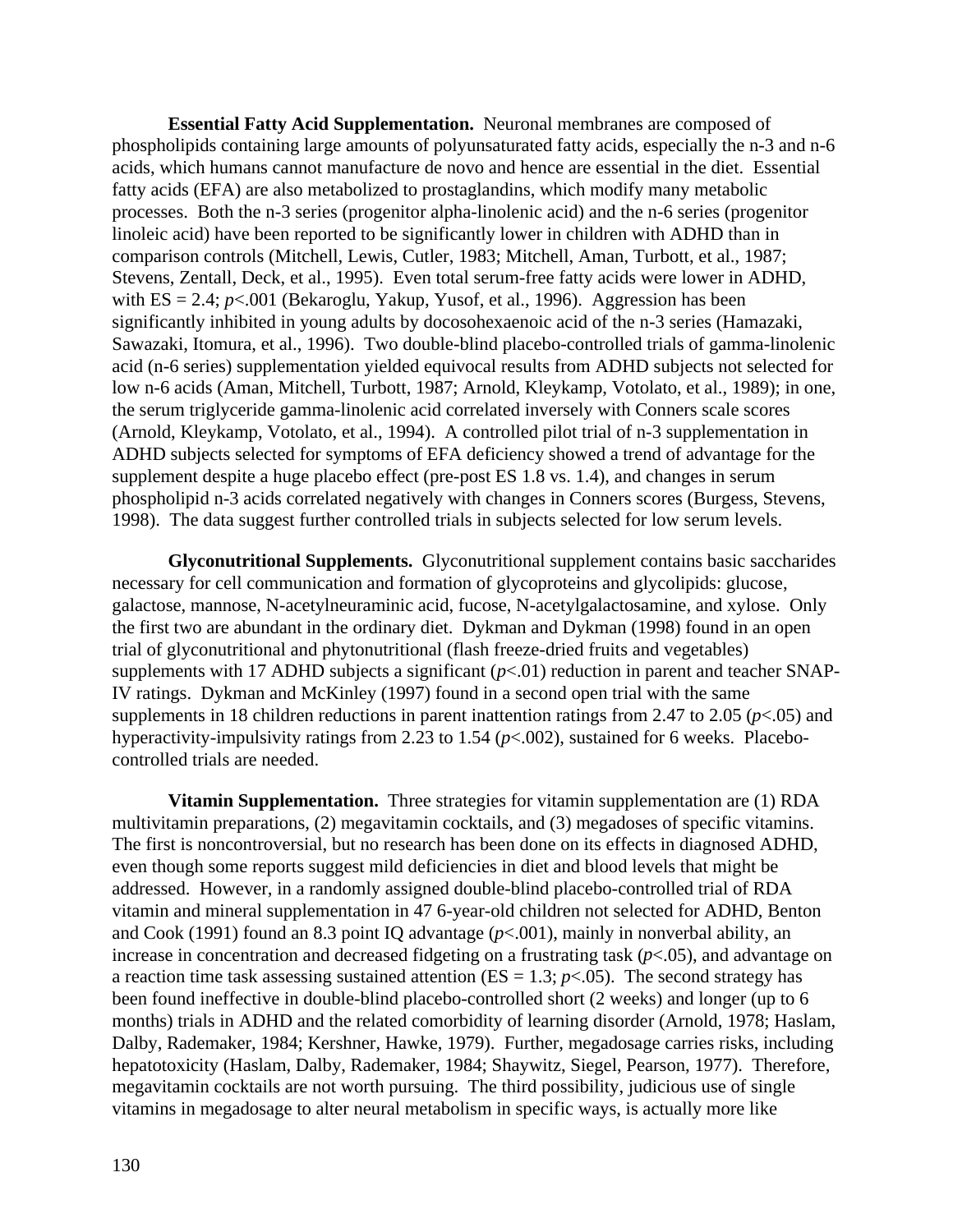psychopharmacology and has not been adequately explored despite some encouraging early reports (e.g., Coleman, Steinberg, Tippett, et al., 1979; Brenner, 1982).

**Mineral Supplements.** The main mineral candidates for supplementation are iron, zinc, magnesium, and calcium, all of which have been reported deficient in ADHD compared with matched controls (e.g., Kozielec, Starobrat-Hermelin, Kotkowiak, 1994).

- 1. **Iron Supplementation.** Iron is a co-enzyme in anabolism of catecholamines. In an open 30-day supplementation trial with 17 nonanemic boys ages 7 to 11 with ADHD, Sever and colleagues (1997) found improvement in Conners parents' scores from 17.6 to  $12.7$  (ES = 1.0), but not in teacher ratings. In a double-blind placebo-controlled trial in 73 teenage nonanemic but iron-deficient girls, Bruner and colleagues (1996) found improvements in verbal learning and memory. In a trial of gastroprotected ferritin in 33 iron-deficient children, Burattini and colleagues (1990) reported a decrease of hyperactivity. Iron supplementation merits further study, with focus on whether any benefit found is confined to those with laboratory evidence of iron deficiency and with due concern for possibly toxicity of excess iron.
- 2. **Zinc Supplementation.** Animal data suggest involvement of zinc deficiency in hyperactivity (e.g., Halas, Sandstead, 1975; Sandstead, Fosmire, Halas, et al., 1977), and human deficiency syndrome includes impairment of concentration and jitters (Aggett, Harries, 1979). Zinc has been reported deficient in ADHD compared with controls, with ES up to 2.4 (*p*<.001) (Bekaroglu, Yakup, Yusof, et al., 1996; Toren, Sofia, Sela, et al., 1996). However, McGee and colleagues (1990) did not find a significant correlation of parent and teacher hyperactivity ratings with hair or serum zinc in the epidemiologic Dunedin sample. Arnold and colleagues (1990) reported data suggesting that stimulant response may depend on adequate zinc nutriture. Despite clinical advocacy of zinc supplementation, no systematic prospective trials could be found. The obvious need is a placebo-controlled double-blind trial of RDA zinc supplementation with pretreatment assessment of zinc status to determine whether zinc deficiency is a prerequisite for any benefit found.
- 3. **Magnesium Supplementation.** Kozielec and Starobrat-Hermelin (1997) found 95 percent of 116 children ages 9 to 12 with ADHD deficient in magnesium (34 percent by serum alone). They assigned 50 children ages 7 to 12 with DSM-IV ADHD and magnesium deficiency to 6 months open supplementation with 200 mg/day and 30 similar controls to usual treatment without magnesium; the supplemented group significantly decreased their Conners ratings compared with the control group (Starobrat-Hermelin, Kozielec, 1997). Thus, magnesium supplementation merits a placebo-controlled double-blind trial and replication by other investigators. Dosage of supplementation may be important, because animal work suggests a U-shaped behavioral dose-response curve (Izenwasser, Garcia-Valdez, Kantak, 1986).

**Herbal and Homeopathic Treatments.** In a randomly assigned open trial, Zhang and Huang (1990) compared a Chinese herbal cocktail (80 Ss) with methylphenidate 5-15 mg b.i.d. (20 Ss) for 1 to 3 months; 23 of 80 herbal cocktail cases were "cured" (disappearance of all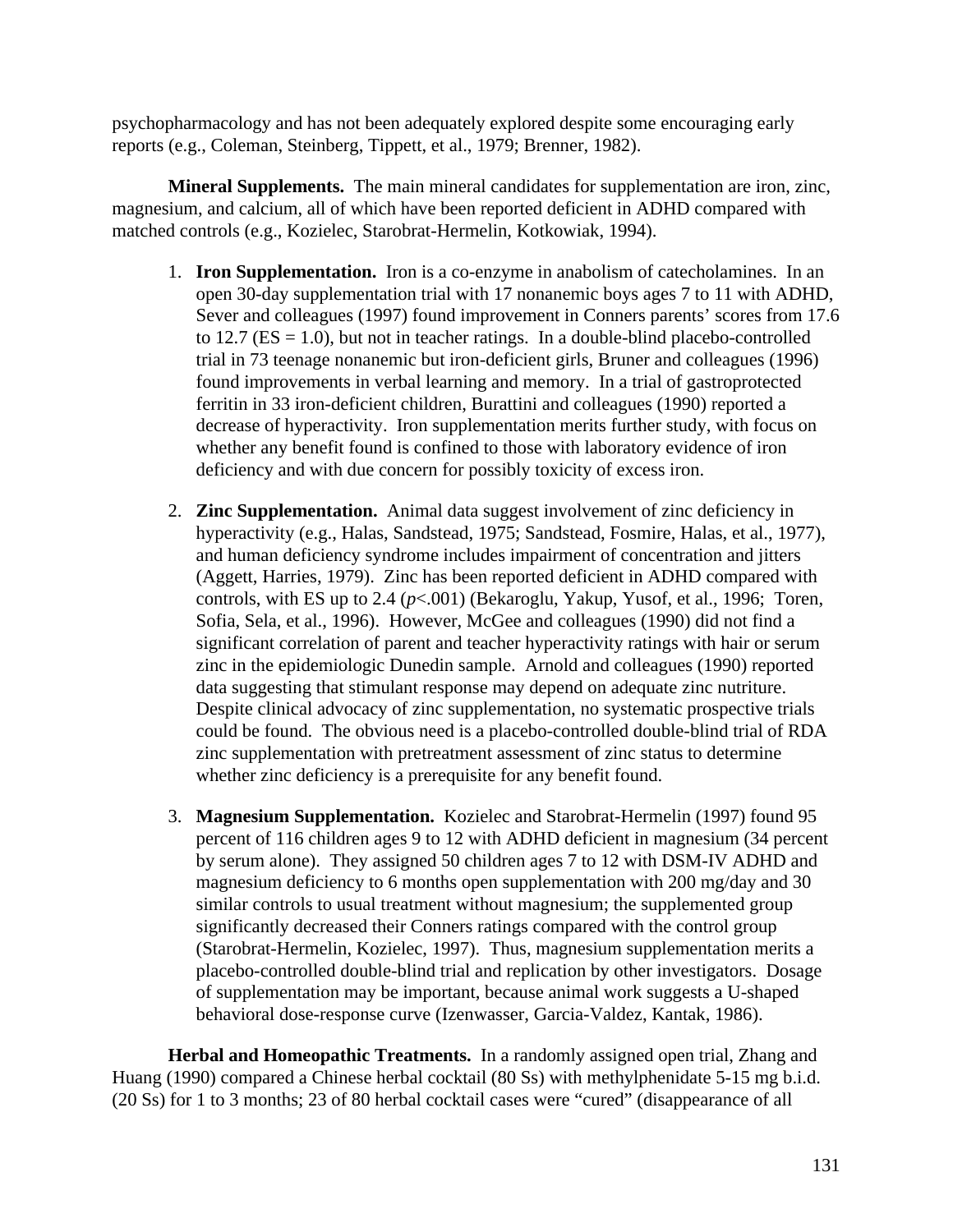clinical symptoms and no recurrence for 6 months) compared with 6 of 20 taking methylphenidate. Including improved cases, the effectiveness rates were 86 percent versus 90 percent; the groups did not differ except for lower side effects and greater IQ rise in the herbal group. In an open trial with 100 hyperkinetic children, Wang and colleagues (1995) found an effectiveness rate of 94 percent, including reduction of hyperactivity, improved attention, and improved academics from the herbal Tiaoshen Liquor. In another open trial in 66 hyperkinetic children, Sun and colleagues (1994) found an effectiveness rate of 85 percent with Yizhi witincreasing syrup, including significant improvement in behavior, school records, and soft neurological signs. Thus the open pilot data warrant placebo-controlled double-blind trials of Chinese herbals. No systematic data in ADHD could be found for Calmplex, Defendol, Gingko biloba, hypericum, or pycnogenol, but the first few listed may be worth pilot trials based on clinical experience.

**Acupuncture.** Despite the popularity of acupuncture, no published systematic data in ADHD could be found. Loo (1998), in unpublished preliminary pre-post single-blind data from students in grades K to 3, found improvements in Conners 10-item scores by teachers  $(n = 7)$ from 17.0 to 12.0 and in analogous parent scores ( $n = 6$ ) from 23.1 to 15.5. She noted that children with the most severe ADHD could not cooperate with the Tx.

**EEG Biofeedback.** Electroencephalographic (EEG) biofeedback involves induction of sensorimotor or higher beta band EEG rhythms (12-18 Hertz) and suppression of theta rhythms by visual and auditory feedback. It arose from the observation that some children with ADHD have more theta and less beta rhythm than controls and animal work demonstrating reduction of motor activity associated with sensorimotor rhythm (Shouse, Lubar, 1978; Mann, Lubar, Zimmerman, 1992). There are several promising pilot trials. Lubar (1991) and Lubar and Shouse (1977) reported that in a single-subject ABA design four hyperactive children selected for low arousal showed better behavior and work habits without stimulant at the end of all treatment (ABA) than at the beginning with or without stimulant, and their unmedicated level of undesirable behaviors dropped by over half to the level of the normal controls; three of them showed synchrony of behavior with the ABA shifts. An uncontrolled open trial with 37 hyperactive children yielded significant grade point and achievement score improvements (Lubar, 1991). In an intensive summer treatment regimen, 12 children who showed EEG changes also improved on significantly more TOVA scales than did 7 who failed to show EEG changes (Lubar, Swartwood, Swartwood, et al., 1995). Linden and colleagues (1996) randomly assigned 18 children with DSM-III-R ADD/ADHD to either a wait list ( $n = 9$ ) or 40 EEG biofeedback sessions over a 40-week period. The treated group showed a 9 point IQ rise compared with the wait list rise of less than 1 point  $(p<0.05)$  and a 28 percent reduction in the SNAP inattention score compared with a 4 percent increase in the wait list group  $(p<.05)$ . Thus, this treatment merits a sham-controlled randomized trial.

**EMG Biofeedback, Relaxation Training, and Hypnosis.** These three related Tx modalities are typically used in some combination. The few published data on hypnotherapy or breathing control alone for ADHD are discouraging (e.g., Calhoun, Bolton, 1986; Simpson, Nelson, 1974). However, the hypnotic techniques of imagery and progressive relaxation have often been incorporated into successful EMG biofeedback protocols. There are more literature citations for EMG than for EEG biofeedback (Lee, 1991). Denkowski and colleagues (1983)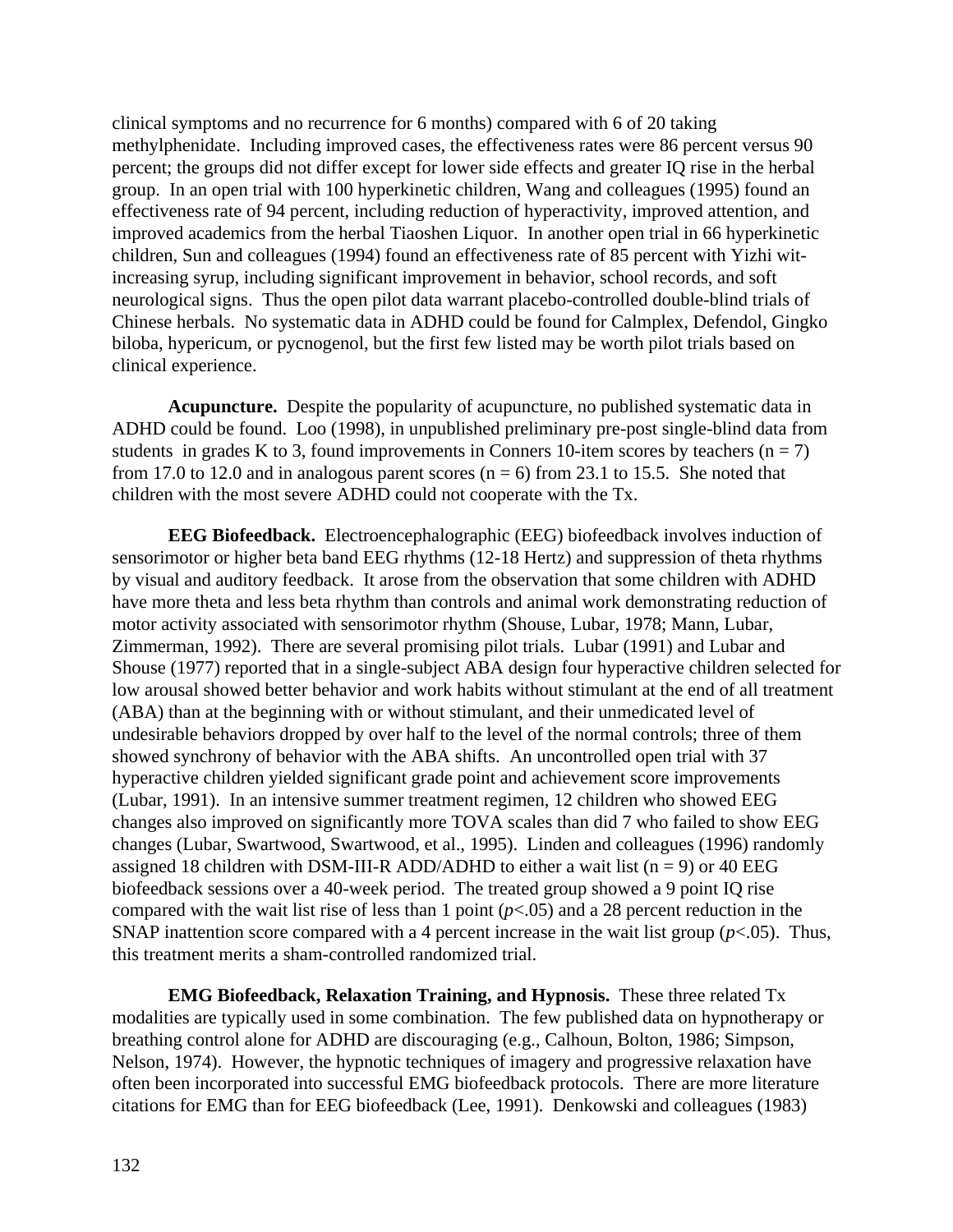randomly assigned hyperactive junior high boys to six 25-minute EMG-assisted relaxation training sessions ( $n = 24$ ) or a control condition ( $n = 24$ ); the treated group attained significantly higher reading and language performance and made a significant internal shift in locus of control. In 10 hyperactive boys ages 6 to 12, Dunn and Howell (1982) found significant improvement in behavior observations, parent ratings, and psychological tests after 10 relaxation training sessions but none after 10 neutral sessions. Omizo and Michael (1982) randomly assigned hyperactive boys ages 10 to 12 to either four sessions of EMG biofeedback-induced relaxation ( $n = 16$ ) or sham treatment of equal length; compared with the sham, the relaxation induced significant improvements in attention and impulsivity on the Matching Familiar Figures test ( $ES = 1.0$  to 1.3; *p*<.01). Krieger (1985) found in 27 children ages 7 to 11 with DSM-III ADHD significant improvement on Conners parent and teacher scales compared with an equal-n matched wait list control group. Success is largely moderated by baseline locus of control (Denkowski, Denkowski, Omizo, 1984). Despite recent neglect, the data suggest that EMG biofeedbackfacilitated relaxation training merits further study.

**Meditation.** Meditation, though resulting in relaxation, is different from the preceding treatments in not directly targeting relaxation but achieving it indirectly. Kratter (1983) randomly assigned 24 children ages 7 to 12 with DSM-III ADD-H to either meditation training, progressive relaxation, or wait-list control, with 4 weeks of twice-weekly sessions; both active treatments, but not wait list, reduced impulsivity and improved scores on parent behavior scales but not teacher scales; only meditation training showed significant improvement on a test assessing selective attention. Moretti-Altuna (1987) randomly assigned 23 boys ages 6 to 12 with ADD-H to meditation training, medication, or standard therapy; meditation showed significant advantage in classroom behavior but not in parent ratings or psychological tests.

**Perceptual Stimulation/Training.** Perceptual and sensory stimulation and training include a wide variety of modalities, some with few or no data. The literature search found no systematic data on sensorimotor integration or optometric training for ADHD despite their widespread use. Neither were studies in ADHD found for massage, which has documented efficacy in other applications. The Interactive Metronome provides perceptual-motor concentration training with biofeedback about accuracy from motion sensors as the child taps to the beat provided by the program; open trials show improvements in timing that correlate at 0.2-0.4 with teacher ratings of attention, but there are no controlled data (Synaptec, 1998). In a single-blind prevention paradigm, Arnold and colleagues (1977) randomly assigned matched triplets and quads of first-graders selected for vulnerability on a perceptual screening battery to either 6 months of channel-specific perceptual training  $(n = 23)$ , the same length of regular academic tutoring  $(n = 23)$ , or no-contact control  $(n = 40)$ ; at 1-year followup, the trained group surpassed both control groups in blind teacher Conners ratings  $(p<.01)$ , WRAT reading achievement, and Wechsler IQ (*p*<.05), although baseline measures were not different.

Mulligan (1996) reported significant impairment of vestibular processing in 309 children with ADHD compared with 309 matched children without ADHD  $(p<.01)$ . In a single-blind crossover in 18 children with DSM-II hyperkinetic reaction, Bhatara and colleagues (1981) found improvement in Conners teacher ratings from rotational vestibular stimulation compared with a sham condition  $(p<.05)$ , with benefit mainly confined to the 14 children younger than age 10 and those without comorbid conduct disorder. In another single-blind crossover with 12 children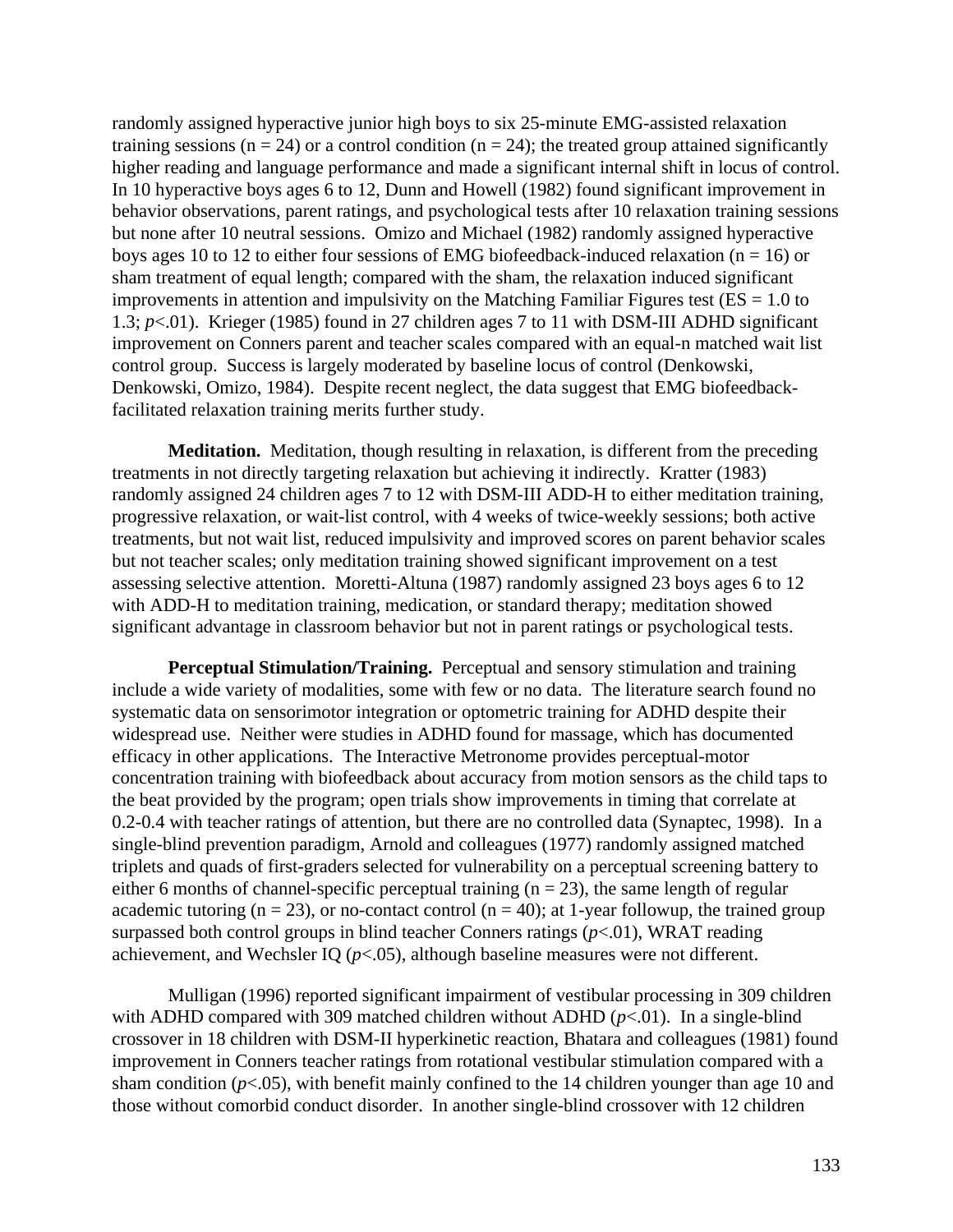identified through teacher scale screening, Arnold and colleagues (1985) found an ES of 0.5 between vestibular rotational stimulation alone and two control conditions (missing significance at the sample size), compared with an ES of 0.2 between visual rotational stimulation alone and the same control conditions in a similar group of 18 children. The Comprehensive Motion Apparatus provides vestibular stimulation in all vectors through complex motion; an open trial in 14 dyslexic children (mean age,  $12 \pm 2.6$  years) showed pre-post improvement in parent rating of attention (ES = 1.5;  $p < .003$ ) and objective cognitive/achievement tests (ES = 0.4–1.2;  $p = 0.05 - 0.001$ ) (Stillman, 1998). Thus, stimulation and/or training of specific perceptual channels merit further research in controlled trials, especially targeting subgroups that test deficient in the particular perceptual modality.

**Antifungal Treatment.** Treatment with antifungal agents such as nystatin (in combination with sugar restriction and other measures) is advocated by Crook (1985, 1989, 1991) and others on the hypothesis that repeated antibiotic use for otitis media changes intestinal flora, allowing yeast overgrowth, which compromises immune function and changes the gut mucosal barrier to allow absorption of food antigens. Several components of this hypothesis are supported by collateral documentation from other fields, and the hypothesis would make sense of the reported association of chronic high sugar intake with ADHD symptoms (e.g., Prinz, Riddle, 1986) without acute effects, in that sugar could promote yeast overgrowth chronically without showing acute effects on behavior. However, this hypothesis is not supported by any systematic prospective trial data in ADHD, and a trial of nystatin alone for another syndrome (fatigue, premenstrual tension, gastrointestinal symptoms, and depression) was negative (Dismukes, Wade, Lee, et al., 1990). A systematic randomly assigned trial in ADHD should be carried out, preferably double-blind placebo-controlled and accompanied by the sugar restriction and other supportive measures recommended by the advocates of this treatment.

**Thyroid Treatment.** Despite initial enthusiasm about resistance to thyroid hormone as a key to a large proportion of ADHD, this genetic syndrome appears extremely rare in ADHD samples. The same studies, however, reveal a rate of other thyroid dysfunction ranging from 2 percent to 5 percent (e.g., Weiss, Stein, Trommer, et al., 1993; Valentine, Rossi, O'Leary, et al., 1997), and the rate may be higher in those with comorbid mood disorder (West, Sax, Stanton, et al., 1996). In children with thyroid dysfunction, it seems related to attentional and hyperactiveimpulsive symptoms (Rovet, Alvarez, 1996; Hauser, Soler, Brucker-Davis, et al., 1997). In a double-blind placebo crossover trial of thyroid supplementation, only one of nine children with ADHD and normal thyroid function improved compared with five of eight with ADHD and resistance to thyroid hormone (Weiss, Stein, Refetoff, 1997). Thus, thyroid treatment does not seem promising in children with ADHD with normal thyroid function but would seem the treatment of choice for those with thyroid dysfunction. Therefore, all children with ADHD should be screened for historical and physical exam signs of possible thyroid dysfunction (Weiss, Stein, in press).

**Deleading.** Animal data (e.g., Silbergeld, Goldberg, 1975) document hyperactivity as one symptom of chronic lead poisoning and suggest that lead-induced hyperactivity depends on blood lead levels and can be reversed by chelation (Gong, Evans, 1997). In humans, the level considered toxic for subtle neuropsychiatric symptoms has declined with increasing knowledge, with some authors placing it as low as single digits (Kahn, Kelly, Walker, 1995) and many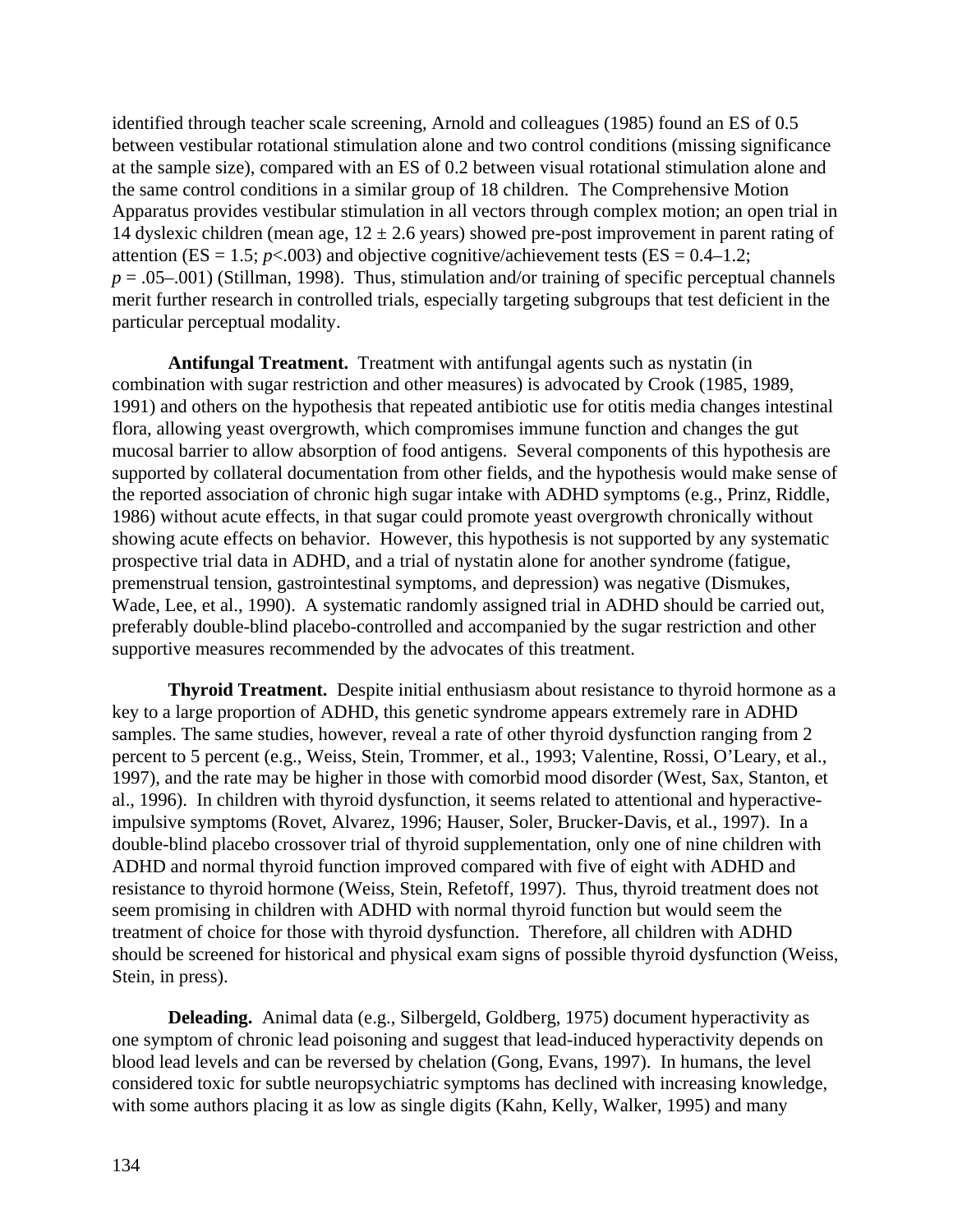recommending 10 mcg/dL as the threshold. Whether such lead levels correlate with behavioral and cognitive measures is the subject of some controversy, partly depending on the sample size and consequent power. David and colleagues (1976) openly treated 13 children who had hyperkinetic (HK) reaction and blood lead levels greater than 25mcg/dL with penicillamine (CaEDTA if allergic to penicillin); the 7 with no other probable medical cause of their HK reaction improved in teacher hyperactivity rating  $(ES = 1.4; p < 0.01)$  and parent hyperactiveimpulsive rating (ES = 2.2;  $p<0.05$ ) but not significantly in teacher inattention rating (ES = 0.6), whereas the 6 with another probable medical cause did not improve. In a double-blind placebocontrolled 12-week trial, David and colleagues (1983) randomly assigned hyperactive children with "minimally elevated lead levels" (mean,  $28 \pm 6$  mcg/dL) to either penicillamine plus methylphenidate placebo ( $n = 22$ ), methylphenidate (5–40 mg/day) plus penicillamine placebo  $(n = 11)$ , or double placebo  $(n = 11)$ ; compared with placebo, penicillamine improved Conners teacher hyperactivity scores ( $ES = 1.6$ ;  $p < .001$ ), parent Werry-Weiss-Peters hyperactivity scores  $(ES = 0.7; p<0.05)$ , and CGI  $(ES = 1.4; p<0.01)$ ; across measures the penicillamine group did nonsignificantly better than the methylphenidate group. Thus, it appears that deleading would be the treatment of choice for children with ADHD who have blood lead elevations in the range treated by Oliver and associates. To how low a blood lead level this treatment should extend is a research question of high priority.

### **References**

Agget PJ, Harries JT. Current status of zinc in health and disease states. Arch Dis Child 1979;54:909-17.

Aman MG, Mitchell EA, Turbott SH. The effects of essential fatty acid supplementation by Efamol in hyperactive children. J Abnorm Child Psychol 1987;15:75-90.

Arnold LE. Megavitamins for MBD: a placebo-controlled study. JAMA 1978;20:24.

Arnold LE, Barnebey N, McManus J, Smeltzer D, Conrad A, Winer G, Desgranges L. Prevention by specific perceptual remediation for vulnerable first-graders: controlled study and follow-up of lasting effects. Arch Gen Psychiatry 1977;34:l279-94.

Arnold LE, Clark DL, Sachs LA, Jakim S, Smithies C. Vestibular and visual rotational stimulation as treatment for attention deficit and hyperactivity. Am J Occup Ther 1985;39:2, 84-9l.

Arnold LE, Kleykamp D, Votolato NA, Gibson RA, Horrocks L. Potential link between dietary intake of fatty acids and behavior: pilot exploration of serum lipids in ADHD. J Child Adolesc Psychopharmacol 1994;4(3):171-80.

Arnold LE, Kleykamp D, Votolato NA, Taylor WA, Kontras SB, Tobin K. Gamma-linolenic acid for attention-deficit hyperactivity disorder: placebo controlled comparison to d-amphetamine. Biol Psychiatry 1989;25:222-8.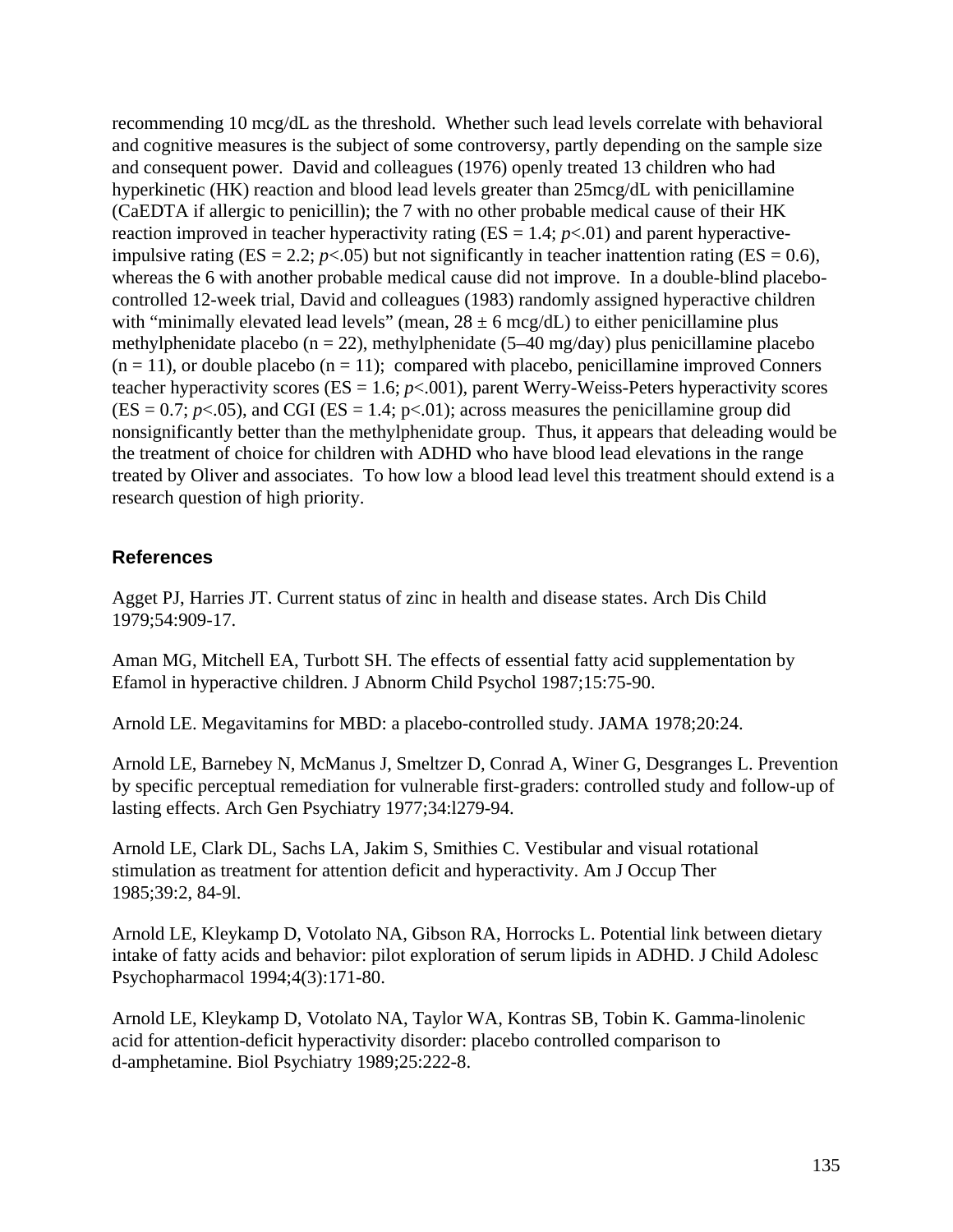Arnold LE, Votolato NA, Kleykamp D, Baker GB, Bornstein, RA. Does hair zinc predict amphetamine improvement of ADHD hyperactivity? Int J Neurosci 1990;50:103-7.

Baker GB, Bornstein RA, Rouget AC, Ashton SE, van Muyden JC, Coutts RT. Phenylethylaminergic mechanisms in attention-deficit disorder. Biol Psychiatry 1991;29:15-22.

Bekaroglu M, Yakup A, Yusof G, Orhan D, Hilal M, Erol E, et al. Relationships between serum free fatty acids and zinc and ADHD. J Child Psychol Psychiatry 1996;37:225-7.

Benton D, Cook R. Vitamin and mineral supplements improve the intelligence scores and concentration of six-year-old children. Pers Indiv Diff 1991;12:1151-8.

Bhatara V, Clark DL, Arnold LE, Gonsett R, Smeltzer DJ. Hyperkinesis treated by vestibular stimulation: an exploratory study. Biol Psychiatry 1981;l6(3):269-79.

Boris M, Mandel FS. Foods and additives are common causes of the attention deficit hyperactive disorder in children. Ann Allergy 1994;72:462-8.

Bornstein RA, Baker GB, Carroll A, King G, Wong JT, Douglass AB. Plasma amino acids in attention deficit disorder. Psychiatry Res 1990;33:301-6.

Breakey J. The role of diet and behaviour in childhood. J Paediatr Child Health 1997;33:190-4.

Brenner A. The effects of megadoses of selected B complex vitamins on children with hyperkinesis: controlled studies with long-term follow-up. J Learn Disabil 1982;15:258-64.

Bruner AB, Joffe A, Duggan AK, Casella F, Brandt, J. Randomized study of cognitive effects of iron supplementation in non-anemic iron-deficient girls. Lancet 1996;347:992-6.

Burattini MG, Amendola F, Aufierio T, Spano M, Di Bitonto G, Del Vecchio GC, et al. Evaluation of the effectiveness of gastro-protected proteoferrin in the therapy of sideropenic anemia in childhood. Minerva Pediatr 1990;42:343-7.

Burgess J, Stevens L. Personal communication. Purdue University, 1998.

Calhoun G Jr, Bolton JA. Hypnotherapy: a possible alternative for treating pupils affected with attention deficit disorder. Percept Mot Skills 1986;63:1191-5.

Carter CM, Urbanowicz M, Hemsley R, Mantilla L, Strobel S, Graham PJ, et al. Effects of a few food diet in attention deficit disorder. Arch Dis Child 1993;69:564-8.

Coleman M, Steinberg G, Tippett J, Bhagavan HN, Coursin DB, Gross M, et al. A preliminary study of the effect of pyridoxine administration in a subgroup of hyperkinetic children: a doubleblind crossover comparison with methylphenidate. Biol Psychiatry 1979;14:741-51.

Crombie IK, Todman J, McNeill G, Florey CD, Menzies I, Kennedy RA. Effect of vitamin and mineral supplementation on verbal and nonverbal reasoning of schoolchildren. Lancet 1990;335:744-7.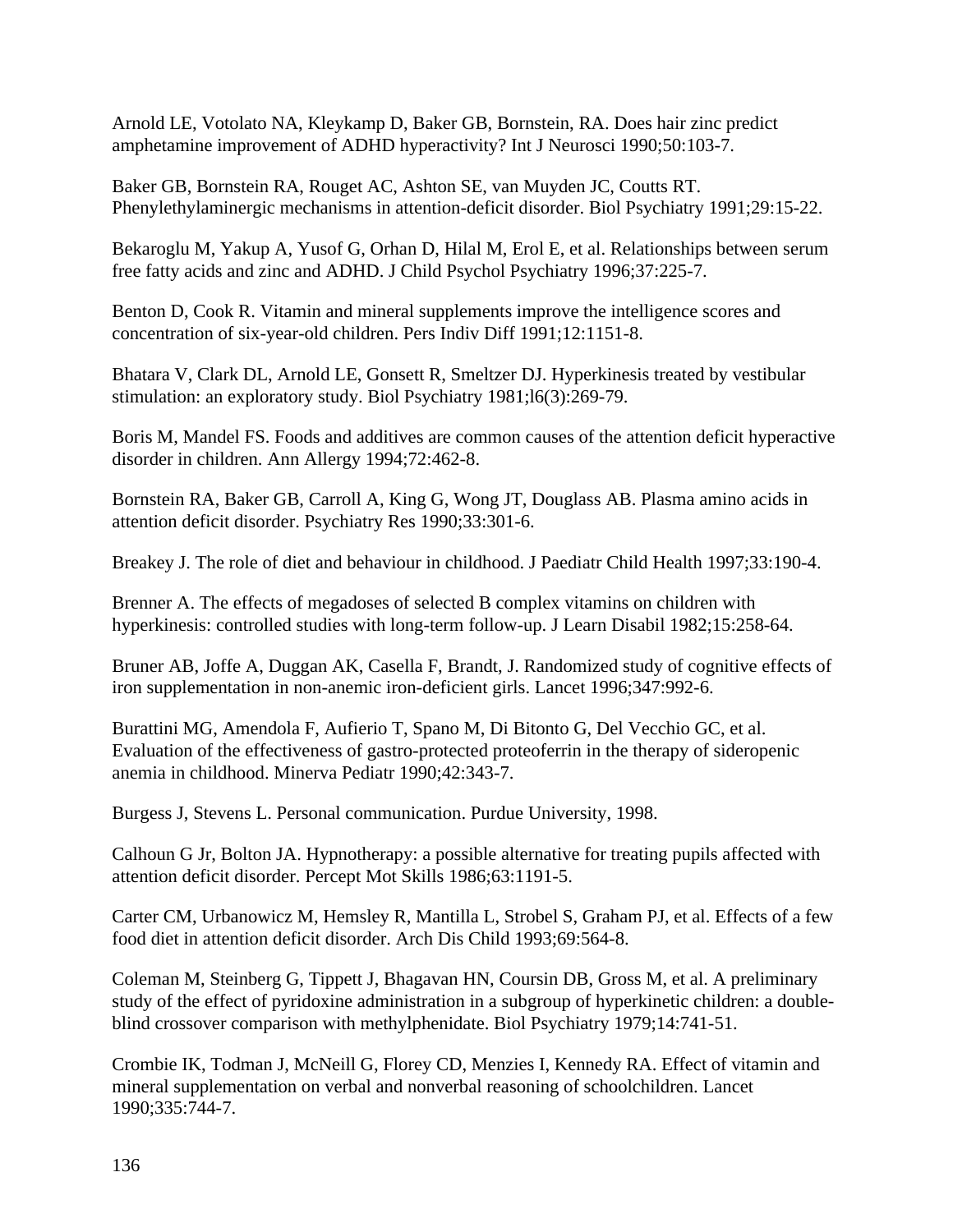Crook WG. A controlled trial of nystatin for the candidiasis hypersensitivity syndrome. N Engl J Med 1991;324:1592-4.

Crook WG. Ear infections, hyperactivity, and the yeast connection. International Health Foundation Healthline 1989;1:1.

Crook WG. Pediatricians, antibiotics, and office practice. Pediatrics 1985;76(1):139-40.

David OJ, Hoffman SP, Clark J, Grad G, Sverd J. The relationship of hyperactivity to moderately elevated lead levels. Arch Environ Health 1983;38:341-6.

David OJ, Hoffman SP, Sverd J, Clark J, Voeller K. Lead and hyperactivity. Behavioral response to chelation: a pilot study. Am J Psychiatry 1976;133:1155-8.

Denkowski KM, Denkowski GC. Is group progressive relaxation training as effective with hyperactive children as individual EMG Biofeedback? Biofeedback Self Regul 1984;9:353-64.

Denkowski KM, Denkowski GC, Omizo MM. Predictors of success in the EMG biofeedback training of hyperactive male children. Biofeedback Self Regul 1984;9:253-64.

Denkowski KM, Denkowski GC, Omizo MM. The effects of EMG-assisted relaxation training on the academic performance, locus of control, and self-esteem of hyperactive boys. Biofeedback Self Regul 1983;8:363-75.

Dismukes WE, Wade JS, Lee JY, Dockery BK, Hain JD. A randomized double-blind trial of nystatin therapy for the candidiasis hypersensitivity syndrome. N Engl J Med 1990;323:1717-23.

Dunn FM, Howell RJ. Relaxation training and its relationship to hyperactivity in boys. J Clin Psychol 1982;38:92-100.

Dykman KD, Dykman RA. Effect of nutritional supplements on attentional-deficit hyperactivity disorder. Integr Physiol Behav Sci 1998;33(1):49-60.

Dykman, KD, McKinley R. Effect of glyconutritionals on the severity of ADHD. Proceedings of the Fisher Institute for Medical Research 1997;1(1):24-5.

Egger J, Carter CM, Graham PJ, Gumley D, Soothill JF. Controlled trial of oligoantigenic treatment in the hyperkinetic syndrome. Lancet 1985;1:540-5.

Egger J, Stolla A, McEwen LM. Controlled trial of hyposensitisation in children with foodinduced hyperkinetic syndrome. Lancet 1992;339:1150-3.

Eisenberg J, Asnis GM, van Praag HM, Vela RM. Effect of tyrosine on attention deficit disorder with hyperactivity. J Clin Psychiatry 1988;49:193-5.

Ghose KL. L-tryptophan in hyperactive child syndrome associated with epilepsy: a controlled study. Neuropsychobiology 1983;10:111-4.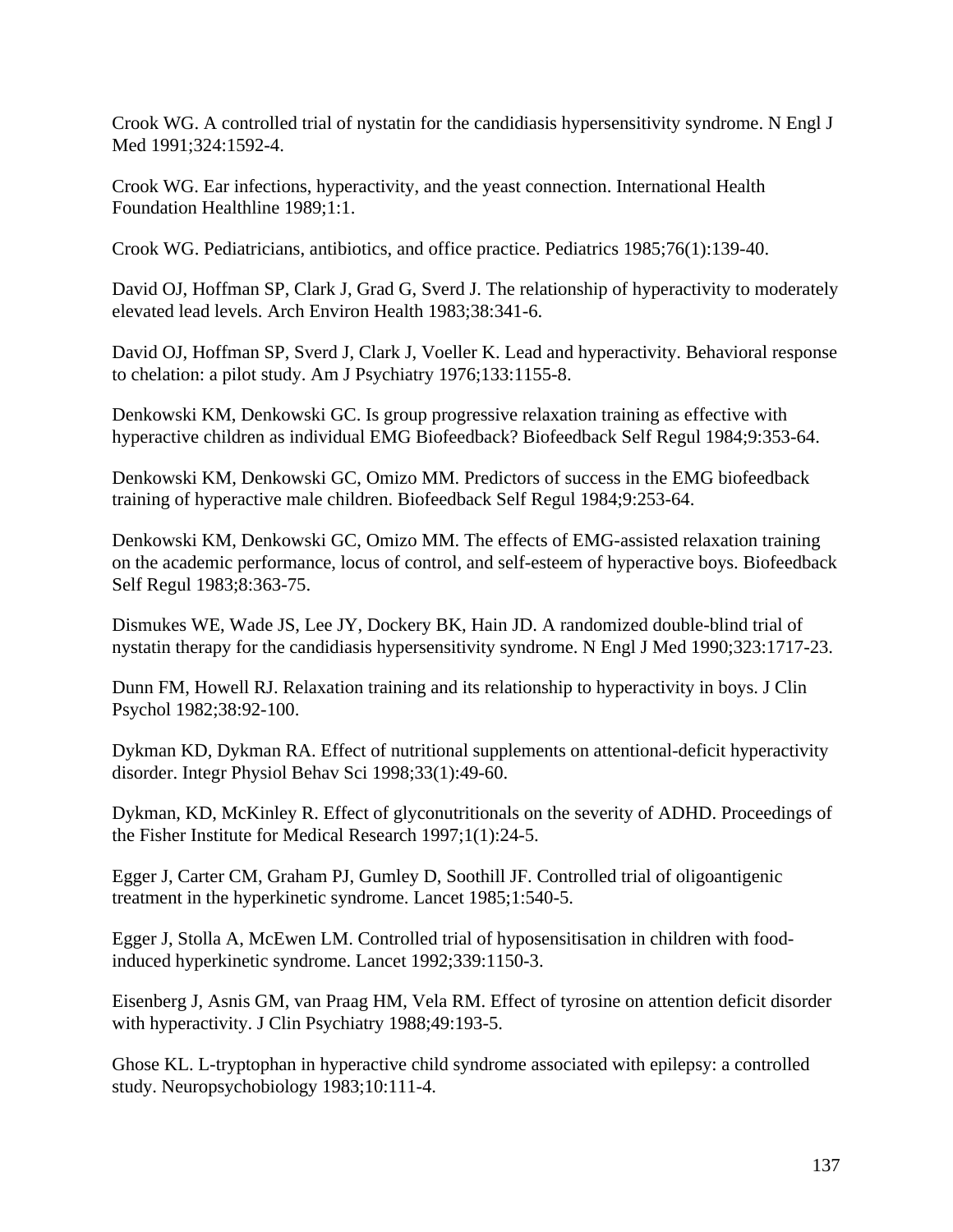Goldman JA, Lerman RH, Contois JH, Udall JN Jr. Behavioral effects of sucrose on preschool children. J Abnorm Child Psychol 1986;14:565-77.

Gong Z, Evans HL. Effect of chelation with meso-dimercaptosuccinic acid (DMSA) before and after the appearance of lead-induced neurotoxicity in the rat. Toxicol Appl Pharmacol 1997;144:205-14.

Halas ES, Sandstead HH. Some effects of prenatal zinc deficiency on behavior of the adult rat. Pediatr Res 1975;9:94-7.

Hamazaki T, Sawazaki S, Itomura M, Asaoka E, Nagao Y, Nishimura N, et al. The effect of docosahexaenoic acid on aggression in young adults. A placebo-controlled double-blind study. J Clin Invest 1996;97:1129-33.

Haslam RHA, Dalby JT, Rademaker AW. Effects of megavitamin therapy on children with attention deficit disorders. Pediatrics 1984;74:103-11.

Hauser P, Soler R, Brucker-Davis F, Weintraub BD. Thyroid hormones correlate with symptoms of hyperactivity but not inattention in ADHD. Psychoneuroendocrinology 1997;22:107-14.

Izenwasser SE, Garcia-Valdez K, Kantak KM. Stimulant-like effects of magnesium on aggression in mice. Pharmacol Biochem Behav 1986;25:1195-99.

Kahn CA, Kelly PC, Walker WO Jr. Lead screening in children with ADHD and developmental delay. Clin Pediatr 1995;34:498-501.

Kaplan BJ, McNicol J, Conte RA, Moghadam HK. Dietary replacement in preschool-aged hyperactive boys. Pediatrics 1989;83:7-17

Kershner J, Hawke W. Megavitamins and learning disorders: a controlled double-blind experiment. J Nutr 1979;159:819-26.

Kozielec T, Starobrat-Hermelin B. Assessment of magnesium levels in children with ADHD. Magnes Res 1997;10:143-8.

Kozielec T, Starobrat-Hermelin B, Kotkowiak L. Deficiency of certain trace elements in children with hyperactivity. Psychiatra Pol 1994;28:345-53.

Kratter J. The use of meditation in the treatment of attention deficit disorder with hyperactivity. Dissertation Abstracts International 1983;44:1965.

Krieger GDR. Reduction of hyperactivity using progressive muscle relaxation imagery and autogenic exercises with electromyographic biofeedback. Dissertation Abstracts International 1985;46-10 (Section B):3617.

Krummel DA, Seligson FH, Guthrie HA. Hyperactivity: is candy causal? Crit Rev Food Sci Nutr 1996;36:31-47.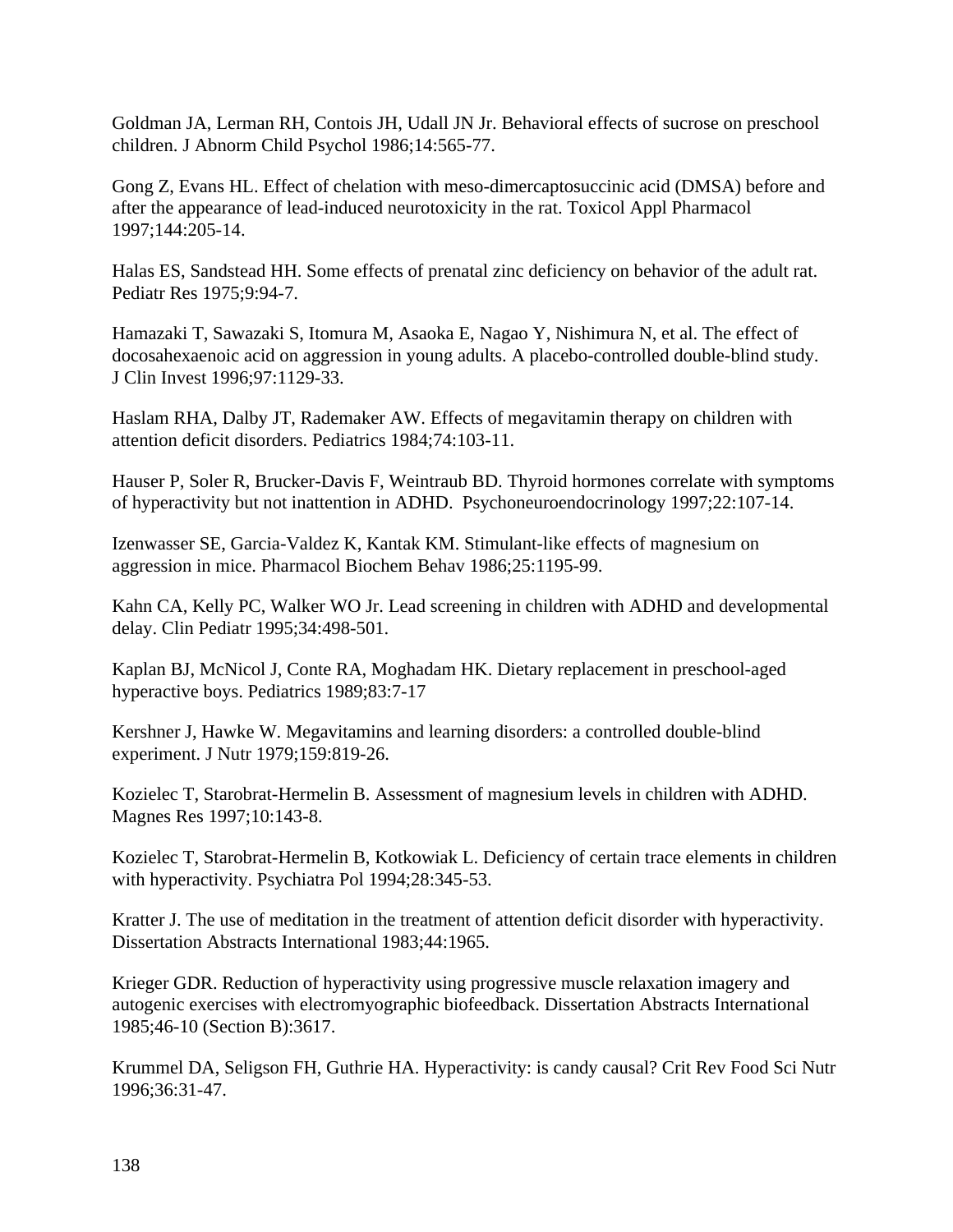Lee SW. Biofeedback as a treatment for childhood hyperactivity: a critical review of the literature. Psychol Rep 1991;68:163-92.

Linden M, Habib T, Radojevic V. A controlled study of the effects of EEG biofeedback on cognition and behavior of children with attention deficit disorder and learning disabilities. Biofeedback Self Regul 1996;21:35-49.

Loo M. Laser acupuncture treatment of ADHD. Preliminary personal communication re NIMH grant, 1998.

Lubar JF. Discourse on the development of EEG diagnostics and biofeedback for attentiondeficit/hyperactivity disorders. Biofeedback Self Regul 1991;16:201-25.

Lubar JF, Shouse MN. Use of biofeedback in the treatment of seizure disorders and hyperactivity. In: Lahey BB, Kazdin AE, editors. Advances in clinical child psychology. Vol. 1. New York: Plenum Press; 1997. p. 203-65.

Lubar JF, Swartwood MO, Swartwood JN, O'Donnell PH. Evaluation of the effectiveness of EEG neurofeedback training for ADHD in a clinical setting as measured by changes in TOVA scores, behavior ratings, and WISC-R performance. Biofeedback Self Regul 1995;20:83-99.

Mann CA, Lubar JF, Zimmerman AW, Miller CA, Muenchen RA. Quantitative analysis of EEG in boys with attention-deficit-hyperactivity disorder: controlled study with clinical implications. Pediatr Neurol 1992; 8:30-6.

McGee R, Williams S, Anderson J, McKenzie-Parnell JH, Silva PA. Hyperactivity and serum and hair zinc levels in 11-year-old children from the general population. Biol Pscychiatry 1990;28:165-8.

Mitchell EA, Aman MG, Turbott SH, Manku M. Clinical characteristics and serum essential fatty acid levels in hyperactive children. Clin Pediatr 1987;6:406-11.

Mitchell EA, Lewis S, Cutler DR. Essential fatty acids and maladjusted behavior in children. Prostaglandins Leukot Med 1983;12:281-7.

Moretti-Altuna G. The effects of meditation versus medication in the treatment of attention deficit disorder with hyperactivity. Dissertation Abstracts International 1987;47:4658.

Mulligan S. An analysis of score patterns of children with attention disorders on the sensory integration and praxis tests. Am J Occup Ther 1996;50:647-54.

Nemzer ED, Arnold LE, Votolato NA, McConnell H. Amino acid supplementation as therapy for attention deficit disorder (ADD). J Am Acad Child Psychiatry 1986;25(4):509-13.

NIH Consensus Development Conference. Defined diets and childhood hyperactivity. Clin Pediatr 1982;21:627-630.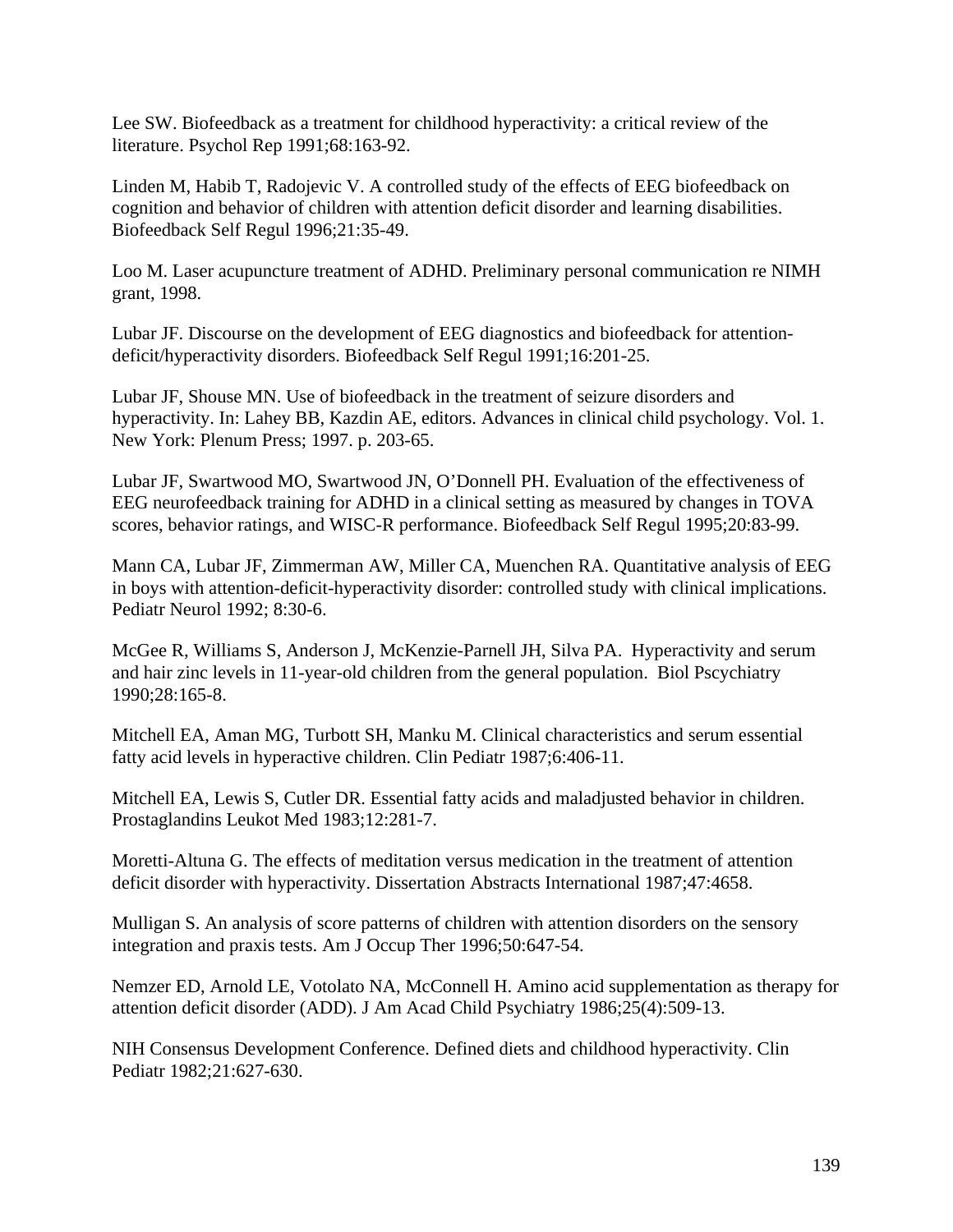Omizo MM, Michael WB. Biofeedback-induced relaxation training and impulsivity, attention to task, and locus of control among hyperactive boys. J Learn Disabil 1982;5:414-6.

Pollock I, Warner JO. Effect of artificial food colors on childhood behavior. Arch Dis Child 1990;65:74-77.

Prinz RJ, Riddle DB. Associations between nutrition and behavior in 5-year-old children. Nutr Rev 1986;44 Suppl:151-8.

Reimherr FW, Wender PH, Wood DR, Ward M. An open trial of l-tyrosine in the treatment of attention deficit disorder, residual type. Am J Psychiatry 1987;144:1071-3.

Rovet J, Alvarez M. Thyroid hormone and attention in school-age children with congenital hypothyroidism. J Child Psychol Psychiatry 1996;37:579-85.

Rowe KS. Synthetic food colorings and hyperactivity: a double-blind crossover study. Aust Paediatr J 1988;24:143-7.

Rowe KS, Rowe KJ. Synthetic food coloring and behavior: a dose-response effect in a doubleblind, placebo-controlled, repeated-measures study. J Pediatr 1994;125(5 Pt 1):691-8.

Sandstead HH, Fosmire GJ, Halas ES, Jacob RA, Strobel DA, Marks EO. Zinc deficiency: effects on brain and behavior of rats and rhesus monkeys. Teratology 1977;16:229-234.

Schmidt MH, Mocks P, Lay B, Eisert HG, Fojkar R, Fritz-Sigmund D, et al. Does oligoantigenic diet influence hyperactive/conduct-disordered children—a controlled trial. Eur Child Adolesc Psychiatry 1997;6:88-95.

Sever Y, Ashkenazi A, Tyano S, Weizman A. Iron treatment in children with ADHD: a preliminary report. Neuropsychobiology 1997;35:178-80.

Shaywitz BA, Siegel NJ, Pearson HA. Megavitamins for minimal brain dysfunction: a potentially dangerous therapy. JAMA 1977;238:1749-50.

Shouse MN, Lubar JF. Physiological basis of hyperkinesis treated with methylphenidate. Pediatrics 1978;62:343-51.

Silbergeld EK, Goldberg AM. Pharmacological and neurochemical investigations of leadinduced hyperactivity. Neuropharmacology 1975;14:431-44.

Simpson DD, Nelson AL. Attention training through breathing control to modify hyperactivity. J Learn Disabil 1974;7:15-23.

Starobrat-Hermelin B, Kozielec T. The effects of magnesium physiological supplementation on hyperactivity in children with ADHD: positive response to magnesium oral loading test. Magnes Res 1997;10:149-156.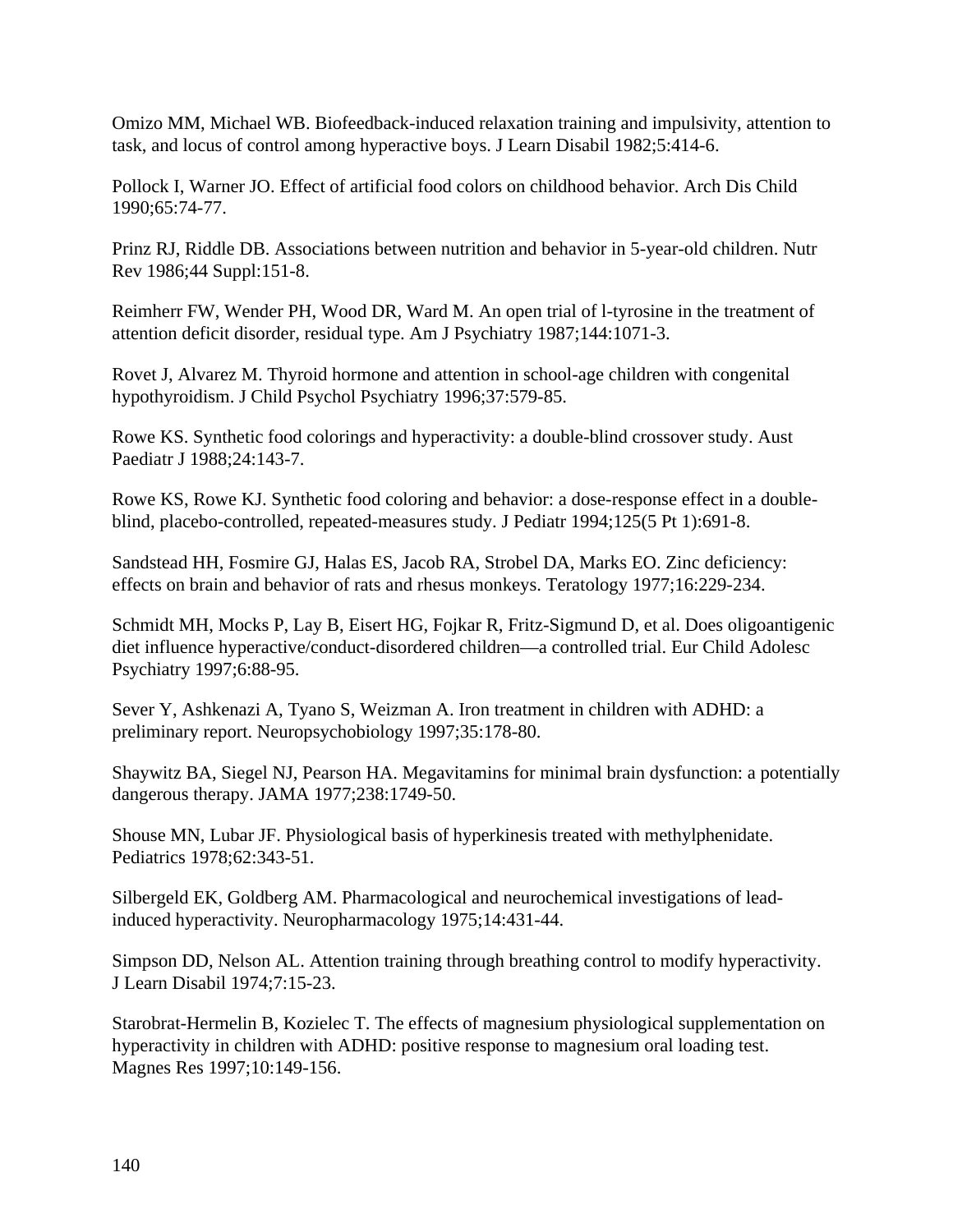Stevens LJ, Zentall SS, Deck JL, Abate ML, Watkins BA, Lipp SR, et al. Essential fatty acid metabolism in boys with attention-deficit hyperactivity disorder. Am J Clin Nutr 1995;62:761-8.

Stillman, M. Personal communication about preliminary data from Ball State, 1998.

Sun Y, Wang Y, Qu X, Wang J, Fang J, Zhang L. Clinical observations and treatment of hyperkinesia in children by traditional Chinese medicine. J Tradit Chin Med 1994;14:105-9.

Synaptec LLC. Interactive Metronome. http://interactivemetronome.com. 1998.

Toren P, Sofia E, Sela BA, Wolmer L, Weitz R, Dov I, et al. Zinc deficiency in ADHD. Biol Psychiatry 1996;40:1308-10.

Valentine J, Rossi E, O'Leary P, Parry TS, Kurinczuk JJ, Sly P. Thyroid function in a population of children with attention deficit hyperactivity disorder. J Paediatr Child Health 1997;33:117-20.

Wang LH, Li CS, Li GZ. Clinical and experimental studies on tiaoshen liquor for infantile hyperkinetic syndrome. Chung Kuo Chung Hsi I Chieh Ho Tsa Chih 1995;15:337-40.

Weiss RE, Stein MA. Thyroid function and attention deficit hyperactivity disorder. In: Accardo, Whitman, Blondis, Stein, editors. ADHD in children and adults. In press.

Weiss RE, Stein MA, Refetoff S. Behavioral effects of liothyronine (L-T3) in children with ADHD in the presence and absence of resistance to thyroid hormone. Thyroid 1997;7:389-93.

Weiss RE, Stein MA, Trommer B, Refetoff S. Attention-deficit hyperactivity disorder and thyroid function. J Pediatr 1993;123:539-45.

West SA, Sax KW, Stanton SP, Keck PE Jr, McElroy SL, Strakowski SM. Differences in thyroid function studies in acutely manic adolescents with and without ADHD. Psychopharmacol Bull 1996;32:63-6.

Wood DR, Reimherr FW, Wender PH. Treatment of attention deficit disorder with DL-phenylalanine. Psychiatry Res 1985a;16:21-6.

Wood DR, Reimherr FW, Wender PH. Amino acid precursors for the treatment of attentiondeficit disorder, residual type. Psychopharmacol Bull 1985b;21:146-9.

Zametkin AJ, Karoum F, Rapoport J. Treatment of hyperactive children with D-phenylalanine. Am J Psychiatry 1987;144:792-4.

Zhang H, Huang J. Preliminary study of traditional Chinese medicine treatment of minimal brain dysfunction: analysis of 100 cases. Chung Hsi I Chieh Ho Tsa Chih (Chinese J Modern Developments in Traditional Medicine) 1990;10:278-9.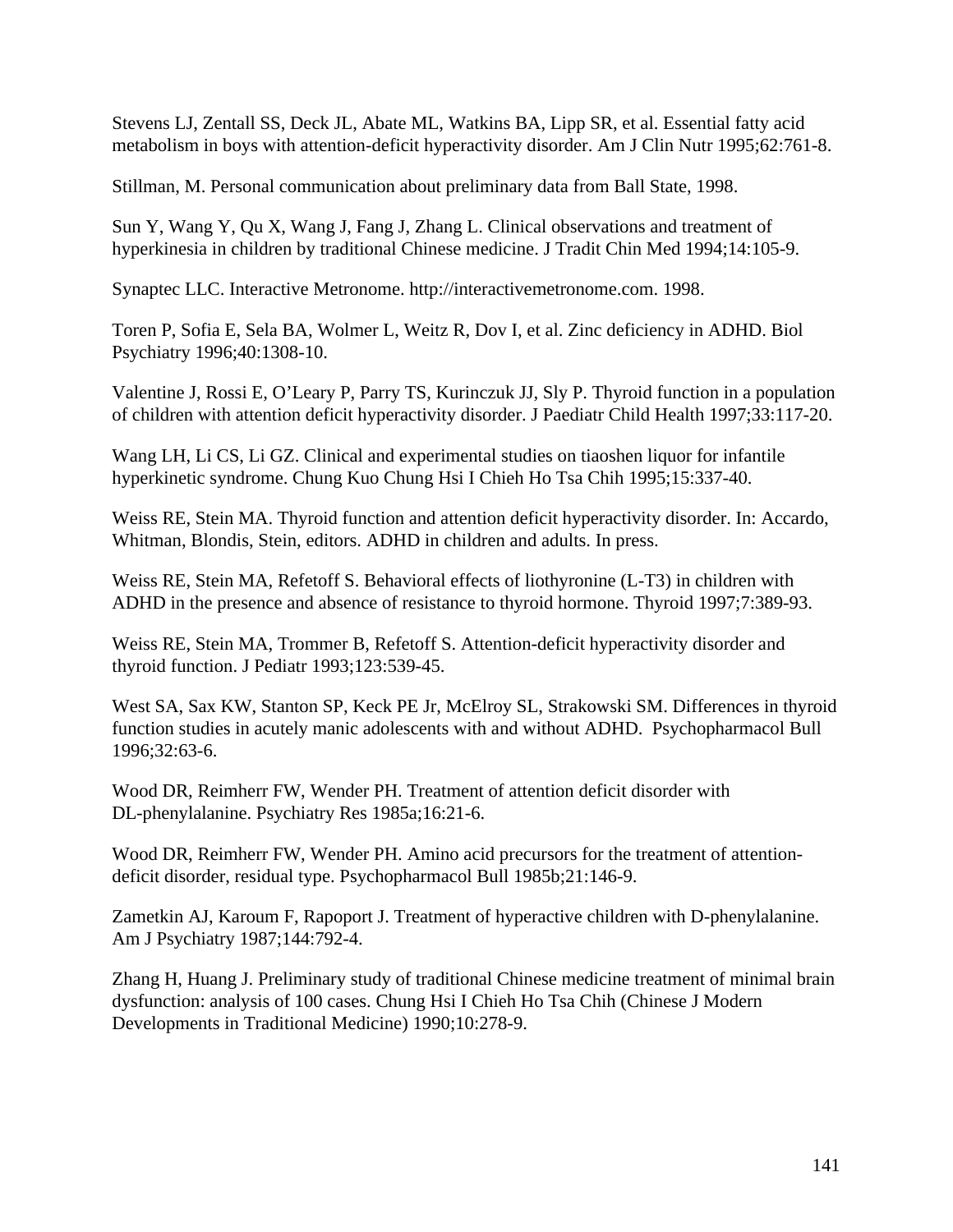# **Behavioral and Medication Treatments for Attention Deficit Hyperactivity Disorder: Comparisons and Combinations**

# **Peter S. Jensen, M.D., and Jennifer D. Payne**

### **Background**

Abundant evidence has accumulated over the last three decades indicating that both medication and behavioral treatments are efficacious in improving the symptoms of attention deficit hyperactivity disorder (ADHD) (Richters, Arnold, Jensen, et al., 1995). Because of both the well-established efficacy of these two major forms of treatment and the lack of total normalization of symptoms and behavior with any single form of treatment for most children with ADHD, since the late 1970s investigators have contrasted the potential benefits of these two forms of treatment, alone and in combination. In particular, researchers have sought to determine whether the combination of these two approaches yields any advantages over unimodal (i.e., only medication or only psychotherapeutic approaches) treatments. Although early investigators (Satterfield, Cantwell, Satterfield, 1979; Satterfield, Satterfield, Cantwell, 1981; Satterfield, Satterfield, Schell, 1987) reported reduced antisocial behavior among youngsters with ADHD receiving intensive, long-term combined (multimodal) treatment, these early studies did not use random assignment or employ appropriate control groups, and followup assessments were hampered by attrition.

Since Satterfield and colleagues' (1979) first report, a total of 15 well-controlled studies have been conducted that have compared psychostimulant medication, alone and in combination with various psychotherapeutic approaches, including parent training in behavioral modification approaches, child-focused cognitive treatments, social skills training, other forms of behavioral therapy or contingency management, and combinations of these psychotherapeutic approaches (see Table). These 15 studies were identified through two major sources: first, the Agency for Health Care Policy and Research commissioned a systematic review of seven major areas concerning the safety and relative efficacy of various ADHD treatments. This review, completed by the McMaster University Evidence-Based Practice Center (1998), constitutes the most rigorous review of treatment efficacy to date. This review identified a total of 13 studies conducted since 1971 that have tested various psychosocial and medication treatments alone and in combination. Of these, four studies did not focus on change in ADHD symptoms as a primary outcome and were therefore excluded from further consideration. Two additional studies from this group provided so little methodological detail concerning the nature of the medication and/or psychosocial treatment conditions as to render their findings uninterpretable, leaving only seven studies for review. Beyond this small group of studies, however, we identified an additional eight studies of significant interest, some ongoing and in prepublication status, others completed,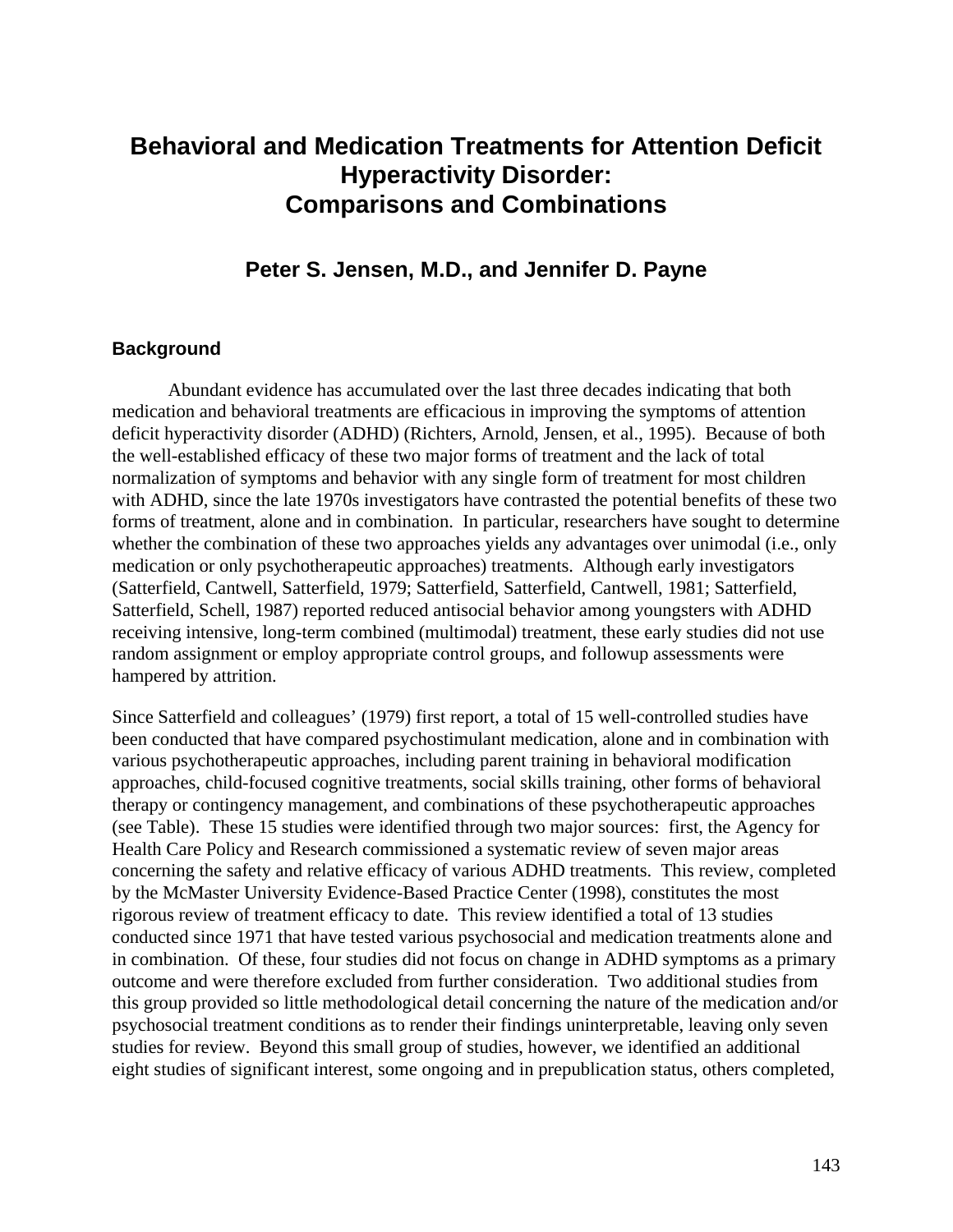| Authors,<br>year                     | Sample                         | Design                                                                                                                                                                                         | Duration                                                                  | Type of PS                                                                                                                                    | Type of Med                                                                                                                                                                                 | Outcome<br><b>Measures</b>                                                                                                                                                                                                          | Results                                                                                  |
|--------------------------------------|--------------------------------|------------------------------------------------------------------------------------------------------------------------------------------------------------------------------------------------|---------------------------------------------------------------------------|-----------------------------------------------------------------------------------------------------------------------------------------------|---------------------------------------------------------------------------------------------------------------------------------------------------------------------------------------------|-------------------------------------------------------------------------------------------------------------------------------------------------------------------------------------------------------------------------------------|------------------------------------------------------------------------------------------|
| <b>MTA</b><br>Coop<br>Group,<br>1998 | $n = 579;$<br>ages<br>$7-9.9$  | 4 groups:<br>Individually titrated<br>meds vs. intensive<br>behavior training at<br>home, school, and<br>peer settings; vs.<br>combination; vs.<br>referral back to<br>community<br>providers. | 14 mo,<br>with 24 mo<br>addn'l<br>follow-up.                              | Parent BT in<br>grp. and indiv.<br>settings,<br>classroom<br>conting. Mgmt.<br>tchr. consultn.<br>summer tx<br>prgrm.                         | Med blindly<br>and<br>individually<br>titrated in 1st<br>month, best<br>dose and best<br>drug found for<br>each child,<br>MPH doses 20-<br>$50 \frac{\text{mg}}{\text{day}}$ in 3<br>doses. | Teacher and parent<br>rating scales, blind<br>observers in class;<br>WISC, WIAT,<br>parent satisfaction,<br>self-esteem, anxiety,<br>depression,<br>sociometrics, video-<br>taped parent-child<br>behavior ratings<br>done blindly. | To be presented<br>at Consensus Conference                                               |
| Hechtman,<br>Abikoff,<br>1995        | $n = 103;$<br>ages<br>$6 - 10$ | $MPH + multimodal$<br>$tx$ (" $MMT$ "); or<br>$MPH + PS$<br>"placebo" via an<br>intense, but non-<br>active PS tx; or<br>MPH alone.                                                            | $12 \text{ mo}$ ,<br>with $12$<br>more mo<br>of<br>'booster'<br>sessions. | Parent BT,<br>indiv. Rx for<br>child and prnt,<br>acad. remed.;<br>vs. "placebo"<br>PS treatments<br>of similar<br>intensity vs. no<br>PS tx. | Med response<br>determined<br>before<br>randomiztn.<br>indiv. titration<br>$20-60$ mg/day<br>in 3 doses, vs.<br>PBO; PBO<br>challenge at 18<br>and 24 mo.                                   | Teacher and parent<br>rating scales, blind<br>observers in class;<br>WISC, WIAT,<br>parent satisfaction,<br>self-esteem, anxiety,<br>depression.                                                                                    | $-MPH + multinodal$ tx (MMT) = MPH<br>$alone = MPH + PS$ placebo for all<br>comparisons. |

# **Table 1.** Behavioral, medication, and combined treatments of ADHD: comparative studies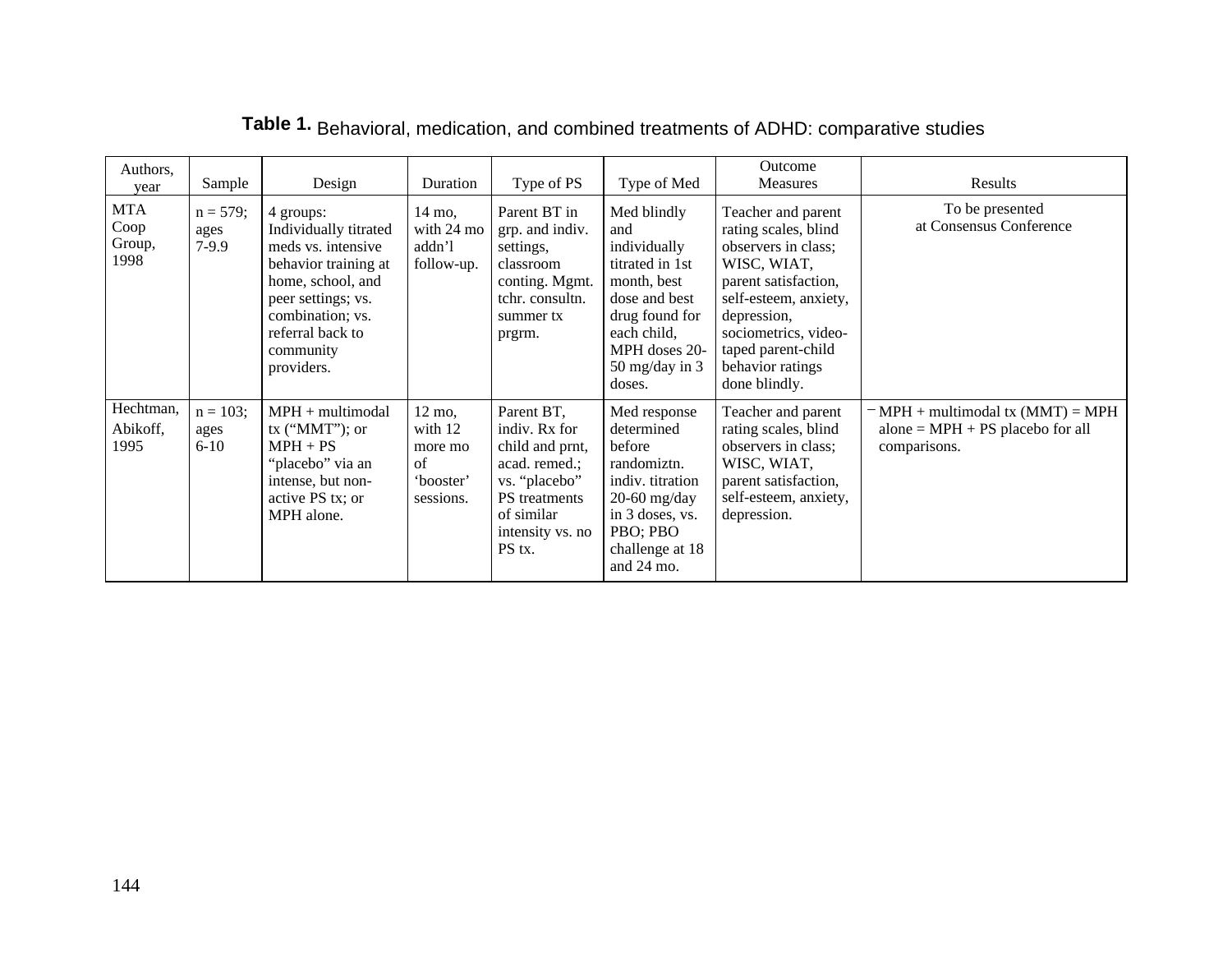| Authors,<br>year                              | Sample                         | Design                                                                                                                                  | Duration                                      | Type of PS                                                                                                                       | Type of Med                                       | Outcome<br>Measures                                                  | Results                                                                                                                                                                                                                                                                                                                                                                                                                                                                                                                                                                                                                                                                                                                                                                                                                                                                                                                                                                                                                                     |
|-----------------------------------------------|--------------------------------|-----------------------------------------------------------------------------------------------------------------------------------------|-----------------------------------------------|----------------------------------------------------------------------------------------------------------------------------------|---------------------------------------------------|----------------------------------------------------------------------|---------------------------------------------------------------------------------------------------------------------------------------------------------------------------------------------------------------------------------------------------------------------------------------------------------------------------------------------------------------------------------------------------------------------------------------------------------------------------------------------------------------------------------------------------------------------------------------------------------------------------------------------------------------------------------------------------------------------------------------------------------------------------------------------------------------------------------------------------------------------------------------------------------------------------------------------------------------------------------------------------------------------------------------------|
| Horn,<br>Ialongo,<br>et al.,<br>1991,<br>1993 | $n = 96$ ,<br>ages<br>$7 - 11$ | $3x2$ : factorial: med =<br>low or hi dose vs.<br>PBO, $PS = none$ , or<br>Parent Training +<br>child Self-Control<br>training (PT/SC). | 12 90-min<br>sessions, 9<br>mo follow-<br>up. | <b>Parent Training</b><br>+ child Self-<br>Control<br>training.<br>$(PT/SC)$ , plus 3<br>sessions of<br>teacher<br>consultation. | <b>MPH 0.4</b><br>$mg/kg$ ; 0.8<br>mg/kg, or PBO. | 12 checklists rating<br>ADHD features,<br>academics, or<br>behavior. | Repeated measures MANOVA<br>showed sig. Main effects for Med and<br>PT/SC status, and a sig. Interaction of<br>Med status by PT/SC for teacher (but<br>not parent) behavior ratings. Tchr.<br>Hyperkinesis Index showed sig.<br>Interaction with Med x BT/SC over<br>time. PBO alone, Lo dose alone, and<br>PBO+PT/SC did not yield pre-post<br>improvements. Lo dose $+ PT/SC$<br>equivalent to Hi dose alone and Hi<br>dose with PT/SC. $PT/SC + Lo$ dose<br>led to significant improvement over<br>PBO + PT/SC, Lo dose, and PBO<br>only.<br>- PT/SC led to increased knowledge of<br>behav. principles.<br>- Direct child measures showed sig.<br>Main effects for Med status only,<br>including WRAT, self-concept, CPT<br>commission errors, and observational<br>ratings.<br>-9-month followup indicated that<br>children receiving PT/SC showed<br>continued accumulation of parent-<br>reported benefits after the end of<br>treatment, compared with Med only<br>subjects who showed no further gains<br>or modest deterioration. |

# **Table 1.** Behavioral, medication, and combined treatments of ADHD: comparative studies (continued)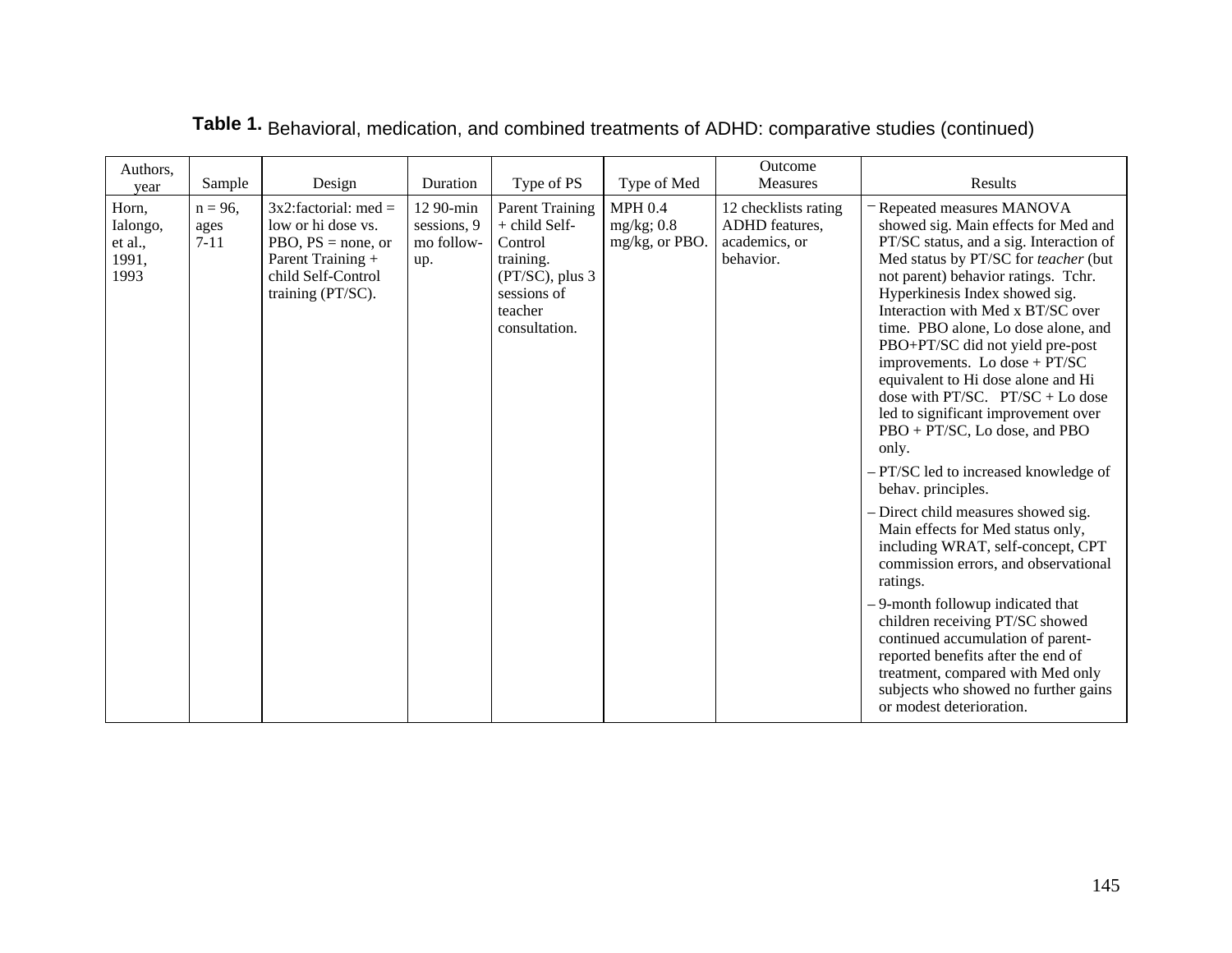| Authors,<br>year               | Sample                        | Design                                                                                | Duration                                 | Type of PS                                                                                | Type of Med                                                                                  | Outcome<br>Measures                                                                                                        | Results                                                                                                                                                                                                                                                                                                                                                                                                                                                                                              |
|--------------------------------|-------------------------------|---------------------------------------------------------------------------------------|------------------------------------------|-------------------------------------------------------------------------------------------|----------------------------------------------------------------------------------------------|----------------------------------------------------------------------------------------------------------------------------|------------------------------------------------------------------------------------------------------------------------------------------------------------------------------------------------------------------------------------------------------------------------------------------------------------------------------------------------------------------------------------------------------------------------------------------------------------------------------------------------------|
| Schachar<br>et al., 1997       | $n = 91$                      | 2x2; Meds: MPH vs.<br>PBO, PS: Parent<br>training vs. parent.                         | $12 \text{ mo}$                          | Behav. parent<br>training vs.<br>regular parent<br>support grps.                          | 3-4 wk open<br>titration; then<br>$0.7$ mg/kg b.i.d.<br>vs. PBO.                             | Parent and teacher<br>behav. ratings;<br>WISC-R; anxiety<br>scale, self-esteem.                                            | - Substantial attrition in PBO group<br>(only 29 of 45 adhering after 4 mo; of<br>these only 18 taking PBO meds<br>regularly); substantial "cross-overs"<br>preclude comparisons.                                                                                                                                                                                                                                                                                                                    |
| Klein,<br>Abikoff,<br>1997     | $n = 89;$<br>ages<br>$6 - 12$ | MPH; Behavior<br>Therapy $(BT)$ +<br>PBO; BT+MPH.                                     | 8 weeks                                  | BT at home<br>and school:<br>operant<br>conditioning.                                     | 10 mg/day<br>during 1st wk,<br>individualized<br>during rest of<br>study; MPH or<br>placebo. | Teacher and parent<br>rating scales, blind<br>observers: disruptive<br>behavior, minor<br>motor movement,<br>solicitation. | $-MPH + BT > MPH$ for tchr.<br>cooperation, attention-seeking,<br>impulse control, and trend for aggrsv.<br>behavior. Also, tchr. and psychiatrist<br>CGI ratings showed similar<br>advantages for combo. Also,<br>classroom obs. codes showed combo<br>> MPH minor and gross motor; obs.<br>overall severity ratings, for attention-<br>seeking and impulse control.<br>- For almost all other comparisons;<br>$MPH + BT = MPH > BT + placebo,$<br>or simply no diff. between med groups<br>vs. BT. |
| Firestone<br>et al., 1986      | $n = 73,$<br>age 5-9          | Parent BT w/PBO;<br>w/med; or med<br>alone.                                           | $3 \text{ mo}$ w/ 2-<br>year<br>followup | Parents read<br>book: child<br>management,<br>then worked in<br>groups.                   | Titration to<br>optimal MPH<br>dose, ranging<br>from $10-30$<br>mg/day.                      | Mean reaction time,<br>impulsivity;<br>academics, behav.<br>ratings.                                                       | Combo = $med$ > placebo for<br>decreasing hyperactivity and rxn time,<br>but no academic effect; no residual<br>effects found at 2-year followup.                                                                                                                                                                                                                                                                                                                                                    |
| Abikoff,<br>Gittelman,<br>1985 | 50 kids<br>ages<br>$6 - 12$   | Compare 3 psy<br>training programs,<br>attn. cntl., cog.<br>training, and med<br>only | 16-week<br>cognitive<br>program          | Social prblm-<br>solving, self-<br>eval., verbal<br>control of<br>impulsive<br>responses. | All kids on<br>meds, MPH up<br>to 80 mg qd,<br>dex to 50, or<br>pem to 150 mg.               | Teacher/parent<br>reports, achv. and<br>cog. tests.                                                                        | $-Med =$ Attention cntl. + Med =<br>$CBT + Med$ on all outcomes.                                                                                                                                                                                                                                                                                                                                                                                                                                     |

**Table 1.** Behavioral, medication, and combined treatments of ADHD: comparative studies (continued)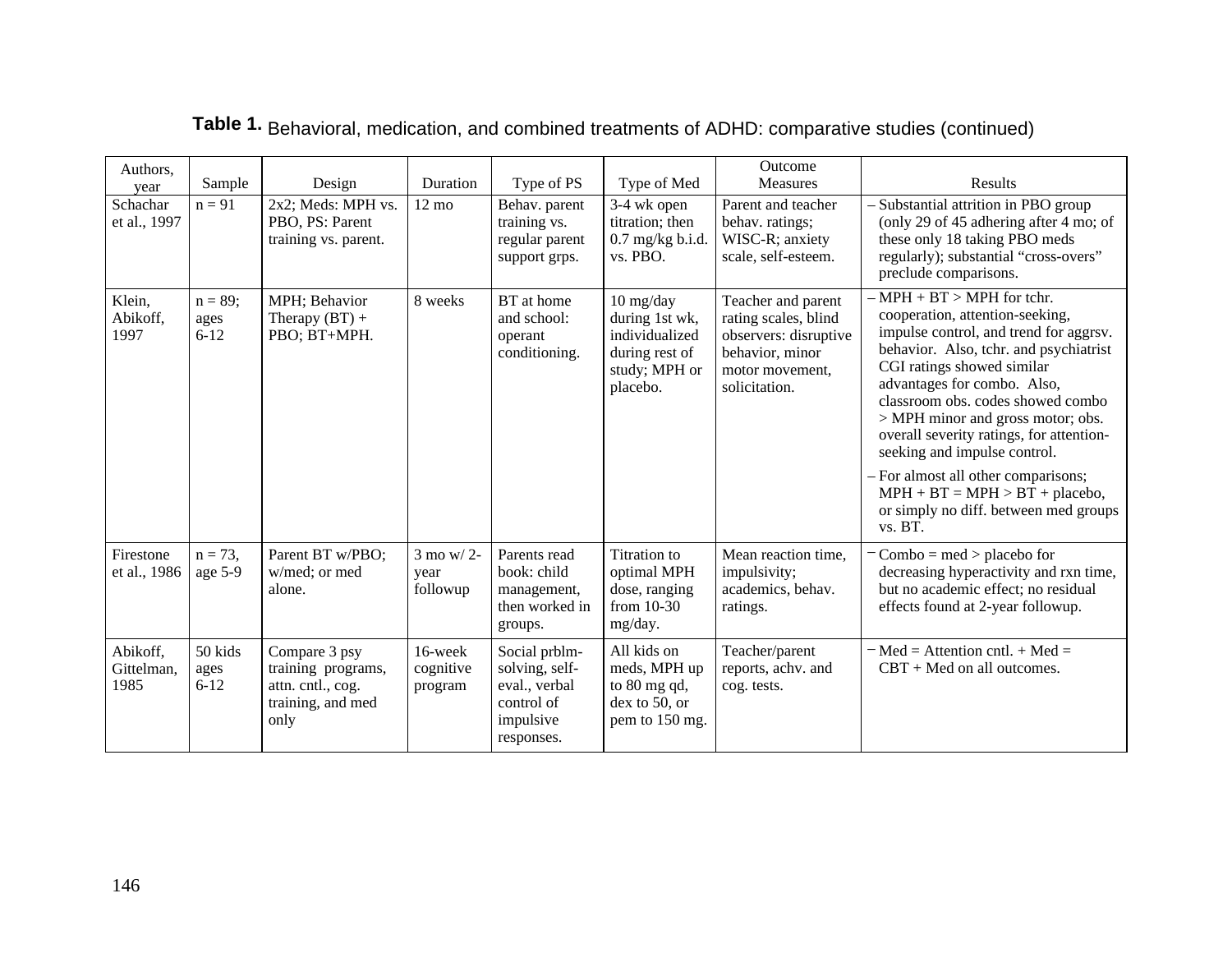| Authors,<br>year                                           | Sample                         | Design                                                                                         | Duration                                             | Type of PS                                                                                     | Type of Med                                                                    | Outcome<br>Measures                                                                                                 | <b>Results</b>                                                                                                                                                                                                                                                                                                                |
|------------------------------------------------------------|--------------------------------|------------------------------------------------------------------------------------------------|------------------------------------------------------|------------------------------------------------------------------------------------------------|--------------------------------------------------------------------------------|---------------------------------------------------------------------------------------------------------------------|-------------------------------------------------------------------------------------------------------------------------------------------------------------------------------------------------------------------------------------------------------------------------------------------------------------------------------|
| Brown,<br>et al., 1985                                     | $n = 40$ ;<br>ages<br>$6 - 12$ | 2x2 factorial, PS:<br>Cog. behav. training<br>(CBT) or Cog.<br>Ther. (CT); Med:<br>MPH or PBO. | $3 \text{ mo}$                                       | 24 sessions,<br>(1hr 2x/wk)<br>modeling, self-<br>verbaliz.<br>strategy<br>training.           | .3 mg/kg MPH;<br>doses ranged<br>from $5-15$<br>mg/day.                        | Attentional<br>deployment and cog.<br>style measures,<br>behavioral and self<br>ratings, achymnt.<br>tests.         | $CT + MPH$ ; $CBT + MPH =$<br>$MPH > CT$ , CBT.<br>- Medication was continued at time of<br>follow-up assessments.                                                                                                                                                                                                            |
| Gittelman-<br>Klein,<br>Klein,<br>Abikoff, et<br>al., 1976 | 36 kids<br>ages<br>$6 - 12$    | Compare MPH,<br>$BT + MPH$ , and<br>$BT + PBO.$                                                | 8-week<br>cognitive<br>behav.<br>training<br>program | Social<br>problem-<br>solving, self-<br>eval., verbal<br>control of<br>impulsive<br>responses. | All kids on<br>meds, MPH up<br>to 80 mg qd,<br>dex to 50, or<br>pem to 150 mg. | Teacher/parent<br>reports, achv. and<br>cog. tests.                                                                 | $-BT + Med = Med > PBO + BT$ , on all<br>outcomes.                                                                                                                                                                                                                                                                            |
| Brown, et<br>al., 1986                                     | $n = 40;$<br>ages<br>$6 - 12$  | Cognit. behav.<br>training (CBT);<br>MPH; combo, and<br>untreated.                             | $3 \text{ mo}$                                       | 24 sessions,<br>(1hr 2x/wk)<br>modeling, self-<br>verbalization,<br>and strategy<br>training.  | .3 mg/kg MPH;<br>doses ranged<br>from $5-15$<br>mg/day.                        | Attentional<br>deployment and<br>cognitive style<br>measures, behavioral<br>and self ratings,<br>achievement tests. | $CT + MPH = MPH > CT > control for$<br>attention; only MPH improved<br>behavior. No differences in academic<br>measures<br>- Medication discontinued at follow-up<br>assessment.<br>- Medication effects dissipate rapidly,<br>and testing children off medication<br>shows decrement of gains achieved<br>while on medicine. |
| Long et<br>al., 1993                                       | $n = 32$ ,<br>ages<br>$6 - 11$ | Compare "standard"<br>MPH Rx vs. MPH +<br>bibliotherapy.                                       | $2 \text{ mo}$ ,<br>parent-<br>paced<br>program      | Parents given<br><b>BM</b> protocol<br>reading<br>material.                                    | All kids on<br>meds, doses<br>indiv. adjusted<br>per clinician.                | Teacher/parent<br>reports, parental<br>knowledge of behav.<br>principles.                                           | $Med + Bibliotherapy > Med$ alone for<br>parents' and teachers' ratings of<br>behav. probs. Trend $(p<.06)$ for<br>improvement in parents' knowledge in<br>$Med + Bibliorx group.$                                                                                                                                            |
| Kim et al.,<br>1998                                        | $n = 24,$<br>ages<br>$5 - 11$  | Compare MPH only<br>$vs. MPT + PT, vs.$<br>wait list.                                          | $9$ wks + 4<br>wks of<br>'booster'<br>sessions       | Not noted,<br>except for<br>"weekly"<br>sessions.                                              | MPH 0.5-0.7<br>mg/kg total<br>daily dose.                                      | Parent behav.<br>ratings; home<br>situations, par-child<br>relations, Tx satisf.                                    | $-MPH + PT$ generally showed greater<br>gains than med only across all<br>outcomes. Statistical tests uncorrected<br>for multiple comparisons.                                                                                                                                                                                |

**Table 1.** Behavioral, medication, and combined treatments of ADHD: comparative studies (continued)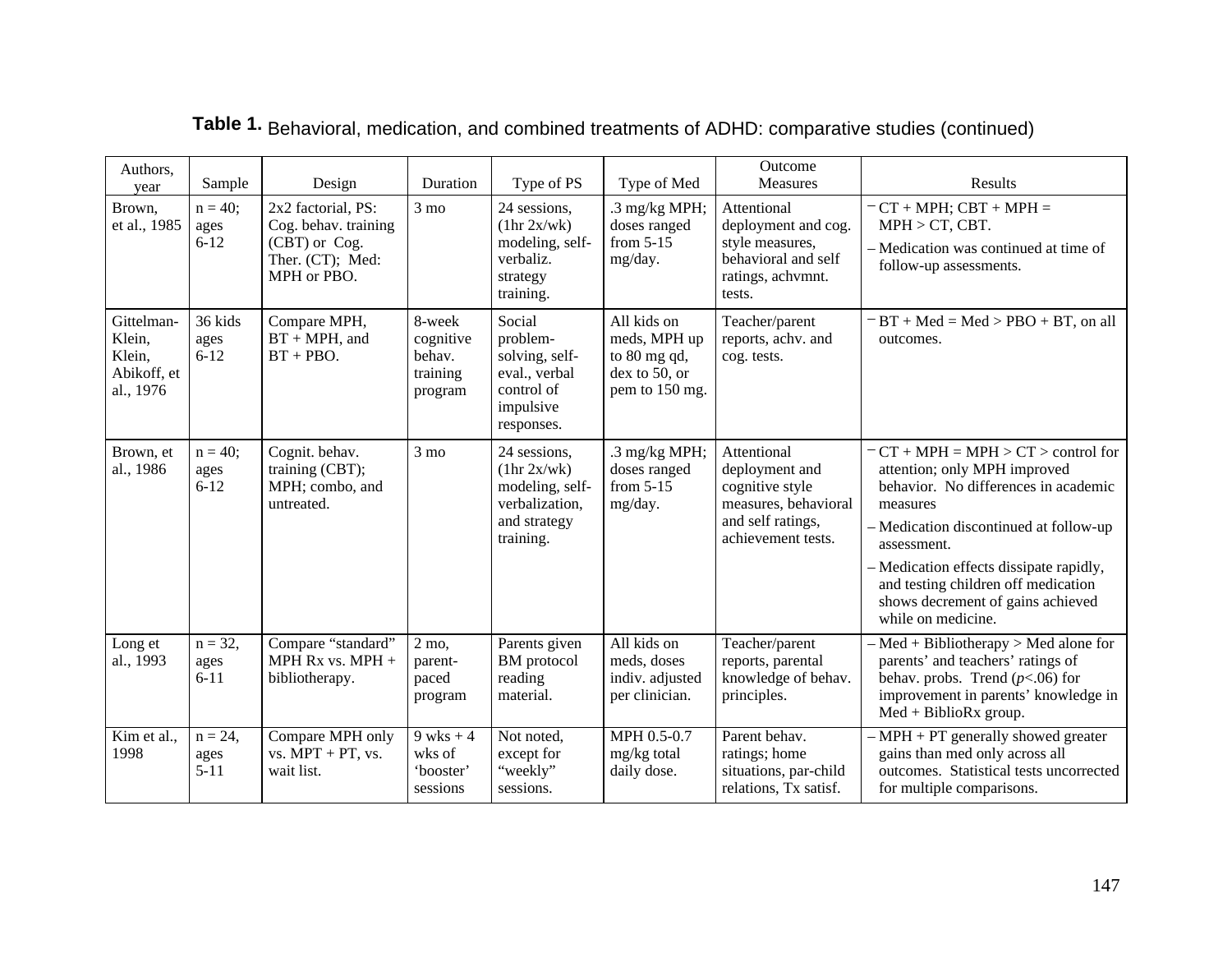| Authors,<br>year        | Sample                         | Design                                                                                               | Duration                                 | Type of PS                                                 | Type of Med                                                      | Outcome<br><b>Measures</b>                                            | Results                                                                                                                                                   |
|-------------------------|--------------------------------|------------------------------------------------------------------------------------------------------|------------------------------------------|------------------------------------------------------------|------------------------------------------------------------------|-----------------------------------------------------------------------|-----------------------------------------------------------------------------------------------------------------------------------------------------------|
| Carlson<br>et al., 1992 | $n = 24$ ,<br>ages<br>$6 - 12$ | 2x3 factorial: low or<br>hi dose vs. PBO,<br>regular class vs. BM<br>(behavioral mod.)<br>classroom. | 8-week<br>summer<br>treatment<br>program | $BM$ class $w/$<br>token econ., vs.<br>"regular" class.    | $0.3 \text{ mg/kg}$ or<br>$0.6 \,\mathrm{mg/kg}$<br>MPH vs. PBO. | Daily home report<br>card, accuracy of<br>work, off-task<br>behavior. | $- PS + 0.3$ mg/kg MPH equivalent to<br>0.6 mg/kg for behavioral effects; only<br>MPH improved academics.<br>$0.3 \text{ mg/kg} = \text{BM} + \text{PBO}$ |
| Hinshaw et<br>al., 1984 | $n = 24$<br>ages<br>$8 - 13$   | Med vs. PBO, CBT<br>vs. extrins. reinf.(x-<br>over factorial<br>design).                             | 2 days in<br>5-week<br>summer<br>program | Reinforced<br>self-eval.;<br>Match Game $=$<br>behav. mod. | Individualized<br>doses, ranging<br>from $5-40$ mg<br>MPH q.d.   | Direct observ, of<br>appropriate and neg.<br>social interactions.     | $-Med + CBT > med or CBT > PBO,$<br>extrinsic reinforcement, or $PBO +$<br>extrinsic reinforcement alone.                                                 |
| Thurston,<br>1979       | $n = 18$ ,<br>age $6-9$        | Wait list control vs.<br>Med vs. $PT + Med$                                                          | $4-6$ wks                                | Parent training<br>by behavioral<br>therapist.             | 10 mg MPH,<br>2x/day.                                            | Behaviors: activity<br>level and<br>impulsivity.                      | $-$ No significant differences in<br>impulsivity for any groups,<br>$PT + Med > med > control for$<br>decreased activity level.                           |

**Table 1.** Behavioral, medication, and combined treatments of ADHD: comparative studies (continued)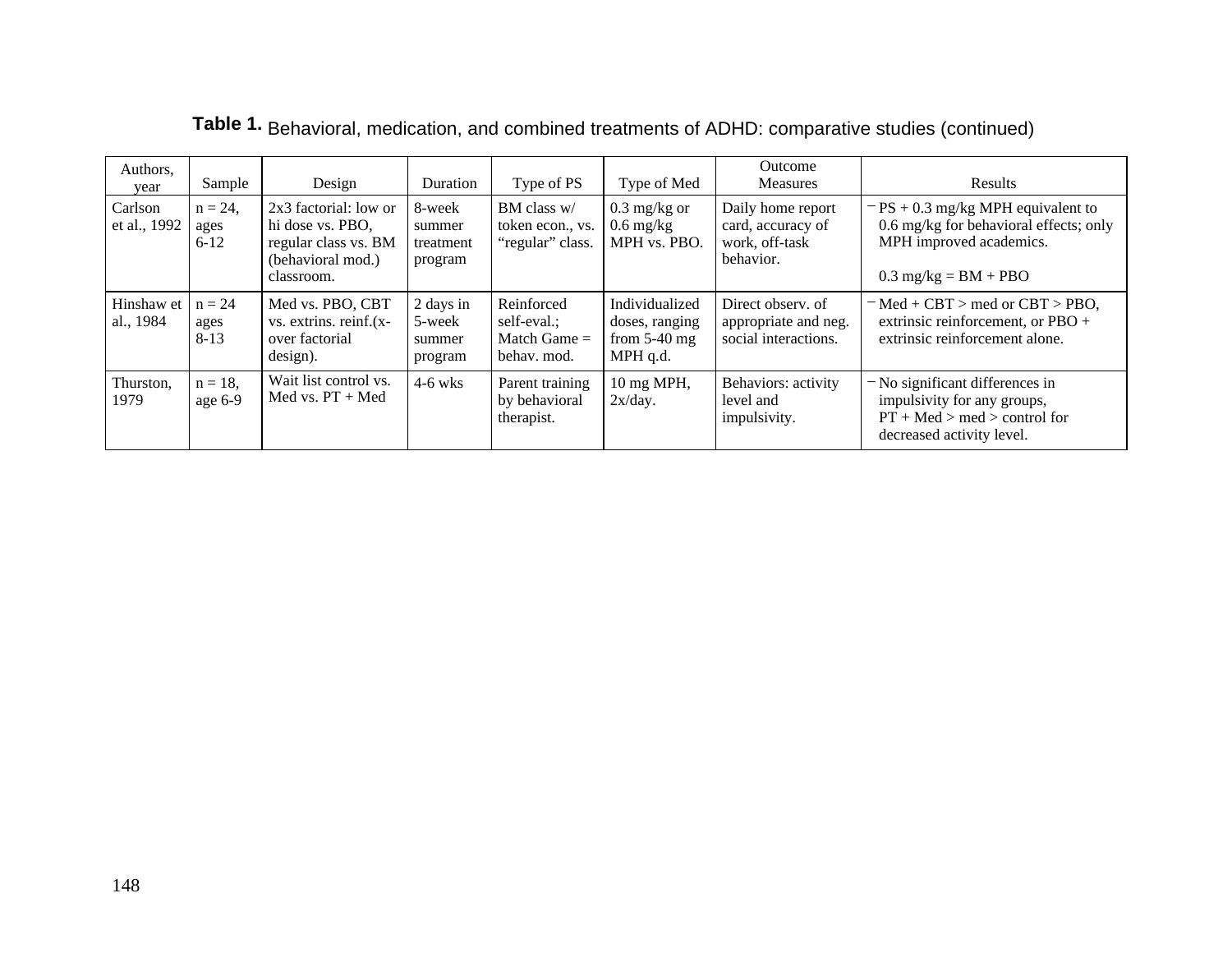that were not included in the McMaster review. Thus, there were 15 studies available for this review. Fourteen of these 15 studies employed complete random assignment across all treatment arms, whereas 1 contrasted 2 different classroom-based treatments, within which subjects were randomly assigned to different medication doses. With one exception, sample sizes of these studies were relatively modest, ranging from 18 to 103 subjects.

Given the fact that most of these studies utilized 3 or 4 treatment groups (sometimes more), 14 of these 15 studies are underpowered to establish the presence of any incremental benefits of combination over unimodal treatments, except for moderate-to-large effects. For example, based on a review of established literature (MTA Cooperative Group, 1995), the likely advantage of combined treatments (medication plus psychotherapy) over unimodal treatment has been estimated to have an effect size  $d = \sim 0.4$ , over and above the already substantial and wellestablished effect size *d* = 1.0 of stimulant medication versus placebo. With *alpha* set at .05, *beta* = .20, power = .80, with an assumed effect size  $d = .40$  for any 2 group contrast (i.e., unimodal vs. combined treatment, one-tailed comparison), 75 or more subjects would be needed *per treatment arm*. Even this small-to-moderate estimated effect size may be generous, given the probability that only a subgroup of children would show a substantial incremental benefit from the combined versus unimodal treatments. The only study to date that has had sufficient power to examine unimodal versus additive effects, as well as to explore which subgroups might require combined treatments, is the recently completed Multimodal Treatment Study of Children with ADHD (the MTA study), which randomized 579 subjects to 4 treatment arms (Arnold, Abikoff, Cantwell, et al., 1997; Greenhill, Abikoff, Arnold, et al., 1996).

A second major difficulty with treatment studies so far has been the fact that most have been relatively short term, with treatments lasting generally no more than 3 months. Only two studies have spanned a longer active treatment period—the Multimodal Treatment study (MMT) by Hechtman and Abikoff (1995) (12 months of active treatment) and the MTA (14 months of active treatment). The longer period to assess treatment outcomes is of great interest because among the critical outcomes of ADHD and its treatments must be included the onset and maintenance of comorbidities, such as oppositional and conduct problems, school failure, decreased self-esteem, and substance use. An exclusive focus on ADHD symptoms alone is insufficient to examine the more wide-ranging and far-reaching outcomes of clinical interest.

A third difficulty with comparative treatment studies to date is that most psychosocial treatments have not been sufficiently intensive. Given the well-known difficulties with generalization and maintenance of psychosocial treatment effects (Richters, Arnold, Jensen, et al., 1995), it is questionable whether the likelihood that any relatively modest, single-setting, short-term psychosocial treatment is sufficiently robust to secure longer term benefits. Only two studies have been of sufficient intensity to offer some promise of maintenance of treatment gains after the immediate treatment period (the MMT and MTA studies).

A fourth difficulty with studies until now is that most have not optimally adjusted the treatment, whether medication or behavioral, to the child's specific level and type of symptoms. In the case of medication, this would require some form of individual titration to achieve optimal symptom control versus standard dosing procedures (e.g., mg/kg, fixed dose, etc.). With psychosocial/behavioral treatments, this would require the careful selection of target symptoms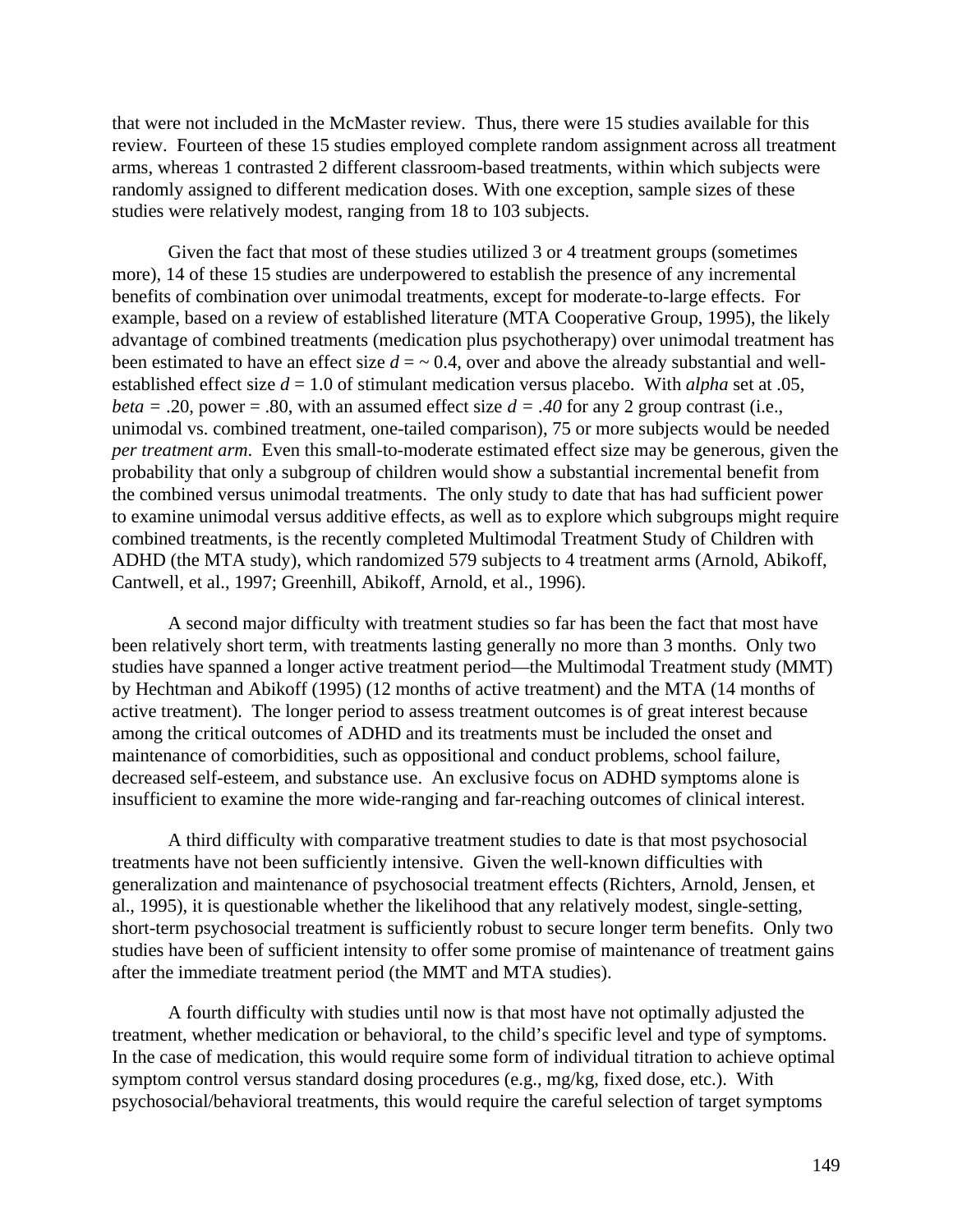and behaviors, toward which the psychosocial treatments should be directed. Only 5 of the 15 studies identified above conducted individual titration of medication to achieve an optimal response for each child, and only 2 conducted this titration under double-blind conditions (MTA and MMT studies).

#### **Previous Studies' Findings**

Despite the limitations of past studies, a review of the major findings of these 15 studies is illustrative and provides evidence in a number of instances of the relative benefit of various unimodal and combined treatment approaches. Findings from the largest and most rigorously controlled treatment studies are detailed briefly below.

Klein and Abikoff (1997) performed an 8-week experimental clinical trial comparing twice-daily stimulant medication, behavior therapy plus placebo medication, and the combination of behavior therapy plus active medication. These investigators found that the medication-only and combination groups outperformed the behavior-therapy-only group, despite the considerable improvements that accrued to the behavior-treatment-only condition. The two medication groups were statistically indistinguishable on most, but not all, measures. Specifically, the combined group showed significantly more improvement than the medication-only group in teacher ratings of cooperation, impulse control, and attention-seeking behavior. Similar findings for attentionseeking behavior and motor activity were reported by blind observers as well. Compared with children treated with medication alone, significantly more children treated with combination therapy were rated by teachers and psychiatrists (but not parents) as clinically improved. Interestingly, only the combined-treatment group yielded full normalization in several crucial functional domains. Unfortunately, the active treatment period spanned only 8 weeks, and modest sample sizes precluded determination of which subgroups of children (e.g., by comorbidity or parental psychopathology status) benefited most from combined treatment.

In a 2x3 factorial design study with 96 children with ADHD, Horn and colleagues (1991) examined the additive and interactive effects of methylphenidate (placebo, low-dose, and highdose) and two psychosocial treatment groups (none vs. parent behavioral training and child selfcontrol training [PT/SC]). Results showed significant main effects for Medication and PT/SC status and a significant interaction of Medication status *x* PT/SC for teacher (but not parent) behavior ratings. Moreover, teacher Hyperkinesis Index ratings showed significant interactions with *Med x PT/SC* status over time. The result of examination of these findings was most consistent with the interpretation that placebo, low-dose, and low-dose-plus did not yield meaningful pre-post improvements. In addition, findings suggest that low dose + PT/SC condition was equivalent to the high dose alone and high dose with PT/SC conditions. Moreover, in post hoc analyses,  $PT/SC + low$  dose proved significantly superior to low dose only. In contrast with these promising findings, direct child measures showed significant main effects for Medication status only, including academic measures, children's self-concepts, continuous performance task measures, and observational ratings.

Interestingly, 9 months posttreatment, Horn, Ialongo, and colleagues (Ialongo, Horn, Pascoe, 1993) assessed 71 of their original 96 subjects. Their followup findings indicated that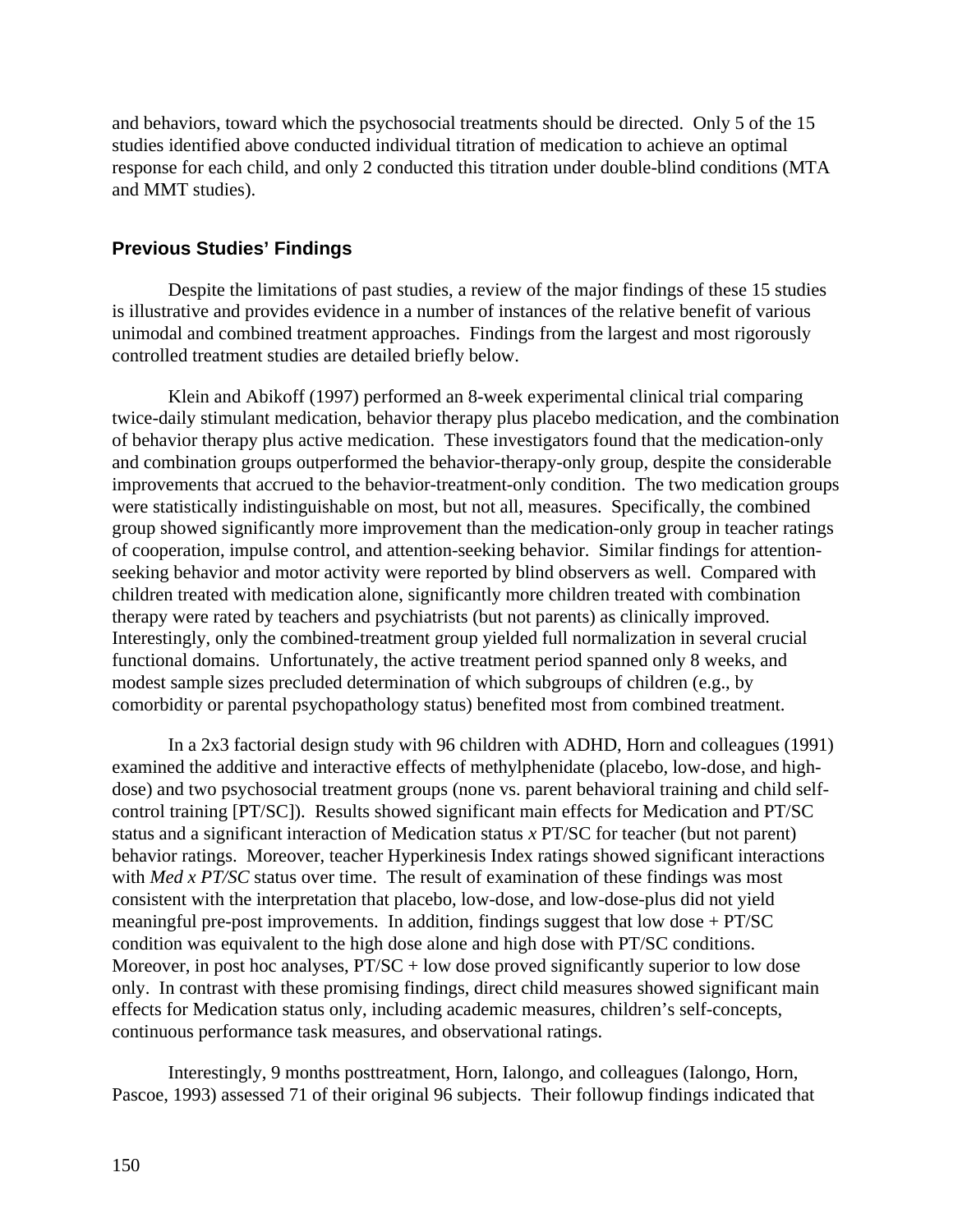children receiving the behavioral PT/CS treatment showed continued accumulation of parentreported benefits after the end of treatment, compared with Medication-only subjects, who showed either no further gains or even modest deterioration.

Thus, two of the largest and most rigorous short-term studies conducted to date, despite their relatively modest sample sizes and brief treatment periods, suggest that under some conditions, combined treatments appear to offer some advantages over Medication-only treatments for some outcomes of interest. In addition, these studies, as well as the majority of smaller sized or otherwise less methodologically stringent studies noted in the Table, suggest that medication treatments alone are generally superior to psychosocial-only treatment over a range of short-term outcomes when tested in head-to-head comparisons. These conclusions are consistent with the McMaster University Evidence-Based Practice Center report, titled The Treatment of Attention-Deficit/Hyperactivity Disorder: An Evidence Report, recently completed for the Agency for Health Care Policy and Research (1998).

Although evidence for *additive* effects of medication and behavioral procedures has not always resulted from extant investigations, *complementary* benefits have been reported. Thus, medication may provide benefits in domains like impulsivity or hyperactive behavior, whereas psychosocial interventions may improve behavior at home during unmedicated periods (e.g., Horn, Ialongo, Pascoe, et al., 1991; Pelham, Murphy, 1986). In addition, combined treatments have enabled a reduction in stimulant medication dosage needed for optimal behavior control in other studies (Horn, Ialongo, Pascoe, et al., 1991; Pelham, Schnedler, Bologna, et al., 1980; Pelham, Schnedler, Bender, et al., 1988).

Although most studies to date suggest clear superiority of medication over behavioral treatments in the short term, as well as the possible incremental benefit of combination treatments over medication-only treatments under some conditions, it is not clear from these findings whether a treatment that is most effective in the short term offers similar advantages in the long term. Some clues to this as a real possibility are found in the report by Ialongo and colleagues (1993), who noted that children receiving the PT/SC treatments during the 4-month treatment period showed evidence of continuing gains at 9 months posttreatment, compared with subjects receiving only medication, where no further gains or even modest deterioration was noted. Thus, examination of studies that have employed longer term treatments is essential, both to examine the extent to which these longer term treatments bode potentially different outcomes as a function of treatment duration and to take more fully into account the development of children with ADHD over time as their development is impacted by various forms of treatment.

#### **Long-Term Treatment Studies**

A recent study by Schachar and colleagues (1997) is one of the few randomized treatment studies of relatively long duration. The authors compared the effectiveness of yearlong treatment with methylphenidate (MPH) plus parent training (PT), MPH plus parent self-help and advocacy (SH), placebo plus PT, and placebo plus SH. Although no evidence was found for the efficacy of the PT interventions, either alone or in combination with MPH, the study was hampered by limited sample sizes, a 50-percent crossover rate to active medication in the placebo groups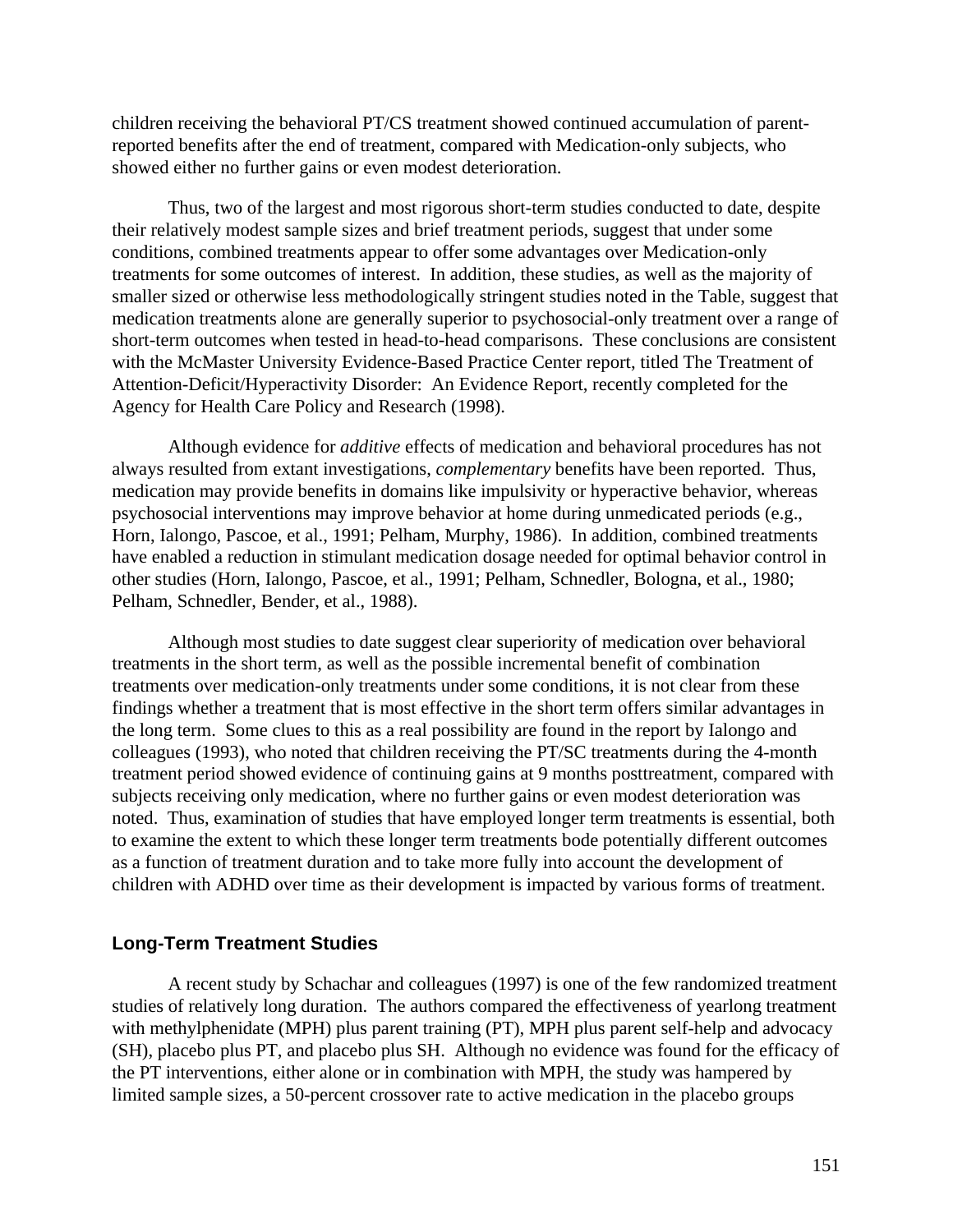(parents had the latitude to request reassignment to the alternative treatment during the course of the study), and poor parental participation (25 percent of parents never attended any parenting sessions, and those attending averaged only 40 percent attendance across all sessions). Other limitations included the b.i.d., 5-days-a-week MPH-dosing regimen, perhaps accounting for the fact that few behavioral improvements were reported at home.

Hechtman and Abikoff (1995) conducted a 12-month treatment study comparing stimulant alone, stimulant plus psychosocial placebo treatment, and stimulant plus active multimodal psychosocial treatment (parent training/counseling, social skills training, academic skills training and remediation, and individual psychotherapy). The 12-month active treatment period was augmented by an additional 12-month followup period during which subjects received monthly booster sessions to sustain the potential benefits of treatment. This study failed to demonstrate any evidence of superiority of combined treatments over stimulant alone, whether at the 12-, 18-, or 24-month assessment points. Moreover, rechallenging children with placebo at 18 and 24 months resulted almost universally in significant symptom relapse, regardless of the group to which the children had been assigned. However, as noted above in the discussion of the problems with studies to date, definitive interpretation of the findings from this study may not be possible, given power limitations resulting from the small number of subjects per treatment group (33 or 34) and some evidence that the 2 combined treatment groups had fewer children meeting ADHD criteria by study end (10 percent for both vs. 20 percent for the medication-only group). Also, inclusion in this study was limited to youngsters who had already demonstrated short-term benefit with MPH, precluding any head-to-head comparison of the two unimodal treatments and already giving the medication condition a slight edge in subsequent comparisons. Moreover, this study did not include intensive direct contingency management or a psychosocial-only treatment group, and children who met full criteria for conduct disorder were not eligible for inclusion in the study. Nonetheless, before the MTA, the MMT had been the most intensive and well-designed study.

#### **The MTA Study**

The inconsistent results so far have not yielded definitive information to guide clinical practice and policy. Design limitations in previous studies include short duration, small sample sizes, failure to include the most severely impaired, children with comorbid ADHD; restriction of samples to stimulant responders; failure to include the most intensive behavioral therapy; and failure to compare alternative yet credible treatments. The MTA, which included a very intensive, integrated psychosocial treatment (alone and in combination with medication), was developed to clarify the discrepant reports concerning relative merits of medication and psychosocial treatments, test possible benefits of combined treatments over short- and long-term durations, and compare these more intensive state-of-the-art treatments with the less intensive treatments generally available in the community. There were 579 children, ages 7 to 9, with ADHD treated at 6 different performance sites (96 to 98 per site). Subjects were randomly assigned to one of three manualized, intensive, 14-month treatments (medication plus brief supportive care, intensive behavioral treatment alone, or both) or to community standard care. Assessments included repeated measures (up to 14 months) of core ADHD symptoms; aggression and oppositional-defiant symptoms; anxiety/depression; social skills; academic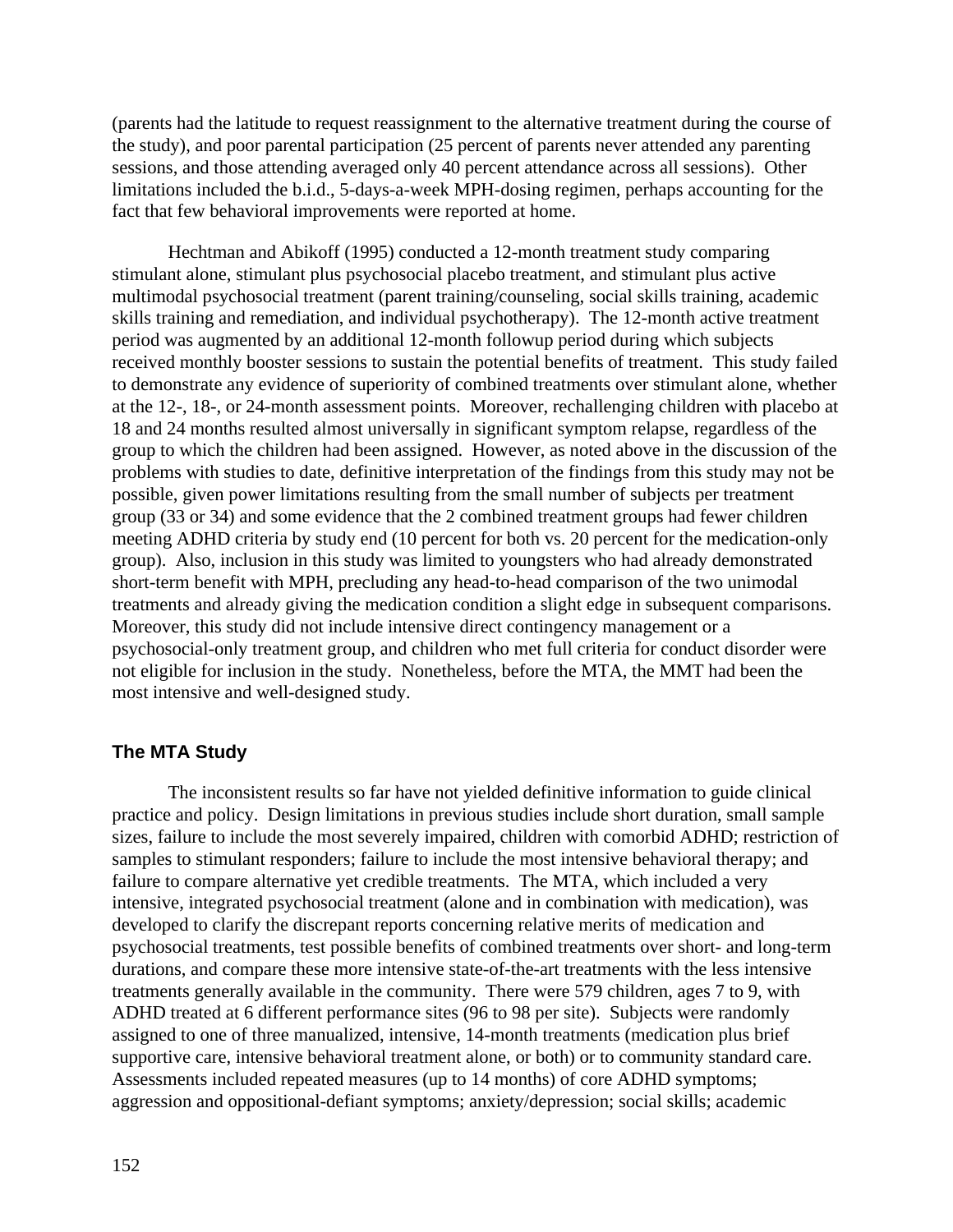achievement; parenting measures; objective classroom observations and peer ratings; and videotaped, blindly scored ratings of parent-child interactions (Arnold, Abikoff, Cantwell, et al., 1997; Greenhill, Abikoff, Arnold, et al., 1996).

Final analysis of the MTA end-of-treatment outcome data is being completed and will be presented at the Consensus Development Conference.

### **Summary and Conclusion**

Generally speaking, careful medication management (MM) alone appears consistently superior to psychosocial-only (PS) treatments across all studies that have conducted rigorous head-to-head comparisons of ADHD symptoms. The superiority of MM over PS for other areas of functioning (i.e., non-ADHD symptoms) is not well established, however. Across studies, combined cognitive therapy (CT) and MM approaches usually appear comparable in achieving short- and long-term treatment gains, although there is evidence in three of the four most rigorous studies conducted to date (Horn, Ialongo, Pascoe et al., 1991; Klein, Abikoff, 1997; MTA Cooperative Group, 1995) that for some outcomes, CT offers some advantages over MM alone.

Additional followup analyses of the long-term outcomes of the MTA subjects will be needed to determine whether PS or CT treatments offer increasing advantages over MM strategies as subjects mature. In addition, careful exploration of which subjects seem to benefit most from which forms of treatment will be needed. For example, if a subset of subjects with certain characteristics (e.g., comorbidity) can be shown to specifically require and benefit from CT and PS treatments, substantial benefits to these patients may accrue with targeting of such treatments to their specific needs. Similarly, more efficient guidelines and policies can be established to guide clinicians, health care providers, and third-party payors.

### **References**

Abikoff H, Gittelman R. The normalizing effects of methylphenidate on the classroom behavior of ADDH children. J Abnorm Child Psychol 1985;13:33-44.

Arnold L, Abikoff H, Cantwell D, Conners C, Elliott G, Greenhill L, et al. NIMH collaborative multimodal treatment study of children with ADHD (MTA): design challenges and choices. Arch Gen Psychiatry 1997;54:865-70.

Brown RT, Borden KA, Wynne ME, Schleser R, Clingerman SR. Methylphenidate and cognitive therapy with ADD children: a methodologic reconsideration. J Abnorm Child Psychol 1986;14:481-97.

Brown RT, Wynne ME, Medenis R. Methylphenidate and cognitive therapy: a comparison of treatment approaches with hyperactive boys. J Abnorm Child Psychol 1985;13:69-87.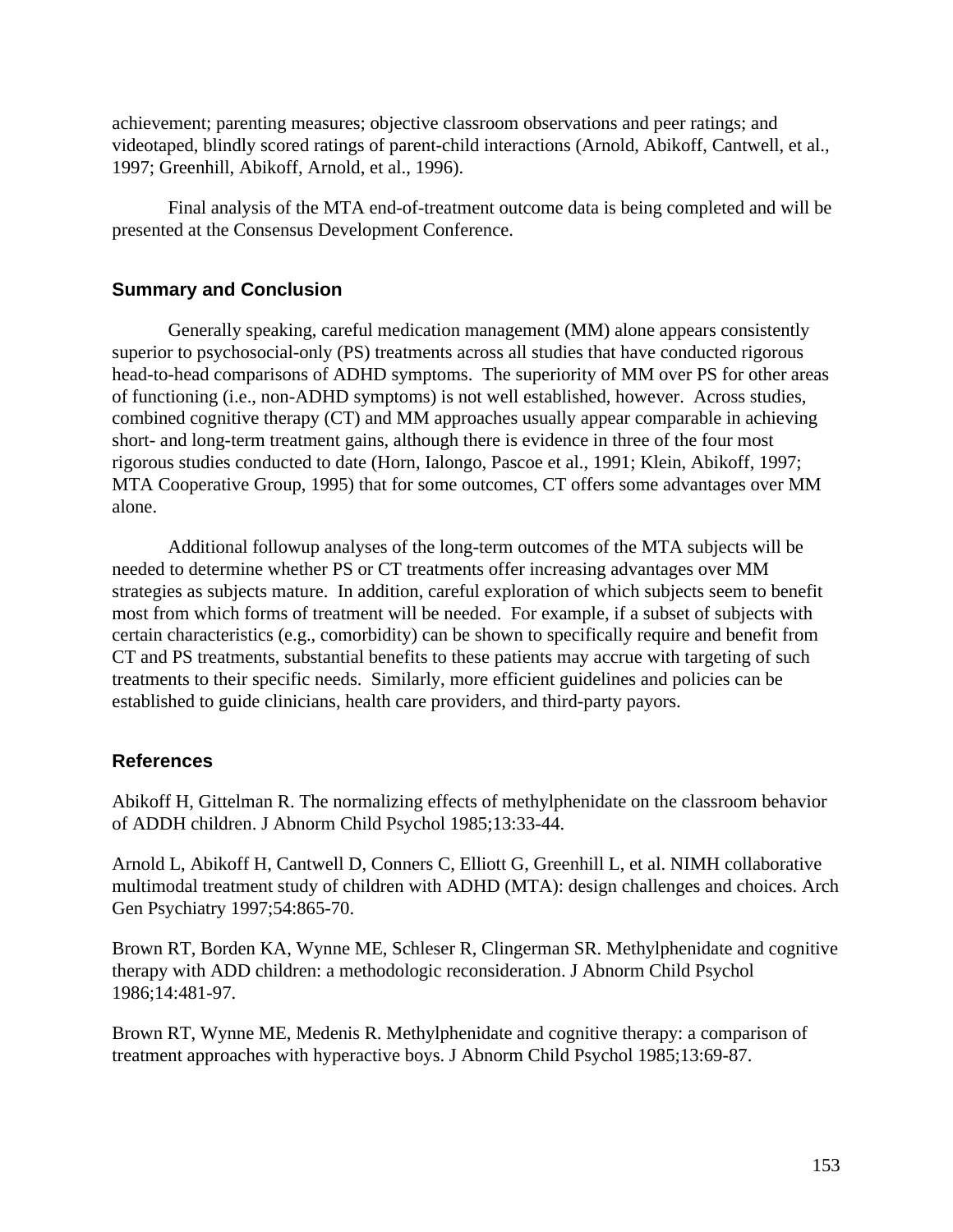Carlson CL, Pelham WE, Milich R, Dixon J. Single and combined effects of methylphenidate and behavior therapy on the classroom performance of children with ADHD. J Abnorm Child Psychol 1992;20:213-31.

Firestone P, Crowe D, Goodman JT, McGrath P. Vicissitudes of follow-up studies: differential effects of parent training and stimulant medication with hyperactives. Am J Orthopsychiatry 1986;56:184-94.

Gittelman-Klein R, Klein DF, Abikoff H, Katz S, Gloisten AC, Kates W. Relative efficacy of methylphenidate and behavior modification in hyperkinetic children: an interim report. J Abnorm Child Psychol 1976;4:361-79.

Greenhill LL, Abikoff HB, Arnold LE, Cantwell DP, Conners CK, Elliott G, et al. Medication treatment strategies in the MTA: relevance to clinicians and researchers. J Am Acad Child Adolesc Psychiatry 1996;35:1304-13.

Hechtman L, Abikoff H. Multimodal treatment plus stimulants vs. stimulant treatment in ADHD children: results from a two year comparative treatment study. Paper presented at the Annual Meeting of the American Academy of Child and Adolescent Psychiatry; October 1995; New Orleans, Louisiana.

Hinshaw SP, Henker B, Whalen CK. Self-control in hyperactive boys in anger-inducing situations: effects of cognitive-behavioral training and of methylphenidate. J Abnorm Child Psychol 1984;12:55-77.

Horn WF, Ialongo NS, Pascoe JM, Greenberg G, Packard T, Lopez M, et al. Additive effects of psychostimulants, parent training, and self-control therapy with ADHD children. J Am Acad Child Adolesc Psychiatry 1991;30:233-40.

Ialongo NS, Horn WF, Pascoe JM, Greenberg G, Packard T, Lopez M, et al. The effects of a multimodal intervention with attention-deficit hyperactivity disorder children: a 9-month followup. J Am Acad Child Adolesc Psychiatry 1993;32:182-9.

Kim SS, Ahn DH, Lee YH. Effects of the combined treatment of medication and parent training in children with ADHD. Paper presented at the International Association of Child and Adolescent Psychiatry and Allied Professions; August 1998; Stockholm, Sweden.

Klein RG, Abikoff H. Behavior therapy and methylphenidate in the treatment of children with ADHD. J Attention Disord 1997;2:89-114.

Long N, Rickert VI, Ashcraft EW. Bibliotherapy as an adjunct to stimulant medication in the treatment of attention-deficit hyperactivity disorder. J Ped Health Care 1993;7:82-8.

McMaster University Evidence-Based Practice Center. The treatment of attention-deficit/ hyperactivity disorder: an evidence report. Contract no. 290-97-0017. Washington (DC); Agency for Health Care Policy and Research; 1998.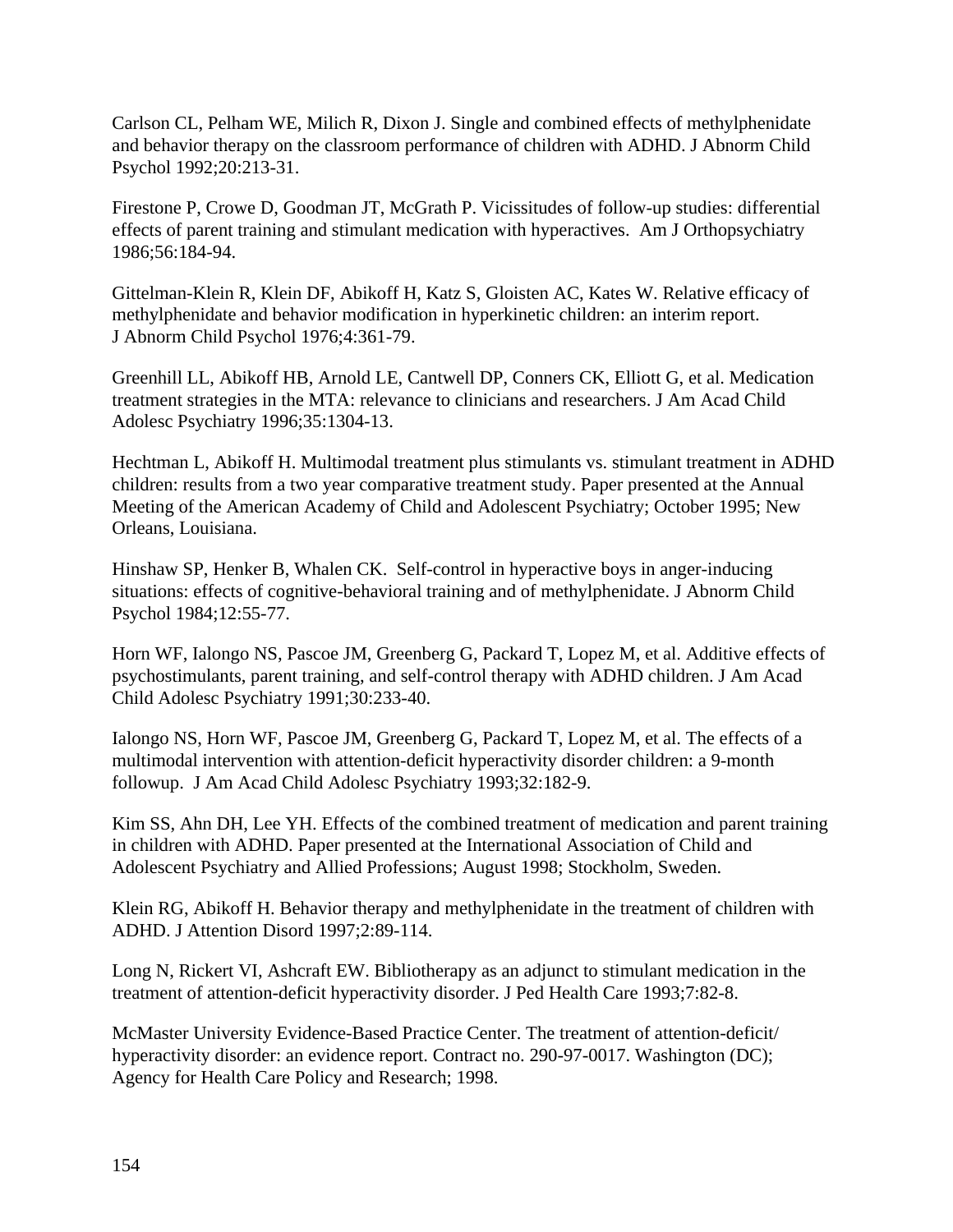MTA Cooperative Group. Grant submitted to the National Institute of Mental Health for scientific peer review. 1995.

Pelham WE, Murphy HA. Behavioral and pharmacological treatment of hyperactivity and attention-deficit disorders. In: Herson M, Breuning SE, editors. Pharmacological and behavioral treatment: an integrative approach. New York: Wiley; 1986. p. 108-47.

Pelham WE, Schnedler RW, Bender M, Nilsson D, Miller J, Budrow M, et al. The combination of behavior therapy and methylphenidate in the treatment of attention deficit disorder: a therapy outcome study. In: Bloomingdale L, editor. Attention deficit disorder. Vol. 3. Oxford (UK): Pergamon Press; 1988.

Pelham WE, Schnedler RW, Bologna N, Contreras A. Behavioral and stimulant treatment of hyperactive children: a therapy study with methylphenidate probes in a within-subject design. J Appl Behav Anal 1980;13:221-36.

Richters JE, Arnold LE, Jensen PS, Abikoff H, Conners CK, Greenhill LL, et al. The NIMH collaborative multimodal treatment study of children with attention-deficit/hyperactivity disorder (MTA): background and rationale. J Am Acad Child Adolesc Psychiatry 1995;34:987-1000.

Satterfield JH, Cantwell DP, Satterfield BT. Multimodality treatment: a one-year follow-up of 84 hyperactive boys. Arch Gen Psychiatry 1979;36:965-74.

Satterfield JH, Satterfield BT, Cantwell DP. Three-year multimodality treatment study of 100 hyperactive boys. J Pediatrics 1981;98:650-55.

Satterfield JH, Satterfield BT, Schell AM. Therapeutic interventions to prevent delinquency in hyperactive boys. J Am Acad Child Adolesc Psychiatry 1987;26:56-64.

Schachar RJ, Tannock R, Cunningham C, Corkum PV. Behavioral, situational, and temporal effects of treatment of ADHD with methylphenidate. J Am Acad Child Adolesc Psychiatry 1997;36:754-63.

Thurston LP. Comparison of the effects of parent training and of Ritalin in treating hyperactive children. Int J Ment Health 1979;8:121-8.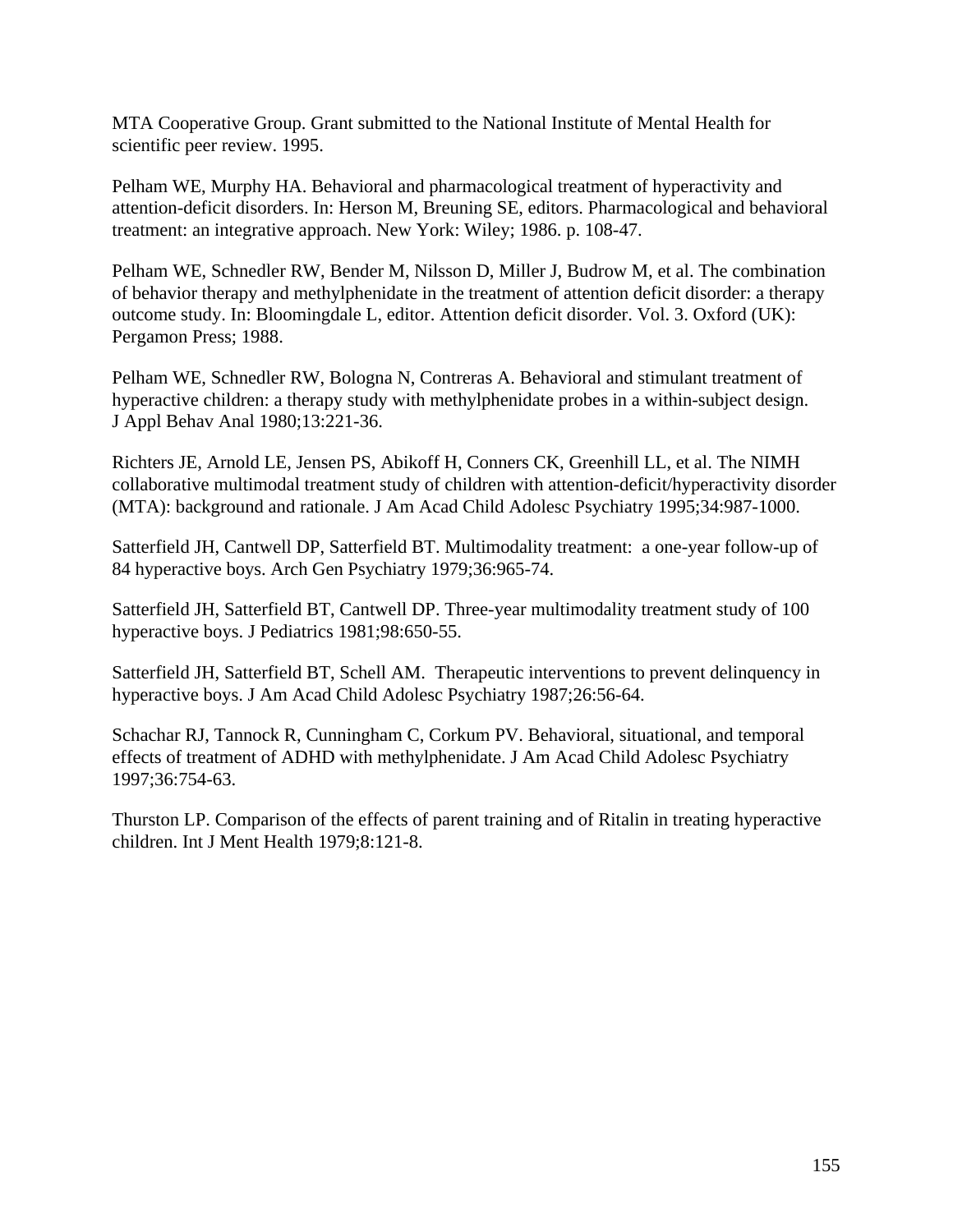# **Matching Patients to Treatments**

# **Howard Abikoff, Ph.D.**

A primary goal in working with individuals with attention deficit hyperactivity disorder (ADHD) is to optimize the match between patients and treatments. This is a key clinical issue for a number of reasons. First, as attested to in the voluminous amount of treatment literature (Spencer, Biederman, Wilens, et al., 1996; Hinshaw, Klein, Abikoff, 1998), there are several treatment strategies available in the ADHD clinical armamentarium, including pharmacotherapy, psychosocial treatment (particularly behavioral interventions), and multimodal interventions, which combine pharmacologic and behavioral treatment. Second, for most individuals with ADHD, no one treatment, including stimulant medication, results consistently in improvement across all key functional domains. Third, ADHD is associated with a wide range of comorbid conditions. The high rate of comorbidities, coupled with individual differences in other salient child and family characteristics, increases the need to match individual patients with the most appropriate treatment regimen.

Knowledge about patient-to-treatment matching is gleaned most directly from studies that yield information about moderators of treatment effects. To this end, the most informative studies should have large sample sizes, include a heterogeneous group of children with ADHD and comorbid disorders (CD), obtain detailed demographics and information about parental and family functioning, and randomize youngsters to different treatment modalities. The National Institute of Mental Health (NIMH) Multimodal Treatment Study of Children with ADHD (MTA) (Arnold, Abikoff, Cantwell, et al., 1997), in which 579 children were randomized to pharmacotherapy alone, psychosocial treatment alone, the treatment combination, or community treatment, is the only study with all of these characteristics. Analyses are currently under way to evaluate the impact of specific moderators, including initial symptom severity and impairment, comorbidity, prior treatment history, parental psychopathology, and family insularity, on treatment outcome. The results of these analyses are forthcoming; it is anticipated that they will be available in time for the Consensus Development Conference on ADHD.

There are other multimodal treatment studies that have evaluated and compared the efficacy of pharmacologic and behavioral treatment, alone and in combination, in children with ADHD (Hechtman, Abikoff, 1995). Unfortunately, because these investigations are characterized by relatively small sample sizes and/or comorbid exclusion criteria, they have been insufficiently powered to evaluate or detect patient-by-treatment interactions, as well as other potential moderator effects.

The treatment literature does, however, provide heuristic information about potential patient-to-treatment matching options. These findings take several forms. The first pertains to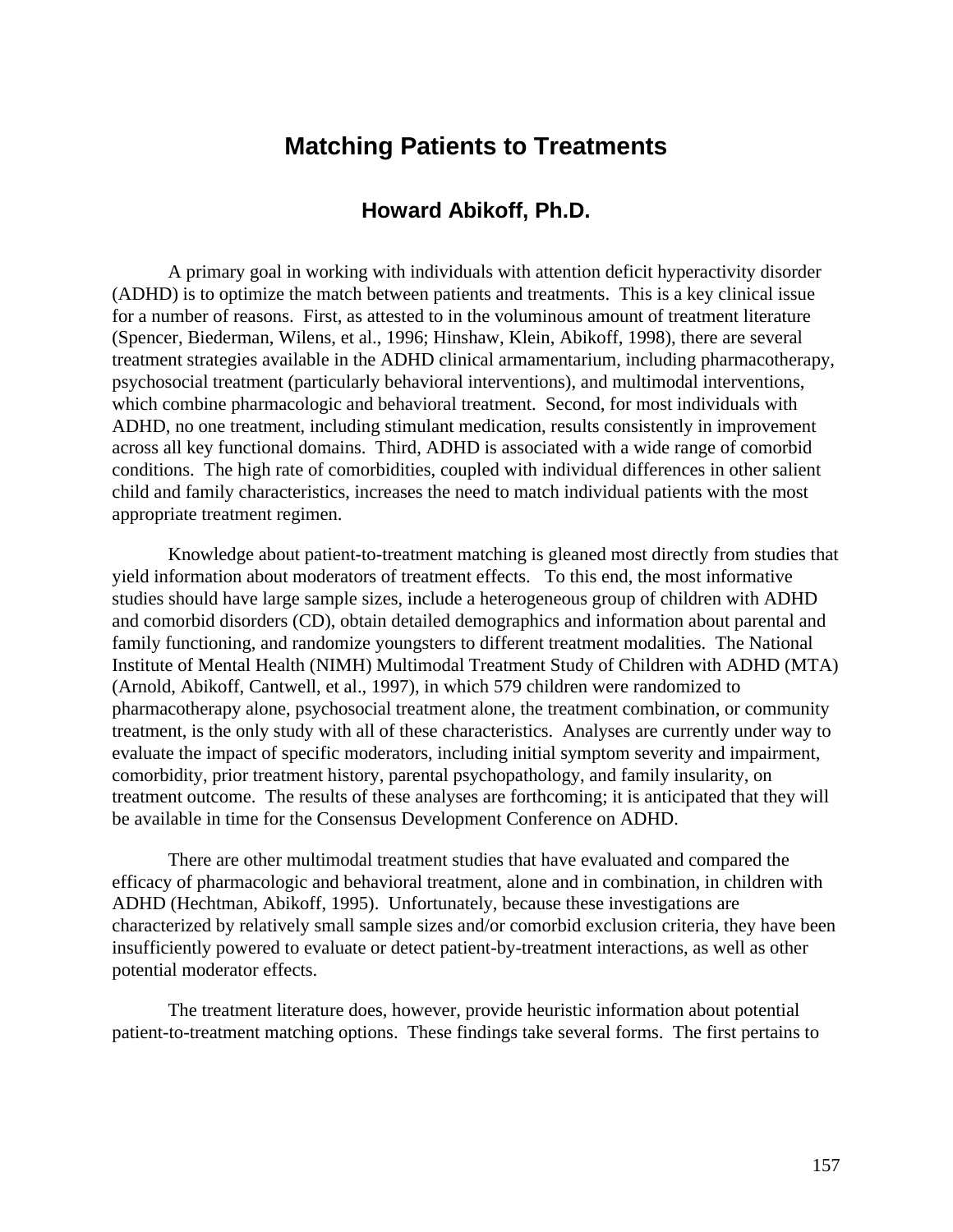studies that yield information regarding differential treatment effects on specific behaviors. For example, two randomized clinical trials offer suggestions regarding treatment of associated disruptive behaviors in ADHD. In one clinical trial, long-term (2-year) treatment with methylphenidate (MPH) was found to be as effective as the combination of MPH and intensive multimodal psychosocial treatment in reducing oppositional behaviors in children ages 7 to 9 years with ADHD and in reducing the percentage of children who met diagnostic criteria for oppositional defiant disorder (ODD) (Hinshaw, 1991). The second found that aggressive classroom behavior is reduced significantly not only with methylphenidate (a common finding with stimulant treatment) (Klein, Abikoff, 1997), but also with clinical behavior therapy alone (Klein, Abikoff, Klass, et al., 1997). Although not all children with ADHD are aggressive, the clinical relevance of this behavior is well documented, and replication of the efficacy of behavioral approaches in other naturalistic settings is important.

The second, more common set of studies pertains to investigations of medication response in youngsters with ADHD alone versus those with a comorbid disorder.

**Conduct disorder**. A recent placebo-controlled clinical trial indicates that youngsters comorbid with ADHD and CD benefit from short-term (5-week) treatment with methylphenidate. There were significant reductions in multiple aspects of CD, including overt and covert antisocial behavior with MPH (Klein, Klass, Abikoff, et al., 1994). These findings have also been demonstrated with longer term (1-year) MPH treatment (Tannock, in press) and suggest that stimulant medication may be an important treatment component in patients with comorbid CD.

**Anxiety disorder**. Anxiety disorders co-occur in approximately 25 percent of clinicreferred children with ADHD (Pliszka, 1989). Several studies suggest a less robust response to stimulants in the comorbid compared with the noncomorbid group. With stimulants, children with a diagnosed comorbid anxiety disorder (or with high levels of self-reported anxiety) are less likely to benefit from stimulants (and show a higher placebo response rate) (Tannock, Ickowicz, Schachar, 1995), demonstrate less improvement in working memory (Urman, Ickowicz, Fulford, et al., 1995), and show alterations in diastolic blood pressure (Taylor, Schachar, Thorley, et al., 1987). There are other indications that children with internalizing symptomatology do less well on stimulants, as indicated by reduced responsivity to stimulant treatment in children with ADHD with symptoms of emotional disorder (Du Paul, Barkley, McMurray, 1994), and a report of adverse medication response in ADHD children with high levels of parent-rated internalizing problems (Biederman, Baldessarini, Wright, et al., 1993).

**Mood disorders**. Evidence from a placebo-controlled trial suggests that tricyclic medication may ameliorate both ADHD and depressive symptomatology in children comorbid with ADHD and depression (Findling, 1996). In contrast, an open-label series of case reports suggests that individuals with co-occurring ADHD and major depression whose comorbid symptomatology did not improve with treatment with a single pharmacologic agent demonstrated substantial clinical improvement with combined stimulant and SSRI treatment (Mayes, Crites, Bixler, et al., 1994). These disparate findings call for controlled trials of single versus polypharmacy regimens in youngsters comorbid not only with depression but also with other internalizing disorders as well.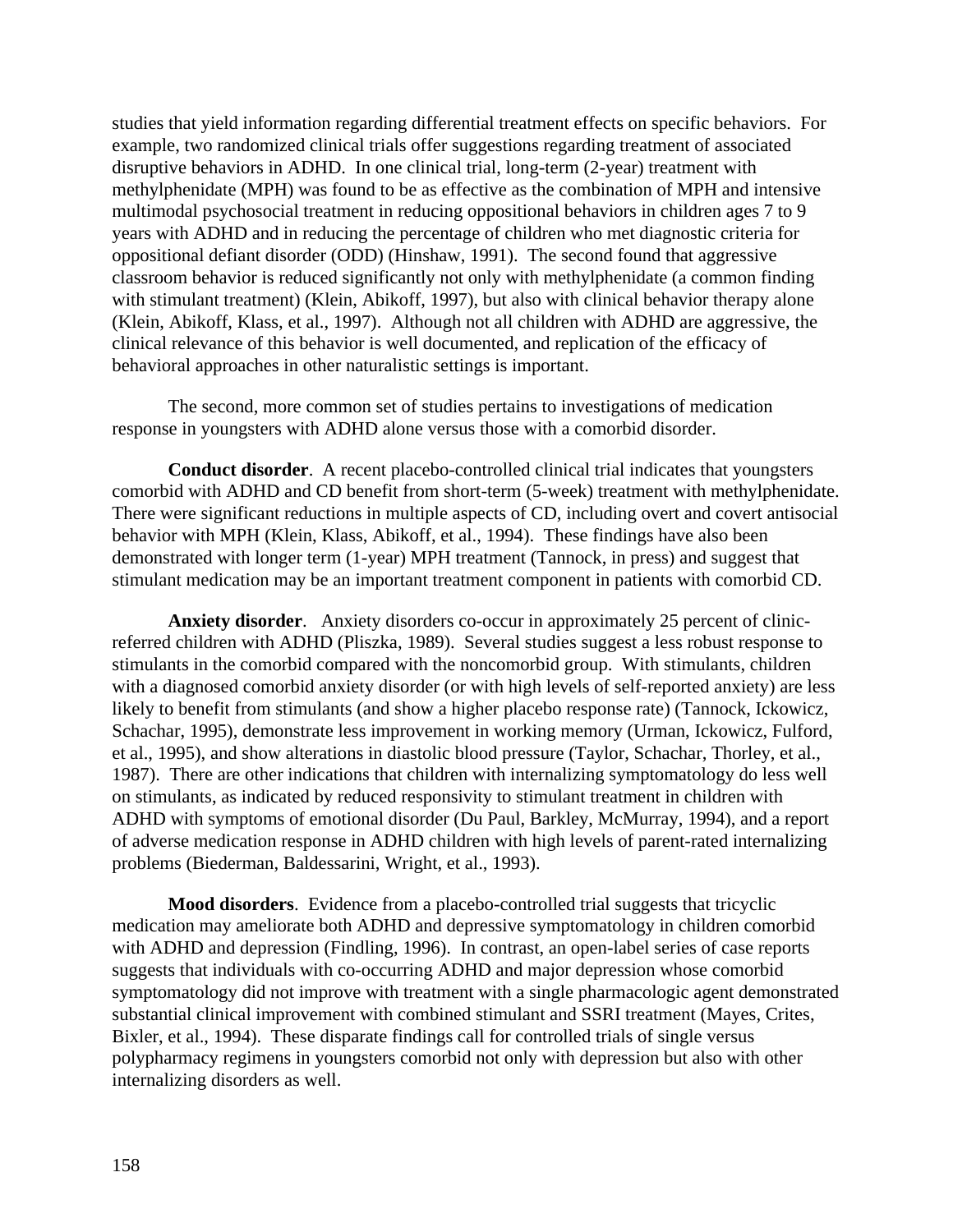**Mental retardation**. Children with ADHD and mild mental retardation are likely to benefit from stimulant treatment, although the rates of improvement tend to be slightly lower (62-68 percent) (Aman, Kern, McGhee, et al., 1993; Jensen, Abikoff, in press) than the 80 percent rate typical in nonhandicapped children.

## **Future Research**

There is still a relatively small empirical database that can inform on matching patients to treatments. In particular, several issues relevant to this decision-making process have gone almost entirely unexplored (Jensen, Abikoff, in press). For example, clinical wisdom suggests that parental ADHD or depression can compromise the implementation of behavioral treatments. These observations require empirical confirmation. Information is needed about how parental psychopathology, as well as family factors such as marital discord, impact on the effectiveness and ordering of treatment strategies. Also unknown is whether differential outcomes occur in families who are provided their preferred treatment(s) (e.g., medication and/or psychosocial treatment) versus those who are randomized to treatment. Finally, the ideal procedure for matching patients to treatments involves the application of validated tailored treatment strategies. To this end, research designs are needed that compare standard treatments with tailored approaches based on patients' needs, impairments, and goals. Coincidentally, parallel research efforts are called for in two areas: (1) the development of measures to assess these patient characteristics and (2) the development of clinical treatment algorithms that facilitate the formulation of tailored treatment strategies (Jensen, Abikoff, in press).

# **References**

Aman MG, Kern RA, McGhee DE, Arnold LE. Fenfluramine and methylphenidate in children with mental retardation and ADHD: clinical and side effects. J Amer Acad Child Adolesc Psychiatry 1993;32:851-9.

Arnold LE, Abikoff HB, Cantwell DP, Conners CK, Elliott G, Greenhill LL, et al. National Institute of Mental Health collaborative multimodal treatment study of children with ADHD (the MTA): design challenges and choices. Arch Gen Psychiatry 1997;54:865-70.

Biederman J, Baldessarini RJ, Wright V, Keenan K, Faraone S. A double-blind placebo controlled study of desipramine in the treatment of ADD, III: lack of impact of comorbidity and family history factors on clinical response. J Amer Acad Child Adolesc Psychiatry 1993;32:199- 204.

DuPaul GJ, Barkley RA, McMurray MB. Response of children with ADHD to methylphenidate: interaction with internalizing symptoms. J Amer Acad Child Adolesc Psychiatry 1994;33:894- 903.

Findling RL. Open-label treatment of comorbid depression and attentional disorders of coadministration of serotonin reuptake inhibitors and psychostimulants in children, adolescents, and adults: a case series. J Child Adolesc Psychopharmacology 1996;6:165-75.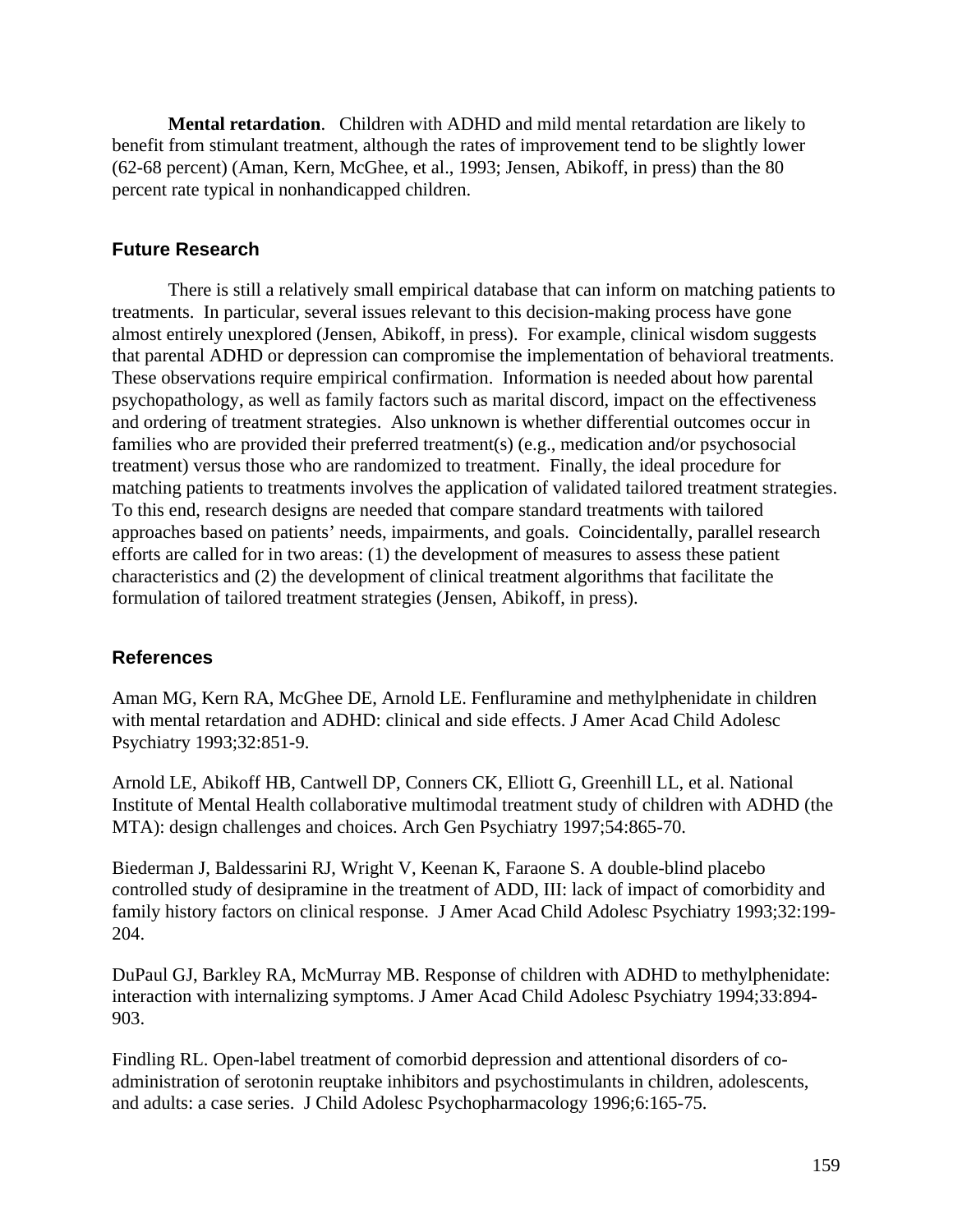Hechtman L, Abikoff H. Multimodal treatment plus stimulants vs. stimulant treatment in ADHD children: results from a two year comparative treatment study. In: Scientific Proceedings of the Annual Meeting of the American Academy of Child and Adolescent Psychiatry. New Orleans (LA): American Academy of Child and Adolescent Psychiatry;1995. XI:63.

Hinshaw SP. Stimulant medication and the treatment of aggression in children with attentional deficits. J Clin Child Psychol 1991;20:301-12.

Hinshaw SP, Klein RG, Abikoff H. Childhood attention-deficit hyperactivity disorder: nonpharmacologic and combination treatments. In: Nathan PE, Gorman JM, editors. Treatments that work. London: Oxford University Press; 1998. p. 26-41.

Jensen PJ, Abikoff H. Tailoring treatment interventions for individuals with ADDs. In: Brown T, editor. Attention deficit disorders and comorbidities in children, adolescents, and adults. American Psychiatric Press. In press.

Klein RG, Abikoff H. Behavior therapy and methylphenidate in the treatment of children with ADHD. J Attn Disorders 1997;2:89-114.

Klein RG, Abikoff H, Klass E, Ganeles D, Seese LM, Pollock S. Clinical efficacy of methylphenidate in conduct disorder with and without attention deficit hyperactivity disorder. Arch Gen Psychiatry 1997;54:1073-80.

Klein RG, Klass E, Abikoff H, et al. Controlled trial of methylphenidate, lithium, and placebo in children and adolescents with conduct disorders. Proceedings of the annual meeting of the Society for Research in Child and Adolescent Psychopathology. London, England: Society for Research in Child and Adolescent Psychopathology; 1994. p. 3.

Mayes SD, Crites DL, Bixler EO, Humphrey FJ, Mattison RE. Methylphenidate and ADHD: influence of age, IQ and neurodevelopmental status. Dev Med Child Neurol 1994; 36:1099-107.

Pliszka S. Effect of anxiety on cognition, behavior, and stimulant response in ADHD. J Amer Acad Child Adolesc Psychiatry 1989;28:882-7.

Spencer T, Biederman J, Wilens T, Harding M, O'Donnell D, Griffin S. Pharmacotherapy of attention deficit hyperactivity disorder across the life cycle. J Amer Acad Child Adolesc Psychiatry 1996;35:409-32.

Tannock R. Attention deficit disorders with anxiety disorders. In: Brown T, editor. Attention deficit disorders and comorbidities in children, adolescents, and adults. American Psychiatric Press. In press.

Tannock R, Ickowicz A, Schachar R. Differential effects of methylphenidate on working memory in ADHD children with and without comorbid anxiety. J Amer Acad Child Adolesc Psychiatry 1995;34:886-96.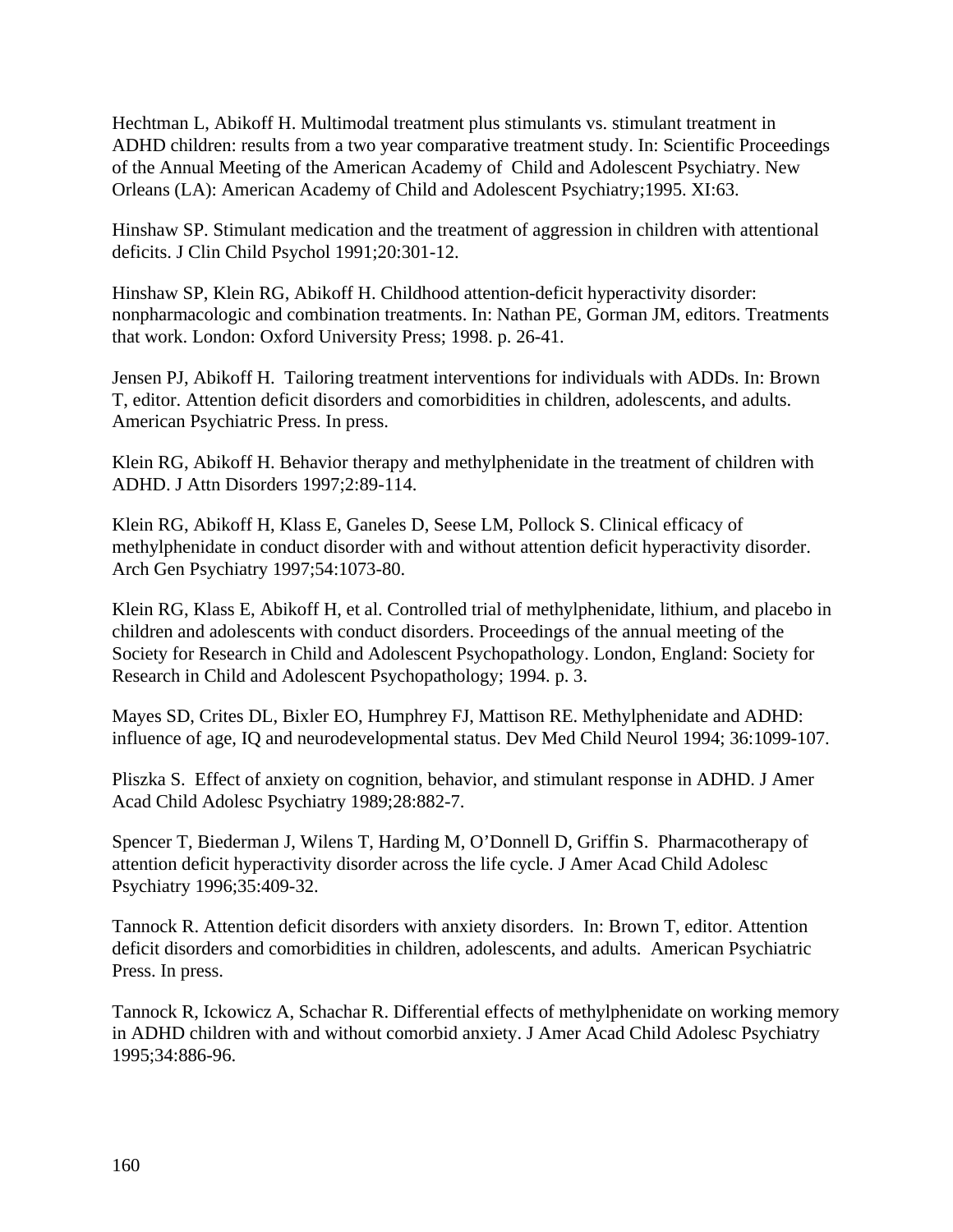Taylor E, Schachar R, Thorley HM, Wieselburg HM, Everitt B, Rutter M. Which boys respond to stimulant medication? A controlled trial of methylphenidate in boys with disruptive behaviour. Psychol Med 1987;17:121-43.

Urman R, Ickowicz A, Fulford P, Tannock R. An exaggerated cardiovascular response to methylphenidate in ADHD children with anxiety. J Child Adolesc Psychopharmacology 1995;5:29-37.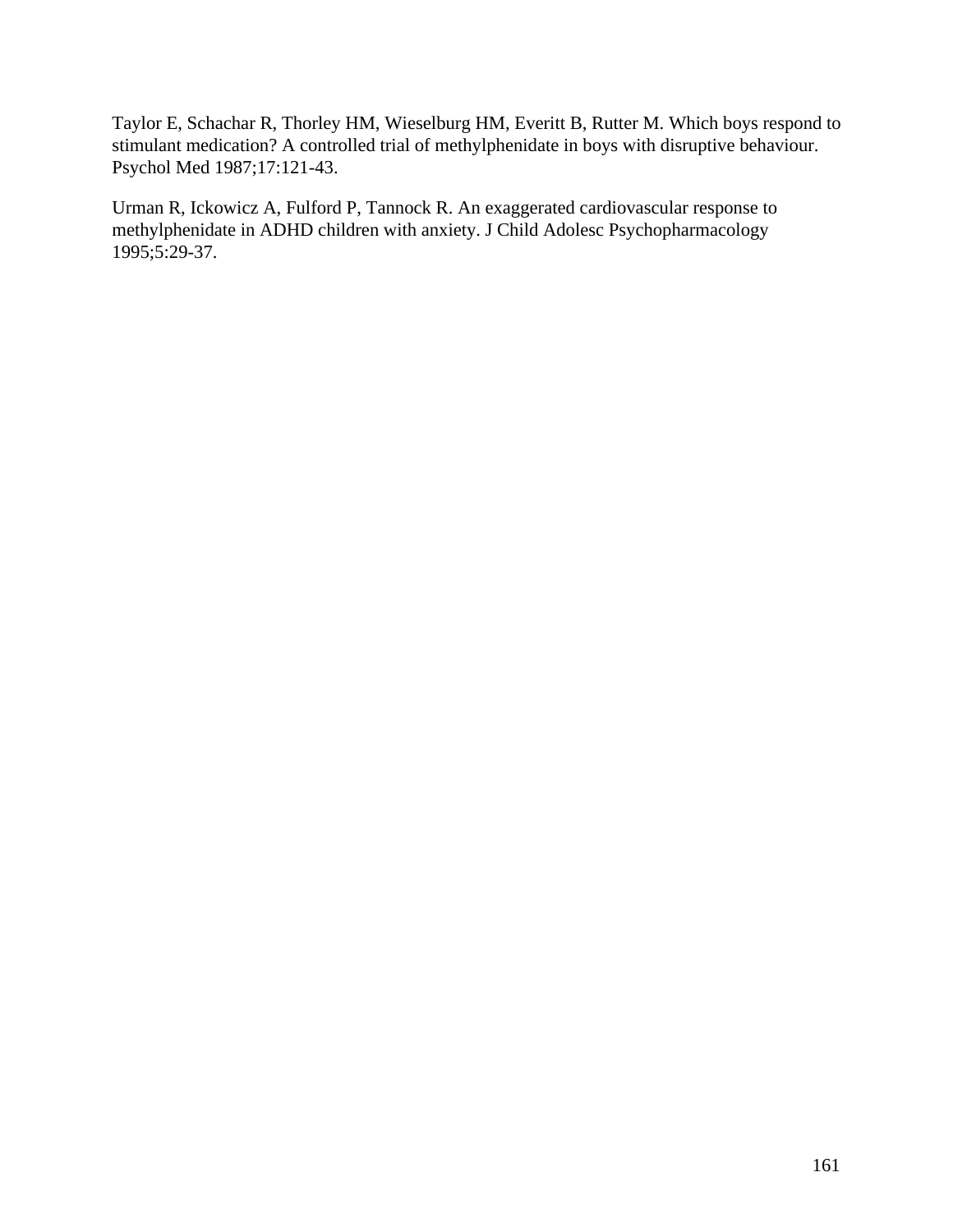# **Alcohol, Nicotine, Stimulants, and Other Drugs**

# **Rachel G. Klein, Ph.D.**

Concern about substance abuse in children with attention deficit hyperactivity disorder (ADHD) coincided with the development of pharmacotherapy for ADHD in the 1960s. The establishment of effective medications for behavior control in ADHD sparked the belief in some persons that drug treatment in childhood promoted drug-taking behavior and facilitated future drug abuse.

Another concern stems from nonprimate animal studies that show that an affinity for psychostimulants can be induced experimentally through early exposure to these compounds (Schenk, Partridge, 1997). Brain sensitivity to reinforcing properties of stimulants, secondary to drug exposure in childhood, could occur in humans. If so, stimulant abuse should be greater than other abuse in children with ADHD treated with stimulants.

Finally, it has been suggested that the use of stimulants, including nicotine, may serve self-medicating purposes in adolescents and adults with ADHD (Kaminer, 1992; Khantzian, 1985; Levin, Conners, Sparrow, et al., 1996; Pomerleau, Downey, Stelson, et al., 1995). This clinical model of drug abuse in ADHD also predicts that stimulants will be used preferentially.

Thus, several lines of reasoning foster the expectation that children with ADHD will be more likely to abuse stimulants than other compounds compared with individuals without ADHD. The hypothesis does not refer to a differential rate of substance use disorders (SUD) per se, but to a specific pattern of abuse. Although extant studies have not examined the question directly, relevant evidence can be derived from several investigative approaches.

#### **Retrospective Reports of Childhood ADHD in Adults and Adolescents With SUD**

Do adults and adolescents with distinct patterns of substance use or abuse report dissimilar rates of childhood ADHD? Several studies have assessed the presence of a childhood history of ADHD in adults with SUD, allowing a comparison of rates of ADHD across different types of substance abusers. All groups have elevated rates of ADHD compared with population rates. Findings, summarized in Table 1, do not point to a specific relationship between a childhood history of ADHD and type of substance abuse (Carroll, Rounsaville, 1993; De Obaldia, Parsons, Yohman, 1983; Eyre, Rounsaville, Kleber, 1982; Goodwin, Schulsinger, Hermansen, et al., 1975; Horner, Scheibe, 1997; Milin, Loh, Chow, et al., 1997; Rounsaville, Anton, Carroll, et al., 1991; Tarter, McBride, Buonpane, et al., 1977; Whitmore, Mikulich, Thompson, et al., 1997; Wood, Wender, Reimherr, 1983 ), except perhaps for a reduced rate of ADHD in opiate addicts relative to other types of SUD (Eyre, Rounsaville, 1982). Results are difficult to compare across studies for several reasons: (1) abuse of a single substance is almost never the rule, precluding clarity in the relationships reported; (2) approaches to assessing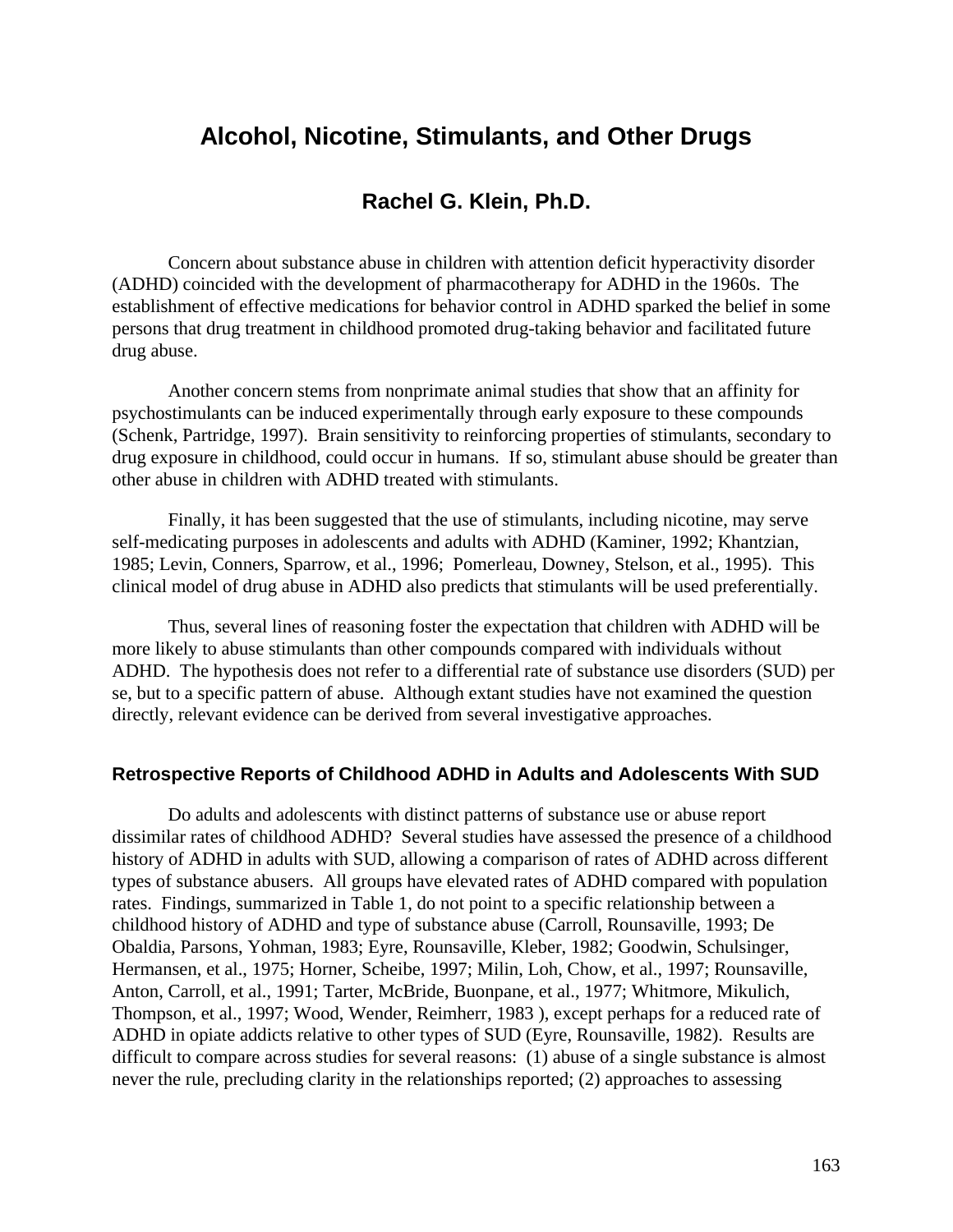|                                                                                    | N          | % of ADHD                                                                 | <b>ADHD Definition</b>                                    |
|------------------------------------------------------------------------------------|------------|---------------------------------------------------------------------------|-----------------------------------------------------------|
| Alcohol (adults)                                                                   |            |                                                                           |                                                           |
| Goodwin et al., 1975<br>(133 Danish male adoptees)                                 | 14         | 50% (vs. 15% in<br>non-ADHD, $p<.01$ )                                    | <b>Clinical Interview About</b><br>Childhood              |
| Tarter et al., 1977<br>(inpatients and outpatients)                                | 66         | Significant <sup>®</sup>                                                  | Self-Rating Scale of<br>Symptoms                          |
| De Obaldia et al., 1983<br>(inpatients)                                            | 55         | Significant $^{\dagger}$                                                  | Tarter's Self-Rating Scale                                |
| Wood et al., 1983 (inpatients)                                                     | 27         | 33% Residual Type                                                         | Clinical Interview, Parent<br><b>Rating Scale</b>         |
| Milin et al., 1997 (inpatients)                                                    | 15         | 13% Childhood Only<br>27% Childhood and<br>Adulthood<br>7% Adulthood Only | 2 Self-Rating Scales (Child<br>and Adult Symptoms)        |
| Cocaine                                                                            |            |                                                                           |                                                           |
| Rounsaville et al., 1991<br>Carroll and Rounsaville,<br>1993 (inpatient applicants |            |                                                                           |                                                           |
| and outpatients)<br>(community Ss)                                                 | 298<br>101 | 35%<br>24%                                                                |                                                           |
| Milin et al., 1997<br><b>Opiates</b>                                               | 21         | 57%                                                                       | <b>Self-Rating Scale</b>                                  |
| Eyre et al., 1982 (treatment<br>applicants)                                        | 157        | 22%                                                                       | Interview (?)                                             |
| <b>Mixed SUD</b>                                                                   |            |                                                                           |                                                           |
| Milin et al., 1997                                                                 | 21         | 57%                                                                       | <b>Self-Rating Scale</b>                                  |
| Horner and Scheibe, 1997<br>Adolescents:<br>(4 outpatients)<br>(26 inpatients)     | 30         | 50%                                                                       | Diagnosed ADHD in<br>Childhood or 3 Self-Rating<br>Scales |
| Whitmore et al., 1997<br>Adolescents                                               |            |                                                                           |                                                           |
| (inpatient males)<br>(outpatient females)                                          | 285<br>82  | 11%<br>11%                                                                | Disc-C Diagnosis                                          |
| (males)<br>(females)                                                               | 285<br>82  | 22%<br>25%                                                                | Disc-C: 8 ADHD Sx                                         |

| <b>Table 1.</b> Rates of ADHD in individuals with substance abuse disorder |  |  |  |  |
|----------------------------------------------------------------------------|--|--|--|--|
|----------------------------------------------------------------------------|--|--|--|--|

\*Significantly elevated in severe (primary) alcoholics ( $N = 38$ ) compared with milder (secondary) cases ( $N = 28$ ), psychiatric controls ( $N = 49$ ), or normals ( $N = 27$ ).

<sup>†</sup>Significantly elevated in severe (primary) alcoholics ( $N = 22$ ) compared with milder (secondary) cases ( $N = 33$ ), (19.00% vs. 10.67% Hk/MBD).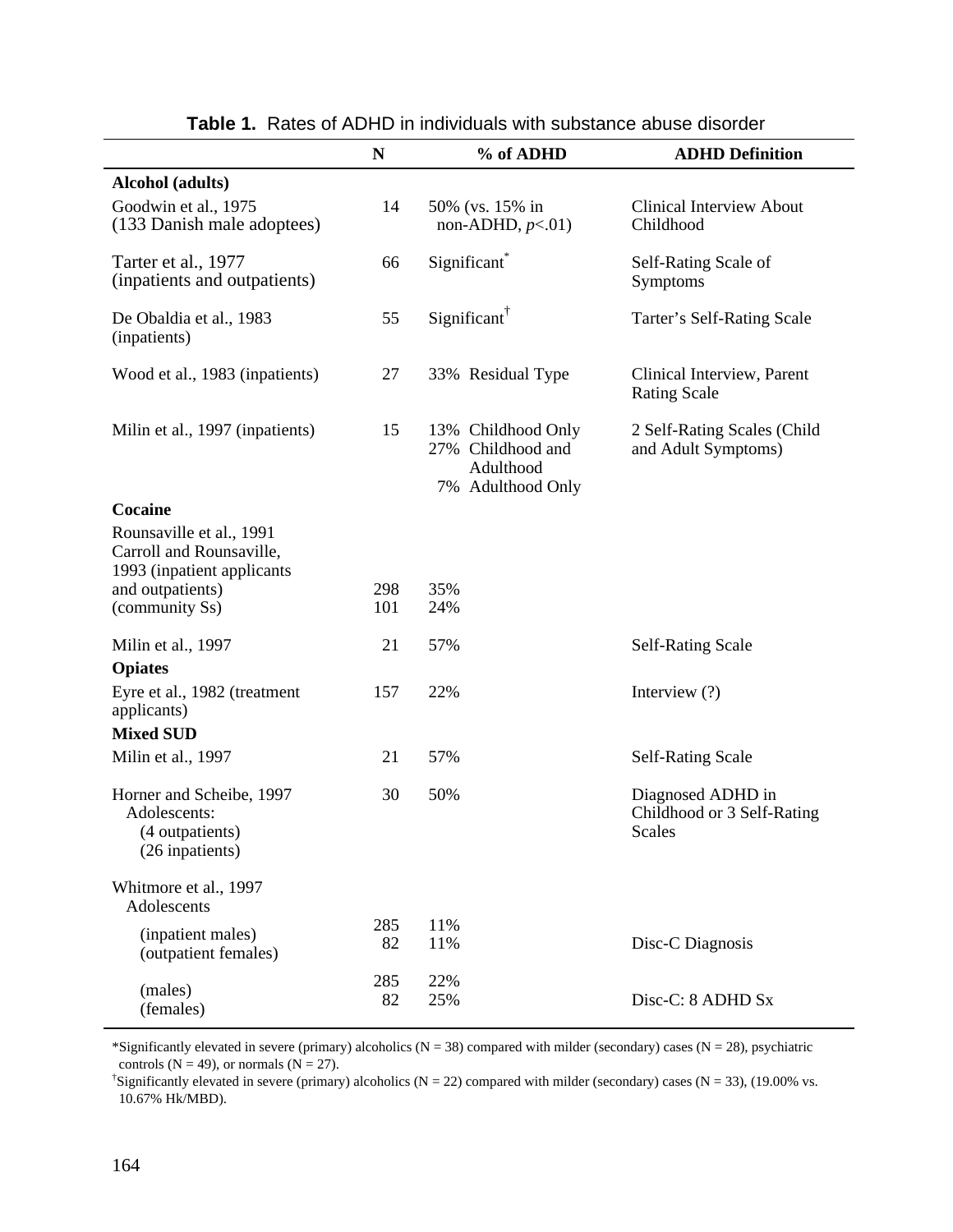childhood ADHD vary greatly and are bound to yield divergent rates. Further complicating interpretation of results is (3) the suggestive evidence that referred drug abusers are more likely to report childhood ADHD than similar people in the community (Carroll, Rounsaville, 1993); (4) the findings of relatively poorer test-retest reliability of psychiatric diagnosis in current drug abusers than in past abusers (Bryant, Rounsaville, Spitzer, et al., 1992); and (5) poor agreement between reports of function provided by individuals with SUD and their relatives (Rounsaville, Kleber, Wilber, et al, 1981). It is probable that considerable error occurs in the retrospective assessment of childhood adjustment in populations of substance abusers. Consistent with this likelihood are some findings that the patients with and without ADHD are equivalent in levels of education and sex ratios. These findings call the validity of the childhood diagnosis into question since lowered educational attainment and a relative excess of males typify the ADHD syndrome.

### **Retrospective Reports of Drug Use and Abuse in Adults With ADHD**

Another retrospective approach has been to obtain histories of substance use and abuse from adults and adolescents with ADHD. Do the adults with ADHD have a unique profile of drug use or abuse? The two relevant studies, summarized in Table 2, have found that marijuana is the most frequently used and abused illicit compound, regardless of the presence of ADHD in adulthood (Biederman, Wilens, Mick, et al., 1995; Murphy, Barkley, 1996). Thus, the evidence, admittedly scant, does not suggest a specific association between a current adult diagnosis of ADHD and stimulant abuse. A report of cigarette smoking notes that adults with ADHD have elevated rates of smoking, as well as relatively less likelihood of desisting; these findings support a self-medicating model of nicotine abuse in ADHD (Pomerleau, Downey, Stelson, et al., 1995). However, comparisons are between a clinical sample of adults with ADHD and the general population, rather than with appropriately matched individuals.

|                   | Biederman et al., 1995                  |                                 | Murphy and Barkley, 1996   |                           |  |
|-------------------|-----------------------------------------|---------------------------------|----------------------------|---------------------------|--|
|                   | <b>ADHD</b><br>$(N = 62/120)^{\dagger}$ | Comparisons<br>$(N = 73/268)^T$ | <b>ADHD</b><br>$(N = 172)$ | Comparisons<br>$(N = 30)$ |  |
| Alcohol           |                                         |                                 | 2                          | 2.5                       |  |
| Marijuana         | $\mathcal{D}_{\mathcal{L}}$             | $\mathcal{D}_{\mathcal{L}}$     |                            |                           |  |
| Cocaine           | 3                                       | 3                               | 4                          | 5                         |  |
| <b>Stimulants</b> | $\overline{4}$                          | $\overline{4}$                  |                            |                           |  |
| Hallucinogens     | 5                                       | 5                               | 3                          | 4                         |  |
| Sedatives         | 6                                       |                                 | 5                          | 2.5                       |  |
| Opiates           | ┑                                       | 6                               | 6                          | 6                         |  |

**Table 2.** Rankings\* of substances reported abused by adults with ADHD

\*Among those with SUD.

<sup>†</sup>Nominator = Ss with a SUD; denominator = total N.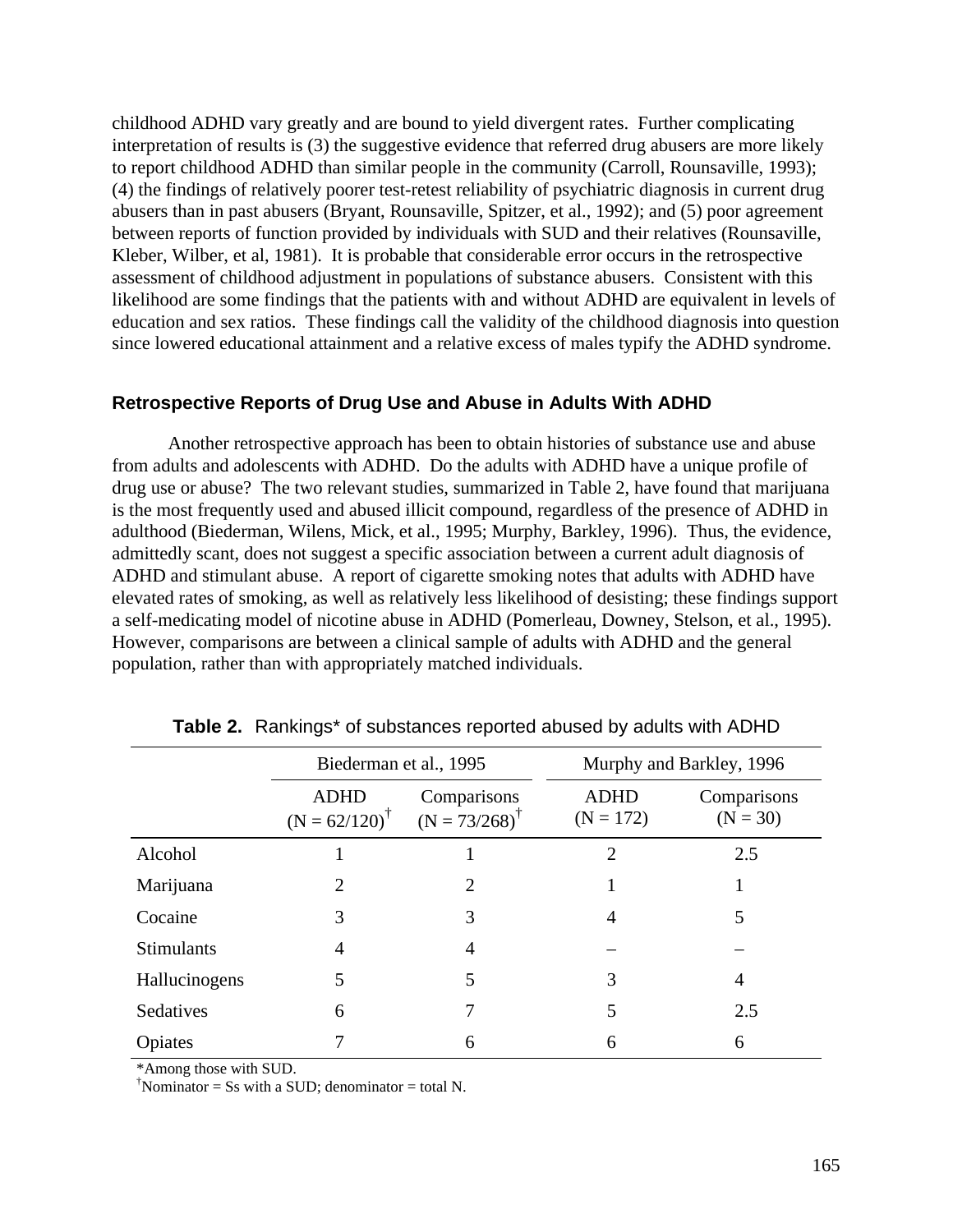## **Retrospective Reports in the General Population**

A total population of high school students was assessed for current substance use and childhood attention deficit, the latter rated by students and parents (Windle, 1993). Perusal of the results fails to reveal specificity in the relationships between type of substance used and childhood attention deficit (Table 3).

|            | Self-Ratings of<br><b>Attention Deficit</b> |                      | Parent Ratings of Attention<br>Deficit (N = 479) <sup><math>\dot{ }</math></sup> |            |  |
|------------|---------------------------------------------|----------------------|----------------------------------------------------------------------------------|------------|--|
|            | <b>Boys</b><br>$(N = 520)$                  | Girls<br>$(N = 564)$ | <b>Boys</b>                                                                      | Girls      |  |
| Alcohol    | $0.19^{\dagger}$                            | $0.31^{\dagger}$     | $0.23^{\dagger}$                                                                 | $0.16^{+}$ |  |
| Cigarettes | $0.14^T$                                    | $0.29^{\dagger}$     | 0.09                                                                             | 0.17       |  |
| Marijuana  | $0.14^+$                                    | $0.16^{\dagger}$     | $0.13^{T}$                                                                       | $0.14^{+}$ |  |

| <b>Table 3.</b> Relationships of adolescent and parent ratings of childhood |
|-----------------------------------------------------------------------------|
| attention deficit with adolescents' ratings of substance use                |

\* N of girls and boys not specified.

 $\uparrow p < .01$ .

 $\ddagger p < .05$ .

## **Current Diagnosis of ADHD and Types of SUD in Adolescents**

Some cross-sectional studies of SUD and ADHD have targeted adolescents with primary diagnoses of SUD, whereas others have examined SUD in adolescents with ADHD. A clinical sample of adolescent substance abusers, all of whom also had conduct disorder, was evaluated for the presence of ADHD (Horner, Scheibe, 1997; Thompson, Riggs, Mikulich, et al., 1996). The ranking of drugs used or abused does not distinguish between adolescents with and without a childhood history of ADHD (Table 4), although in one instance (Thompson, Riggs, Mikulich, et al., 1996) but not in the other (Horner, Scheibe, 1997), amphetamine abuse was the only significant difference between substance-abusing adolescents with and without ADHD (27 percent vs. 11 percent, respectively,  $p = .02$ ). However, it is not clear that this contrast exceeds other group differences.

The nature of substance abuse in siblings of children with ADHD has been found to be opposite from the predicted pattern in that cigarette smoking was the most prevalent abuse in siblings *without* ADHD (Milberger, Biederman, Faraone, et al., 1997b). Siblings with ADHD did not differ from normal comparisons in pattern of substances abused; alcohol was favored by both, followed by other drugs and cigarettes (Milberger, Biederman, Faraone, et al., 1997a) (Table 5).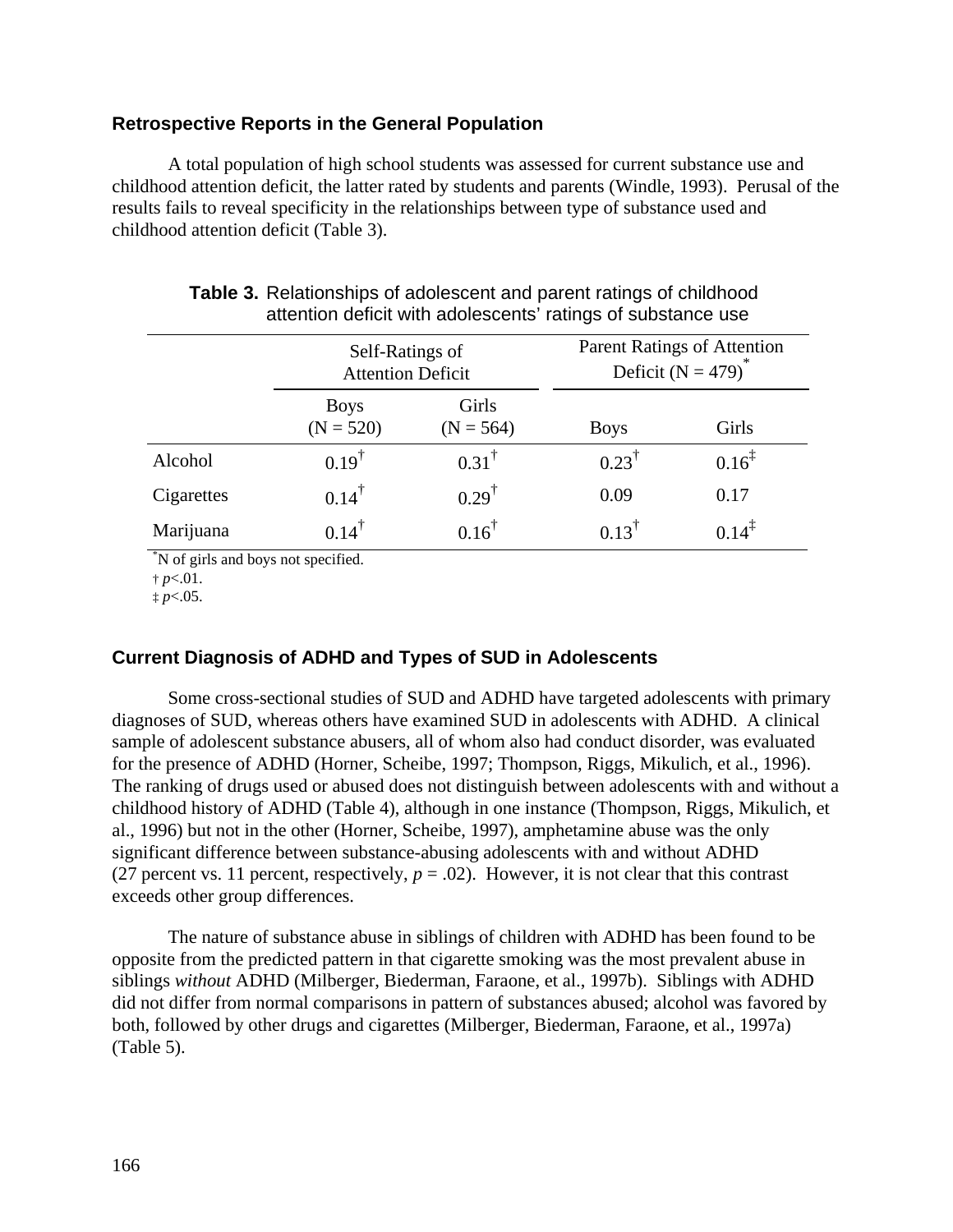|                   |                           | Thompson et al., 1996  | Horner and Sheibe, 1997   |                        |  |
|-------------------|---------------------------|------------------------|---------------------------|------------------------|--|
|                   | <b>ADHD</b><br>$(N = 64)$ | Not ADHD<br>$(N = 79)$ | <b>ADHD</b><br>$(N = 15)$ | Not ADHD<br>$(N = 15)$ |  |
| Alcohol           | 2                         | $\mathcal{D}_{\cdot}$  | 1.5                       |                        |  |
| Cigarettes        | 3                         | 3                      | NI                        | NI                     |  |
| Marijuana         | 1                         |                        | 1.5                       | $\overline{2}$         |  |
| Cocaine           | 5.5                       | 5                      | 4.5                       | 3                      |  |
| <b>Stimulants</b> | 5.5                       | 6.5                    | 6                         | 6                      |  |
| Sedatives         | 9                         | 8.5                    | 7                         | 7.5                    |  |
| Hallucinogens     | $\overline{4}$            | $\overline{4}$         | 3                         | $\overline{4}$         |  |
| <b>Inhalants</b>  | 7                         | 6.5                    | 4.5                       | 5                      |  |
| Opiates           | 8                         | 8.5                    | 8                         | 7.5                    |  |

**Table 4.** Ranking of substance used/abused in adolescents with SUD and ADHD

**Table 5.** Ranking of substances abused by siblings of ADHD children

|                         | <b>Siblings</b>           |                         |                               |
|-------------------------|---------------------------|-------------------------|-------------------------------|
|                         | <b>ADHD</b><br>$(N = 28)$ | Not ADHD<br>$(N = 121)$ | <b>Normals</b><br>$(N = 117)$ |
| Alcohol <sup>*</sup>    |                           | ာ                       |                               |
| Cigarettes <sup>†</sup> | 2.5                       |                         | 2.5                           |
| <b>Other Drugs</b>      | 2.5                       |                         | 2.5                           |

\*Milberger S, Biederman J, Faraone SV, et al., 1997b.

† Milberger S, Biederman J, Faraone SV, et al., 1997a.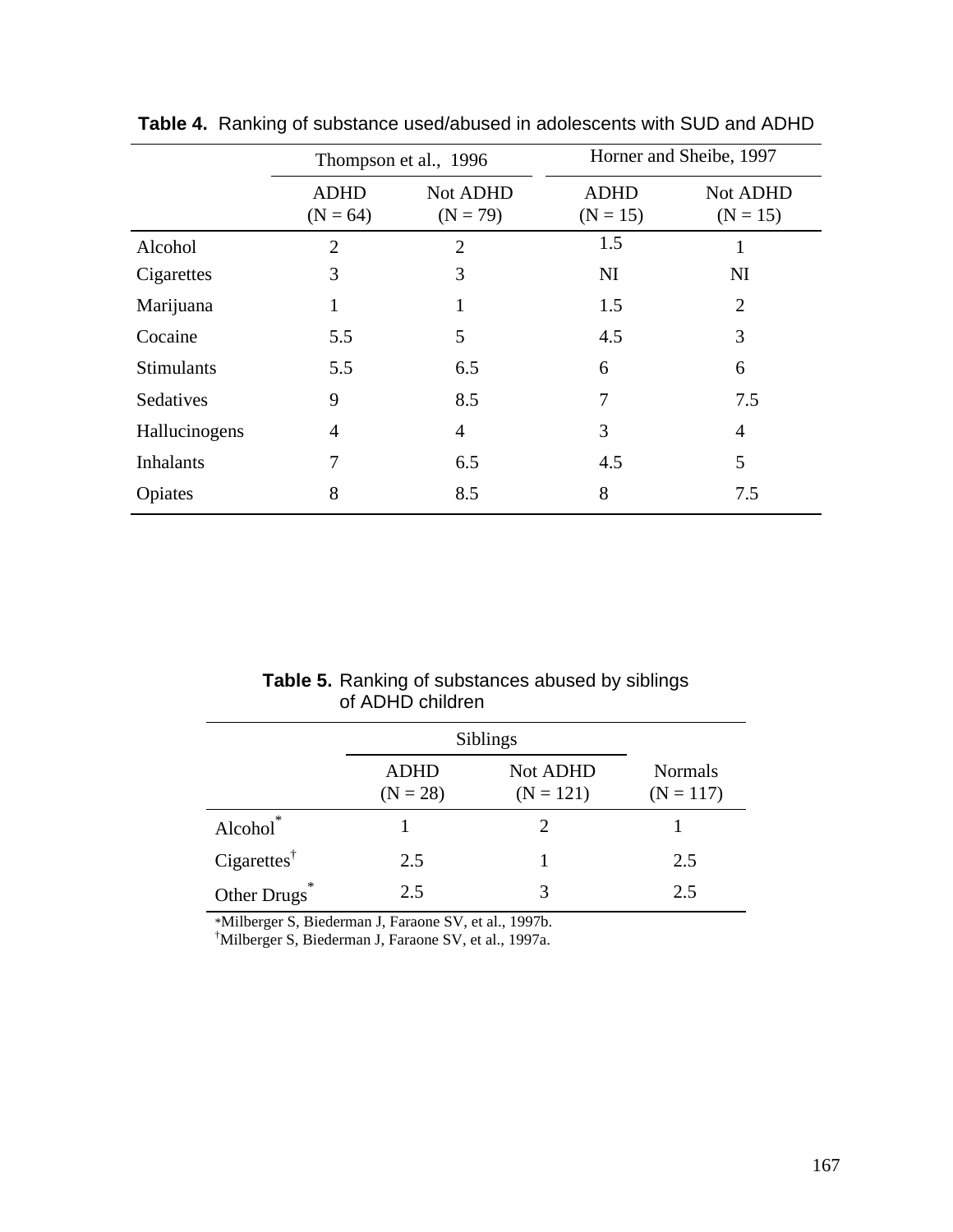#### **Prospective Studies of Children With ADHD**

Longitudinal studies of clinical samples of children with ADHD provide the most cogent evidence regarding the specificity of drug use and abuse in persons with a history of ADHD. In all instances, the majority had been treated with stimulants. Several investigations conducted over followup periods from 8 to 17 years do not support the expectation that stimulants are preferentially used by individuals with a documented diagnosis of ADHD in childhood (see Table 6) (Barkley, 1998, unpublished data; Barkley, Fischer, Edelbrock, et al., 1990; Klein, Mannuzza, in press; Mannuzza, Klein, 1998, unpublished data). Longitudinal studies of nonclinically identified children with ADHD (Hartsough, Lambert, 1987; Lambert, 1988; Lynskey, Fergusson, 1995) are consistent in failing to demonstrate a specific pattern of substance use among individuals who had been diagnosed with ADHD in childhood (Table 7).

#### **Preferred Substances of Abuse in Individuals With a Childhood History of ADHD**

If the self-medicating models of drug abuse or brain sensitivity are correct, individuals with a positive history of ADHD should have a preference for stimulants over other substances. The relative frequency of abused drugs, noted above, may not be a valid indicator of drug of choice, because market availability, rather than user predilection, may determine the form of abuse. To address the issue, several studies have inquired about the drug of choice (Table 8).

The expectation of preference for stimulants is not supported by studies of adolescents with SUD whose childhood history was elicited retrospectively (DeMilio, 1989; Horner, Scheibe, 1997). A controlled prospective 4-year followup of children with ADHD (Biederman, Wilens, Mick, et al., 1997) included clinic cases likely to have received stimulants. No evidence was found for preference for stimulants among the individuals with ADHD. A study of siblings of ADHD children and comparisons also failed to note a differential pattern of drug preference among siblings who themselves had ADHD compared with siblings without ADHD, or with normal comparisons (Milberger, Biederman, Faraone, et al., 1997b).

#### **Comment and Summary**

The expectation that children with ADHD are more likely to abuse stimulant drugs than their non-ADHD counterparts has been fostered by a social learning model of drug abuse, a model of sensitization to the reinforcing properties of stimulants, and a self-medication model of stimulant use in ADHD. Much of the empirical literature on types of substance abuse in childhood ADHD consists of retrospective studies. Although potentially heuristic, these studies are plagued by the proverbial limitations of retrospective reports. It is self-evident that the longitudinal prospective study of children with ADHD is methodologically superior to the others, but it is not without its own limitations. So far, it has been almost exclusively restricted to referred children with ADHD. None of the investigative approaches reviewed have generated support for a specific elevation of stimulant use and abuse in individuals with a past or current history of ADHD.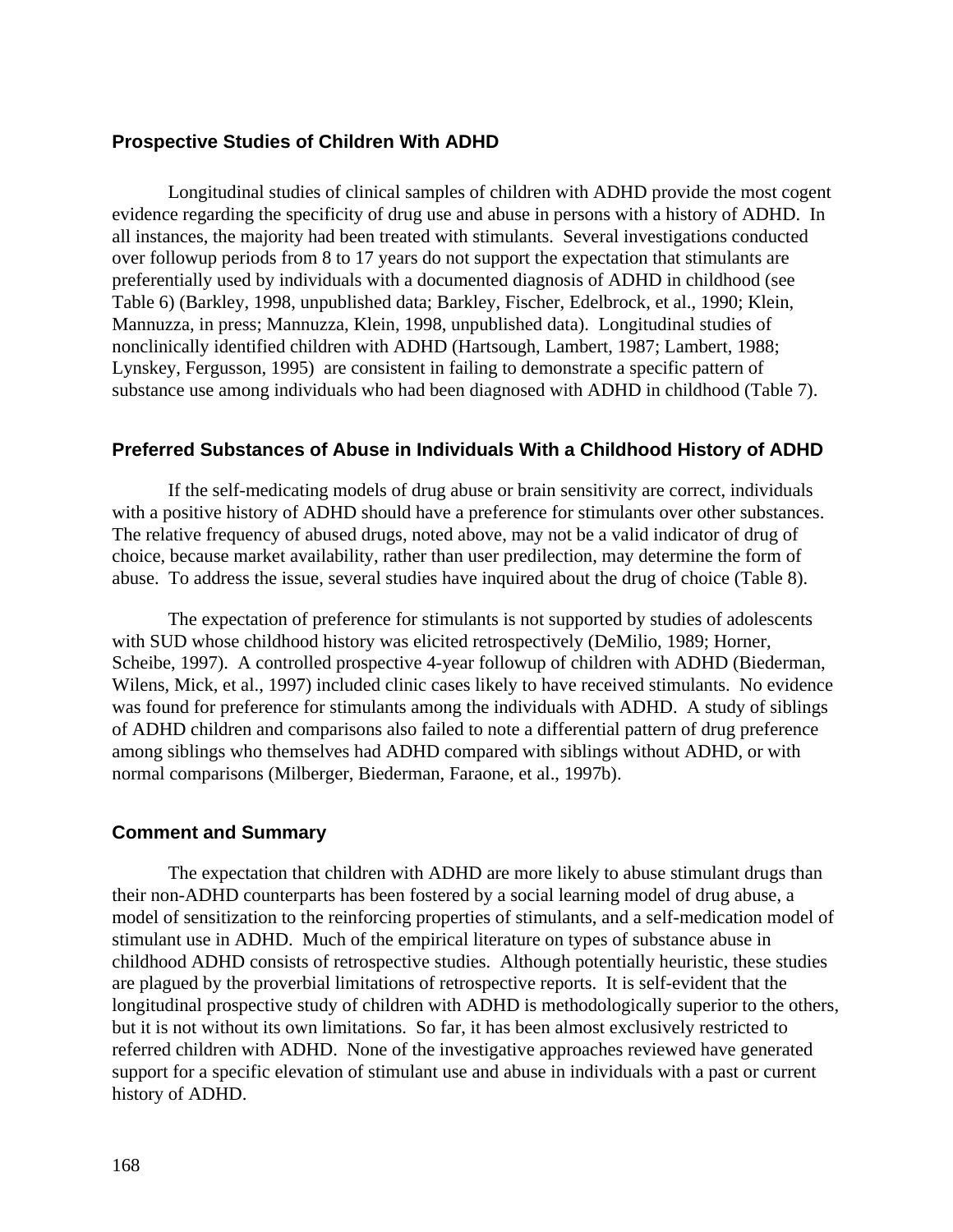|                     |                           | Hechtman and Weiss,<br>1986 | Barkley et al., 1990       |                          | Barkley, 1998              |                          | Klein and Mannuzza,<br>in press |                           |  |
|---------------------|---------------------------|-----------------------------|----------------------------|--------------------------|----------------------------|--------------------------|---------------------------------|---------------------------|--|
|                     | <b>ADHD</b><br>$(N = 61)$ | Comparison<br>$(N = 41)$    | <b>ADHD</b><br>$(N = 123)$ | Comparison<br>$(N = 66)$ | <b>ADHD</b><br>$(N = 148)$ | Comparison<br>$(N = 76)$ | <b>ADHD</b><br>$(N = 194)$      | Comparison<br>$(N = 178)$ |  |
| Age: Range, M       |                           | $21-33, 25$                 |                            | $12-20, 15$              |                            | 19-27, 21                |                                 | 16-23, 18                 |  |
| Alcohol             |                           |                             | $\overline{2}$             | $\mathfrak{2}$           | 15                         | 1.5                      | 3                               | 2.5                       |  |
| Cigarettes          |                           |                             |                            |                          |                            |                          | 1*                              | $1^*$                     |  |
| Marijuana           | $\overline{2}$            | 2                           | 3                          | 3                        | 1.5                        | 1.5                      | $\overline{2}$                  | 2.5                       |  |
| Cocaine             | 3                         | 3                           | 4.5                        | 4.5                      | 3.5                        | 3                        | 5.5                             | 5.5                       |  |
| <b>Stimulants</b>   | 5                         | $\overline{4}$              | 4.5                        | 4.5                      | 3.5                        | $\overline{4}$           | 5.5                             | 5.5                       |  |
| Sedatives           |                           |                             |                            |                          | 5                          | 5                        | 5.5                             | 5.5                       |  |
| Psychedelics        | $\overline{4}$            | 5.5                         |                            |                          |                            |                          | 5.5                             | 5.5                       |  |
| Opiates             | 6.5                       | 5.5                         |                            |                          |                            |                          | 8                               | 8                         |  |
| <b>Barbiturates</b> | 6.5                       | 5.5                         |                            |                          |                            |                          |                                 |                           |  |

**Table 6.** Ranking of substances abused by ADHD children grown up (prospective studies)

\*Mannuzza S, Klein RG. New York Longitudinal Study, 1998. Unpublished data.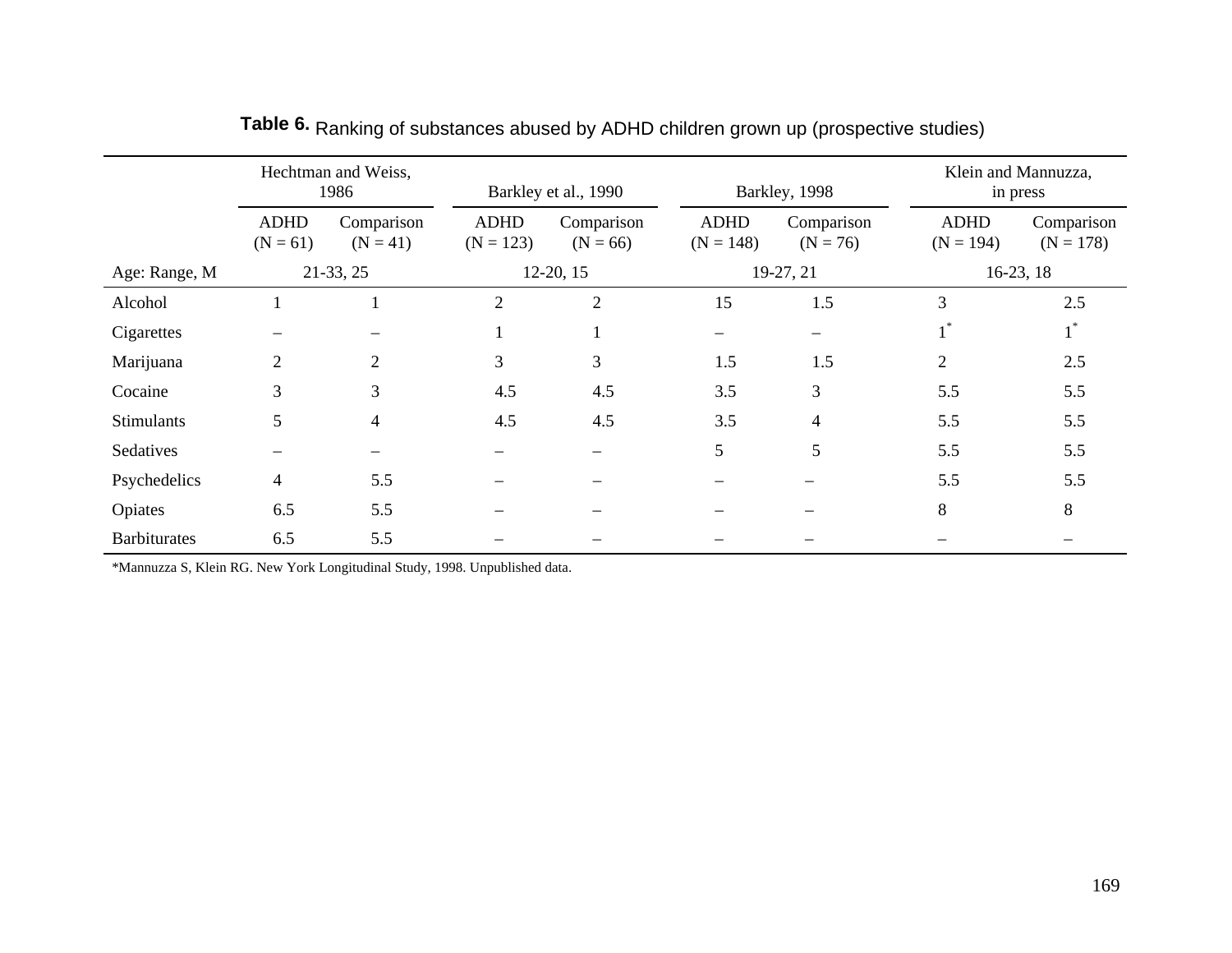|                   |                             | Hartsough and Lambert, 1987 | Lynsky and Fergusson, 1995  |                             |  |
|-------------------|-----------------------------|-----------------------------|-----------------------------|-----------------------------|--|
|                   | <b>ADHD</b><br>$(N = 54)$   | Comparison<br>$(N = 47)$    | <b>ADHD</b><br>$(N = 168)$  | Not ADHD<br>$(N = 778)$     |  |
| Alcohol           |                             |                             |                             |                             |  |
| Cigarettes        | 3                           | 3                           | $\mathcal{D}_{\mathcal{L}}$ | $\mathcal{D}_{\mathcal{L}}$ |  |
| Marijuana         | $\mathcal{D}_{\mathcal{L}}$ | $\mathcal{D}_{\mathcal{L}}$ |                             |                             |  |
| Cocaine           | 4                           | 4                           |                             |                             |  |
| <b>Stimulants</b> | 5                           | 5.5                         |                             |                             |  |
| Sedatives         | 6.5                         | 8                           |                             |                             |  |
| Hallucinogens     | 6.5                         | 5.5                         |                             |                             |  |
| Opiates           | 8                           | 7                           |                             |                             |  |

# **Table 7.** Ranking of substances used by ADHD "community children" grown up (prospective studies)

 $*ADHD = children rated 5 and 6, on 6-point scale, at age 8.$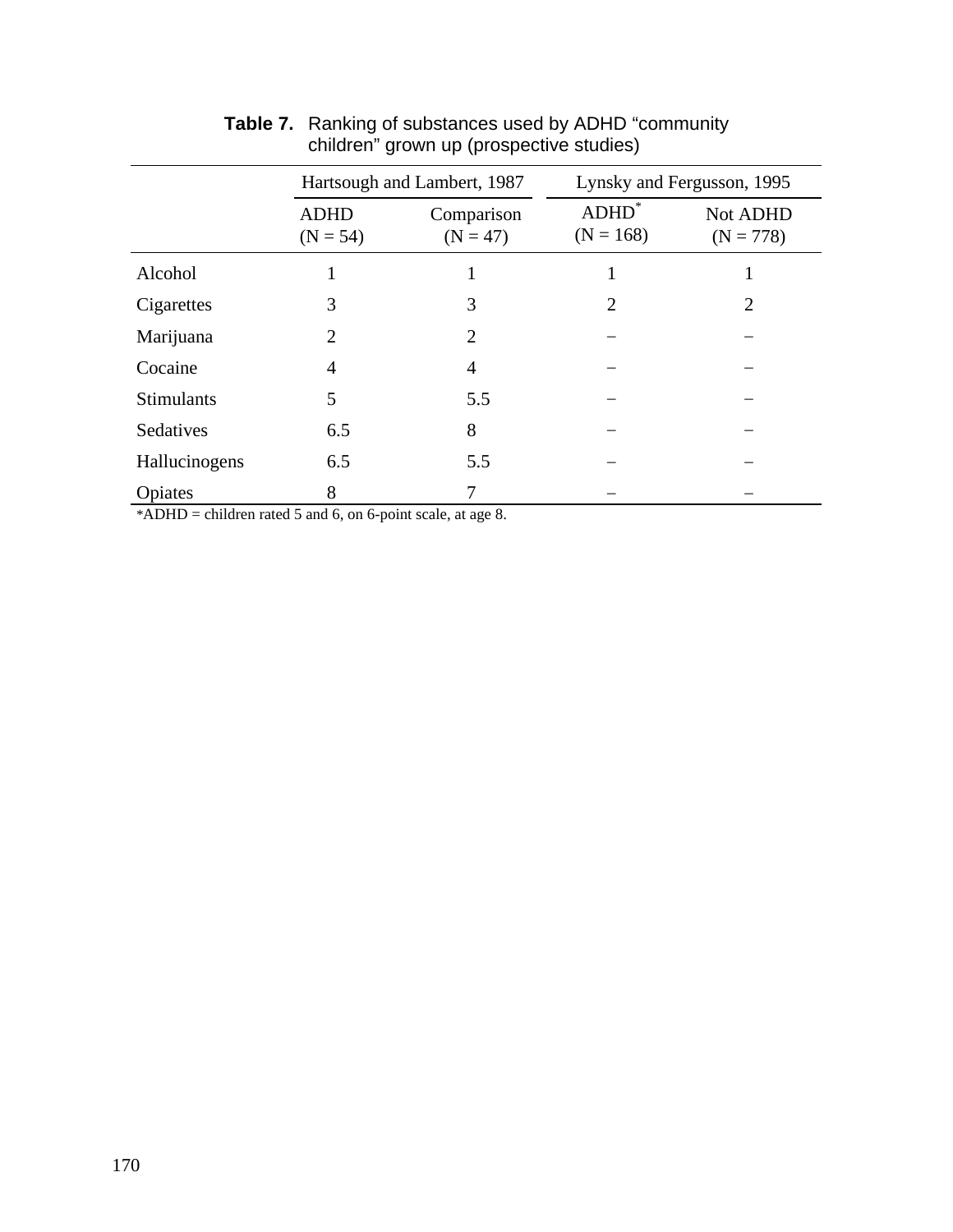|                                                |                             | DeMilio, 1989                |                             | Horner and Scheibe, 1997        |                             | Biederman et al., 1997         |                            | Milberger et al., 1997b     |                            |
|------------------------------------------------|-----------------------------|------------------------------|-----------------------------|---------------------------------|-----------------------------|--------------------------------|----------------------------|-----------------------------|----------------------------|
| Substance                                      | $ADHD,*$<br>%<br>$(N = 12)$ | Non-ADHD,<br>%<br>$(N = 44)$ | ADHD,<br>$\%$<br>$(N = 15)$ | Non-ADHD,<br>$\%$<br>$(N = 15)$ | ADHD,<br>$\%$<br>$(N = 13)$ | Non-ADHD,<br>$\%$<br>$(N = 8)$ | $1^{\dagger}$<br>$(N = 9)$ | $2^{\dagger}$<br>$(N = 17)$ | $3^{\dagger}$<br>$(N = 8)$ |
| Alcohol                                        | 17                          | 30                           | 47                          | 33                              |                             |                                |                            |                             |                            |
| Marijuana                                      | 17                          | $\overline{7}$               | $\tau$                      | 27                              | 100                         | 100                            | 89                         | 94                          | 87                         |
| Cocaine                                        | 17                          | 21                           | 47                          | 40                              | 8                           | $\boldsymbol{0}$               | 14                         | 35                          | 12                         |
| <b>Stimulants</b>                              |                             | —                            | $\boldsymbol{0}$            | $\boldsymbol{0}$                | $\boldsymbol{0}$            | 13                             | $\overline{0}$             | 17                          | 25                         |
| Sedatives                                      |                             |                              | $\boldsymbol{0}$            | $\overline{0}$                  |                             |                                | 33                         | 6                           | 62                         |
| Hallucinogens/<br><b>LSD</b>                   |                             |                              | $\boldsymbol{0}$            | $\overline{0}$                  | 23                          | 38                             |                            |                             |                            |
| Opiates                                        |                             |                              |                             |                                 |                             |                                | $\overline{0}$             | 12                          | 25                         |
| Alcohol or<br>marijuana first,<br>then cocaine | 50                          | 43.2                         |                             |                                 |                             |                                |                            |                             |                            |

**Table 8.** Rates of preferred substances among children and adolescents with ADHD and SUD

\*4 patients with intermittent explosive disorder.

†Group 1 = ADHD siblings; group 2 = non-ADHD siblings; group 3 = non-ADHD comparisons.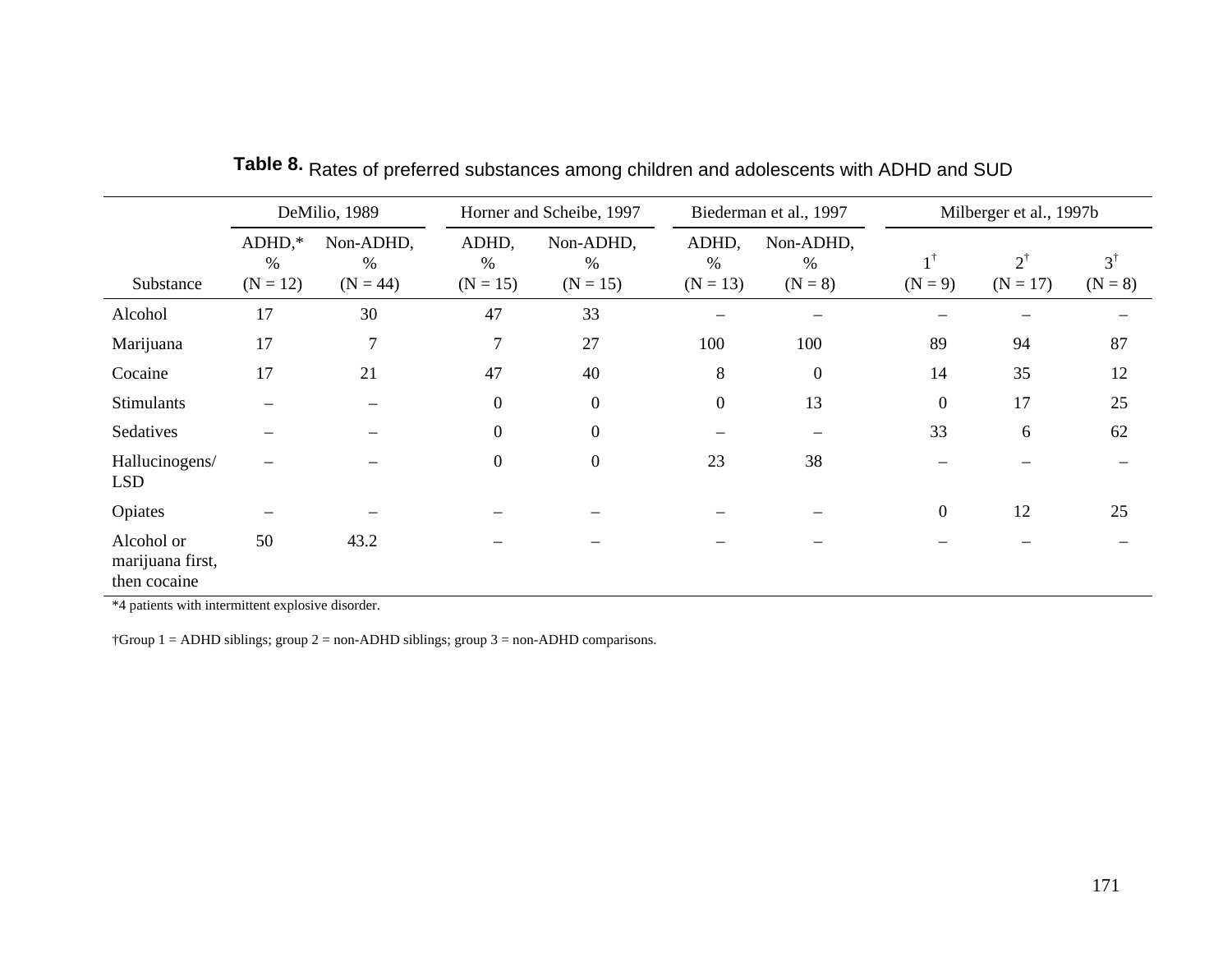# **References**

Barkley RA. Milwaukee Longitudinal Study, 1998. Unpublished data.

Barkley RA, Fischer M, Edelbrock CS, Smallish L. The adolescent outcome of hyperactive children diagnosed by research criteria. J Am Acad Child Adolesc Psychiatry 1990;29:546-57.

Biederman J, Wilens T, Mick E, Faraone SV, Weber W, Curtis S, et al. Is ADHD a risk factor for psychoactive substance use disorders? Findings from a four-year prospective follow-up study. J Am Acad Child Adolesc Psychiatry 1997;36:21-9.

Biederman J, Wilens T, Mick E, Milberger S, Spencer TJ, Faraone SV. Psychoactive substance use disorders in adults with attention deficit hyperactivity disorder (ADHD): effects of ADHD and psychiatric comorbidity. Am J Psychiatry 1995;152:1652-8.

Bryant KJ, Rounsaville B, Spitzer RL, Williams JBW. Reliability of dual diagnosis substance dependence and psychiatric disorders. J Nerv Ment Dis 1992;180:251-7.

Carroll KM, Rounsaville BJ. History and significance of childhood attention deficit disorder in treatment-seeking cocaine abusers. Compr Psychiatry 1993;34:75-82.

DeMilio L. Psychiatric syndromes in adolescent substance abusers. Am J Psychiatry 1989; 146;1212-4.

De Obaldia R, Parsons OA, Yohman R. Minimal brain dysfunction symptoms claimed by primary and secondary alcoholics: relation to cognitive functioning. J Neurosci 1983;20:173-82.

Eyre SL, Rounsaville BJ, Kleber HD. History of childhood hyperactivity in a clinic population of opiate addicts. J Nerv Ment Dis 1982;170:522-9.

Goodwin DW, Schulsinger F, Hermansen L, Guze S, Winokur G. Alcoholism and the hyperactive child syndrome. J Nerv Ment Dis 1975;160:349-53.

Hartsough CS, Lambert NM. Pattern and progression of drug use among hyperactives and controls: a prospective short-term longitudinal study. J Child Psychol Psychiatry 1987;28:543-53.

Hechtman L, Weiss G. Controlled prospective fifteen year follow-up of hyperactives as adults: non-medical drug and alcohol use and anti-social behaviour. Can J Psychiatry 1986;31:557-67.

Horner BR, Scheibe KE. Prevalence and implications of attention-deficit hyperactivity disorder among adolescents in treatment for substance abuse. J Am Acad Child Adolesc Psychiatry 1997;36:30-6.

Kaminer Y. Clinical implications of the relationship between attention-deficit hyperactivity disorder and psychoactive substance use disorders. Am J Addict 1992;1:257-64.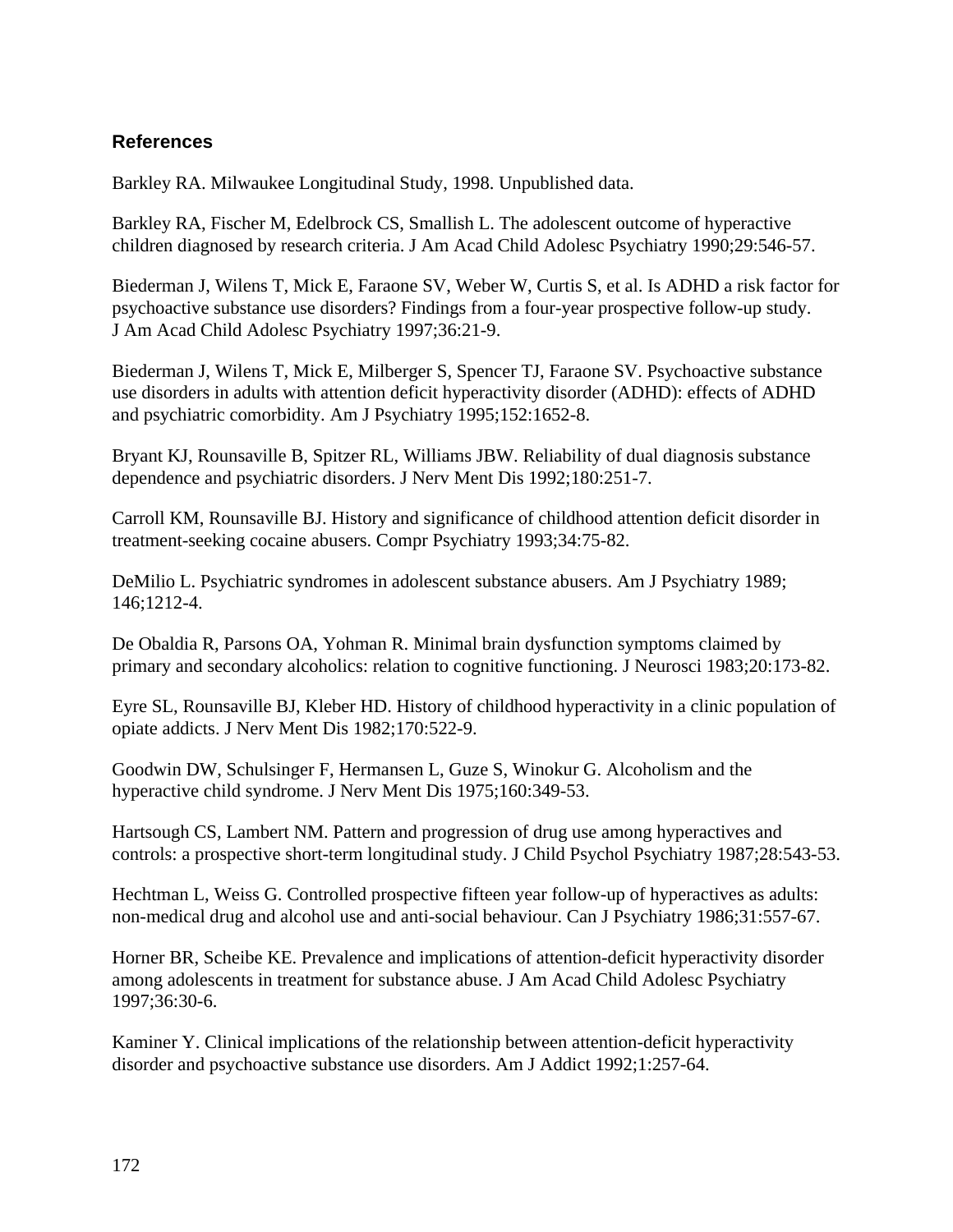Khantzian EJ. The self-medication hypothesis of addictive disorders: focus on heroin and cocaine dependence. Am J Psychiatry 1985;142:1259-64.

Klein RG, Mannuzza S. The importance of childhood hyperactivity in the development of substance use disorders. In: Bailly D, editor. Addictions et Psychiatrie. Paris (France): Editions Masson. In press.

Lambert NM. Adolescent outcomes for hyperactive children. Am Psychol 1988;43:786-99.

Levin ED, Conners CK, Sparrow E, Hinton SC, Erhardt D, Meck WH, et al. Nicotine effects on adults with attention deficit/hyperactivity disorder. Psychopharmacology 1996;123:55-63.

Lynskey MT, Fergusson DM. Childhood conduct problems, attention deficit behaviors, and adolescent alcohol, tobacco, and illicit drug use. J Abnorm Child Psychol 1995;23:281-302.

Mannuzza S, Klein RG. New York Longitudinal Study, 1998. Unpublished data.

Milberger S, Biederman J, Faraone SV, Chen L, Jones J. Further evidence of an association between attention-deficit/hyperactivity disorder and cigarette smoking. Am J Addict 1997a;6:205-17.

Milberger S, Biederman J, Faraone SV, Wilens T, Chu MP. Associations between ADHD and psychoactive substance use disorders. Am J Addict 1997b;6:318-29.

Milin R, Loh E, Chow J, Wilson A. Assessment of symptoms of attention-deficit hyperactivity disorder in adults with substance use disorders. Psychiatr Serv 1997;48:1378-80.

Murphy K, Barkley RA. Attention deficit hyperactivity disorder adults: comorbidities and adaptive impairments. Compr Psychiatry 1996;37:393-401.

Pomerleau OF, Downey KK, Stelson FW, Pomerleau CS. Cigarette smoking in adult patients diagnosed with attention deficit hyperactivity disorder. J Subst Abuse 1995;7:373-8.

Rounsaville BJ, Anton SF, Carroll K, Budde D, Prusoff BA, Gawin F. Psychiatric diagnoses of treatment-seeking cocaine abusers. Arch Gen Psychiatry 1991;48:43-51.

Rounsaville BJ, Kleber HD, Wilber C, Rosenberger D, Rosenberger P. Comparison of opiate addicts' reports of psychiatric history with reports of significant-other informants. Am J Drug Alcohol Abuse 1981;8:51-69.

Schenk S, Partridge B. Sensitization and tolerance in psychostimulant self-administration. Pharmacol Biochem Behav 1997;57:543-50.

Tarter RE, McBride H, Buonpane N, Schneider DU. Differentiation of alcoholics. Arch Gen Psychiatry 1977;34:761-8.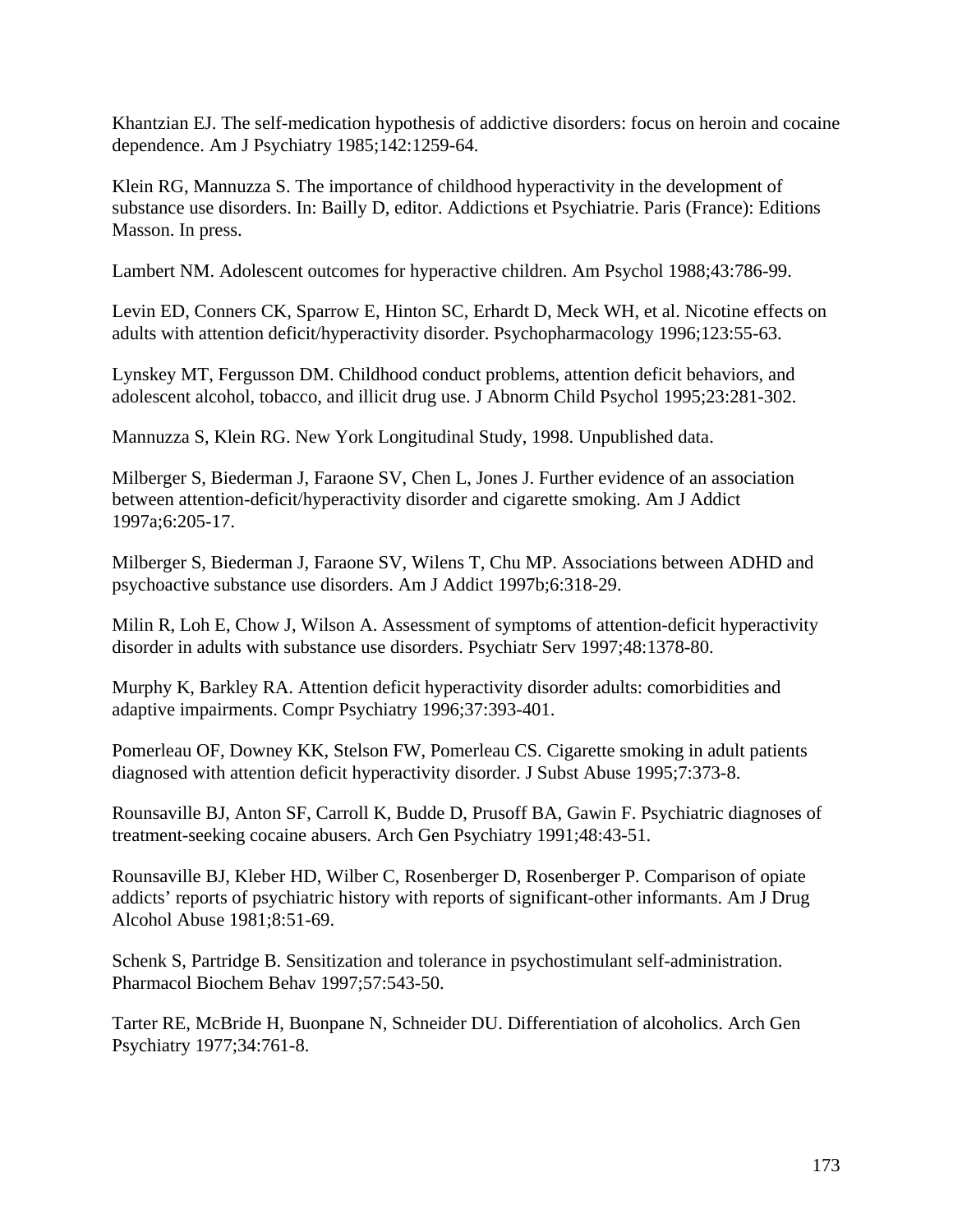Thompson LL, Riggs PD, Mikulich SK, Crowley TJ. Contribution of ADHD symptoms to substance problems and delinquency in conduct-disordered adolescents. J Abnorm Child Psychol 1996;24:325-47.

Whitmore EA, Mikulich SK, Thompson LL, Riggs PD, Aarons GA, Crowley TJ. Influences on adolescent substance dependence: conduct disorder, depression, attention deficit hyperactivity disorder, and gender. Drug Alcohol Depend 1997;47:87-97.

Windle M. A retrospective measure of childhood behavior problems and its use in predicting adolescent problem behaviors. J Stud Alcohol 1993;54:422-31.

Wood D, Wender PH, Reimherr FW. The prevalence of attention deficit disorder, residual type, or minimal brain dysfunction, in a population of male alcoholic patients. Am J Psychiatry 1983;140:95-8.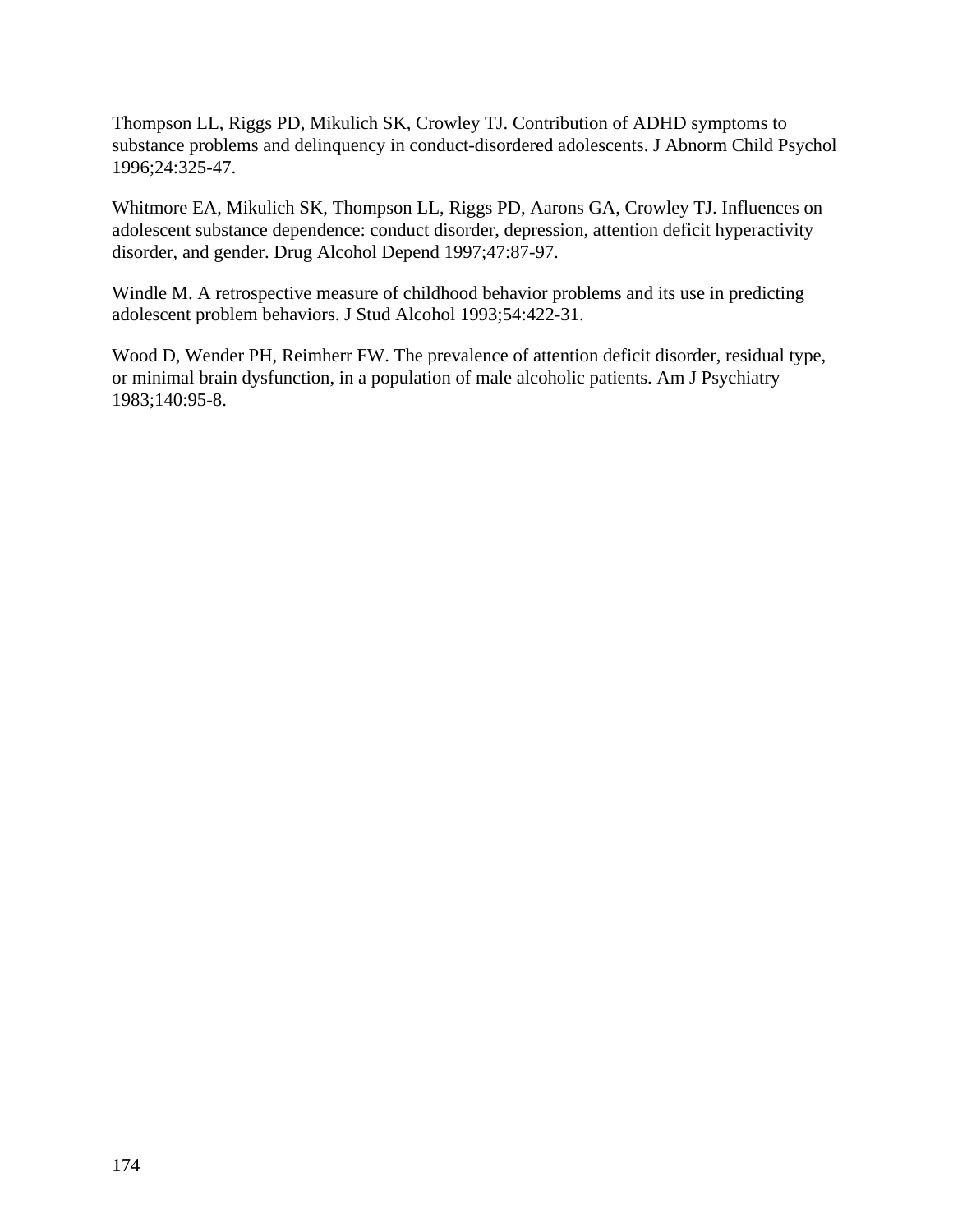# **Risk of Treatment Versus Nontreatment**

# **Jan Loney, Ph.D.**

It is well established that large numbers of children diagnosed with attention deficit hyperactivity disorder<sup>1</sup> (ADHD) are treated with central nervous system stimulants and that a substantial portion of ADHD children develop substance use disorders. It is therefore inevitable that some stimulant-treated children will develop substance use disorders. Of course, this does not mean that stimulant treatment increases later drug use or causes substance use disorders. The real question is whether children with ADHD who are treated with stimulant medication become more involved with substances than comparable unmedicated children with ADHD.

A completely adequate prospective study of the long-term effects of treatment with stimulant medication is difficult to carry out because fully informed random assignment to either long-term medicated or unmedicated groups is ethically and pragmatically impossible. Most studies of the impact of central nervous system (CNS) stimulant treatment on the subsequent use of illegal substances have had to rely on naturally occurring groups of children who were unmedicated because they were less severely hyperactive, they had not responded to medication, or their parents declined medication—that is, unmedicated groups that may have differed from medicated groups in their risk for later substance abuse. Further, many early investigators studied initial experimentation with alcohol and marijuana in small numbers of young adolescent subjects who had barely entered the risk period for many illegal substances. Finally, few early studies controlled for the co-occurring oppositional and conduct problems that later proved to be more important predictors of substance involvement than ADHD as such (Barkley, Fischer, Edelbrock, et al., 1990; Biederman, Wilens, Mick, et al., 1997; Mannuzza, Klein, Bonagura, et al., 1991). All of these factors have combined to reduce the number of adequate and relevant studies of substance involvement in medicated and unmedicated children with ADHD.

Much of the early literature was reviewed by Kramer and Loney (1982). Major studies from that period (Beck, Langford, MacKay, et al., 1975; Blouin, Bornstein, Trites, 1978) described minimal effects of stimulant treatment on later substance use. In the adolescent followup phase of the Iowa study (to be described in more detail), there were relatively few medication-related differences in substance use experiences, but adolescents who had not been medicated had more experience with marijuana and binge drinking, as well as more drunk driving and alcohol-related police contacts, than their medicated counterparts (Kramer, Loney, Whaley-Klahn, 1981). The earliest studies of adult ADHD subjects (Hechtman, Weiss, Perlman, 1984) also failed to find increased substance involvement in medicated hyperactive individuals. During this period, Goyer, Davis, and Rapoport (1979) described a hyperactive (and aggressive)

-

<sup>&</sup>lt;sup>1</sup>The modern term ADHD is used here to include largely overlapping populations of children who are referred to in earlier studies as having childhood hyperactivity, minimal brain dysfunction (MDB), the hyperkinetic reaction of childhood, and attention deficit disorder with and without hyperactivity. The application of the term ADHD does not imply that all members of an ADHD group have ADHD only, because many children with ADHD have additional complicating diagnoses.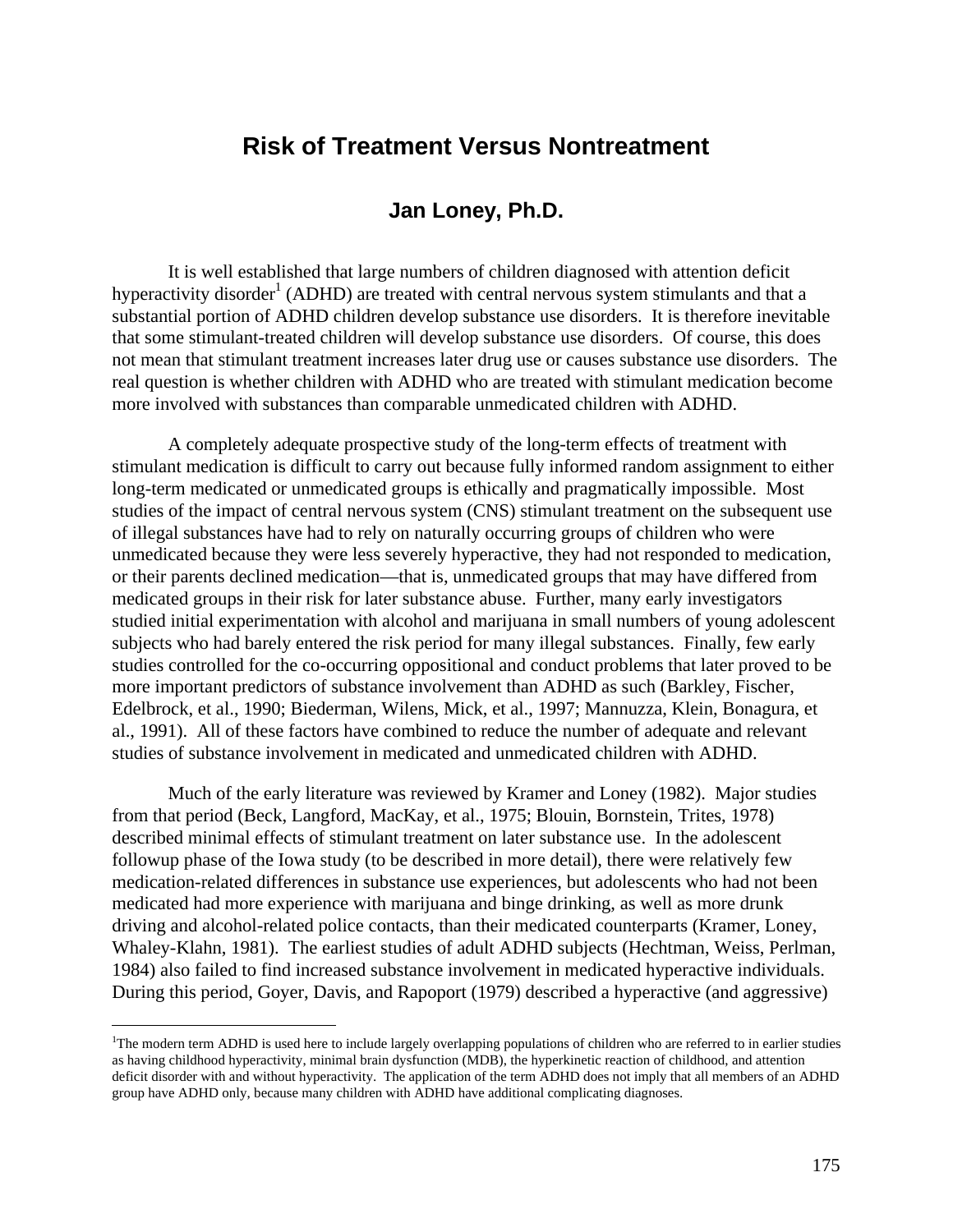teenaged boy who took more medication than prescribed and said it made him feel "high," and a similar case was later reported by Jaffe (1991). These cases, while important and sobering, appear to be isolated instances, and their relevance is mainly cautionary (Goldman, Genel, Bezman, et al., 1998). Subsequent accounts have suggested that, with appropriate care, substance-abusing adolescents and adults can be treated with methylphenidate (Schubiner, Tzelepis, Isaacson, et al., 1995).

### **The Iowa Study**

Perhaps the most comprehensive database on substance use in medicated and unmedicated children with ADHD (Loney, Kramer, Salisbury, 1998) is based on a study of 219 Caucasian boys with ADHD who were born between 1954 and 1968, referred for outpatient evaluation and treatment, and followed up as young adults between ages 21 and 23. Because of nonsystematic assignment to physicians with different treatment preferences, 182 of these boys received a trial of stimulant medication, and 37 were unmedicated (their parents and teachers were given short-term, behaviorally oriented counseling). A few of the medicated boys (8 percent) discontinued medication within the first month, but 84 percent continued to take medication for at least a year (average duration of treatment, 36 months). The average daily maintenance dosage was 32 mg of methylphenidate. At young adult followup, a Medication Attitude Interview and Questionnaire were administered. A standard epidemiological instrument, the National Survey on Drug Abuse (NSDA), was used to survey attitudes about, exposure to, and involvement with a wide range of substances, allowing the study data to be compared with national norms obtained during a comparable period of time. A structured interview (SADS-L) was used to obtain adult psychiatric diagnoses. Hierarchical regression analyses were carried out to determine the relationship between childhood medication status and a set of variables measuring subsequent substance attitudes, intentions, exposure, and involvement, as well as substance-related adult psychiatric diagnoses. For each analysis, statistical controls were applied for the effects of the era in which each boy grew up (year of birth) and the severity of his childhood symptoms (inattention-overactivity and aggressiondefiance).

#### **Attitudes Toward Medication**

Attitudes are important because little is known beyond anecdotal and "TV" evidence about how a large group of adults (the most credible informants) actually feel about their childhood treatment with CNS stimulants. More important, theories about the negative effects of medication often suggest that treatment causes later substance abuse by changing children's attitudes toward the use of substances (e.g.,"It's OK to use drugs"). The young Iowa men who had been medicated in childhood had generally negative recollections of many aspects of their treatment with stimulant medication—about two-thirds said they disliked taking their medication (62 percent), avoided taking it (67 percent), or considered it a nuisance (68 percent); many (42 percent) reported having been embarrassed about taking medication, and some (28 percent) said they were teased; and between 6 and 18 percent experienced unpleasant initial side effects (e.g., throwing up, stomachaches, headaches). However, most of them described presumably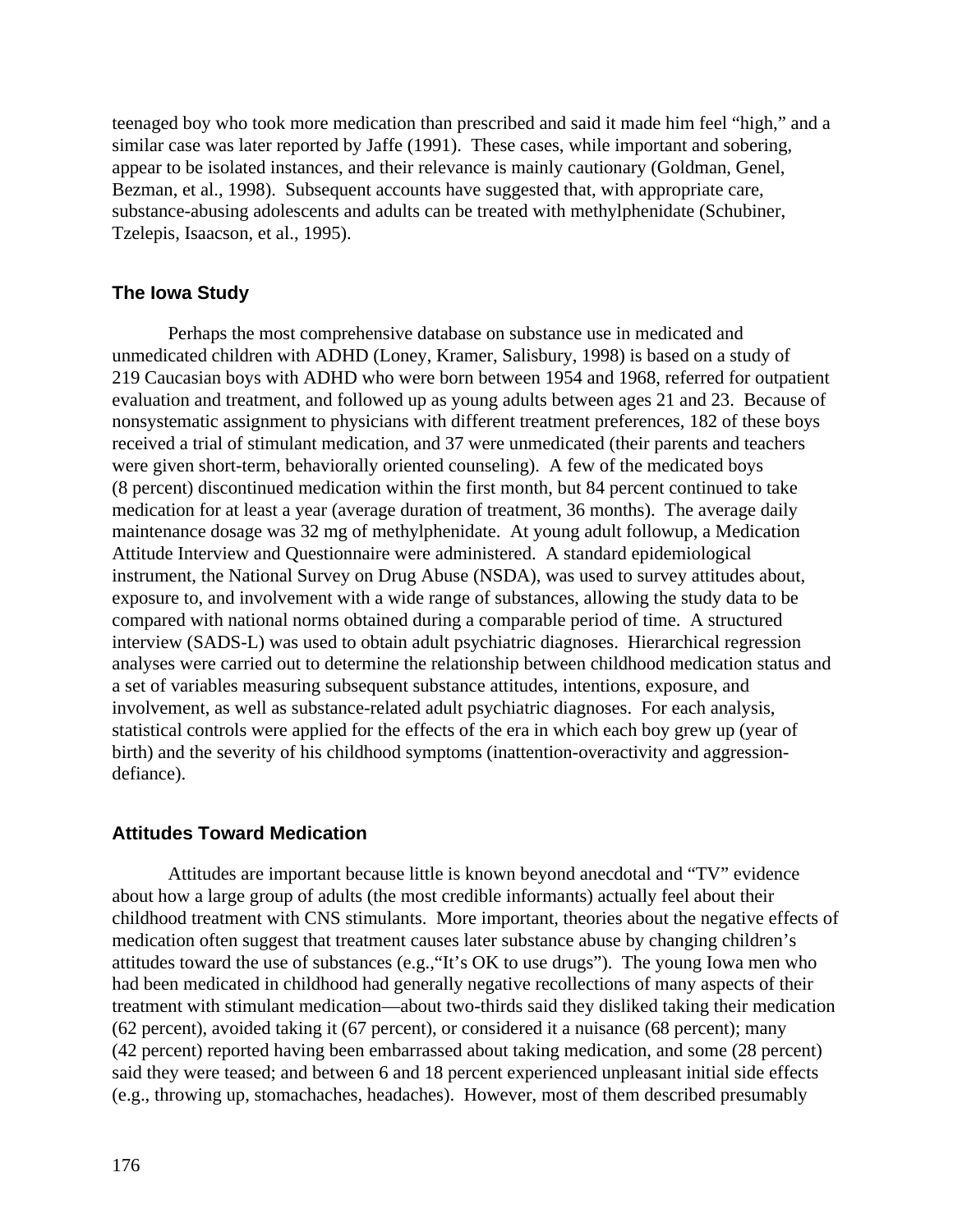positive effects of medication on their behaviors and feelings (63 percent reported that medication had made them calmer, 59 percent found it easier to concentrate, and 60 percent said that medication made it easier for them to control their temper). Upon reflection, about twothirds of the medicated young men thought medication had been a good or partly good idea for them. Consistent with these reports, 17 percent of these medicated men reported ever having taken more than their prescribed amount of methylphenidate; about half of those did so before a test or a game. Although 15 percent reported that someone had wanted pills from them at least once, fewer than 3 percent reported ever taking their pills to feel good or get "high." And although 8 to 10 percent said that medication made them more likely to try other medications or drugs, 28 to 31 percent said that medication made them less likely to try other medications or drugs, and another 56 to 64 percent saw no relationship between their medication and subsequent use of medication or drugs (Kramer, Loney, 1998).

### **Relationships Between Early Effects of Medication and Attitudes Toward and Intentions To Use Substances**

For a variety of substances, including tobacco and alcohol, over-the-counter medications, prescription drugs (barbiturates, tranquilizers, and stimulants), marijuana, glue, cocaine, LSD, heroin, and opiates, there were no discernible differences between medicated and unmedicated individuals in their attitudes toward use or users. Medicated individuals did not differ significantly from unmedicated ones in their intentions to use any of a variety of illegal substances in the future.

## **Relationships Between Early Medication and Exposure to and Involvement With Substances**

*Exposure* was the sum of responses to two NSDA questions about whether the respondent had ever known someone who used the particular substance and whether he had ever had the chance to use the substance himself. *Involvement* was the sum of responses to three NSDA questions about whether the respondent had ever tried the substance (experimentation), whether he had used it in the past month (continuation), and whether he was among the most frequent one-third of users during that month (escalation).

For 6 of 11 surveyed substances—alcohol, illegal barbiturates and tranquilizers, marijuana, cocaine, and heroin—childhood medication was associated with neither exposure to the substance nor actual extent of involvement. Most notably, there was no significant association between having taken stimulant medication in childhood and overall involvement with illegal stimulants as an adult. There was, however, a statistical trend for *fewer* medicated than unmedicated boys to later try illegal stimulants at least once  $(p = .059)$ . Medicated boys were older than comparable unmedicated boys when they first had an opportunity to use LSD  $(p = .008)$ , but there was no apparent difference between the groups in their actual involvement with LSD. For two surveyed substances, glue and opiates, medicated boys were significantly *less* involved in later use than comparable unmedicated boys ( $p = .03$  and  $.04$ , respectively). Involvement with tobacco was positively associated with the severity of aggressive symptoms in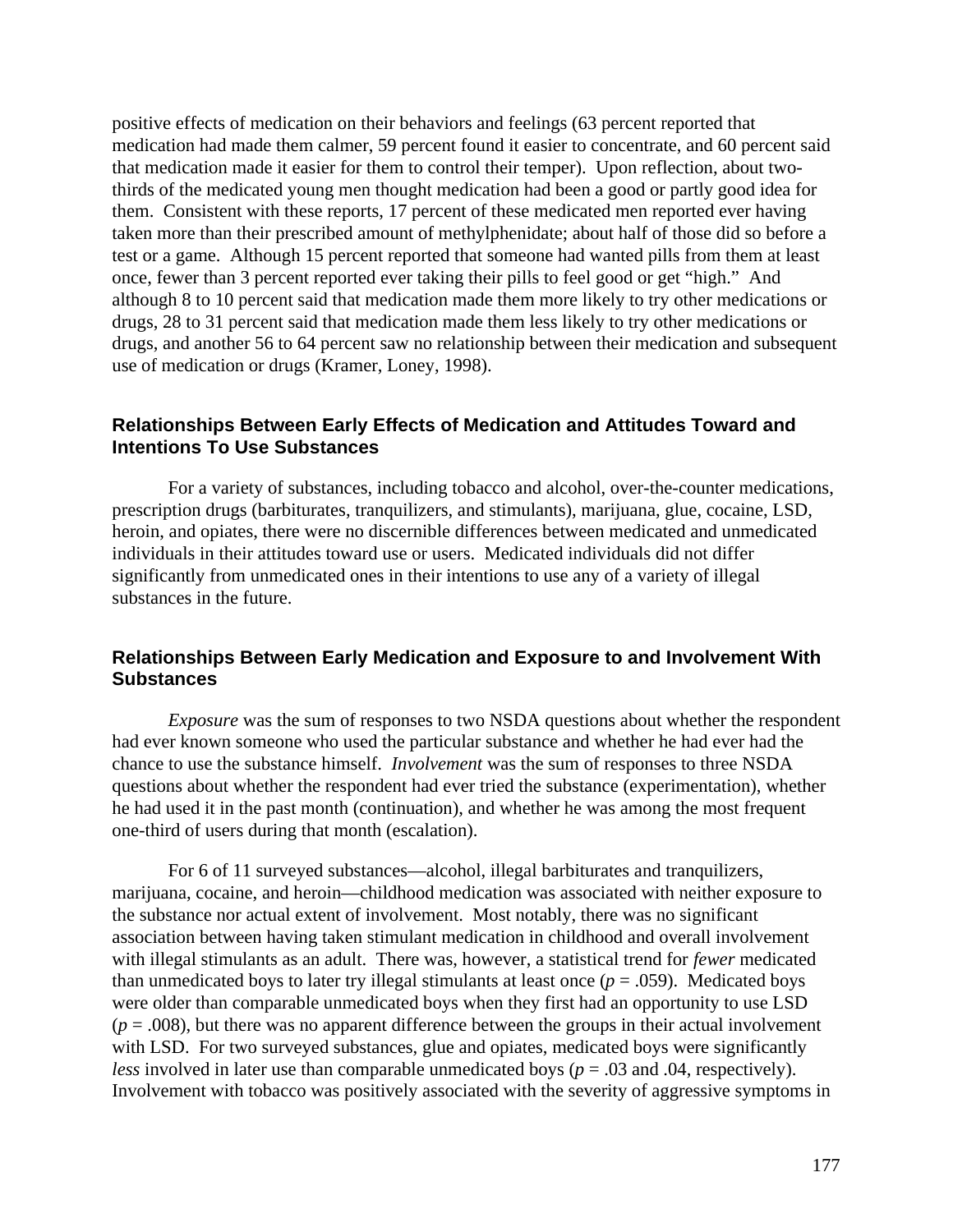childhood ( $p = .02$ ), and there was also a weak trend ( $p = .07$  one-tailed) for medicated boys to be less involved with tobacco as young adults.

## **Relationships Between Early Medication and Adult Psychiatric Diagnoses**

Similar results were obtained when four adult psychiatric diagnoses were examined (alcoholism, drug use disorder, antisocial personality disorder, major depression). Significantly *fewer* medicated boys than unmedicated boys had adult diagnoses of antisocial personality disorder ( $p = .004$ ) and alcoholism ( $p = .002$ ).

### **Conclusions and Future Directions**

Although these data have limitations for predicting the specific results of treating an individual child, they should alleviate the general concern that treatment with CNS stimulants such as methylphenidate (Ritalin©) has significant negative effects on children's subsequent attitudes toward or use of legal or illegal substances. The data demonstrated few differences between medicated and unmedicated groups in substance use attitudes, intentions, exposure, or actual involvement. Where there were differences between medicated and unmedicated groups, it was the unmedicated individuals who were more involved with substances and more likely to have developed adult alcoholism and antisocial personality disorders, suggesting that the risk of substance abuse and related psychiatric disorders is greater for children who are *not* medicated than it is for children who are. It is hoped that these data will be examined by those who advocate replacing medication with treatments of questionable effectiveness (Robbins, 1998).

Although the short-term effectiveness of treatment with CNS stimulant medication is undeniable, it is important to note that few other studies have produced convincing evidence for long-term positive effects of childhood medication. It is therefore important that additional ethically designed longitudinal studies of matched treated and untreated samples be attempted. Also, the association between aspects of early medication treatment (symptom reduction, dosage, side effects, treatment duration) and later substance abuse should be examined in existing longitudinal data sets.

## **References**

Barkley RA, Fischer M, Edelbrock CS, Smallish L. The adolescent outcome of hyperactive children diagnosed by research criteria. I: An 8-year prospective follow-up study. J Am Acad Child and Adolesc Psychiatry 1990;29:546-57.

Beck L, Langford W, MacKay M, Sum G. Childhood chemotherapy and later drug abuse and growth curve: a follow-up study of 30 adolescents. Am J Psychiatry 1975;132:436-8.

Biederman J, Wilens T, Mick BA, Faraone SV, Weber W, Curtis S, et al. Is ADHD a risk factor for psychoactive substance use disorders? Findings from a four-year prospective follow-up study. J Am Acad Child Adolesc Psychiatry 1997;36:21-9.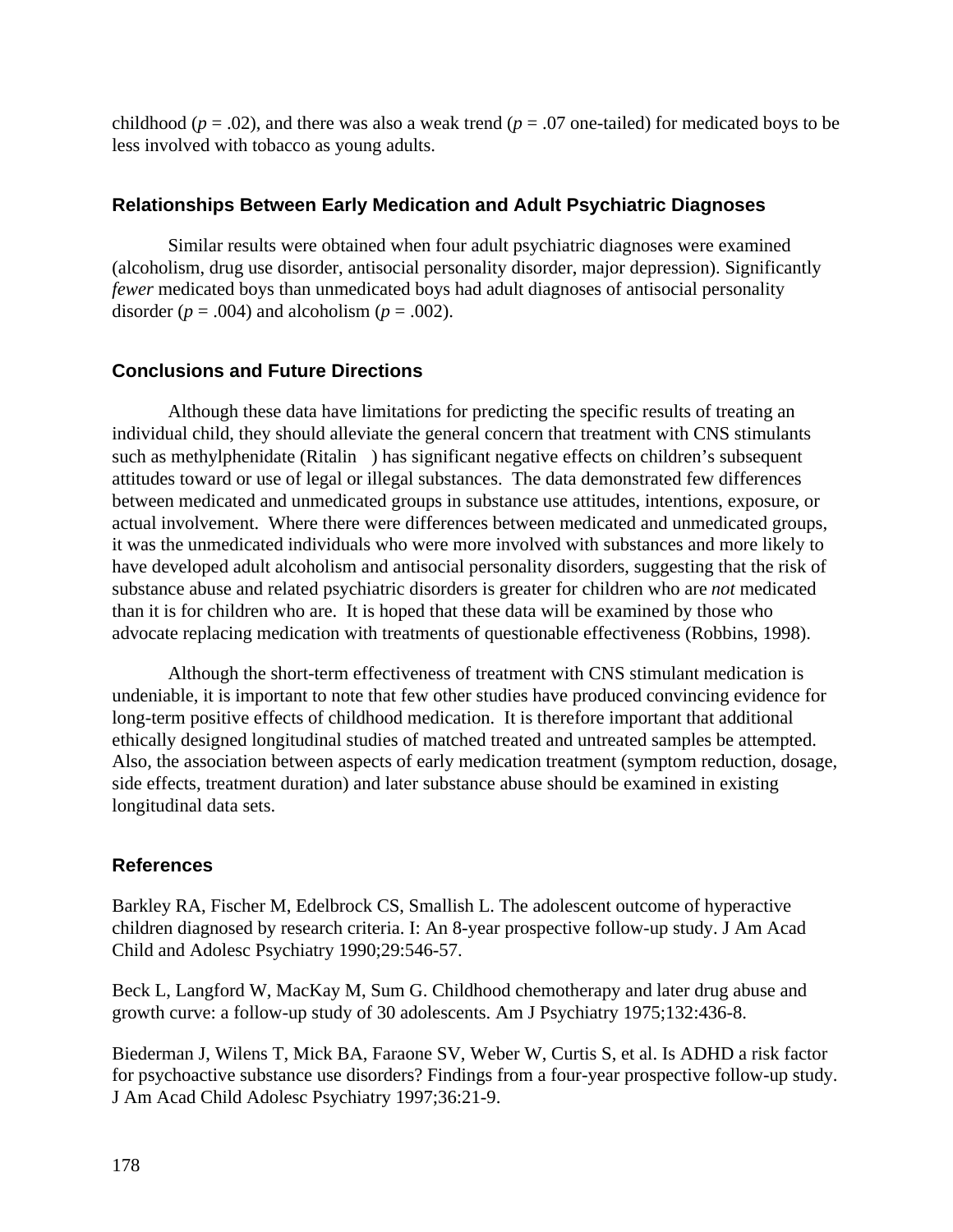Blouin AGA, Bornstein RA, Trites RL. Teenage alcohol use among hyperactive children: a five year follow-up study. J Pediatr Psychol 1978;3:188-94.

Goldman LS, Genel M, Bezman RJ, Slanetz PJ. Diagnosis and treatment of attentiondeficit/hyperactivity disorder in children and adolescents. Report of Council on Scientific Affairs. JAMA 1998;279:1100-7.

Goyer PF, Davis GC, Rapoport JL. Abuse of prescribed stimulant medication by a 13-year-old hyperactive boy. J Am Acad Child Psychiatry 1979;18:170-5.

Hechtman L, Weiss G, Perlman T. Hyperactives as young adults: past and current substance abuse and antisocial behavior. Am J Orthopsychiatry 1984;54:415-25.

Jaffe SL. Intranasal abuse of prescribed methylphenidate by an alcohol and drug abusing adolescent with ADHD. J Am Acad Child Adolesc Psychiatry 1991;30:773-5.

Kramer J, Loney J. Medicated vs. unmedicated hyperactive boys as adults: attitudes toward treatment with CNS stimulants. Iowa City: University of Iowa; 1998.

Kramer J, Loney J. Childhood hyperactivity and substance abuse: a review of the literature. In: Gadow KD, Bialer I, editors. Advances in learning and behavioral disabilities. Greenwich (CT): Jai Press; 1982.

Kramer J, Loney J, Whaley-Klahn MA. The role of prescribed medication in hyperactive youths' substance use. Presented at the American Psychological Association annual meeting, Los Angeles; 1981.

Loney J, Kramer J, Salisbury H. Medicated vs. unmedicated hyperactive boys as adults: attitudes toward and use of substances. Stony Brook: State University of New York; 1998.

Mannuzza S, Klein RG, Bonagura N, Malloy P, Giampino PL, Addalli KA. Hyperactive boys almost grown up. V. Replication of psychiatric status. Arch Gen Psychiatry 1991;48:77-83.

Robbins J. How to calm a child. Parade magazine 1998;June 28:10-11.

Schubiner H, Tzelepis A, Isaacson H, Warbasse LH, Sacharek M, Musial J. The dual diagnosis of attention-deficit/hyperactivity disorder and substance abuse: case reports and literature review. J Clin Psychiatry 1995;56:146-50.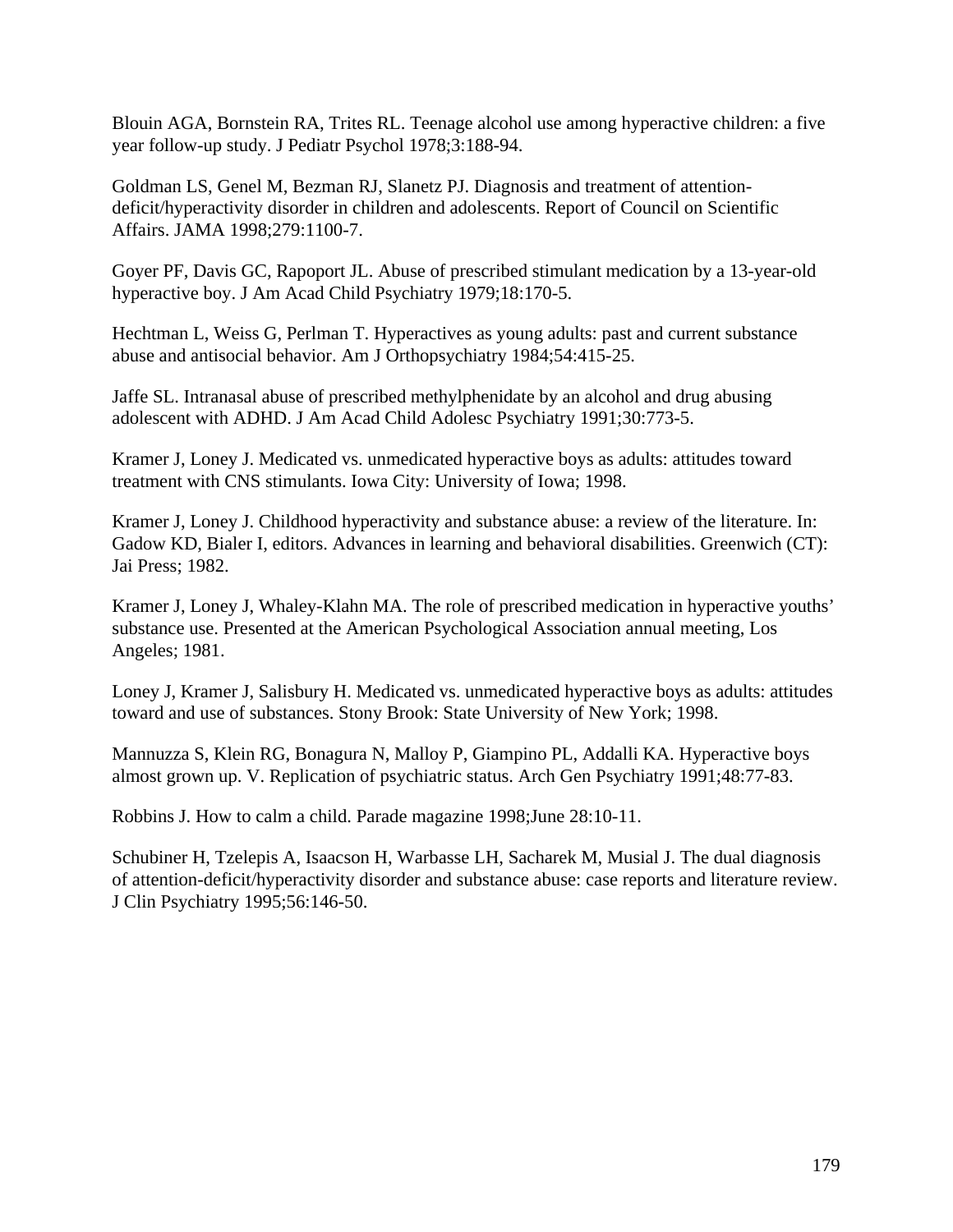# **Attention Deficit Hyperactivity Disorder and Risk for Substance Use Disorders**

# **Timothy E. Wilens, M.D.**

The overlap between attention deficit hyperactivity disorder (ADHD) and alcohol or drug abuse or dependence (referred to here as substance use disorders [SUDs]) in adolescents and adults has been an area of increasing clinical, research, and public health interest. Onset of ADHD occurs in early childhood and affects from 6 to 9 percent of juveniles and up to 5 percent of adults. Longitudinal data suggest that childhood ADHD persists in 75 percent of cases into adolescence and in approximately 50 percent of cases into adulthood. SUDs usually begin in adolescence or early adulthood and affect between 10 and 30 percent of U.S. adults and a less defined but sizable number of juveniles. Recent reviews support an excessive and bidirectional overlap between ADHD and SUD.

The study of comorbidity between SUD and ADHD is relevant to both research and clinical practice in developmental pediatrics, psychology, and psychiatry with implications for diagnosis, prognosis, treatment, and health care delivery. For instance, impulsivity as part of ADHD may impair a patient's quality of life while adversely affecting substance moderation or abstinence and treatment retention. The identification of specific risk factors of SUD within ADHD may permit more targeted treatments for both disorders at earlier stages of their expression, potentially dampening the morbidity, disability, and poor long-term prognosis in adolescents and adults with this comorbidity.

In adolescents, there have been three recent studies assessing ADHD and other disorders in substance abusing groups. These studies indicate that approximately one-quarter of adolescents with SUD had current ADHD, with an overrepresentation of both mood and conduct disorders in these youth.

Studies of adults with SUDs are similar to those of adolescents. Including both alcohol and drug addiction, from 15 to 25 percent of adult addicts and alcoholics have current ADHD (See Table 1). Furthermore, adults with ADHD and SUD have been reported to have SUD chronicity, treatment difficulties, and poorer SUD outcomes.

An overrepresentation of SUD also has been consistently observed in studies of adults with ADHD. All of the eight investigations of adults with ADHD reported higher rates of SUD in adults with ADHD than in the general population: 17 to 45 percent of adults with ADHD have alcohol abuse or dependence and 9 to 30 percent have drug abuse or dependence. The risk of SUD developing over the lifespan in an individual with ADHD is twofold compared with adults without ADHD (52 percent vs. 27 percent, respectively). Hence, the aggregrate literature strongly indicates a bidirectional overrepresentaion of SUD and ADHD among subjects with these disorders.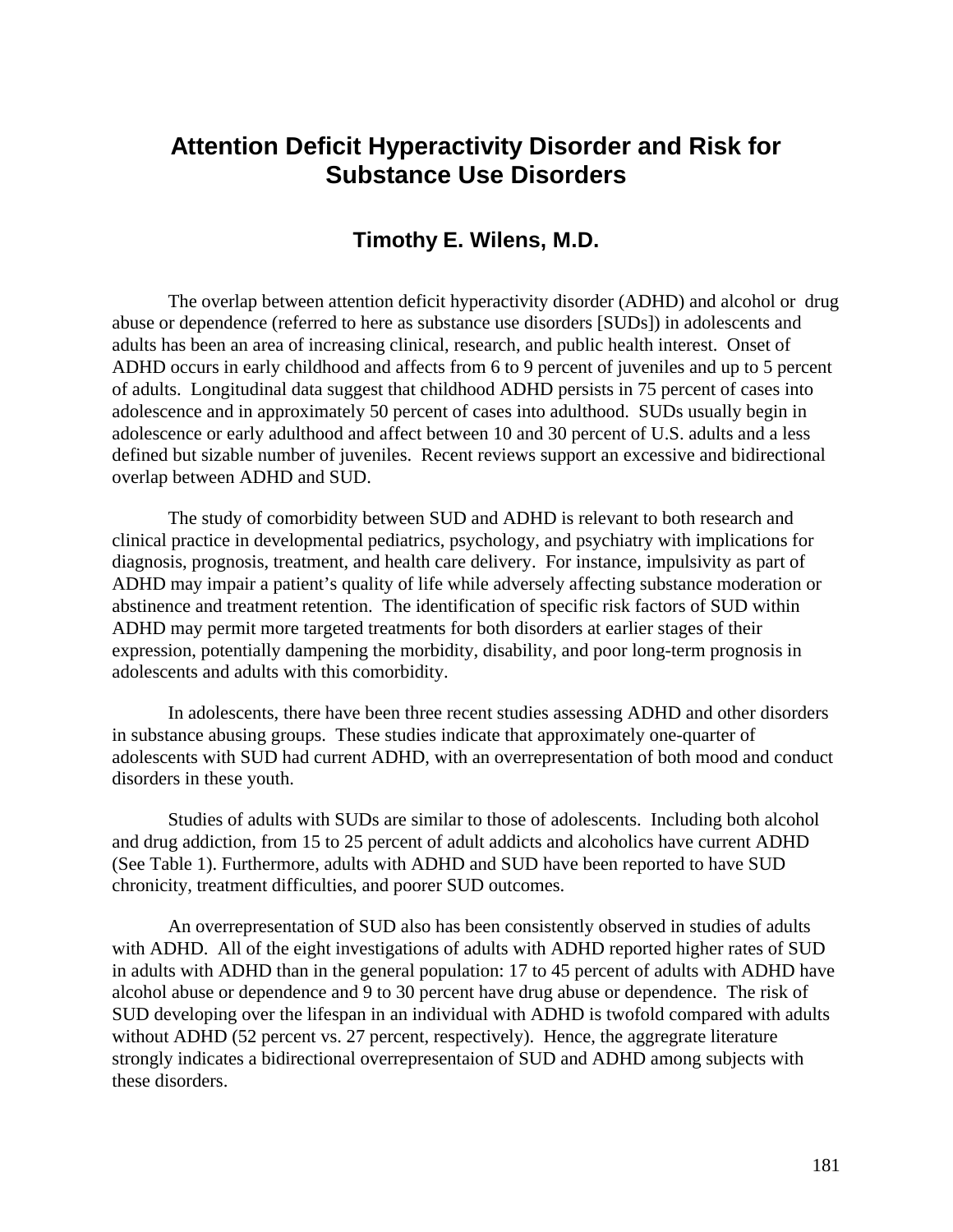| Rate           | Alcohol   | Cocaine | Opiates  | Polydrug  |
|----------------|-----------|---------|----------|-----------|
| Studies $(N)$  | 3         |         |          |           |
| Subjects $(N)$ | 120       | $450+$  | 306      | 157       |
| ADHD Rate (%)  | $33 - 71$ | $10-35$ | $5 - 22$ | $17 - 21$ |

#### **Table 1.** ADHD and substance use disorders overlap

Reference: Wilens, Biederman, Mick, et al., 1997.

The association of ADHD and SUD is particularly compelling from a developmental perspective because ADHD manifests itself earlier than SUD; therefore, SUD as a risk factor for ADHD is unlikely. Thus, it is important to evaluate to what extent ADHD is a precursor of SUD. Longitudinal studies of children with ADHD or children who develop SUD provide the most compelling data on this developmental hypothesis.

Prospective studies of children with ADHD have provided evidence that the group with conduct or bipolar disorders (BPD) co-occurring with ADHD have the poorest outcome with respect to developing SUD and major morbidity. For example, as part of an ongoing prospective study of ADHD, we found differences in the risk for SUD in ADHD adolescents (mean age, 15 years) compared with non-ADHD controls which were accounted for by comorbid conduct or bipolar disorders. In the older siblings of these probands, we were able to show that ADHD is an independent risk factor for the development of an SUD. These data support retrospectively derived data from ADHD adults indicating that ADHD was an independent risk for SUD and that there was an earlier age of SUD onset in adults with ADHD (mean age of full SUD, 19 years) compared with non-ADHD adult controls (mean age, 22 years, *p*<.01).

Clarification of the critical influence of ADHD treatment in youth on later SUD remains hampered by methodological issues. Whereas concerns of the potential kindling of specific types of abuse (e.g., cocaine) secondary to early stimulant exposure in children with ADHD have been raised, the preponderance of clinical data and consensus in the field do not appear to support such a contention. Nonrandomized investigations following adolescents and young adults with ADHD naturalistically treated with stimulants indicate that treated youth, particularly noted responders to treatment, were less likely to demonstrate subsequent irritable behavior and illegal drug use.

Similar to data from studies of children with ADHD, longitudinal research of children who later develop SUD also indicates that ADHD (plus conduct disorder) may be an important antecedent in some individuals who develop SUD. For instance, in the Chicago-based Woodlawn Study, children who were rated aggressive, impulsive, and inattentive as first graders had higher rates of substance use 10 years later as adolescents.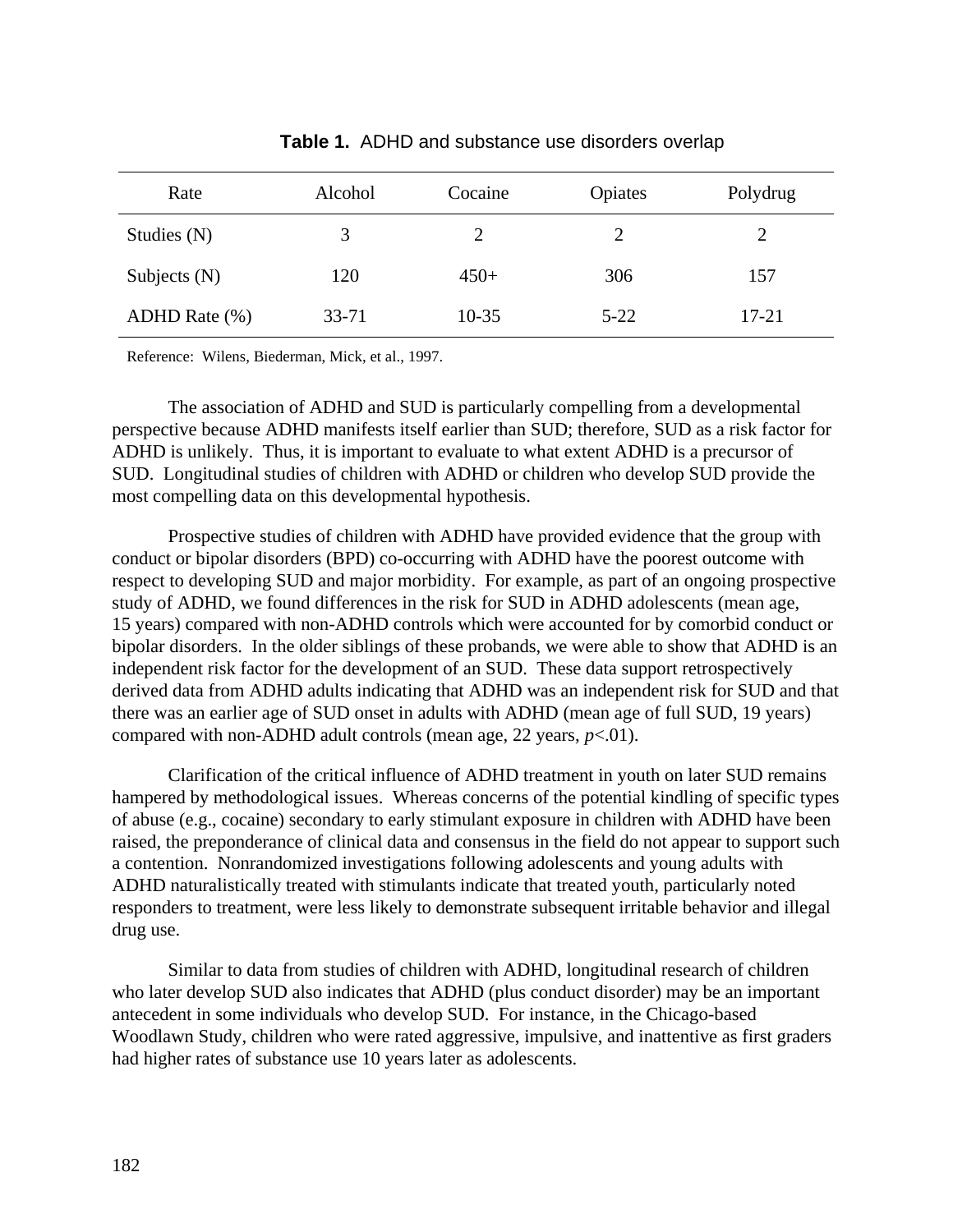Cigarette smoking in youth is often a gateway to more severe alcohol and drug use disorders. In this context, an increasing body of literature shows an intriguing association between ADHD and cigarette smoking. For example, we found in boys that ADHD was a significant predictor for early initiation of cigarette smoking (before age 15) and higher risk for cigarette use. In addition, ADHD probands with comorbid conduct, mood, and anxiety disorders had especially high rates of cigarette smoking.

The presence of ADHD also appears to influence the transition into and out of SUD. Recent work indicates that ADHD and related comorbidities accelerate the transition from less severe drug or alcohol abuse to more severe dependence  $(1.2 \text{ years vs. } 3 \text{ years}, p<.05)$ . Furthermore, ADHD may heighten the risk for a drug use disorder, particularly in individuals with an alcohol use disorder. Conduct or bipolar disorder co-occurring with ADHD tends to markedly heighten the risk for SUD and accelerate the process. ADHD also affects remission from SUD. In a study of 130 referred adults with ADHD and 71 adults without ADHD, all with a history of SUD, the rate of remission and duration of SUD were quite different in the ADHD subjects relative to controls: the median time to psychoactive substance use disorders remission was more than twice as long in subjects with ADHD as in control subjects (144 vs. 60 months, respectively), with SUD lasting more than 3 years longer in the adults with ADHD compared with their non-ADHD peers.

Family studies are highly informative in examining the nature of the association between two co-occurring disorders. The child and adolescent children of alcoholic and drug-abusing parents have elevated rates of ADHD compared with the children of parents without a substance use disorder. Conversely, elevated rates of SUD have consistently been demonstrated in controlled family studies of ADHD. The mode of SUD transmission in families with ADHD remains under study with a preferentially elevated risk for SUD in relatives of ADHD children with conduct disorder and models showing the independent transmission of ADHD and SUD in families.

Although the influence of prenatal substance exposure is confounded by many factors, such as the transmission of parental psychopathology, followup studies of children diagnosed with fetal alcohol syndrome demonstrate that two-thirds of these youth have ADHD in adolescence. In contrast, data in cocaine- and opiate-exposed youth do not support the teratogenic effects of these agents in producing ADHD in offspring.

The mechanism of SUD development in ADHD is probably multifactorial, including selfmedication and family genetic vulnerabilities. Given that the demoralization and failure associated with ADHD are also independent risk factors for SUD, albeit lacking confirmatory data, the self-medication hypothesis is compelling in ADHD. Moreover, youth with ADHD plus conduct or BPD have poor judgment, aggressivity, and impulsivity, which may be particularly noxious for development of SUD during adolescence. Of interest are open reports in substanceabusing adolescents and adults with ADHD that show that treatment of ADHD with stimulants or antidepressants results in the reduction of both ADHD and SUD.

The robust findings of a family genetic component of SUD development, coupled with recent findings of postsynaptic dopamine D4 receptor polymorphisms association with ADHD,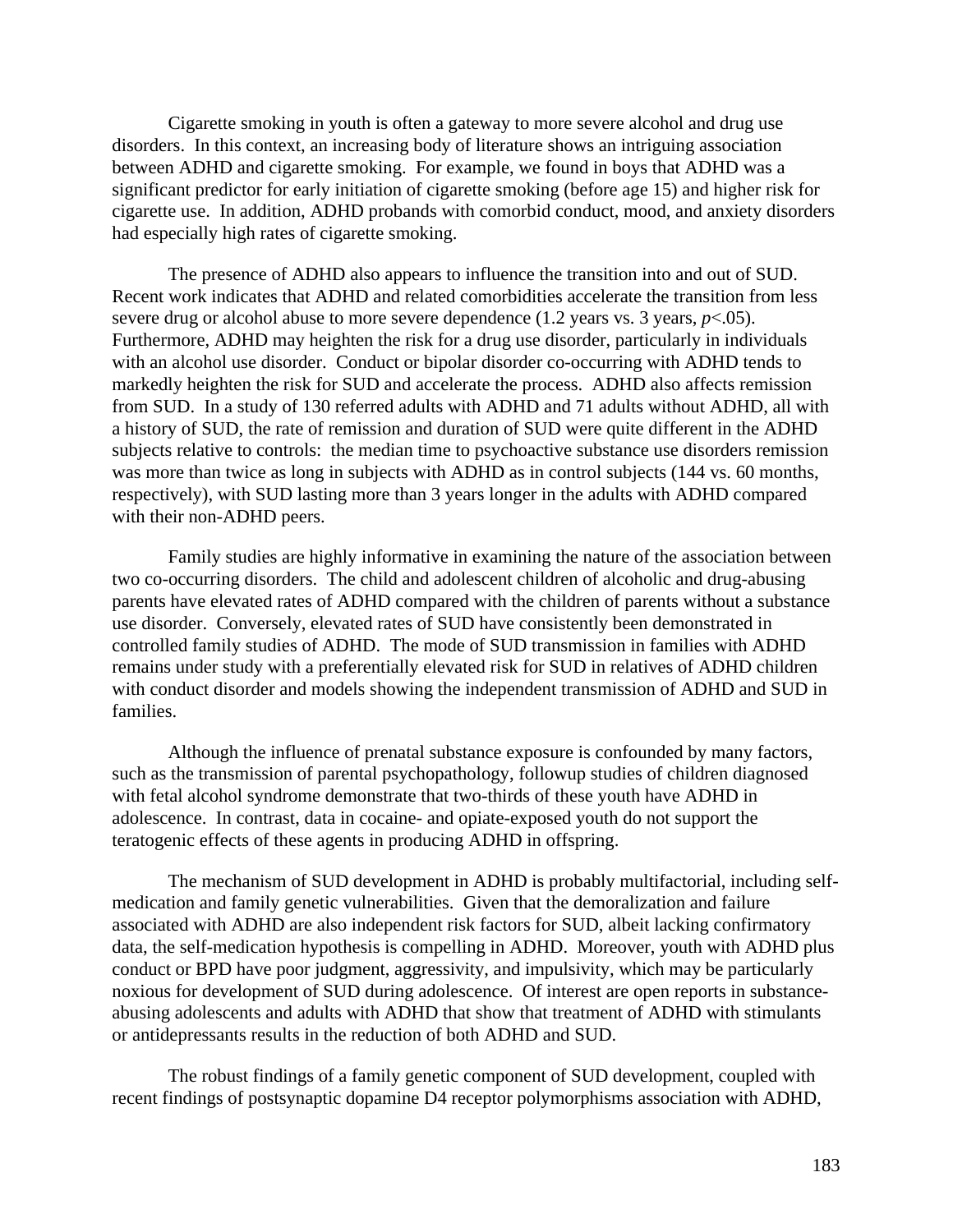suggest that a polygenic mechanism may be operant. It may also be that ADHD and early onset SUD may represent variable expressivity of a shared risk factor. Clearly, more work needs to be done to examine the contribution of psychiatric symptoms, deficits, and familiality to explain the relationship of SUD and ADHD.

In summary, there is a robust literature supporting a relationship between ADHD and SUD. Combined data from retrospective accounts of adults and prospective observations of youth suggest that juveniles with ADHD are at increased risk for cigarette smoking and SUD during adolescence. Youth with ADHD and bipolar or conduct disorder are at risk for very early cigarette use and SUD (i.e., beginning before the youth reach 16 years of age), whereas the typical age of risk for the onset of SUD accounted for by ADHD itself is probably between 17 and 22 years of age. Recent work suggests that ADHD youth disproportionately become involved with cigarettes, alcohol, and then drugs. Substance abusers with ADHD tend to prefer the class of drugs over alcohol, with no evidence of a preference for specific types of drugs. ADHD accelerates the transition from less severe alcohol or drug abuse to more severe dependence. Conduct or bipolar disorder co-occurring with ADHD tends to further heighten the risk for SUD and accelerate the process. Individuals with ADHD, independent of comorbidity, tend to maintain their addiction longer compared with their peers without ADHD. Given the prevalence and major morbidity and impairment caused by SUD and ADHD, prevention and treatment strategies for these patients need to be further developed and evaluated.

## **References**

Biederman J, Wilens T, Mick E, Faraone SV, Weber W, Curtis S, et al. Is ADHD a risk for psychoactive substance use disorder? Findings from a four year follow-up study. J Am Acad Child Adolesc Psychiatry 1997;36(1):21-9.

Biederman J, Wilens T, Mick E, Milberger S, Spencer TJ, Faraone SV. Psychoactive substance use disorders in adults with attention deficit hyperactivity disorder (ADHD): effects of ADHD and psychiatric comorbidity. Am J Psychiatry 1995;152:1652-8.

Carroll KM, Rounsaville BJ. History and significance of childhood attention deficit disorder in treatment-seeking cocaine abusers. Compr Psychiatry 1993;34:75-82.

Hechtman L. Adolescent outcome of hyperactive children treated with stimulants in childhood: a review. Psychopharmacol Bull 1985;21:178-91.

Kaminer Y. Clinical implications of the relationship between attention-deficit hyperactivity disorder and psychoactive substance use disorders. Am J Addict 1992;1:257-64.

Kellam SG, Ensminger ME, Simon MB. Mental health in first grade and teenage drug, alcohol, and cigarette use. Drug Alcohol Depend 1980;5:273-304.

Loney J, Kramer J, Milich RS. The hyperactive child grows up: predictors of symptoms, delinquency and achievement at followup. In: Gadow K, Loney J, editors. Psychosocial aspects of drug treatment for hyperactivity. Boulder: Westview Press; 1981. p. 381-415.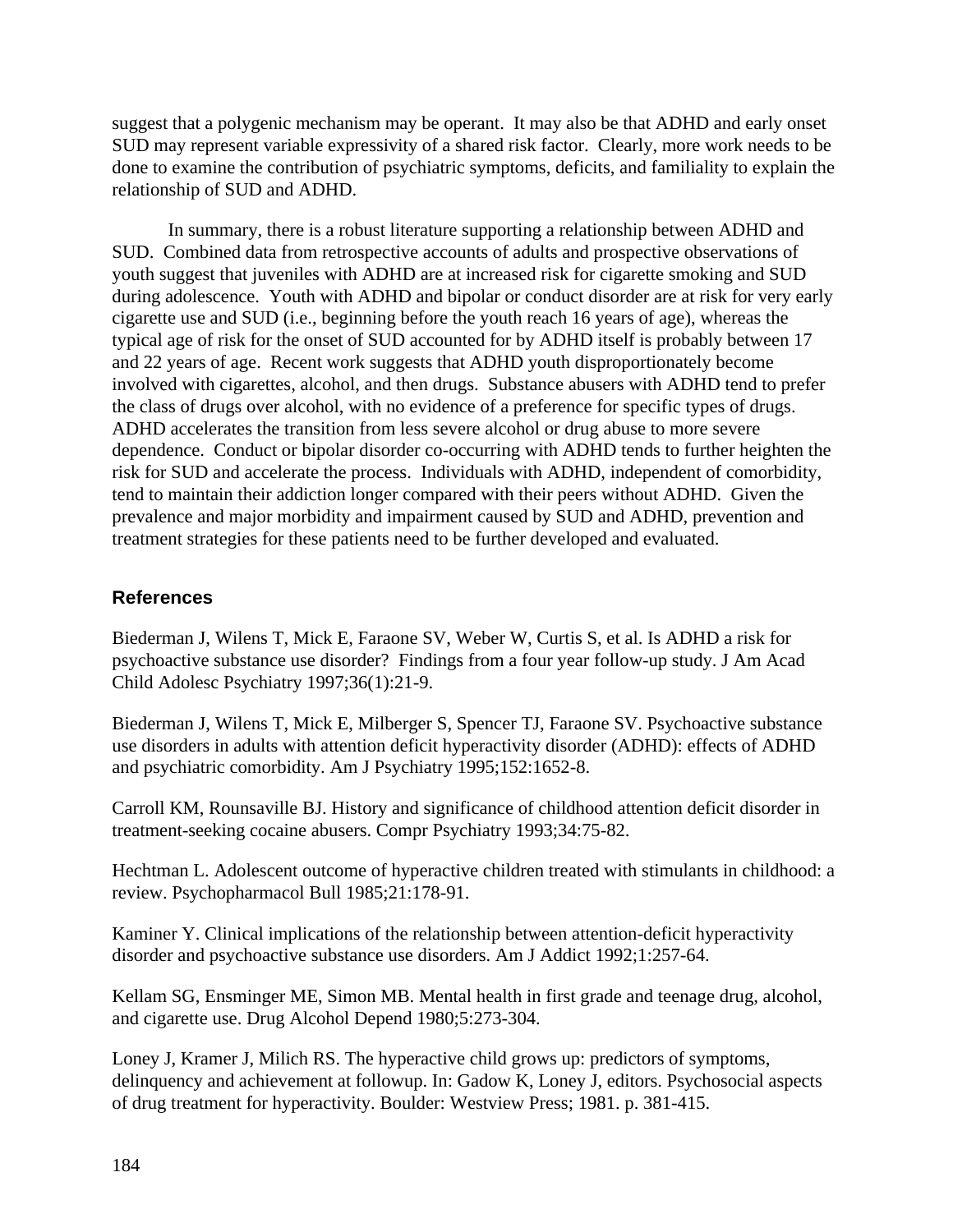Mannuzza S, Klein RG, Bessler A, Malloy P, LaPadula M. Adult outcome of hyperactive boys: educational achievement, occupational rank, and psychiatric status. Arch Gen Psychiatry 1993;50:565-76

Milberger S, Biederman J, Faraone SV, Chen L, Jones J. ADHD is associated with early initiation of cigarette smoking in children and adolescents. J Am Acad Child Adolesc Psychiatry 1997;36:37-43.

Milberger S, Biederman J, Faraone SV, Wilens T, Chu M. Associations between ADHD and psychoactive substance use disorders: findings from a longitudinal study of high-risk siblings of ADHD children. Am J Addict 1997;6:318-29.

Tarter RE, McBride H, Buonpane N, Schneider DU. Differentiation of alcoholics. Arch Gen Psychiatry 1977;34:761-8.

Wilens T, Biederman J, Mick E. Does ADHD affect the course of substance abuse? Findings from a sample of adults with and without ADHD. Am J Addict 1998;7:156-63.

Wilens T, Biederman J, Mick E, Faraone SV, Spencer T. Attention deficit hyperactivity disorder (ADHD) is associated with early onset substance use disorders. J Nerv Ment Dis 1997;185:475- 82.

Wilens T, Biederman J, Spencer TJ, Frances RJ. Comorbidity of attention deficit hyperactivity disorder and the psychoactive substance use disorders. Hosp Community Psychiatry 1994;45:421-35.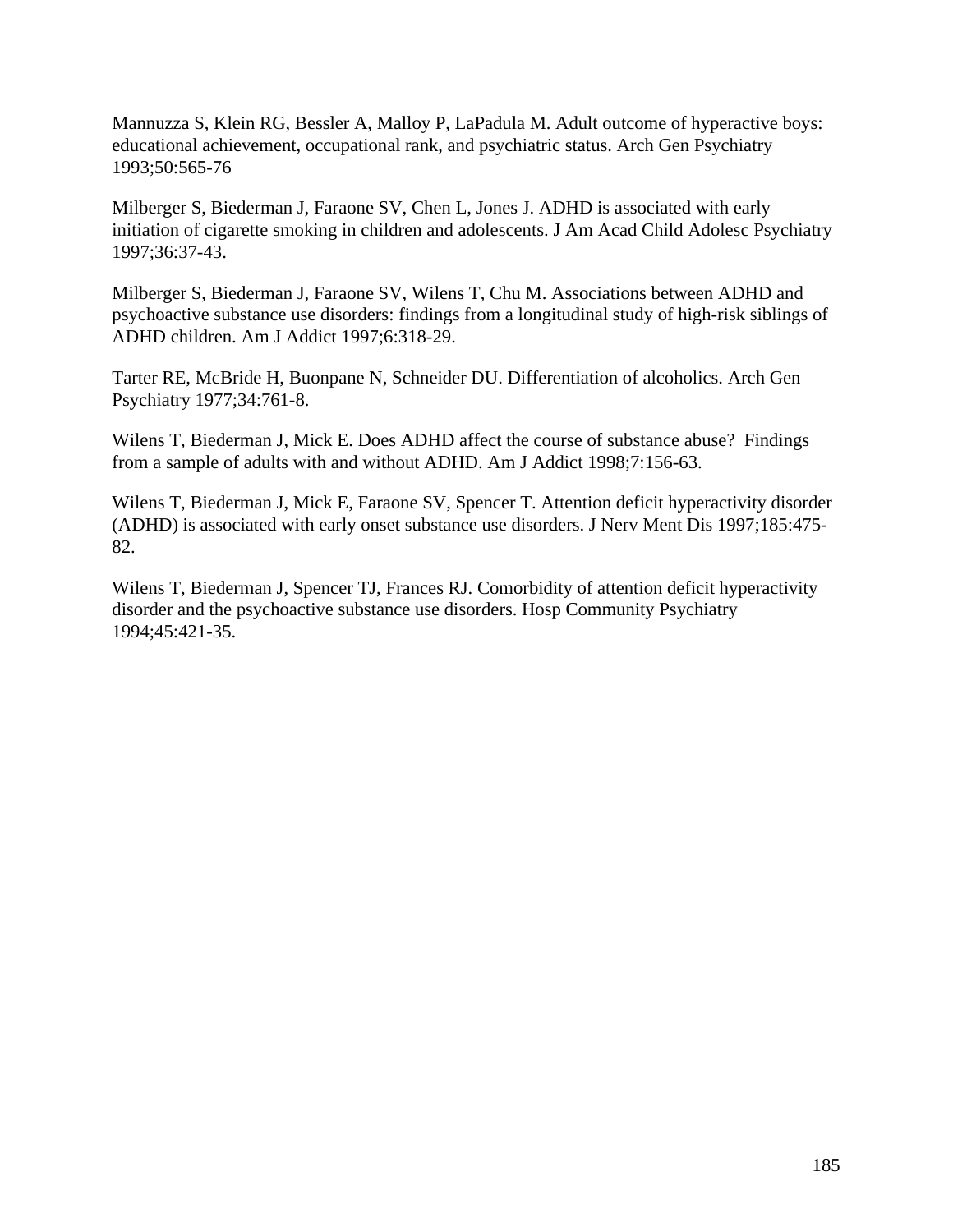# **Sensitization and the Risk of Exposure to Stimulant Medications**

# **Peter W. Kalivas, Ph.D.**

Behavioral sensitization refers to the progressive augmentation of certain psychostimulant-induced behaviors in individuals who repeatedly use the drugs. Although behavioral sensitization has been reported only in experimental animals using a broad spectrum of psychostimulants ranging from caffeine to cocaine, in humans clear psychostimulant sensitization has been reported only with the amphetamine-like psychostimulants (Pierce, Kalivas, 1997). Amphetamine-like psychostimulants include a number of drugs of abuse such as methamphetamine, cocaine, and MDMA (ecstasy). In addicts who repeatedly abuse these drugs, a well-documented sensitization profile emerges, which includes an increase in anxiety and paranoid ideation, sometimes culminating in neuropsychiatric disorders such as paranoid psychosis and panic attacks. In addition, there is some preclinical and clinical evidence that with repeated use, the abuse liability of these drugs may also sensitize, thereby increasing the propensity for relapse of drug-seeking behaviors (Bartlett, Halldin, Chapman, et al., 1997; Robinson, Berridge, 1993). Also classified as amphetamine-like psychostimulants are many drugs used to treat attention deficit hyperactivity disorder (ADHD), such as methylphenidate, dextroamphetamine, and pemoline. Of these drugs, only dextroamphetamine has been reported to produce behavioral sensitization. However, sensitization to dextroamphetamine occurred in individuals taking the drug for indications other than ADHD, such as using the drug for its anorectic properties (Ellinwood, Sudilovsky, Nelson, 1973). The focus of this abstract is to describe the pharmacological characteristics of drugs that produce behavioral sensitization and to provide a preliminary evaluation of the literature regarding possible induction of behavioral sensitization by the use of amphetamine-like psychostimulants in the treatment of ADHD.

Behavioral sensitization can be broken into two temporally and mechanistically distinct components, termed "initiation" and "expression" (Kalivas, Stewart, 1991). The initiation of sensitization is the process of developing the augmented behavior, whereas expression refers to the manifestation of the sensitized behavior. Thus, the repeated use of a psychostimulant such as cocaine initiates behavioral sensitization by binding to the dopamine transporter, increasing dopamine transmission in the brain, and ultimately producing long-term changes in neurotransmission both presynaptic and postsynaptic to the dopamine synapse (White, Kalivas, in press). During initiation, the primary behavioral response to cocaine is motor stimulation and a sense of well-being. Once initiated by repeated use, the expression of sensitized behaviors typically arises in response to the readministration of cocaine and manifests as anxiety, paranoia, and craving for more drug.

Requirements for the initiation of behavioral sensitization are both pharmacokinetic and pharmacodynamic. A primary pharmacokinetic requirement is that the drug be administered intermittently and that the organism be permitted time between drug exposures when blood and brain drug levels are near zero (Post, 1980). If amphetamine-like psychostimulants are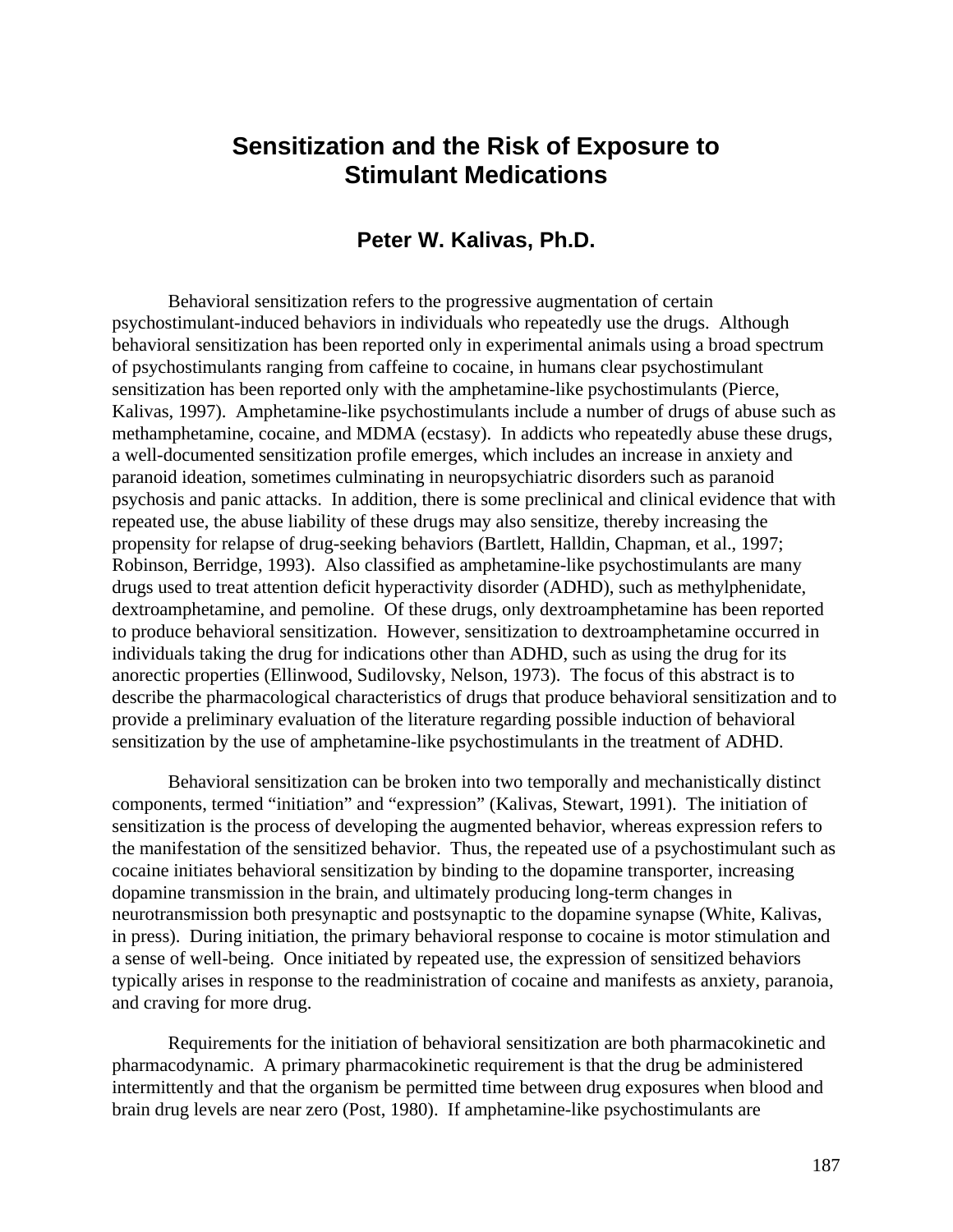administered continuously to experimental animals, classic forms of behavioral sensitization do not initiate. A pharmacodynamic requirement appears to be an interaction with the dopamine transporter. All of the amphetamine-like psychostimulants that produce behavioral sensitization with intermittent administration bind dopamine transporters (Gatley, Pan, Chen, et al. 1996; Reith, Meisler, Sershen, et al., 1986). The question then arises as to what extent the use of methylphenidate or other amphetamine-like psychostimulants in the treatment of ADHD fulfills these requirements for the initiation of behavioral sensitization.

Methylphenidate fulfills the pharmacodynamic requirement by being a relatively potent antagonist of dopamine transport and increasing the extracellular concentration of dopamine (Hurd, Weiss, Koob, et al., 1989; Volkow, Gatley, Fowler, et al., 1996). Although relative affinities for the different monoamine transporters may affect the profile of the sensitized behaviors (White, Kalivas, in press) on the basis of the general pharmacological action of methylphenidate, the drug should be capable of producing behavioral sensitization. Indeed, in experimental animals, repeated injections of methylphenidate have been reported to induce behavioral sensitization of motor behaviors (Crawford, McDougall, Meier, et al., 1998; Gaytan, al-Rahim, Swann, et al., 1997). In contrast with the pharmacodynamic criterion, the use of methylphenidate in the treatment of ADHD may not meet the pharmacokinetic criterion. The drug is typically taken orally and in a continuous rather than intermittent fashion. Thus, the large swings in brain concentration that are optimal for inducing behavioral sensitization (i.e., intravenous administration and binges of drug-taking followed by periods of abstinence) are not associated with the treatment of ADHD. Indeed, the literature indicates that treatment of ADHD with psychostimulants may not lead to an increase in abuse of psychoactive substances (Klein, Wender, 1995; Levin, Kleber, 1995; Spencer, Biederman, Wilens, et al., 1996; St. Dennis, Synoground, 1996). However, there may be some motor sensitization indicated by the doserelated exacerbation of motor tics (Borcherding, Keysor, Rapoport, et al., 1990; Castellanos, Giedd, Elia, et al., 1997).

A final consideration is that in the treatment of ADHD, amphetamine-like psychostimulants are generally administered to prepubescent individuals, whereas psychostimulant sensitization is experimentally evaluated almost exclusively in adult experimental animals and addicts. However, most studies conducted to date in prepubescent rats indicate that with the appropriate dosing regimen, it is possible to induce behavioral sensitization with methylphenidate and other amphetamine-like drugs (Gaytan, al-Rahim, Swann, et al., 1997; McDougall, Duke, Bolanos, et al., 1994); in contrast with responses in adults, the sensitized behavioral responses may not be as enduring in prepubescent animals (Fujiwara, Kazahaya, Nakashima, et al., 1987; McDougall, Duke, Bolanos, et al., 1994).

## **References**

Bartlett E, Halldin A, Chapman B, Angrist B. Selective sensitization to psychosis-inducing effects of cocaine: a possible marker for addiction relapse vulnerability? Neuropsychopharmacology 1997;16:77-82.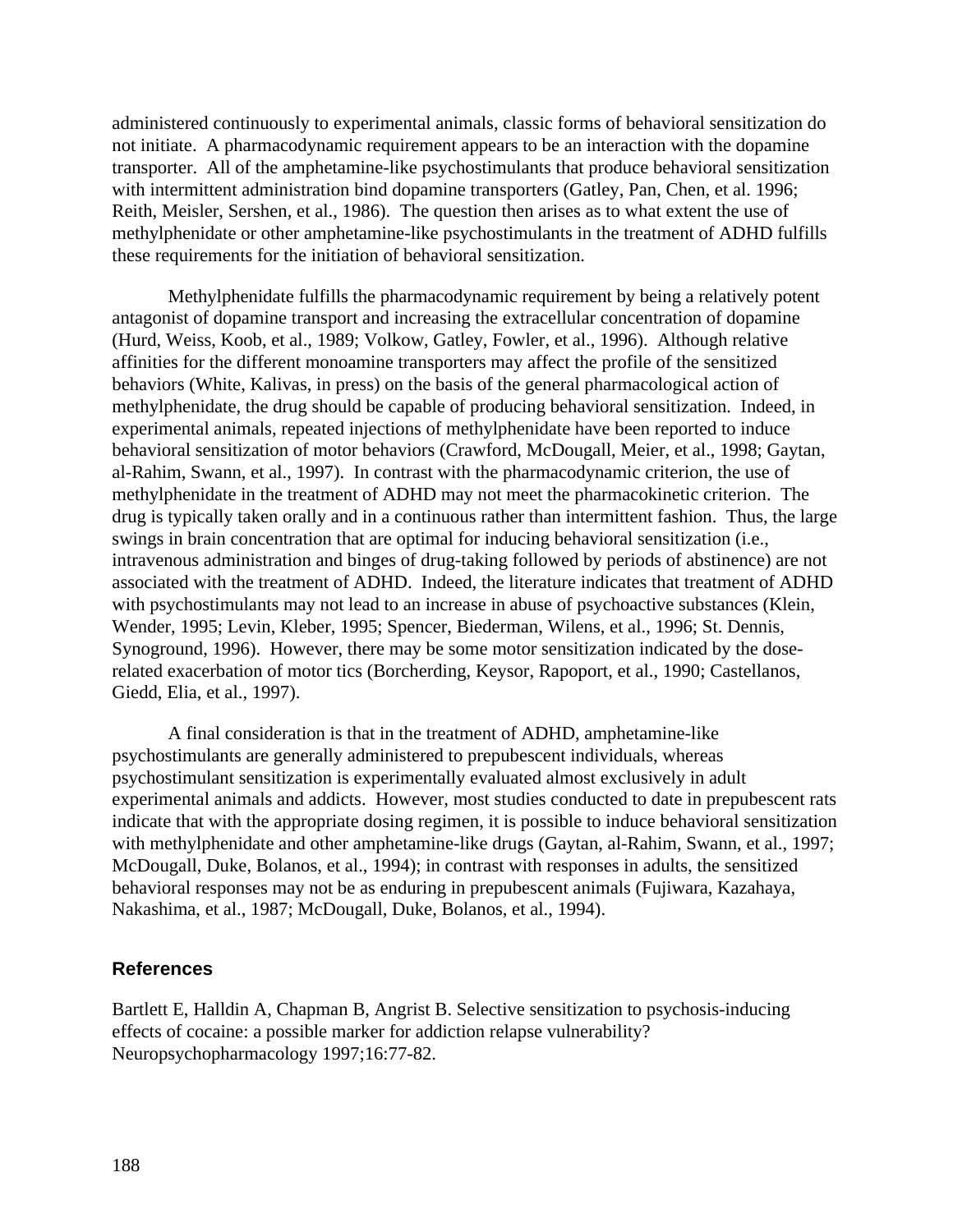Borcherding BG, Keysor CS, Rapoport JL, Elia J, Amass J. Motor/vocal tics and compulsive behaviors on stimulant drugs: is there a common vulnerability? Psychiatry Res 1990;33:83-94.

Castellanos FX, Giedd JN, Elia J, Marsh WL, Ritchie GF, Hamburger SD, et al. Controlled stimulant treatment of ADHD and comorbid Tourette's syndrome: effects of stimulant and dose. J Am Acad Child Adolesc Psychiatry 1997;36:589-96.

Crawford CA, McDougall SA, Meier TL, Collins RL, Watson JB. Repeated methylphenidate treatment induces behavioral sensitization and decreases protein kinase A and dopaminestimulated adenylyl cyclase activity in the dorsal striatum. Psychopharmacology 1998;136:34-43.

Ellinwood EH, Sudilovsky A, Nelson LM. Evolving behavior in the clinical and experimental amphetamine model psychosis. Am J Psychiatry 1973;130:1088-93.

Fujiwara Y, Kazahaya Y, Nakashima M, Sato M, Otsuki S. Behavioral sensitization to methamphetamine in the rat: an ontogenic study. Psychopharmacology 1987;91:316-9.

Gatley SJ, Pan D, Chen R, Chaturvedi G, Ding YS. Affinities of methylphenidate derivatives for dopamine, norepinephrine and serotonin transporters. Life Sci 1996;58:231-9.

Gaytan O, al-Rahim S, Swann A, Dafny N. Sensitization to locomotor effects of methylphenidate in the rat. Life Sci 1997;61:101-7.

Hurd YL, Weiss F, Koob GF, And NE, Ungerstedt U. Cocaine reinforcement and extracellular dopamine overflow in rat nucleus accumbens: an in vivo microdialysis study. Brain Res 1989;498:199-203.

Kalivas PW, Stewart J. Dopamine transmission in the initiation and expression of drug- and stress-induced sensitization of motor activity. Brain Res Brain Res Rev 1991;16:223-44.

Klein RG, Wender P. The role of methylphenidate in psychiatry. Arch Gen Psychiatry 1995;52:429-33.

Levin FR, Kleber HD. Attention-deficit hyperactivity disorder and substance abuse: relationships and implications for treatment. Harv Rev Psychiatry 1995;2:246-58.

McDougall SA, Duke MA, Bolanos CA, Crawford CA. Ontogeny of behavioral sensitization in the rat: effects of direct and indirect dopamine agonists. Psychopharmacology 1994;116:483-90.

Pierce RC, Kalivas PW. A circuitry model of the expression of behavioral sensitization to amphetamine-like psychostimulants. Brain Res Brain Res Rev 1997;25:192-216.

Post RM. Intermittent versus continuous stimulation: effect of time interval on the development of sensitization or tolerance. Life Sci 1980;26:1275-82.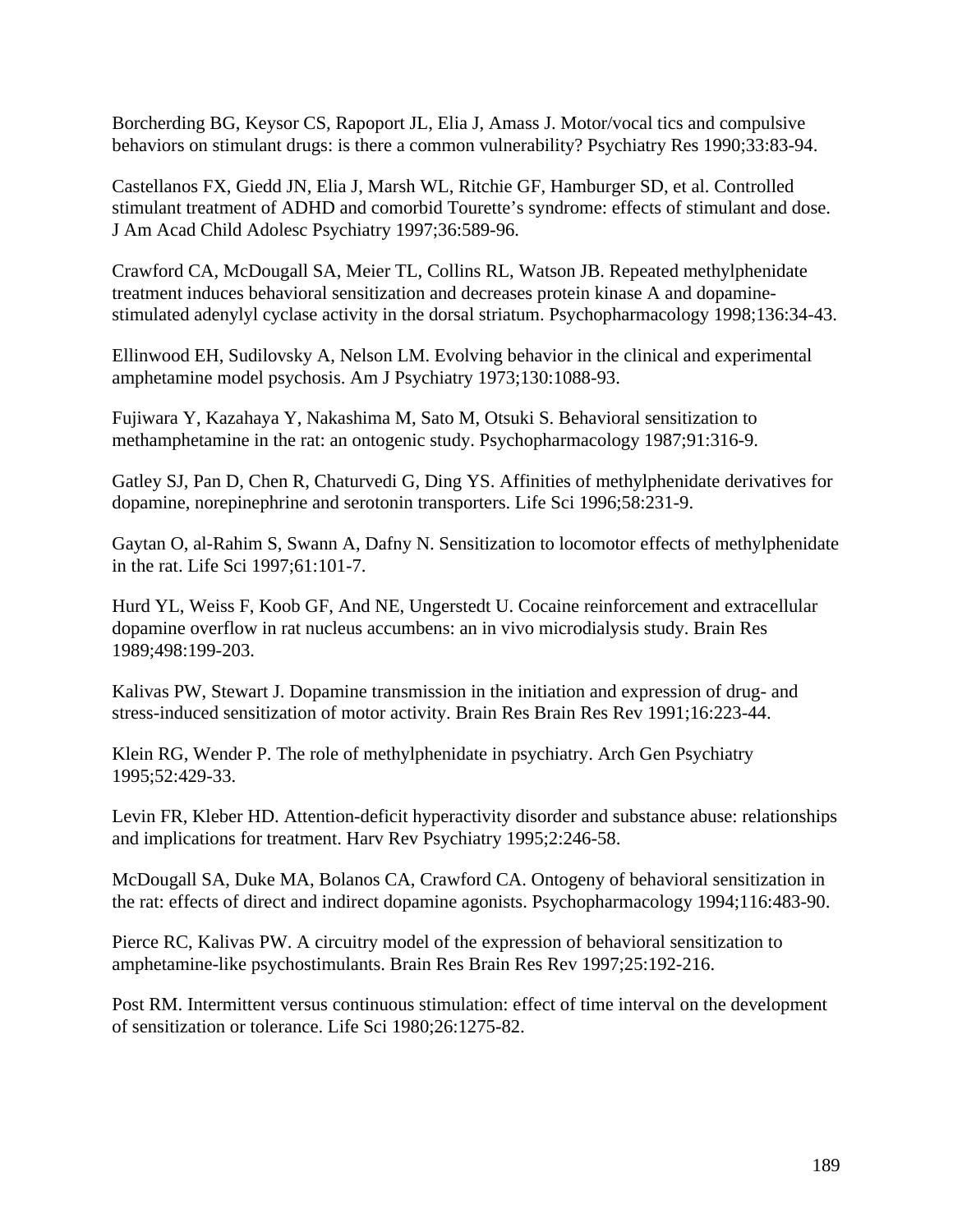Reith MEA, Meisler BE, Sershen H, Lajtha A. Structural requirements for cocaine congeners to interact with dopamine and serotonin uptake sites in mouse brain and to induce stereotyped behavior. Biochem Pharmacol 1986:35:1123-9.

Robinson TE, Berridge KC. The neural basis of drug craving: an incentive-sensitization theory of addiction. Brain Res Brain Res Rev 1993;18:247-91.

Spencer T, Biederman J, Wilens T, Harding M, O'Donnell D, Griffin S. Pharmacotherapy of attention-deficit hyperactivity disorder across the life cycle. J Am Acad Child Adolesc Psychiatry 1996;35:409-32.

St. Dennis C, Synoground G. Methylphenidate. J Sch Nurs 1996;12:5-8.

Volkow ND, Gatley SJ, Fowler JS, Logan J, Fischman M, Gifford AN, et al. Cocaine doses equivalent to those abused by humans occupy most of the dopamine transporters. Synapse 1996;24:399-402.

White FJ, Kalivas PW. Neuroadaptations involved in amphetamine and cocaine addiction. Drug Alcohol Addict. In press.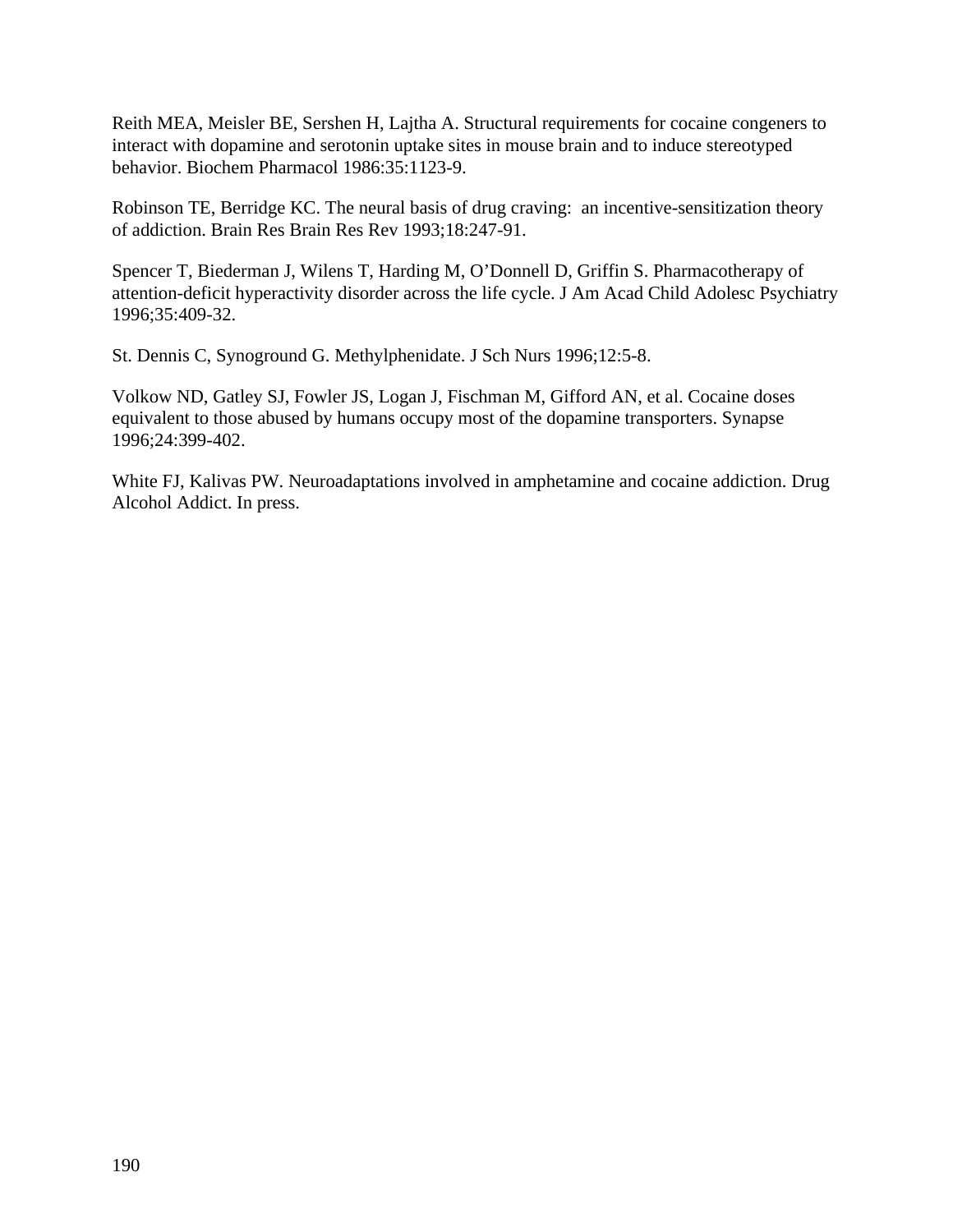# **Stimulant Treatment as a Risk Factor for Nicotine Use and Substance Abuse2**

# **Nadine M. Lambert, Ph.D.**

Children who have been diagnosed with attention deficit hyperactivity disorder (ADHD) are often treated with the central nervous system (CNS) stimulant methylphenidate. Although the therapeutic efficacy of methylphenidate has been established (Greenhill, 1992; Klein, 1993), very few studies have examined the long-term effects of treatment with the drug. In longitudinal research (Barkley, Fischer, Edelbrock, et al., 1990; Gittelman, Mannuzza, Shenker, et al., 1985; Lambert, 1988; Weiss, Hechtman, Milroy, et al., 1985), ADHD and childhood use of CNS stimulants have been shown to predispose children to early tobacco use and to adult use and dependence on tobacco and substances with stimulating properties (Hartsough, Lambert, 1987; Lambert, Hartsough, in press).

This investigation explores the predisposing properties of CNS stimulant medication in childhood in the uptake of regular smoking during the developmental period, daily smoking in adulthood, adult DSM-III-R psychoactive dependence diagnoses, and lifetime use of cocaine and stimulants. In addition to childhood CNS use, other independent variables in the analyses are a research diagnostic proxy for the severity of DSM-IV ADHD symptoms, severity of childhood conduct problems, gender, the age of initiation into tobacco, and birth year cohort.

There are four major, most likely complementary, explanations regarding the relationship of ADHD and CNS use to adolescent and adult use of substances.

The first hypothesis predicts that general behavior dysfunction in childhood and adolescence, characterized by psychosocial unconventionality or the presence of antisocial behavior (all of which are also prevalent among ADHD groups in adolescence), leads to both more smoking and more intensive substance use (Jessor, Jessor, 1980; Loney, 1980; Robins, 1980).

-

 $^{2}$ This study was supported by Tobacco-Related Disease Research Program #IRT251, University of California, July 1990 through June 1994, and by NIDA DA 08624, October 1994 through September 1997.

The author is indebted to Professor Susan Schenk of Texas A&M for her encouragement and consultation on this research project. Marsha McLeod prepared the data from the prospective longitudinal life history files and provided indispensable assistance in the data analysis. Professor Paul Holland, University of California at Berkeley, provided statistical consultation.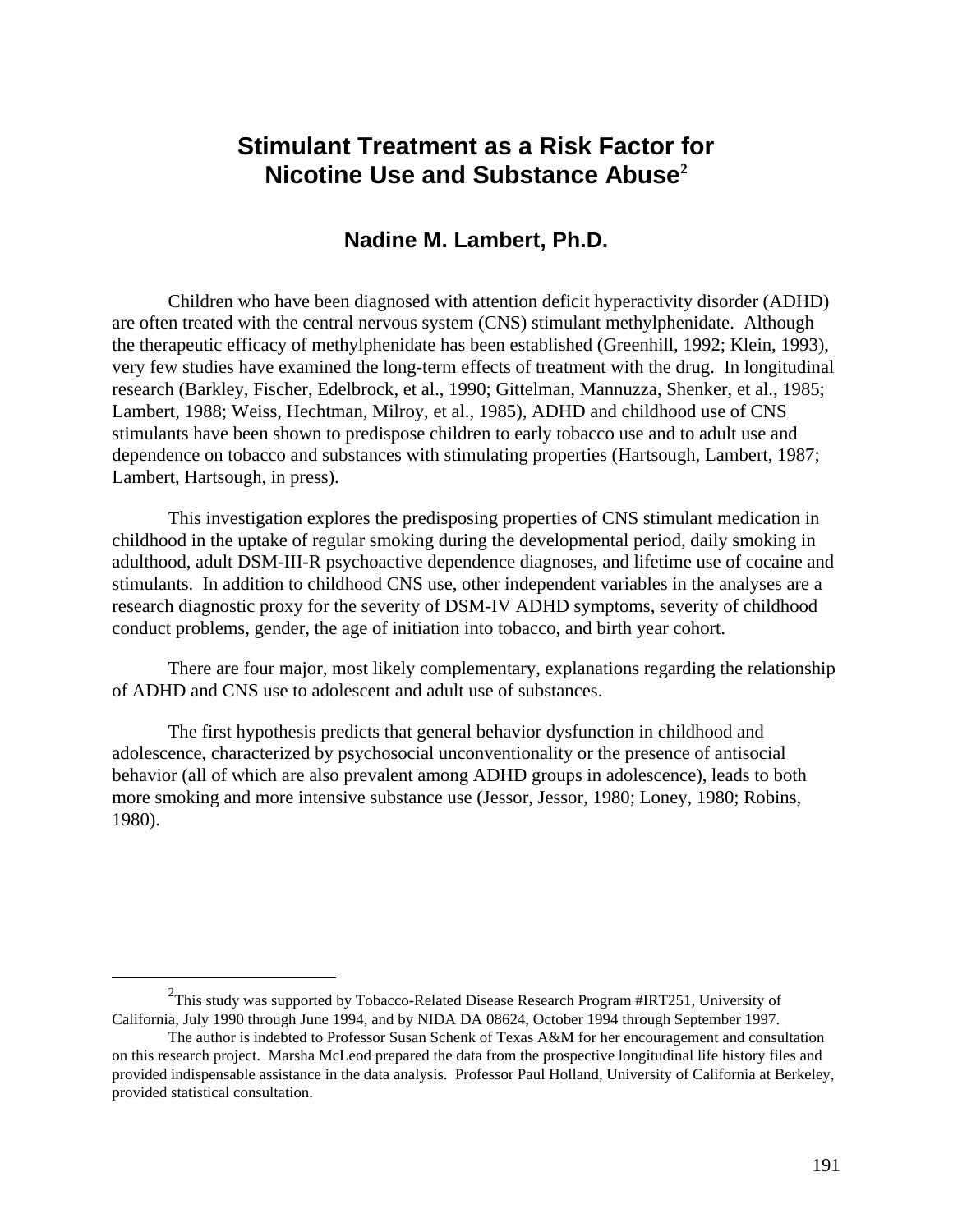Another perspective targets tobacco as a gateway drug and predicts that early tobacco use is likely to be common among all who use other substances (Fleming, Leventhal, Glynn, et al., 1989; Henningfield, Clayton, Pollin, 1990; Kandel, Yamaguchi, Chen, 1992). Tobacco dependence is an important addiction on its own merits, and tobacco also appears to be involved in the development of a variety of other drug dependencies.

Another hypothesis proposes that tobacco serves a self-medicating role for ADHD subjects and that initiation into and continued use of nicotine are sought because of its beneficial behavioral effects. Research with human subjects has suggested that both tobacco and cocaine may be used for self-medication, depending on the particular type of presenting symptomatology (Cocores, Davies, Mueller, et al., 1987; Rounsaville, Anton, Carroll, et al. 1991; Weiss, Mirin, 1986). Methylphenidate has pharmacological properties that closely resemble those of other stimulant drugs including cocaine and amphetamine (Robinson, Jurson, Bennett, et al., 1988; Volkow, Wang, Gatley, et al., 1996); therefore, repeated exposure to methylphenidate may be expected to produce effects similar to those engendered by repeated exposure to these other psychostimulants.

The fourth hypothesis is the methylphenidate/amphetamine sensitization hypothesis, founded primarily on animal studies. Pursuing a tobacco-cocaine sensitization hypothesis, animal research has shown that preexposure to nicotine predisposes rats to the reinforcing impact of cocaine (Horger, Shelton, Schenk, 1991). Likewise, evidence from the animal studies implicates the use of amphetamines as predisposing to the rewarding impact of cocaine (Schenk, Snow, Horger, 1991; Schenk, Valadez, McNamara, et al., 1993). The sensitization hypothesis posits that early exposure to either nicotine or amphetamines predisposes to adult stimulant and cocaine use because the increased neurochemical sensitization enhances responsiveness to cocaine's reinforcing properties. Thus, although subjects with ADHD may have more risk factors predisposing to adult tobacco and cocaine abuse, the fundamental processes involved in the sensitization hypothesis are thought to hold regardless of psychiatric symptomatology.

The participants in this investigation are adults who have been subjects since childhood in a prospective longitudinal investigation of the life histories of ADHD subjects and their age-mate controls. DSM-IV ADHD research diagnostic criteria based on 1974 parent and teacher ratings on the Children's Attention and Adjustment Survey (CAAS) (Lambert, Hartsough, Sandoval, 1990) of inattention and hyperactive-impulsive symptoms and age of onset of symptoms classified all 492 subjects on the presence and severity of ADHD in childhood. Of the 492 subjects, 22 percent were female and 23 percent were members of minority ethnic groups. Of the 492, 132 were classified as severe DSM-IV ADHD, 99 were moderate ADHD, 61 were mild ADHD, and 200 subjects did not satisfy DSM-IV ADHD research criteria. Of those originally receiving medical diagnoses of hyperactivity with no competing explanations for their condition (Lambert, Sandoval, Sassone, 1978), only 4 percent failed to satisfy the DSM-IV ADHD diagnostic proxy. On the other hand, 3 percent of the age-mate controls met the criteria for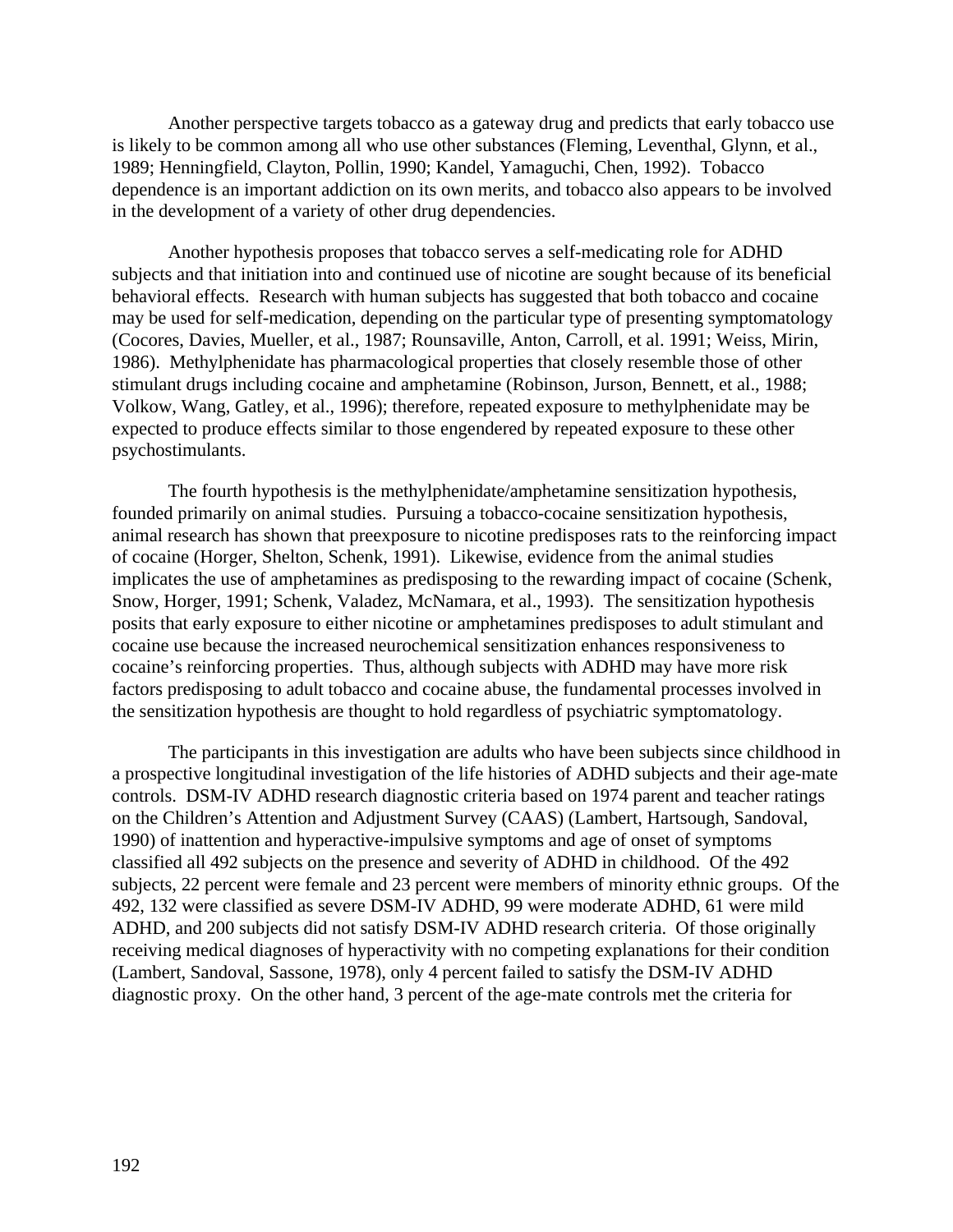DSM-IV ADHD and might have been identified as ADHD in 1974, when they entered the study, had the 1994 DSM-IV diagnostic criteria been used (American Psychiatric Association, 1994).

Histories of treatment interventions in childhood, derived from parent and subject reports, included the age at which CNS stimulants were first prescribed and duration of use. Among those subjects who used CNS stimulants, 69 percent used only methylphenidate, 16 percent used combinations of methylphenidate and other CNS stimulants, and 15 percent used other CNS stimulants (Dexedrine, Benzedrine, Cylert, or Deaner). CNS stimulants were used by 45 percent of the severe ADHD, 51 percent of the moderate ADHD, 15 percent of the mild ADHD, and 5 percent who were not classified as ADHD.

Other independent variables included severity (pervasiveness) of early ratings of conduct problems on the CAAS; age of initiation into tobacco; gender; and birth-year cohort groups. Social status and cognitive ability measures were explored as well.

Research goals were realized through use of an adult interview comprising eight major sections, among which were adult ADHD symptoms and treatment history, lifetime reports of tobacco use and current smoking status, and the Quick Diagnostic Interview Schedule, III-R (QDIS III-R) (Marcus, Robins, Bucholz, 1990). Adult interview protocols were obtained for 81 percent of the original 492 subjects (77 percent of those with ADHD and 86 percent of the controls), and analyses of differential loss indicated no appreciable impact on reported rates of tobacco and substance use that could be attributed to loss at followup (Hartsough, Babinski, Lambert, 1996).

Three sets of statistical analyses were completed. The survival analyses (Cox, Oakes, 1984) of the age subjects became regular smokers during the child-adolescent-early adult developmental period used both ADHD and CNS use as independent variables. Next, chi-square statistics explicated the association between ADHD and CNS use and adult daily smoking. Logistic regressions were conducted with the QDIS III-R dependence measures of tobacco, cocaine, stimulants, marijuana, and alcohol. The dependency criteria do not assess high rates of use, but they do focus on using more than intended, difficulty in cutting down despite problems, and developing a tolerance to the drug. Logistic regressions were also conducted with lifetime use measures for tobacco, cocaine, stimulants, and use of cocaine and stimulants combined. For substances other than tobacco, lifetime use was divided into a low-use group (1 to 19 times) and a high-use group (20+ times). The results of the investigation were as follows:

1. Tobacco use in the survival analyses was measured as "age smoked on a regular basis." Subjects who had never smoked were given a later age, and those cases were censored in the analysis. The survival analyses for severity of ADHD and use of CNS in childhood (Figures 1 and 2) show that both severe ADHD symptoms and childhood CNS treatment are childhood risk factors that predispose to earlier onsets of regular smoking in childhood and adolescence.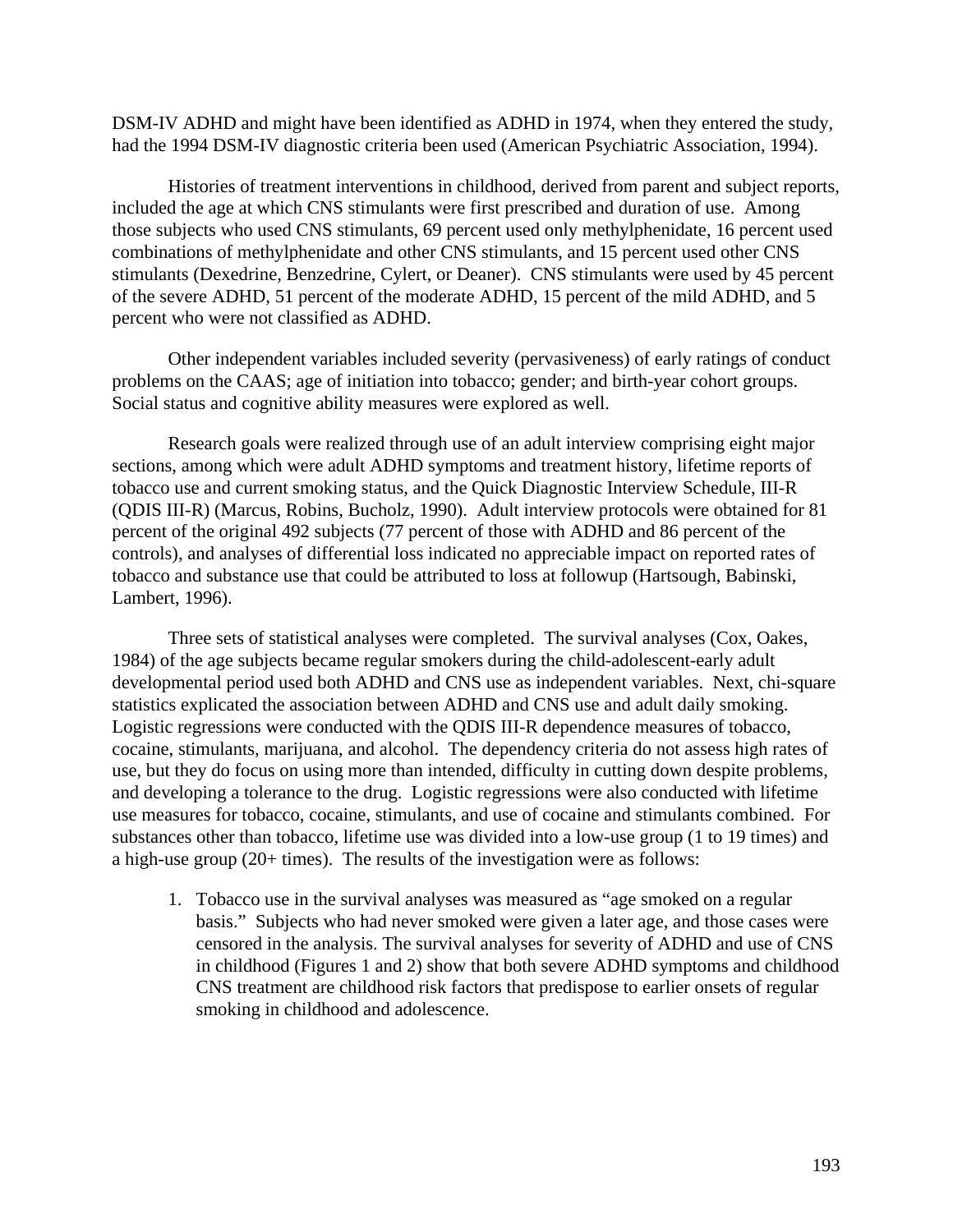

Overall comparison: Lee Desu Statistic 15.166, df = 3, *p*≤.01. Pairwise comparisons: Severe vs. Never, *p*≤.000; Severe vs. Mild, *p*≤.05; Severe vs. Moderate, *p*≤.10; Moderate vs. Never, *p*≤.10.





Overall comparison: Lee Desu Statistic 5.825, df = 1, p≤.05.

**Figure 2.** Survival analysis—percentage not smoking regularly during developmental period for subjects who used CNS treatment before they became regular smokers and those who never used CNS.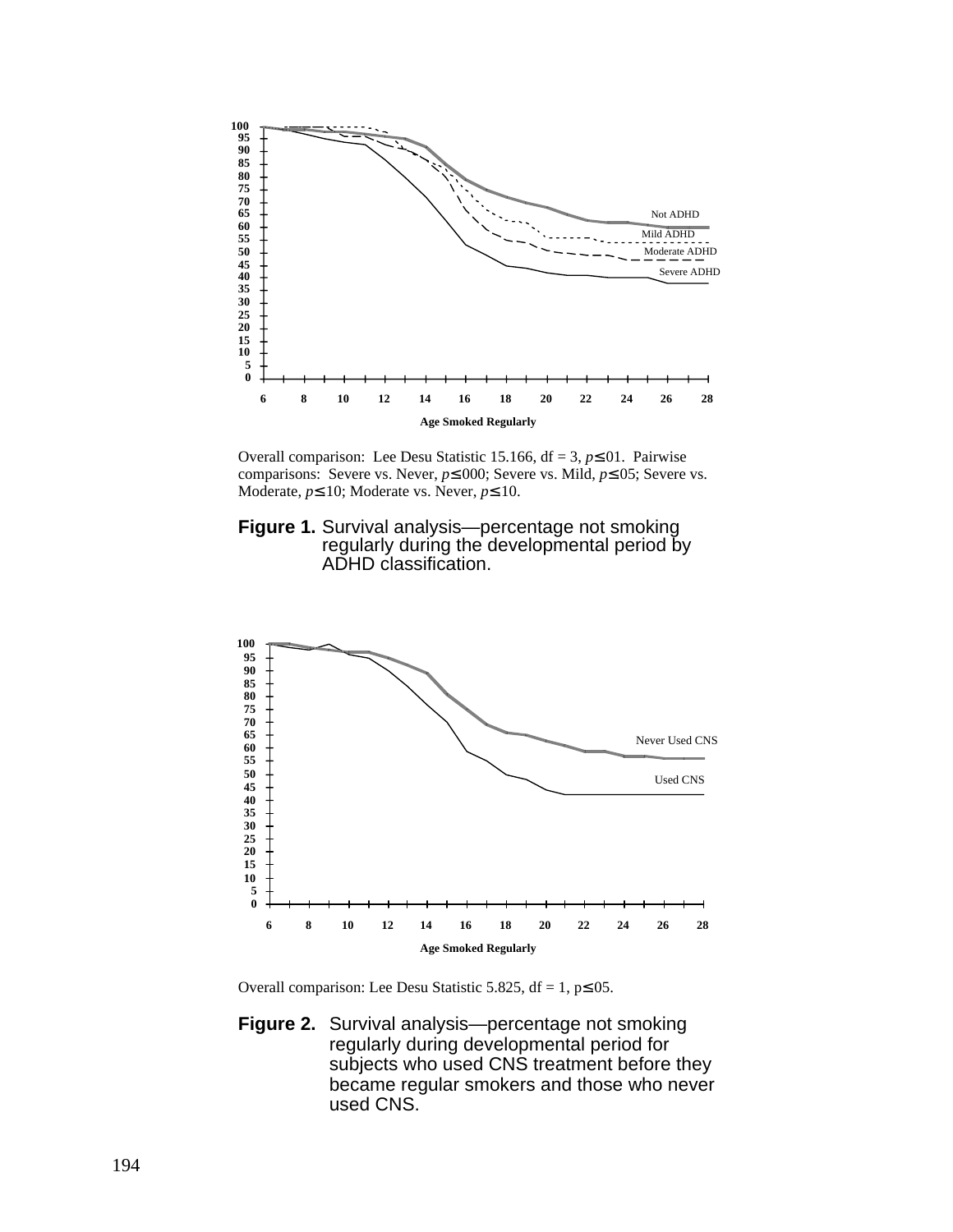- 2. There is evidence for a "protective" effect of CNS use. Survival analysis that groups subjects by the age CNS terminated (Figure 3) shows that the longer the CNS treatment was used, the longer the delay in the "age smoked on a regular basis." This suggests that subjects begin regular smoking when CNS treatment ends, implicating support for both the self-medicating and sensitization hypothesis. Even so, the adult rates of daily smoking for each of the three CNS treatment groups are comparable, indicating that this protective effect may be short-lived.
- 3. Childhood CNS treatment for more than 6 months is significantly related to rates of adult daily smoking (Figure 4). Rates of daily smoking (Figure 5) in adulthood are significantly higher for ADHD (Severe and Moderate groups combined) compared with Not ADHD (Mild and Not ADHD combined).
- 4. The logistic regressions of the independent variables with adult smoking and substance use variables produced the following results:
	- a. There was a significant odds ratio for early initiation into tobacco in the regressions for all of the DSM-III-R dependence diagnoses. Severity of ADHD was significantly related to tobacco, cocaine, and stimulant dependence but not to marijuana and alcohol dependence. There was a significant odds ratio for CNS stimulants in the prediction of cocaine dependence. Although early initiation into smoking was prevalent for all substance dependencies, ADHD contributed significantly to the predictions for dependence on substances with stimulating properties, namely tobacco, cocaine, and stimulants. Subjects with severe ADHD symptoms are more likely to become involved with substances with stimulating properties and have greater difficulty reducing or eliminating their use.
	- b. Adult daily smoking and lifetime use of cocaine and stimulants were predicted by early initiation into smoking and use of CNS stimulants for a year or more. This supports hypotheses on the early use of nicotine and CNS stimulants as sensitizing agents in greater lifetime use of tobacco, cocaine, and stimulants.
	- c. There was a significant odds ratio for gender only for alcohol and marijuana dependence, with males more likely to be dependent. Severity of ADHD was not related to marijuana or alcohol dependence.
	- d. Support for the stimulant sensitization hypothesis was shown by significant odds ratios for CNS treatment in the regressions for adult daily smoking, cocaine dependence, lifetime use of stimulants, and a combined measure of lifetime use of both cocaine and stimulants.
- 5. When subjects who became cocaine-dependent were grouped as (1) neither smoker nor CNS user, (2) CNS user only, (3) smoker only, and (4) smoker and CNS user, there was a significantly higher rate of cocaine dependence for subjects who were both smokers and CNS users (Figure 6).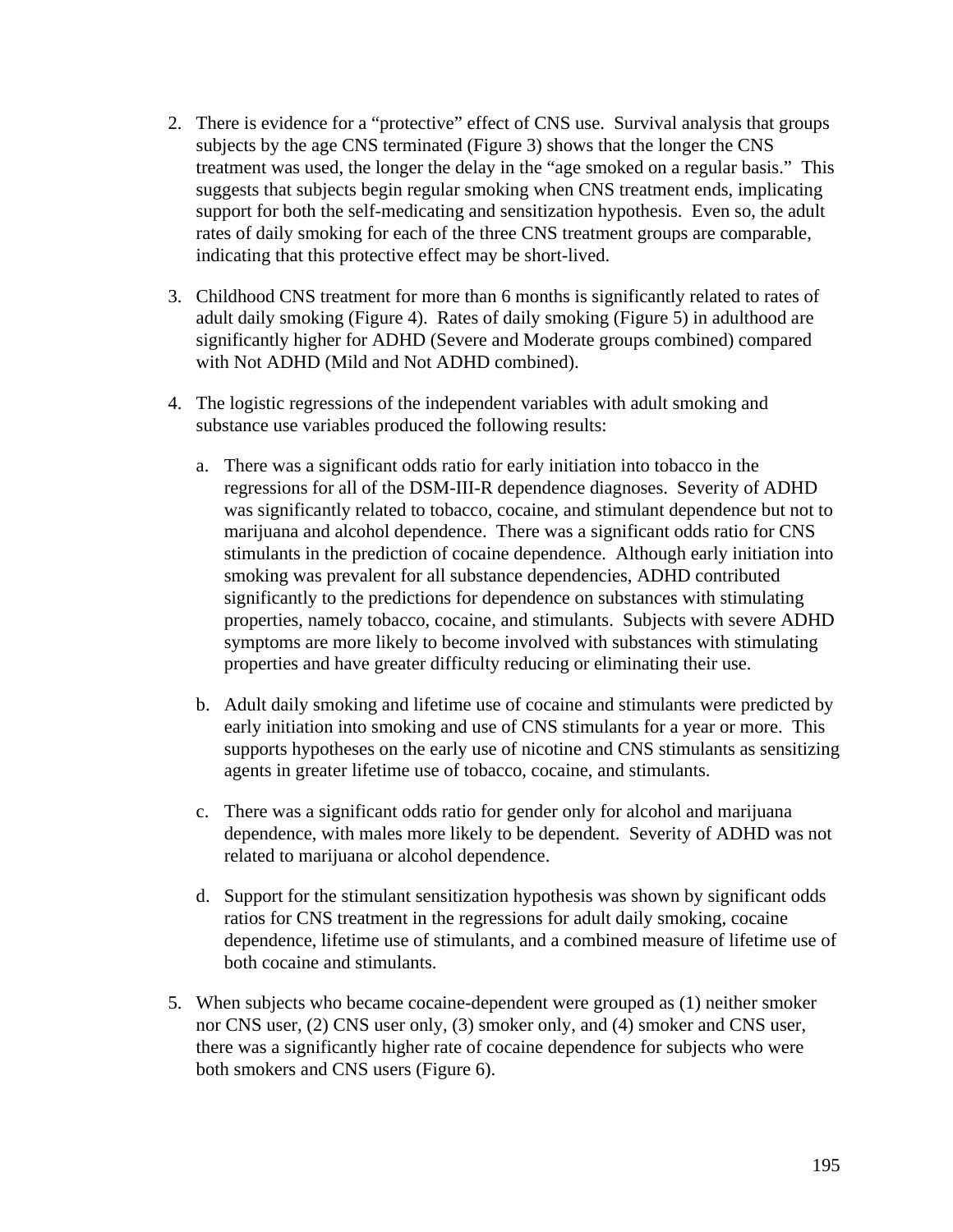

Overall comparison: Lee Desu Statistic 15.280, df = 3, *p*≤.01. Pairwise comparisons: no CNS after age 10 vs. no CNS, *p*≤.001; no CNS after age 10 vs. off CNS after age 14, *p*≤.10.

Figure 3. Survival analysis—percentage not smoking regularly during developmental period for subjects with different CNS stimulant medication histories.



Pearson  $X^2$ <sub>*df=2*</sub> = 23.156, *p*≤.000; Mantel-Haenszel  $X^2$ <sub>*df=1*</sub> = 13.850, *p*≤.000.

**Figure 4.** Adult smoking status for subjects with CNS treatment in childhood compared with those who never used CNS treatment (percentage).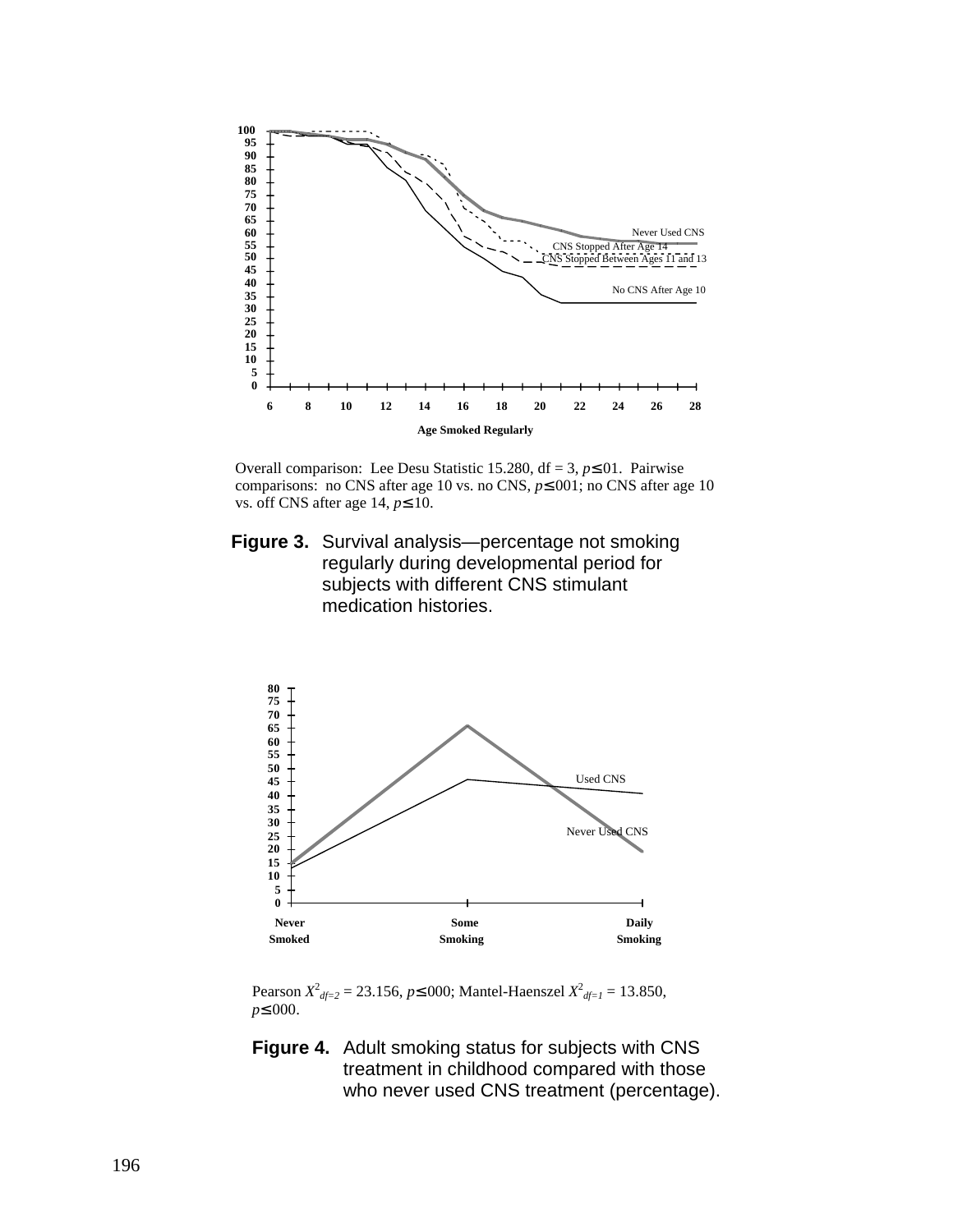

Pearson  $X^2$ <sub>*df=2*</sub> = 16.835, *p*≤.001; Mantel Haenszel  $X^2$ <sub>*df=1*</sub> = 13.818, *p*≤.001.





Pearson  $X^2_{df=3} = 52.61$ ,  $p \le 0.00$ ; Mantel-Haenszel  $X^2_{df=1} = 50.689$ , *p*≤.000. Among those who were cocaine-dependent, 62 percent were ADHD and 39 percent were not ADHD.

Figure 6. Adult cocaine dependence as a function of childhood ADHD, CNS treatment, and smoking history.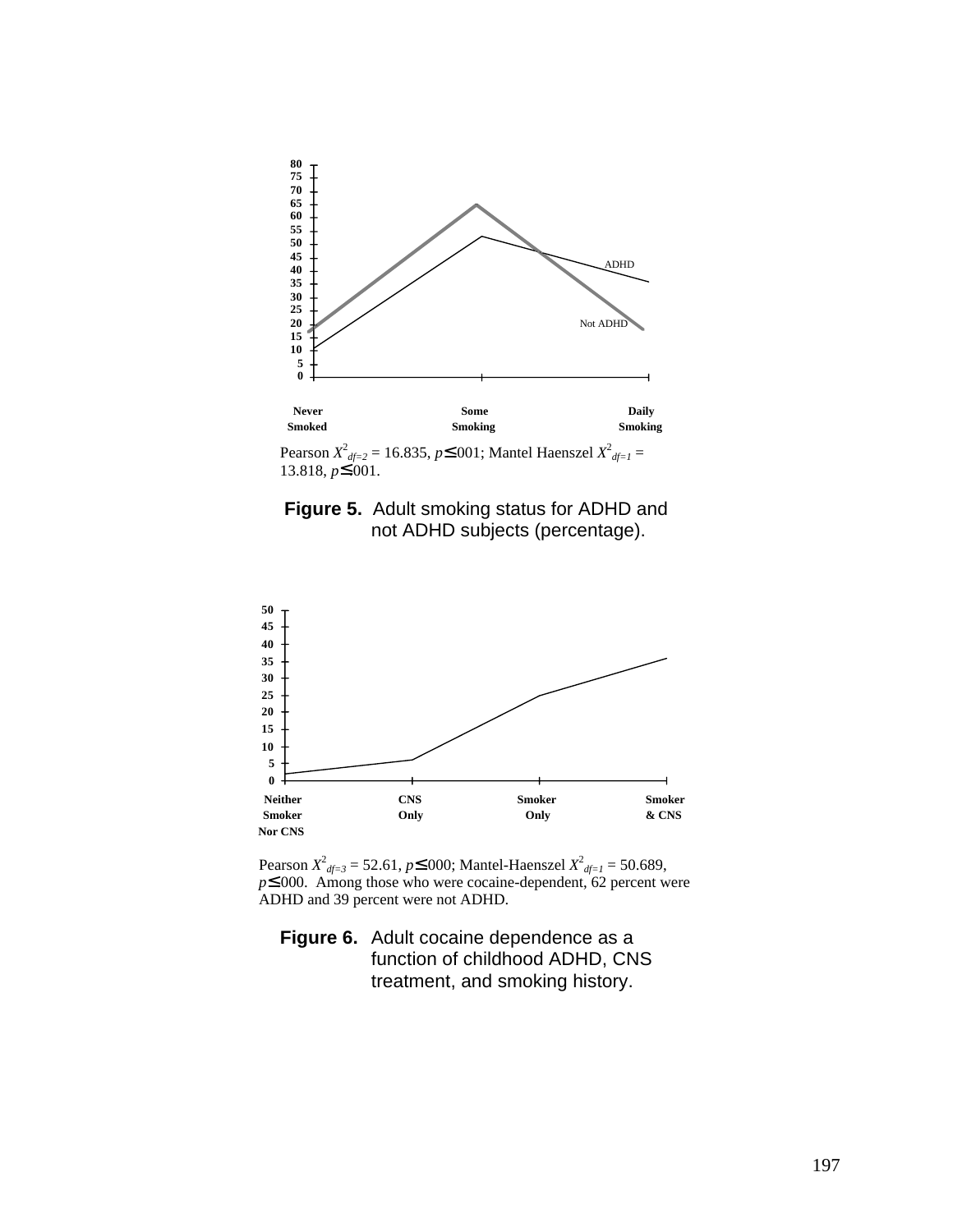No support was apparent for the problem behavior hypothesis of higher rates of smoking and substance abuse. It is important to distinguish between childhood evidence for conduct problems based on parent and teacher ratings and subsequent adolescent diagnoses of conduct disorders and oppositional defiant disorders. Other investigators (Hinshaw, 1987; Loeber, Stouthamer-Loeber, 1998; O'Donnell, Hawkins, Abbott, 1995) have summarized evidence to refute the commonly held belief that individuals who have a history of early aggression always persist in their aggressive behavior. A developmental model of aggression is the more reasonable approach. Ratings of subjects' behavior in this study occurred when they were on average 9 years old. Among those classified as having severe and moderate conduct problems will be those who develop both conduct disorders and/or oppositional defiant disorder in adolescence and those with transitory aggressive behavior in childhood whose problems will not persist past adolescence. Grouping subjects into the life-course, transitional, and late-onset types of aggressive behavior will be necessary to provide explanatory evidence for the relationship between types of childhood conduct problems and adult substance use.

This prospective longitudinal study of ADHD and age-mate control subjects, reconfigured according to research diagnostic proxies for severity of DSM-IV ADHD, has provided evidence that childhood use of CNS treatment is significantly and pervasively implicated in the uptake of regular smoking, in daily smoking in adulthood, in cocaine dependence, and in lifetime use of cocaine and stimulants. The severity of ADHD and early onset of tobacco use are significant risk factors for adult use and dependence on substances with stimulating properties, namely tobacco, cocaine, and stimulants. Implications for the selfmedication and sensitization hypotheses are explored.

## **References**

American Psychiatric Association. Diagnostic and statistical manual of mental disorders. 4th ed. Washington (DC): The Association; 1994.

Barkley RA, Fischer M, Edelbrock CS, Smallish L. The adolescent outcome of hyperactive children diagnosed by research criteria. I: an 8-year prospective follow-up study. J Am Acad Child Adolesc Psychiatry 1990;29:546-57.

Cocores JA, Davies RK, Mueller PS, Gold MS. Cocaine abuse and adult attention deficit disorder. J Clin Psychiatry 1987;48:376-7.

Cox DR, Oakes D. Analysis of survival data. London: Chapman and Hall; 1984.

Fleming R, Leventhal H, Glynn K, Ershler J. The role of cigarettes in the initiation and progression of early substance use. Addict Behav 1989;14:261-72.

Gittelman R, Mannuzza S, Shenker R, Bonagura N. Hyperactive boys almost grown up: psychiatric status. Arch Gen Psychiatry 1985;42:937-47.

Greenhill LL. Pharmacologic treatment of attention deficit hyperactivity disorder. Psychiatr Clin North Am 1992;15:1-27.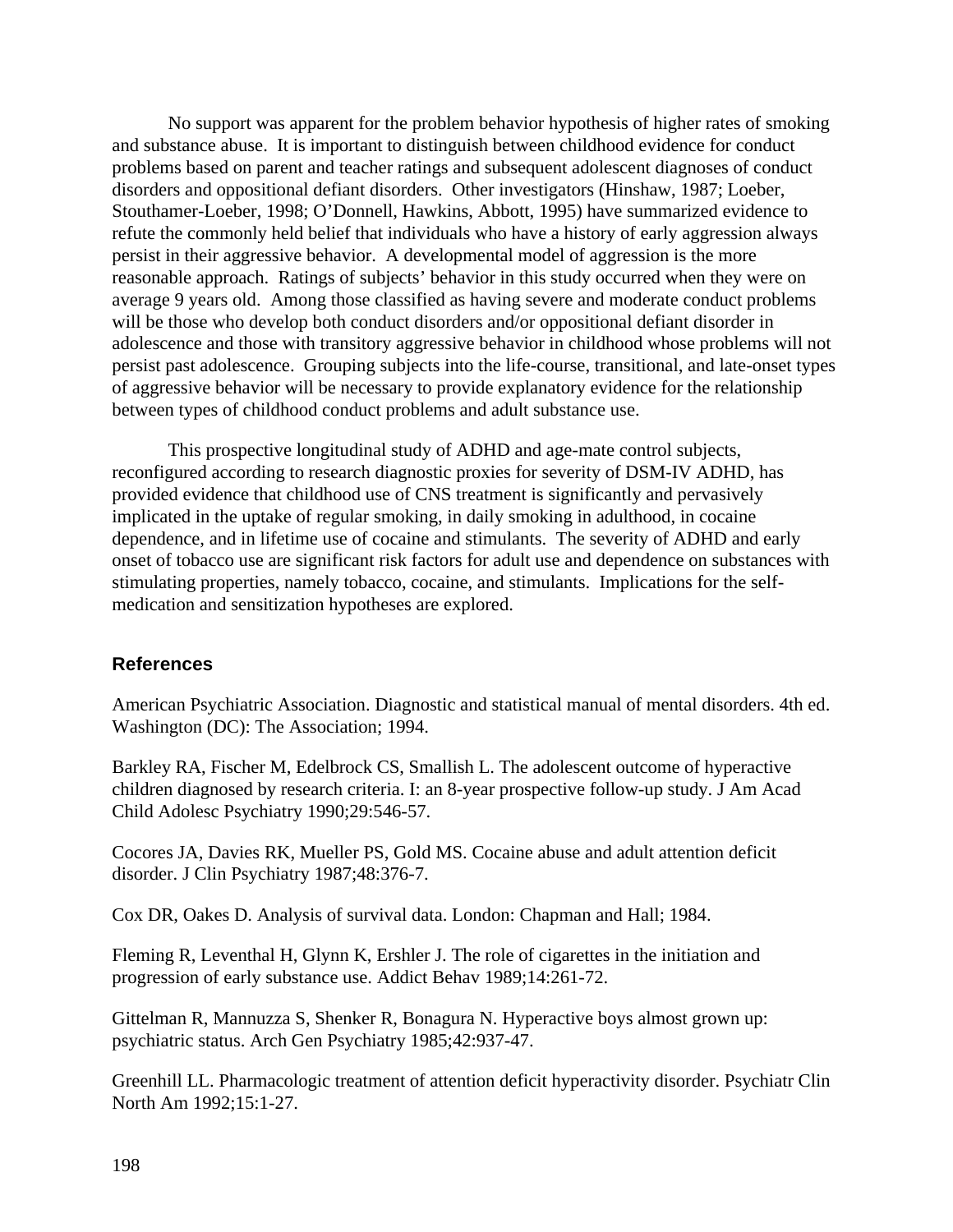Hartsough CS, Babinski LM, Lambert NM. Tracking procedures and attrition containment in a long-term follow-up of a community-based ADHD sample. J Child Psychol Psychiatry 1996;37:705-13.

Hartsough CS, Lambert NM. Pattern and progression of drug use among hyperactives and controls: a prospective short-term longitudinal study. J Child Psychol Psychiatry 1987;28:543-53.

Henningfield JE, Clayton R, Pollin W. Involvement of tobacco in alcoholism and illicit drug use. Br J Addict 1990;85:279-91.

Hinshaw SP. On the distinction between attentional deficits/hyperactivity and conduct problems/ aggression. In: Child Psychopathology. Psychol Bull 1987;101:443-63.

Horger BA, Shelton K, Schenk S. Preexposure sensitizes rats to the rewarding effects of cocaine. Pharmacol Biochem Behav 1991;37:707-11.

Jessor R, Jessor S. A social-psychological framework for studying drug use. In: Letteri DJ, Sayers M, Pearson SW, editors. Theories on drug abuse: selected contemporary perspectives. Rockville: National Institute on Drug Abuse; 1980. p. 95-101.

Kandel DB, Yamaguchi K, Chen K. Stages of progression in drug involvement from adolescence to adulthood: further evidence for the gateway theory. J Stud Alcohol 1992;53:447-57.

Klein RG. Clinical efficacy of methylphenidate in children and adolescents. Encephale 1993;2:89-93.

Lambert NM. Adolescent outcomes for hyperactive children: perspectives on general and specific patterns of childhood risk for adolescent educational, social, and mental health problems. Am Psychol 1988;43:786-99.

Lambert NM, Hartsough CS. Prospective study of tobacco smoking and substance dependence among samples of ADHD and non-ADHD subjects. J Learn Disabil. In press.

Lambert NM, Hartsough CS, Sandoval J. Children's attention and adjustment survey—home and school versions. Circle Pines (MN): American Guidance Service; 1990.

Lambert NM, Sandoval J, Sassone D. Prevalence of hyperactivity in elementary school children as a function of social system definers. Am J Orthopsychiatry 1978;48:446-63.

Loeber R, Stouthamer-Loeber M. Development of juvenile aggression and violence: some common misconceptions and controversies. Am Psychol 1998;53:242-59.

Loney J. The Iowa theory of substance abuse among hyperactive adolescents. In: Letteri DJ, Sayers M, Pearson HW, editors. Theories on drug abuse: selected contemporary perspectives. Rockville: National Institute on Drug Abuse; 1980. p. 131-36.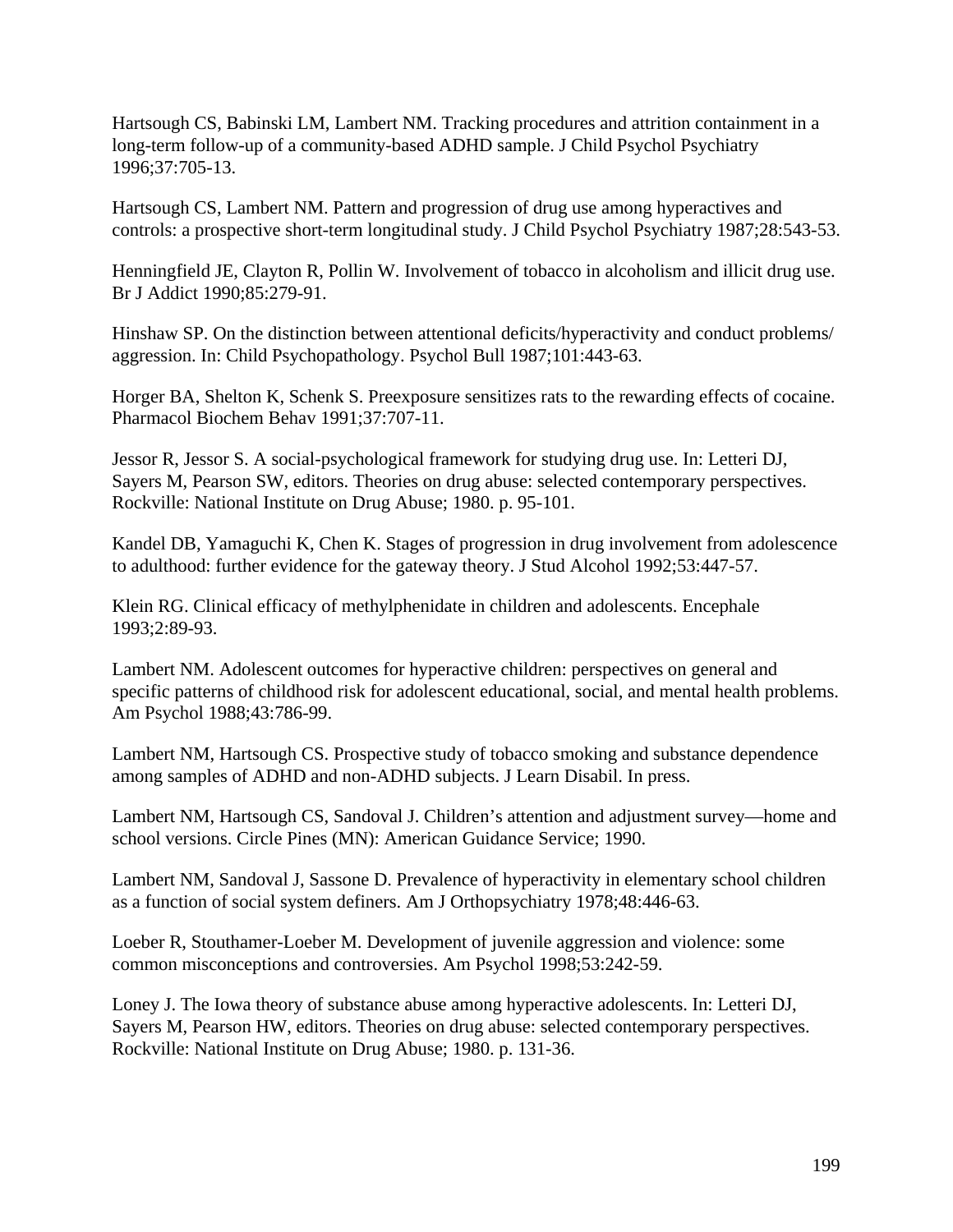Marcus SC, Robins LN, Bucholz KK. Quick Diagnostic Interview Schedule, III-R. [computer program]. St. Louis: Department of Psychiatry, Washington University School of Medicine; 1990.

O'Donnell J, Hawkins JD, Abbott RD. Predicting serious delinquency and substance use among aggressive boys. J Consult Clin Psychol 1995;63:529-37.

Robins LN. The natural history of drug abuse. In: Letteri DJ, Sayers M, Pearson HW, editors. Theories on drug abuse: selected contemporary perspectives. Rockville: National Institute on Drug Abuse; 1980. p. 215-24.

Robinson TE, Jurson PA, Bennett JA, Bentge KM. Persistent sensitization of dopamine neurotransmission in ventral striatum (nucleus accumbens) produced by prior experience with (+)-amphetamine: a microdialysis study in freely moving rats. Brain Res 1988;22:211-22.

Rounsaville BJ, Anton SF, Carroll K, Budde D, et al. Psychiatric diagnoses of treatment seeking cocaine abusers. Arch Gen Psychiatry 1991;48:43-51.

Schenk S, Snow S, Horger BA. Preexposure to amphetamine but not nicotine sensitizes rats to the motor activating effects of cocaine. Psychopharmacology 1991;103:62-6.

Schenk S, Valadez A, McNamara C, House D, Higely D, Bankson MT, Gibbs S, Horger BA. Development and expression of sensitization to cocaine's reinforcing properties: role of NMDA receptors. Psychopharmacology 1993;111:332-8.

Volkow ND, Wang GJ, Gatley SJ, Fowler JS, Din YS, Logan J, Hitzeman R, Angrist B, Lieberman J. Temporal relationships between the pharmacokinetics of methylphenidate in the human brain and its behavioral and cardiovascular effects. Psychopharmacology 1996;123:26-33.

Weiss G, Hechtman L, Milroy T, Perlman T. Psychiatric status of hyperactives as adults: a controlled prospective 15 year follow-up of 63 hyperactive children. J Am Acad Child Psychiatry 1985;24:211-20.

Weiss RD, Mirin SM. Subtypes of cocaine abusers. Psychiatr Clin North Am 1986;9:491-501.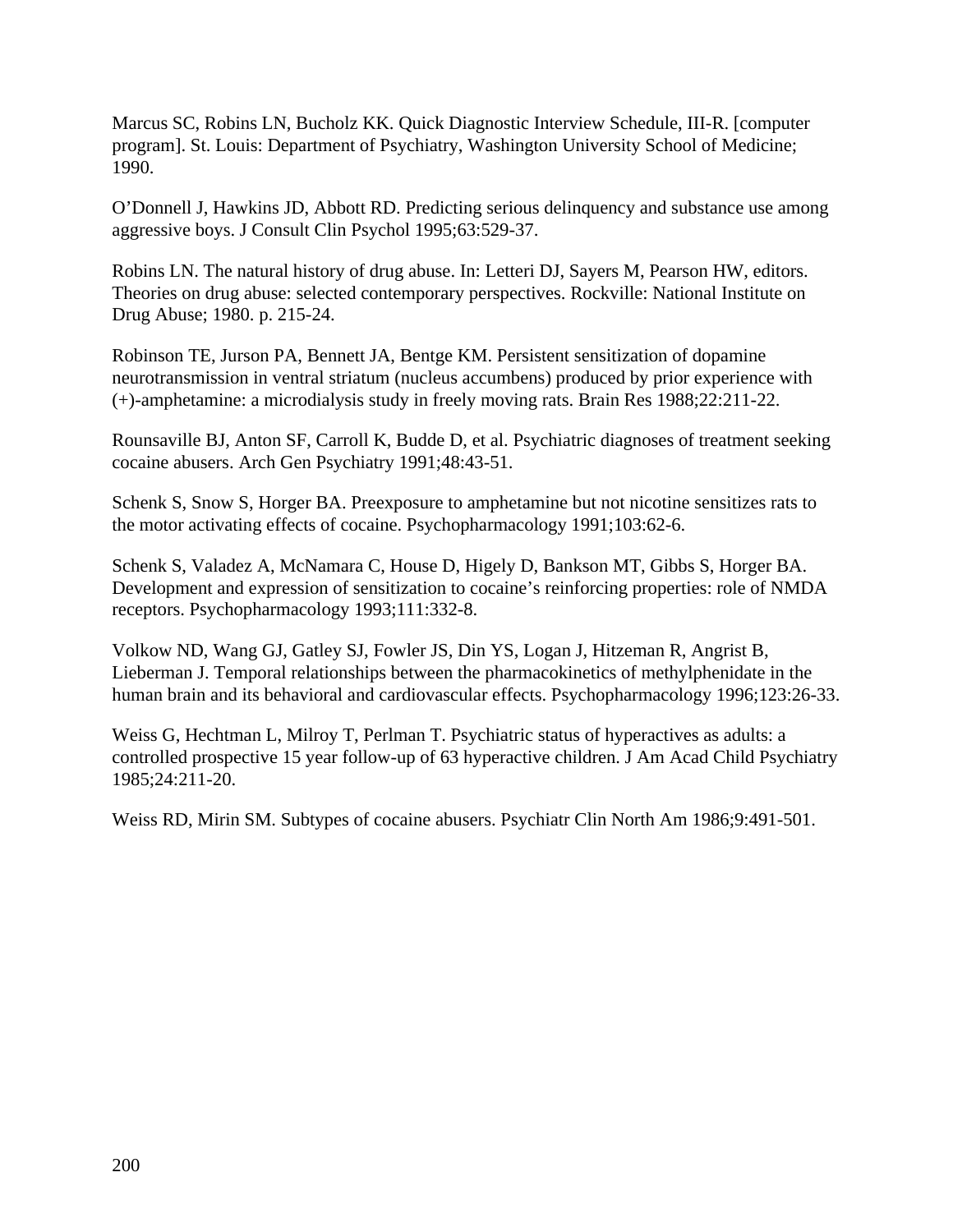# **Diversion, Trafficking, and Abuse of Methylphenidate**

## **Gretchen Feussner**

Methylphenidate (MPH, Ritalin®) is classified as a Schedule II stimulant under the Federal Controlled Substances Act (CSA). In response to a 1994 petition by Children and Adults With Attention Deficit Disorder (CH.A.D.D.) and the American Academy of Neurology to lower the regulatory controls on MPH, the Drug Enforcement Administration (DEA) conducted an extensive review of the use, abuse liability, actual abuse, diversion, and trafficking of MPH. This presentation will provide a summary of these data with updates where possible.

Since 1990, the DEA has observed a dramatic increase in the production and use of MPH. Each year, the DEA is required by law to establish an aggregate production quota (APQ) for each Schedule I and II controlled substance to meet the legitimate medical, scientific, industrial, and exporting needs for the United States. The MPH quota has increased from 1,768 kg in 1990 to 14,442 kg in 1998 (Figure 1). Before 1991, domestic sales reported by the manufacturers of MPH remained stable at approximately 2,000 kg per year. In 1997, domestic sales reached nearly 10,000 kg. These increases in production and use are even more striking when compared with worldwide data (Figure 2). According to the United Nations, the United States produces and consumes about 90 percent of the world's production of MPH (INCB Report, 1996).





MPH use can be evaluated using the DEA database ARCOS (Automation of Reports and Consolidated Orders System). This system tracks Schedule II controlled substances from point of manufacture to a location where it will ultimately be distributed to the consumer. Consumption is defined as those quantities received by pharmacies, hospitals/clinics, practitioners, and teaching institutions. Analyzed on a per capita basis by State or zip code area, ARCOS data indicates that there is wide variability in the use of MPH from one State to another, and from one community to another within a State. This variability is consistent with epidemiological studies conducted in Michigan and New York, using actual prescription data, and suggests both over- and under-identification of ADHD (Rappley, 1995; DEA Report, 1996). Those States with the highest levels of MPH use per 10K population are listed in Table 1.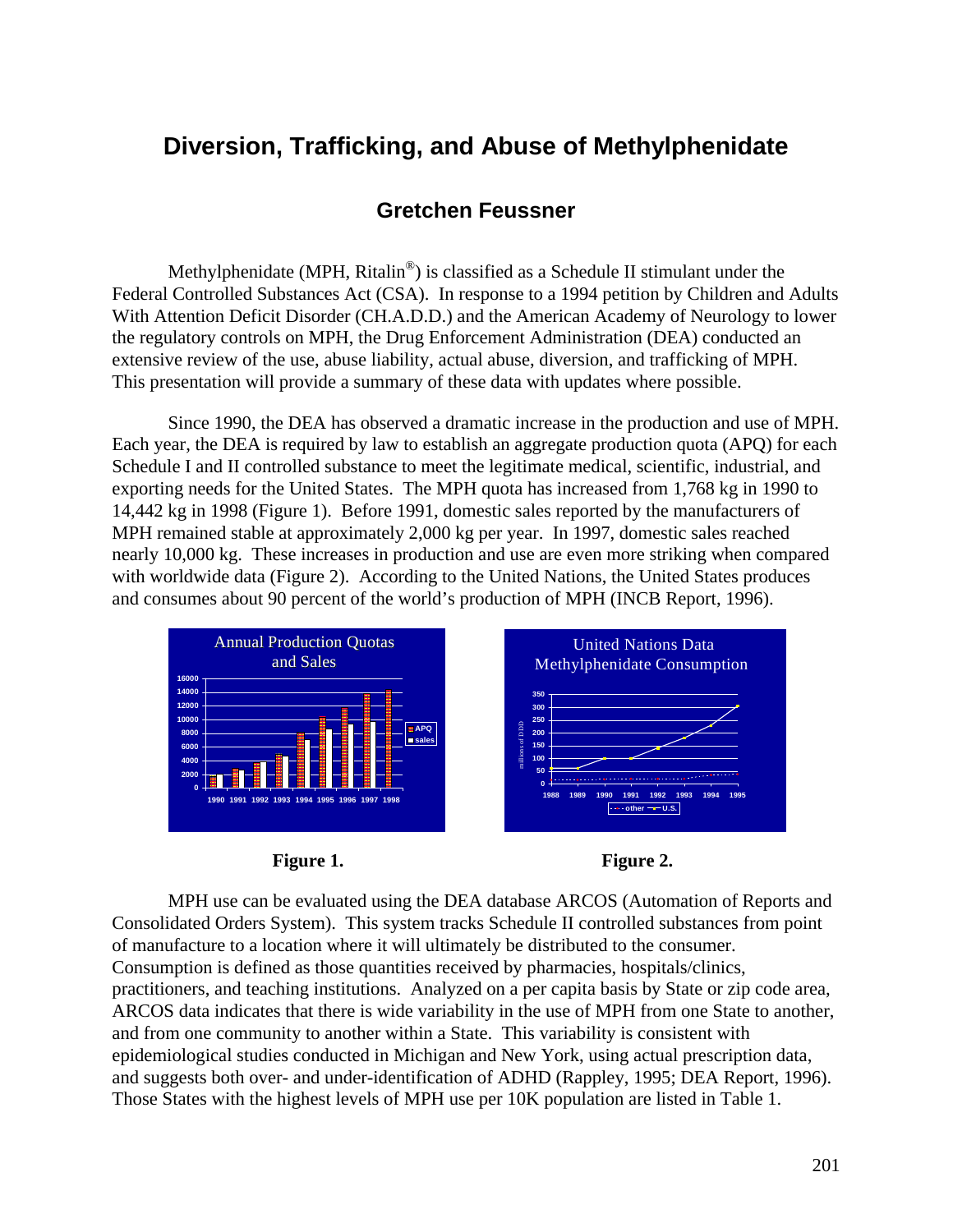| Rank | State         | Grams per 10K |
|------|---------------|---------------|
| 1    | Delaware      | 373           |
| 2    | Virginia      | 350           |
| 3    | Michigan      | 334           |
| 4    | New Hampshire | 332           |
| 5    | Iowa          | 329           |
| 6    | Montana       | 317           |
| 7    | South Dakota  | 307           |
| 8    | Wisconsin     | 303           |
| 9    | Ohio          | 298           |
| 10   | Minnesota     | 294           |

### **Table 1.** 1997 MPH consumption: 10 highest users

Note: 1997 U.S. average = 223 grams per 10K. Hawaii, Alaska, and California have the lowest (114, 119, 129, respectively).

## **Abuse Liability**

An extensive scientific literature spanning more than 30 years of research unequivocally indicates that MPH has a high abuse liability (for specific citations see DEA Report, 1995):

- MPH is self-administered by laboratory animals and humans;
- MPH produces discriminative stimulus effects similar to d-amphetamine and cocaine in laboratory animals and humans;
- MPH will substitute for d-amphetamine and cocaine in a number of paradigms using both animal and human subjects;
- Like d-amphetamine and cocaine, chronic, high-dose administration of MPH in animals produces psychomotor stimulant toxic effects, including weight loss, stereotypic movements, and death; and
- In clinical studies, MPH produces behavioral, psychological, subjective, and reinforcing effects similar to d-amphetamine and cocaine.

## **Actual Abuse**

A significant body of literature is available that describes the actual abuse of MPH and consequences associated with that abuse (for specific citations see DEA, 1995). Like amphetamine and cocaine, abuse of MPH can lead to marked tolerance and psychic dependence.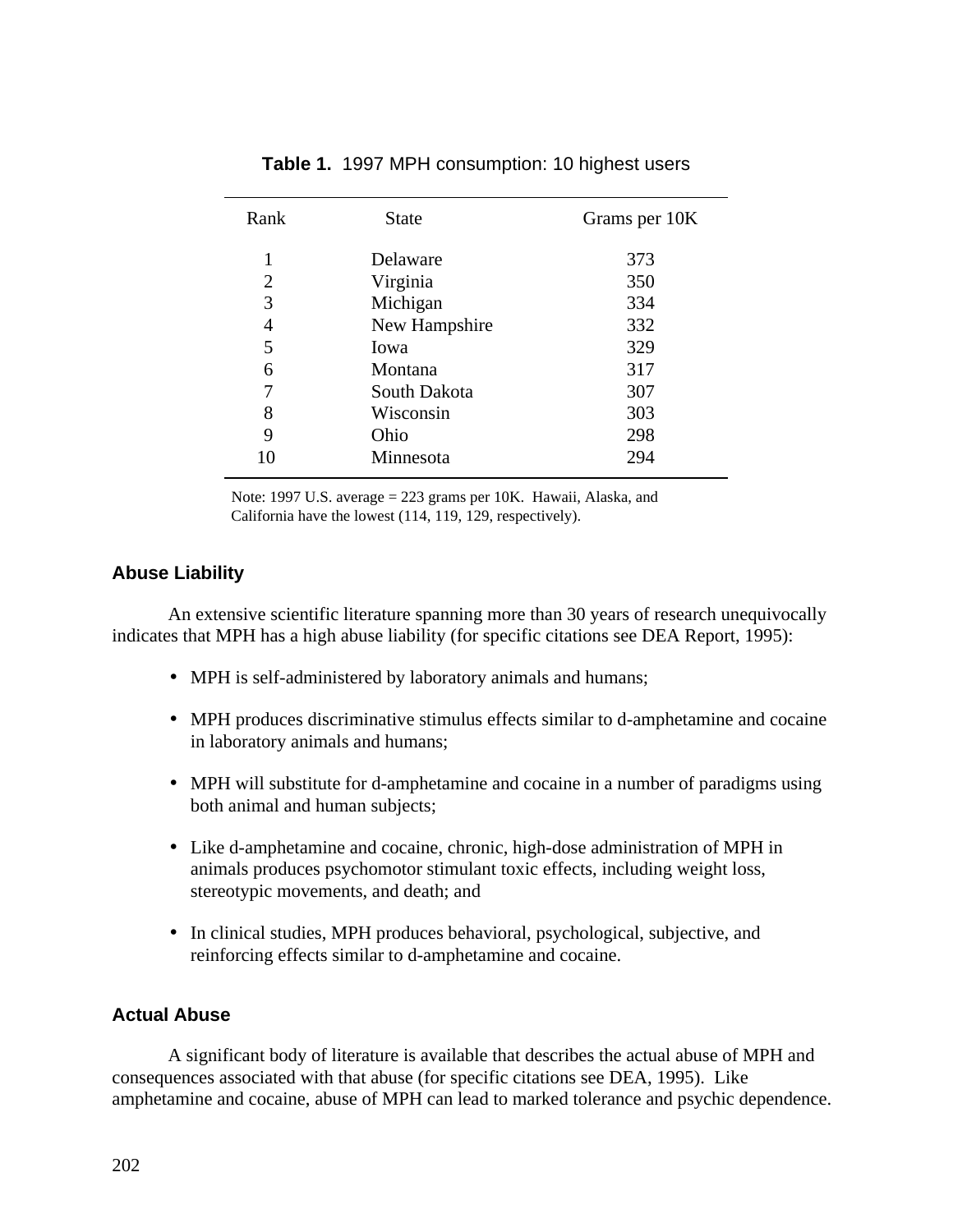MPH can be abused orally, or tablets can be crushed and either snorted or dissolved in water and injected. The pattern of abuse is characterized by an escalation in dose, frequent episodes of binge use followed by severe depression, and an overpowering desire to continue the use of this drug despite serious, adverse medical and social consequences. Typical of other CNS stimulants, high doses of MPH often produce agitation, tremors, euphoria, tachycardia, palpitations, and hypertension. Psychotic episodes, paranoid delusions, hallucinations, and bizarre behavioral characteristics similar to amphetamine-like stimulant toxic effects have been associated with MPH abuse. Severe medical consequences, including death, have been reported. Although the majority of the cases cited in the literature pertain to adults, two case studies profiled adolescents who abused their prescribed MPH medication.

Unlike amphetamine, methamphetamine, and cocaine, where illicit manufacturing and smuggling into the United States account for the vast majority of available drugs for abuse, pharmaceutical products diverted from legitimate channels are the only sources of MPH available for abuse. Diversion of MPH has been identified by drug thefts, illegal sales, prescription forgery, and various scams involving doctor shopping. From January 1990 to May 1995, there were 1,937 incidents of MPH theft reported by DEA registrants. Most reports were generated from pharmacies and most thefts were associated with night break-ins. An analysis of the data entered into the drug theft reporting system from January 1990 to May 1995 indicated that MPH ranked in the top 10 most frequently reported controlled drugs stolen from registrants. From January 1996 to December 1997, about 700,000 DUs of MPH were reported to our drug theft database. Night break-in, armed robbery, and employee theft are the three major sources of this diverted MPH. Also, a significant number of thefts have occurred at unregistered locations, primarily at schools and homes where MPH supplies are kept. It is important to note that many schools have more MPH stored for student daytime dosing than is available in some pharmacies. While State and Federal laws require accountability of controlled substances by licensed handlers, no such regulations are imposed at this level. In addition, a review of practices employed by schools for the handling of medication indicated that most schools did not have a nurse dispensing medication, few schools kept records of drugs given to students, and many schools allowed students to carry or administer their own medication.

Information from DEA case files and State investigative services indicate that MPH is sought after by a wide range of individuals (from street addicts to adolescents). Ohio, for example, has experienced significant diversion of MPH. From March 1979 to January 1994, MPH ranked second among pharmaceutical drugs reported for false or forged prescriptions. The Ohio Board of Pharmacy identified more than 100,000 MPH tablets stolen from Ohio pharmacies (18 cases involving pharmacists) between 1987 and 1994. Numerous States identified "Attention Deficit Scams." (A parent or other adult takes a child who purportedly has ADHD to a number of physicians to obtain MPH prescriptions; the adult obtains the drug for his or her own use or to sell or trade for other drugs.) In the early 1980s, Missouri Medicaid found that about 10,000 tablets per month were being diverted in this manner.

Investigative files and forensic laboratory data indicate that MPH has been involved in the following criminal drug-trafficking activities: street sales as determined by undercover buys, multi-state distribution rings, multi-drug distribution rings (with cocaine, LSD, marijuana, hydromorphone, diazepam, and anabolic steroids), and smuggling from Mexico.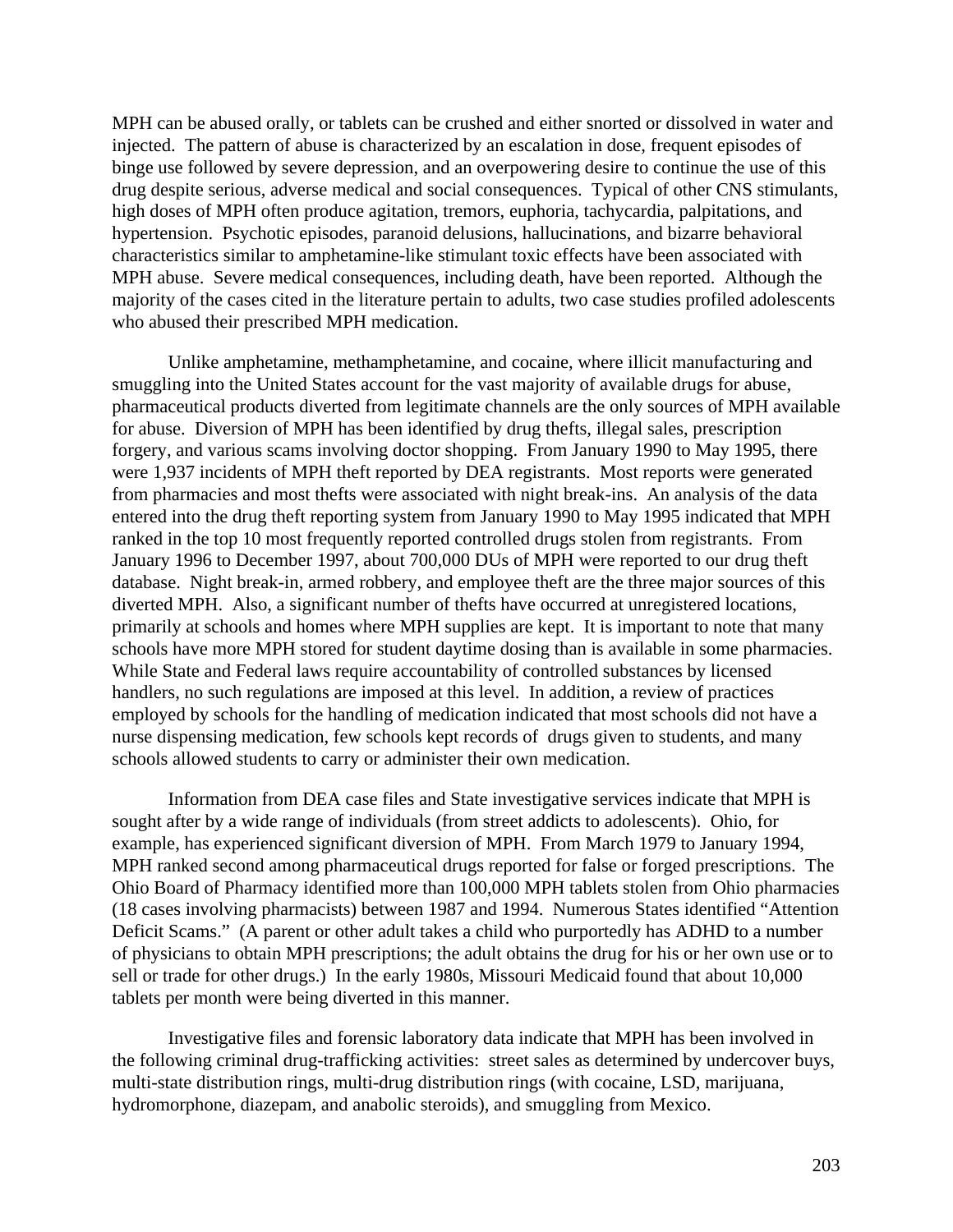The magnitude and significance of diversion and trafficking of MPH are comparable to those associated with pharmaceutical drugs of similar abuse potential and availability (for example, morphine sulfate). There is little doubt that the lack of clandestine production, Schedule II controls, and predominant use in the treatment of ADHD in children have limited the illegal use of this drug. However, recent reports of MPH misuse/abuse among adolescents and young adults are particularly disturbing, since this group has the freest access to this drug. Reports from numerous States and local municipalities indicate that adolescents are giving and selling their MPH medication to friends and classmates, who frequently crush the tablets and snort the powder like cocaine. Anecdotal reports from students and faculty on college campuses indicate that MPH is being used as a study aid in the same manner that amphetamine was used on campuses in the 1960s.

The extent to which adolescents are abusing MPH is unknown. The following data suggest that the number is small but growing. In 1994, the national high school survey (Monitoring the Future) reported that about 1 percent of all seniors in the United States used Ritalin during the previous year without a doctor's order. In 1997, that percentage increased to 2.8. In 1996, there were 1,725 estimated emergency room mentions for MPH in DAWN (Drug Abuse Warning Network), of which about 27 percent (634 mentions) were for children ages 10 to 17. In 1990, there were 271 mentions for MPH in DAWN. A 1996 phone survey conducted in Georgia found that about 1.1 percent of the adolescent respondents admitted to using Ritalin to get high (DEA Report, 1996). DEA's survey of three States (Wisconsin, South Carolina, and Indiana) found that about 30 to 50 percent of the adolescents in treatment centers were reporting "nonmedical" use of MPH. MPH was not, however, identified as their primary drug of abuse (DEA Report, 1996).

In summary, the DEA review shows that MPH has a high abuse potential and is associated with a degree of diversion, abuse, and trafficking similar to that for other pharmaceutical Schedule II substances. Information from physicians, parents, schools, poison control centers, adolescent treatment centers, surveys, and law enforcement data suggested that a growing number of adolescents were using this drug illicitly, that the primary source was individuals who have been prescribed this drug for ADHD, and that adolescents do not view abuse of this drug as serious. Physicians, parents, and school officials need to be alerted to take the necessary steps to safeguard against the diversion and abuse of this drug.

## **References**

Drug Enforcement Administration, Office of Diversion Control. Conference report: stimulant use in the treatment of ADHD. Washington DC; 1996.

Drug Enforcement Administration, Office of Diversion Control. Methylphenidate review: eight factor analysis. Washington DC; 1995.

Rappley MD. The descriptive epidemiology of methylphenidate in Michigan. Arch Pediatr Adolesc Med 1995;149:675-97.

Report of the International Narcotics Control Board for 1996. (E/INCB/1996/1)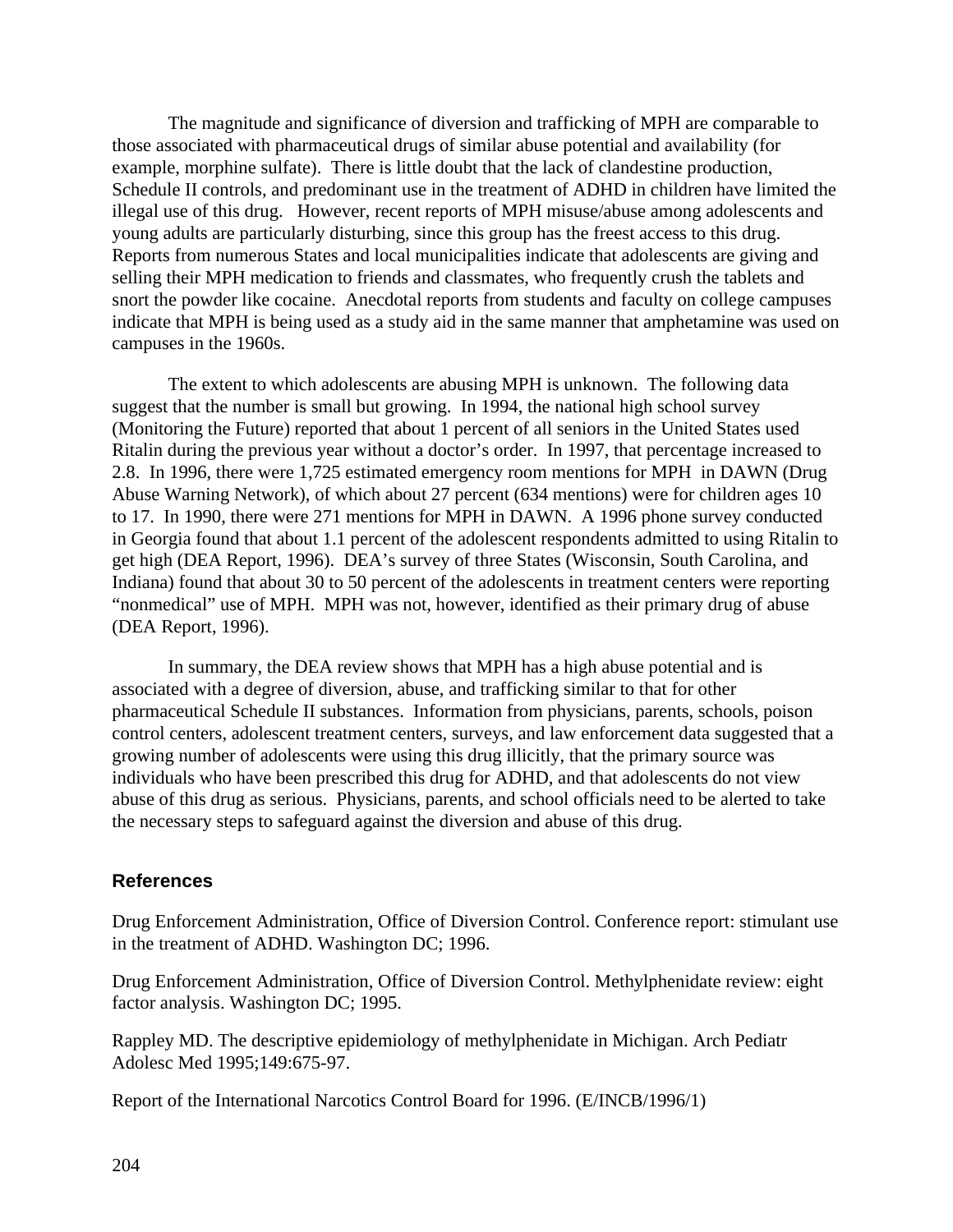# **Availability of Stimulant Medications: Nature and Extent of Abuse and Associated Harm**

## **James R. Cooper, M.D.**

The abuse potential of the stimulants used in the treatment of attention deficit hyperactivity disorder (ADHD) is well documented. Amphetamines and methylphenidate produce reinforcing effects both in populations that abuse multiple drugs and among stimulanttrained laboratory animals in a variety of behavioral paradigms (Martin, Sloan, Sapira, et al., 1971; Ellinwood, Cohen, 1971). Research among abusers of multiple drugs reveals dose-related liking scores for both of these drugs. Although pemoline is reported not to be self-administered in cocaine-dependent rhesus monkeys (Schuster, Woods, Seevers, 1969), it shares common relevant biochemical and behavioral effects with amphetamines (Mueller, Hsiao, 1980; Fuller, Perry, Bymaster, et al., 1978). Moreover, a number of marketed prescription and over-thecounter phenylethylamines and cocaine possess qualitatively similar clinical and preclinical properties albeit varying quantitative differences among individual drugs (Woolverton, English, 1997; Chait, Uhlenhuth, Johanson, 1986a; Chait, Uhlenhuth, Johanson, 1986b; Gawin, Ellinwood, 1988). Reports of actual abuse and illicit diversion of amphetamines and related phenylethylamines, methylphenidate, and pemoline both in the United States and internationally further document the abuse liability of these medications (Willey, 1971; Parran, Jasinski, 1991; Connell, 1968; Cohen, 1975; Pemoline, 1988).

Notwithstanding the preclinical abuse potential and the actual abuse of stimulants among the population that abuses multiple drugs, the nature and extent to which exposure to stimulant medications in children and adolescents with ADHD predicts subsequent stimulant abuse are less well understood and remain controversial. The preclinical and clinical abuse liability studies demonstrate clear individual differences in the reinforcing properties in animals and humans exposed to stimulants (Davidson, Finch, Schenk, 1993; Piazza, Deroche, Rouge-Pont, et al., 1997). Preclinical stimulant abuse liability studies alone do not predict risk of abuse in the general population or within subpopulations of those with medical illnesses, irrespective of reinforcing efficacy data (DeWit, Uhlenhuth, Johanson, 1987). Many patients exposed to stimulant medications never misuse or abuse their medication (Hechtman, Weiss, Perlman, 1984; Spier, 1995; Masand, Tesar, 1996; Lambert, Hartsough, Sassone, et al., 1987). However, subpopulations of patients with ADHD have been identified who are at risk to abuse nicotine (Hughes, 1997; Hartsough, Lambert, 1987) and other stimulants (Schenk, Davidson, 1997) and sedatives, including alcohol (Carroll, Rounsaville, Bryant, 1993). Furthermore, ADHD is overrepresented in adult SUD (substance use disorder) populations. Comorbid conduct disorder, antisocial personality, and bipolar disorder have been identified as mediating factors for substance use disorder (SUD) (Herrero, Hechtman, Weiss, 1994; Carroll, Rounsaville, 1993; Ziedonis, Rayford, Bryant, et al., 1994; Wilens, Prince, Biederman, et al., 1995; Biederman, Wilens, Mick, et al., 1995; Hechtman, Weiss, 1986; Gittelman, Mannuzza, Shenker, et al., 1985; Mannuzza, Klein, Bessler, et al., 1998; Milberger, Biederman, Faraone, 1997; Wilens,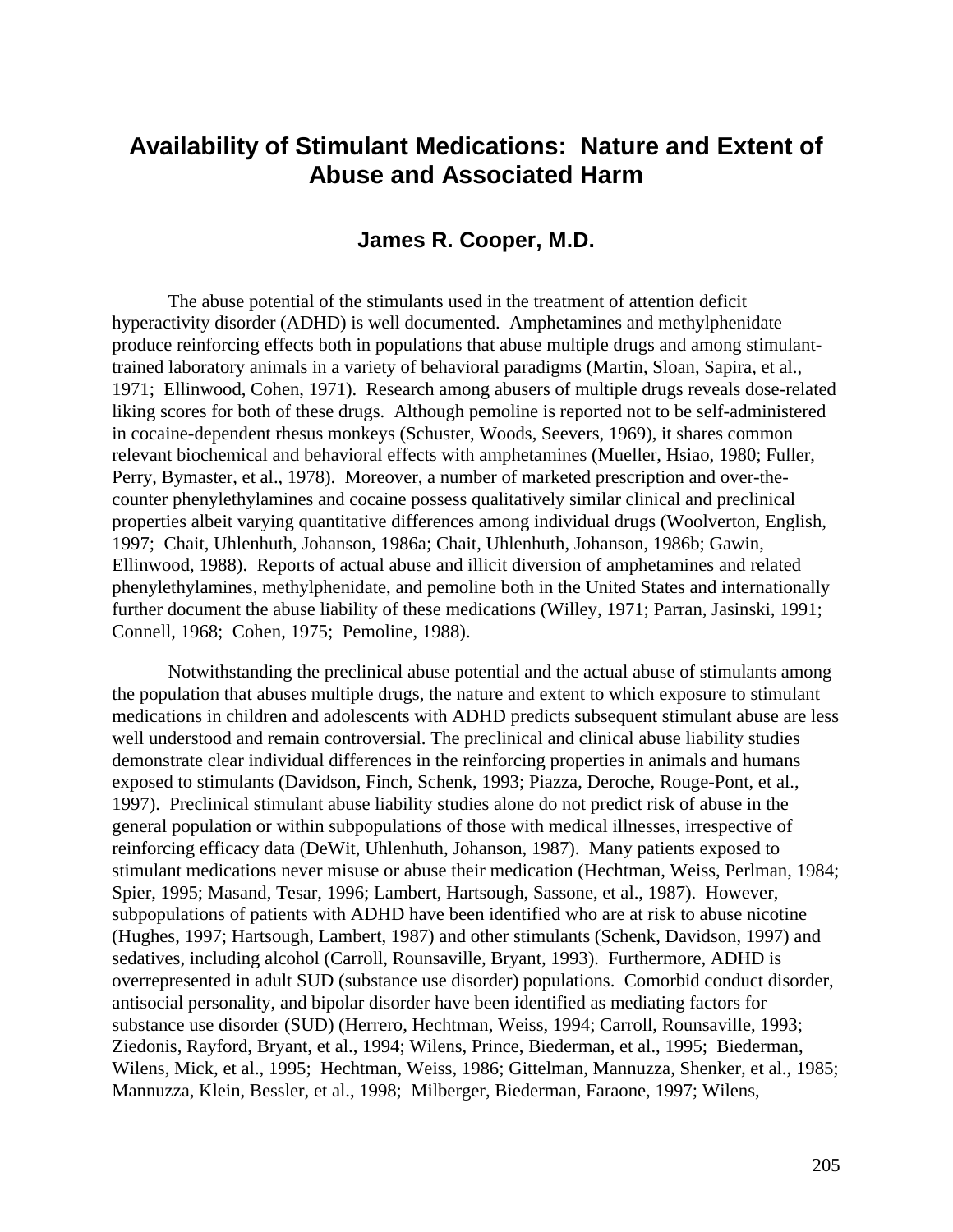Biederman, Mick, et al., 1997; Biederman, Wilens, Mick, et al., 1997; Ball, Carroll, Rounsaville, 1994). The limitations of this association between ADHD and SUD have been reviewed elsewhere (Wilens, Spencer, Biederman, 1995; Levin, Kleber, 1995).

Over the last 10 years, there has been a significant increase in the annual production quotas of methylphenidate and amphetamine. Media reports (Attention, 1995; Agency, 1996) and law enforcement reports (Drug Enforcement Administration, 1995; Drug Enforcement Administration, Oct. 1995) suggest a proportional increase in morbidity and mortality associated with the increased availability of methylphenidate based primarily on its intrinsic abuse potential and anecdotal reports of methylphenidate abuse, diversion, and public health consequences. However, a causal relationship has not been clearly established. An increase in availability alone does not necessarily predict an increase in abuse and consequences given the existing preclinical and clinical abuse liability research. Although the public health risks associated with stimulant abuse are documented, most reports of abuse and associated consequences occur among the population that abuses multiple drugs (MMWR, 1995; Spensley, Rockwell, 1972; Gunby, 1979; Chillar, Jackson, Alaan, 1982; Zemplenyi, Colman, 1984; Abiuso, 1977). Reports in the literature of abuse, diversion, and consequences among patients with ADHD are anecdotal and uncommon (Garland, 1998; Goyer, Davis, Rapoport, 1979; Jaffe, 1991; Fulton, Yates, 1988). No analysis currently exists with regard to the nature and extent of the abuse and associated consequences of these medications relative to their increased availability or to other licit and illicit stimulants.

Available national data will be reviewed to determine the extent to which increases in availability of and exposure to these medications have affected morbidity and mortality associated with their use. Where available, these data will be compared with other stimulants with known abuse potential.

## **References**

Abiuso PD, Pandarinath S. Methylphenidate abuse. J Med Soc N J 1977;74:1061-2.

Agency sees risk in drug to temper child behavior; worldwide survey cites overuse of Ritalin. The New York Times 1996. Feb 29;A-14.

Attention deficit disorder—a dubious diagnosis. New York: The Merrow Report; 1995.

Ball SA, Carroll KM, Rounsaville BJ. Sensation seeking, substance abuse, and psychopathology in treatment-seeking and community cocaine abusers. J Consult Clin Psychol 1994;62:1053-7.

Biederman J, Wilens T, Mick E, Faraone SV, Weber W, Curtis S, et al. Is ADHD a risk factor for psychoactive substance use disorders? Findings from a four-year prospective follow-up study. J Am Acad Child Adolesc Psychiatry 1997;36:21-9.

Biederman J, Wilens T, Mick E, Milberger S, Spencer TJ, Faraone SV. Psychoactive substance use disorders in adults with attention deficit hyperactivity disorder (ADHD): effects of ADHD and psychiatric comorbidity. Am J Psychiatry 1995;152:1652-8.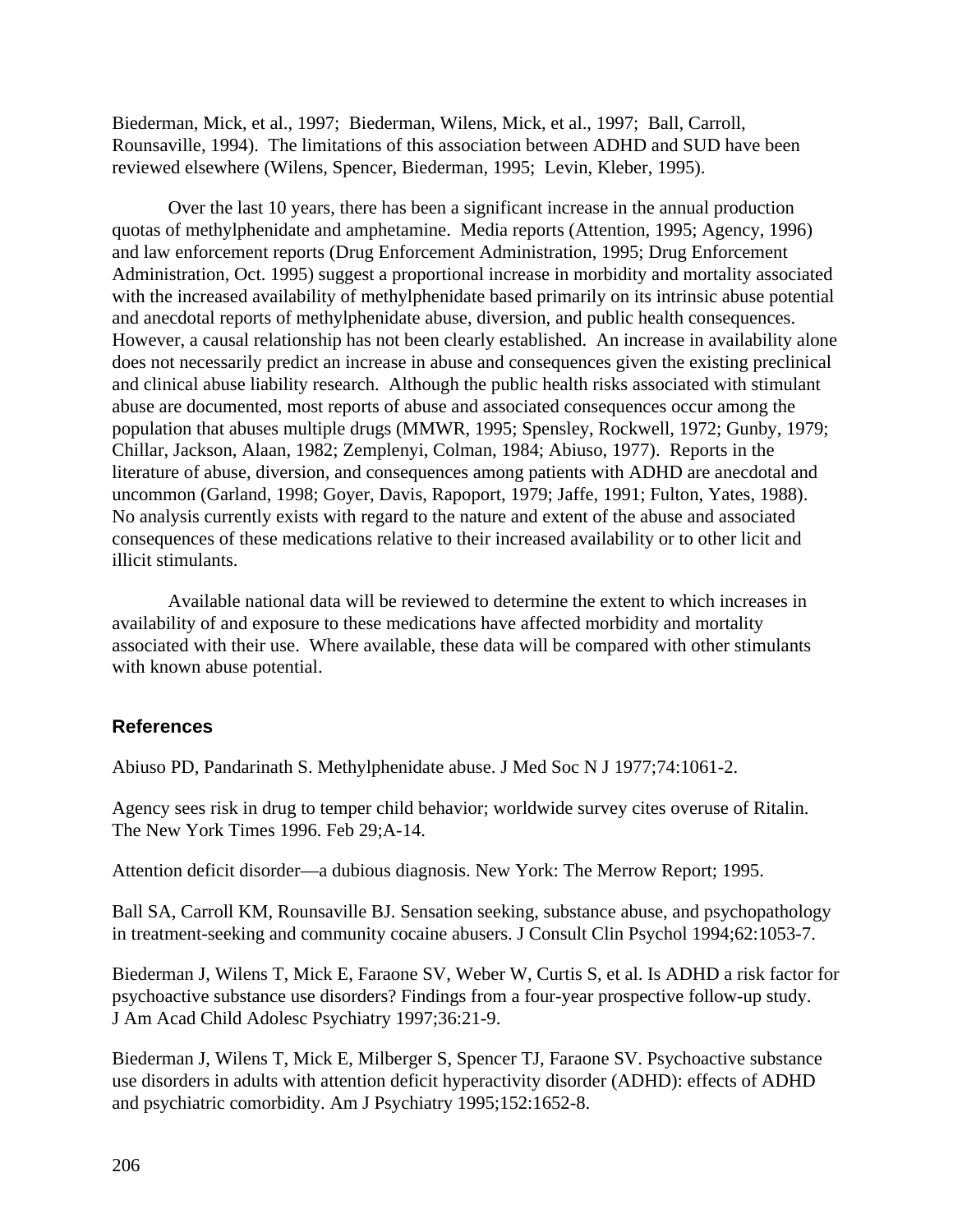Carroll KM, Rounsaville BJ. History and significance of childhood attention deficit disorder in treatment-seeking cocaine abusers. Compr Psychiatry 1993;34:75-82.

Carroll KM, Rounsaville BJ, Bryant KJ. Alcoholism in treatment-seeking cocaine abusers: clinical and prognostic significance. J Stud Alcohol 1993;54:199-208.

Chait LD, Uhlenhuth EH, Johanson CE. The discriminative stimulus and subjective effects of d-amphetamine, phenmetrazine and fenfluramine in humans. Psychopharmacology (Berl) 1986a;89:301-6.

Chait LD, Uhlenhuth EH, Johanson CE. The discriminative stimulus and subjective effects of phenylpropanolamine, mazindol and d-amphetamine in humans. Pharmacol Biochem Behav 1986b;24:1665-72.

Chillar RK, Jackson AL, Alaan L. Hemiplegia after intracarotid injection of methylphenidate. Arch Neurol 1982;39:598-9.

Cohen S. Amphetamine abuse. JAMA 1975;231:414-5.

Connell PH. The use and abuse of amphetamines. Practitioner 1968;200:234-43.

Davidson ES, Finch JF, Schenk S. Variability in subjective responses to cocaine: initial experiences of college students. Addict Behav 1993;18:445-53.

De Wit H, Uhlenhuth MD, Johanson CE. The reinforcing properties of amphetamine in overweight subjects and subjects with depression. Clin Pharmacol Ther 1987;42:127-36.

Drug Enforcement Administration. Methylphenidate (a background paper). Washington (DC): Drug Enforcement Administration; October 1995.

Drug Enforcement Administration. Response to petition to transfer methylphenidate from schedule II to schedule III. Washington (DC): Drug Enforcement Administration; 1995.

Ellinwood EH, Cohen S. Amphetamine abuse. Science 1971;171:420-1.

Fuller RW, Perry KW, Bymaster FP, Wong DT. Comparative effects of pemoline, amfonelic acid and amphetamine on dopamine uptake and release in vitro and on brain 3,4 dihydroxyphenylacetic acid concentration in spiperone-treated rats. J Pharm Pharmacol 1978;30(3):197-8.

Fulton AI, Yates WR. Am Fam Physician 1988;38:143-5.

Garland EJ. Intranasal abuse of prescribed methylphenidate. J Am Acad Child Adolesc Psychiatry 1998;37:573-4.

Gawin FH, Ellinwood EH. Cocaine and other stimulants. N Engl J Med 1988;318:1173-82.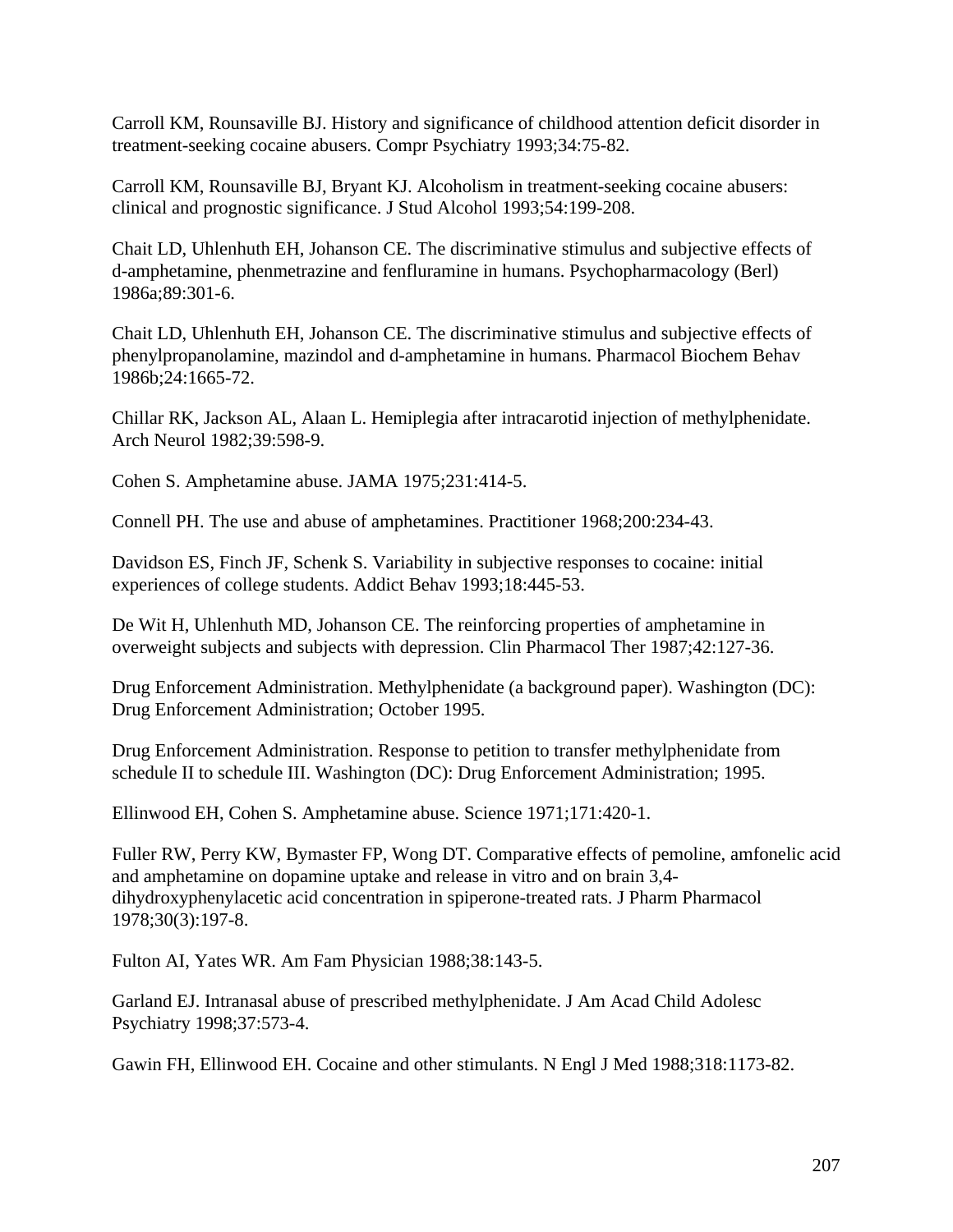Gittelman R, Mannuzza S, Shenker R, Bonagura N. Hyperactive boys almost grown up. I. Psychiatric status. Arch Gen Psychiatry 1985;42(10):937-47.

Goyer PF, Davis GC, Rapoport JL. Abuse of prescribed stimulant medication by a 13-year-old hyperactive boy. J Am Acad Child Psychiatry 1979;18:170-5.

Gunby P. Methylphenidate abuse produces retinopathy. JAMA 1979;241:546.

Hartsough CS, Lambert NM. Pattern and progression of drug use among hyperactives and controls: a prospective short-term longitudinal study. J Child Psychol Psychiatry 1987;28:543-53.

Hechtman L, Weiss G. Controlled prospective fifteen year follow-up of hyperactives as adults: non-medical drug and alcohol use and anti-social behavior. Can J Psychiatry 1986;31:557-67.

Hechtman L, Weiss G, Perlman T. Young adult outcome of hyperactive children who received long-term stimulant treatment. J Am Acad Child Psychiatry 1984;23(3):261-9.

Herrero ME, Hechtman L, Weiss G. Antisocial disorders in hyperactive subjects from childhood to adulthood: predictive factors and characterization of subgroups. Am J Orthopsychiatry 1994;64:510-21.

Hughes JR. Substance abuse and ADHD. Am J Psychiatry 1997;154:132.

Jaffe SL. Intranasal abuse of prescribed methylphenidate by an alcohol and drug abusing adolescent with ADHD. J Am Acad Child Adolesc Psychiatry 1991;30:773-5.

Lambert NM, Hartsough CS, Sassone D, Sandoval J. Persistence of hyperactivity symptoms from childhood to adolescence and associated outcomes. Am J Orthopsychiatry 1987;57:22-32.

Levin FR, Kleber HD. Attention deficit hyperactivity disorder and substance abuse: relationships and implications for treatment. Harv Rev Psychiatry 1995;2:246-58.

Mannuzza S, Klein RG, Bessler A, Malloy P, LaPadula M. Adult psychiatric status of hyperactive boys grown up. Am J Psychiatry 1998;155:493-8.

Martin WR, Sloan JW, Sapira JD, Jasinski DR. Physiologic, subjective and behavioral effects of amphetamine, methamphetamine, ephedrine, phenmetrazine and methylphenidate in man. Clin Pharmacol Ther 1971;12:245-58.

Masand PS, Tesar GE. Use of stimulants in the medically ill. Psychiatr Clin North Am 1996;19:515-47.

Milberger S, Biederman J, Faraone SV, Wilens T, Chu MP. Longitudinal study of high-risk siblings of ADHD children. Am J Addict 1997;6:318-29.

MMWR. Increasing morbidity and mortality associated with abuse of methamphetamine— United States, 1991-1994. Morb Mortal Wkly Rep 1995;44(47):882-6.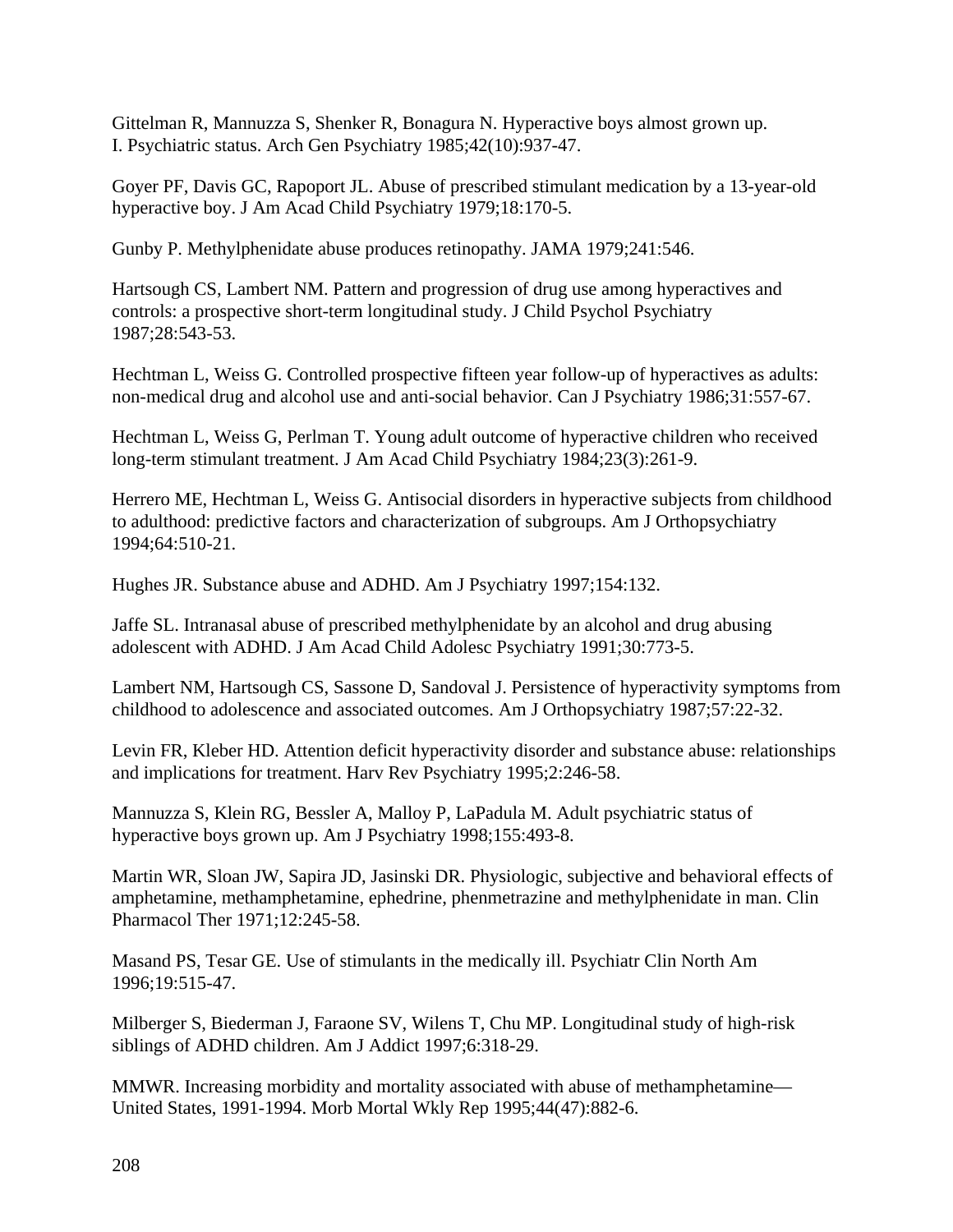Mueller K, Hsiao S. Pemoline-induced self-biting in rats and self-mutilation in the deLange syndrome. Pharmacol Biochem Behav 1980;13(5):627-31.

Parran TV Jr, Jasinski DR. Intravenous methylphenidate abuse. Prototype for prescription drug abuse. Arch Intern Med 1991;151:781-3.

Pemoline. 25th Expert Committee on Drug Dependence Report. The World Health Organization. 1988.

Piazza PV, Deroche V, Rouge-Pont F, Le Moal M. Behavioral and biological factors associated with individual vulnerability to psychostimulant abuse. NIDA monograph #169. National Institutes of Health, Laboratory Behavioral Studies of Vulnerability to Drug Abuse; 1997. p.105-33.

Schenk S, Davidson ES. Stimulant preexposure sensitizes rats and humans to the rewarding effects of cocaine. NIDA monograph #169. National Institutes of Health, Laboratory Behavioral Studies of Vulnerability to Drug Abuse; 1997. p. 56-82.

Schuster CR, Woods JH, Seevers MH. Abuse of central stimulants. Sjoquist F, Tottie M, editors. New York: Raven Press; 1969. p. 339-47.

Spensley J, Rockwell DA. Psychosis during methylphenidate abuse. N Engl J Med 1972;286:880-1.

Spier SA. Toxicity and abuse of prescribed stimulants. Int J Psychiatry Med 1995;25:69-79.

Wilens TE, Biederman J, Mick E, Faraone SV, Spencer T. Attention deficit hyperactivity disorder (ADHD) is associated with early onset substance use disorders. J Nerv Ment Dis 1997;185:475-82.

Wilens TE, Prince JB, Biederman J, Spencer TJ, Frances RJ. Attention deficit hyperactivity disorder and comorbid substance use disorders in adults. Psychiatr Serv 1995;46:761-5.

Wilens TE, Spencer TJ, Biederman J. Are attention-deficit hyperactivity disorder and the psychoactive substance use disorders really related? Harv Rev Psychiatry 1995;3:160-2.

Willey RF. Abuse of methylphenidate. N Engl J Med 1971;285:464.

Woolverton WL, English JA. Effects of some phenylethylamines in rhesus monkeys trained to discriminate (+)-amphetamine from saline. Drug Alcohol Depend 1997;14:79-85.

Zemplenyi J, Colman MF. Deep neck abscesses secondary to methylphenidate (Ritalin) abuse. Head Neck Surg 1984;6:858-60.

Ziedonis DM, Rayford BS, Bryant KJ, Rounsaville BJ. Psychiatric comorbidity in white and African American cocaine addicts seeking substance abuse treatment. Hosp Community Psychiatry 1994;45:43-9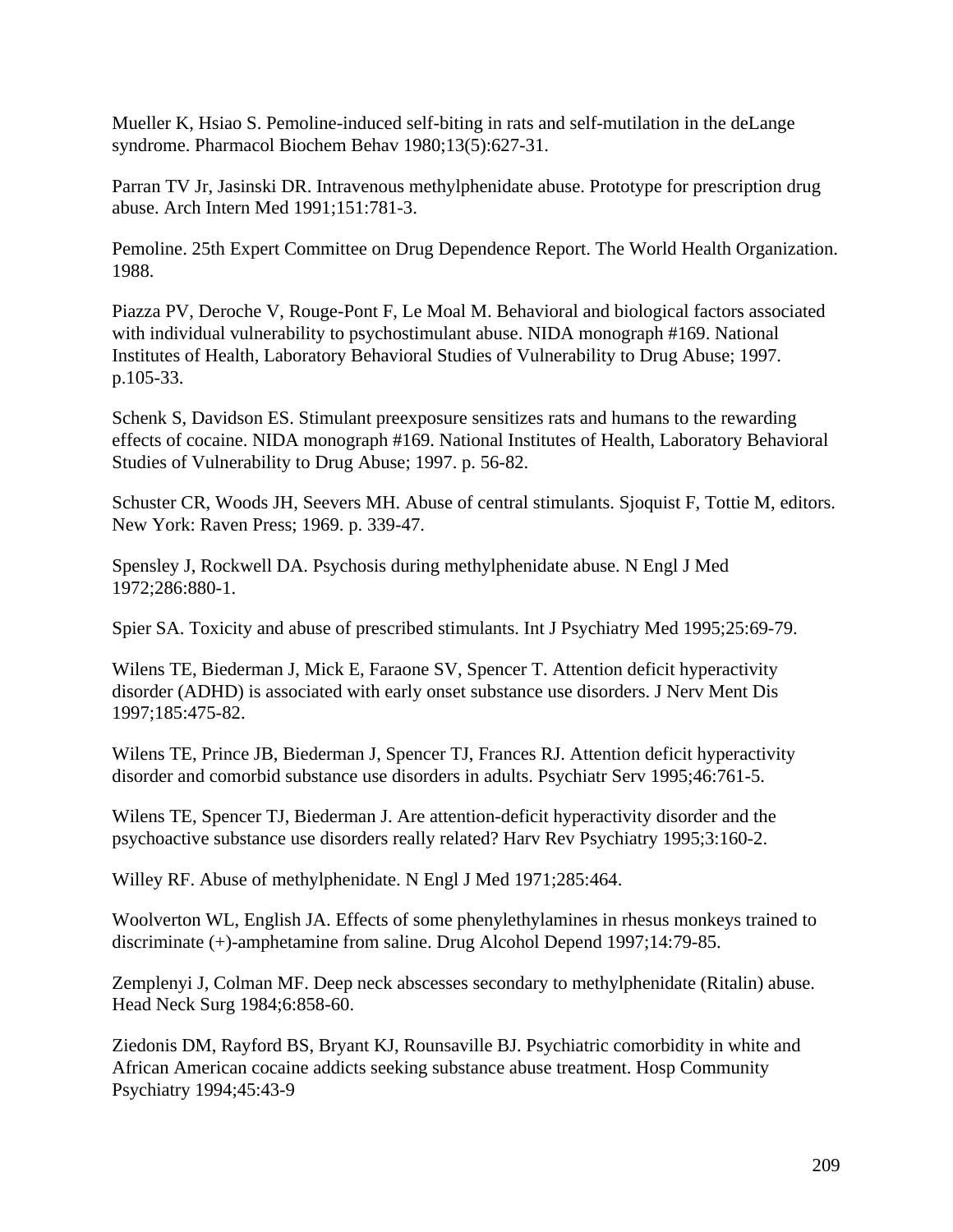# **A National Perspective on Treatments and Services for Children With Attention Deficit Hyperactivity Disorder**

## **Kimberly Hoagwood, Ph.D.**

### **Purpose**

This review accomplishes four aims: (1) it summarizes available data from national and local studies on trends in services for children with ADHD, (2) it summarizes studies on types of treatments or services provided to children with ADHD, settings in which such care is given, and types of providers, (3) it describes types of barriers preventing access to mental health services for children with ADHD from the perspectives of children, caregivers, and clinicians, and (4) it identifies areas for further research.

### **Background**

Treatment planning depends upon having reliable estimates of the need for and the use of mental health services. Despite rising estimates of childhood mental disorders, before 1989 mental health service use was not assessed in most studies of children's mental health needs (Horwitz, Hoagwood, Stiffman, et al., 1998; Leaf, Alegria, Cohen, et al., 1996), nor were reliable measures of such services available. However, recent population-based studies that include symptoms or diagnoses and service-level data are now available to characterize patterns of care for children with specific disturbances of behavior or affect and to model the relationship between service need and service provision.

#### **Method**

Data from two national studies, four community epidemiological studies, and a review of published literature are presented to describe the status of services, treatments, and barriers to care for children with ADHD. In this review, treatments and services are defined broadly to include the following: prescription of psychotropic medications (usually stimulants), outpatient mental health counseling, psychotherapy, health counseling, diagnostic services, referrals, followup visits, and school services (usually counseling or special classes). There are many other kinds of services provided in communities, such as respite care, after-school care, specialized day care, and parent management training, but no data on these services for children with ADHD were located.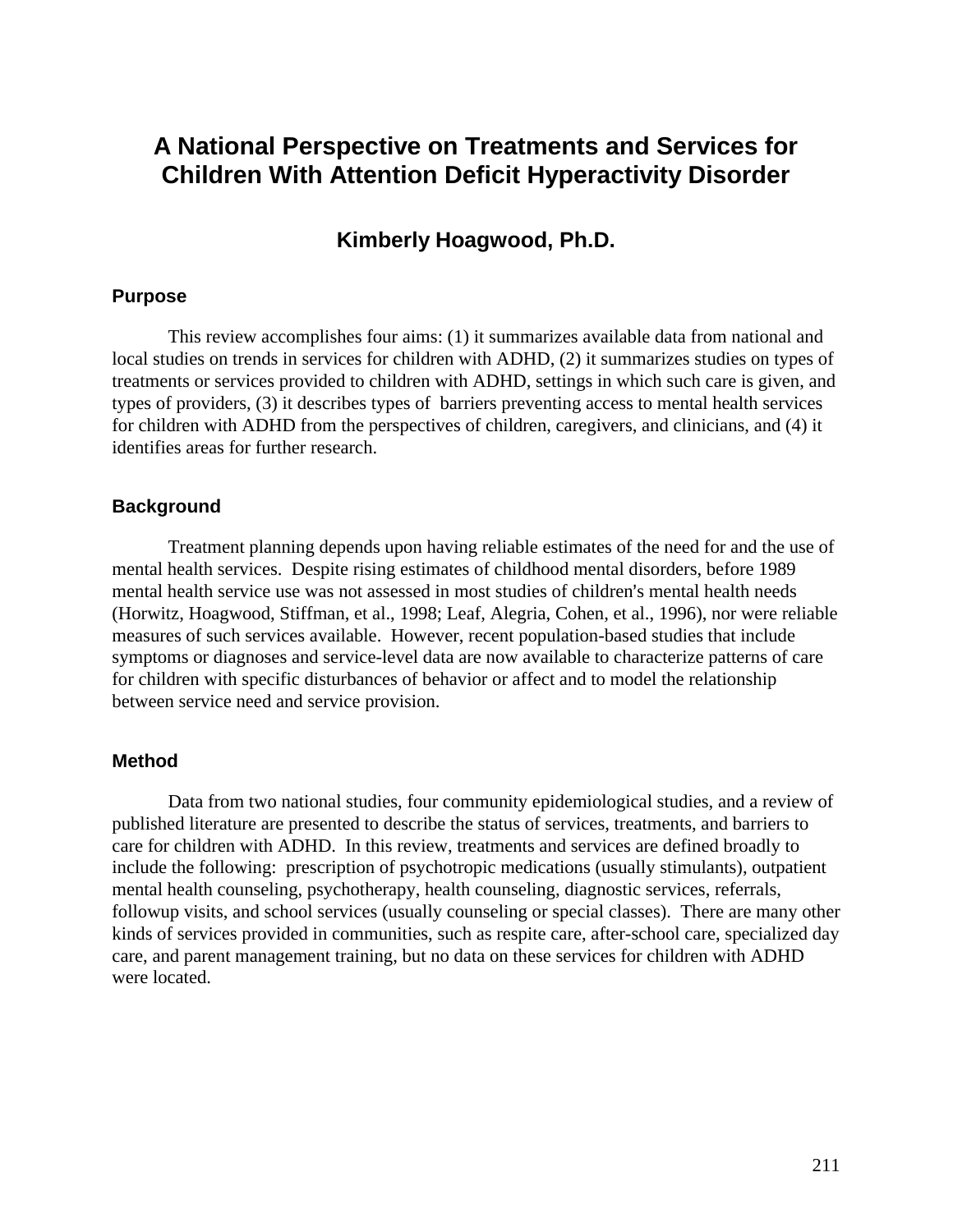National findings presented here are from the National Ambulatory Medical Care Survey (NAMCS),<sup>3</sup> conducted by the National Center for Health Statistics, and the Child Behavior Study (CBS), conducted by two large practice-based primary care research networks. Trends in services are described from analyses of NAMCS, covering the years 1989, 1991, 1993, 1995, and 1996. NAMCS uses a multistage probability design of samples of medical practices within primary sampling units and patient visits within practices. The basic sampling unit is the visit to medical practices engaged in office-based, patient care. For these analyses, a sample was constructed of all children ages 0 to 17 seen by any physician and coded with an ICD-9 diagnosis of attention deficit hyperactivity disorder. All analyses of NAMCS data refer to this sample.

The CBS, conducted by Pediatric Research in Office Settings (PROS) and the Ambulatory Sentinel Practice Network (ASPN), included 401 pediatric and family practice clinicians across 44 States, Puerto Rico, and Canada. A total of 21,150 visits were registered, 9.5 percent of which were children ages 4 to 15 identified by the clinician as having attention deficit hyperactivity problems. This group of 2,007 comprised the study sample for this national dataset.

The four community epidemiological studies include the Great Smoky Mountains Study (GSMS) (Costello, Angold, Burns, et al., 1996), a longitudinal study of psychiatric disorders and service need in rural North Carolina; the Caring for Children in the Community Study (CCCS) (Angold, Costello, 1998), a longitudinal study of young child psychiatric disorders and service use in urban and rural North Carolina; Methods for the Epidemiology of Child and Adolescent Mental Disorders (MECA), a four-site study in largely urban settings using epidemiologic household sampling procedures; and the Patterns of Care Study (POC) (Hough, Landsverk, Hurlburt, 1998), a longitudinal study of mental health needs of children in the public service systems in San Diego.

#### **Results**

**Trends in Types of Services From 1989 to 1996 (NAMCS).** Types of services provided to children identified as having ADHD were analyzed in the NAMCS from 1989 to 1996. See Table 1. These included medication management, diagnostic services, mental health counseling, other (health-related) counseling, psychotherapy, and followup services.

*Medication Management.* Prescriptions of *stimulants* increased from 54.8 percent of visits in 1989 to 75.4 percent in 1996. The largest increase was between 1989 and 1991 but has remained relatively constant since 1991. Prescriptions of other *psychotropics* decreased 50 percent from 15.3 percent in 1989 to 7.5 percent in 1996. The biggest drop occurred between

-

 $3$ The assistance of Michael Feil in analyzing data from NAMCS is gratefully acknowledged. I wish also to thank Diane Comer for her assistance in analyzing data from the CBS, Michael Hurlburt for analyses of the POC data, and Adrian Angold for analyses from GSMS and CCCS.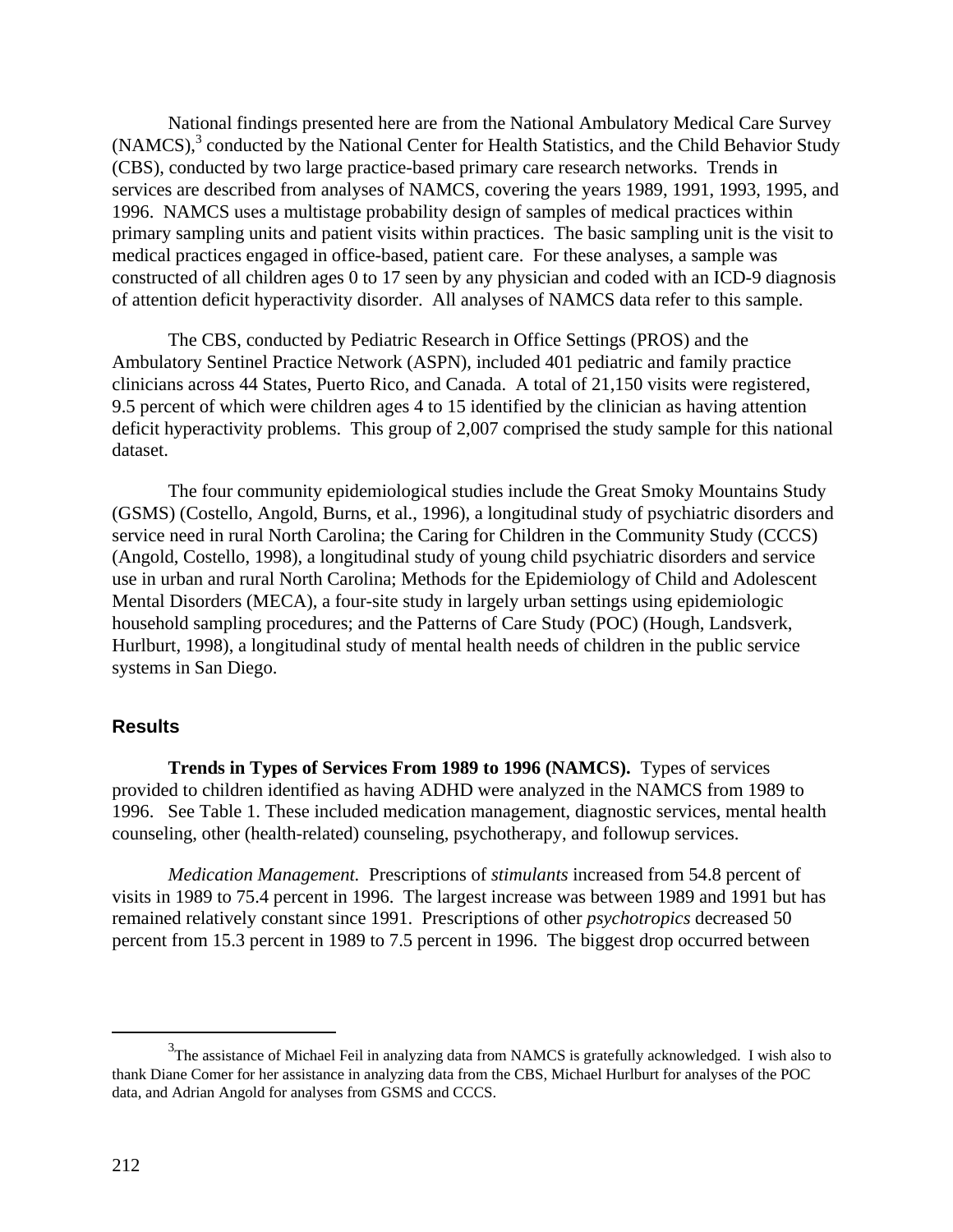| <b>Types of Services</b> | 1989* | 1991* | 1993* | 1995* | 1996* |
|--------------------------|-------|-------|-------|-------|-------|
| Medication management    |       |       |       |       |       |
| <b>Stimulants</b>        | 54.8  | 77.8  | 76.3  | 74.8  | 75.4  |
| Other psychotropics      | 15.3  | 3.5   | 5.6   | 4.0   | 7.5   |
| Other drugs              | 6.5   | 2.5   | 2.6   | 6.3   | 4.3   |
| No drugs                 | 23.4  | 16.2  | 15.5  | 14.9  | 12.8  |
| Diagnostic services      | 22.3  | 76.6  | 43.1  | 60.6  | 62.1  |
| Mental health counseling | 24.3  | 59.4  | 34.3  | 44.2  | 39.3  |
| Other counseling         | 3.5   | 29.7  | 4.3   | 29.9  | 35.2  |
| Psychotherapy            | 40.1  | 38.3  | 5.6   | 21.3  | 25.2  |
| Followup services        | 91.0  | 84.5  | 75.5  | 83.4  | 75.1  |

**Table 1.** Trends in types of services for children with attentional problems (NAMCS, 1989–1996)

Values given in percentages.

1989 and 1991, but there has been a slight trend upward since 1991. Prescriptions of *other drugs*  dropped from 6.5 percent in 1989 to 4.3 percent in 1996. There has been a 45 percent decrease in visits where *no drugs* are prescribed, from 23.4 percent in 1989 to 12.8 percent in 1996. In other words, a larger percentage of visits now include prescription of some kind of drug.

*Diagnostic Services.* There was a threefold increase in diagnostic or screening services for children with attentional problems, from 22.3 percent in 1989 to 62.1 percent in 1996. The largest increase occurred between 1989 and 1991.

*Mental Health Counseling.* This service increased from 24.3 percent of visits in 1989 to 39.3 percent in 1996.

*Other (Health-Related) Counseling.* This service had the largest change over time, increasing tenfold from 3.5 percent in 1989 to 35.2 percent in 1996.

*Psychotherapy.* There was a sizable decrease in the percentage of visits where children received psychotherapy, falling from 40.1 percent of visits in 1989 to 25.2 percent in 1996.

*Followup Services.* There was a decrease in the number of visits where followup services were recommended, dropping from 91 percent in 1989 to 75.1 percent in 1996.

**Trends in Prescription Practices.** Safer and colleagues (1985, 1988, 1994, 1996) studied levels of methylphenidate use over time and found increased levels of prescribing for all ages of children. The rate of medication treatment for elementary school students increased from 1.07 percent in 1971 to 5.96 percent in 1987; for middle school students, it increased from .59 percent in 1975 to 2.98 percent in 1993; and for high school students, it increased from .22 percent in 1983 to .70 percent in 1993. Methylphenidate use for adolescents increased 2.5-fold from 1990 to 1995, perhaps due to increases in diagnoses of ADHD among girls, increased duration of medication treatment, and increased public acceptance of stimulants.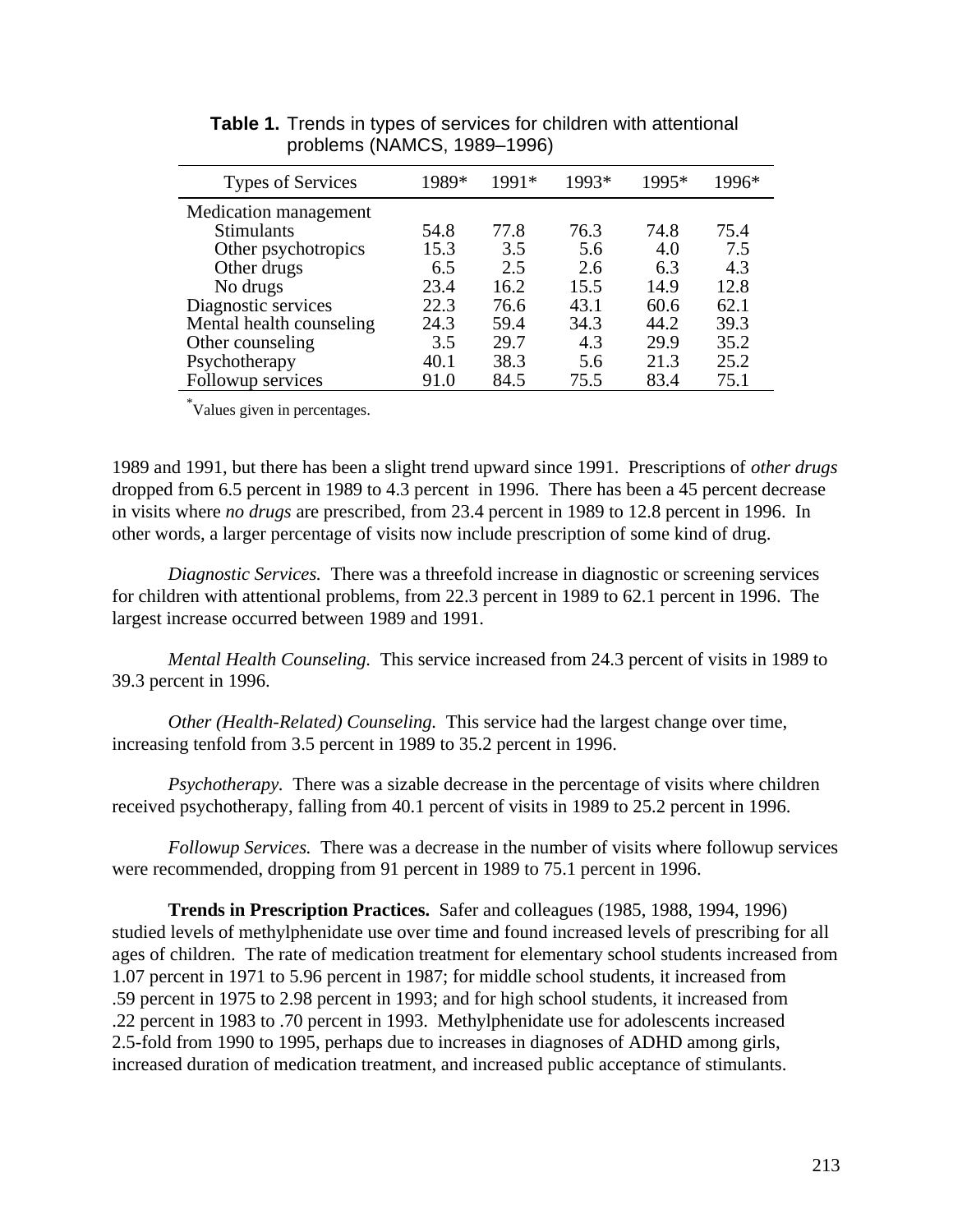Similar trends have been found among Medicaid populations and very young children. Zito and colleagues (1996, 1997) found that from 1987 to 1995, psychotropic prescriptions for youths increased an average of 4.3 percent per year. Polypharmacy (multiple psychotropic prescriptions) increased an average of 7.5 percent per year. Stimulant prescription for very young children has also been on the rise. Zito found an increase of 180 percent between 1991 and 1995 in the number of prescriptions of stimulant drugs for children 5 years old or younger.

From NAMCS analyses, the percentage of visits by children with ADHD when psychotropic medications were prescribed has risen from 54.8 percent in 1989 to 75.4 percent in 1996. Conversely, prescription of other psychotropic medications has fallen from 15.3 percent in 1989 to 7.5 percent in 1996.

**Types of Services Received.** When service use is assessed over a 3-year minimum period, between 40 percent and 60 percent of children with ADHD are found to have received specialty mental health services (Angold, Costello, 1998; Kelleher, Comer, Childs, 1998). Over a 1-year period, the rates are lower, generally hovering around 30 percent (Jensen, Kettle, Roper, et al., in press). Approximately 50 percent of children with attentional problems have received medical services (Angold, Costello, 1998), usually involving visits to pediatricians. Rates of school service use vary from 24 percent to 80 percent, depending on whether one uses a 1-year or 3-year timeframe (Angold, Costello, 1998; Jensen, Kettle, Roper, et al., in press).

Rates of stimulant treatments prescribed for children with ADHD differ considerably, depending upon the age of the sample and the time period assessed. Wolraich and colleagues (1996) found that only one-quarter of elementary children who met criteria for ADHD were reported to have received medication, whereas Jensen and colleagues (in press) found that over a 1-year period only 12 percent of children ages 9 to 17 had been treated with stimulants. Over a 3-year period, 72 percent of children ages 9 to 13 meeting criteria had received stimulants (Angold, Costello, 1998). Similarly, findings from a national study of primary care physicians indicate that 72 percent of children ages 4 to 15 have received stimulants over the child's lifetime (Kelleher, Comer, Childs, 1998).

**Variations in Use of Services by Sex, Race, or Region.** A 3 to 1 ratio of boys to girls has been reported in the assignment of ADHD diagnoses (Angold, Costello, 1998; Wasserman, Kelleher, Bocian, et al., in press; Zito, Safer, dosReis, et al., 1997), and a similar ratio of 2 or 3 to 1 (boys to girls) has been reported for prescription of stimulants (Gardner, Pajer, Kelleher, 1998; Zito, Safer, dosReis, et al., 1997). The GSMS has found that girls are twice as likely to use specialty mental health services as boys, whereas boys are three times as likely to use pediatric services as girls (Angold, Costello, 1998).

Racial differences have also been reported. In the GSMS, Caucasian youth meeting diagnostic criteria for ADHD were significantly more likely to use general medical services and twice as likely to use specialty mental health services than African American youths (Angold, Costello, 1998). Two studies have found that minority youth, primarily African American, are less than half as likely to have been prescribed psychotropic medications as Caucasian youths (Bussing, Zima, Belin, 1998; Zito, Safer, Riddle, et al., 1996; Zito, Safer, dosReis, et al., 1997).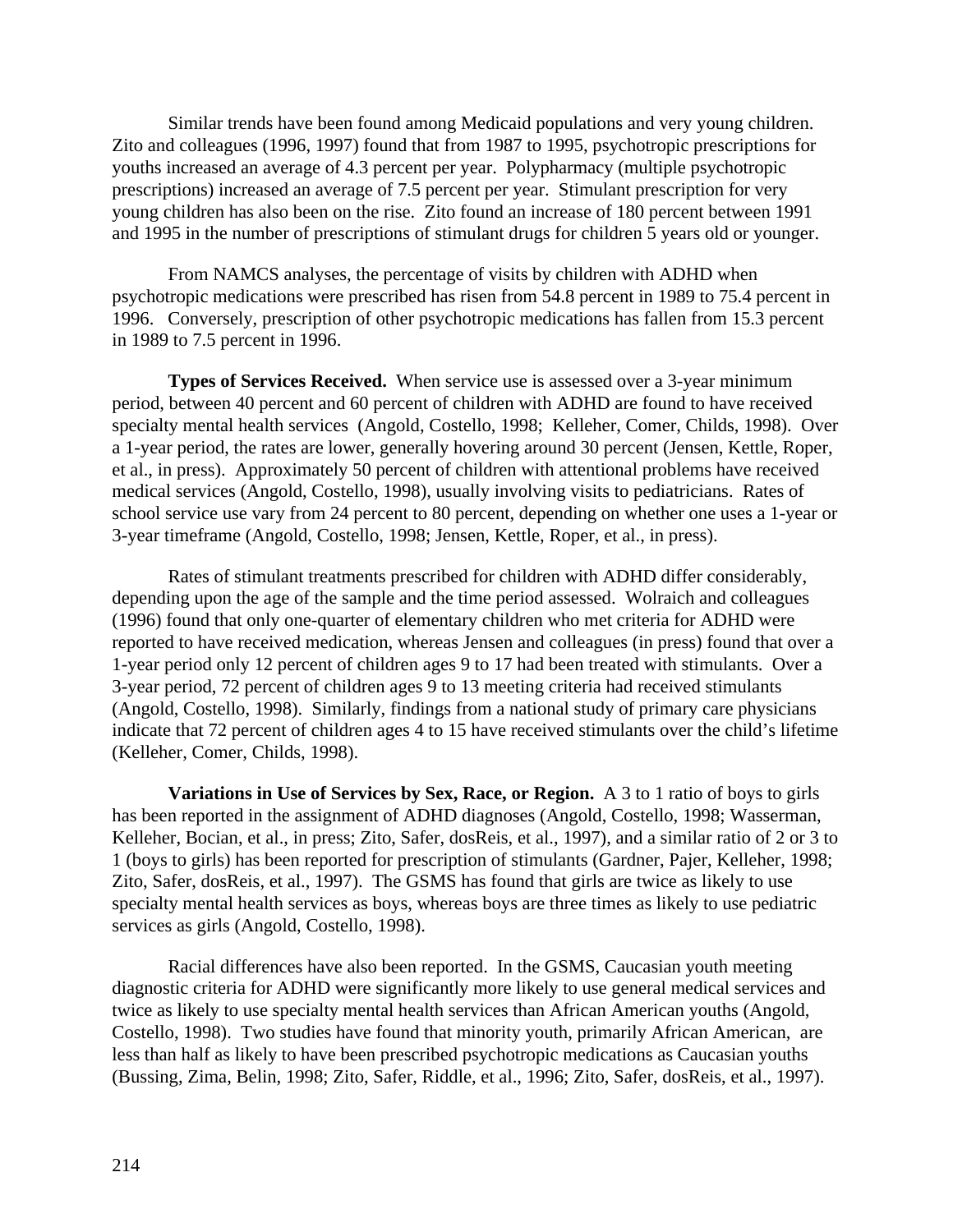Geographical region has also been associated with differences in prescription rates of methylphenidate. Rappley found a tenfold difference in prescription rates between counties in Michigan (Rappley, Gardiner, Jetton, et al., 1995), and Zito (1997) found fivefold rate differences in Maryland.

**Service Mix.** Data from the CBS (Kelleher, Comer, Childs, 1998) indicate that on any given day, 27.5 percent of children being seen by primary care physicians for attentional problems receive no counseling, no medications, and no referrals—simply a checkup; another 27 percent receive counseling and medications; 17 percent receive no counseling, but do receive medications; and 11.5 percent receive counseling only and no medications.

**Types of Services by Provider Type.** Analyses of NAMCS data from 1996 revealed pronounced differences in types of services provided by pediatricians, family practice physicians, and psychiatrists. See Table 2.

| Type of service          | Psychiatry* | Pediatrics* | Family Practice*         | Other $*$ |
|--------------------------|-------------|-------------|--------------------------|-----------|
| Medication management    |             |             |                          |           |
| <b>Stimulants</b>        | 74.2        | 75.4        | 94.9                     | 43.9      |
| Other psychotropics      | 14.8        | 4.3         | 1.9                      | 9.2       |
| Other drugs              |             | 10.9        | $\overline{\phantom{a}}$ | -         |
| No drugs                 | 11.0        | 9.4         | 3.2                      | 46.9      |
| Diagnostic services      | 80.6        | 64.0        | 32.6                     | 55.6      |
| Mental health counseling | 67.3        | 44.2        | 7.3                      |           |
| Other counseling         | 15.6        | 54.1        | 42.4                     | 7.7       |
| Psychotherapy            | 44.3        | 29.7        |                          |           |
| Followup services        | 88.5        | 79.0        | 45.7                     | 75.9      |

**Table 2.** Types of services received by children with attentional problems by physician

\* Values given in percentages.

*Medication Management.* Approximately three-quarters of both psychiatrists and pediatricians (74.2 percent and 75.4 percent, respectively) prescribed *stimulants* to children identified with ADHD, whereas 94.9 percent of family practitioners did so. Prescription of other *psychotropics* had an opposite pattern: most such prescriptions were given by psychiatrists (14.8 percent), whereas pediatricians and family practitioners prescribed far less often (4.3 percent and 1.9 percent). The category of *no drugs* occurred most often among psychiatrists (11 percent) and pediatricians (9.4 percent), and least often among family practice physicians, occurring on only 3.2 percents of the visits.

*Diagnostic Services.* There were large differences between providers in use of diagnostic services: 80.6 percent of visits to psychiatrists included these, whereas only 32.6 percent of visits to family practice physicians did. Pediatricians used these services on 64 percent of the visits.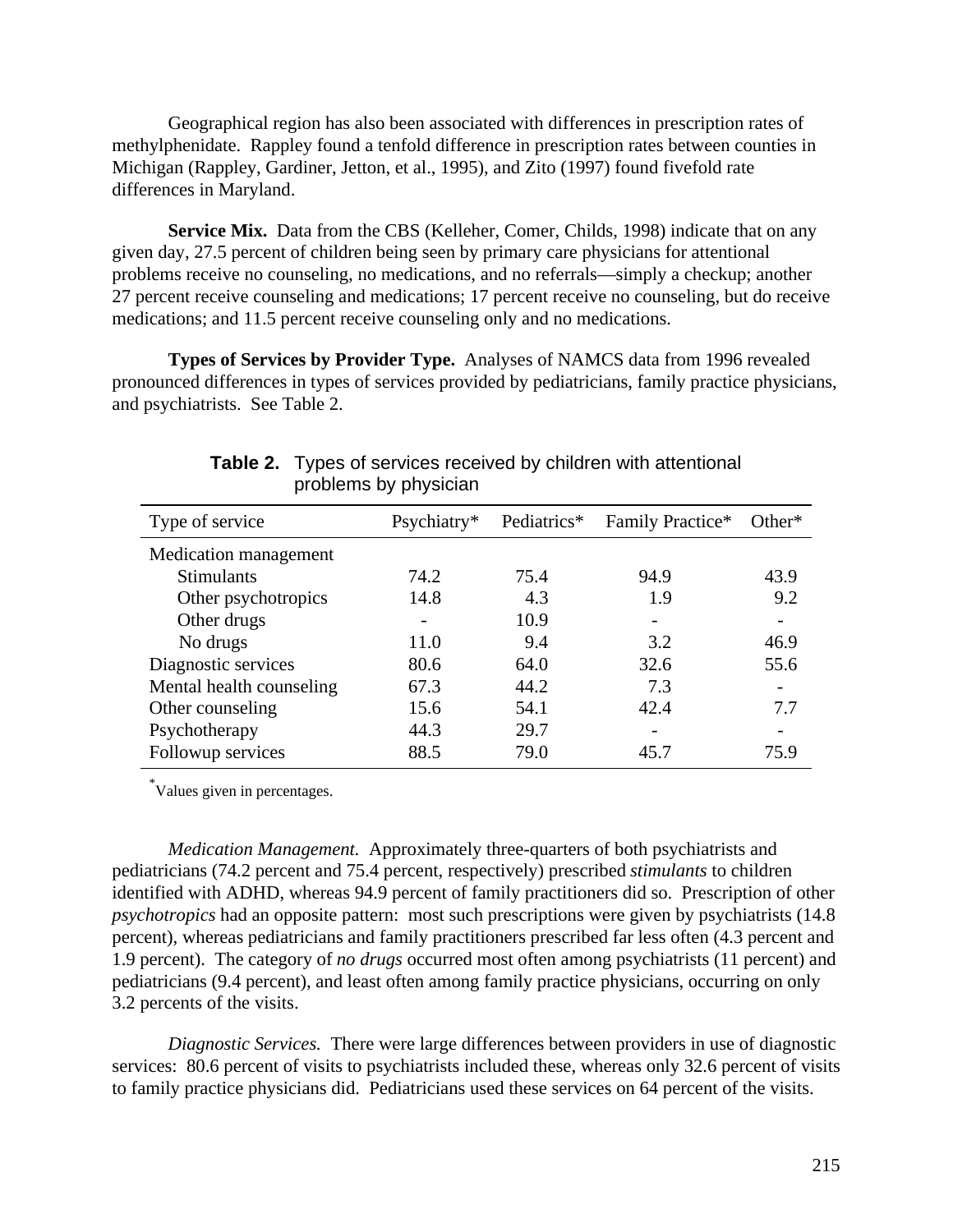*Mental Health Counseling.* This service followed a pattern similar to that for diagnostic services, with 67.3 percent of visits to psychiatrists including this service and only 7.3 percent of family practitioners doing so. Pediatricians again fell in the middle, using these services on 44.2 percent of the visits.

*Other (Health-Related) Counseling.* Pediatricians were more likely to provide general health-related counseling than the other physician specialists. Counseling was provided on 54.1 percent of visits to pediatricians, 42.4 percent of visits to family practitioners, and only 15.6 percent of visits to psychiatrists.

*Psychotherapy.* This service followed a pattern similar to that for mental health counseling and diagnostic services, with psychiatrists using psychotherapy more often than the other specialists. Psychotherapy was included in 44 percent of visits to psychiatrists and 29.7 percent of visits to pediatricians, whereas family practitioners did not use it at all (0%).

*Specific Followup.* This was most likely to be provided by psychiatrists (88.5 percent) and pediatricians (79 percent), but it was likely to be recommended in fewer than half of the visits to family practitioners (45.7 percent).

Factors accounting for these differences are unknown but may include severity, comorbidity, or case mix seen by different physicians, and training or level of expertise with which service decisions are made.

Barriers to Care. Barriers to services or treatment among children with attentional problems have been identified in three studies (CBS—Kelleher, Comer, Childs, 1998; GSMS and CCCS—Angold, Costello, 1998). In these cases, barriers are defined as events, actions, or inactions that delayed or prevented the use of mental health services.

The five most common child-reported barriers were lack of information, anticipation of being placed out of the home, loss of parental rights, negative reactions, and fear or distrust of professionals. Major barriers reported by caregivers were concerns about costs, lack of information, lack of time, negative experiences with professionals, and services being withheld. As many as 94 percent of parents reported at least one barrier over a 3-year period (Angold, Costello, 1998).

The CBS study of primary care physicians measured barriers from the clinicians' perspective. The major barriers to care for children with mental health problems were lack of pediatric specialists, difficulty in getting appointments, nonacceptance of Medicaid patients, physician panel restrictions, and complex appeals process.

### **Conclusions and Recommendations for Future Research**

Patterns of services for children with ADHD have changed dramatically since 1989. Prescriptions of stimulants have risen from about one-half of all visits to three-quarters of all visits. During the same period, prescriptions of other medications have dropped. Children with ADHD are more likely now to receive diagnostic services, mental health counseling, and general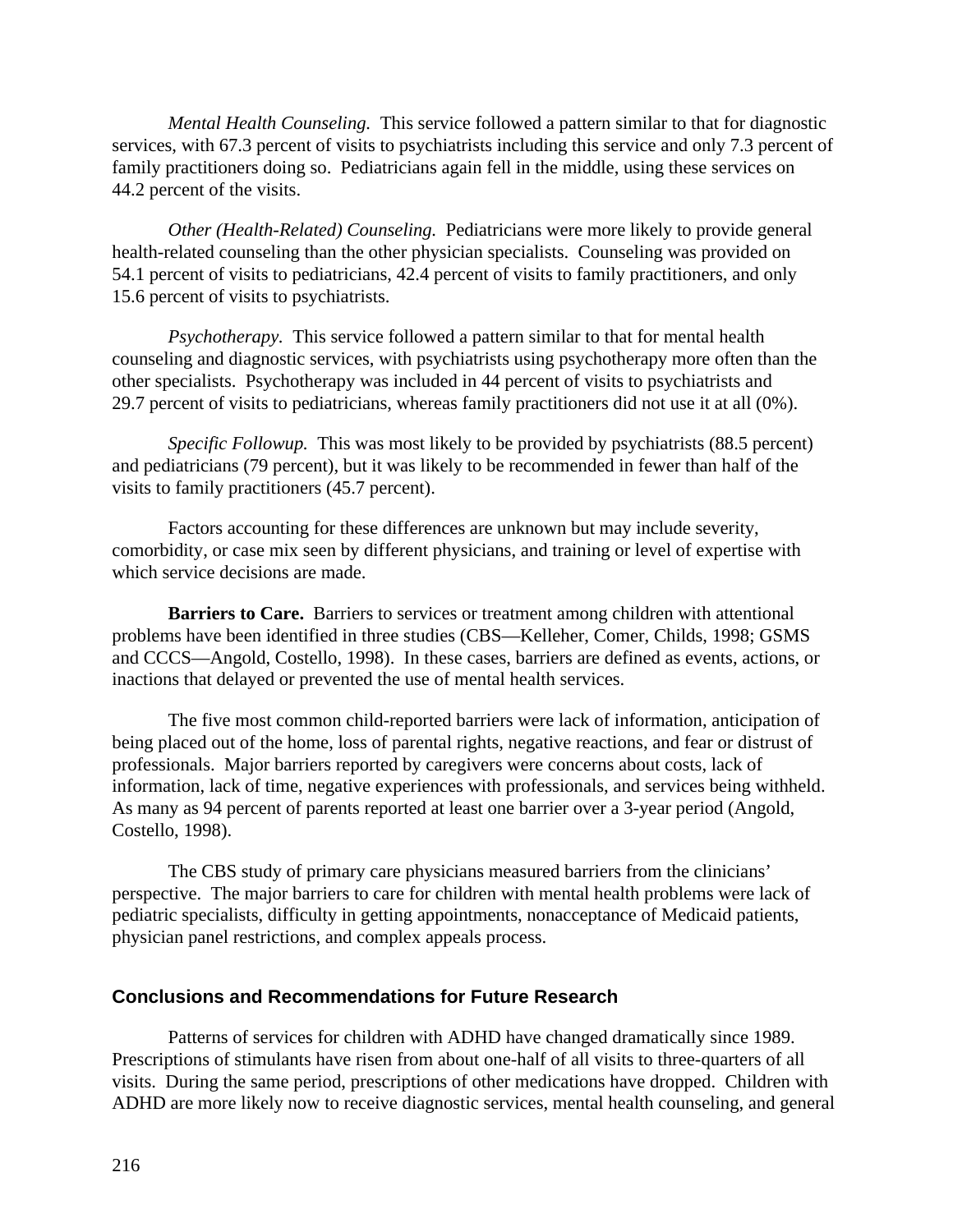health counseling than they were in 1989. However, some of the trends are disturbing. Children younger than age 5 are more likely to be prescribed stimulant drugs than in the past, despite the lack of evidence of its safety in this age group. Fewer visits of children now include recommendations for followup visits than in 1989, psychotherapy is provided less often, and the likelihood of a child with ADHD having a visit without a psychotropic medication prescription has diminished. Further, the mix of services children receive depends largely upon the type of physician they see. Family practitioners are more likely than pediatricians or psychiatrists to prescribe stimulants and less likely to prescribe anything else. Family practitioners use diagnostic services and provide mental health counseling less often than other physicians. They are also about one-half as likely to follow up with these children than are psychiatrists. Children with ADHD are more likely to receive general health counseling if they are seen by pediatricians or family practitioners rather than psychiatrists.

With respect to the question of service need versus service use, it appears that the majority of children with attentional problems do receive either specialty mental health services, medical services, or school services at some point during their childhood. Well over half of children with ADHD symptoms will receive mental health services over a 3-year period. The picture on stimulant treatment is uneven, but there may be a time lag as to when stimulants are received versus when they may be needed. Approximately three-quarters of children with diagnosable ADHD will receive stimulants at some point in their childhood, but over a 12-month period, only one in eight will have received this treatment. Further, there are significant variations in prescriptions of stimulants by race and by sex, with African American youths and girls being less likely to receive these treatments than Caucasians and boys, respectively.

Significant barriers to services and treatments are reported by families, children, and clinicians. Ninety-four percent of caregivers report at least one and usually multiple significant barriers to care for their children with ADHD. These barriers include lack of information, concerns about costs, and time constraints. Primary care clinicians report significant barriers to care for their patients' mental health problems, including unavailability of pediatric specialists, cumbersome authorization or appeal procedures, and long waiting lists for services.

Several major gaps in knowledge about treatments and services can be identified from this review. First, although it appears that most children with ADHD do receive some form of service at some point, it is not clear whether these services are appropriate or whether they are meeting even minimal standards of quality. One study (Angold, Costello, 1998) has found that more than twice as many children received stimulants as received a full diagnosis of ADHD. The issue of the appropriate use of stimulants and the appropriate match between services and specific treatment needs has not been adequately studied in community settings. The movement of treatment efficacy studies into service delivery settings where issues of effectiveness can be investigated is one important effort to address this research gap.

Second, the question of how to remove barriers to care for families and children deserves immediate attention. Lack of information was listed as a major barrier by both caregivers and children, and other identified barriers were either attitudinal (fear, distrust, or negative anticipation) or pragmatic (costs and time-related). However, most of the studies reviewed for this paper did not even ask about barriers to care. Studies that address optimal ways of engaging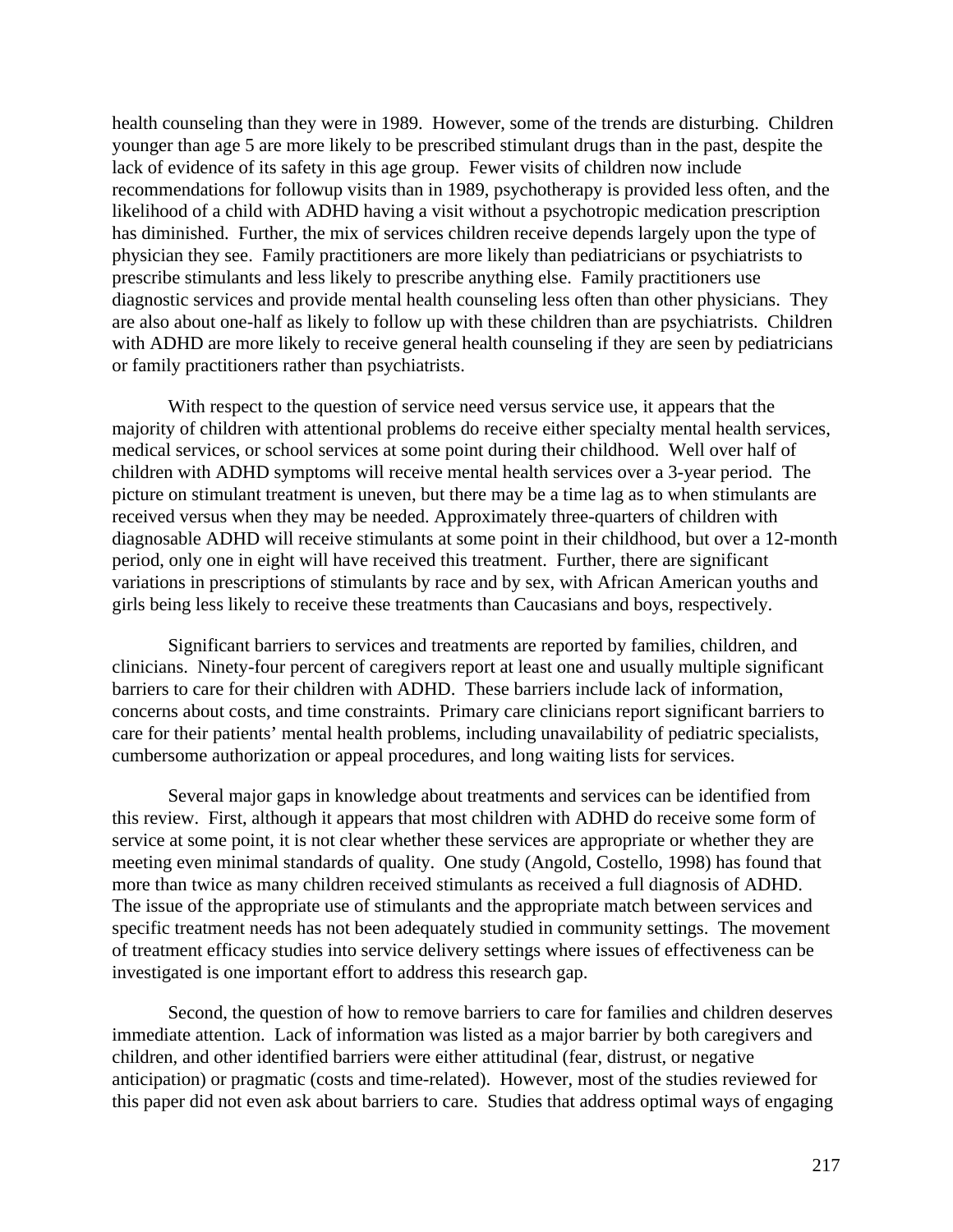families in the treatment process as a means of identifying and removing barriers are greatly needed. Studies that investigate the effects of cultural mistrust on either access or barriers to care are nonexistent, but they are necessary if removal of barriers is to occur equitably. Additionally, it is not known how racial identity or acculturation affects attitudes toward mental health services or influences help-seeking patterns, but this kind of knowledge is essential to improving service delivery.

Finally, unevenness in the kinds of services received by children who are seen by different providers leads to troubling questions. Why are children receiving a different mix of services and what factors predict variation in quality of services provided to children and families? It is not clear whether the findings about differences in service mix can be explained by differences in severity of disorder, provider training, or factors such as race, sex, income, or geographic variation. Research on issues of service quality, appropriateness, and equity of care will be a high priority for the next generation of studies on services for children with ADHD.

## **References**

Angold A, Costello EJ. Stimulant treatment for children: a community perspective. Pediatrics. In press.

Angold A, Costello EJ. Services for children with ADHD from the Great Smoky Mountains Study and the Caring for Children in the Community Study. Unpublished manuscript 1998.

Bussing R, Zima BT, Belin TR. Differential access to care for children with ADHD in special education programs. Psychiatr Serv. In press.

Costello EJ, Angold A, Burns BJ, Erkanli A, Stangl DK, Tweed DL. The Great Smoky Mountains Study of Youth: functional impairment and serious emotional disturbance. Arch Gen Psychiatry 1996;53:1137-43.

Costello EJ, Angold A, Burns BJ, Stangl DK, Tweed DL, Erkanli A, et al. The Great Smoky Mountains Study of Youth: goals, design, methods and the prevalence of DSM-III-R disorders. Arch Gen Psychiatry 1996;53:1129-36.

Gardner W, Pajer K, Kelleher KJ. Primary care clinicians' mental health treatment of children and adolescents: gender differences? Unpublished manuscript 1998.

Horwitz SM, Hoagwood K, Stiffman AR, Summerfelt T, Weisz JR, Roper M, et al. Measuring youth's use of mental health services: reliability of the services assessment for children and adolescents (SACA). Unpublished manuscript 1998.

Hough R, Landsverk J, Hurlburt M. Patterns of care study in San Diego: initial analyses. Manuscript in preparation, June 1998. Unpublished manuscript 1998.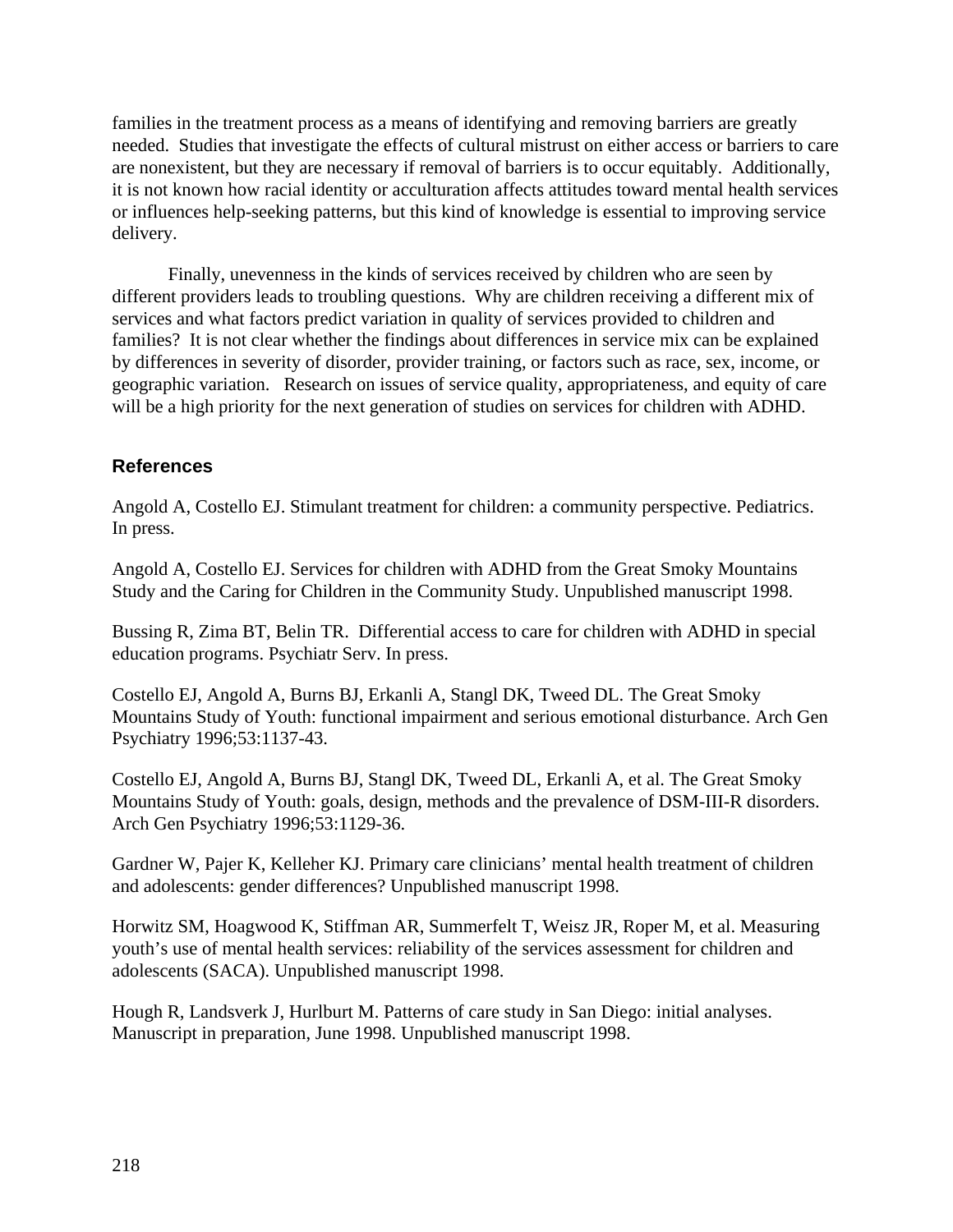Jensen PS, Kettle L, Roper M, Sloan M, Dulcan M, Hoven C, et al. Suffer the restless children: attention deficit hyperactivity disorder and its treatment in four U.S. communities. J Am Acad Child Adolesc Psychiatry. In press.

Kelleher KJ, Comer D, Childs G. Analyses from the child behavior study of PROS and ASPN. Personal communication, June 1998.

Leaf PJ, Alegria M, Cohen P, Goodman SH, Horwitz SM, Hoven CW, et al. Mental health service use in the community and schools: results from the four-community MECA study. J Am Acad Child Adolesc Psychiatry 1996;35:889-97.

National Ambulatory Medical Care Survey: summary. National Center for Health Statistics. Vital Health Statistics 1994;13:116.

Rappley MD, Gardiner JC, Jetton JR, Houang RT. The use of methylphenidate in Michigan. Arch Pediatr Adolesc Med 1995;149:675-9.

Safer DJ, Krager JM. The increased rate of stimulant treatment for hyperactive/inattentive students in secondary schools. Pediatrics 1994;94:462-4.

Safer DJ, Krager JM. A survey of medication treatment for hyperactive/inattentive students. JAMA 1988;260:2256-8.

Safer DJ, Krager JM. Prevalence of medication treatment for hyperactive adolescents. Psychopharmacol Bull 1985;21:212-5.

Wasserman R, Kelleher K, Bocian A, Baker A, Childs G, Indacochea F, et al. Identification of attentional and hyperactivity problems in primary care: a report from PROS and ASPN. Pediatrics. In press.

Wolraich ML, Hannah JN, Pinnock TY, Baumgaertel A, Brosn J. Comparison of diagnostic criteria for attention deficit hyperactivity disorder in a county-wide sample. J Am Acad Child Adolesc Psychiatry 1996;35:319-24.

Zito, JM, Safer DJ, dosReis S, Magder LS, Riddle MA. Methylphenidate patterns among Medicaid youths. Psychopharmacol Bull 1997;30:143-7.

Zito JM, Safer DJ, dosReis S, Riddle MA. Racial disparity in psychotropic medications prescribed for youths with Medicaid insurance in Maryland. J Am Acad Child Adolesc Psychiatry 1998;37:179-84.

Zito, JM, Safer DJ, Riddle M, Speedie S, dosReis S. Racial, geographic and gender differences in methylphenidate use among Medicaid youths. Pharmacoepidemiology and Drug Safety 1996;5:S1-S119.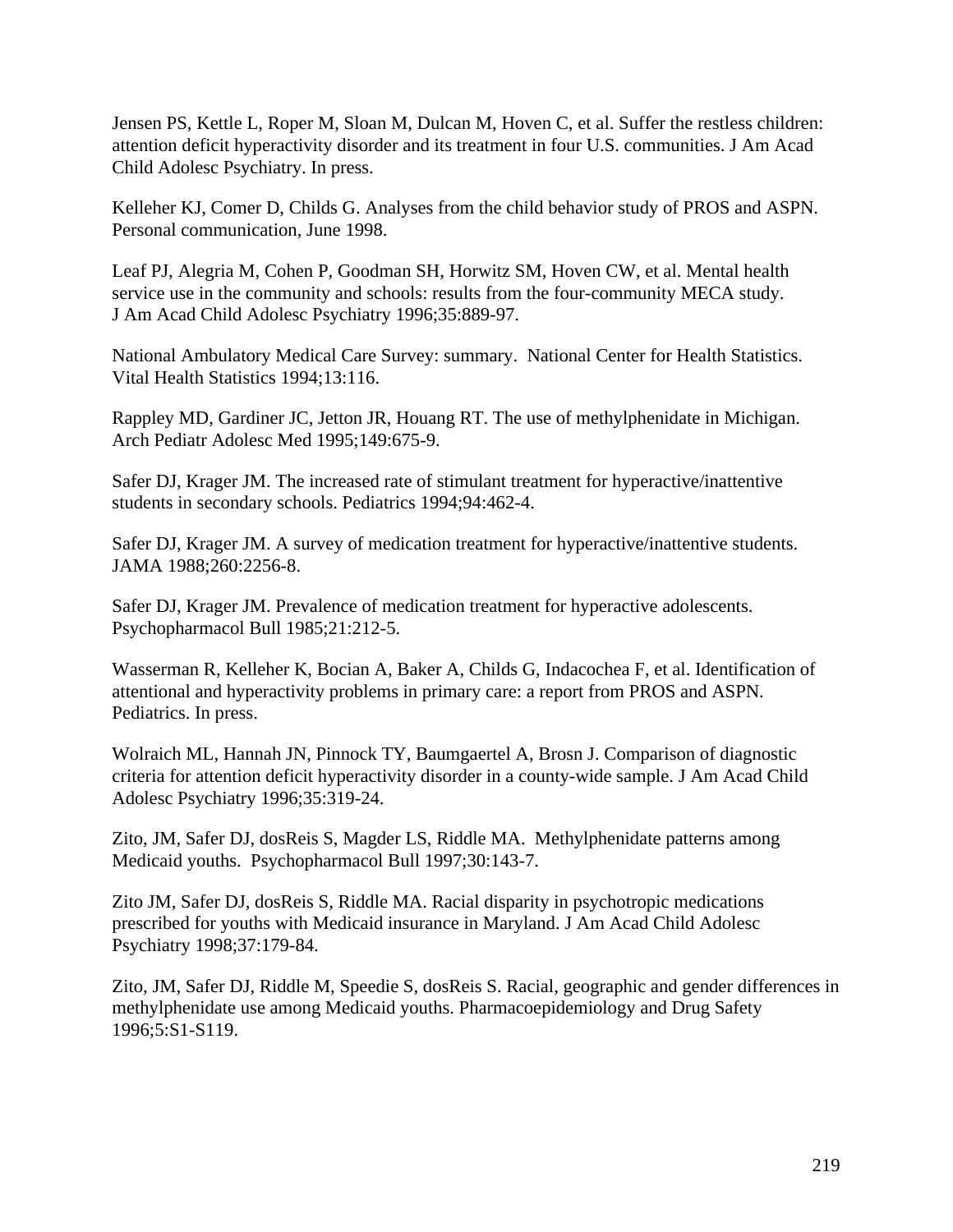# **Current Assessment and Treatment Practices**

## **Mark L. Wolraich, M.D.**

Three medical disciplines have had a primary interest in attention deficit hyperactivity disorder (ADHD): psychiatry, neurology, and pediatrics. Which clinicians treat these children has depended on parental preference; the severity and nature of the disorder, in part reflected by the extent of co-morbid conditions; and a community's standards and referral patterns. Historically, pediatricians have played a significant role in the condition going back to the time when it was called minimal brain dysfunction or hyperactive child syndrome (Laufer, Denhoff, 1957). In recent years, studies of stimulant medication prescriptions substantiate that the majority of treatment with stimulant medication takes place in primary care, where primary care pediatricians, in particular, provide the majority of the prescriptions (Sherman, Hertzig, 1991; Rappley, Gardiner, Jetton, et al., 1995; Ruel, Hickey, 1992).

Pediatric participation in the care of children with this disorder stems from the historical perception of ADHD as a "biologic" rather than "emotional" condition, but more importantly because of the high prevalence rates of this condition, ranging from 1 percent to 14 percent (Szatmari, Offord, Boyle, 1989), although usually quoted as 3 to 5 percent (American Psychiatric Association, 1994). There are simply not a sufficient number of mental health clinicians to provide the necessary care. This is not likely to change in the future; in fact, the prevalence of children with ADHD may even increase further with the recent changes in diagnostic criteria. Within the same samples, the prevalence rates of ADHD increased from 2.6 percent for DSM-III to 6.1 percent for DSM-IIIR (Lindgren, Wolraich, Stromquist, et al., 1990) and from 9.6 percent to 17.8 percent (Baumgaertel, Wolraich, Dietrich, 1995) and 7.2 percent to 11.4 percent (Wolraich, Hannah, Pinnock, 1996) from DSM-IIIR to DSM-IV. (Caution must be taken in the last two studies because the new criteria require a degree of pervasiveness and impairment not determined in those studies.) With such high prevalence rates, the limited number of child psychiatrists, and more restrictions placed on mental health services in managed care, the treatment of children with ADHD will continue to require significant participation by primary care physicians. The children seen in primary care compared with psychiatry appear to be younger and more learning disabled and have fewer comorbidities (Wolraich, Lindgren, Stromquist, et al., 1990; Zarin, Suarez, Pincus, et al., pending).

### **Diagnosis**

Given the significant role played by primary care physicians, it is important to explore further how these physicians diagnose and treat children with ADHD. Previous studies (Costello, Edelbrock, Costello, et al., 1988; Lindgren, Wolraich, Stromquist, et al., 1989) have found that primary care physicians underdiagnose ADHD and conditions such as conduct or oppositional defiant disorder that are frequently comorbid with ADHD (Biederman, Newcorn, Sprich, 1991). Currently, to make the diagnosis of ADHD requires reports of specific behaviors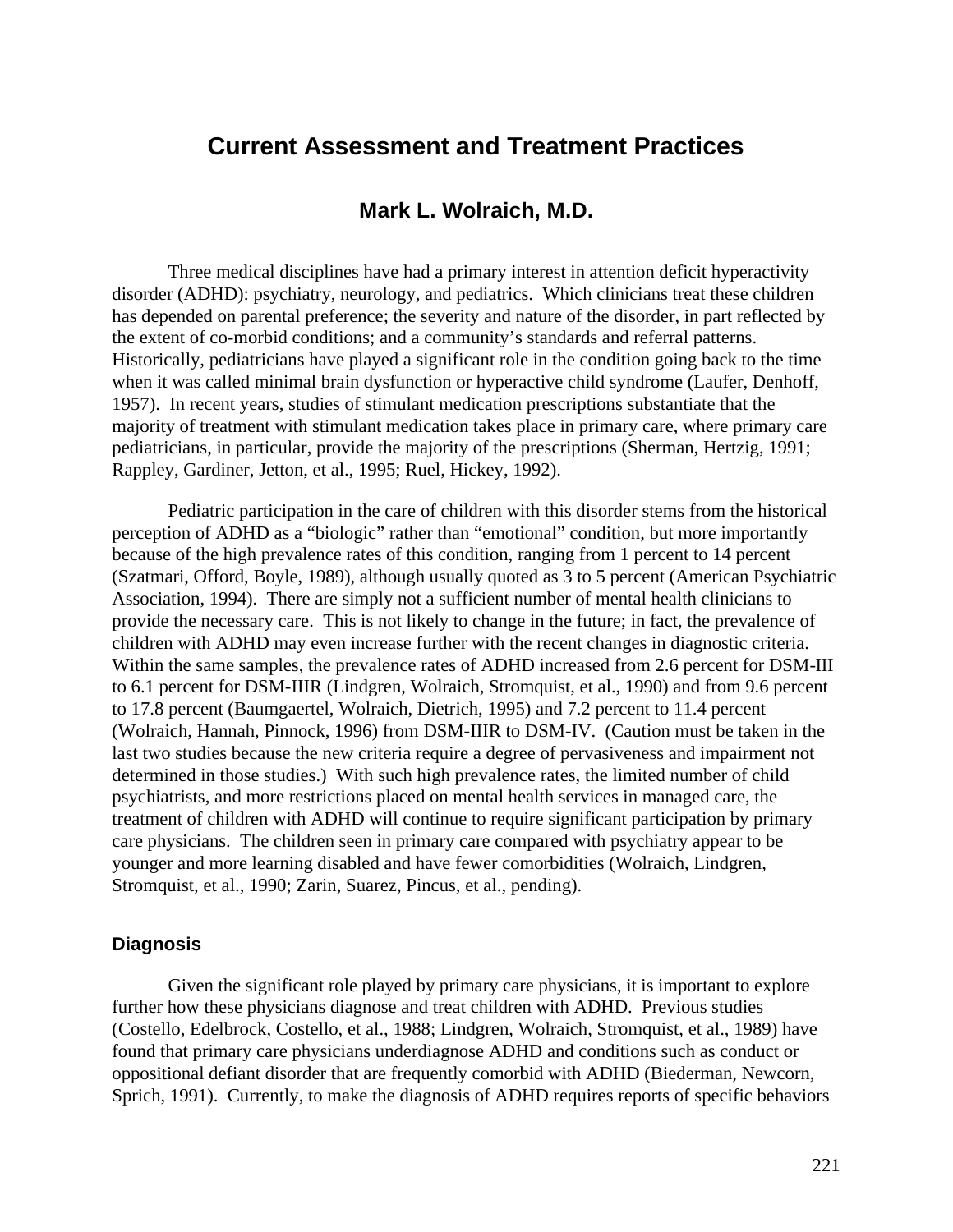by those individuals who have the most contact with the children, most commonly their parents and teachers. While direct observation, particularly in the child's natural setting, can provide additional objective information, it is limited to a small sample of time. In the case of physician observation, observations usually occur in settings that do not necessarily correlate with home or school behaviors (Sleator, Ullman, 1981). Although information about behavior in other than school settings, particularly the home, and additional information, such as family functioning, are essential to the diagnosis of ADHD, teacher input and consideration of the school environment continue to be critical elements.

Parents remain the most commonly used source of information for both primary care physicians and psychiatrists. Teacher or school reports are reported to be utilized by almost all primary care physicians and three-quarters of psychiatrists (Kwasman, Tinsley, Lepper, 1995; Wolraich, Lindgren, Stromquist, et al., 1990; Zarin, Suarez, Pincus, et al., pending). However, anecdotal reports describe communication problems in both directions. In addition, by examining the agreement of physician diagnosis with the diagnosis based on teacher behavior rating scales or parent information, one of the studies (Wolraich, Lindgren, Stromquist, et al., 1990) found agreement to be no more than 50 percent with teachers and 70 percent with parents. This suggests that physicians are more influenced by information provided by parents than by that provided by teachers in their consideration of the diagnosis. The issues of sources of information are problematic because of disagreements between teachers and parents (Fergusson, Horwood, 1993; Sandberg, Weiselberg, Shaffer, 1980). While diagnostic criteria now require the presence of symptoms and impairment in more than one setting (American Psychiatric Association, 1994), there is no clarification about how to address the discrepancies between multiple informants. Standardized teacher rating scales are reported to be used by 53 percent of family practitioners, 64 percent of psychiatrists, and 74 percent of pediatricians (Wolraich, Lindgren, Stromquist, et al., 1990; Zarin, Suarez, Pincus, et al., pending), and psychoeducational testing is obtained by one-half to more than three-quarters of the physicians. The problem of physicians having adequate information about their patients' performance in school remains and requires further study to determine its impact on establishing the diagnosis.

### **Treatment**

Stimulant medications, methylphenidate in particular, remain the most frequent and efficacious treatment for children with ADHD (Greenhill, 1995; Swanson, McBurnett, Wigal, et al., 1993). In fact, stimulant medications are the primary interventions employed by primary care physicians (Wolraich, Lindgren, Stromquist, et al., 1990; Kwasman, Tinsley, Lepper, 1995). This is also true of psychiatrists, although they also frequently use other psychotropic medications, particularly antidepressant and alpha-adrenergic agonists (Zarin, Suarez, Pincus, et al., pending). Despite the known efficacy of stimulant medications, their use remains controversial (Diller, 1996). Since the main concern is that too many children are being medicated, the real issue is diagnostic, namely, who gets treated. The decisions about diagnosis and the determination of the effect of stimulant medications on a given child, again, depend on physician-teacher communication, since the major effect of stimulant medication is to improve the behavior and function of children in school. Unless there is direct communication between teachers and physicians, the clinician must depend on secondhand, and therefore less accurate,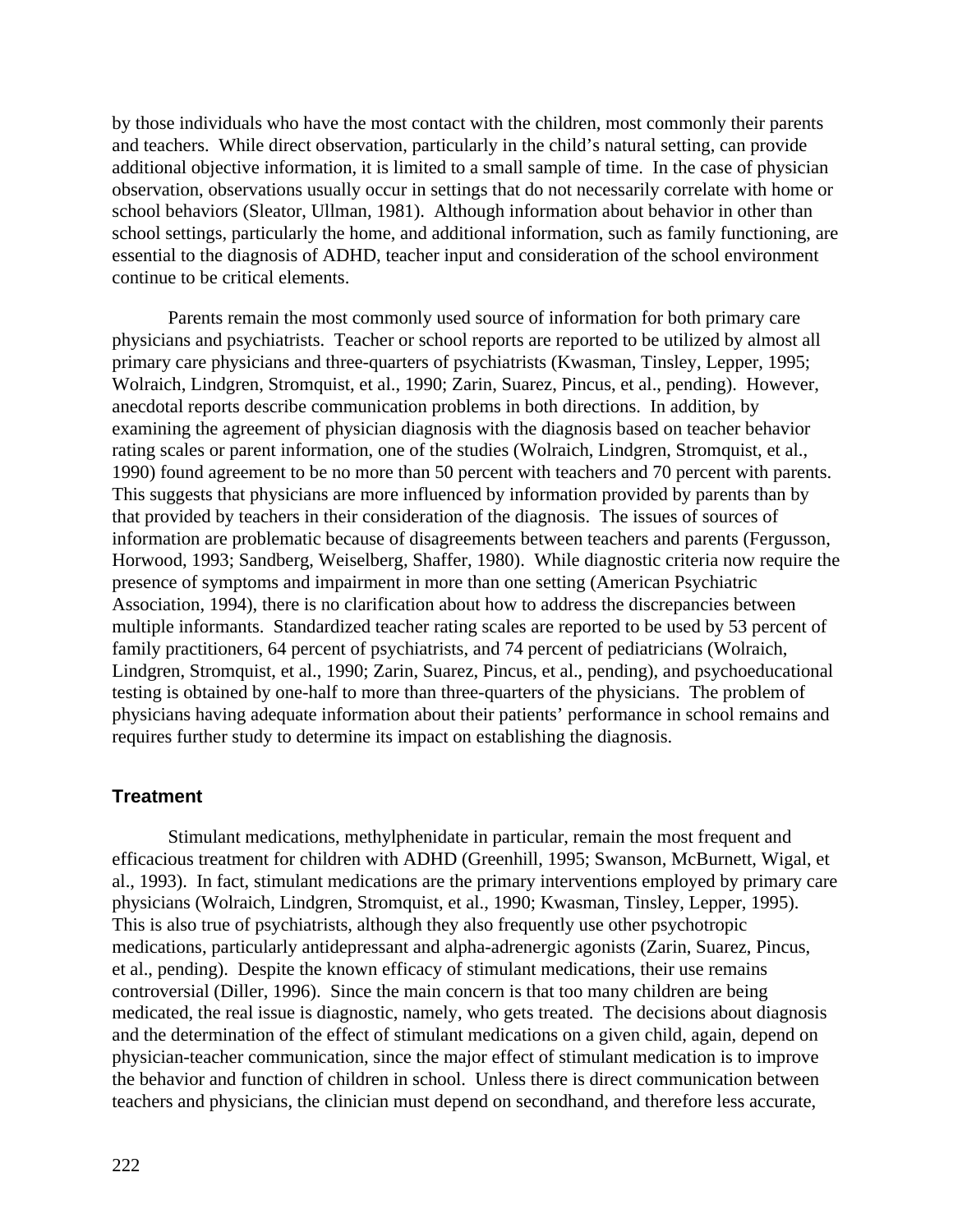information in deciding about the effects of treatment. As with the diagnostic process, the situation is particularly difficult when discrepancies exist between parents' and teachers' assessments of the effect of medication.

Despite the problem of assessing drug effects, preliminary data so far suggest that although there may be inappropriate use of stimulant medication, there is not necessarily overuse. In surveying all the elementary school-age children in a suburban Tennessee county, we found that among those meeting the criteria for ADHD combined type, only about one-third were reported by teachers to have been diagnosed, and only one-quarter had been treated with medication (Wolraich, Hannah, Pinnock, 1996; Wolraich, Hannah, Baumgaertel, 1998).

Although other therapies for treating ADHD exist, primary care physicians utilize few of them. In a survey (Wolraich, Lindgren, Stromquist, et al., 1990), primary care physicians reported utilizing behavior modification; parents of a sample of their patients with ADHD did not report receiving the intervention. This is particularly important for interventions dealing with parent training. Schools, however, play an important role in providing interventions other than medications. School systems must provide services that frequently include classroom adaptations and classroom behavioral programs. These are not always included when considering what interventions a child is receiving. Social skills training, a frequent deficit in children with ADHD, lends itself best to a school-based intervention because it needs to occur in group settings where children better generalize the training to be effective.

Lastly, there are no systematic methods of providing services to the spectrum of children with ADHD of varying severity. This creates both referral and reimbursement problems. In terms of referrals, there are no clear guidelines indicating to whom children should be referred for mental health services. In the past, pediatricians tended to refer children with ADHD to child psychiatrists infrequently (Fritz, Bergman, 1985; Wolraich, Lindgren, Stromquist, et al., 1990), and psychiatrists report that only 14 percent of their referrals are from nonpsychiatric physicians (Zarin, Suarez, Pincus, et al., pending). This has been further complicated by the use of behavioral health carve-outs, many now using central screening programs to determine the type of service approved for treatment. A major issue for reimbursements is that both the health and educational systems provide some of the care and in some cases are obligated to provide services, yet there is no mechanism to allocate those responsibilities. Families are caught between health maintenance organizations identifying services as "developmental or educational" and therefore not their responsibility and school systems identifying services as "health-related" and not their responsibility.

In summary, primary care physicians play a significant role in the diagnosis and treatment of children with ADHD, but problems remain with their ability to diagnose the disorder and common comorbid conditions as well as to monitor treatment. Communication between schools and health care providers is an important link in this process which requires further study and intervention through a systems conceptualization of the process and examining individual physician's practices. Further, there is a need to develop a more systematic method for organizing the broad array of services available to develop a seamless system of care.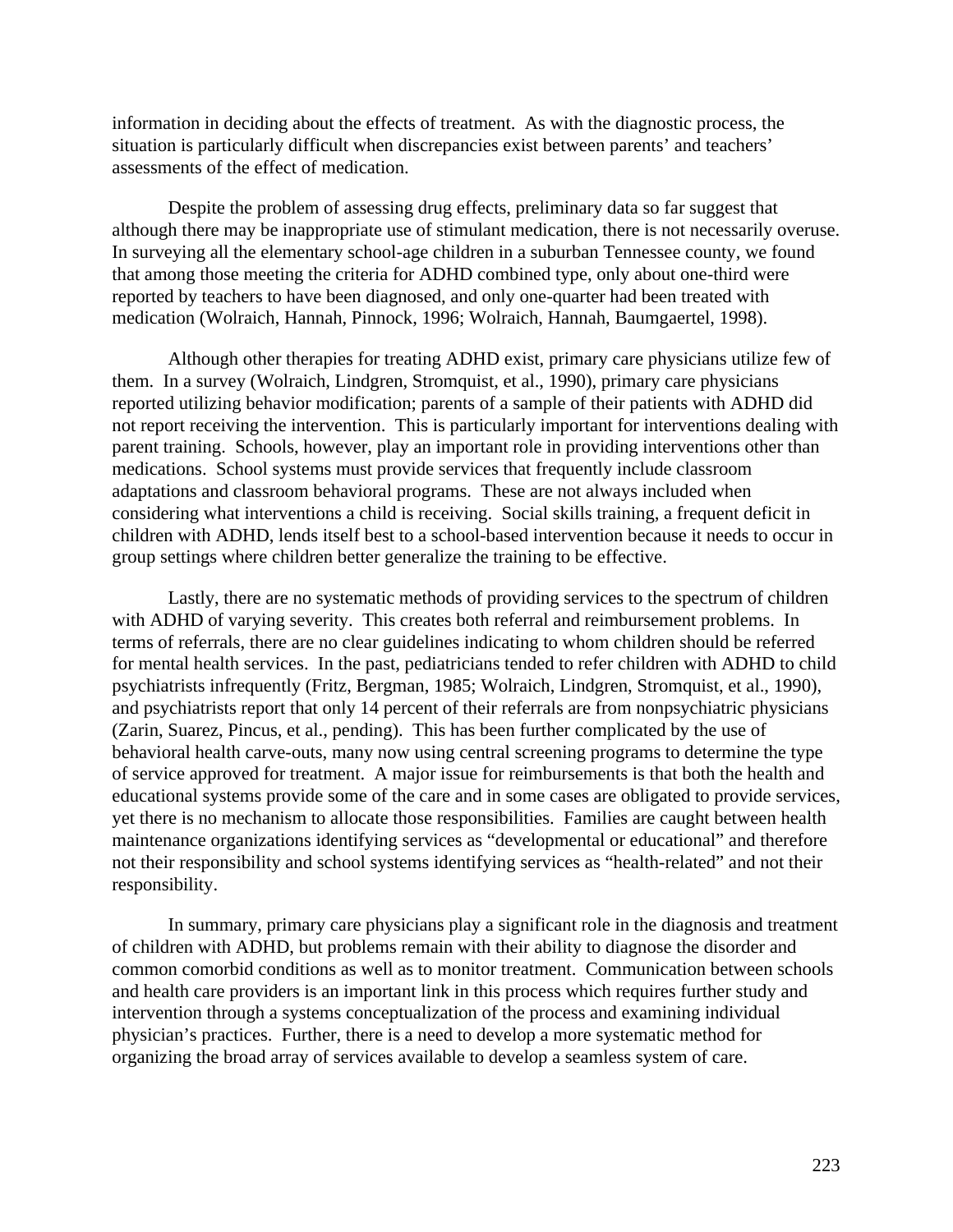## **References**

American Psychiatric Association. Diagnostic and statistical manual of mental disorders. 4th ed. Washington, DC: American Psychiatric Association; 1994.

Baumgaertel A, Wolraich ML, Dietrich M. Comparison of diagnostic criteria for attention deficit disorders in a German elementary school sample. J Am Acad Child Adolesc Psychiatry 1995;34:629-38.

Biederman J, Newcorn J, Sprich S. Comorbidity of attention deficit hyperactivity disorder with conduct, depression, anxiety, and other disorders. Am J Psychiatry 1991;148:564-77.

Costello EJ, Edelbrock C, Costello AJ, Dulcan MK, Barne BJ, Brent, D. Psychopathology in pediatric primary care: the new hidden morbidity. Pediatrics 1988;81:415-24.

Diller LH. The run on Ritalin: attention deficit disorder and stimulant treatment in the 1990's. Hastings Cent Rep 1996;26:12-8.

Fergusson DM, Horwood LJ. The structure, stability and correlations of the trait components of conduct disorder, attention deficit and anxiety/withdrawal reports. J Child Psychol Psychiatry 1993;34:749-66.

Fritz GK, Bergman AS. Child psychiatrists seen through pediatricians' eyes: results of a national study. J Child Psychiatry 1985;24:81-6.

Greenhill LL. Attention-deficit hyperactivity disorder: the stimulants. Child Adolesc Psychiatr Clin North Am 1995;4:123-68.

Kwasman A, Tinsley BJ, Lepper HS. Pediatricians' knowledge and attitudes concerning the diagnosis and treatment of attention deficit and hyperactivity disorders: a national survey approach. Arch Pediatr Adolesc Med 1995;149:1211-6.

Laufer M, Denhoff E. Hyperkinetic behavior syndrome in children. J Pediatr 1957;50:463-74.

Lindgren S, Wolraich ML, Stromquist A, Davis C, Milich R, Watson D. Diagnostic heterogeneity in attention deficit hyperactivity disorder. Paper presented at the 4th Annual NIMH International Research Conference on the Classification and Treatment of Mental Disorders in General Medical Settings; Bethesda (MD); 1990.

Lindgren S, Wolraich ML, Stromquist A, Davis C, Milich R, Watson D. Diagnosis of attention deficit hyperactivity disorder by primary care physicians. Paper presented at the Mental Health Services for Children and Adolescents in Primary Care Settings: A Research Conference; New Haven (CT); 1989.

Rappley MD, Gardiner JC, Jetton J, Houang RT. The use of methylphenidate in Michigan. Arch Pediatr Adolesc Med 1995;149:675-9.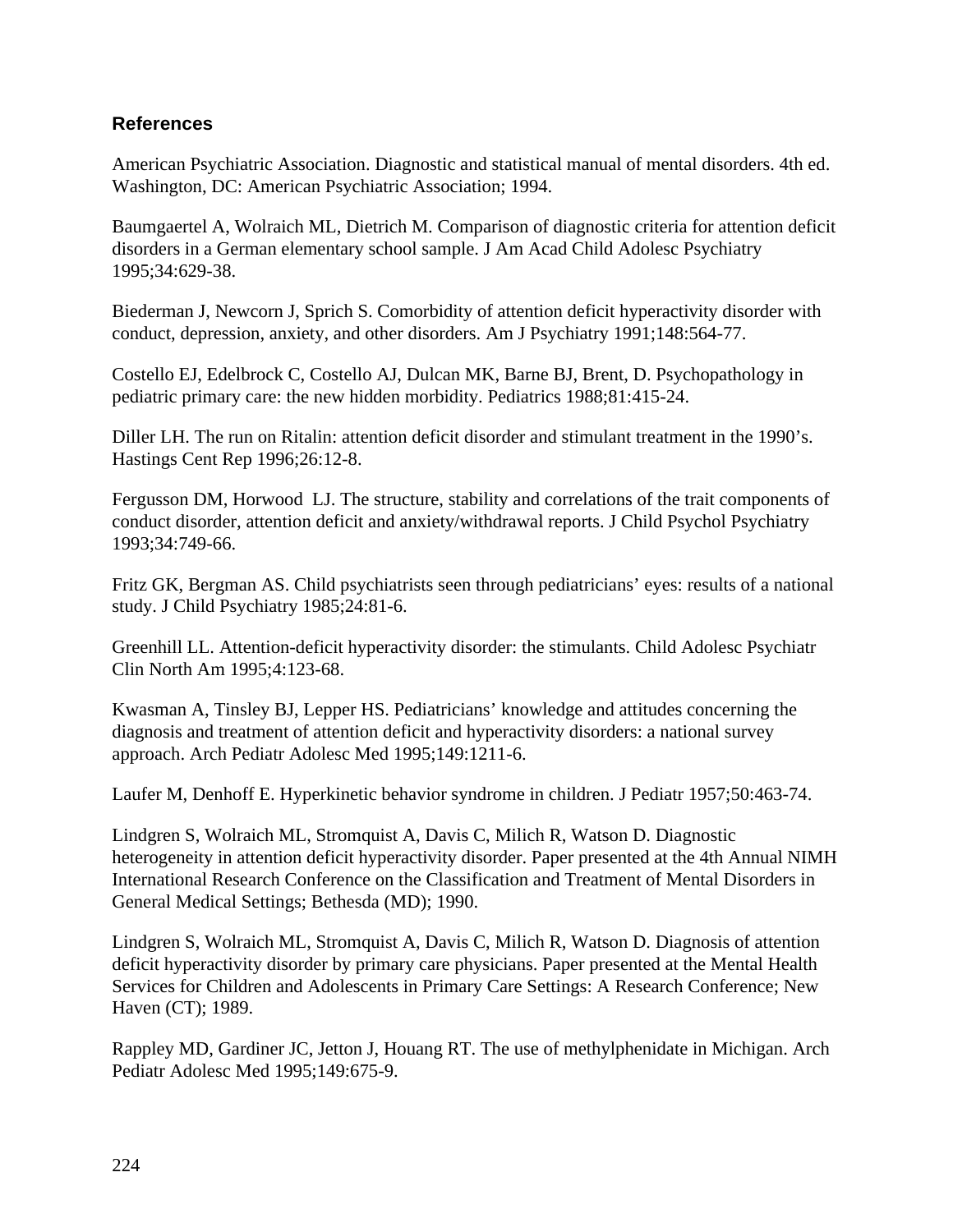Ruel JM, Hickey P. Are too many children being treated with methylphenidate? Can J Psychiatry 1992;37:570-2.

Sandberg S, Weiselberg M, Shaffer D. Hyperkinetic and conduct problem children in a primary school population: some epidemiological considerations. J Child Psychol Psychiatry 1980;21:293-311.

Sherman M, Hertzig ME. Prescribing practices of Ritalin: the Suffolk County, New York study. In: Greenhill L, Osman B, editors. Ritalin theory and patient management. New York: M.A. Liebert; 1991.

Sleator E, Ullman RK. Can the physician diagnose hyperactivity in the office? Pediatrics 1981;67:13-7.

Swanson JM, McBurnett K, Wigal T, Pfiffner LJ, Lerner MA, et al. Effect of stimulant medication on children with ADD: a "review of reviews." Exceptional Children 1993;60:154-62.

Szatmari P, Offord DR, Boyle MH. Ontario child health study: prevalence of attention deficit disorder with hyperactivity. J Child Psychol Psychiatry 1989;30:219-30.

Wolraich ML, Hannah JN, Baumgaertel A, Pinnock TY, Feurer I. Examination of DSM-IV criteria for ADHD in a county-wide sample. J Dev Behav Pediatr 1998;19:162-8.

Wolraich ML, Hannah JN, Pinnock TY, Baumgaertel A, Brown J. Comparison of diagnostic criteria for attention deficit hyperactivity disorder in a county-wide sample. J Am Acad Child Adolesc Psychiatry 1996;35:319-23.

Wolraich ML, Lindgren S, Stromquist A, Milich R, Davis C, Watson D. Stimulant medication use by primary care physicians in the treatment of attention deficit hyperactivity disorder. Pediatrics 1990;86:95-101.

Zarin D, Suarez AP, Pincus HA, Kupersanin E, Zito JM. Clinical and treatment characteristics of children with attention-deficit/hyperactivity disorder (ADHD) in psychiatric practice. J Am Acad Child Adolesc Psychiatry. Pending.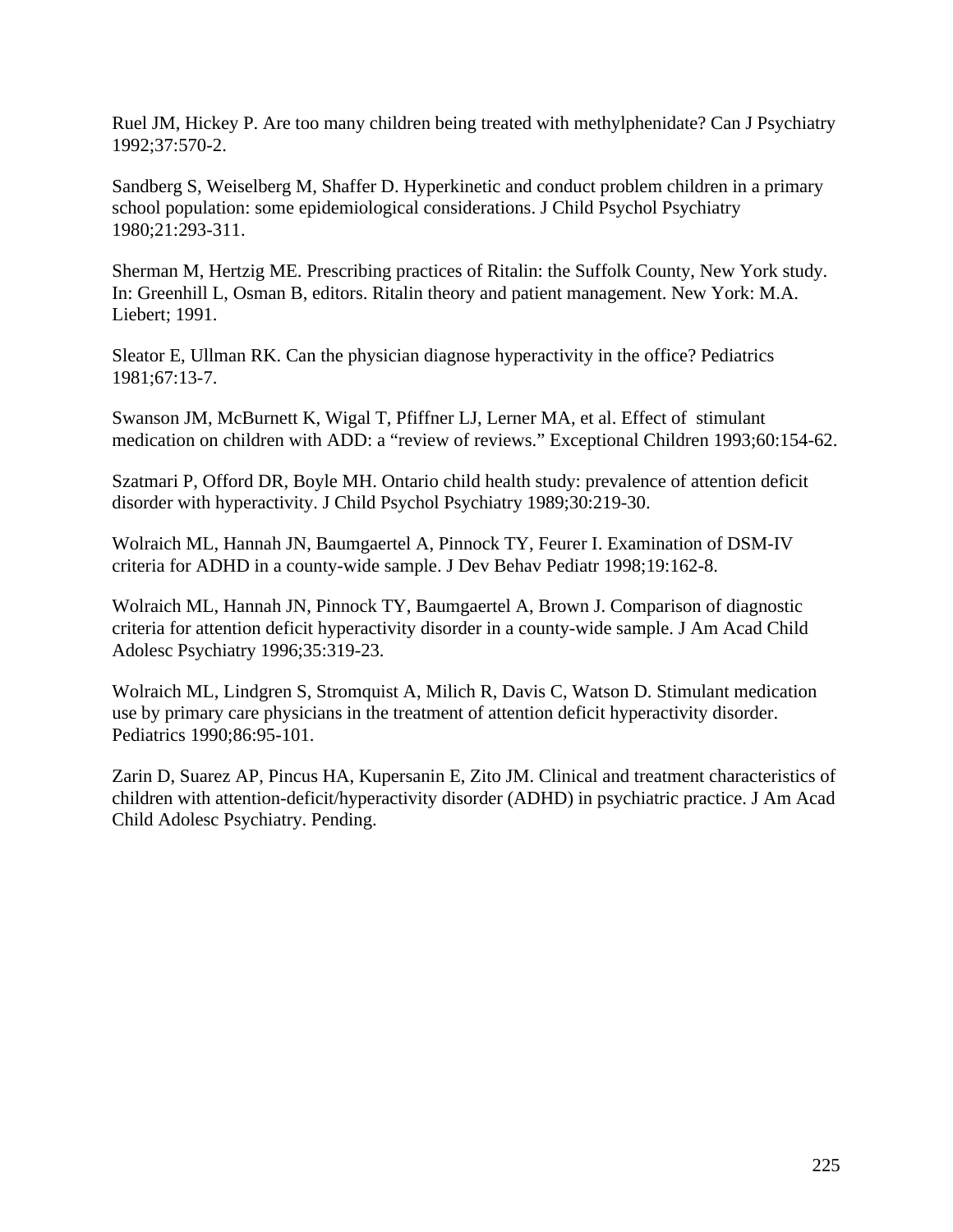# **Educational Policy: Educating Children With Attention Deficit Disorders**

## **Louis Danielson, Kelly Henderson, Thomas Hehir, Ed.D., and Ellen Schiller, Ph.D.**

In 1991 Congress charged the U.S. Department of Education's Office of Special Education Programs (OSEP) with synthesizing and communicating research on educating children with attention deficit disorders (ADD). OSEP led several initiatives. First, OSEP responded by working with researchers and teacher educators to move this information off their shelves and into the hands of teachers, parents, and families who could use it.

Second, the U.S. Department of Education clarified the provisions under which children with ADD could be educated in the public schools. Children with ADD may qualify for accommodations or other assistance in general education settings under Section 504 of the 1973 Rehabilitation Act, or for special education and related services under the Individuals with Disabilities Education Act (IDEA). Under IDEA, children with ADD can be served under the category of "other health impaired." Finally, OSEP collaborated with the National Institute of Mental Health to conduct a treatment study on effective interventions for children with ADD.

Given these initiatives, the purpose of this paper is to report on the changes in State policies since 1991. The paper reports the results of a survey of State departments of education regarding the policies guiding the practices for educating children with ADD. The survey findings include definitions of ADD, identification criteria, assessment procedures, and intervention practices required by States of schools as well as the number of students identified as ADD by the States. Last, the paper addresses the issues and implications for educational policy.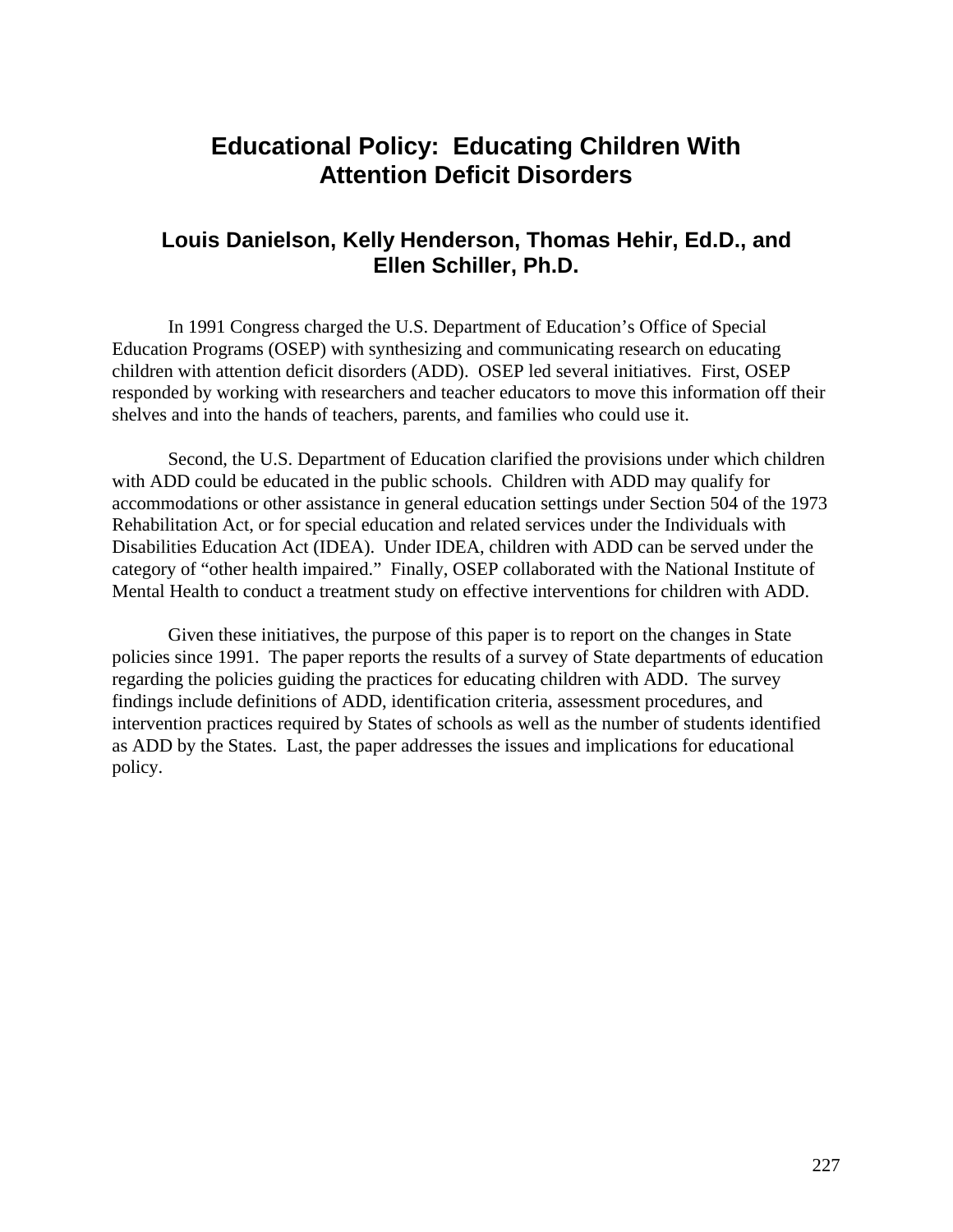# **Use of Services and Costs for Youth With Attention Deficit Hyperactivity Disorder and Related Conditions**

## **Kelly J. Kelleher, M.D., M.P.H.**

Attention deficit hyperactivity disorder (ADHD) is both the most common of the behavioral and emotional disorders and the most common of chronic medical conditions diagnosed in primary care settings among school-age children. Identification and treatment rates among primary care clinicians are growing rapidly. Among school-age children, ADHD and related problems are identified by primary care clinicians more often than any other chronic medical disorder, making them the most commonly diagnosed chronic condition in this age group.

## **Table 1.** Prevalence of ADHD<sup>\*</sup> by structured diagnostic interview and clinician diagnosis in primary care samples

|                                                    | N      | Diagnosed      | Age Range |
|----------------------------------------------------|--------|----------------|-----------|
| Structured diagnostic interview                    |        |                |           |
| Costello (1984-85)                                 | 789    | $12(1.5\%)$    | $7 - 11$  |
| Horwitz (1988-89)                                  | 1.540  | 135 (8.8%)     | $5-9$     |
| Clinician diagnosis                                |        |                |           |
| Goldberg <sup>†</sup> (1979)                       | 9,612  | 136 (1.4%)     | $4 - 15$  |
| Horwitz <sup><math>\ddagger</math></sup> (1987-88) | 1,886  | 175 (9.3%)     | $4 - 8$   |
| Kelleher (1994-97)                                 | 21,151 | $2,007(9.5\%)$ | $4 - 15$  |

\* ADHD and related conditions.

† Children <4 and >15 excluded.

‡ Includes mental retardation, learning disabilities, language delay, speech problems, overactivity, gross motor delay, and fine motor delay.

Although ADHD is frequently diagnosed, almost nothing is known about the use or costs of care for ADHD. To provide some insight into these questions, we (1) examine the use of care by children and youth with ADHD, (2) compare direct treatment costs between ADHD and asthma, another common illness of childhood, and (3) identify areas for further research exploring the impact of ADHD on the health care system.

### **Use of Services**

Children with psychosocial problems use more medical and mental health services than do those without psychosocial problems. Youth with ADHD are no exception. Use of outpatient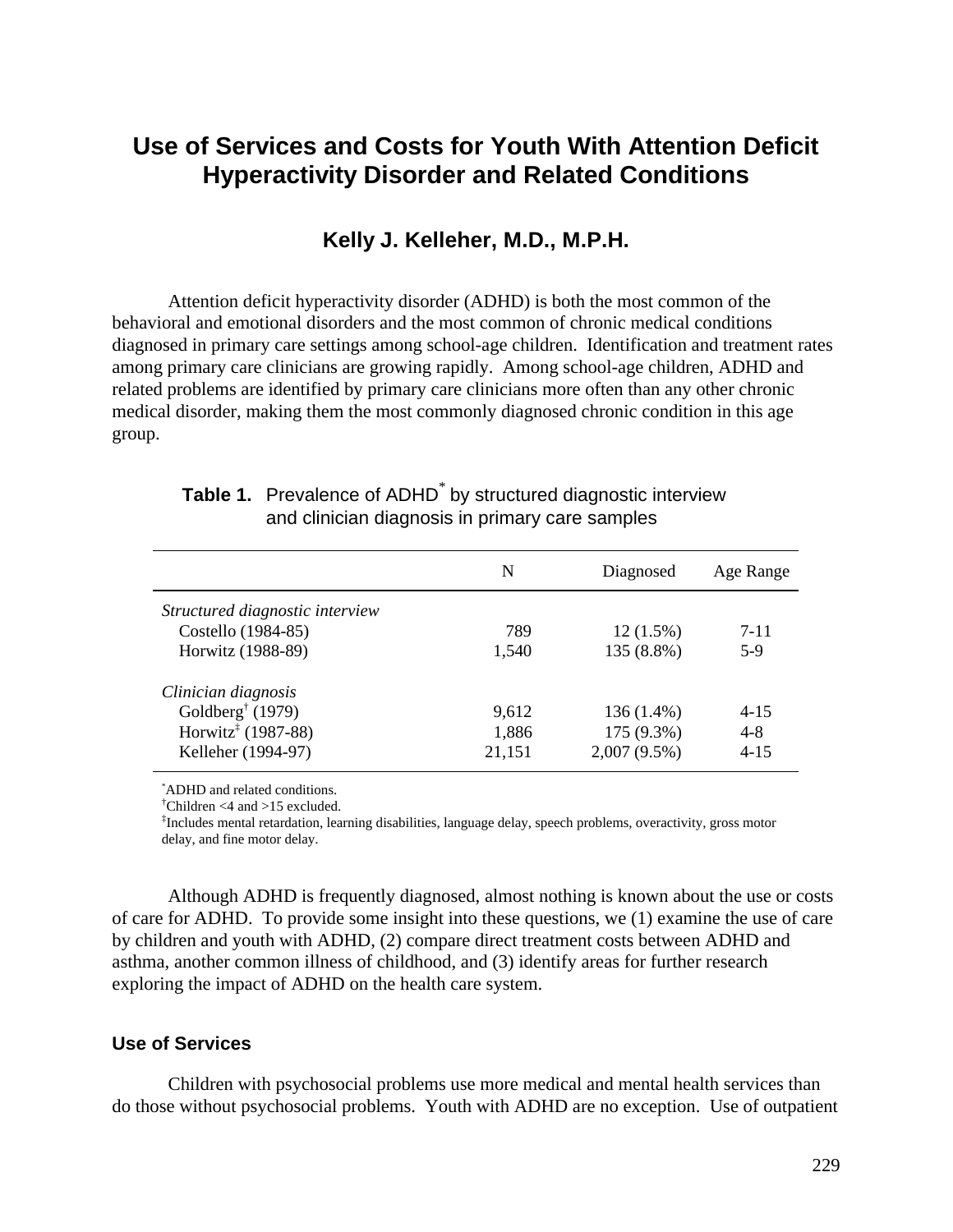medical services by youth with ADHD compared with control groups is greater. A recent study of pediatric visits to a nationally representative sample of primary care clinicians found that children with ADHD averaged 0.15 more outpatient visits compared with children with other psychosocial problems and 1.85 more visits than youth without any identified psychosocial problems over a 6-month period (Table 2). Most of the increase in use was related to mental health services, although the number of primary care visits also increased among those with ADHD. How psychosocial conditions induce or are associated with increased use is not clear. However, family distress, teacher frustration, and the discovery of unmet medical needs during behavioral care (onset effect) may play a role.

|                                         | N      | Mental<br>Health | Primary<br>Care | Emergency<br>Room | Total<br>Outpatient | Hospital |
|-----------------------------------------|--------|------------------|-----------------|-------------------|---------------------|----------|
| <b>ADHD</b> visits                      | 2,007  | 1.47             | 2.37            | 0.19              | 4.02                | 0.05     |
| Non-ADHD psychosocial<br>problem visits | 2,005  | 1.25             | 2.39            | 0.22              | 3.87                | 0.07     |
| Nonpsychosocial problem<br>visits       | 17,139 | 0.13             | 1.90            | 0.15              | 2.17                | 0.03     |

### **Table 2.** Use of services in prior 6 months by parent report

\* Mean number of visits is reported in each category.

Ref.: Child Behavior Study (NIMH 50629; PI: Kelleher).

Regardless of the mechanism, it appears that youth with ADHD are comparable with youth with other psychosocial problems in their increased use of many types of health services. The fact that there appears to be little difference in utilization between children and adolescents with ADHD and those with other psychosocial problems suggests that the specific aspects of ADHD symptoms (hyperactivity) or treatment (stimulant prescriptions and behavior modification) do not account for the increased use of services but that other family, patient, or community characteristics explain why children with psychosocial problems use more services.

In addition to increased use of outpatient and physician services, children and adolescents with ADHD also are prescribed the bulk of psychotropic drugs in primary care settings as noted in Figure 1. The majority of the psychotropic drugs prescribed are stimulants, but antidepressants make up a growing proportion of the drugs employed. Drug treatment is described further in Dr. Hoagwood's paper.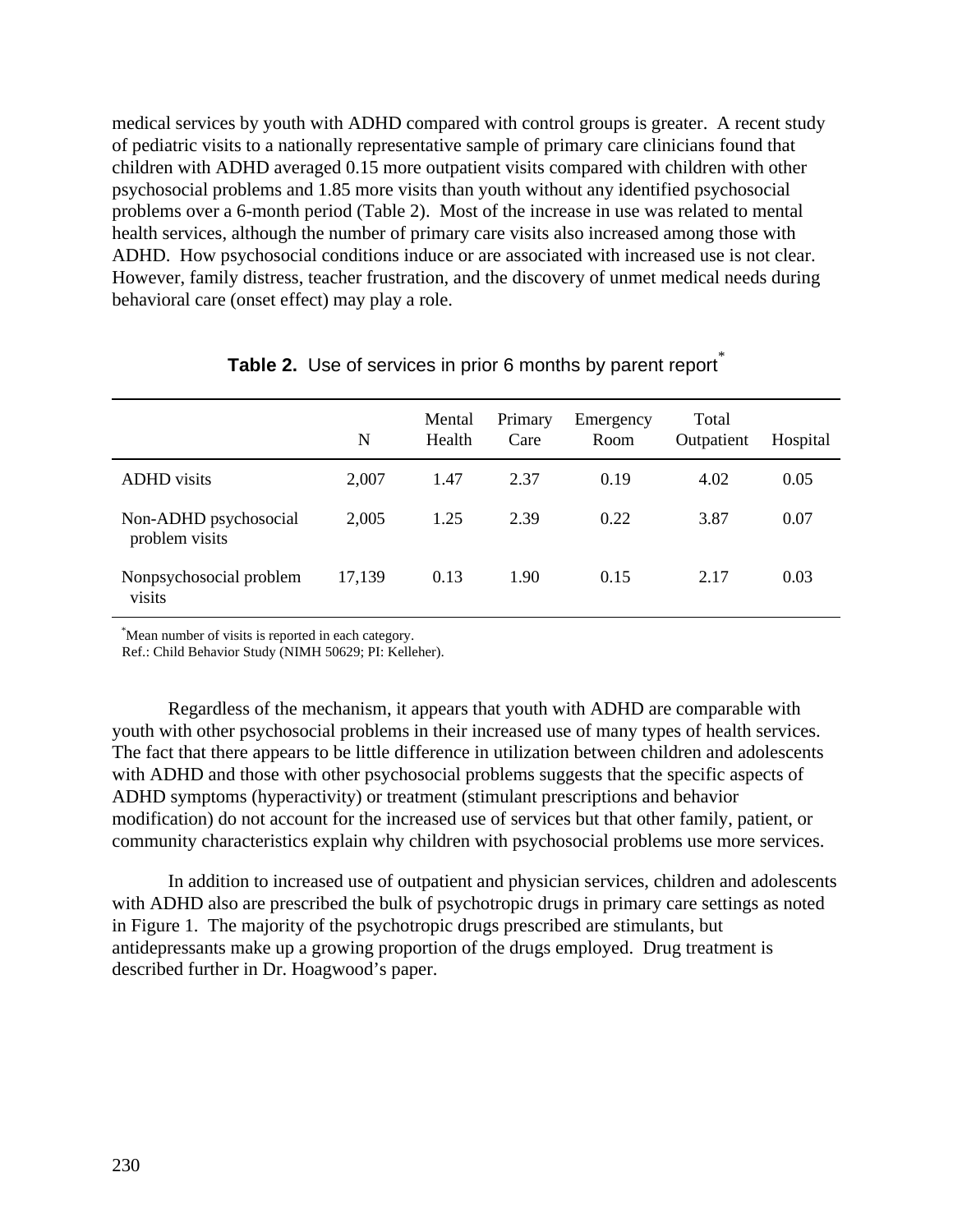

**Figure 1.** Percentages for those treated with drugs in primary care.

## **Costs of Care**

As noted by others, the child psychiatric literature is bereft of economic studies on mental health services, particularly for specific disorders. These deficiencies have precluded careful comparative analyses of the benefits of different treatment strategies, providers, settings, or financing systems. It is hoped that this Conference will focus attention on inadequacies in the area.

To initiate some discussion on the costs of treatment for ADHD, we compared direct treatment costs for ADHD with another common childhood condition, asthma. We employed a payor perspective, focusing on children publicly insured through Medicaid in southwestern Pennsylvania. Claims and eligibility data were obtained from the State Department of Public Welfare.

Children and adolescents ages 7 to 20 were identified as being continuously enrolled in the traditional Medicaid (MA) fee-for-service (FFS) plan for fiscal year 1994-95 from the demographic and eligibility files for seven counties in southwestern Pennsylvania. Using the MA claims file for that year, we identified 1,602 children and adolescents as having ADHD who had either one or more ADHD diagnoses (ICD-9 code 314), primary or secondary, or at least three filled prescriptions for stimulant medications. Those with at least one asthma diagnosis (ICD-9 code 493), primary or secondary, in the MA claims file for that year or at least three filled prescriptions for asthma medications (NDC Class 1940) were designated as having asthma  $(N = 1.411)$ . Children or adolescents enrolled in managed care during the year were excluded from the study group because their full claims for the year are not reported.

For each condition, payments for all services were summed and averaged over pharmacy and nonpharmacy claims to calculate total costs for all of a patient's services during the 1994-95 fiscal year. In addition, a separate measure for the costs of all psychiatric services (including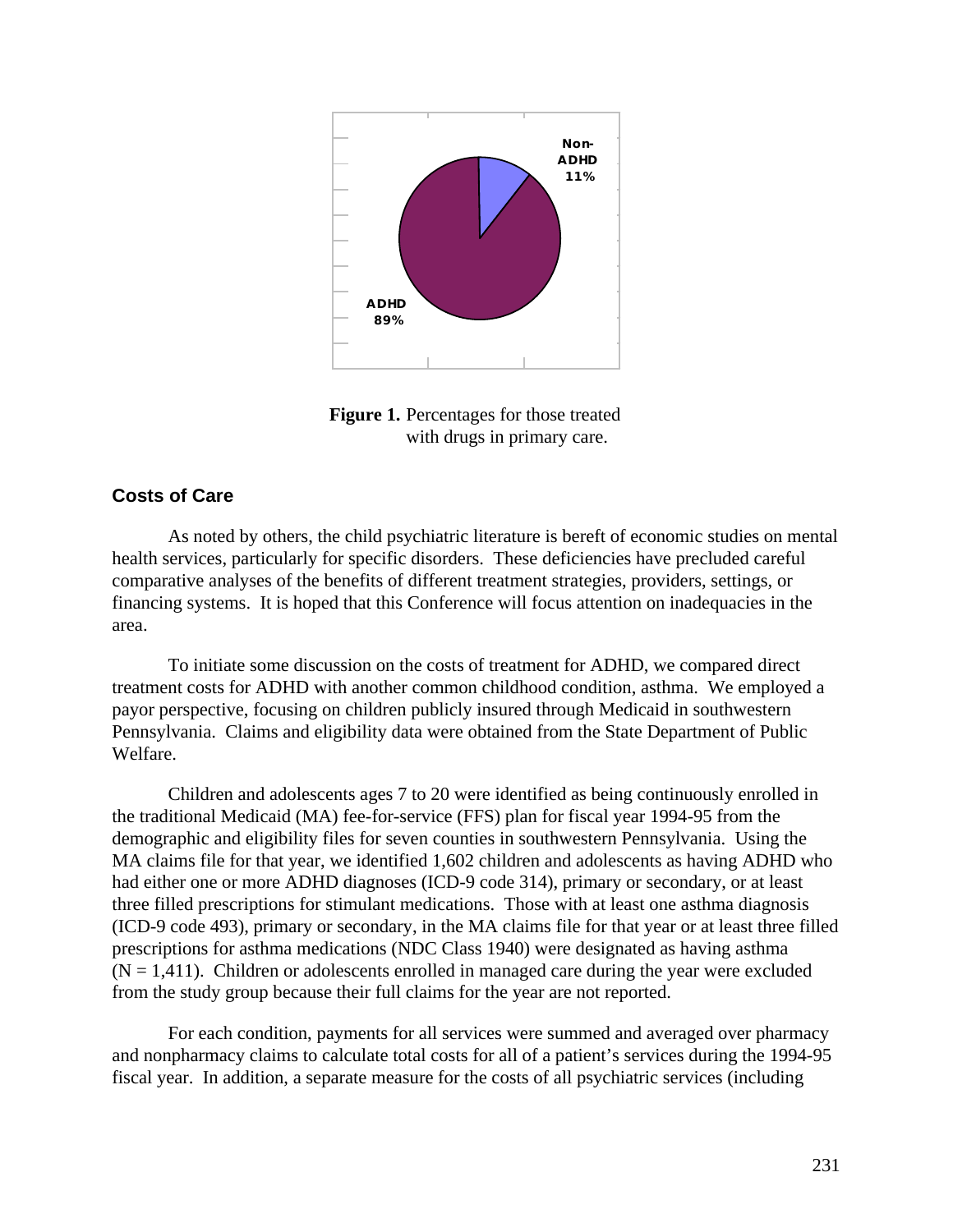both pharmacy and nonpharmacy reimbursements) was calculated. As noted in Table 3, ADHD and asthma bear remarkable similarities to each other, with regard to both their frequency in the eligible population and their cost structure. Children with ADHD and asthma have similar distributions of pharmacy and nonpharmacy services, although children with ADHD receive most services in the mental health arena whereas those with asthma receive them almost exclusively in the general health arena. Outpatient visits and inpatient days were also examined between the two groups. Children with ADHD had nine more total outpatient visits on average than those with asthma, but 0.4 fewer inpatient days. These were not separated by type of service. Any comparison between these utilization figures for a Medicaid population and those from Kelleher's national primary care population using parental 6-month recall should note that these figures use 12 months of administrative data.

| Table 3. | Comparison of reimbursements and services for children and adolescents |
|----------|------------------------------------------------------------------------|
|          | with ADHD or asthma in southwestern Pennsylvania: Fiscal year 1994–    |
|          | $1995^*$                                                               |

|                                | Mean      | Standard<br>Deviation | Median         | 99th<br>Percentile |
|--------------------------------|-----------|-----------------------|----------------|--------------------|
| $\boldsymbol{ADHD}^{\dagger}$  |           |                       |                |                    |
| $N = 1,602$                    |           |                       |                |                    |
| All services—payments          | \$1,795   | \$2,069               | \$1,041        | \$9,442            |
| Pharmaceuticals                | 508<br>\$ | \$554                 | \$<br>375      | \$2,352            |
| All other services             | \$1,287   | \$1,956               | \$<br>553      | \$8,788            |
| All psychiatric services       | \$1,134   | \$1,807               | \$<br>100      | \$8,313            |
| Outpatient visits <sup>‡</sup> | 28.8      | 21.7                  | 23             | 107                |
| Inpatient days                 | 0.1       | 1.3                   | $\theta$       | 5                  |
| <b>Asthma</b><br>$N = 1,411$   |           |                       |                |                    |
| All services—payments          | \$1,666   | \$1,863               | \$942          | \$8,858            |
| Pharmaceuticals                | 413<br>S. | $\mathbb{S}^-$<br>566 | \$243          | \$2,676            |
| Other services                 | \$1,252   | \$1,681               | \$586          | \$7,844            |
| All psychiatric services       | 110<br>\$ | \$652                 | \$<br>$\theta$ | \$3,003            |
| Outpatient visits              | 19.6      | 15.7                  | 15             | 74                 |
| Inpatient days                 | 0.5       | 1.8                   | $\overline{0}$ | 8                  |

\* The sample is limited to those aged 7 to 20 years whose total reimbursements did not exceed \$10,000 and who were continuously enrolled in Medicaid FFS during the fiscal year in Allegheny, Armstrong, Beaver, Butler, Greene, Washington, and Westmoreland counties.

† The 76 children who received both types of services during the fiscal year were placed in the ADHD group.

‡ Outpatient visits include visits to hospital clinics and ER visits that did not lead to a hospitalization. Multiple visits on the same day were counted as one visit.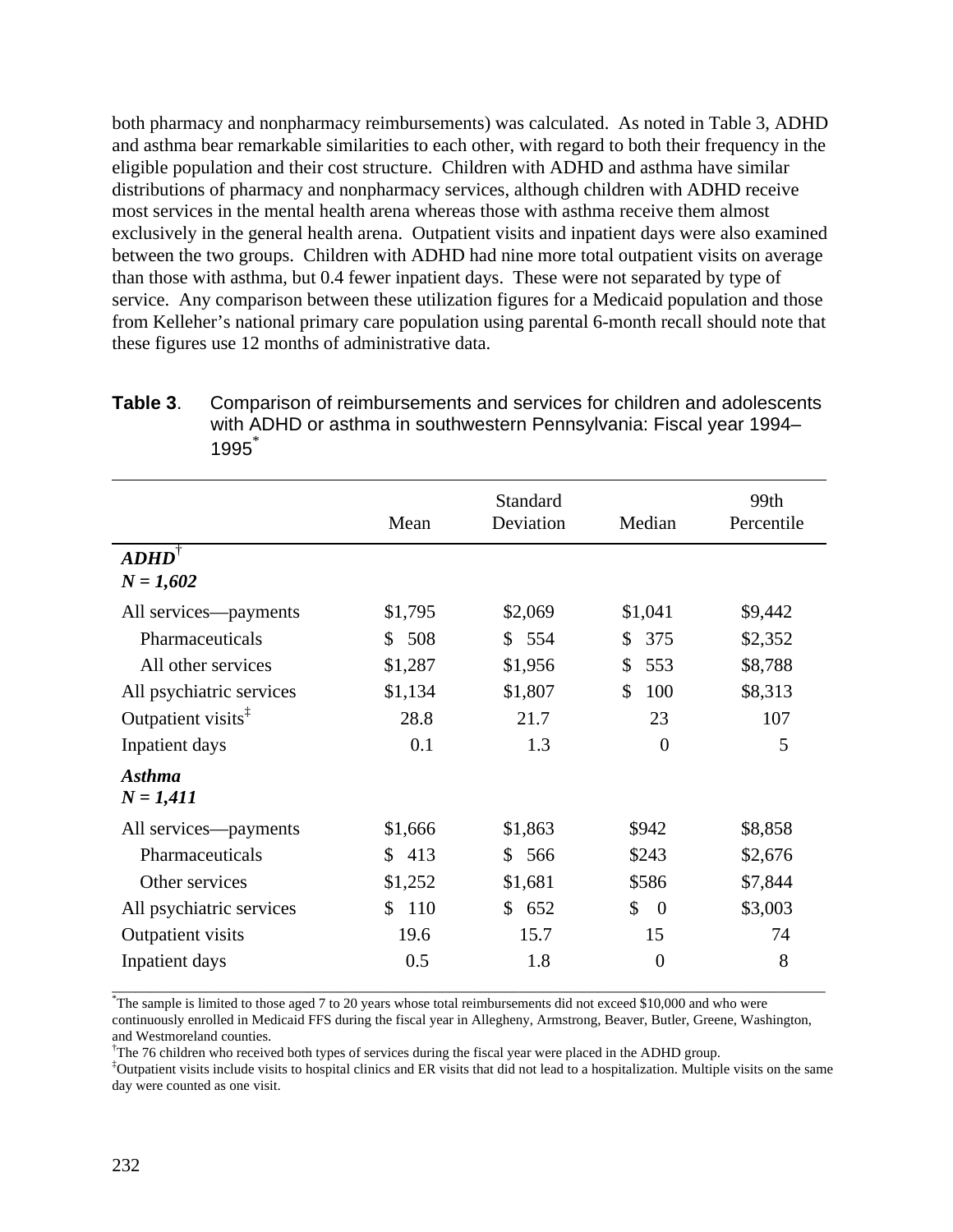A small percentage of children with ADHD services also received asthma services and were classified as having ADHD. One difference in sample selection, which is probably partly the result of Medicaid reimbursement rules, is the percentage of children identified as having ADHD or asthma through pharmacy claims alone. Few of the children (10 percent) identified with asthma had only pharmacy services, whereas the majority of children with ADHD were identified through filled stimulant prescriptions.

Although a number of limitations exist in these data, cost-of-illness or burden studies are important first steps in the recognition of a condition's relevance to different settings and payors. They also establish methods for conducting later comparative analyses. In particular, cost-ofillness studies that examine the impact of ADHD on particular groups in the health care arena, such as insurance companies and State Medicaid agencies, are likely to raise the profile of ADHD and identify deficiencies in current cost measurements related to this unique condition. Such comparisons are essential, especially for payor perspectives in providing benefits.

Further studies including cost-benefit analyses are necessary in order to compare costs and benefits in the same units. Such comparisons are essential decision-making tools, especially for payor perspectives in providing benefits. A complete cost-effectiveness analysis would allow comparative decisions to be made among two or more alternative courses of treatment in order to optimally use limited resources. Such an analysis typically requires an evaluation of both the improvements in outcomes and complete societal costs of the different treatment strategies or interventions being implemented. In most cases, a prospective study is conducted to compare a specific intervention with the current standard of care, ideally measuring outcomes in quality adjusted life years (QALY) to allow for universal comparisons with other studies.

Unfortunately, we lack even basic cost-benefit studies of mental health services for youth with ADHD. In conducting these analyses, a central goal will be to obtain different perspectives on costs. Although societal costs for ADHD and its treatment are important in the context of taxpayer-funded schools and health care, payor and family/community costs are also critical to provide the fullest picture of how ADHD affects the health care system.

### **Summary**

ADHD is an important condition not only for its impact on families and children, but also because youth with ADHD are major consumers of primary care services, mental health care, and psychotropic drugs. Although the diagnosis is common, little is known about the use of services by children and adolescents with ADHD, patterns of use over time, or any type of cost analyses. Specific questions to be prioritized include:

- How is use of services for ADHD initiated? What factors predict help-seeking for ADHD specifically, and are these different from those for other psychosocial problems in childhood? Are some systems more accessible for ADHD care?
- What burden or costs for ADHD and related treatment are borne by families and communities? What out-of-pocket costs are incurred by families whose children have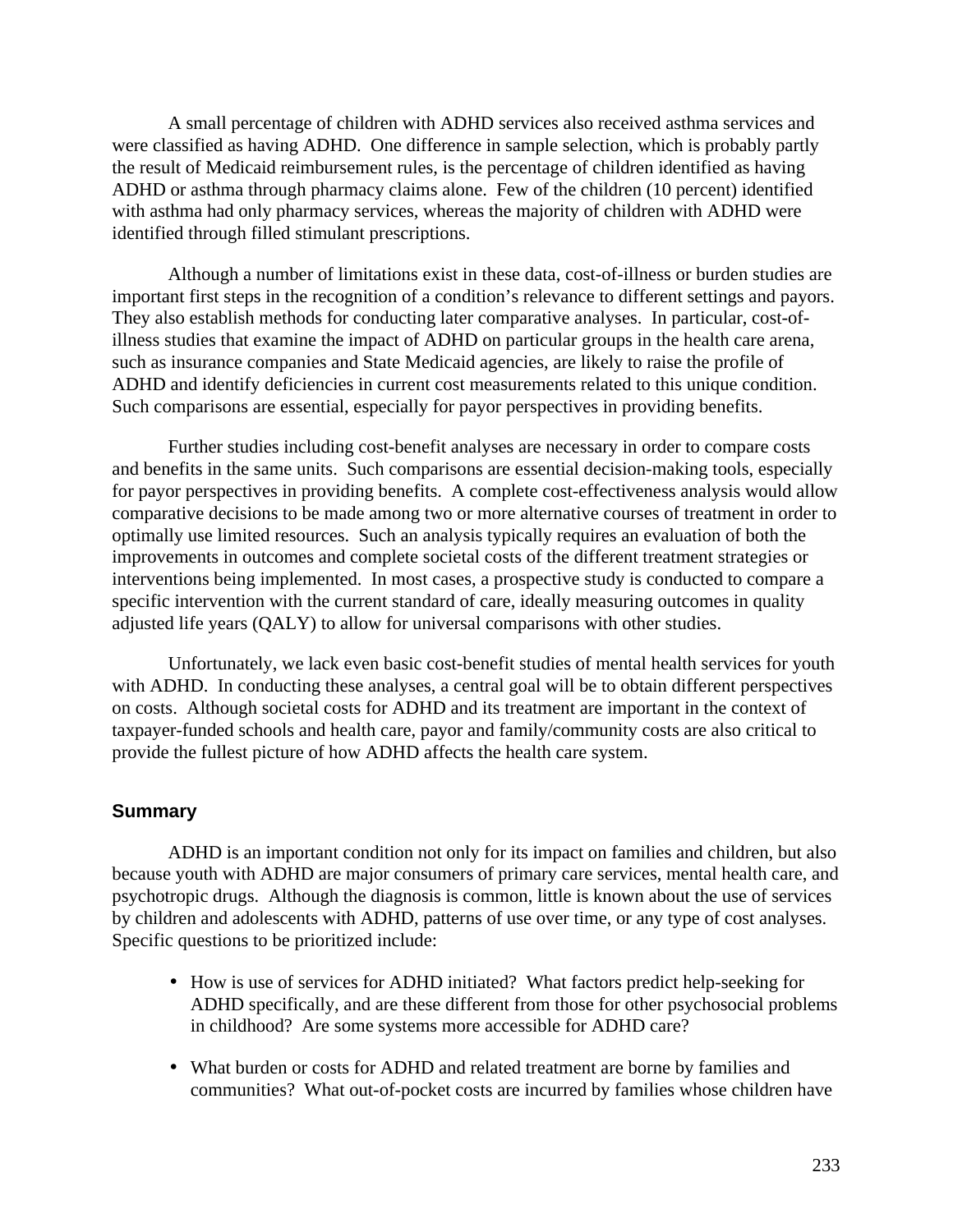ADHD? What are the costs to communities in loss of productivity and diverted resources?

- How effective are alternative modes of treatment in community and school settings? Do services provided in the school or home provide better outcomes at lower costs than medical services? What combinations work best?
- How do families, employers, and communities value various outcomes? Is better control in the classroom an acceptable outcome for communities with high rates of ADHD treatment? What benefit limits are reasonable for employers and payors faced with increased costs?

## **References**

Barkley RA, Anastopoulos AD, Guevremont DC, Fletcher KE. Adolescents with ADHD: patterns of behavioral adjustment, academic functioning, and treatment utilization. J Am Acad Child Adolesc Psychiatry 1991;30(5):752-61.

Costello EJ. Primary care pediatrics and child psychopathology: a review of diagnostic, treatment, and referral practices. Pediatrics 1986;78:1044-51.

Gleason P, Kelleher KJ, Kapoor W, Johnson K, McVey D, et al. The Southwestern Pennsylvania Attention Deficit/Hyperactivity Disorder Study: final report. Center for Research on Health Care. Pittsburgh (PA): University of Pittsburgh; October 1997.

Goldberg ID, Roughmann KJ, McInerny TK, Burke JD Jr. Mental health problems among children seen in pediatric practice: prevalence and management. Pediatrics 1984;73:278-93.

Horwitz SM, Leaf PJ, Leventhal JM, Forsyth B, Speechley KN. Identification and management of psychosocial and developmental problems in community-based, primary care pediatric practices. Pediatrics 1992;89:480-5.

Kelleher KJ, principal investigator. Management of psychosocial problems in primary care. NIMH grant number MH50629. June 1994-April 1998.

Kelleher KJ, Childs GE, Wasserman RC, McInerny TK, Nutting PA, Gardner WP. Insurance status and recognition of psychosocial problems: a report from pediatric research in office settings and the ambulatory sentinel practice networks. Arch Pediatr Adolesc Med 1997;151:1109-15.

Knapp M. Economic evaluations and interventions for children and adolescents with mental health problems. J Child Psychol Psychiatry 1987;38(1):3-25.

Offord DR, Boyle MH, Szatmari P, Rae-Grant NI, Links PS, Cadman DT, et al. Ontario Child Health Study. II. Six-month prevalence of disorder and rates of service utilization. Arch Gen Psychiatry 1987;44:832-6.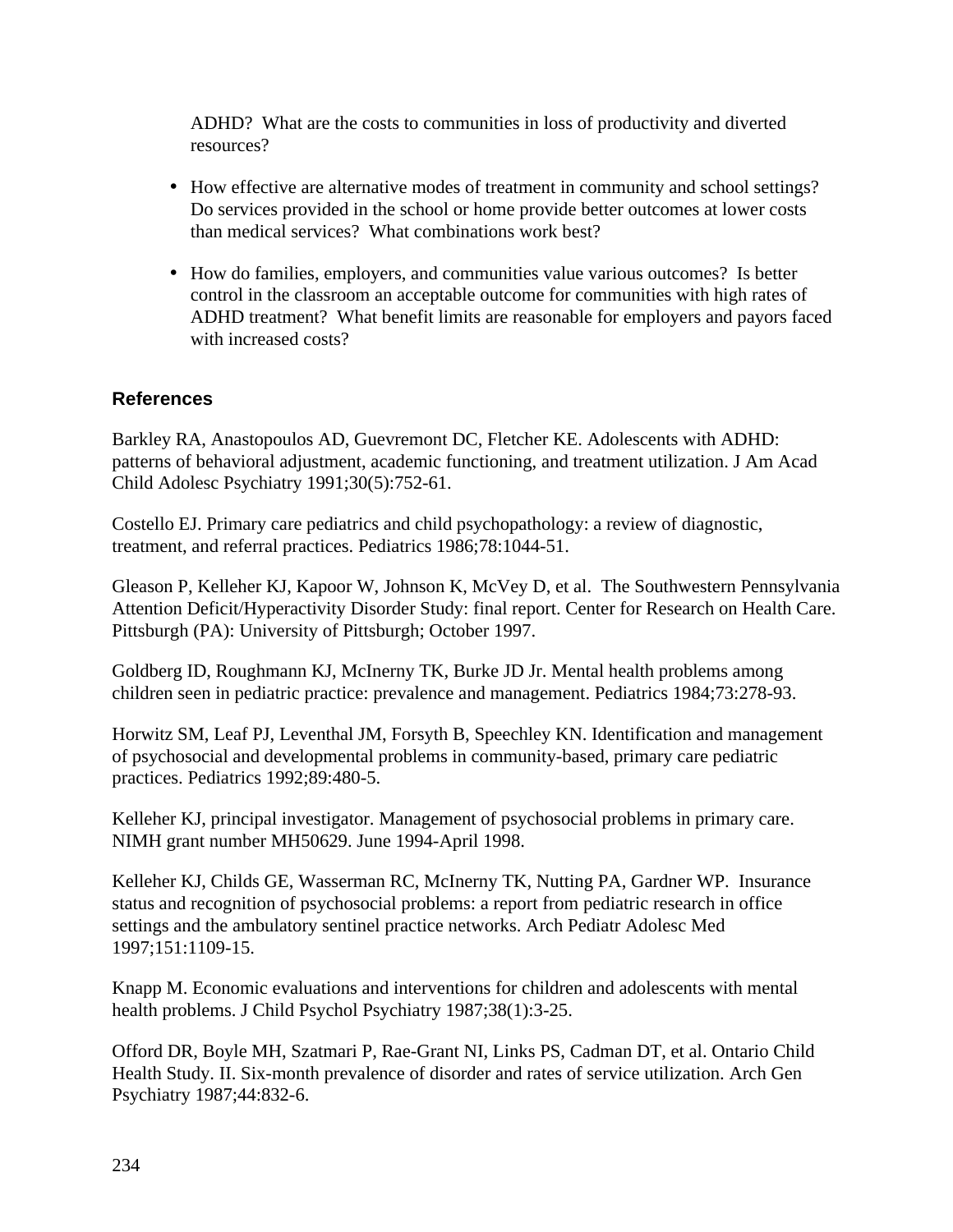Szatmari P, Offord DR, Boyle MH. Correlates, associated impairments and patterns of service utilization of children with attention deficit disorder: findings from the Ontario Child Health Study. J Child Psychol Psychiatry 1989;30(2):205-17.

Wasserman RC, Kelleher KJ, Bocian A, Baker A, Childs GE, Indacochea F, et al. Identification of attentional and hyperactivity problems in primary care: a report from PROS and ASPN. Pediatrics 1998. In press.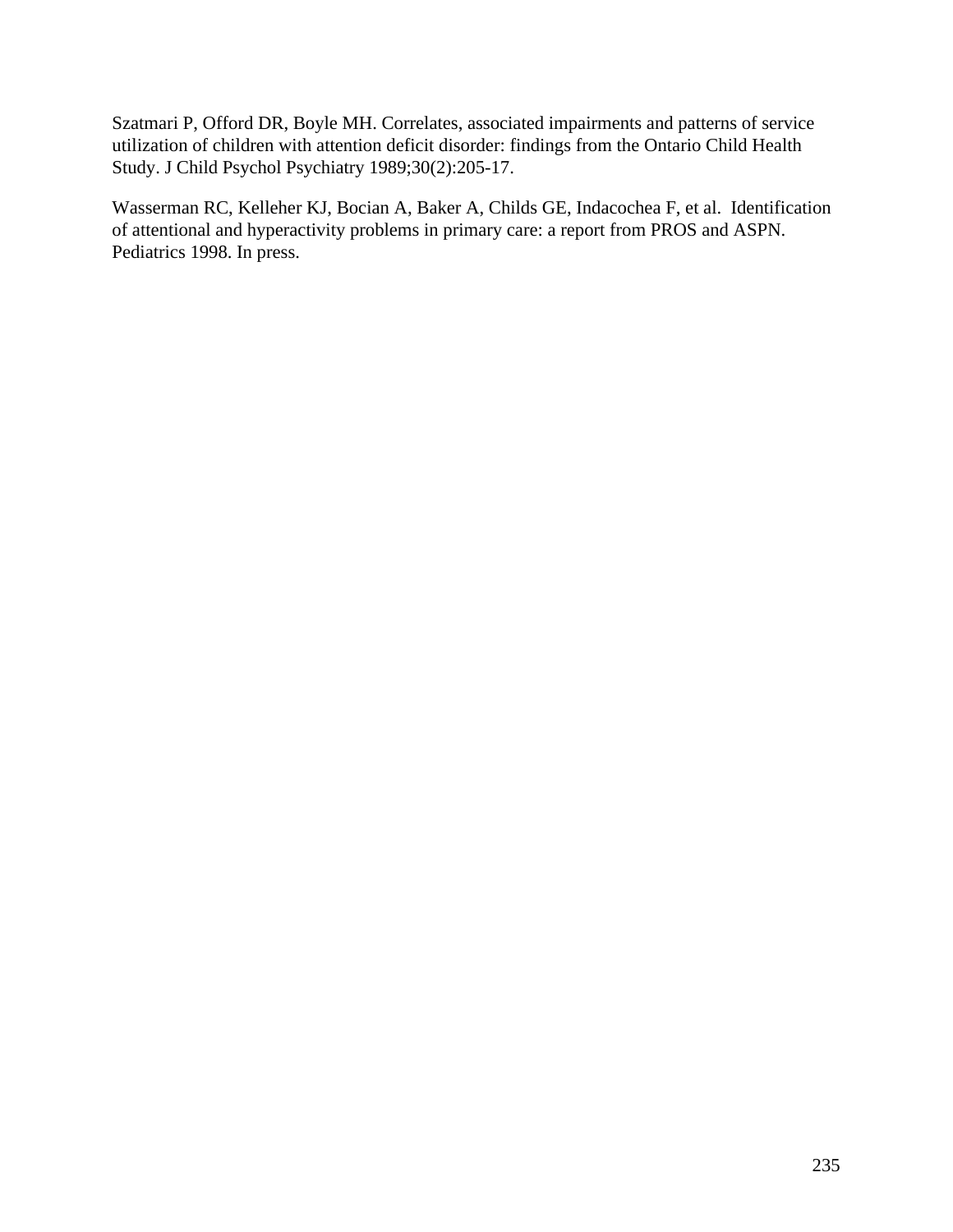# **Individual and Family Barriers**

# **Sheila Anderson**

Attention deficit hyperactivity disorder (ADHD) is an increasingly common referral problem for children, adolescents, and adults. Its presentation to the primary care physician may range from straightforward to very complex, with diagnosis and treatment often predicated on a patient's health care coverage.

Children and Adults With Attention Deficit Disorders (CH.A.D.D.) is currently active in conducting research into the barriers to treatment of ADHD in the health care system. This research is needed because of increasing nationwide reports of negative individual experiences with various health care plans and coverages. CH.A.D.D.'s constituent concerns are varied and numerous, including diagnostic and treatment process or lack of process, preexisiting condition exclusion, refusal to accept adult diagnosis, and inconsistent or complete lack of coverage.

Whereas anecdotal information stimulates an immediate emotional response, the collection of data will assist CH.A.D.D. in demonstrating statistically the true scope of presently perceived barriers. The information will also serve as reference and substantiating data for legislative advocacy to improve health care coverage of ADHD.

#### **Methodology**

A survey comprising 43 questions was mailed to approximately 35,000 CH.A.D.D. constituents in *Attention* magazine, a quarterly publication, and posted to the CH.A.D.D. Web site, which is visited approximately 100,000 times per month.

Respondents were asked to indicate whether the survey was being completed for an adult or a child and to give their State of residence. Questions were divided into two general categories, diagnosis and treatment. Diagnosis questions related to type of insurance coverage, possible reluctance to identification and implications of that reluctance, selection of diagnostician, waiting periods, apparent knowledge of diagnostician, diagnostic process, coexisting condition diagnosis, and cost coverage. Treatment questions focused on treatment planning, options, inclusion in the process, effectiveness, cost coverage, and satisfaction. The survey included three types of questions: those with a yes or no response, those offering a list of answers to select from, and a limited number requesting written information. Questions that encouraged selection from a number of choices also included "other" as a possible choice, and written information could be entered. Responses are being tabulated and analyzed using SPSS PC.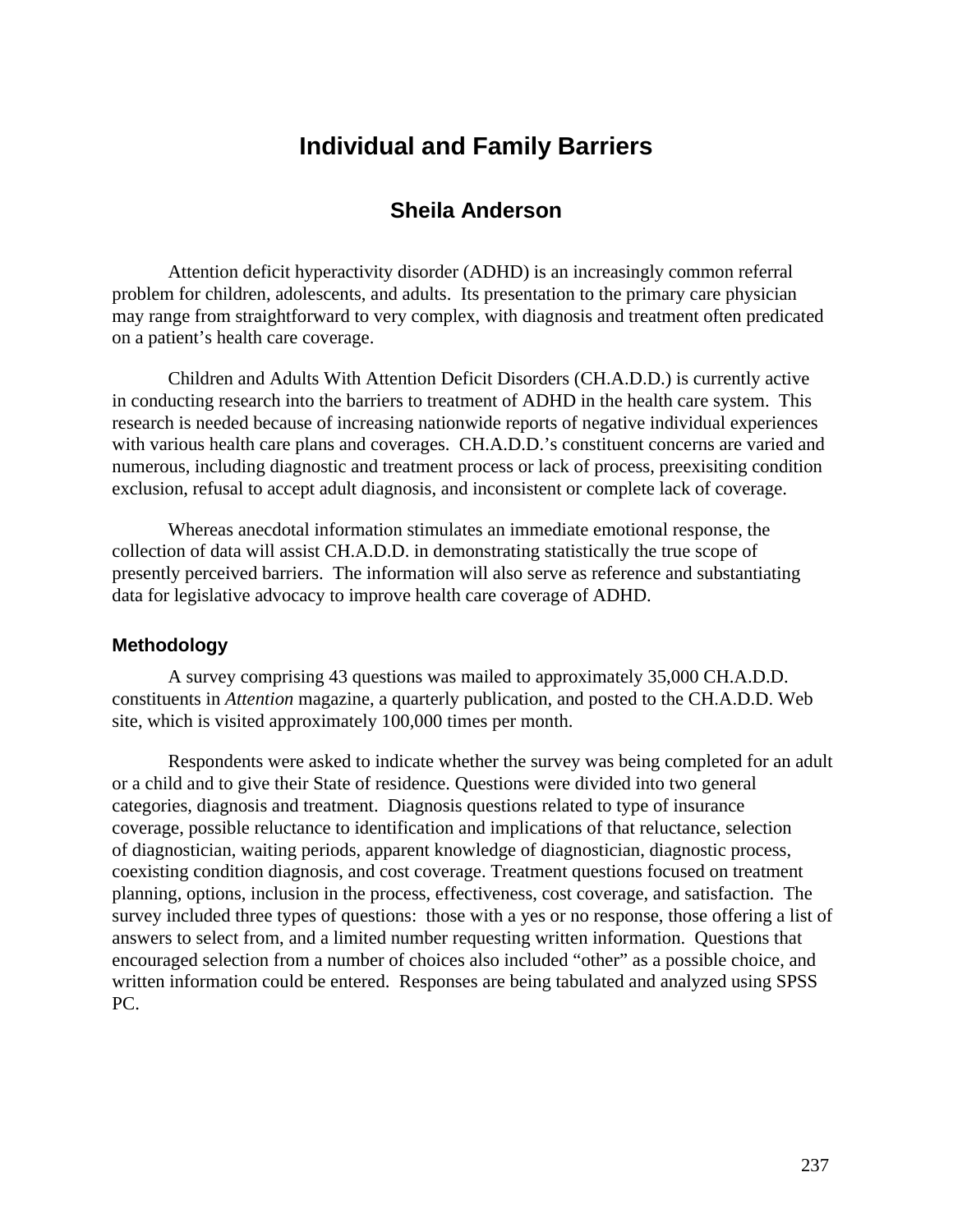The purpose of the research is threefold:

- to identify issues that may be barriers to treatment of ADHD,
- to investigate nationwide coverage of diagnosis and treatment of ADHD in respondents' health care plans, and
- to identify the type of health care professionals who are making the diagnosis of ADHD.

### **Preliminary Results**

Approximately 2,000 surveys were completed, with a majority via the CH.A.D.D. Web site. This level of participation and response indicates a high level of concern surrounding health care coverage of ADHD. The total number of mail-in or faxed surveys was 284, representing both adults and children. Respondents reflect participation of constituents from most States.

Initial analysis of approximately 10 percent of the data noted that of those completing the survey, 92 percent indicated they did have health care coverage. The following frequencies in type of health care plans were identified: 15 percent indemnity, 31.2 percent preferred provider organization (PPO) with options, 10.7 percent PPO only, 25 percent health maintenance organization, 4.4 percent public, and 4.4 percent other.

When respondents were asked whether the diagnosis of ADHD is covered under their current health care plan, 76 percent answered yes, 17 percent answered no, and 6 percent indicated they had no plan. The amount of time used to make the diagnosis is particularly important in the managed care system. The following diagnostic times are reported:

| 1 hour     | 42.4% | more than one visit | 34.1% |
|------------|-------|---------------------|-------|
| 30 minutes | 3.9%  | other               | 17.6% |
| 15 minutes | 1.5%  |                     |       |

A pre-diagnostic questionnaire was completed before the initial physician visit by 75 percent of the respondents. When asked under what category ADHD is covered in their current plan, 38.3 percent checked "mental health," 13.4 percent checked "medical condition," 11 percent checked "not covered," and 36.8 percent checked "don't know."

To identify the frequency of coexisting conditions, respondents were given a selection menu that included the following: anxiety, panic attack, dyslexia, motor tic, eating disorder, depression or bipolar illness, obsessive/compulsive disorder, learning disability, migraine headaches, and other. Many respondents selected multiple conditions, usually more than two. When asked whether treatment was adequate for coexisting conditions, 51.7 percent answered "yes" and 48.3 percent answered "no."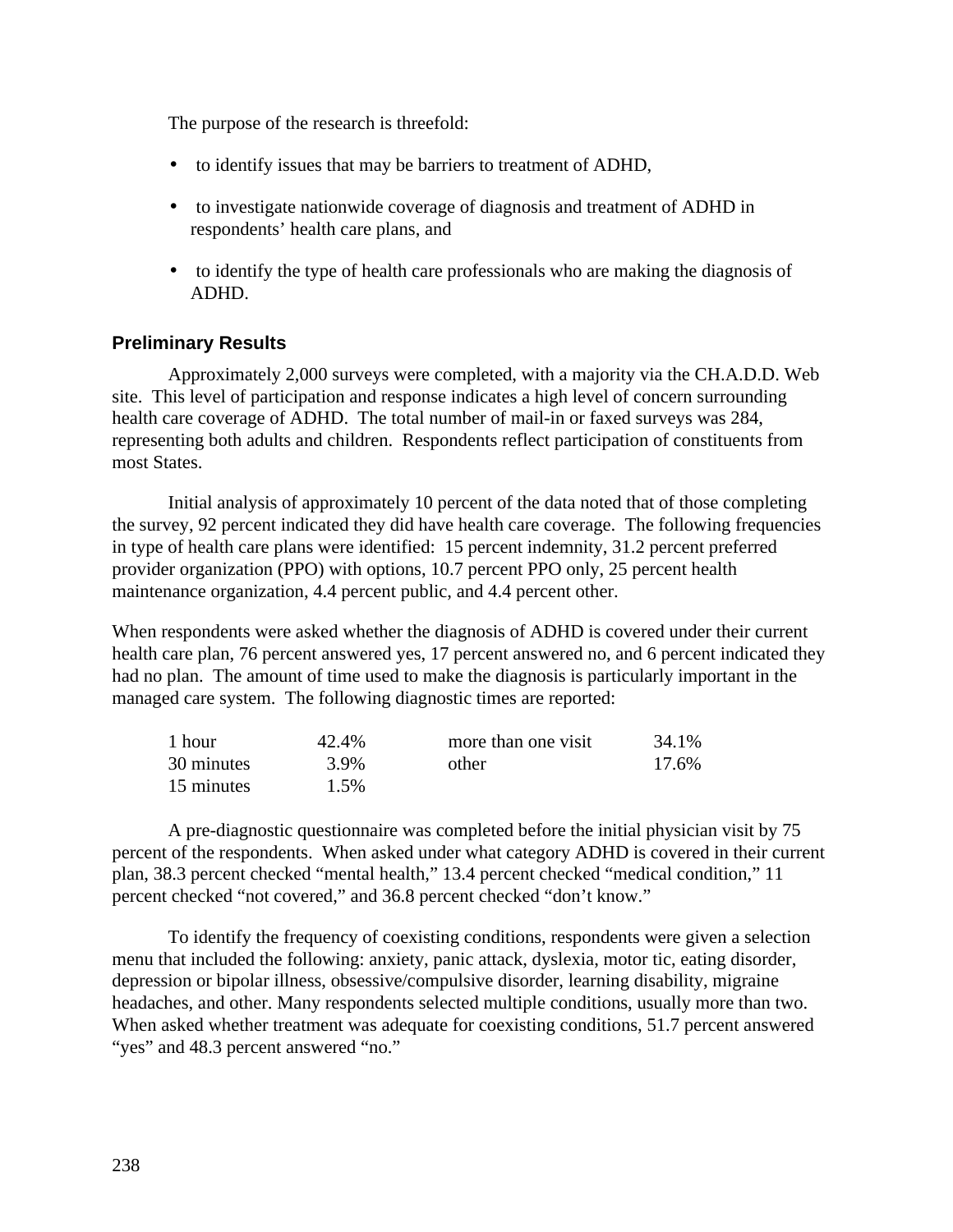When respondents were asked to indicate whether they were reluctant to seek a diagnosis of ADHD because of social stigma, 36 percent answered "yes" and 64 percent answered "no." When asked whether they had a diagnosis of ADHD, 88.3 percent answered "yes" and 11.7 percent answered "no."

In an effort to identify which professionals most often make the diagnosis of ADHD, respondents were asked to select from a menu of professionals. The results were as follows: 7.3 percent, family doctor; 17.6 percent, pediatrician; 36.6 percent, psychologist; 7.3 percent, school psychologist; 15.1 percent, ADHD specialist; 5.4 percent, social worker; and 41 percent, psychiatrist. (Note: these percentages do not add up to 100 percent because in some cases more that one professional was selected.)

When respondents were asked whether their health care plan offered adequate access to professionals with the necessary level of expertise and experience to treat ADHD, 56 percent answered "yes" and 44 percent answered "no." However, when asked whether they had ever gone outside their health care plan and paid out-of-pocket to gain access to professionals with particular expertise in the diagnosis and treatment of ADHD, 63.4 percent answered "yes" and 36.1 percent answered "no."

Of those completing questionnaires, 89.8 percent indicated that medications were prescribed as part of their treatment, with the following medications written with frequency noted:

| Adderall, 21.5%       | Dexedrine, 14.6% | Tofranel, 2%     |
|-----------------------|------------------|------------------|
| Antidepressant, 94.1% | Imipramine, 2.4% | Wellbutrin, 7.8% |
| Clonidine, 5.4%       | Prozac, $5.4\%$  | Other, 15.6%     |
| Cylert, 7.3%          | Ritalin, 53.7%   |                  |

When asked whether they were happy with the medications prescribed, 78 percent answered "yes" and 22 percent answered "no."

Selection was made from a menu to identify cost coverage of medications by the health care plan, and the following frequencies were noted:

| $23.4\% = 100\%$ | $1.5\% = 20\%$         |
|------------------|------------------------|
| $21.5\% = 80\%$  | $41\%$ = minimal copay |
| $3.4\% = 50\%$   | $8.8\% =$ not covered  |

A rating of their current health care plan coverage under the categories of diagnosis, treatment, and "overall" revealed that 47.3 percent felt their coverage for the diagnostic process was average, 25.9 percent thought it poor, and 19.5 percent rated it good. Coverage for treatment was rated similarly: 48.3 percent, average; 25.4 percent, poor; and 19.5 percent, good. For overall coverage, 52.7 percent rated it average, 24.9 percent rated it poor, and 17.1 percent rated it good.